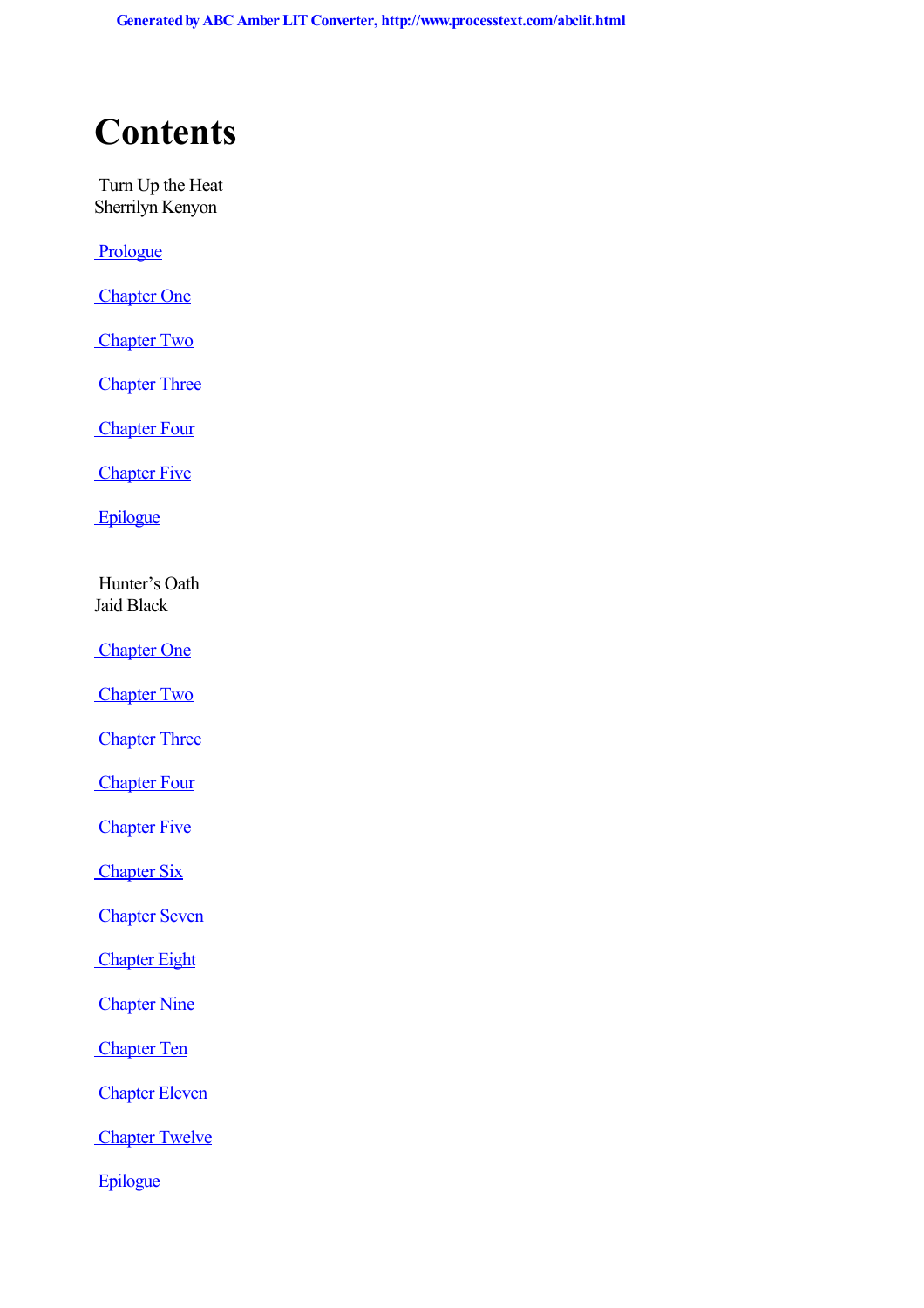The Warlord Wants Forever Kresley Cole

The Origin of the Valkyrie

Chapter One

Chapter Two

**Chapter Three** 

Chapter Four

**Chapter Five** 

**Chapter Six** 

Chapter Seven

**Chapter Eight** 

**Chapter Nine** 

Chapter Ten

**Chapter Eleven** 

**Chapter Twelve** 

**Chapter Thirteen** 

#### **These Sexy Hunks are Larger Than Life, Hard Bodies Who are**

Playing Easy to Get

 FromNew York Times bestselling authorSherrilyn Kenyon comes "Turn Up the Heat," the story of an average woman who wins the vacation of a lifetime—a trip to Sex Camp. But what Allison George gets is a race for her life with none other than an ex-Mafia hit man who is now being sought by his prior employer. Vince Cappelleti knew the island was a risky proposition, but he'd run out of options. Now the only thing he wants in his sights is Allison, but in order to have a future with her, he must first deal with his past.

 Jaid Black's sizzling hot "Hunter's Oath" sends grief-stricken Sofia Rowley to the Arctic Circle, where her brother, a U.S. Army officer, was lost in a deadly helicopter crash. She's about to take a shocking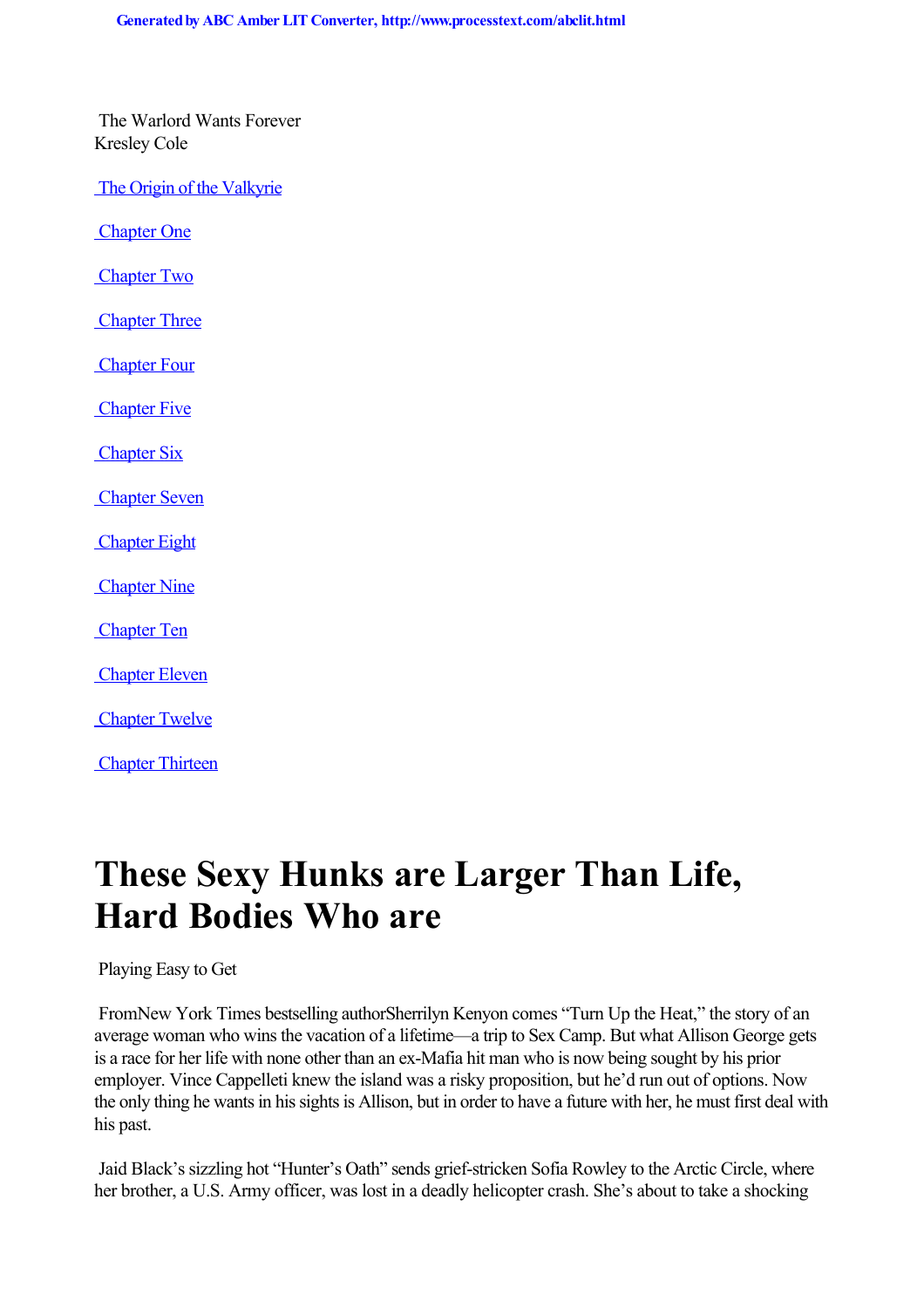journey into a secret underground world where Viking bride-hunters auction off their bounty…and where a strapping warrior vows to make this beautiful Outsiderhis.

 Possession and passion entwine inKresley Cole 's sultry story, "The Warlord Wants Forever." Nikolai Wroth, a ruthless vampire warlord, searches for his Bride—the one woman who can render him truly alive. When his fevered chase leads to Myst the Coveted, a Valkyrie seductress who craves only freedom, a battle of domination and desire begins. Will the power of her seductive wiles overcome his strength? Or will she surrender and experience the deliciously agonizing lust that Nikolai has endured waiting for his one and only Bride?

### **Other Erotica Anthologies from Pocket Books**

Big Guns Out of Uniform

Four Degrees of Heat

Tie Me Up, Tie Me Down

Kiss the Year Goodbye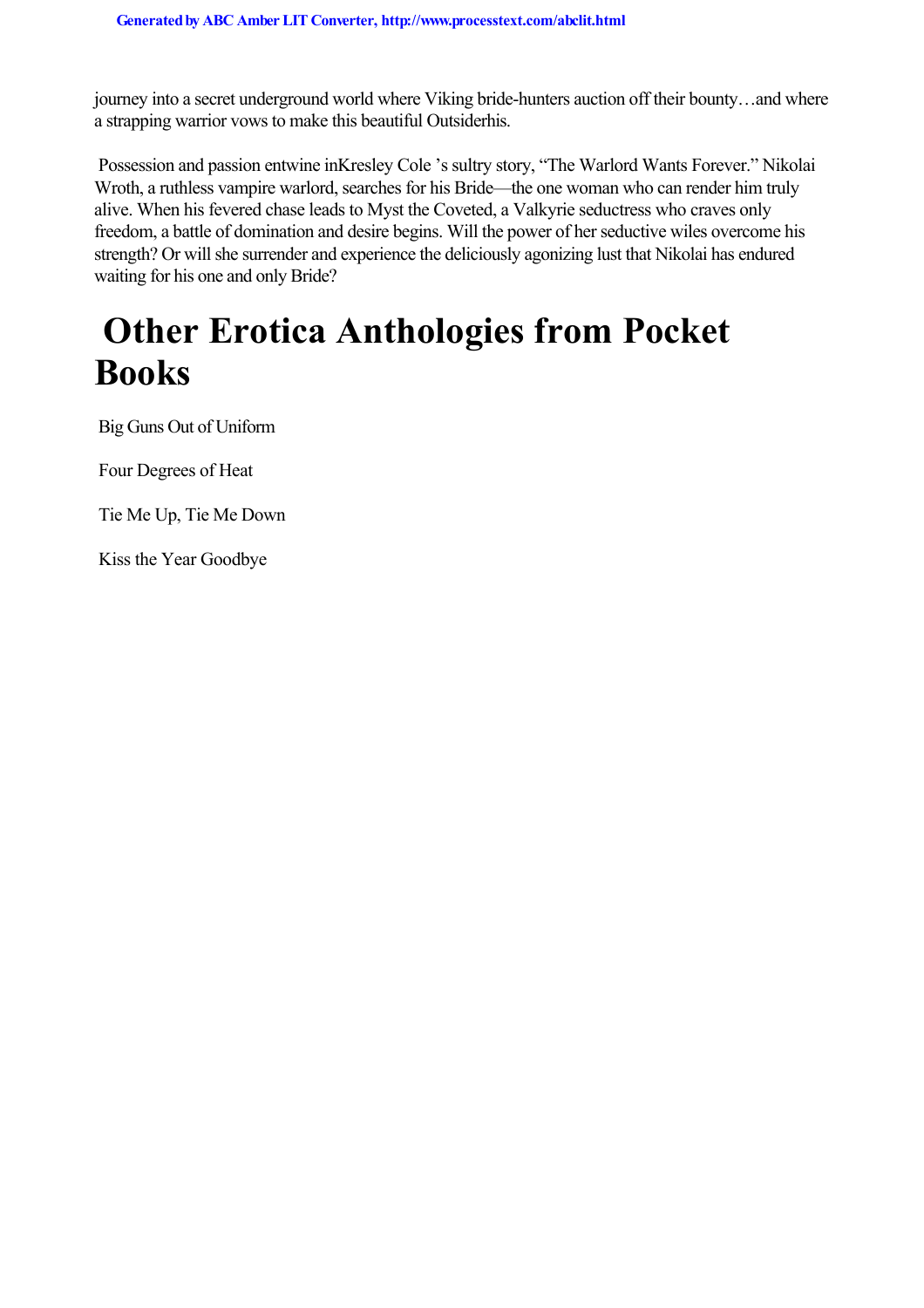Dlaying EASY TO GET

# **SHERRILYN KENYON JAID BLACK KRESLEY COLE**

POCKET BOOKS

New York . London . Toronto . Sydney



POCKET BOOKS, a division of Simon & Schuster, Inc. 1230 Avenue of the Americas, New York, NY 10020

This book is a work of fiction. Names, characters, places and incidents are products of the author's imagination or are used fictitiously. Any resemblance to actual events or locales or persons, living or dead, is entirely coincidental.

 "Turn Up the Heat" copyright © 2006 by Sherrilyn Kenyon "Hunter's Oath" copyright © 2006 by Jaid Black "The Warlord Wants Forever" copyright © 2006 by Kresley Cole

 All rights reserved, including the right to reproduce this book or portions thereof in any form whatsoever. For information address Pocket Books, 1230 Avenue of the Americas, New York, NY 10020

Library of Congress Cataloging-in-Publication Data is available

ISBN: 1-4165-2724-9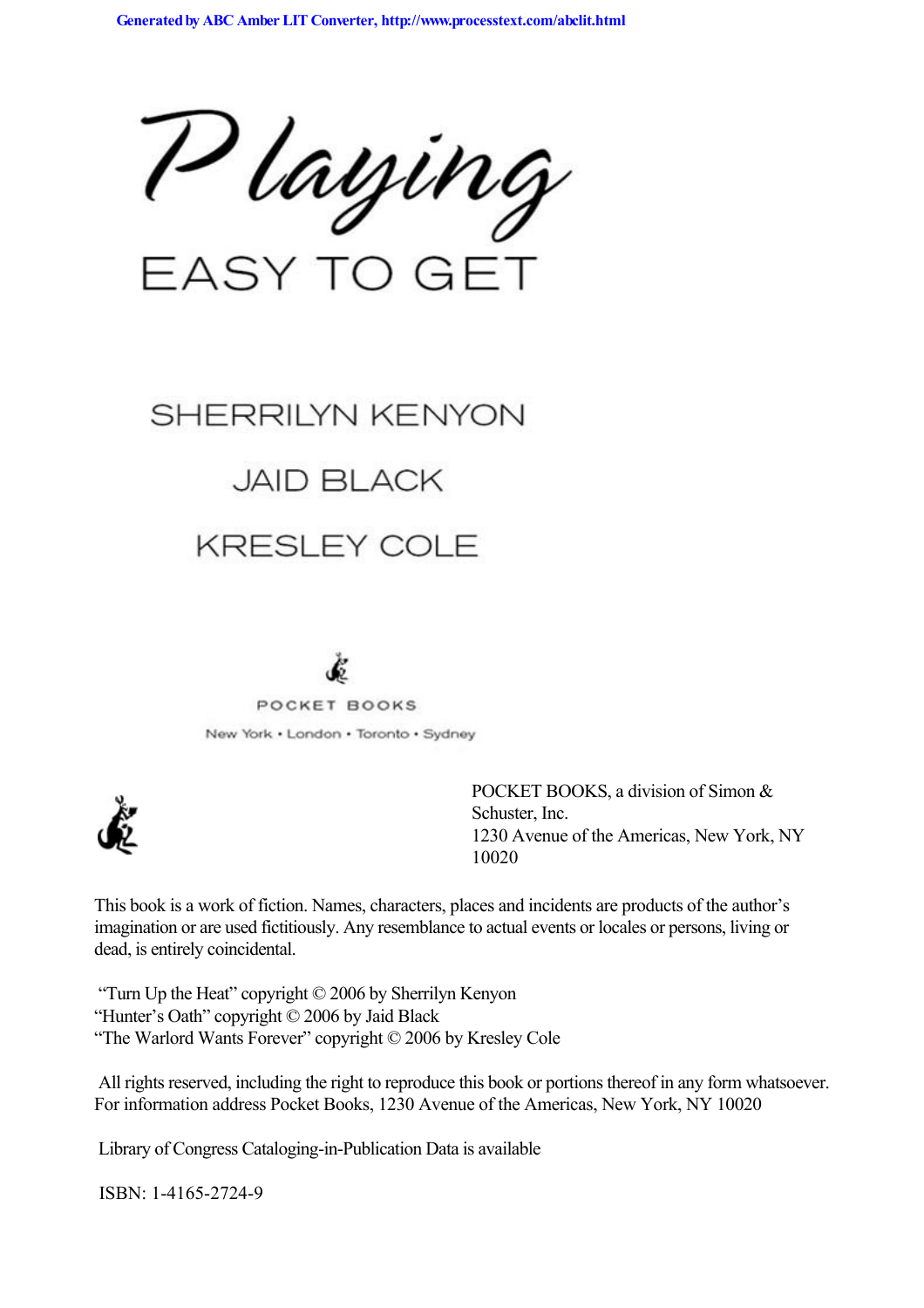POCKET and colophon are registered trademarks of Simon & Schuster, Inc.

 Visit us on the World Wide Web: <http://www.SimonSays.com>

#### **Contents**

 Turn Up the Heat Sherrilyn Kenyon

 Hunter's Oath Jaid Black

 The Warlord Wants Forever Kresley Cole

 Turn Up the Heat

#### **Sherrilyn Kenyon**

#### **Prologue**

 Vince Cappelleti had dodged the bullet. Literally. It had cut so close to his head that he'd felt the wind burn all the way down to his DNA.

 Luckily, he possessed reflexes that made lightning look slow—something he could thank Uncle Sam and a childhood spent on the New York City streets for. Not to mention that he'd always been able to think quickly and move his ass when he had to.

And tonight he'd had to.

 Now there was nowhere to hide where they wouldn't find him. No one he could turn to for fear of betrayal or of them dying because of him.

Vince was alone. Then again, he'd been that way most of his life.

 He didn't dare go to the authorities—they would only get him killed even faster than taking his chances on the street. Their brand of protection was a joke and all they would do is get in his way and cause a lot more innocent people to die.

He didn't dare leave the city by car, bus or plane. If he left a trail of any sort, they would find him.

If he breathed wrong, they would find him.

Basically, he was screwed, and not in the good way.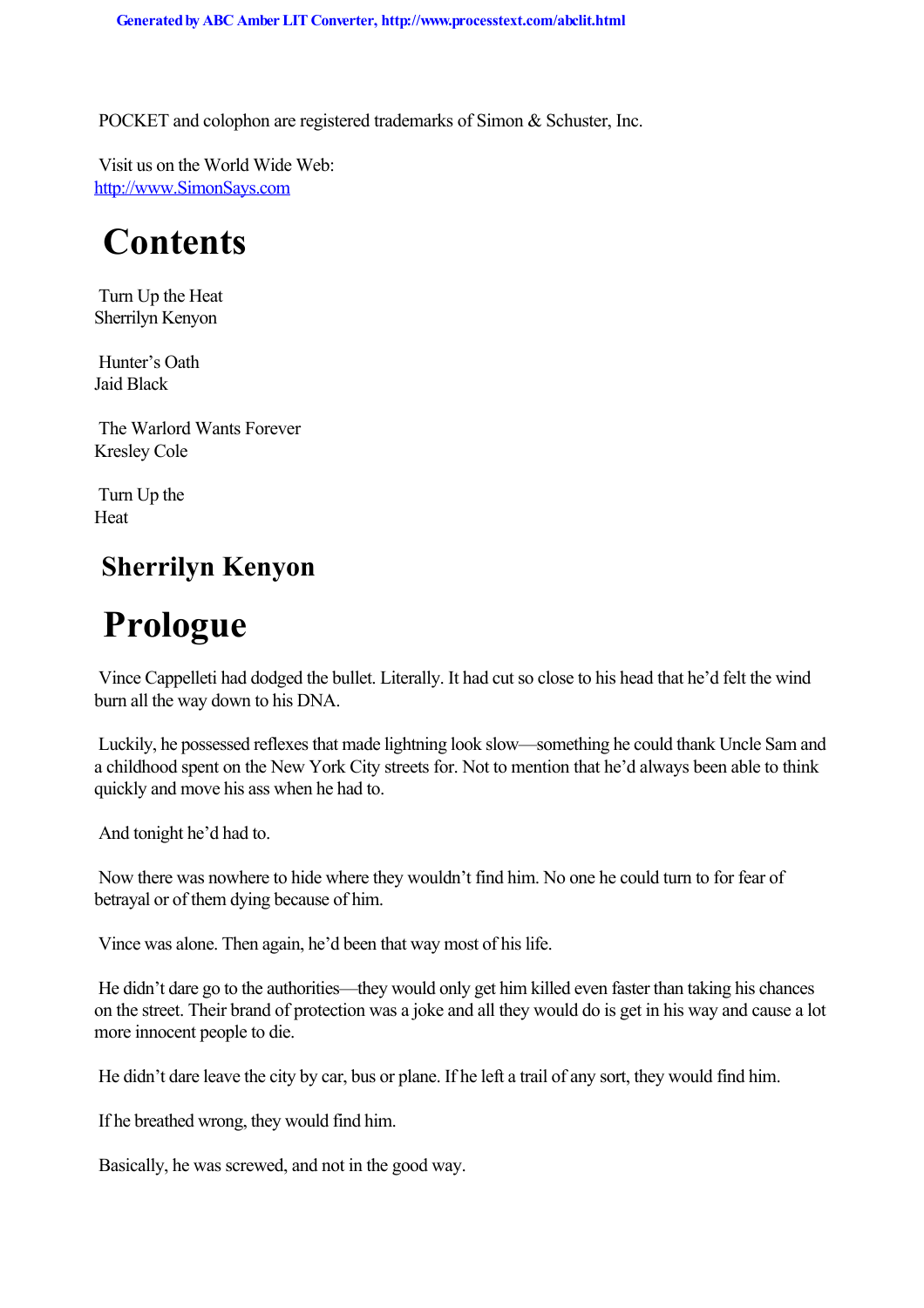Vince let out a long, tired breath as he leaned against the brick wall and loosened his grip on the .45 that had once again saved his life.

 He'd slipped into the dark alley and escaped the hit men who were hot on his ass. But they would be back. Sooner or later, they would discover his trick and double back to find him.

He heard a car approaching.

His heart racing, Vince raised his weapon, ready to do whatever he had to do to survive this night.

 The hiss of rain and the drone of the engine echoed in his ears. It was moving slowly, methodically…looking for him, most likely.

He aimed for the opening of the alley, lining up for his shot.

 Then he saw the black stretch limo that gleamed in the rain. In this neighborhood, it could be only one person. He smirked at the thought.

So Gino Martelli had come himself. He was honored. It wasn't often Gino got his hands dirty anymore.

Fine. Let them have this out then. It was time he and Gino set things right between them.

Just as Vince was ready to open fire, the door opened.

Instead of gunshots, he heard a low, deep command. "Get in."

 It took a full ten seconds to register the voice. It was one he hadn't heard in a long time, and it wasn't Gino's.

 Vince glanced around to make sure no one could see him, then he dodged into the car and slammed the door shut behind him.

 Soaking wet from the rain, he threw himself into the long seat that curved around behind where the driver was on the other side of the raised partition.

"You planning on shooting me?" Z asked.

 Vince glanced down to the gun in his hand. He flipped the safety on and then straightened up in the seat to face the man who had once been his brother-in-law.

 But more than that, Wulfgar Zimmerman had once been his friend. At least as much as a troubled juvenile delinquent and a straight-laced boy genius could be friends.

"What are you doing here, Z?" he asked.

"Saving your ass, what else?" He tossed him a towel.

Vince grabbed the towel and rubbed it against his dripping black hair. "And how did you find my ass?"

Z smiled at that. "I have my ways."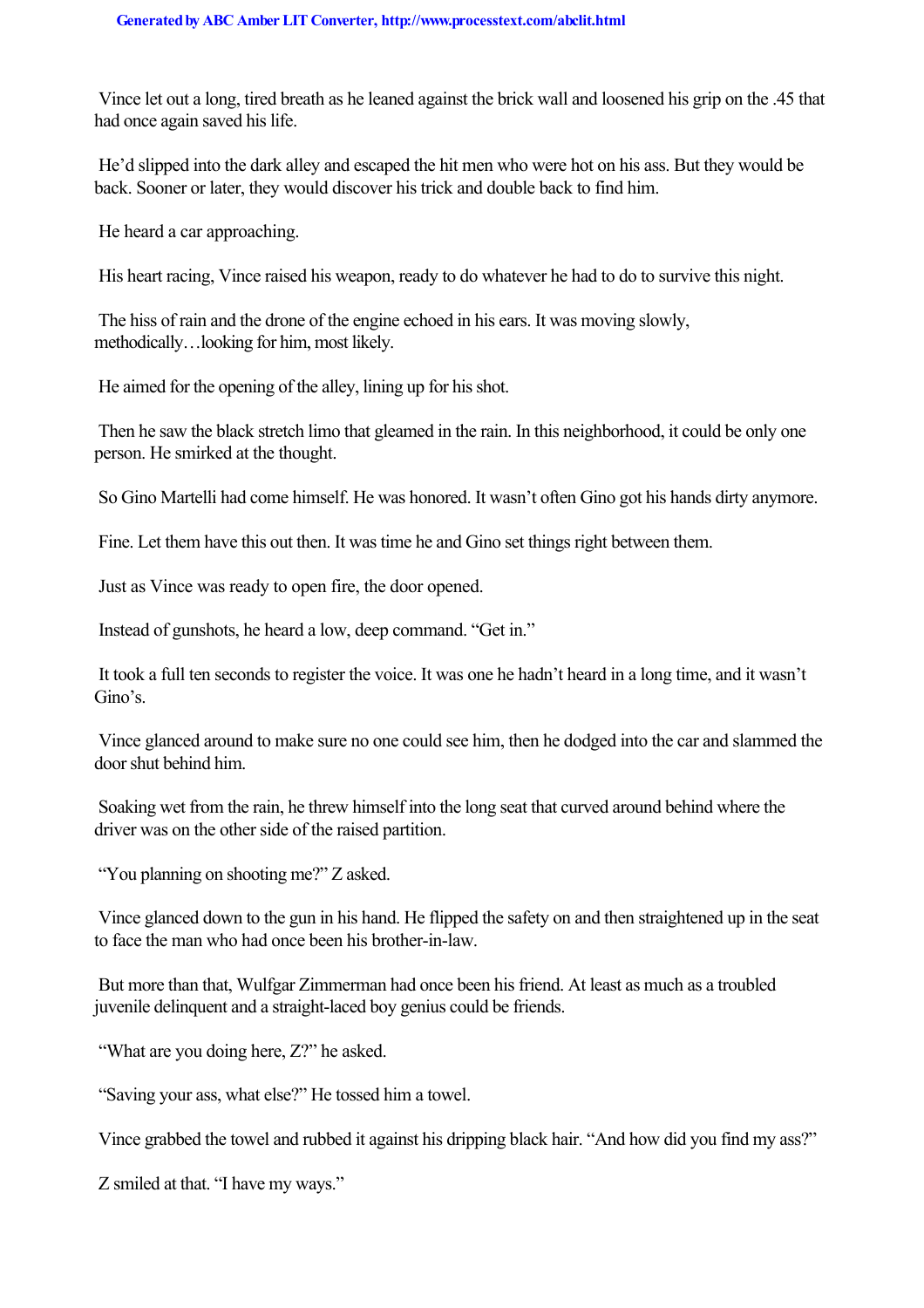Vince glanced around the limo and remembered the kids they had been. Back in the run-down Staten Island neighborhood where they'd grown up, they had only dreamed of ever being inside a car like this. Z had earned his limo through hard work and legal investments.

Vince had earned his in much less refined and legal ways.

 But he had to admit, he was strangely proud of Z, who had been a scrawny kid. Vince had spent most of their childhood beating the shit out of the other kids who wanted to pick on Z.

 There was no trace of that skinny kid now. Z was one of the richest men in the country. His black Armani power suit and black silk shirt were refined. With long, dark brown hair, a small goatee and a muscular build that would rival his own, Z looked like he could now beat the shit out of anyone dumb enough to cross him.

Z offered him a silver flask.

 Draping the towel over his shoulder, Vince grabbed it without asking what it was and took a drink to find it contained brandy. The good stuff. He wiped his mouth with the back of his hand before he took another drink.

"I moved your mother into my house," Z said. "I've got security guards all over her."

Vince choked as his stomach sank. "She knows?"

 "No. I told her that I was the one under threat and that since she's my mother-in-law someone might hurt her wanting to get to me. She didn't question it."

 She wouldn't. His father had once been a bagman for the family, which meant she was used to obeying without asking questions.

 Vince was relieved at the news. The last thing on earth he wanted was for his mother to learn the truth about him or, God forbid, be hurt because he was an idiot.

He narrowed his eyes on Z. "How didyou know about me?"

 His bland expression didn't change. "I know everything you've done since you left the Marines, Vince. Everything."

 He expected condemnation from Z, but he didn't get it. Z merely sat there, quietly watching him as his driver moved them through the busy city streets.

"Did you ever tell Susan?" he asked Z.

 "No. I loved my wife too much for that. It would have killed her to know what her big brother was doing with his life. I let her think you were a legitimate businessman."

 He inclined his head in gratitude. Z had always been a good man. Since Vince's sister Susan had died, Z had spent his life honoring her memory and watching out for Vince's mother. "Thanks, Z. I owe you."

 "No you don't. I owe you for all the years you kept watch over my sisters and Susan…not to mention all the ass-beatings you took on my behalf."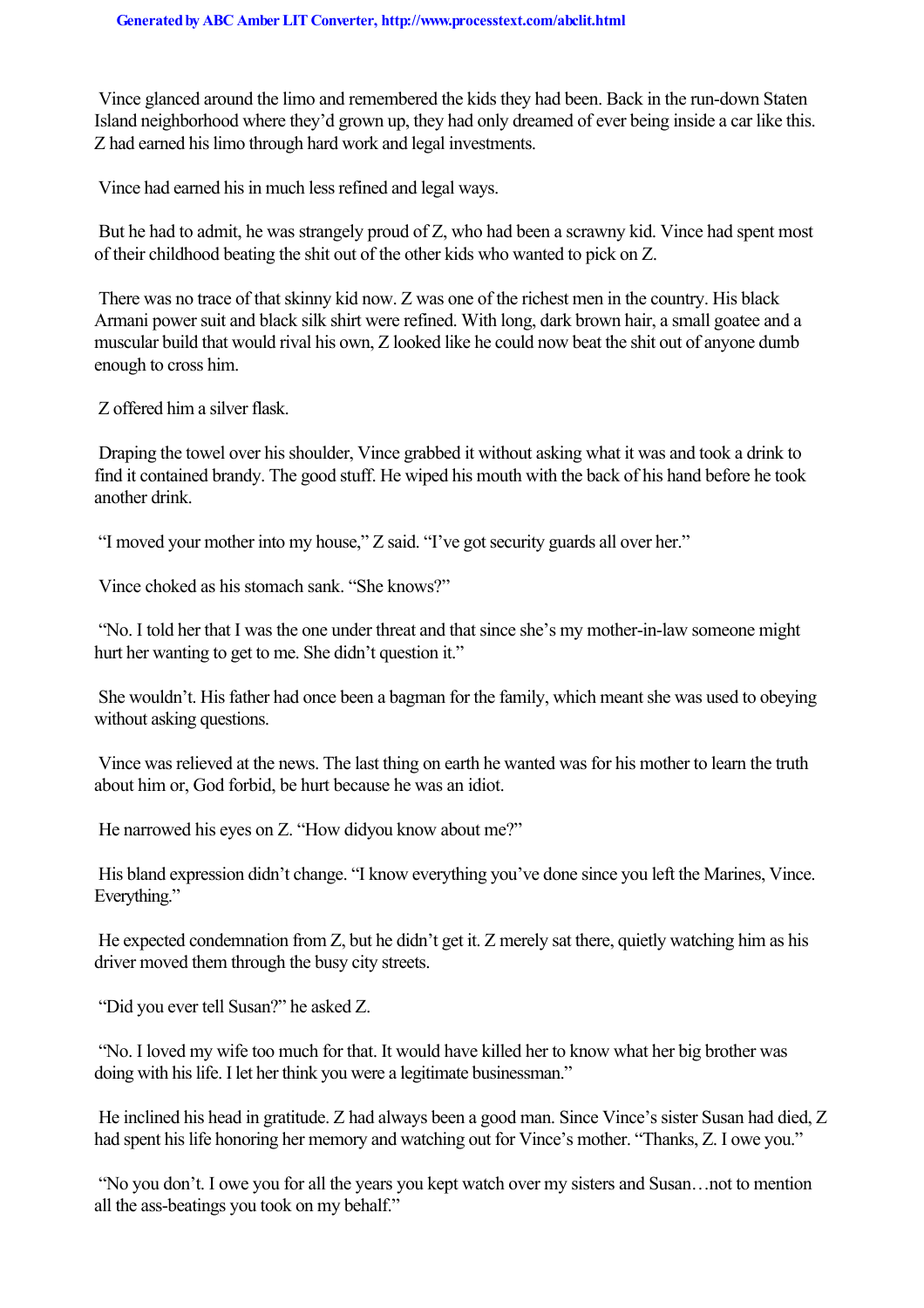Vince snorted. "No one ever got the better of me, Wulf. You know that."

Z smiled in agreement.

 Vince took another swig of brandy, then returned his .45 to his concealed holster. "Where are you taking me anyway?"

 "I have a private plane waiting at the airport. No one but me knows the destination. The pilot has the coordinates in a sealed envelope and he won't open them until after takeoff. Then he'll be routed off for a two-month vacation on an island someplace where no one can find him. Believe me, I'm sending you somewhere safe."

 Vince had a hard time believing that. He knew the people who wanted him dead, and his life didn't lend itself to optimism. "What about Gino?"

"I'll take care of it."

"How?"

 "Don't worry. There are things in life a hell of a lot more frightening than cops and death to a man like him"

 Yes, there were. But Vince wasn't stupid enough to believe for one minute that Gino would ever let him go no matter what Z threatened him with.

Vince knew too much.

He had done too much.

 Still, this was his best bet for extending his life beyond tonight. So long as he was in New York, his life expectancy was about eight seconds. Here he was in the heart of Gino's territory.

Anywhere else, and Gino would be at a disadvantage.

It was a long shot Vince was willing to take.

### **Chapter One**

If there was a Richter scale for erotic experiences, this one would shatter the record.

 Robin Daniels moaned deep in her throat as her lover's hand slid slowly up the inside of her thigh in an electrifying caress that culminated with his long, lean fingers stroking her between her thighs where she was wet and hot, waiting for him. She'd been craving him for weeks now. This man with the perfect male body, killer smile and eyes so green they didn't seem to be real.

 Perfect lips that quirked up with a wicked charm. Lips that did naughty things to her body. She couldn't wait to feel his cock deep and hard inside her. To hold him close while he thrust himself into her over and over until they were both sweaty and spent.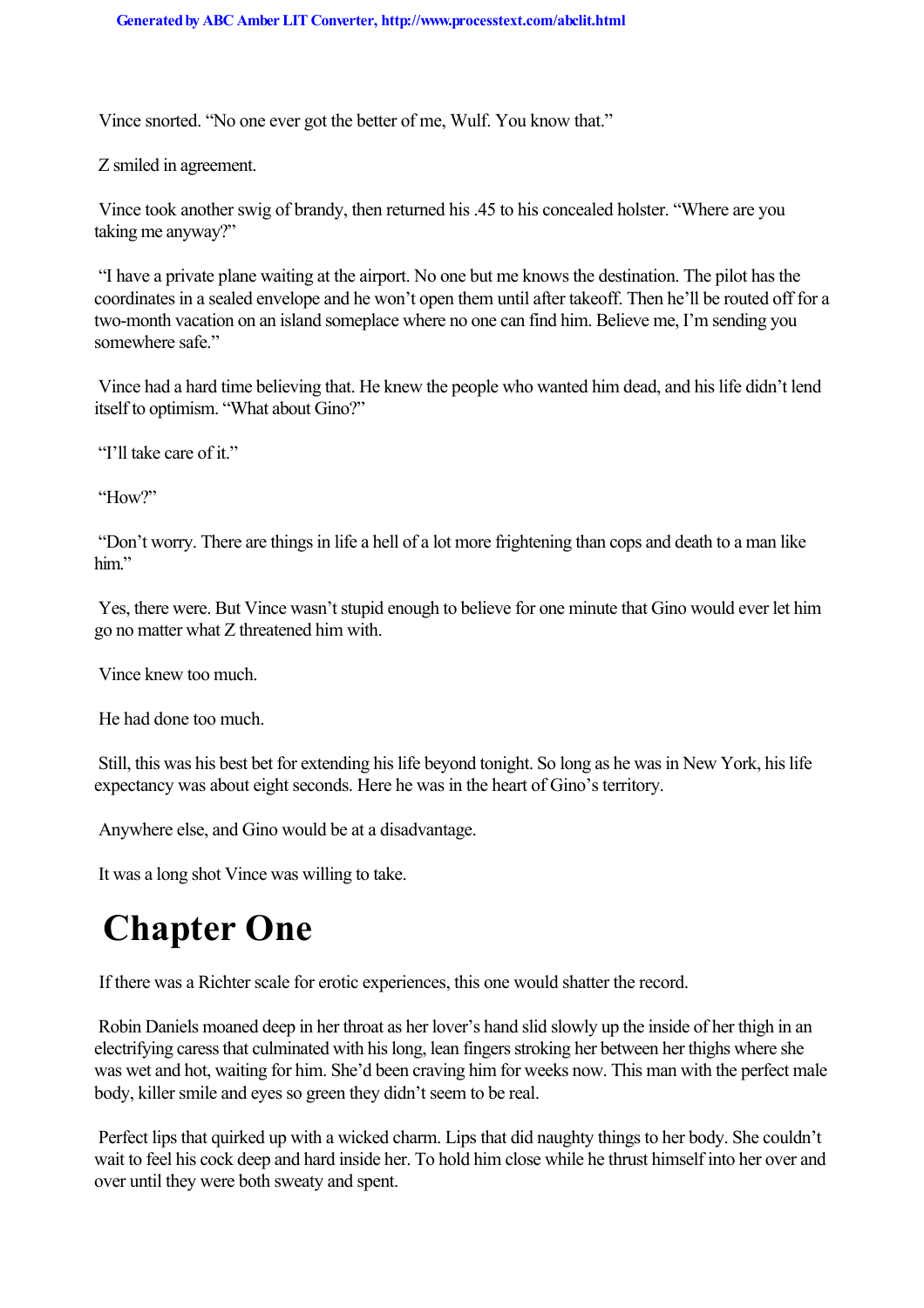His touch set her on fire.

But if either one of them were ever caught during one of their secret meetings, their lives would be over.

Their love would be over.

So he came to her at night like some incubus who needed to feed from her body.

She could deny him nothing. Whatever he asked, she would gladly cede.

 Opening her legs, Robin gave him full access to the part of her that craved him most. The part of her that was aching and wet, desperate for his touch.

 It was an invitation he took boldly as he slid his fingers even deeper inside her, seeking out her warmth and making her body burn with frenzied lust.

Robin hissed, arching her back. Her breasts tightened, straining against the cotton of her T-shirt.

"That's it," he said, his voice deep and husky. "Show me how much you want me."

 "I want you, baby," she murmured, barely recognizing her own voice as she took his hard cock into her hand and toyed with the sensitive tip of it.

 Oh yes, he felt good there. She let his wetness coat her fingers while she stroked him, exploring the hard, long length of him. She ran her hungry fingers over the thick, heavy vein, down lower until she could cup his sac in her palm.

He groaned at her gentle caress.

She captured his lips with hers, tugging his bottom lip between her teeth as she tasted him fully.

Before this night was over, she would make him hers for all eternity.

After tonight, Brendan would never want another woman.

She was going to ride him until he begged her for mercy….

"Allison. Cleanup, aisle five."

 Allison George jerked her head up from her book as she heard her name called over the intercom. It wasn't until the manager had repeated his command that she left her dream world completely.

Damn. She was just getting to the really good part.

It never failed.

Sighing, she flipped to the front of the book and looked wistfully at the advertisement.

What's your fantasy?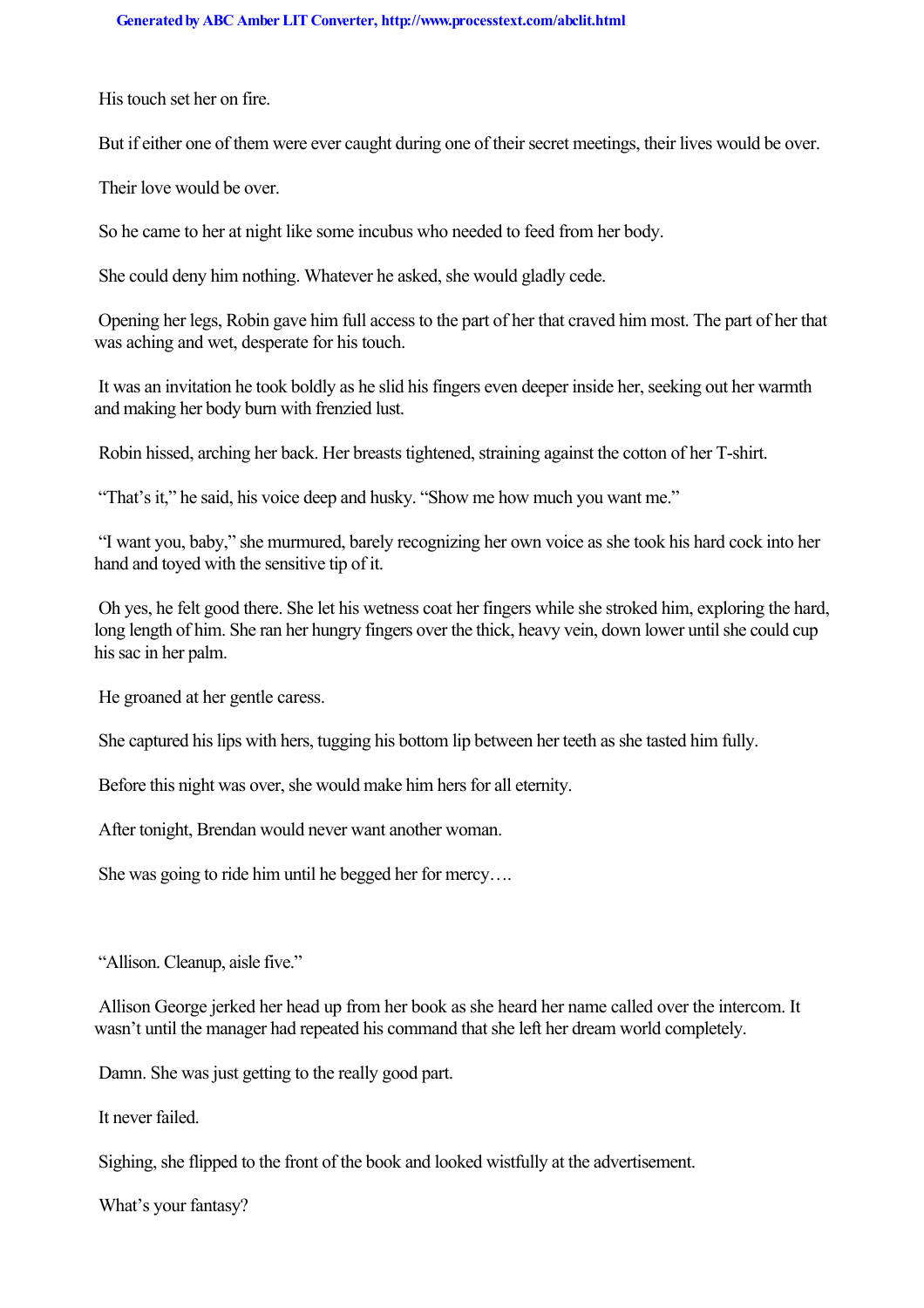Do you ever dream of getting away from it all? Just for a week or two?

Have you ever read a romance novel and thought…

What if?

 Have you ever, just once, wanted to be the heroine in a book and to have the man of your dreams come in and rock your world?

 Your dreams could come true. Enter the Hideaway Heroine Sweepstakes and you too could be headed off to be the heroine in your favorite romance novel. Just send in your name, address and phone number, the title and author of your favorite book and the reason(s) why you need a break from your everyday life.

 Two lucky winners will be selected every three months. No purchase necessary. Enter as many times as you like.

For more information, please visit HideawayHeroine.com.

Good luck!

Allison ran her hand over the words. Had she ever dreamed of getting away?

Was Brendan about to give Robin the best sex of her life?

Was he primo fabuloso?

 Of course she dreamed of getting away. Every minute of every day. Unfortunately, that seemed about as likely as Brendan stepping out of his book and making her his fantasy lover.

 Or of a house landing on top of her evil floor manager during a tornado and putting him out of her misery.

 And speaking of the devil, he was headed straight for her. Allison hid her novel behind her back as her manager came down the book aisle with a stern grimace on his face. At fifty-two with salt and pepper hair, Dan might have been attractive at some point, but the constant disdainful sneer robbed him of any appeal.

 "Allison, there's a toddler who threw up on aisle five. Move your butt. We can't leave it there for someone to step in." He barely looked her way as he went past her.

Oh yeah, her life was just one great big bowl full of cherries.

 If she was really lucky, maybe on her way home some uninsured driver would plow into her beat-up Dodge Neon and total it while leaving her completely hale and whole enough to walk back to work tomorrow and mop up more vomit. She sighed in disgust.

 Wondering if she had just in fact conjured up another visit from the Bad Luck Fairy, Allison tucked the romance novel into her smock pocket.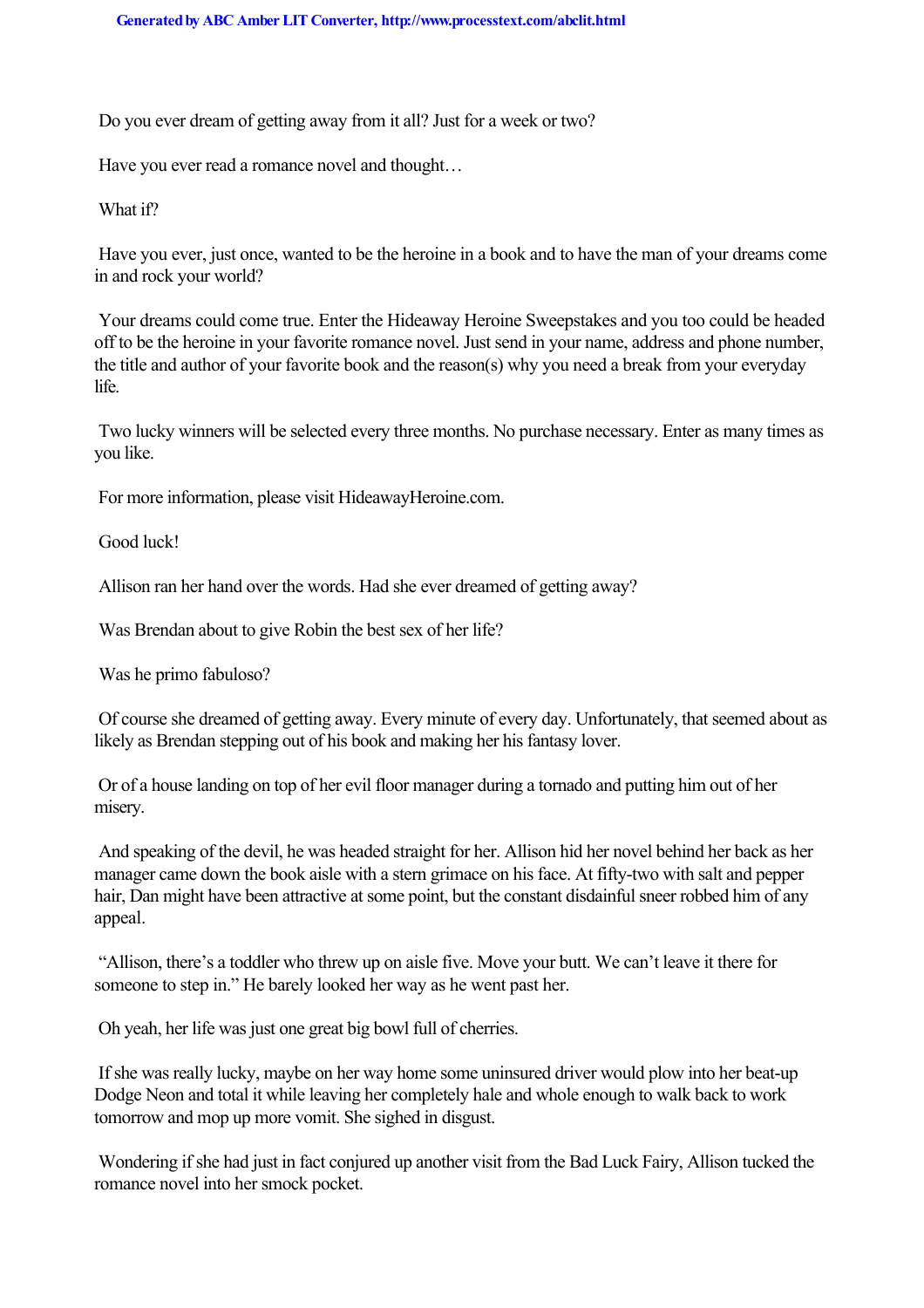For weeks now she'd been carrying it around, rereading the entry form and debating on whether or not she should enter.

But why bother?

 No one like her ever won anything anyway. It was always some rich doctor or lawyer. Someone other than her. Someone who didn't really need the money or the break.

Still that tiny voice in her head kept saying, "Yeah, but maybe this once…"

She hated that voice. It had gotten her into plenty of trouble in her life.

 Grabbing a broom and the special dry solution she needed to clean up the mess, Allison went to the aisle and tried not to think about just how much she truly hated her job.

 As she worked, a small smile hovered at her lips.Hey look, I'm already Cinderella. All they need to do is send me over to housewares with the fireplaces and have me clean those out and I'm in business.

"Ally?"

 She looked up and it took a full second for the voice to register. It was one she hadn't heard in way too long.

Margaret Dale.

 The two of them had been best friends in high school. And in the ten years since they had graduated, Margaret hadn't changed a bit.

"Maggie May!" she exclaimed, using her old nickname for her friend.

 The broom forgotten, Allison hugged her tight, grateful to see a friendly face again. "Good Lord, how long has it been?"

"Six or seven years, at least."

 Allison's eyes teared up as she stepped back. Maggie's elegant blond hair was pulled back in a sleek ponytail. She wore a black pair of slacks and a chic, short-sleeved black sweater. But then Maggie had always looked like some fashion model walking away from a shoot. "You look fantastic!"

 Maggie beamed, until she looked Allison up and down and then the smile faltered. Not in a condescending way, but in a way that said, "I'm sorry I got out and you got trapped in this godforsaken place."

Allison offered her a joking grin, even though a part of her was mortified at what she knew Maggie saw.

 She stood in front of her elegant friend in her dark blue polyester smock, ill-fitting jeans and faded-out, oversized shirt. Worse, her own frizzy blond hair was in bad need of a trim and deep conditioning. Neither of which she could afford at the moment.

 "I'm sorry about your mom," Margaret said quietly. "Had I known, I would have been here for the funeral."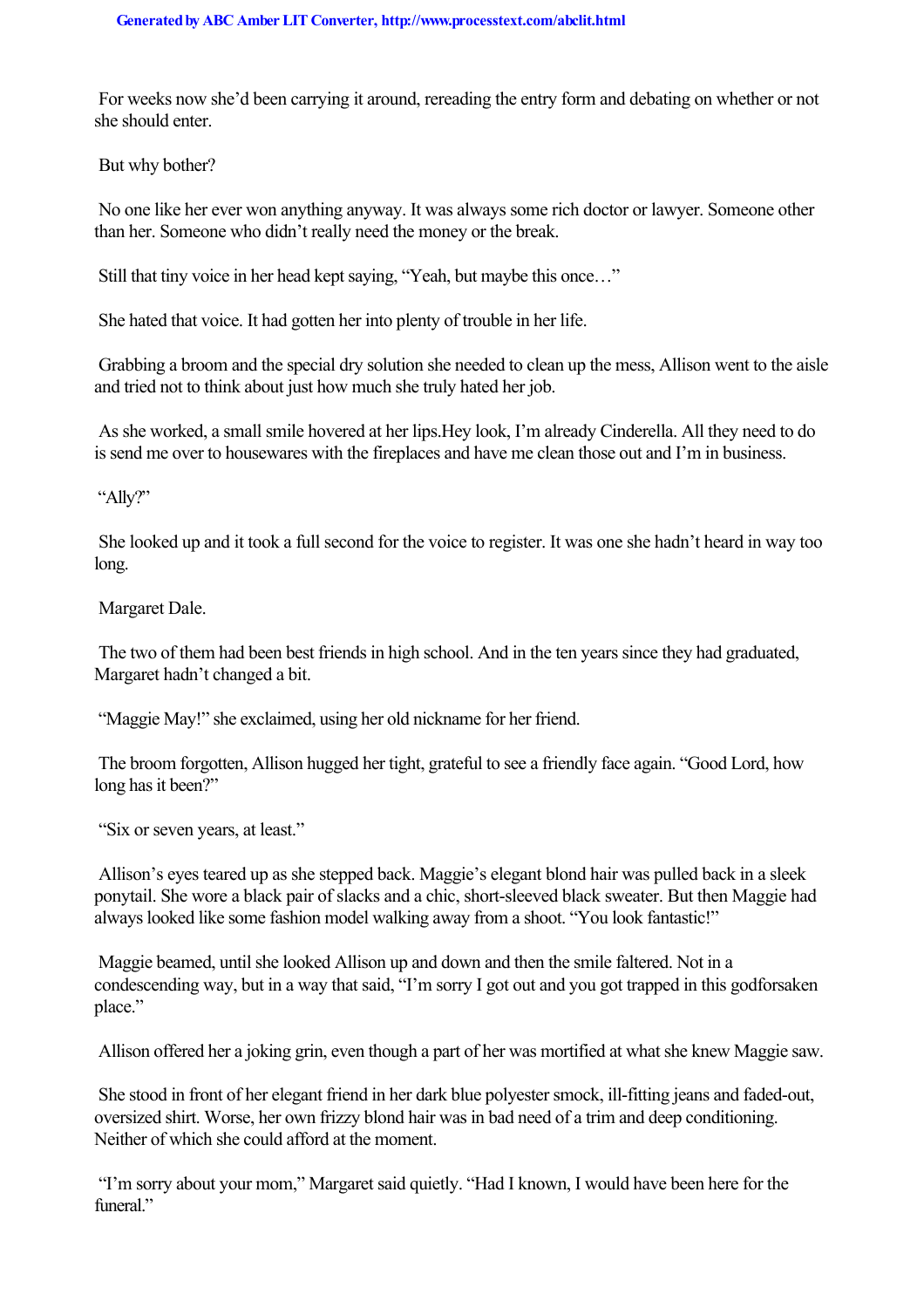Allison patted her arm as her throat tightened. She'd loved her mother more than anything. Ten years ago when she and Maggie had graduated high school, Maggie had gone to the University of Georgia, then moved off to New York after graduation to be an editor. Meanwhile, Allison had stayed home to help her mother, who was dying of cancer. For nine years her mother had fought hard and then last spring, she'd lost the war.

 God, how she missed her. It was still a raw, aching pain inside her. Her mother had been everything to her.

 "I know," she said, rubbing Maggie's arm. "I'm sorry. I didn't even think about sending word to you until after the funeral was over. I just wasn't in my right mind."

 Maggie nodded in understanding. "You've been busy. My mom told me that you're engaged to Gary Mitchell. Congrats. I know how much you always loved him."

 Allison drew a shaky breath as she thought about her rattlesnake ex. "Yeah," she said in an overly exaggerated tone. "Just l-o-v-e him to pieces."

"Uh-oh. That sounds ominous."

 She sighed as she picked up the broom. "Well, I found the dog in bed a week ago with one of the strippers from the Night Owl."

 Maggie's face showed the horror Allison had felt when she'd stumbled in late from work to find the two of them going at it in her bed. "No!"

"Oh yeah."

"What did you do?"

 "I grabbed my broom, swept both pieces of trash out of my house, then I went through and decided it was time to do a little fall cleaning. I gathered up everything of his I could find, threw it into a pile on my front lawn and then proceeded to have a weenie roast. I'm told you could see the flames for up to a mile away."

Maggie laughed. "What did Gary do?"

 "He called the cops and I spent the night in jail. But it was so worth it. I just wish I'd been able to get my shotgun loaded before the police got there and had had a chance to fill his backside with buckshot…."

"Allison? Are you on break?"

 Allison cringed at Dan's voice coming from behind her. She looked around to see his soured frown. "I'm just helping a customer, Dan. She wanted to know where the lightbulbs were."

He didn't buy it for a minute.

Allison led Maggie away from his hearing. "Sorry, Maggie, I can't really talk right now."

Nodding, Maggie let her gaze dip down to the pocket of Allison's smock where the top of her book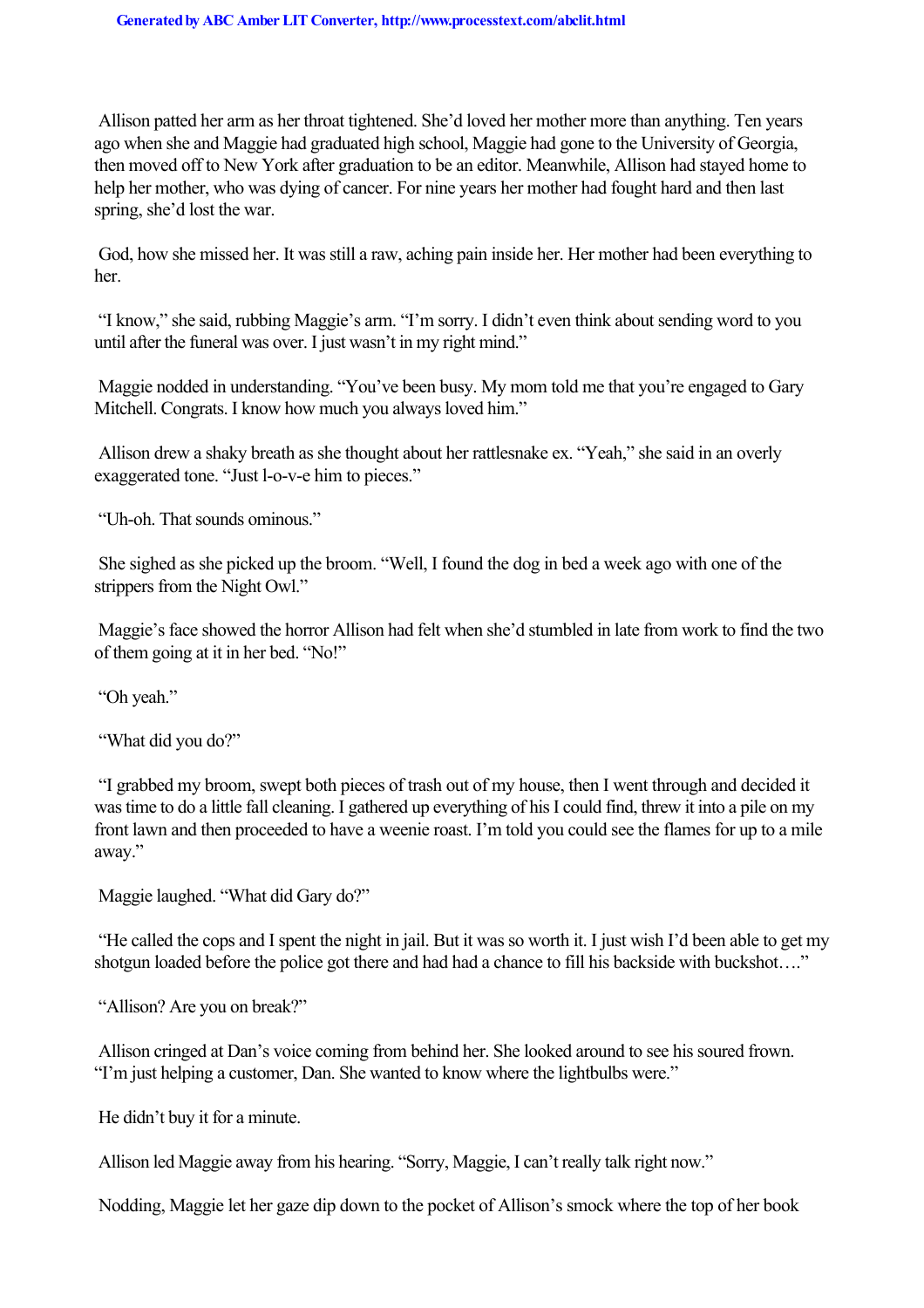#### **Generated by ABC Amber LIT Converter, <http://www.processtext.com/abclit.html>**

was peeking out. She smiled. "Sugar and Spice by Rachel Fire. You like it?"

"I love it. It's a great book."

Maggie's smile widened. "I edited it."

"You did not!"

 "Yes, I did. She's one of the authors I discovered last year." Maggie tilted her head and looked back down the aisle to where Dan was still watching them. "Look, I don't want to get you into trouble. What time do you get off work?"

"Midnight."

"Okay, I'll be waiting out in the front lot with a pizza, a pack of Ho Hos and beer. Sound good?"

 Allison laughed. When Maggie had been a college student, they would always celebrate her homecomings with pizza, Ho Hos and beer. A disgusting and yet somehow quite tasty salute.

"Sounds great. I'll see you in three hours."

 Maggie stepped away from Allison, and headed straight toward the middle-aged floor manager who had been eyeballing them with tangible rancor.

"That's a great employee you have there," Maggie said to him. "She really knows the store."

 He gave her a semi-hostile glare and walked off, leaving her with the childish desire to stick her tongue out at the soured beast.

But that would wait.

Pulling her phone out of her pocket, Maggie turned to see Allison straightening shelves.

She checked her wristwatch.

 It was right at nine o'clock, and she knew exactly where her boss would be. Where he always was…sitting at his desk, working late into the night.

Z answered his cell phone on the third ring.

 "Hey, Mr. Z, shouldn't you be at home?" It was an old joke between them. In truth, she was just as bad to work late as he was. But then she loved her job as an editor and as the head contest coordinator, and as a result, she had a hard time leaving her work behind at the end of the day.

 "And why are you calling me at nine o'clock when you're supposed to be on vacation?" he asked in that deep sexy/provocative voice that always made her shiver.

 But not nearly as much as the breathtaking man who held it. At six foot four, with a lean, rippling body that had been built for sweaty, exhausting sex, Wulfgar Zimmerman was one of the sexiest men who had ever been born.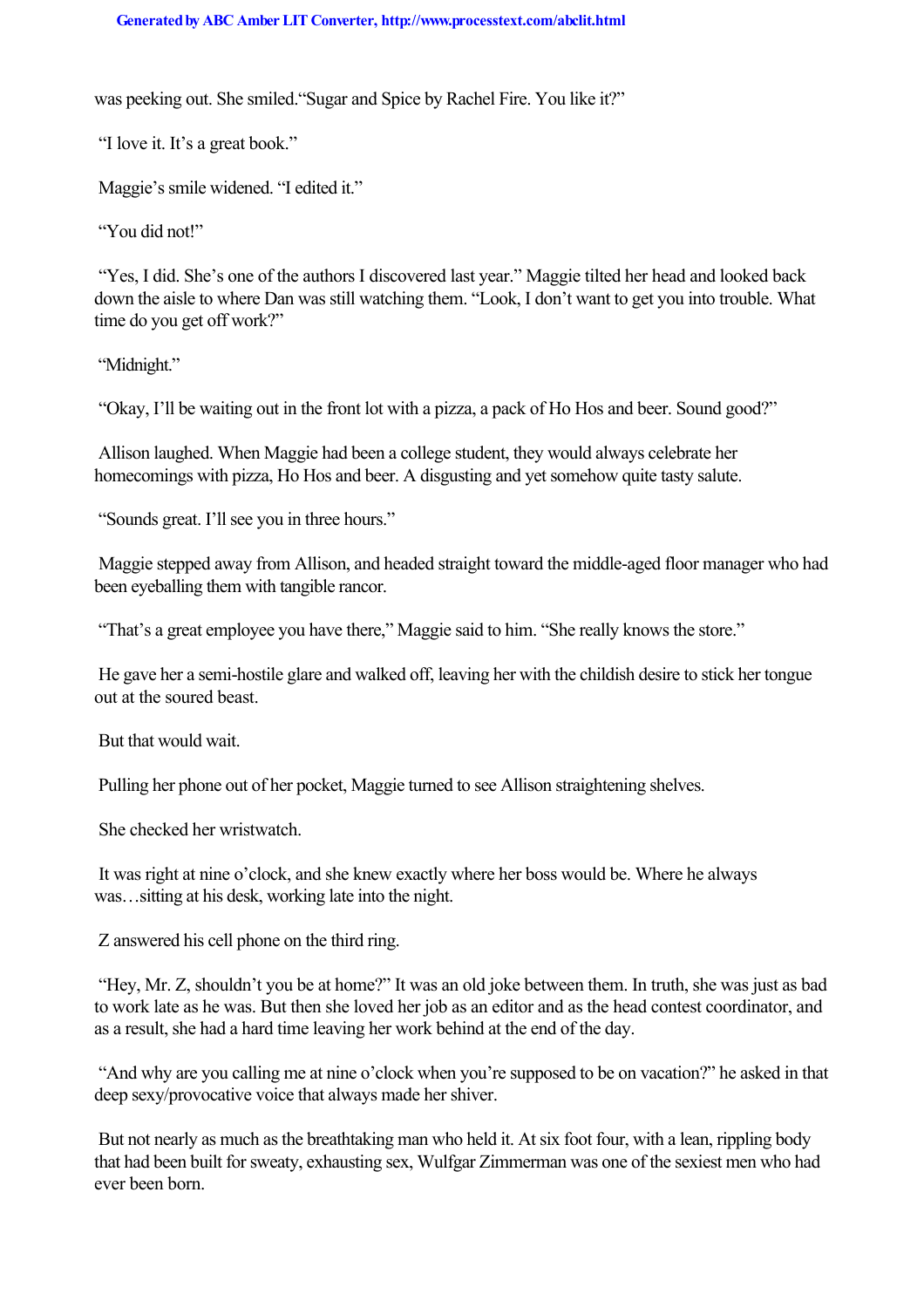"Oh because I've found us a live one," Maggie said. "Allison George. I went to high school with her and if she isn't a prime candidate for Hideaway Heroine, then I'm not a workaholic and you're not rich."

Z was silent.

 Maggie imagined him sitting at his large mahogany desk, staring out onto his breathtaking view of the New York skyline with the light of his desk lamp cutting across the chiseled planes of his face.

Wulfgar Zimmerman, Z to his friends and family, was one of the richest men in the world.

He was also the loneliest.

 Though to be honest, Maggie couldn't figure out why. There were plenty of women, herself included, who would practically sell their souls to call him their own. But Z wasn't interested. Ever since his wife had died three years ago, he'd withdrawn from the world.

She wondered if anyone would ever be able to reach him again.

 "Island B is open," he said at last. "You set things up on your end and let me know what you need to do to put this plan into motion."

"You got it, boss."

"And Maggie?"

"Yes?"

 "Try not to work too much while you're at home. Enjoy your family. There's nothing else like them in the world."

 She smiled. Z was also the kindest man she'd ever known. No wonder everyone in the company was so loyal to him. He didn't believe in treating them like employees. He treated them like family.

"I will.' Night."

He answered in kind, then hung up.

Maggie turned her phone off as she glanced back to where Allison was helping a customer.

Little did her friend know, her life was about to take an unexpected turn.

Nothing would ever be the same for Allison again.

### **Chapter Two**

Three weeks later

 What exactly is Hideaway Heroine?" Allison asked Maggie while they sat inside the famed Elizabeth Arden Beauty Salon, where Allison was being pampered like a queen.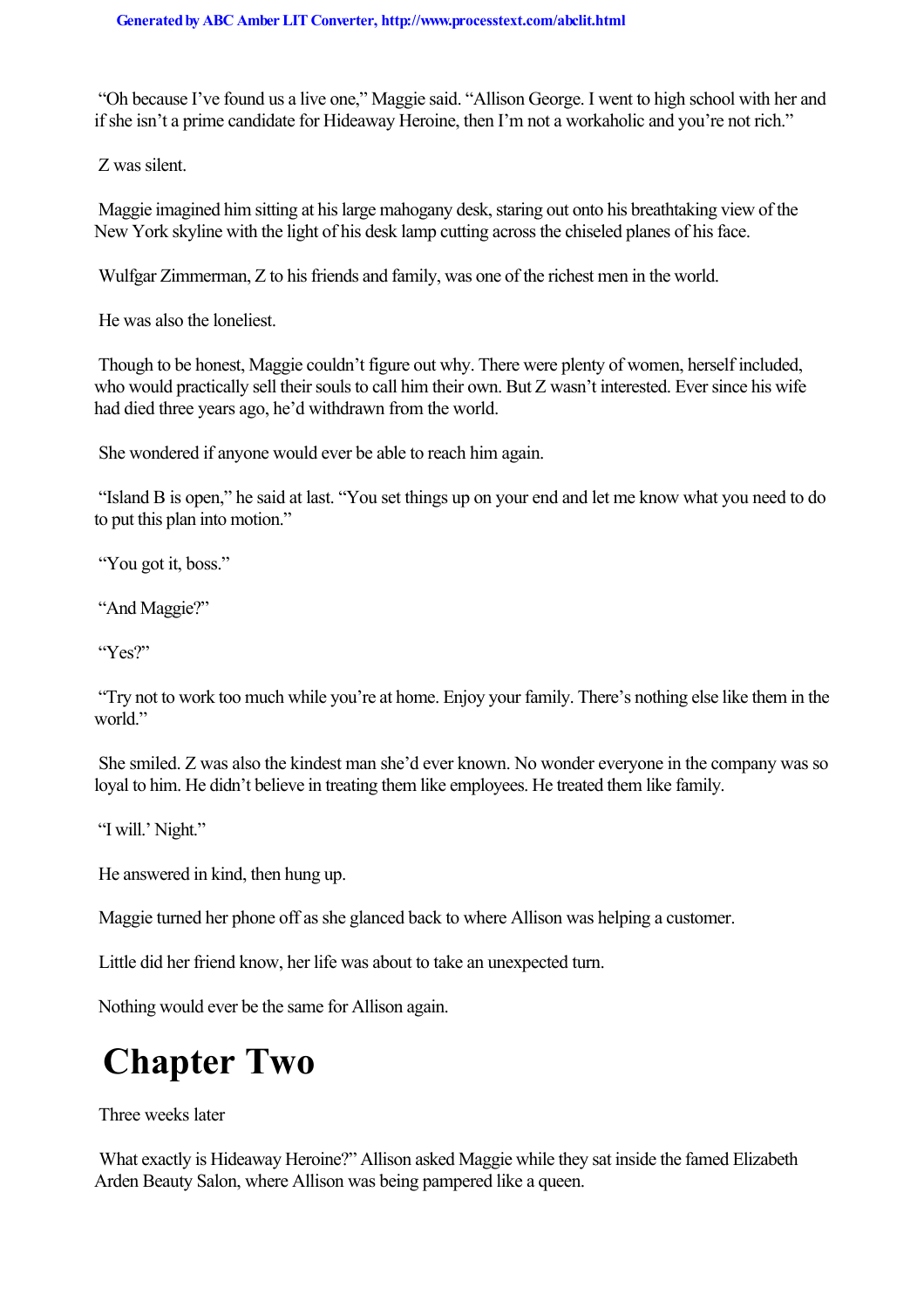Allison had only dreamed of ever coming to New York, never mind having a makeover at one of the most prestigious beauty salons in the world.

 She still couldn't believe she'd won the drawing. Any more than she could believe the size of the limo that had picked her up at the Newark airport and brought her to the Waldorf-Astoria where she would stay for the next two days while they bought her a wardrobe and made her into Robin Daniels from the book.

It was a dream come true.

 "Hideaway Heroine is kind of like Fantasy Island," Maggie explained. "For one week, you get to live there as anyone you want to be. You can do anything you want to do, eat anything that appeals to you and best of all, you're surrounded by nothing but gorgeous men who will wait on you hand and foot."

 Now that sounded like something far beyond wonderful. Imagine an island of men at your beck and call…yum!

"Are you serious?"

 "Oh yeah." Maggie smiled. "Just wait until you see these guys. You are going to think you've died and gone to heaven."

She already had that feeling. "Is it safe?"

 "Absolutely. There will be security guards hidden among the men. Nothing happens on the island unless you want it to. Everything there is geared for you and your tastes. Only your favorite foods will be offered, all the places you stay will be the colors you choose—that's why you filled out that stack of forms when you won."

Allison leaned back in the chair as the pedicurist came over and started to work on her feet.

 Wow. This was the most unbelievable moment of her life. The sweepstakes had really paid off for her. In addition to the week of heaven, she'd also received ten thousand dollars in cash and a brand-new car. It was more than she'd ever dreamed of having.

"Thank you, Maggie."

"For what?"

"For letting me win this."

Maggie looked aghast at her. "I had nothing to do with it."

 Yeah, right. Allison waved her words away. "I'm not stupid, you know. I've never won anything in my life. Then you show up, make me fill out the entry form and the next thing I know, I'm getting a phone call telling me I've won. I know you pulled a few strings and I really appreciate it."

 "I promise you, it wasn't me. If you want to thank someone, thank Mr. Z when he picks you up at the hotel and takes you to the airport. He's the one who bought the islands and set this up for the winners."

Allison thought about the mysterious billionaire whose acts of charity were legendary. The tabloids and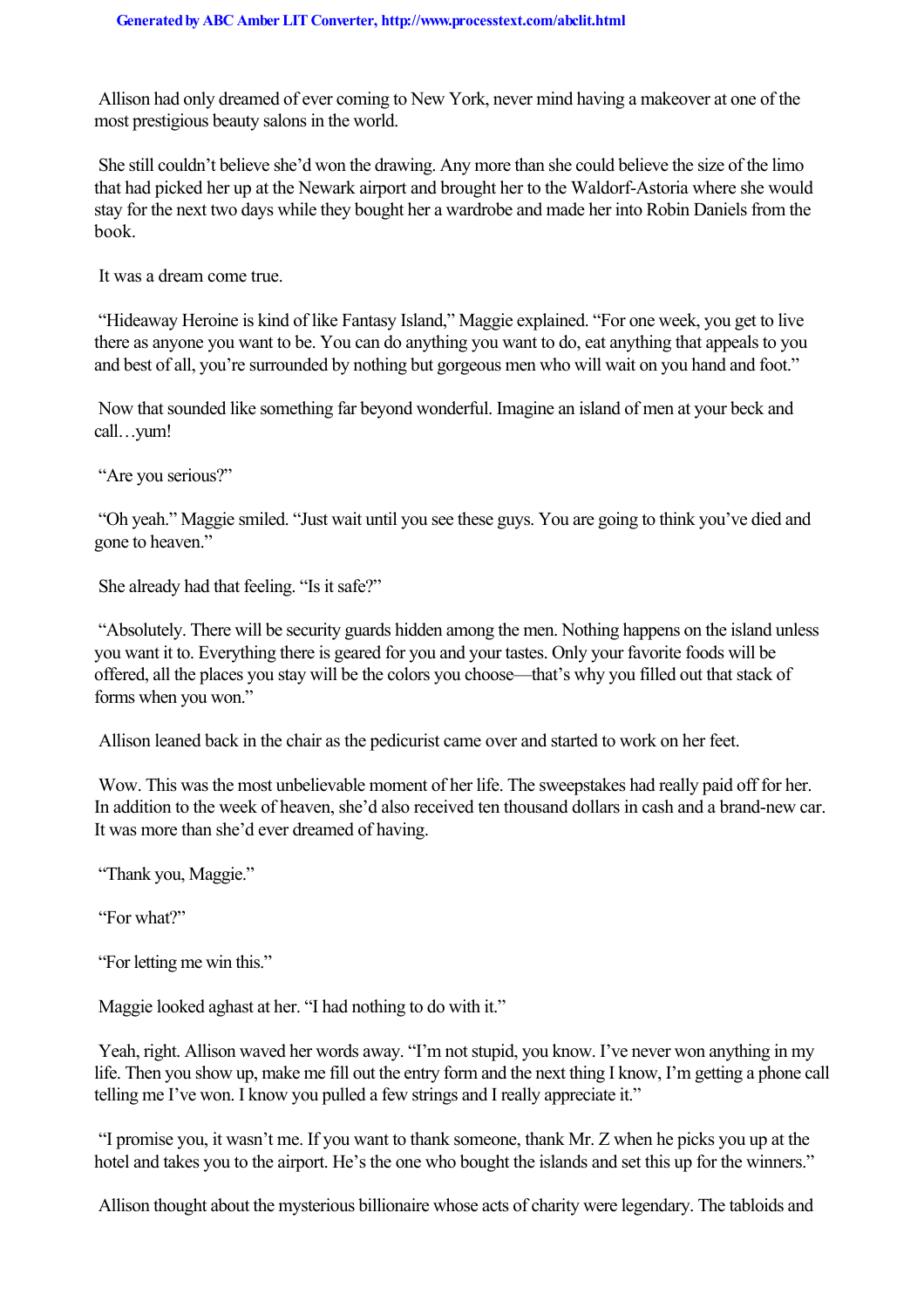#### **Generated by ABC Amber LIT Converter, <http://www.processtext.com/abclit.html>**

papers were full of how Wulfgar Zimmerman spent more money than he kept.

"How many islands are there?" she asked Maggie.

 "There are three where you're going. All of them linked together by bridges. Z owns eight of them altogether in different parts of the world."

"And they're set up just to make someone's dreams come true?"

"Yes."

 Allison had never believed in fairy tales before. But for the first time in her life, she was beginning to. "You must have a great boss."

"You have no idea"

"Ma'am?" the pedicurist asked.

Allison turned toward her. "Yes?"

"What color would you like your toenails?"

 "Red," she said without hesitation. "Fire-engine red." Robin Daniels wouldn't be caught dead in anything less than that. And for the next week, she was going to toss off her old shell and bust loose.

Watch out world, Allison George was going to sow some wild oats.

Or at the very least scatter a few dandelions.

 She looked back at Maggie while the lady began painting her toenails. "So what happens to me when I get to the island?"

 "Your biker group will meet you at the airport and 'Harry,' Robin's supposed biker boyfriend, will put you on his motorcycle. You and the gang will ride out to Dino's Bar and Grill, where you'll have dinner and play some pool."

"Until Brendan shows up?"

"Just like in the book"

 Allison liked the sound of that until she remembered what else was in the book. Robin and Brendan made out like bunnies whose only mission in life was to create their own population explosion.

 She wasn't a virgin, but her sex life had never been much to talk about. She'd always been painfully shy and body-conscious—something her ex hadn't helped as he complained about her extra pounds. Unlike Robin, the real life Allison wasn't some svelte bombshell. She was a nice and even size fourteen, which at five foot five wasn't fat, but it was a far, far cry from the skinny ideal.

 And if the guy pretending to be Brendan really looked like the "god" Brendan in the book, he was more likely to run in the other direction than he was to approach her.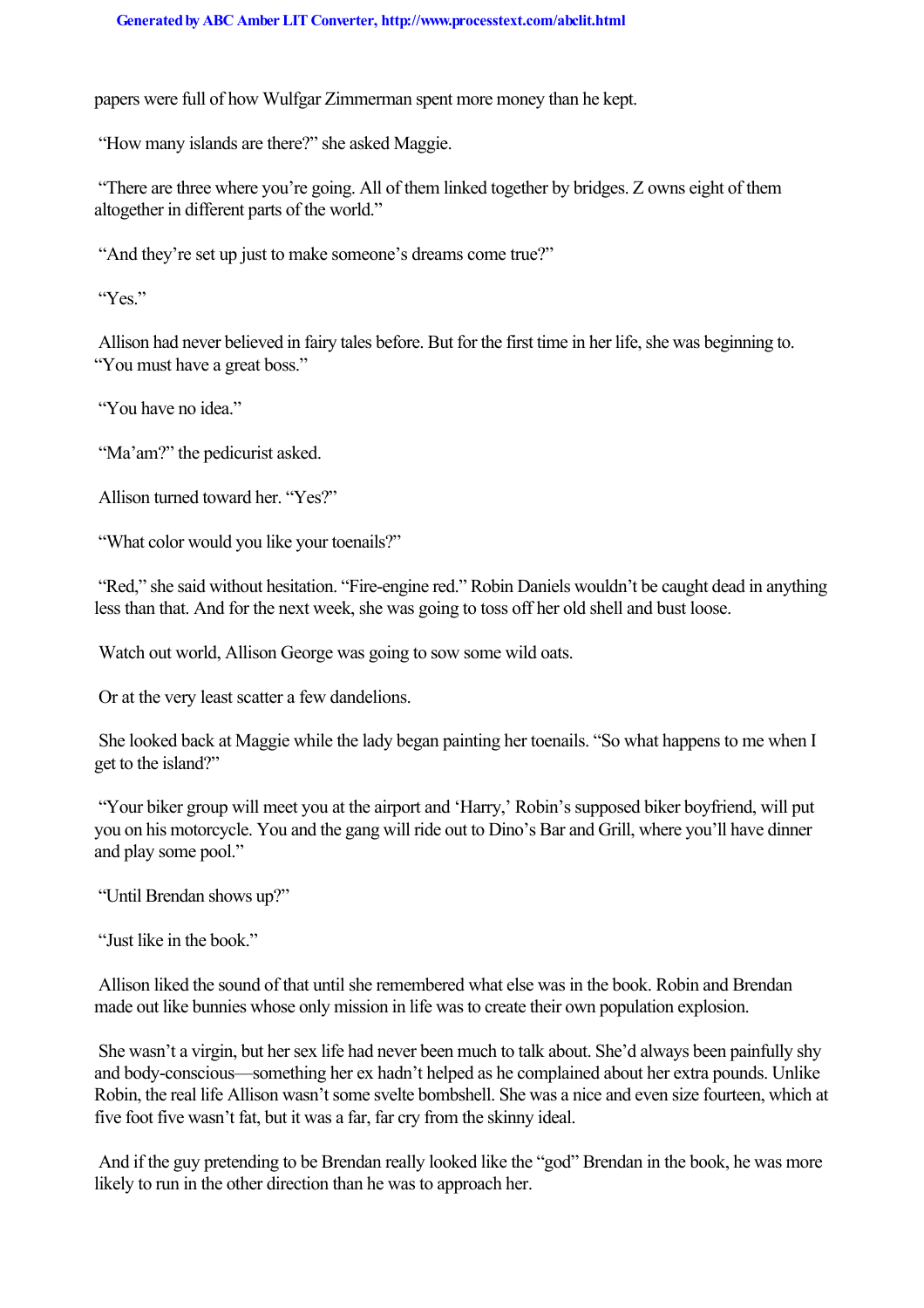This was not good.

 "Will I be expected to…" She bit her lip as she looked uncomfortably at the woman at her feet. "You know," Allison tried again, "will he treat me like Brendan treated Robin…and as many times as Brendan treated Robin?"

 Maggie laughed as she caught her meaning. "What happens between you and Brendan is up to you and you alone. What you do period on the island is up to you. Everyone there is a consenting adult and no one will ever be forced to do what they don't want to. But when it comes tothat, we have a strict don't ask, don't tell policy. Everything is in your hands. You can take your fantasy just as far as you want to."

"What if he doesn't like me?"

 "What's not to like? Besides, this is your fantasy, girl. You can rewrite the book any way you desire. Believe me, there will be plenty of other guys around so that if you and Brendan don't hit it off. I'm sure you can find someone appealing. I've seen some of these guys. They will all curl those red toenails until your feet look like corkscrews."

 Allison liked the sound of that. In her small Georgia town, there were only a handful of truly spectacular men and all of them were taken.

She couldn't imagine being anywhere with an abundance of perfect male specimens.

She shivered in excitement.

The hairdresser returned. "I need to put her under the dryer for a few minutes."

Maggie nodded. "I'll go grab us some Cokes."

 Allison got up and dutifully followed the beautician to her new seat. She leaned back as the beautician lowered the hood and turned the heat on.

 Closing her eyes, she conjured up an image of Brendan from the book. Oh yeah. Tall, blond and gorgeous, he was the kind of guy that could make a woman melt.

 What would it be like to actually touch that body? To kiss those lips and run her hands over his naked skin? To run her tongue over his stubbled cheek and glide his rigid shaft into her body?

 She'd never had the kind of mind-blowing, stop-the-clock sex she read about in books. Gary had made her happy before she found out about his extracurricular activities, but he had never made her burn. Never made her scream out in a blinding orgasm.

She wasn't really sure if any man was able to do that to a woman.

Maybe it was all a myth.

But what if it's not?

 Three weeks ago, she would never have believed that a minimum-wage worker from backwoods Georgia would be sitting in Elizabeth Arden in New York getting a pedicure either.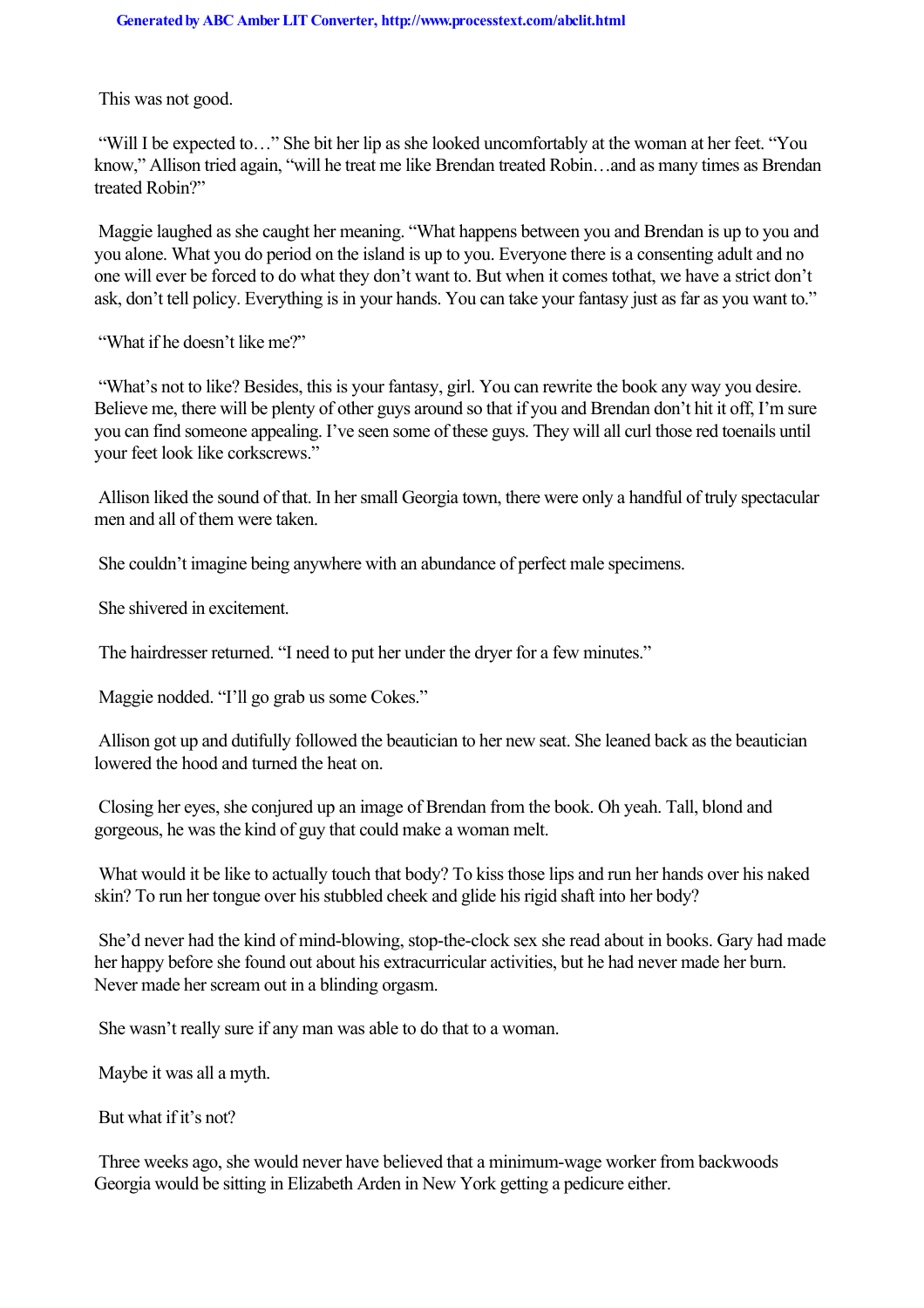Imagine. Her on an island full of men whose only job was to make her happy.

 Allison shook with nervous expectation and excitement. Forget her shy, awkward self. For the next week, she was going to be Robin Daniels. Femme fatale. Woman of the world who could get any man she wanted.

Watch out island. This little country girl was finally going to get her due!

 Allison spent the next two days with Maggie, shopping and preparing herself mentally and physically for the coming week of fun.

 When Wednesday morning arrived, she was as nervous as a three-tailed cat in a rocking chair factory. All of her new clothes had been taken first thing to the airport.

Now she was waiting for the mysterious Wulfgar Zimmerman to appear.

 Maggie had warned her that Z never spoke much and that he always greeted the winners personally. She couldn't imagine what he must be like. Maggie hadn't really gone into it.

Someone knocked on the door.

Allison jumped up and rushed toward it, then reminded herself that she was Robin.

Robin never ran, she moved slowly, seductively.

 Oh to hell with that, she ran to the door and opened it, then gaped like an idiot as she caught sight of the most incredibly handsome man she'd ever seen.

 Z stood a good six foot four in a pair of faded jeans that hugged a body made for nibbling. He wore his dark brown hair just past his shoulders in a careless style that said he wasn't into his looks.

Still, it was devastating.

Hewas devastating.

 A pair of black sunglasses covered his eyes and he had at least three days' worth of stubble on his face. He looked dark, mysterious.

Dangerous.

 In no way did he resemble some billionaire tycoon who spent his life trying to make other people's dreams come true. He looked more like a movie star heartbreaker.

 No wonder Maggie had told her most people in his office building thought he worked in the mail room. Rich men were not supposed to look likethis.

"Hi," she said, her heart pounding.

He inclined his head. "You ready?"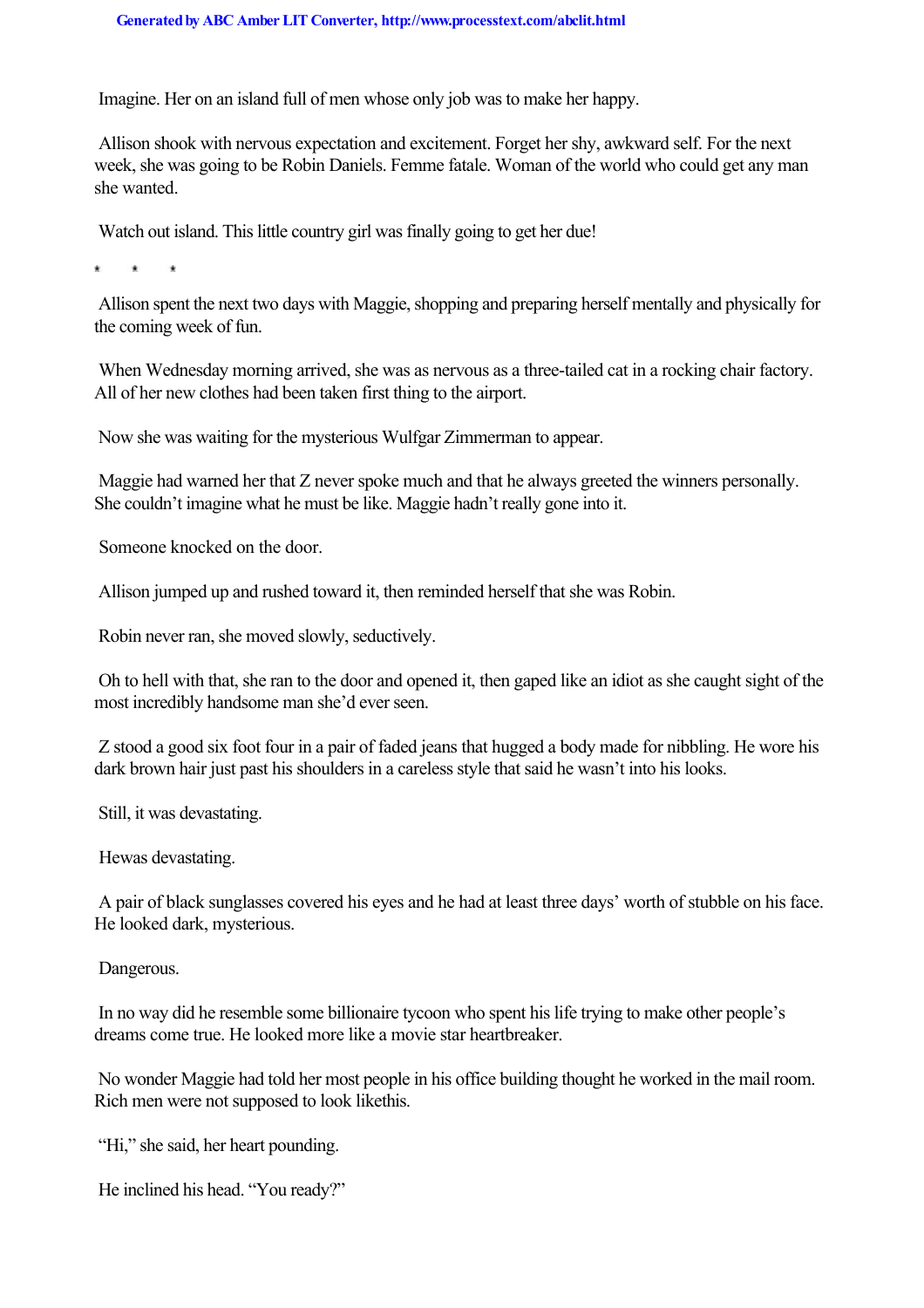All she could do was nod.

 Z held the door open for her as she numbly walked through it. Then he pulled the door closed and led her toward the elevators. "Have you enjoyed your stay here?"

She nodded again while he pushed the button for the elevator.

 Of its own accord, her gaze swept down the back of him…over his black motorcycle jacket that displayed his wide shoulders to perfection, to his lean hips and butt that were covered in denim.

Oh yeah, this man had one finely shaped rump.

Grrrrowl…

 Suddenly, she realized Z was watching her from the mirror on the wall between the elevators. That he could see her blatant case of Ogle-the-Stud.

 Covering her face, she felt her cheeks grow hot. Please, please let her die now before she embarrassed herself even worse!

Z didn't say a word as the elevator doors on the right opened.

 Following him inside, she struggled hard to regain her dignity. He removed his sunglasses and pressed the button for the lobby.

As the elevator doors closed behind them, she tried not to stare at how blue his eyes were. Were those real or contacts? Surely no one had eyes that color.

"Will you be coming to the island too?" she asked.

 He certainly looked like what she thought a biker should look like. Especially with that deadly air of darkness that seemed ingrained in him.

 "No. I'll be in touch though, just to make sure everything is going the way you want it to. If you have any problems, there will be a man there named Vince. Tell Vince and he'll get ahold of me ASAP."

Pity he wouldn't be there. Not that it mattered.

 An average woman like her would never appeal to a man like this one. Just being near him made her sweat.

 He led her out of the hotel and down to the street where she expected another limo. Instead, he took her toward a shiny black Harley.

"We're riding this?"

 Again he inclined his head with a smile. "You wanted to be a biker's moll. No time like now to get into the spirit of it."

He handed her a helmet. Z straddled the bike, pulled his own helmet on, then kick-started the Harley.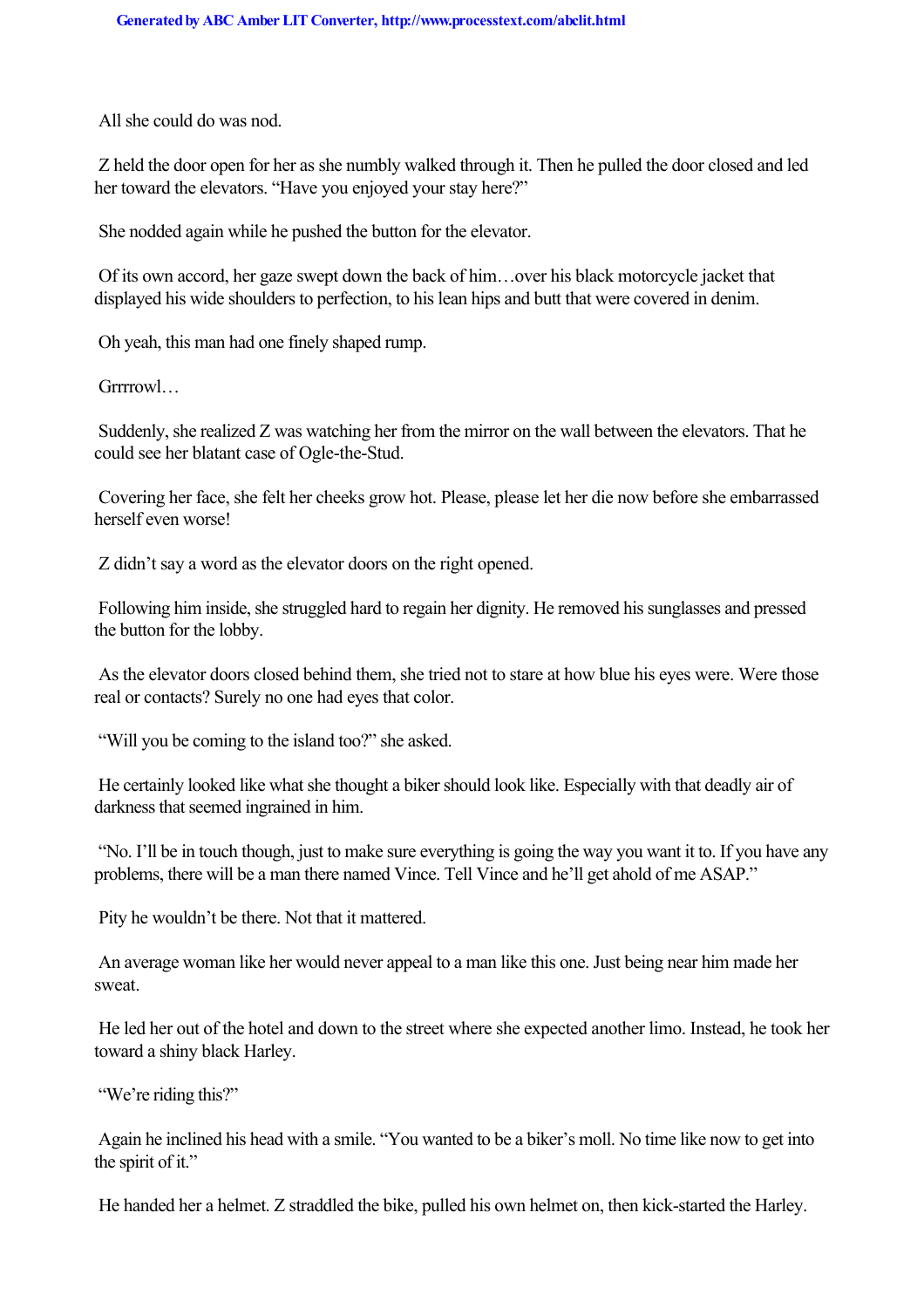Allison put her helmet on before climbing onto the bike behind him.

"Hold tight," he said over his shoulder.

 Oh baby, she did. She held on to every inch of his lean, muscular body and wondered if Brendan would feel this good between her legs.

Allison!

 She grinned at herself and the lascivious thoughts in her mind. To the devil with her bashful past. She was Robin now and Robin grabbed life with both hands. She took what she wanted and enjoyed life to the fullest.

For the next seven days, Allison would too.

 Determined to put the past behind her, she watched them speed past the New York traffic. At long last, she really was headed into her wildest fantasies.

 Watch out Brendan Tucker. Allison George was about to let loose every inhibition she ever had. Before she was through, she fully intended to ride something other than his Harley.

### **Chapter Three**

 Vince Cappelleti had never been anyone's fool, but as he stood out on the tarmac waiting for the private jet to land, he felt like the biggest jackass ever born.

What the hell was he doing here?

 He rubbed his jaw as he surveyed the "men" around him. Jeremy Winslow—Vince didn't even want to contemplate the white-bread, prep-school cadence of that name—stood to his left, dressed in ragged jeans and a biker jacket. The blond man's hair was cut like a politician's and his smile gleamed so bright that Vince figured every tooth in the man's head had to be a cap.

 Jeremy was to play Brendan Tucker, DEA agent, who was trying to infiltrate the biker gang he suspected of killing his brother.

 The only thing Vince suspected Jeremy wanted to infiltrate was Bobby Sloan, the guy who was supposed to play Harry Braxton, biker leader.

It was enough to make him laugh.

 The ten actors around him were too neat and clean to be the kind of men they portrayed. Men he'd known all his life. The kind of guys who lived hard and if they were lucky, died young.

 "The plane's on its way in," Jeremy said, smiling that capped-tooth smile. "I'll head out and meet up with you guys later. Ta-ta."

 Vince ground his teeth.Ta-freakin'-ta? What the hell was that? Man, in the Staten Island neighborhood where he'd grown up, they would have eaten this pack of guys for breakfast and used their bones to pick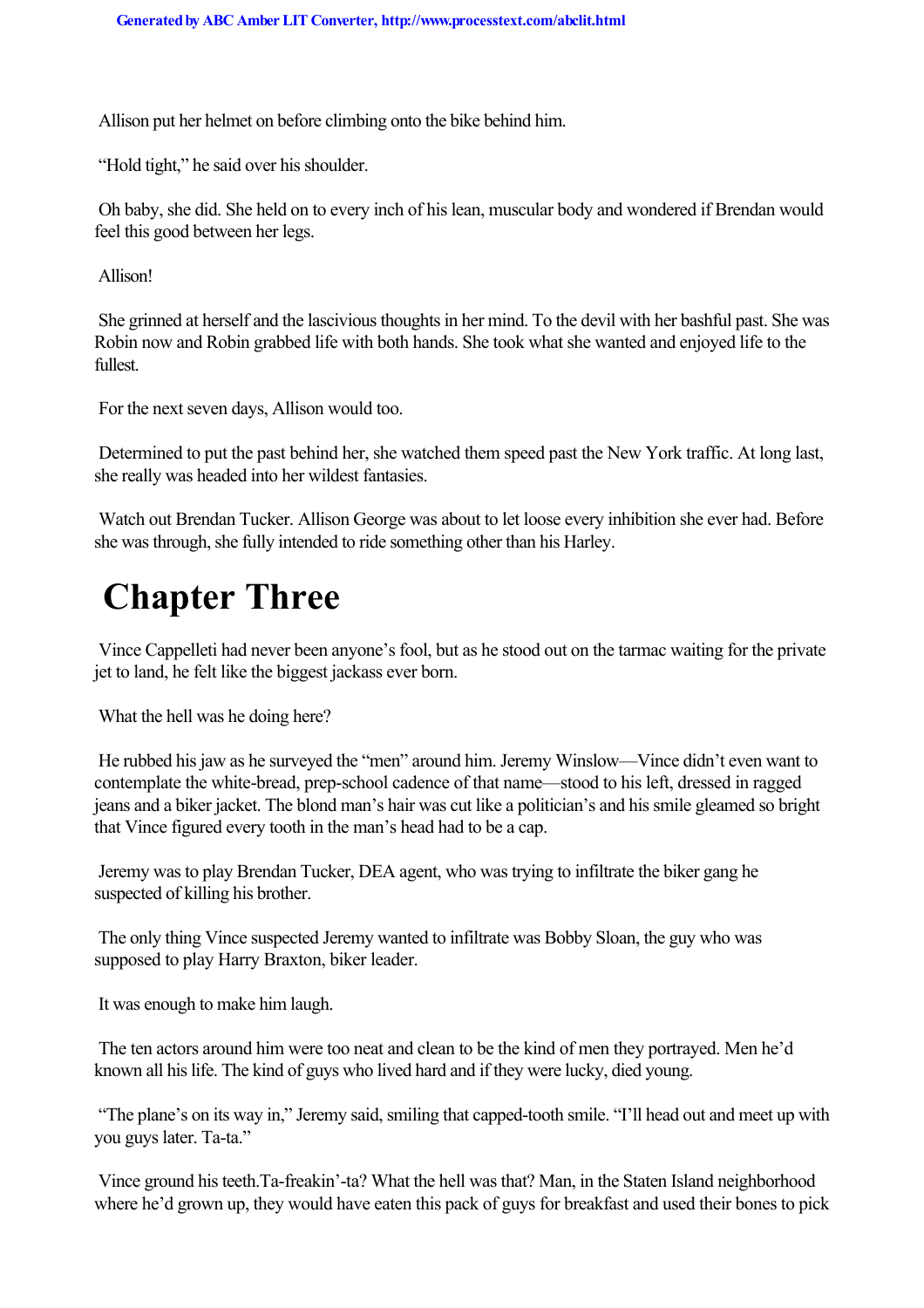their teeth.

Suddenly the idea of handing himself over to Gino Martelli started to look appealing.

What were a few bullet holes and torture when compared tothis?

 "Okay," Bobby said, turning to face them. "Remember, we are Hell's Angels and we're supposed to be dark and deadly." Bobby nodded at Vince. "Follow Vince's lead. He has the look down to a fine art."

If the kid only knew.

 Vince's menacing presence wasn't from practice. It was from growing up hard on the streets where any weakness was quickly found and either exploited or eliminated.

In Vince's case, he'd eliminated his before he'd started kindergarten.

 He watched as the actors fell into their roles. Each man on the island had been handpicked to lead a double life. Every place and person here had but one function.

They were to make someone's dreams come true.

And as hokey and stupid as it sounded, a part of him admired Z for what he'd accomplished.

 Even more so because Z had done it to honor Susan. Only she could have conceived of something this preposterous, and God love Z for having loved her enough to carry out her dreams of helping other women.

 Susan had held a heart unlike any person Vince had ever known. His sister had been as good as he was bad.

 All their lives, she'd tried to explain to him that it was wrong to use people. That other people's lives, no matter how insignificant they seemed, mattered.

 He'd never understood that until one night eight months ago when he'd come face-to-face with himself in the back room of a Portuguese restaurant down in the Ironbound in Jersey.

 In one instant, he had seen himself for what he really was: a cold-blooded killer who had sold himself to the devil.

 Now he was trying to buy his soul back, only the devil didn't seem real keen on the thought of letting him go.

 So here he was, hidden on an island paradise where he hoped no one would ever find him again. No one except a bunch of odd actors who were pretending to be characters out of a book.

Just what kind of crazy fantasy was this anyway?

 "Go with it, Vince,"Z had said."All you have to do is add flavor to the group. Ride around for a week on a Harley and just look like your normal, ruthless self."

Vince still didn't know how Z had talked him into this. But then talking people into stuff was what Z did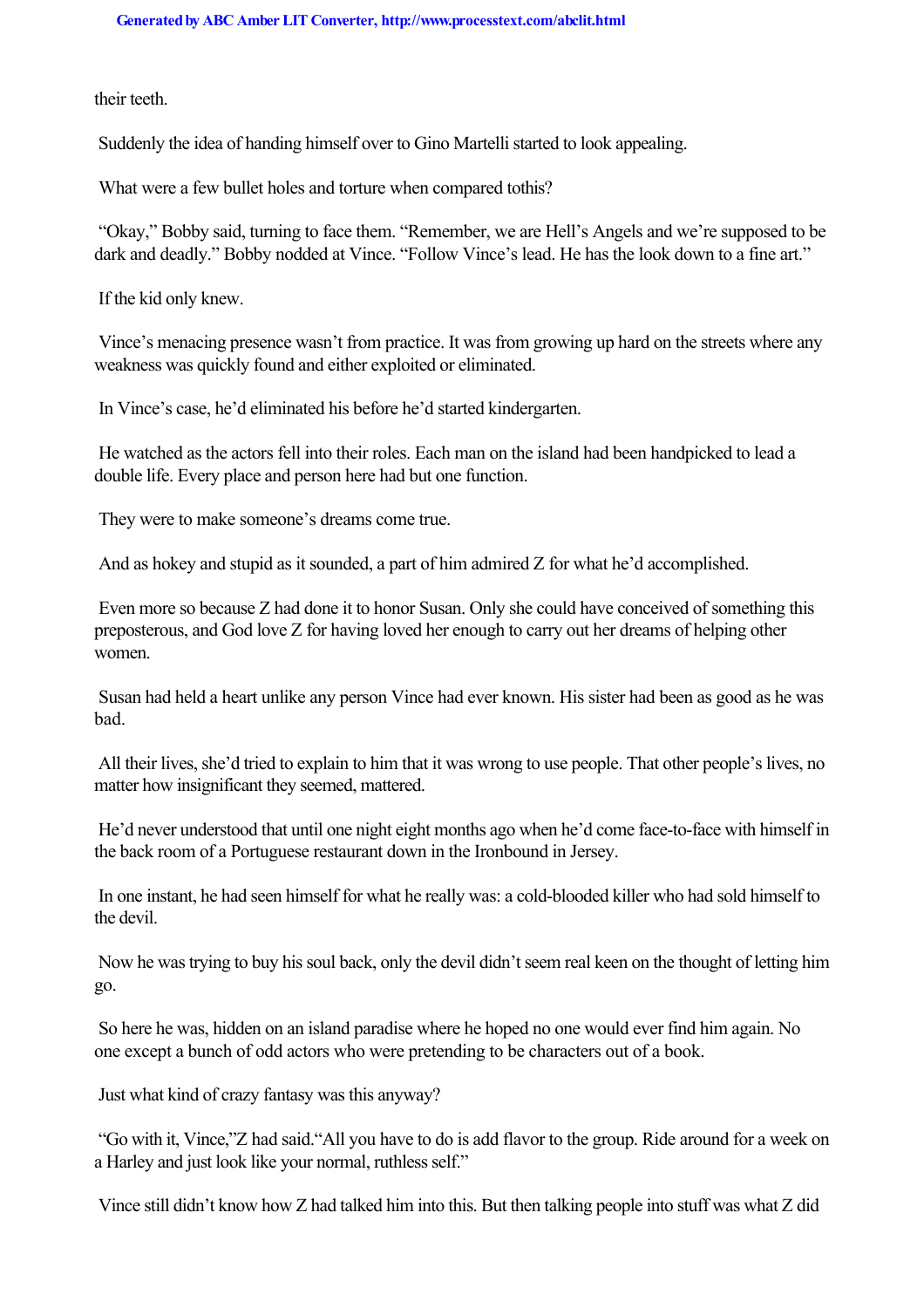best.

The plane landed.

 Vince wasn't sure what to expect from the woman who had won the sweepstakes. Even though he'd been on the island now for eight months, he had yet to meet one of the winners.

 He imagined most women who read romances to be like his mother, who'd always been addicted to them. Older women who kept their books sandwiched between plastic covers so that no one would know what they read.

 If he was right and some matronly woman stepped off that plane, then Bobby and Jeremy certainly had their jobs cut out for them. They were about to earn every cent of their exorbitant salaries.

 And the more he thought about it, the more he hoped the woman on the plane was some matronly grandmother. That he could cope with.

 God help him if she were attractive. It'd been almost a year since he'd last had a woman in his bed, and he was seriously getting tired of going without. Damn Z for not having women on the island. The only ones he'd seen to date had been Z's two sisters, and as hard up as he was, he wasn't about to trespass there. Shanna and Aislinn were definitely knockouts, but touching them would be like dating his own sister.

He shuddered at the thought.

The stairs came down and out of the plane emerged a woman.

 Vince cursed as soon as he saw her. "Someone grab a gun and kill me," he muttered under his breath. This wasn't fair. No doubt this was God's way of getting back at him for the life he'd been living.

 The woman coming down those stairs was the very thing afannullone like him didn't deserve to even look at.

 She was blond and curvy like a wholesome dairy maid from some middle-American state like Wisconsin. Hell, he half expected her to have a quart of milk in one hand and a piece of cheese in the other.

 Her long blond hair was braided down each side of her face and she had the biggest pair of blue eyes he'd ever seen.

 Sweet. That was the only word to describe her. And he desperately wanted to take a bite out of that lush, luminescent skin to see if she tasted as good as she looked.

His cock hardened instantly, straining against his fly in a demanding need to sample some of that dairy maid's cream.

It was hard for him to breathe.

 She came toward them hesitantly. He could tell by the uneasy way she moved that someone had dressed her in a pair of leather pants and jacket with a white T-shirt. She didn't wear those clothes comfortably. Rather, they were like an alien skin.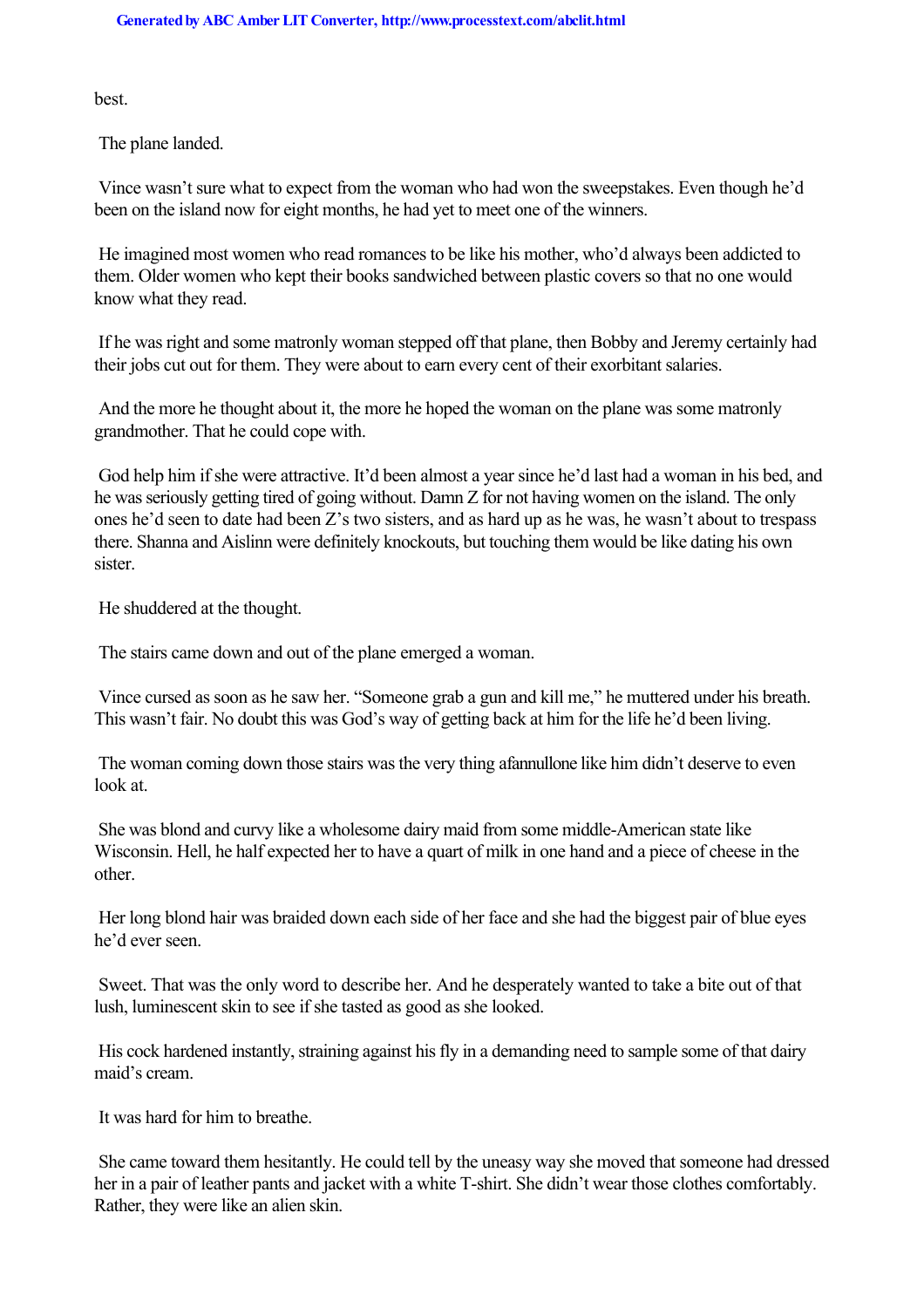But he had to admit that she looked damn good in them. Especially the jacket. The rough leather edges of it rubbed up against her nipples, making them hard and obvious underneath the thin cotton tee.

 He swallowed as he imagined taking one of those hard nipples into his mouth and sucking and teasing the taut edges of it with his tongue until she came for him.

 Better yet, he would love to taste her orgasm. To watch her head rolling back and forth on a pillow as he drove himself deep inside her sweet, round body.

His erection throbbed with a predator's need.

 This wholesome piece of pie was nothing like the confident women he'd known in his life. Women who had been users like him. Women who were after a better life, or a quick lay.

The Dairy Maid just looked like…

Peaches and cream. Most of all, she was unattainable and that made some inner part of him shrivel.

 She chewed her nail nervously. He shifted his feet, trying to alleviate some of the pain of his engorged cock. Did she have any idea how sexy she looked when she did that?

Her guileless blue eyes said that she was completely clueless.

"Harry?" she asked, her voice tinged with a southern lilt that shivered like electricity down his spine.

Bobby stepped forward. "Hi, Robin. You ready to ride?"

She might not be, but Vince most certainly was ready to ride.

Her anyway.

Her smile flashed a set of dimples. Oh man, now that was truly cruel.Damn you, Z.

 Vince ground his teeth as she climbed up on the back of Bobby's bike. The leather cupped her ass in a way that should have been illegal.

Oh yeah. He stared at her with an aching hunger he hadn't felt in a long, long time.

 All too easily, he could imagine walking up to her and running his hands over her hips, sliding those leather pants off until he had her naked in his arms.

Better still, he imagined her spreading her legs and sliding up over his seat….

Vince hissed in appreciation.

 This woman stirred the predator inside him. The part of him that was willing to doanything to get what it wanted. It was a part of him that scared him because he knew exactly how far he would go when he saw something he lusted for. And the last thing a woman like her needed was to be sullied with something like him.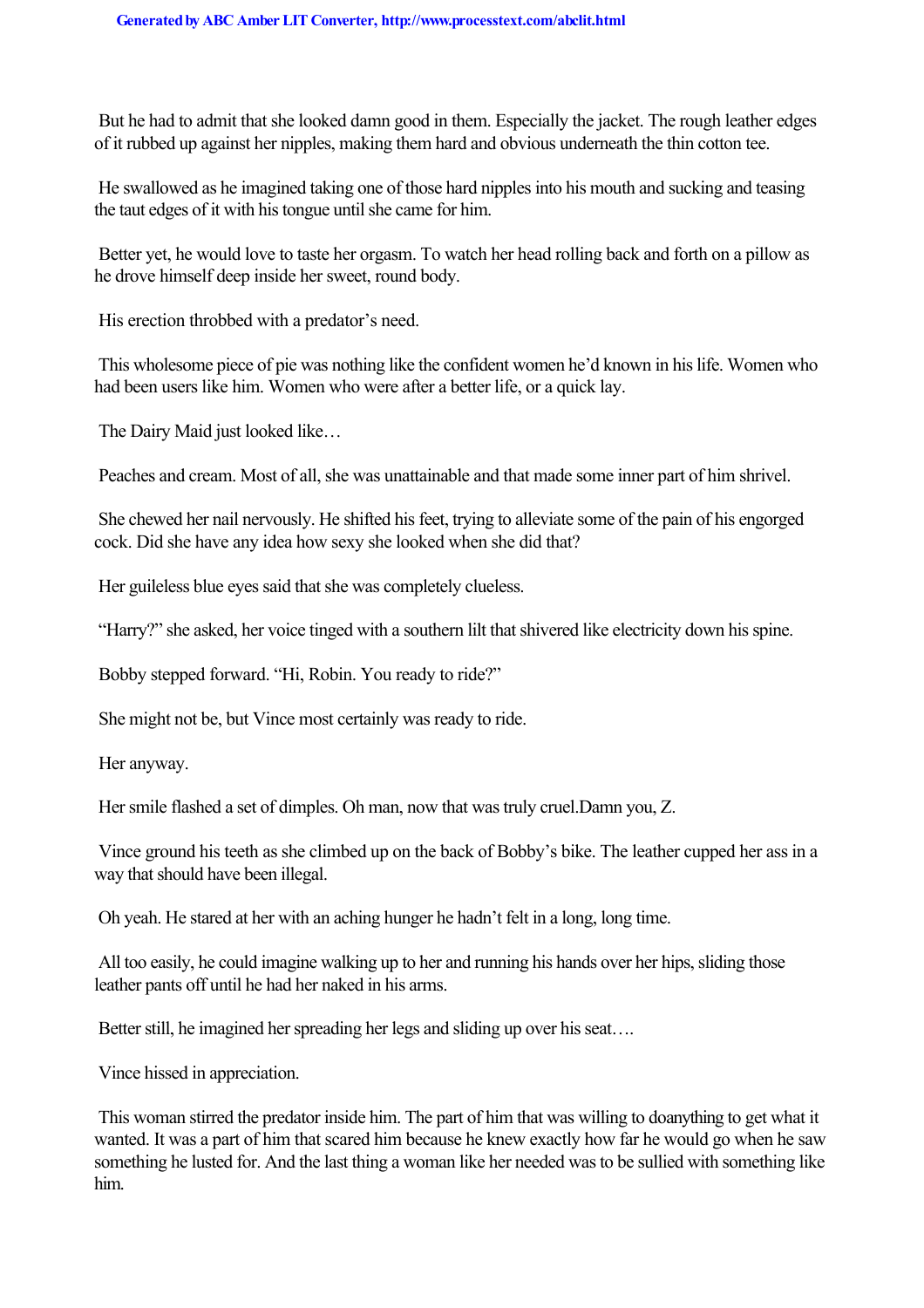No. Dairy maids and farm girls with smooth Southern drawls belonged to clean-cut prep boys like Jeremy and Bobby. They didn't belong with an ex-Mafia hit man whose life would be forfeit as soon as Gino found the right person to bribe or torture.

 Vince slung his long leg over his black Harley and kick-started it as he watched her wrap her arms around Bobby's waist.

Envy stabbed him.

 At the end of the day, Vince was still nothing more than that half-starved kid standing out on the street corner, looking up at the rich brownstones owned by the private school kids.

 The kids who got to go to the prom in limos and wearing tuxes that didn't come from Uncle Sal's mortuary.

 He'd dreamed then of being rich enough to one day walk down those streets without decent women crossing the road to avoid him, or nervous housekeepers eyeballing him from the windows, afraid he was casing their places for a hit.

 What he'd found was that all the money in the world had never erased the taint of what his father had been.

What Vince himself had become.

Z had been lucky. He had somehow managed to escape their blighted past. Vince never had.

And he never would.

Allison was simply giddy as they rode over the beautiful island. It was like something out of a dream.

Even though it was fall, everything was still lush and green. Not too hot. Not too cold.

Perfect!

Just like the biker she rode behind.

Don't anyone pinch me, because if I wake up from this, I'm going to punch someone's lights out.

 She laughed as they rode into a parking lot that was filled with more motorcycles. The roadhouse club was a dive. Complete with run-down boards that had been spray-painted and a sign exalting its exotic dancers.

It was just like the book.

She had to remind herself to get off the bike slowly and to saunter after Harry.

 He led her into the dark bar where there were more bikers dressed in leather and denim. Some sat at the bar drinking. Others sat at tables and booths where they were playing cards and eating while others were playing pool or just lounging. There were no women anywhere to be found, and every guy there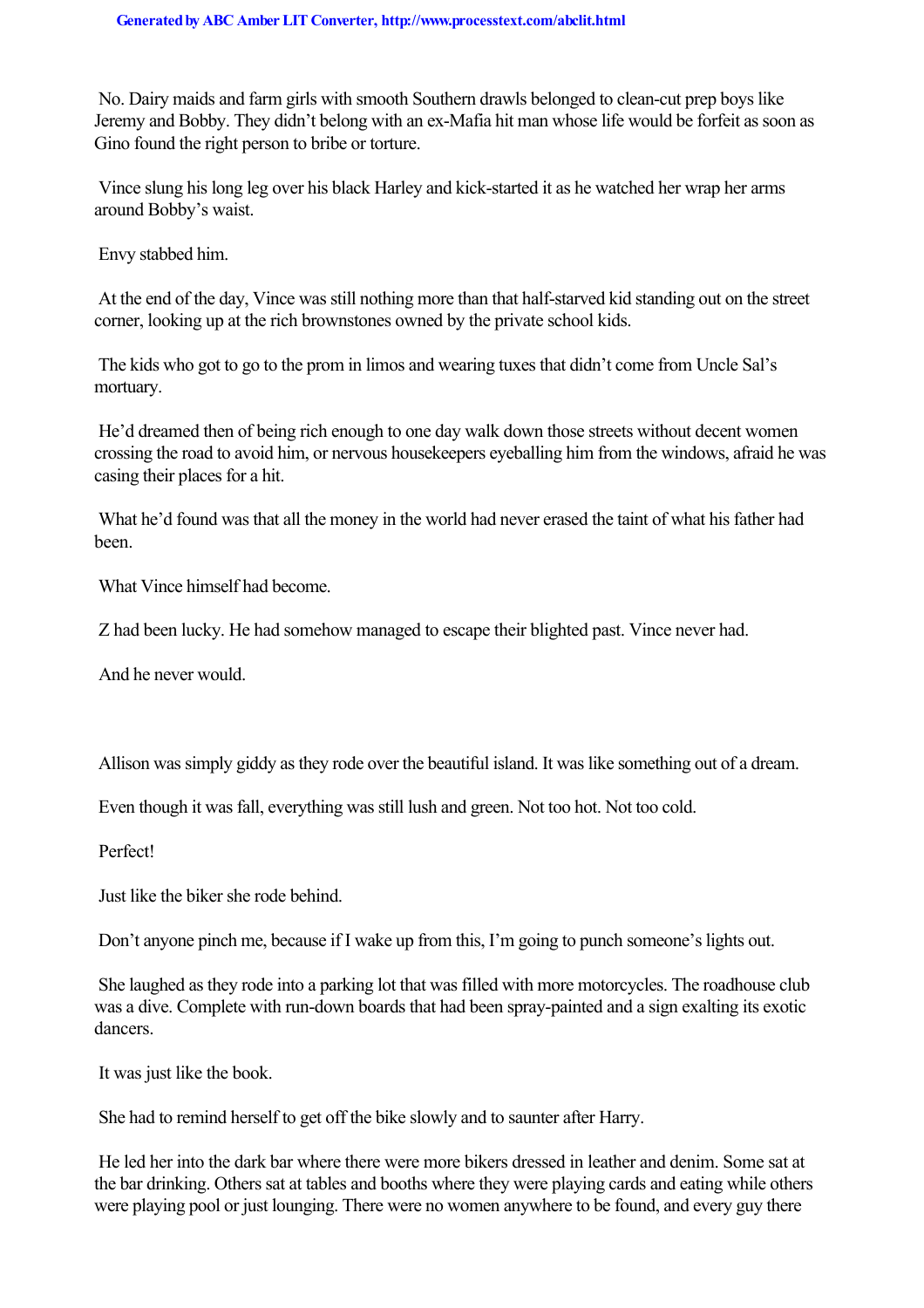was absolutely stunning.

 Jackson, the bartender was at the bar, using a rag to mop out glasses. He snarled at Harry, who grimaced back.

Allison beamed. This was better than a movie. Oh how she loved it.

 Harry led his men to the vacant tables in the back corner. Tables that were always left open in the event they showed up—that's because in the book everyone was afraid of Harry. It was rumored he had killed a dozen DEA agents who were trying to bust him for running drugs.

And two of them because they had looked at Robin with lust in their eyes.

 Allison had to admit the man playing Harry didn't look like he could even step on a cockroach without having guilt, never mind kill a man, but he was cute. There was something about him that vaguely reminded her of her ex-boyfriend, Gary.

 She sat down at their table and watched as the rest of their gang filed in. The guys inclined their heads to her respectfully. In a strange way, they reminded her of Boy Scouts.

Until she saw the one pulling up the rear.

Now he looked deadly.

Dark.

Dangerous.

 And he made the blood pound through her veins. Standing just over six feet, he had long hair as black as jet. His tanned, masculine skin was stretched tight over one of the most beguiling bodies she'd ever seen in her life.

 Black jeans hugged long legs and his black T-shirt only emphasized the width of his shoulders, and the definition of his well-developed pecs and abs. A pair of dark glasses obscured his eyes, but they only accentuated the sharp, clean cut of his face.

 This was the kind of guy you might find on a soap opera, except for the fact that he seemed more sinister than a cobra lying across your foot.

And the way he moved…

Sinful and decadent.

 He moved like a man who was at home with himself. Like a man who knew his way around a woman's body and how to get what he wanted out of life.

She was completely captivated by his deadly predator's swagger. Allison swallowed.

 Unlike the others, he didn't glance at her. He just slid with refined masculine grace into a chair and propped one booted foot up on the vacant seat across from him.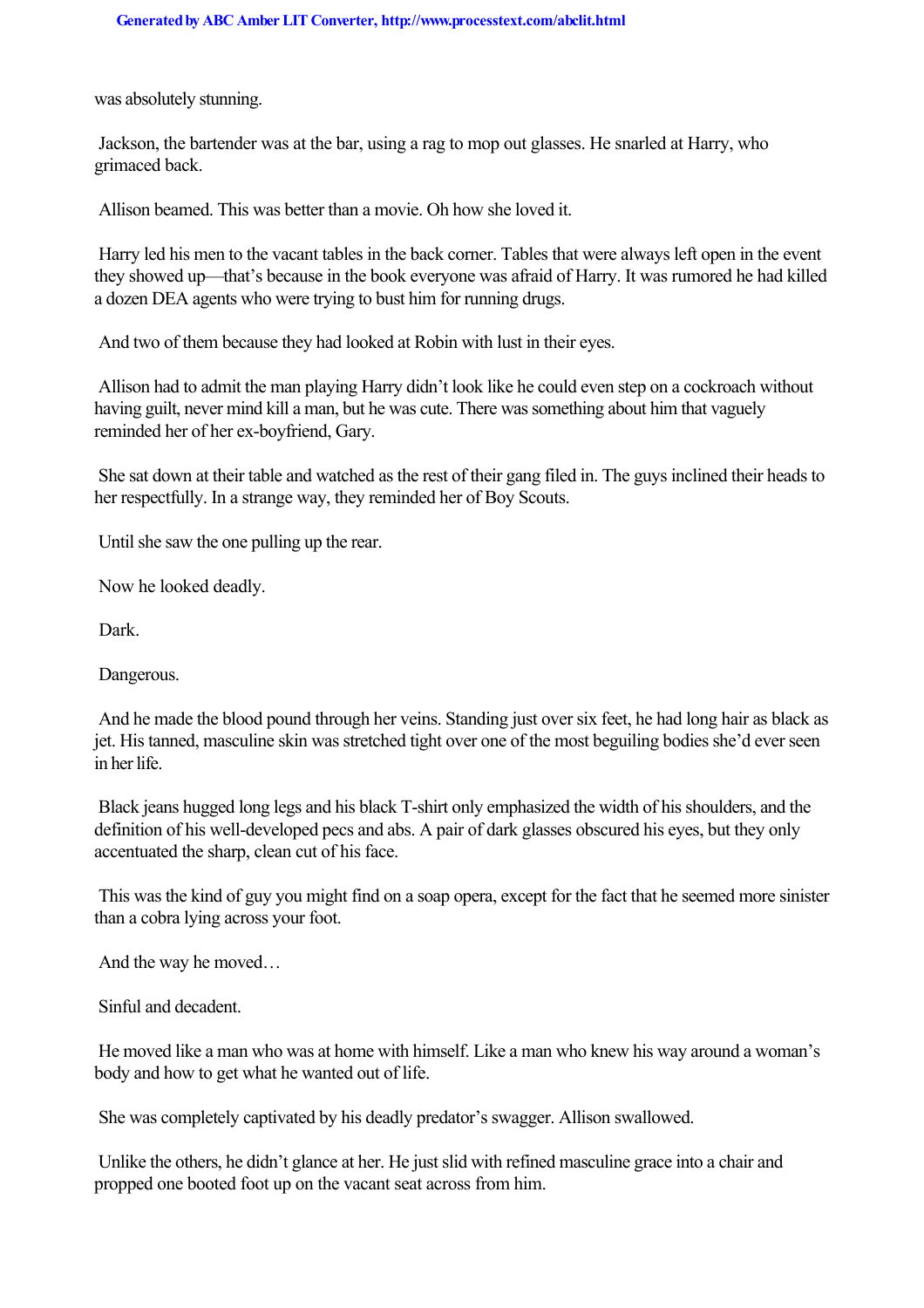The other guys didn't seem friendly toward him and he didn't seem to care. He pulled his sunglasses off, displaying a face that would make an actor weep with envy. She'd never seen a man more attractive. His eyes were a beautiful hazel green that contrasted sharply with his olive skin.

 But what riveted her was what she saw inside those eyes. They looked lethal and cold as they assessed everyone and everything in the bar as if it could be a possible threat.

 Boy, this man certainly had his part down. He should be the one playing Harry. There was no doubt he could kill someone.

"Beer?"

She blinked as she realized Harry was speaking to her. "Excuse me?"

"Would you like a beer, Robin?" he asked again.

 Allison smiled. In the book, Harry ruled Robin like a true alpha jerk and would never have asked her opinion about anything. She had to admit, she was grateful this Harry was kinder. "Sure, whatever you have that's light."

The hair on the back of Allison's neck stood up, letting her know someone was watching her intently.

She glanced over to find those deep hazel green eyes focused on her with interest.

He didn't look away.

 Instead, he boldly swept her body with his gaze. One corner of his mouth lifted as if he enjoyed what he saw.

 An unexpected rush of lust burned through Allison. It was potent and hot, and it made her want to have the guts to get up from her chair, walk over to him and kiss those finely shaped lips of his.

Better yet, she would love to give that man a naked lap dance.

Still he stared at her.

 Allison shifted nervously as her body heated up even more. Her body clenched and throbbed, aching for him to do something other than look.

What would it be like to make love to a man like him? He was all sinuous power. All masculine beauty.

"Hey, Vince," Harry snapped angrily. "Get your eyes off my woman, or we're going to have a talk."

 The man staring at her laughed at the threat. "Sure, Harry. God knows, I wouldn't want to tangle with you. "

Allison would have needed a Ginsu knife to cut through that sarcasm.

Vince paid the waiter as he brought him his beer.

"Who is he?" she asked Harry.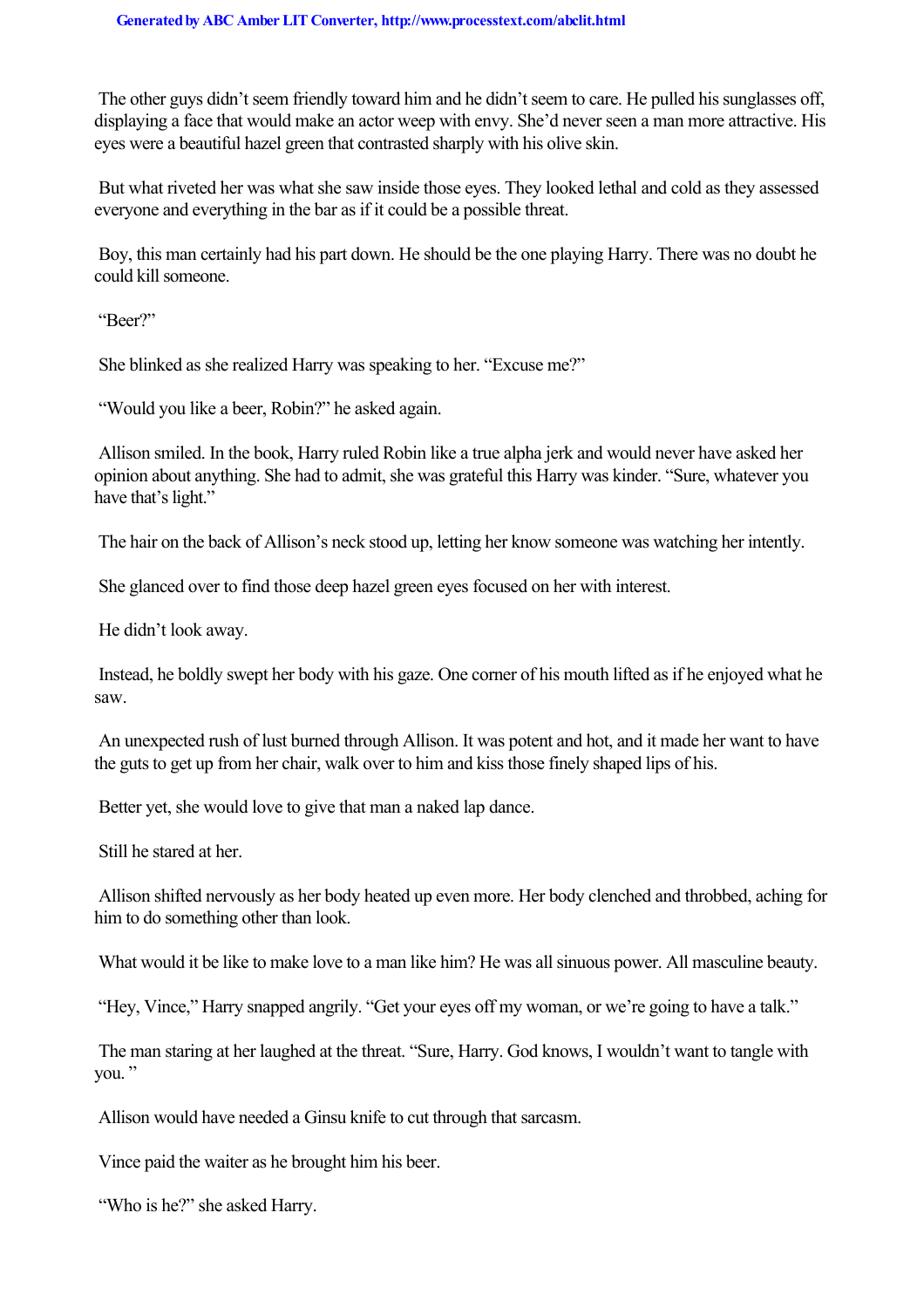"He's just a straggler we picked up. Don't know much about him, really. No one even knows his last name"

 Allison wondered how much of that was true. For some reason, she didn't doubt any of it. She thanked her waiter as the man handed her a beer and watched as Vince got up and left.

 From behind, that man had the best butt she'd ever seen in her life. He cut a very intimidating and striking pose as he strode from the bar.

Before she even realized what she was doing, she followed after him.

He was heading back toward their motorcycles.

"Vince?"

He paused and turned to face her. "You need something?"

"Are you the man Mr. Zimmerman told me to contact if I had a problem?"

He took a swig of his beer before he answered. "Why? You got a problem already?"

"No, I was just wondering."

"Yeah. I'm the lucky bastard."

 She forced herself to move closer to him. If Mr. Zimmerman had designated this man to oversee the others, then he couldn't be as fearsome as he seemed.

She held her hand out to him. "Allison George. Nice to meet you."

 He looked at her hand, then swept his magnetic gaze back up to her face without taking her hand in his. "Nice meeting you too."

He turned away from her.

"Wait. You're not going to shake my hand?"

 He faced her and the hot, lustful look in his eyes burned her all the way to her toes. "Look, lady, I've been stuck here on this island for far too long without seeing anything as scrumptious as you are. If I touch your hand I'm going to kiss your lips. If I kiss your lips, I'm going to run my hands all over your body. And after I get tired of running my hands over you, then I'm going to strip your clothes off and lick on you until you scream. So unless you want to have sex with me, I suggest you keep your hands to yourself and just let me go and find a cold shower."

Heat exploded across her face. "Are you always this outspoken and crude?"

 "If you want a refined college boy"—he glanced at the bar—"those are inside. If you want a man…" He gave her a wicked grin that set fire to her blood. "Then baby, I've got what you need. You just give me a yell whenever you're ready for it."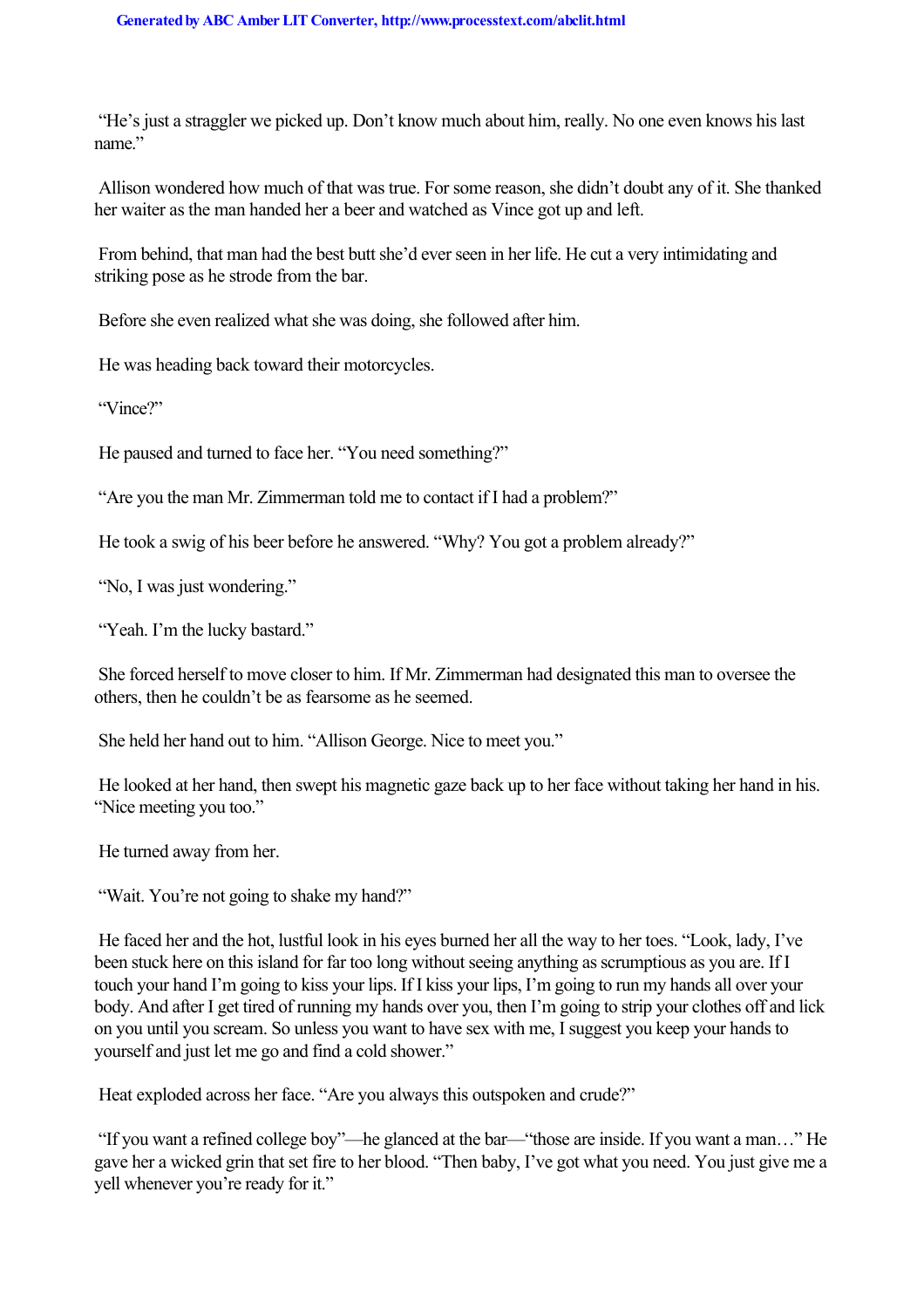Allison shivered at his words as he sauntered away from her.

 Never in her life had she felt temptation like this. She didn't know Vince at all, but part of her craved him powerfully.

 Robin would already be after him, her hands caressing those broad, muscled shoulders. She would be pulling his tight T-shirt off his body and licking his hard, defined abs.

Allison would run for cover and hide.

It was time for her to make a decision.

 Was she going to be a lioness or a mouse? A frightened wimp who had never dared reach for what she wanted, or the wild woman who lived in her heart?

Allison took a step, then heard a motorcycle roaring down the road.

That would be Brendan approaching.

Brendan—the hero from the book.

She looked back at Vince and his deadly, dangerous walk.

Decisions, decisions, decisions.

Whatshould she do?

## **Chapter Four**

 Allison went running after Vince. He turned as she drew near him and actually looked sick to his stomach. A part of her was highly offended by that, but it was mitigated by the fact that she knew he was attracted to her.

"Why aren't you the one playing Brendan?"

 He let out a tired breath. "Look, baby, I'm just here as window dressing and the muscle in the event one of thesegavones gets out of line with you. If I'm the one who gets out of line, there's no one to make me back off.capisce?"

 A shiver went over her at the deep sound of his pronunciation of those foreign words. It was exotic and hot. "Are you Italian?"

He looked baffled by her question. "What?"

"Are you Italian?"

"Yeah. Extremely."

 She smiled. "Wow! That's so neat. I've never met a real Italian before. There just aren't any in Georgia where I live. Can you do one of those really thick New York City accents like Danny Aiello? I love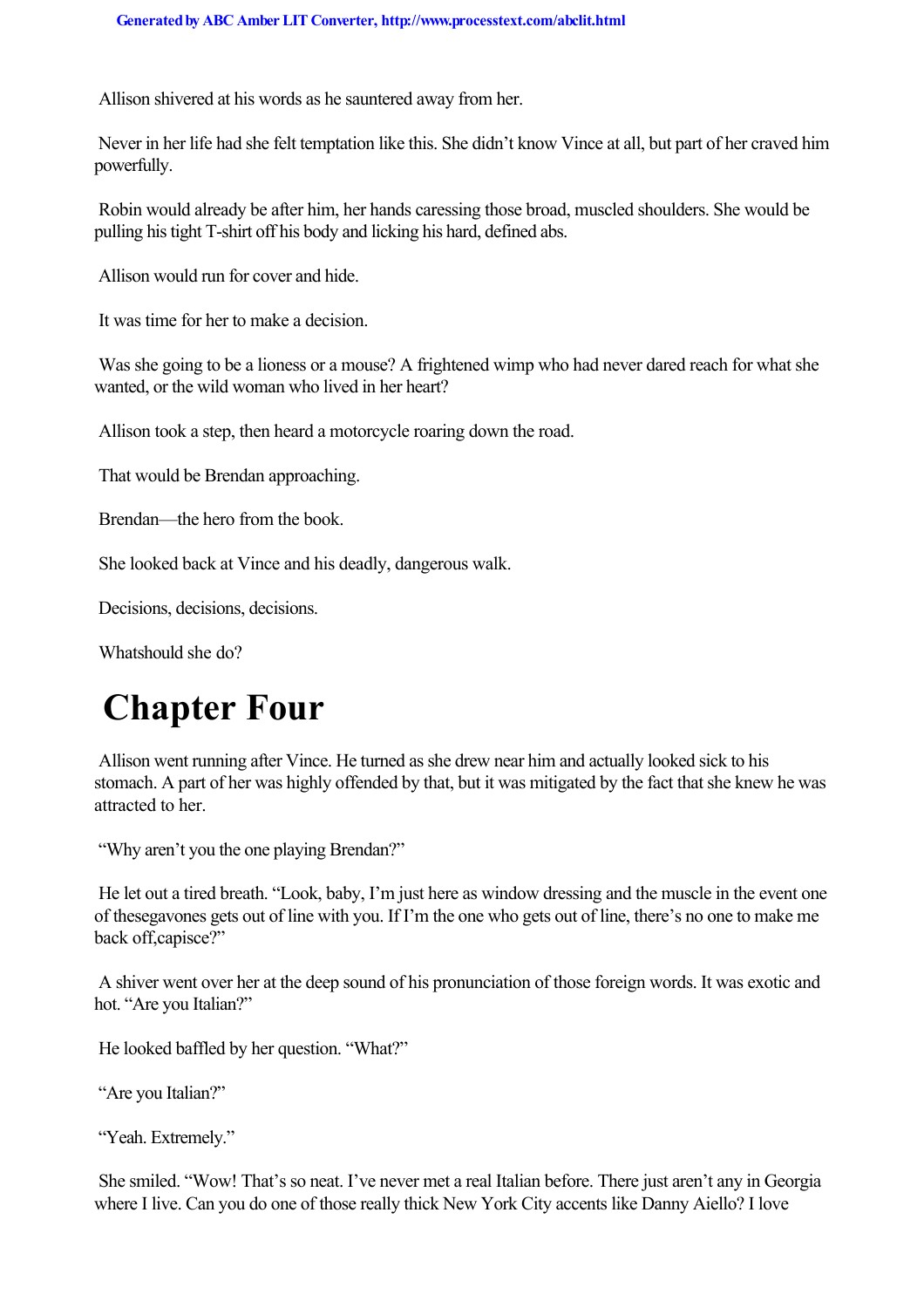whenever I hear that on TV. I think it's so sexy."

 He shook his head with a short laugh. "Lady, you seem really nice, but did you miss the part about how horny I am? That wasn't a joke."

"I'm sorry. I just…I don't know. I'm sorry."

 Vince ground his teeth as he saw the hurt in her eyes an instant before she turned around to head back toward the bar. He was such an ass.

 He wanted to apologize, but that would be even worse. He didn't want to encourage her. She really was a nice lady. Too nice for someone like him. The last thing she needed was to hook up with a gangster.

 It wasn't like he had a future of any kind he could offer her.Hey, baby, let's date until Gino finds me and kills me. Shall we? And if he happens to find me with a woman, he'll rape and kill her before he gets to me.

 No, there could be no women for him in the foreseeable future. It was one thing to risk his own life and quite another to endanger the Dairy Maid.

 His heart heavy, he watched as she hooked up with the college boy and they returned inside. That was where she belonged…in her nice homogenized world.

 Vince leaned his head back to guzzle his beer. Then as an image of her and the geek getting together went through his mind, he turned and tossed the bottle toward a tree where it shattered. Just once in his life, he wished he could taste something wholesome. Maybe if he'd had someone like her in his corner, his life would have been different.

 Instead, he'd been surrounded by other pieces of cheap trash who had pushed him into an occupation he'd never wanted. But in the end, he couldn't blame them for it. He'd been the one who had finally succumbed to Gino's pressures. After he'd left the Marines behind, he'd spent a year looking for a job.

 Nothing had been there for him. There wasn't a lot an infantryman could do in the civilian world. Especially not when he had a juvenile arrest record. Granted those files were sealed, but when he'd applied for the police academy and a job as a security guard, the background search had uncovered his past.

 The only people who'd been willing to hire him had been "family." And after a year of living off his mother and burning through his savings, he'd had no choice except to take what they'd offered. At first it'd been harmless enough. Pick up this, drop this off, drive Gino around…

 And then they'd dangled the one carrot before him he couldn't deny. The one carrot that had started him down the pathway to hell, and once he'd stepped onto it, his life had been over.

 Disgusted with the choices he'd made, Vince raked his hands through his hair. He had to get out of here for a little while and clear his head.

 Allison was listening to Harry and Brendan argue over some pretended slight as she watched Vince get on his motorcycle and roar off. She didn't know why the sight of his leaving hurt, but it did.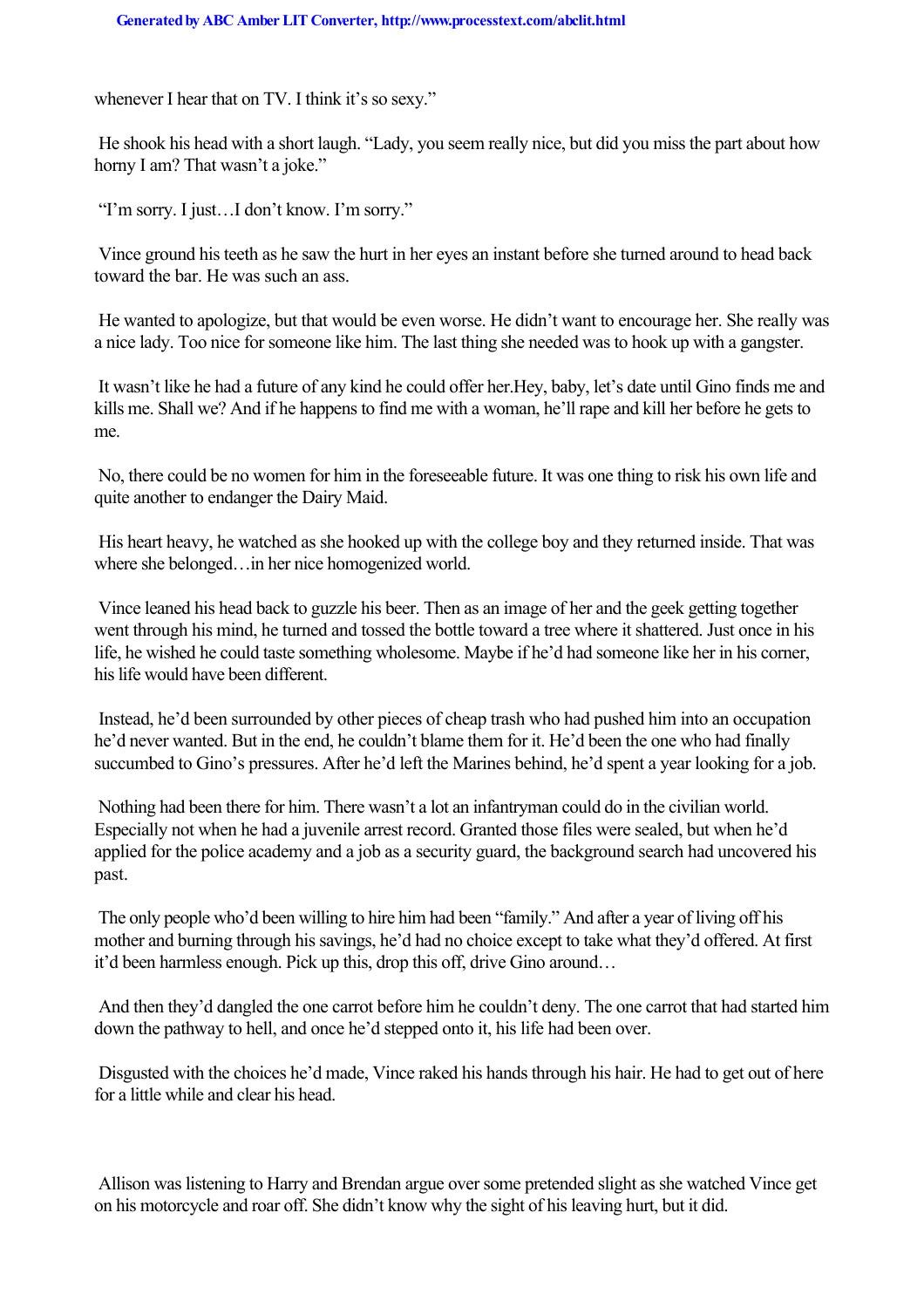What is wrong with me?

You don't really want to sleep with a guy you don't know, do you?

 Well, it would be a new experience. It was definitely not something she'd ever done before. But she wasn't really that kind of woman.

And so she stayed there while the guys acted out the book.

"Robin!"

She snapped her head up to see Harry glaring at her. "What?"

 "I said it was time for us to go." And then as if he remembered that he wasn't really Harry, his gaze softened. "That is, if you're ready to go..."

 "Sure." Trying not to laugh as he fell back into his tough-guy role, she got up and followed him out of the bar back to their motorcycles.

 Neither of them spoke as the rest of the guys surrounded them, mounted their bikes and then roared down the road a few miles to a really nice hotel. As they pulled into the parking lot, she looked around wide-eyed. Modeled after the famed Hotel Del Coronado in San Diego, it had the same white building and sloping red roof. Only it was a lot smaller, but still every bit as impressive.

"Is this where we're staying?" she asked Harry.

He nodded as he got off the bike and waited on her to pull her helmet off.

Wow. This was much better than the sleazy hotels the characters in the book stayed in.

 As the men headed inside, she saw Brendan giving her a hot once-over like he was supposed to do. But strangely enough, it left her cold. It was nothing like the hot flash she'd gotten from Vince.

 Not willing to think about that, she followed the men. And as they approached the glass door, she realized that Vince was here too. His black motorcycle was parked off to the side.

Oddly enough, that gave her a tingle.

 Yeah, there was something seriously wrong with her. Unlike the real Harry, who would have slammed the door in her face, the actor held the door open for her. A handsome desk clerk was already waiting for her and had the key to her room ready.

 "You're right on the beach," he said kindly as he handed the key to her. "All of your belongings are unpacked and waiting in your room. The rest of the day and night is yours to do with as you please, and the fantasy will officially begin tomorrow. We have a card in your room that you can fill out and we'll start in the morning, whenever you're ready. Just let us know what you want for breakfast and remember that we're here to serve you. Anything you need. Anything at all, just let us know and we'll bring it right to you."

It was really weird to have someone say that to her. In all her life, Allison had never had anyone wait on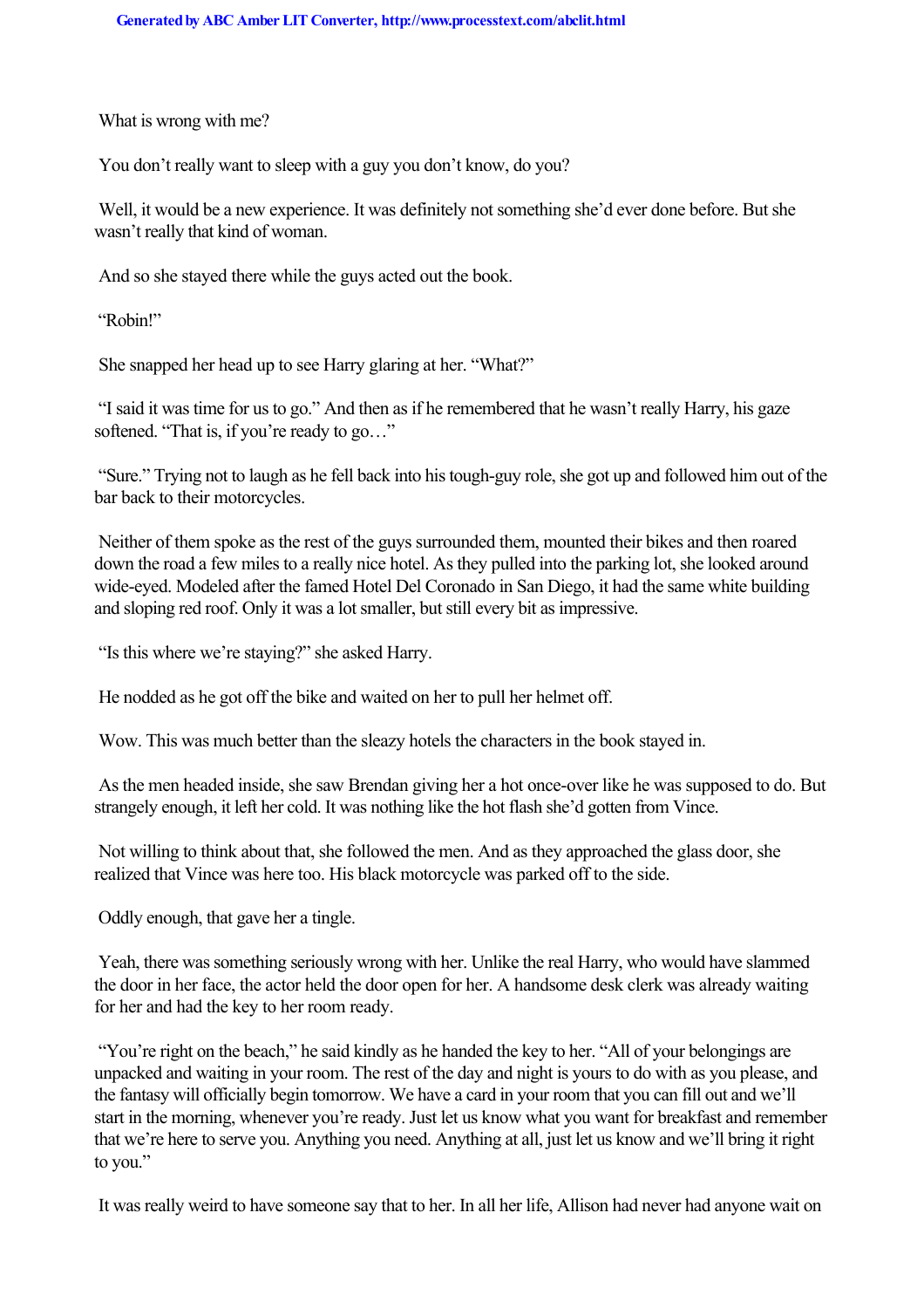her. Not even Gary had been willing to help her after her appendectomy. In fact, he'd had the nerve to ask her what she was going to make for dinner just an hour after she'd come home from the hospital. So it was nice to have someone who was willing to wait on her now.

She wondered how rich people dealt with this kind of attention. Something about it was just unsettling.

"Thank you," she said before she headed toward her room down the hallway.

 After kindly saying goodbye to her, the biker gang dissipated. Come to think of it, she was glad to have some alone time to adjust to the new place. The plane ride had worn her out and she could use a shower and a nap.

 Not to mention a walk on the beach. She'd always loved the beach, but she hadn't been to one since she was eight years old. Not since her father had run off and left them. Before that, they'd always made the yearly trek to Panama City. But afterward, her mother had been too heartbroken, too poor and then later too sick to make the trip.

 Allison opened the door to her room, then froze. There were several dozen roses and bottles of champagne and wine on the entryway table. Along with a giant box of Godiva chocolate! She'd never had those before.

 She felt like a kid on Christmas morning as she walked around the large room that had a king-size bed, a little living-room area, kitchen and study.

 "Dang, this is nicer than my house." It was bigger too. But what really stunned her was the view out the window. She went to the sliding glass door to open it so that she could listen to the surf and watch the waves crash onto the perfectly beautiful beach.

 This was so unreal. She felt like Alice after falling down the hole. It was like being in a movie, only it was real and it was definitely the best moment of her entire life. Closing her eyes, she let herself absorb the sound of the ocean and the scent of the roses and sea salt that hung in the air.

Oh, it was going to be hard to go home again after all this and return to her job.

 Not wanting to think about that, she headed for the shower and tried not to wonder where Mr. Vince had gone off to and if he might be skinny-dipping on that beach.

 Vince was sitting in the lounge chair on the small patio of his room as he watched the surf rolling in. He didn't know how many beers he'd downed at this point, but he was finally starting to get a little buzz going.

But not even that was enough to dull the fire in his groin that demanded he go find his Dairy Maid.

He tipped the beer back and tried to think disgusting thoughts.

 At least until he saw something move out of the corner of his eye. Turning his head, he almost choked on the beer as he saw the source of his discomfort. There she stood, completely oblivious to him. But the worst part was that she was wearing the same thing he was…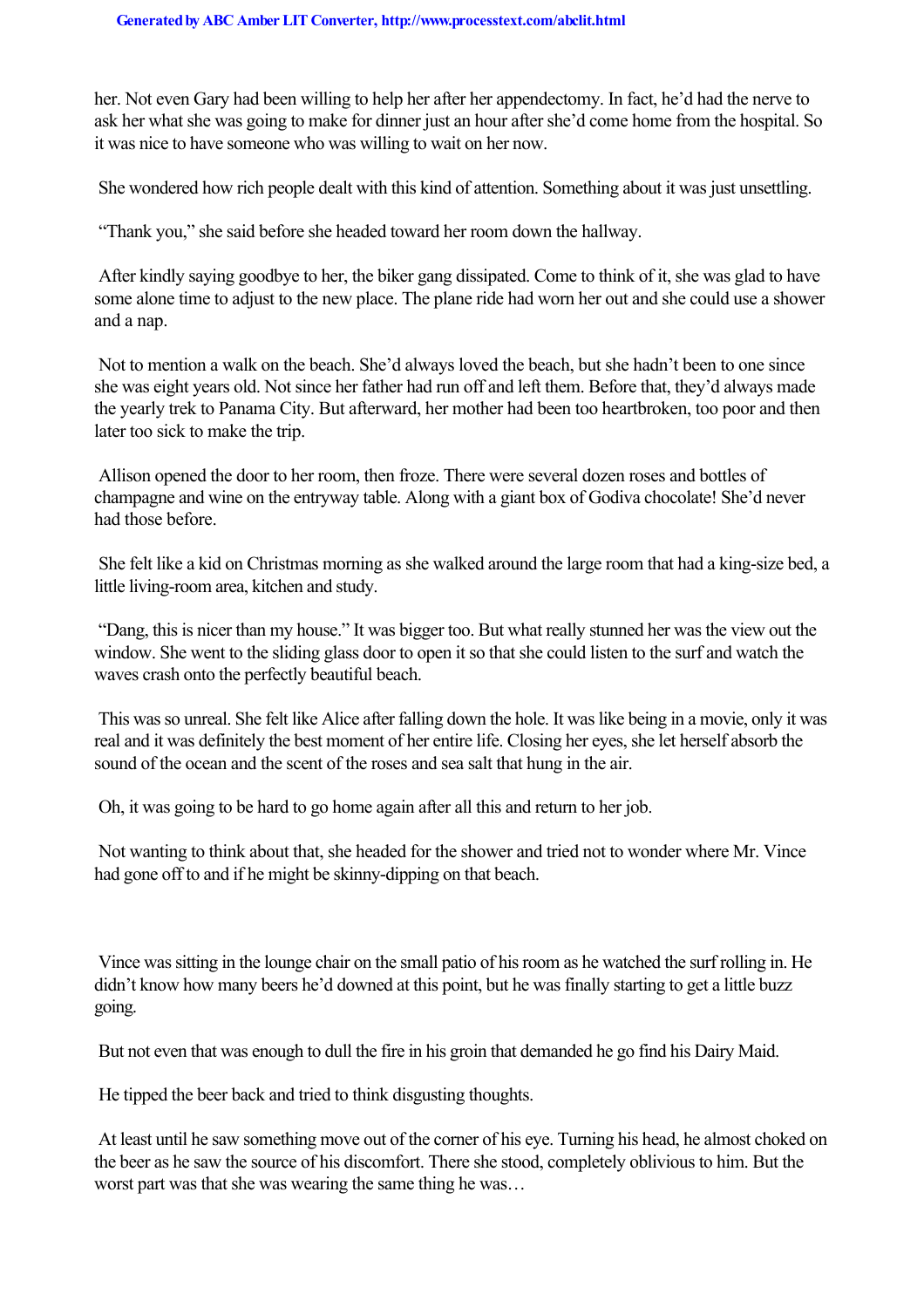#### **Generated by ABC Amber LIT Converter, <http://www.processtext.com/abclit.html>**

Nothing but a damned bathrobe.

And he couldn't help but wonder if she were naked under that terry cloth.

"Nice view, huh?" he said, his voice down an octave from his beer and lust.

 She jumped as if he'd startled her. A becoming blush spread over her face. "I'm sorry. I didn't know anyone was there."

 "It's all right." But actually it wasn't, as the robe parted just enough to really piss him off by teasing him with the thought that he might glimpse a part of her.

 Allison knew she should run back into her room, but she couldn't quite manage it. Vince was sitting on a white chair in a white monogrammed bathrobe that matched her own. Leaning back in his padded chair, he had his long legs spread open with a beer resting on one thigh. Like hers, his hair was wet, letting her know he'd had a shower himself.

But what burned her was the intense look on his face.

"You're not running away?"

"Should I?" she challenged him back.

 His eyes twinkled at her. "If you were wise, Little Red Riding Hood, you'd know to avoid the wolf." That dangerously hot gaze swept over her body, making her throb again. "So you must be feeling daring…"

Run!

 But she refused. For once in her life, she wasn't going to be a coward. He wasn't some insane killer. He was the man Mr. Zimmerman had chosen to oversee her safety. Surely he wouldn't have picked Vince if Vince were really dangerous.

"Maybe."

A warm laugh rippled out of him. "Just how daring are you?"

She shrugged. "I don't know. What are you thinking?"

 He took a drink of beer before he turned his head toward the beach. She could see him debating what he should say next. He had his tongue in his cheek as he ran it around, thinking.

 Finally, he scratched his chin and flashed her a devilish grin that absolutely melted her. "I'm sitting here wondering if you're naked underneath your robe."

 She bit her lip.Don't say it. Don't you dare…. But the words were out before she turned chicken. "I was wondering the same about you."

His look intensified, and she swore the air between them had solidified. She shivered with anticipation.

"Well, there's one way to find out."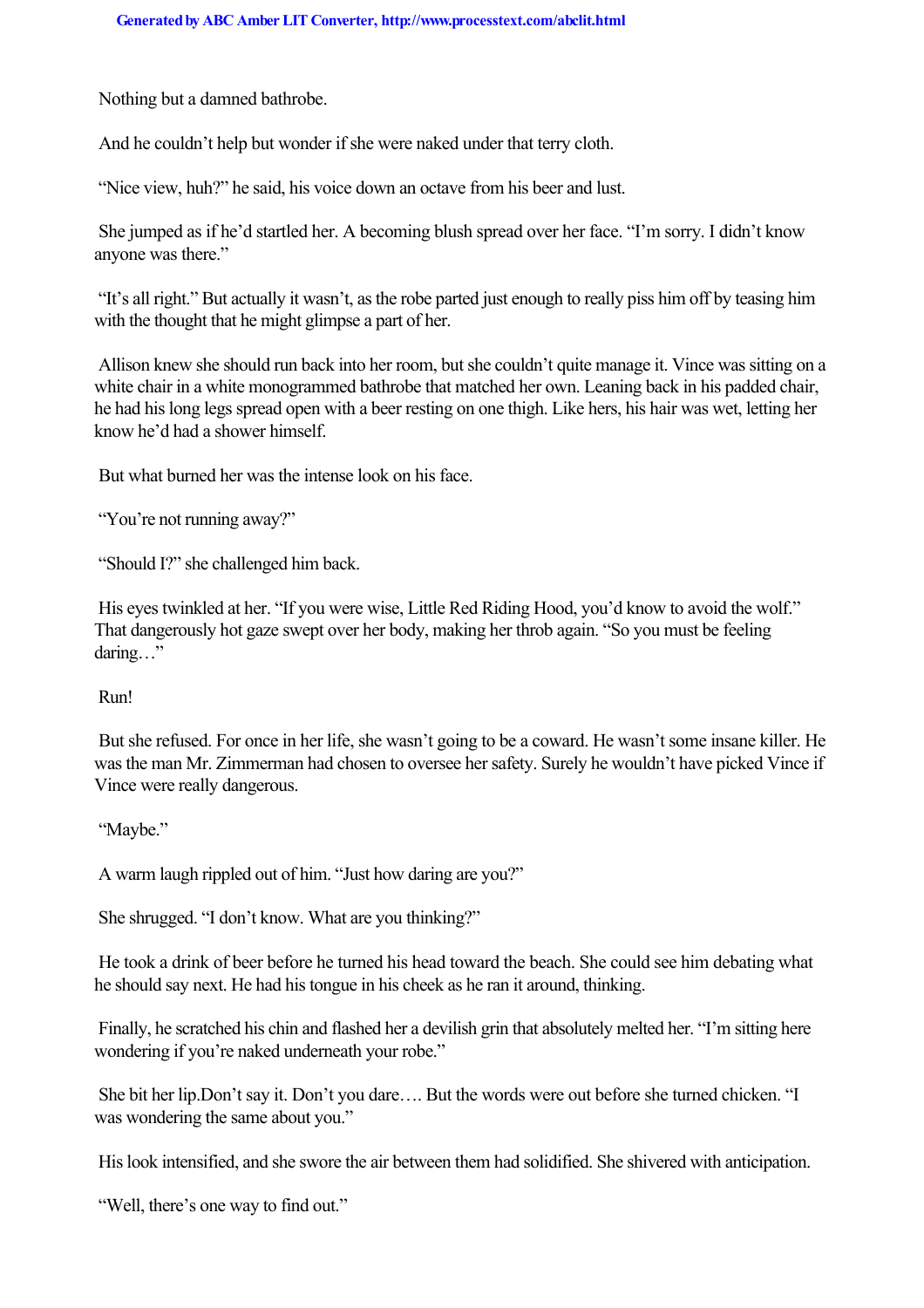She looked about nervously. "What do you mean?"

"I'll show you mine if you show me yours."

 She let out a small squeak at the idea. "No! We're not the only people staying here, you know? What if one of the others comes out?"

"They won't."

"How do you know?"

"'Cause I sit out here every evening at this time and no one has come out yet except you."

Like she was going to takehis word for that. "For all I know, you're lying."

 He tsked at her, but still his eyes held that warm, playful air. Mercy, that man was more tempting than sin itself. "You know, I read that book of yours that you're reenacting. Robin would do it in a heartbeat."

"I'm not Robin"

"Aren't you?"

 Allison toyed with her belt as she considered that. No, she really wasn't, but she'd promised herself that she wouldn't be so damned straight this week.

 C'mon, Allison. You've never done anything wicked in your entire life. Just once, walk on the bad side….

 That was so much easier said than done. It took a lot to undo a lifetime of timidity. But there was no time like the present to work on it.

"Okay. You first." She didn't really expect him to agree, but before she could blink, he opened his robe.

 Allison's jaw dropped. Yeah, he was naked all right. Totally. Completely. And she couldn't take her eyes off him. He had that kind of lean, hard body that they used in movies. The kind that said he was a man who liked to work out. She'd never seen a real eight-pack of abs in the flesh before, but he had one. And those golden muscles were dusted with enough black hair to be attractive and not gross.

 But what kept her gaping was the size of his obvious erection. The man was huge, and like he'd said, he was definitely interested.

Holy. Cripes.

"Your turn, princess."

Allison bit her lip as fear consumed her. "No one better come out here."

He gave her a lopsided grin. "If they do, I'll kill them for you. Promise."

Yeah, right. Taking a deep breath, she glanced around the area nervously, before she reached for her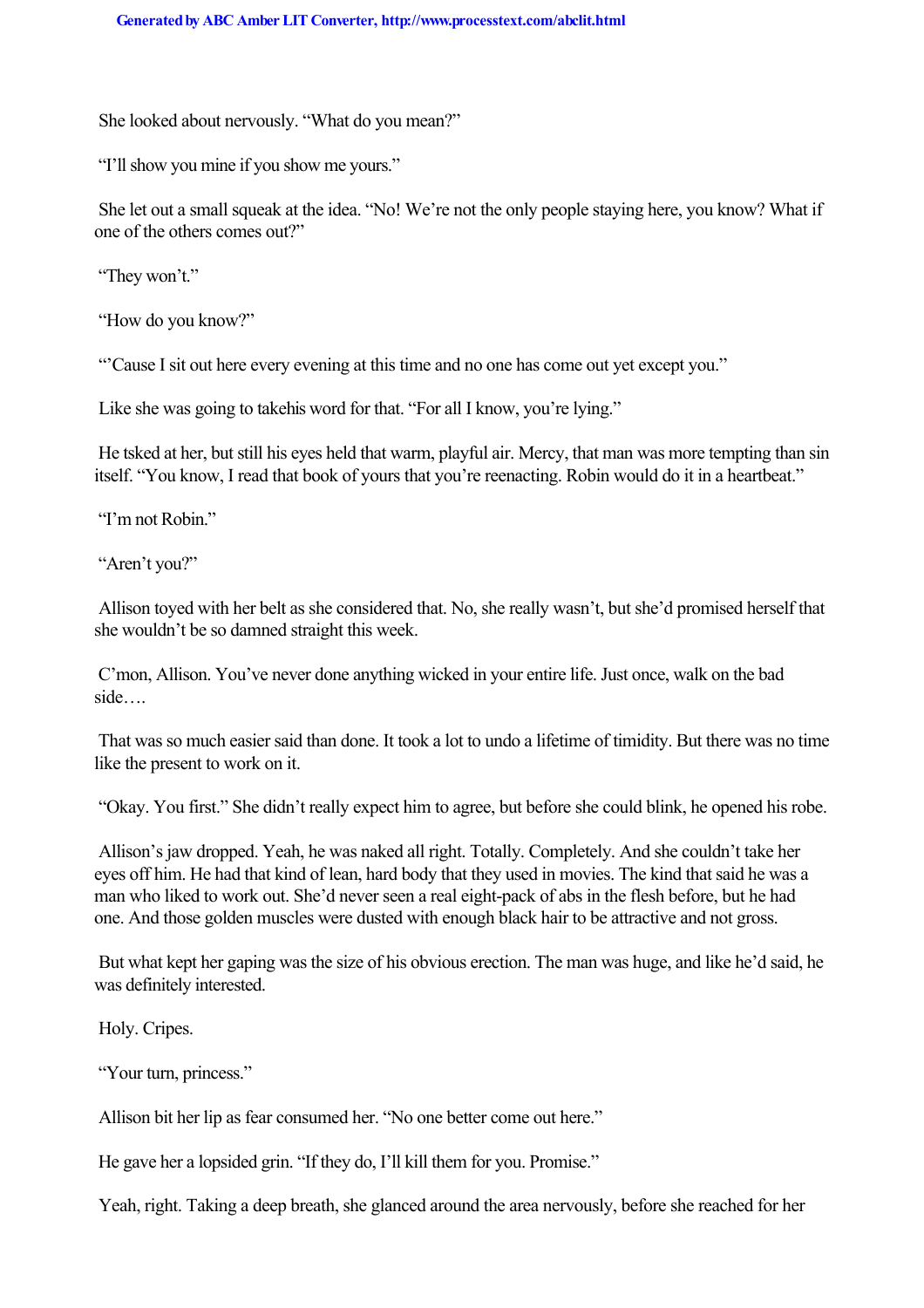belt.

Vince couldn't breathe as she hesitated. Oh man, this really was cruel. "Don't tease me, princess."

 With a slowness that was sheer torture, she unfolded her belt. He swore his heart stopped beating as he watched her open that belt, then slowly part her robe.

The sight of her hit him like a fist in the gut.

 He expelled an appreciative breath at the sight of her naked body. She wasn't skinny, but rather she had lush curves. Her breasts were a bit small, but they were big enough to fill his hand and that was all that mattered.

Before he could stop himself, he set the bottle down and got up.

Allison knew she should run away as Vince approached her, but she couldn't.

 He hesitated before her so close that she could feel the heat of his body. Smell the beer. It was all she could do not to step into the warmth of him. To press her body against his…

 Frozen to the spot, she didn't move as he bent toward her and drew a deep breath against her neck. He pulled back ever so slightly. "You smell like roses and wine."

 And he smelled like beer, sun and all masculine skin. Her breasts tightening at the thought, Allison turned her head and before she knew what he was doing, he lowered his lips to hers. She moaned at the decadent taste of him.

 He cupped her face in his hands as his tongue hungrily explored every inch of her mouth. She shivered. This man certainly knew how to kiss. Her head swimming, she buried her hands in his damp hair.

 Vince's heart pounded as he had his first taste of goodness. He drank it in from her lips and he knew he was lost. Between the beer and his lust, there was no way he could stop. He pulled back only a tiny bit to nibble the corner of that delectable mouth.

"Push me away, Allison," he whispered against her lips.

 She didn't. Instead, she recaptured his lips with hers. Growling, he dipped himself down so that he could pick her up.

 Allison felt a wave of giddy joy as Vince lifted her up without groaning because she was heavy and set her down on the concrete support for the patio. He pushed her robe open more while his hands caressed her breasts. Every part of her burned.

 She'd never done anything like this before and honestly she didn't know why she was doing it now except that there was something so sad and yet safe about him.

 And then he did what had to be the most tender thing a man had ever done to her. He wrapped his arms around her and just held her. Something inside her melted at the feeling of being held like this…as if she were precious.

Vince closed his eyes as he reveled in the sensation of her naked skin against his. Her breasts were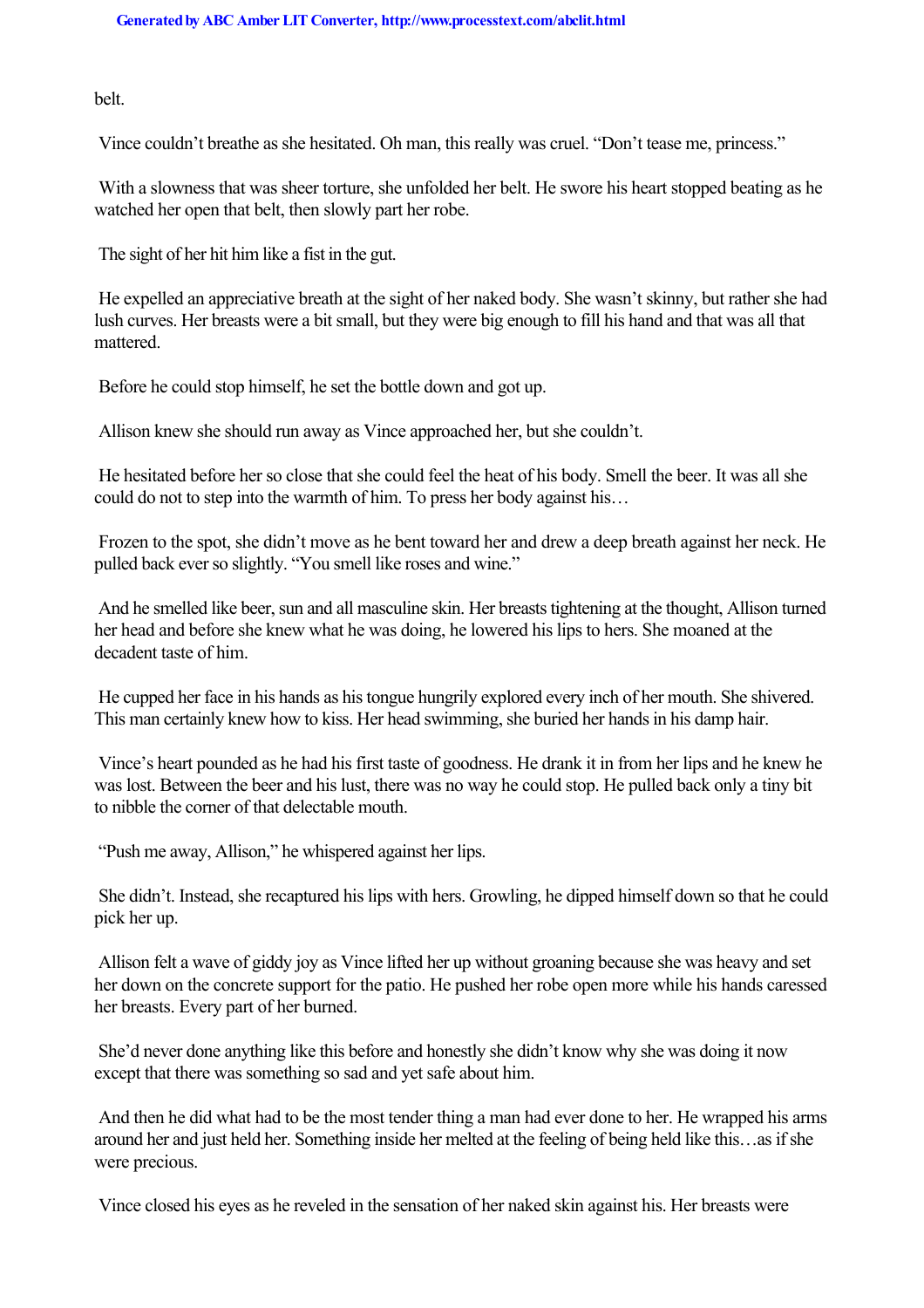flattened against his chest while her thighs pressed against his bare hips. God, it'd been so long since he'd just had a woman hold him and never had he held one so sweet.

 Most of the women he'd dated would be clawing at him by now, wanting their satisfaction. But Allison merely held him as if they were something more than strangers.

 He pulled back to return to her lips before he took her hand into his and led it to the part of him that was craving her the most.

 Allison nibbled at Vince's lips as she gently explored the length of his cock. It was so strange to be this intimate with a man she didn't know and yet she felt some strange connection to him. It didn't make any sense. It was almost like love at first sight or at the very least lust at first sight.

Oh yeah, definitely lust.

"You are so beautiful," he whispered against her ear.

"It's the makeup."

 He shook his head. "It's you." He picked her up then and carried her into her room where he laid her back on the bed. Her heart pounding, she watched as he shrugged off his bathrobe and dropped it to the floor.

He paused at her nightstand to open the drawer.

 Allison frowned until she saw him grab a condom. Stunned, she rolled over to open the drawer wider where she saw a whole box of them.

Now she was offended. "Months, my heinie!"

Nonplussed, he frowned at her. "What?"

 She narrowed her gaze on him as anger coiled through her. "If you haven't had a woman for months, then how did you know about—"

"They're in my room too."

"Sure they are."

 "Allison," he said, his eyes deeply sincere, "they are. You can go see for yourself. And they've been killing me every night. I'm not a player anymore, okay?"

An image of her boyfriend in bed with his stripper tore through her. "Why don't I believe you?"

 He cupped her cheek in his hand before he gave her a sizzling kiss. "I promise. I haven't been a player since I got out of the Marines four years ago. I haven't been celibate, but I haven't been a horn-dog either."

She was a bit surprised by his confession. "You were a Marine?"

"Yeah."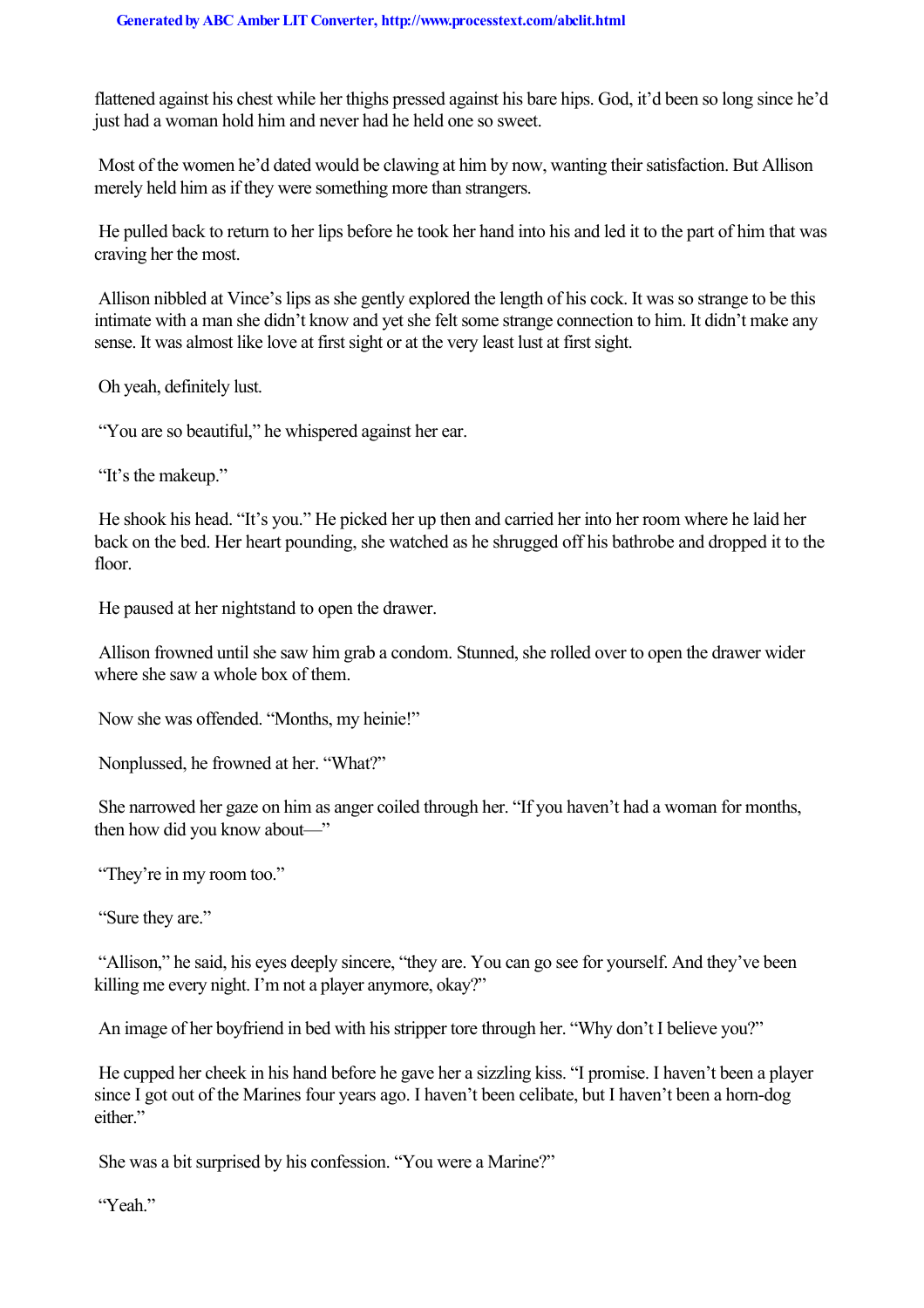She started to ask him another question, but he chose that moment to dip his head down to her breast. Allison's thoughts scattered as he teased her.

Wanting more of him, she laid back, drawing him with her.

 Vince was completely dazed by the taste of this woman and by the fact she wasn't shoving him away. In fact, she pushed him back and took the condom from his hand.

 He sucked his breath in sharply as she took him in her hand. She placed a blistering kiss to his stomach before she opened the pouch and pulled the condom over him. He really shouldn't be doing this. She didn't strike him as the kind of woman to have sex and then walk away.

 And that was what he liked most about her. His emotions didn't want her to walk away, but his common sense knew it was stupid to even think about dating a woman right now.

Why was he doing this?

 Because she was the epitome of everything he'd ever craved. She was that sweet, wholesome, middle-American dream. She wasn't a city-born hustler. She was a doe-eyed innocent.

And God help him, he was helpless before her.

 Allison moaned as Vince rolled onto his back and pulled her against him. It felt so good to be with a man again. To be held, even if they were strangers. For some reason, he really made her feel beautiful. It didn't make sense, but she did.

Wanting to please him, she straddled his hips before she slowly slid her body onto his.

 He hissed before he bit his lip and lifted his hips to drive himself even deeper into her. The look of pure pleasure on his face thrilled her. She couldn't remember the last time a man had been this happy to be with her.

 She took his hand in hers and held it close. She understood that she meant nothing to him and that when this was over, he'd probably walk away. The thought hurt and yet she still couldn't bring herself to stop this.

She didn't know why, but she really wanted to be with him even if it was only temporary.

 Vince sighed as he teased her lips while her damp hair fell around them. Oh yeah, this was what he'd needed in the worst sort of way. No woman had ever felt better than Allison did. She rode him slow and easy, at least in the beginning. But after a few minutes, she quickened her strokes.

Sensing what she needed, he rolled over with her until she was beneath him.

 Allison arched her back as Vince leaned back and thrust himself deep inside her. He moved faster and faster, spurring her pleasure on until she couldn't take it anymore. When she came, her orgasm was so fierce that she screamed out from it.

 She saw the fire in his eyes as he smiled down at her. He moved even faster until he joined her in that perfect moment of bliss. She cradled him with her whole body as she drifted back from the rippling edge.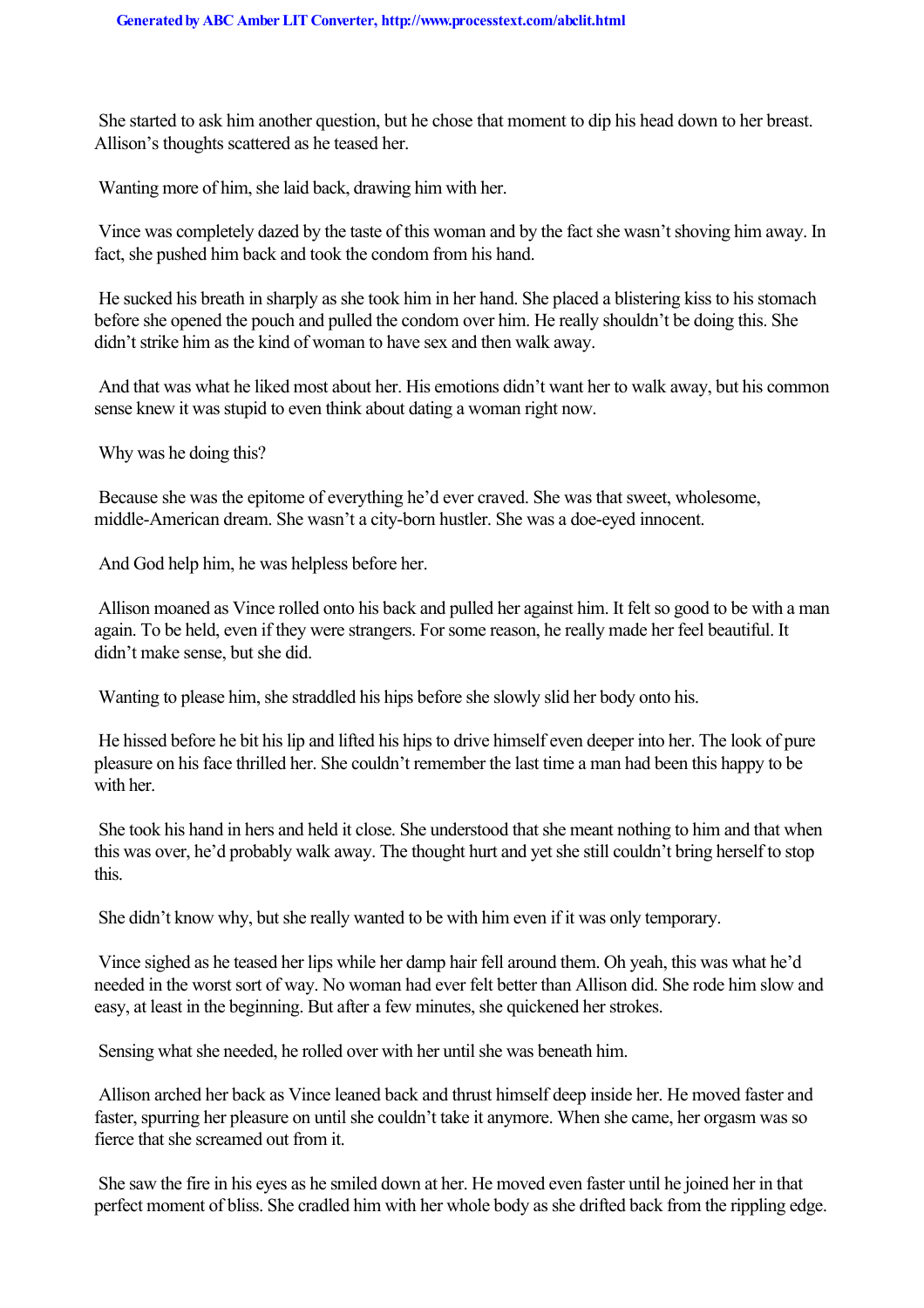He felt so wickedly good as she ran her hand over the muscles of his back.

 She hadn't felt so at peace in a long time and for that she was truly grateful. Overwhelmed by the feeling she pressed her cheek to his so that she could feel his prickly whiskers. This really was a fantasy come true

 Vince lay himself against her body while his heart raced. For the first time in years he felt a deep-seated peace and he didn't even know why. There was something magical about this moment. Something magical about her.

 He lay on top of her, unwilling to move while she played with his hair and ran her other hand over his back. "I'm not too heavy, am I?"

"Definitely not," she said dreamily. "I like the way you feel."

 Growling as another wave of desire hit him, he wiggled his hips against hers, driving himself in a bit more. "I like the way you feel too."

 Allison smiled at him as he traced small circles around her breast. "I don't ever want to get up from here"

 "Well," he said, drawing the word out, "they do have room service and there's a whole box of condoms in the drawer." He gave her a hopeful look.

She laughed at him. "You're so bad."

She had no idea.

Vince lifted himself up to kiss her, then paused as he heard something strange….

It sounded like someone was in his room next door.

"Where is he?"

 The voice was faint through the wall, but it was an unmistakable accent. He started to reach for his weapon only to realize that it was in his room…along with the men.

Damn.

 He heard them kick open the bathroom door, looking for him. His anger mounting, he also realized he and Allison had left the sliding glass doors open.

It wouldn't take the men next door long to figure out where he was….

Sliding off of Allison, he held his finger to his lips to warn her to silence.

"What's going on?" she mouthed.

 He held his hand up to caution her again before he gathered her clothes and tossed them to her. And then he remembered that all of his clothes were in his room next door.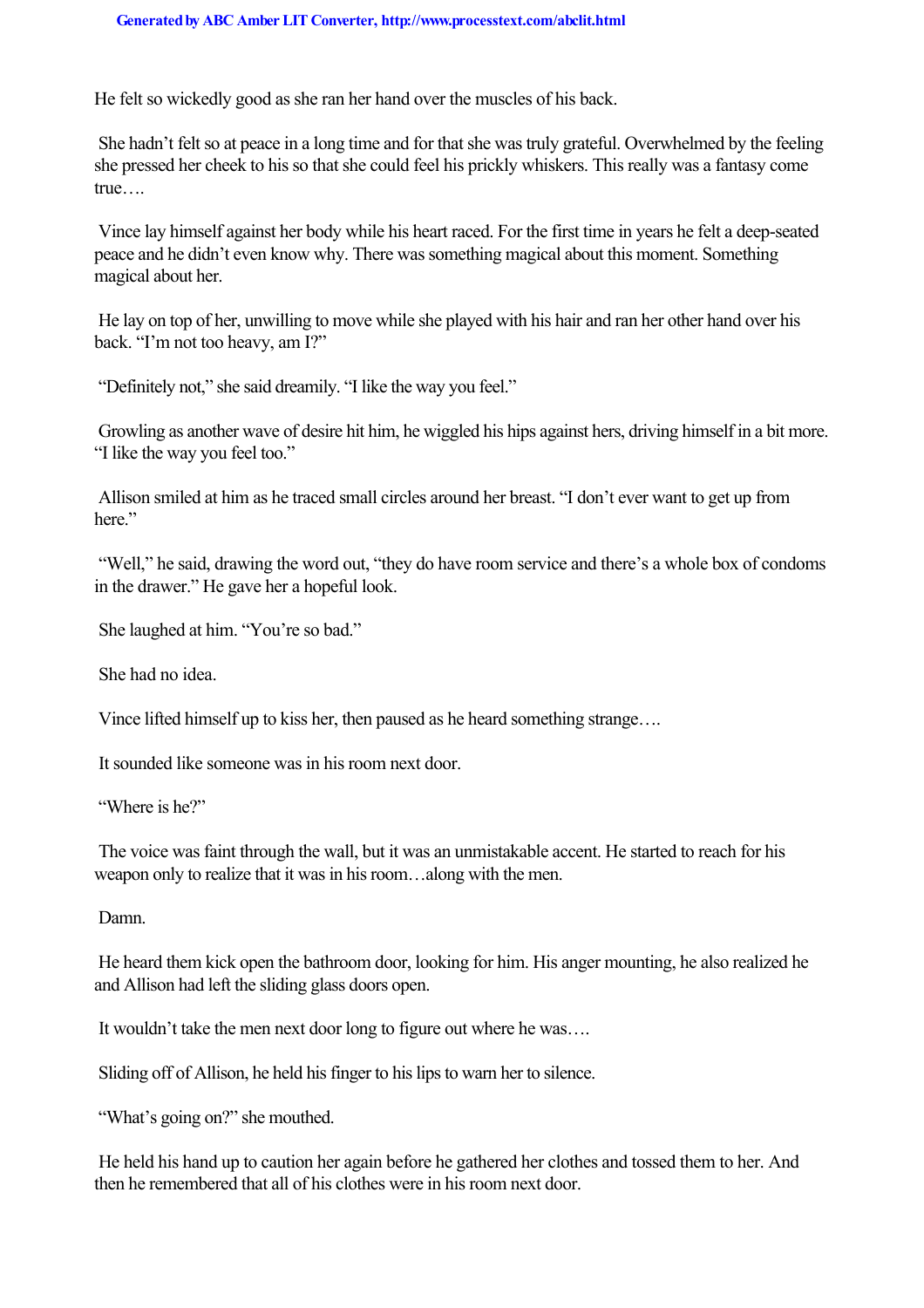Double damn. He'd have to think of something quick or else the two of them were dead.

 As soon as she was dressed, he put her in the far back of her closet. "Stay here," he whispered, his tone barely audible, "and whatever you do, don't move until I come back for you. Do you understand?"

Her blue eyes wide, she nodded.

 Kissing her hand, Vince grabbed the bathrobe from the floor, then made his way into the hallway. He was slinking toward his room when all of sudden two doors opened at the same time.

His and Jeremy's.

And Gino's number one thug was heading out.

### **Chapter Five**

 Reacting on pure instinct, Vince grabbed Jeremy into a tight embrace and turned his back to Paulie. "Just play along," he whispered into Jeremy's ear.

 Jeremy looked as if he'd just handed him the five-hundred-million-dollar winning lottery ticket. His face beaming, Jeremy wrapped his arms around him. "You got it."

Vince heard Paulie make a sound of disgust behind his back. "Yo, faggots, take it into the room."

 That was his undoing. It let Vince know two important things. One, the bastard was distracted and two, exactly where Paulie was standing.

 With reflexes honed from the military and the streets, Vince lifted his arm and elbowed Paulie in the face. Staggering back, Paulie cursed as he realized who it was and went for his weapon. Vince caught the hand Paulie had under his jacket and slammed his fist into Paulie's jaw.

 The second thug, Gino's nephew Frankie, came out of the room behind them. Tall, thin and wiry, Frankie reached for his own gun. Before Vince could move, Jeremy karate-kicked him into the wall so hard, Frankie broke through the plaster.

Dazed, Frankie slid to the ground to land in a thud on his ass.

 As Paulie started to get up, Jeremy kicked him in the head and knocked him unconscious. His eyes blazing, he met Vince's impressed stare.

"No one calls me a faggot unless they're my friend or my lover."

 Vince could respect that. He held his hands up in surrender. "No worries here." He looked at the two men on the floor and laughed. There weren't many men who could have gotten the drop on Gino's goons. It said a lot that Jeremy had kicked their asses. "You handle yourself pretty damn well, kid."

"Thanks. You too. Now you want to tell me why they were coming out of your room?"

 "Absolutely not," Vince said as he checked the clip in Paulie's gun. Luckily it was fully loaded. He slammed it back into place. "But I can tell you this. They're most likely not alone. These two are muscle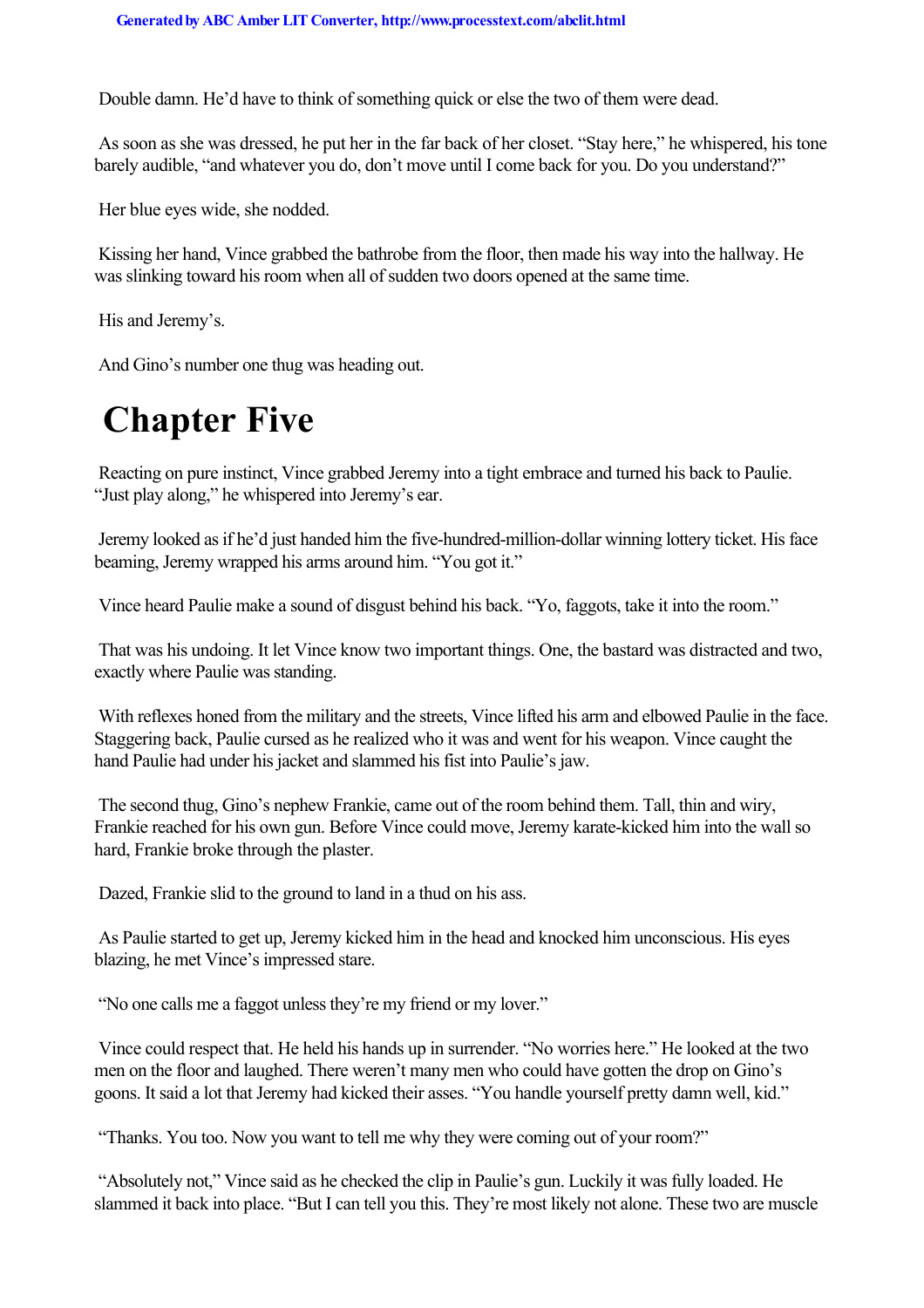#### **Generated by ABC Amber LIT Converter, <http://www.processtext.com/abclit.html>**

and I'm sure somewhere else around here is the brain who orders them into action. So we need to find some way to secure them and get some help onto this island before one of you guys gets hurt in the crossfire."

"Hurt how?"

"Dead hurt."

Jeremy's face lost some of its color. "Okay. Give me two seconds."

 Vince went to check Frankie for more guns—he found one in an ankle and the other in a shoulder holster. He'd no sooner unarmed him than Jeremy returned with two pairs of handcuffs. He handed them to Vince.

 "I don't even want to know," Vince said as he used one pair to cuff Paulie while Jeremy cuffed the other man.

Jeremy frowned at him. "Where were you going in your bathrobe anyway?"

"Where were you going in yours?"

 Jeremy smiled, letting Vince know he was probably about to rendezvous with one of the other actors. "Touché. I'll go get security…."

 Vince grabbed his arm to stop him. "You're going to need more than security. If I were you guys, I'd get the hell off this island before things get any worse."

Jeremy nodded as he considered that. "What about you?"

"Trust me, we'll all live a lot longer if you don't know that one."

Jeremy inclined his head to him before he headed for the lobby.

 Vince took a minute to search the two thugs one last time to make absolutely sure they were clean before he headed to his door, only to realize that he was locked out.

Oh yeah. That was good.

His disgust ended as he realized something. They hadn't had a key card on them....

How the hell had they gotten into his room?

 This didn't bode well. There was definitely another party pulling their chains. Sighing in disgust, he dodged out the side door back to the patio so that he could return to his room and dress.

 Vince let out a tired breath as he fastened his shoulder holster around him—something he'd stupidly thought he was through doing, then secured the other three guns. He had no way of knowing how many men Gino had sent after him, but hopefully it wasn't too many.

 He considered calling Z to let him know what was going on. Honestly though, he didn't have time. He needed to take cover before the brain came looking for Paulie and Frankie.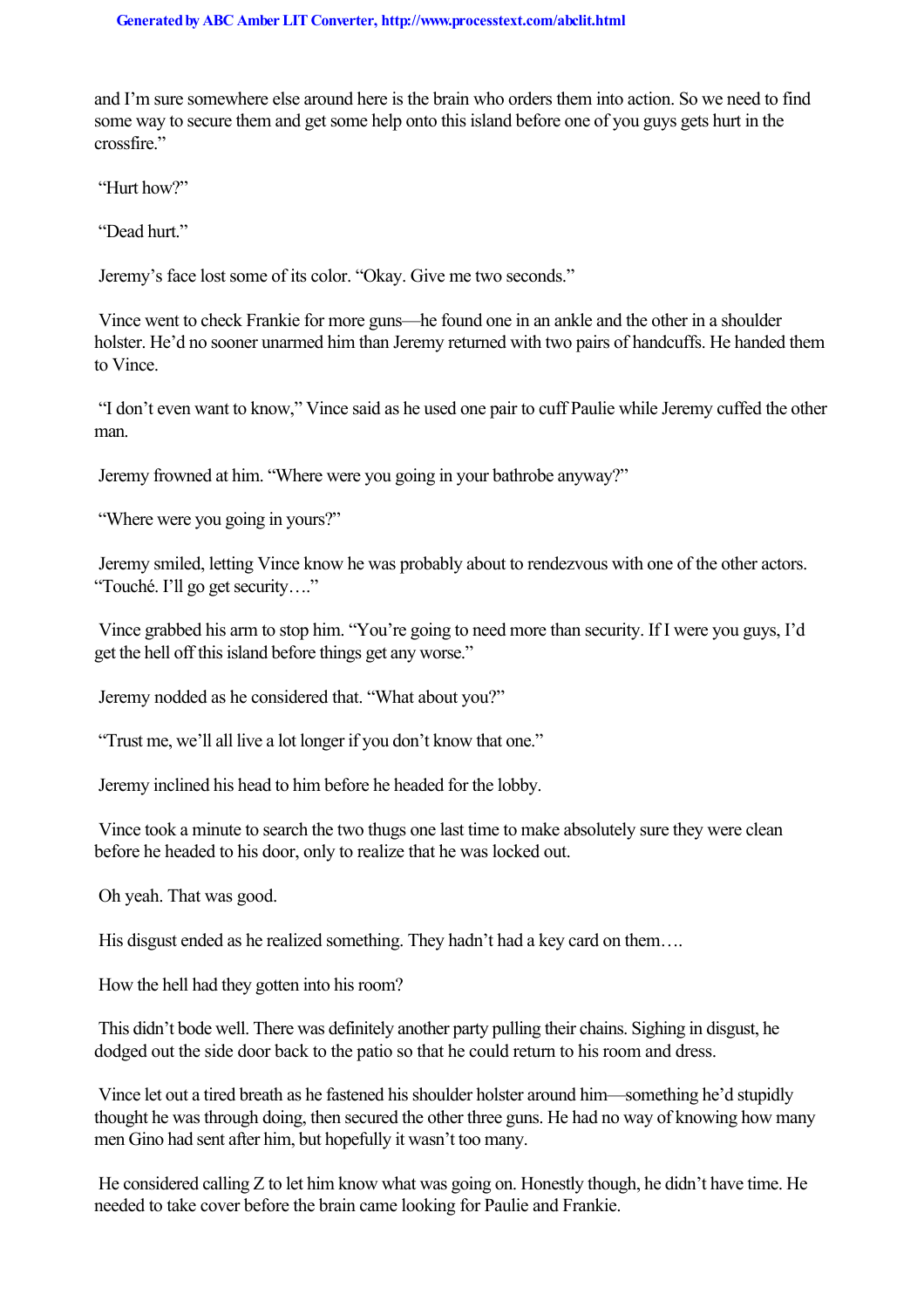His nerves steely cold, he returned to Allison's room and opened the closet where she was still sitting, right where he'd left her. Damn, she was beautiful and far more trusting than anyone had a right to be.

He would kill anyone who hurt her.

She looked up with her eyes round.

He held his hand out to her. "It's okay. C'mon, we need to get out of here."

She frowned. "But the fantasy—"

 "This isn't a fantasy, Allison, and I'm not an actor. I've been hiding on this island from people who want me dead and if they find us, they'll torture and kill us. Now, we need to go."

" $\left[\frac{1}{2}\right]$ "

 He nodded. "I knew I shouldn't have come over here to your room. If they ever find out about you, they'll hurt you just because you were with me."

 Allison swallowed. If not for the dark sincerity of his eyes, she would think it was part of the story. But one look at him said it wasn't.

He was serious.

"Why do they want you?" she asked as she took his hand and he pulled her to her feet.

 "Because I know too much about them. Who they are. What they've done. How they screwed me over. And they're afraid I'm going to the Feds—it's the only thing in life that scares them. I'm sure you've seen enough movies to know exactly the kind of men I'm talking about."

"What are they? Mafia?"

 He gave her a droll stare. "Mafia is a word invented by Hollywood. It's not a term people in the family use." He paused and let out a deep breath. "But yeah, they're Mafia."

"And what did you do for them?"

 She saw the pain and guilt in his eyes as he looked away from her. "Things I know I shouldn't have. Look, I'm not proud of who I am, okay? I let them lie to me and I lied to myself. Then one night, I came to my senses and I tried to leave. Unfortunately, they're not willing to let me go. At least not while I'm living."

Her heart sank at his words. "Did you kill anyone?"

 He met her gaze unflinchingly. "Only those who tried to kill me first. I swear." He cupped her face in his hand as his gaze asked her to forgive him. "I really wish I wasn't what I am, baby. Believe me. But unless we hit the road, we're both history."

"Why me? Can't I just stay here?"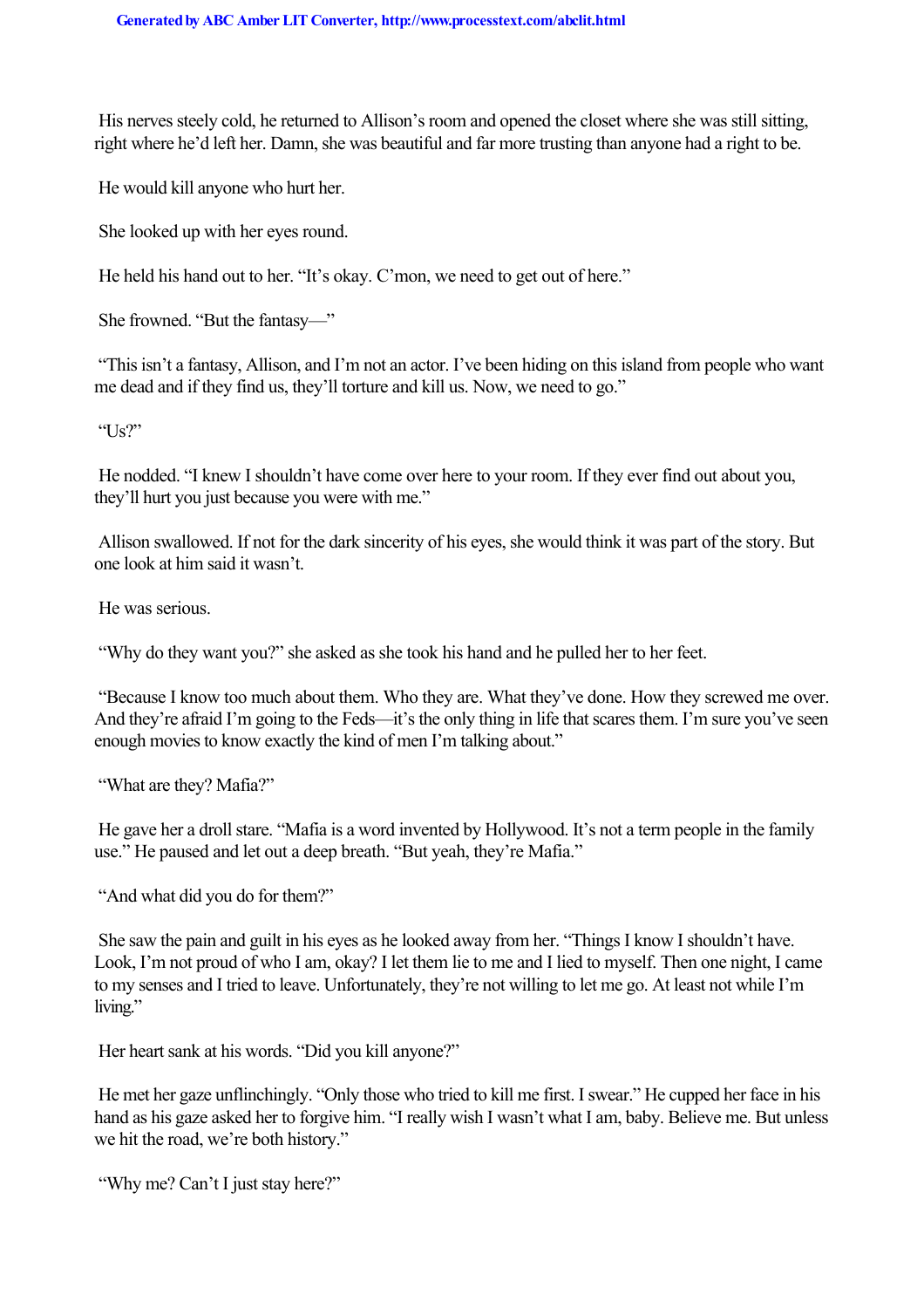"I don't dare take that chance. These aren't the kind of men who just ask politely if you've seen me. I'm not going to leave you behind for them to question and torture for fun."

 Allison narrowed her eyes as anger welled up inside her. All her life, she'd been a good girl. She'd done what she was told. Had gone to church every Sunday. She'd worked a job she hated, had been loyal to a boyfriend who cheated on her and lied to her and in this moment, something inside her snapped.

 She was through just taking crap. There was no way she was going to lie down and let these people kill her just because they could.

"Fine," she said, letting her anger swell even more. "You got a gun?"

"Yeah"

"Then give me one too. 'Cause if these assholes come after me, I intend to give them what for."

His expression turned even darker. Deadlier. "This isn't a game, Allison."

 "Boy, don't I know it. But I'm a country girl, born and bred, who used to go hunting every weekend during the season with my grandfather. One thing he taught me early on is how to shoot straight and stand up for myself. Now give me a gun and put me on equal footing with these pricks."

Vince wasn't sure if he should be impressed or scared. Deciding on the former, he handed her the .22.

 She wrinkled her nose at it. "What is this? A .22? You only shoot this if you're after a rodent or you just want to piss someone off. Don't you have a real weapon?"

"Where did you get that language?"

 "The same place you got this crappy little gun. I don't normally talk like this, but when someone's out to kill me, I think it calls for a modicum of profanity. Now give me something good."

 Vince was amazed by his little Dairy Maid. Smiling at her, he pulled out Frankie's .38 snub nose. She opened the barrel like a pro and pulled out one of the bullets. She nodded as she looked at it before she returned it to the chamber. "Hollow points, not bad." She slammed the barrel shut and tucked the gun into her jeans. "Okay. Where we going?"

She was taking this so much better than he'd ever hoped for. "Aren't you scared?"

 "Shitless, pardon my French. But you don't know anything about me if you think I'm just going to lie down and take this. Nobody comes after me and threatens me and just walks off. I'm not a doormat. I might be female, but where I come from that doesn't make me the weaker sex. It just makes me the more vengeful sex."

 He had to admire that about her. She was so much more than he'd even dared to hope. "All right, here's the plan…." He hesitated as he thought over their options. Come to think of it, they didn't have many, or any. "Okay. There's not one. Basically the plan is we don't want to get killed and we find some way to get off this island before they find us."

"Gotcha. I definitely vote for the not-dying."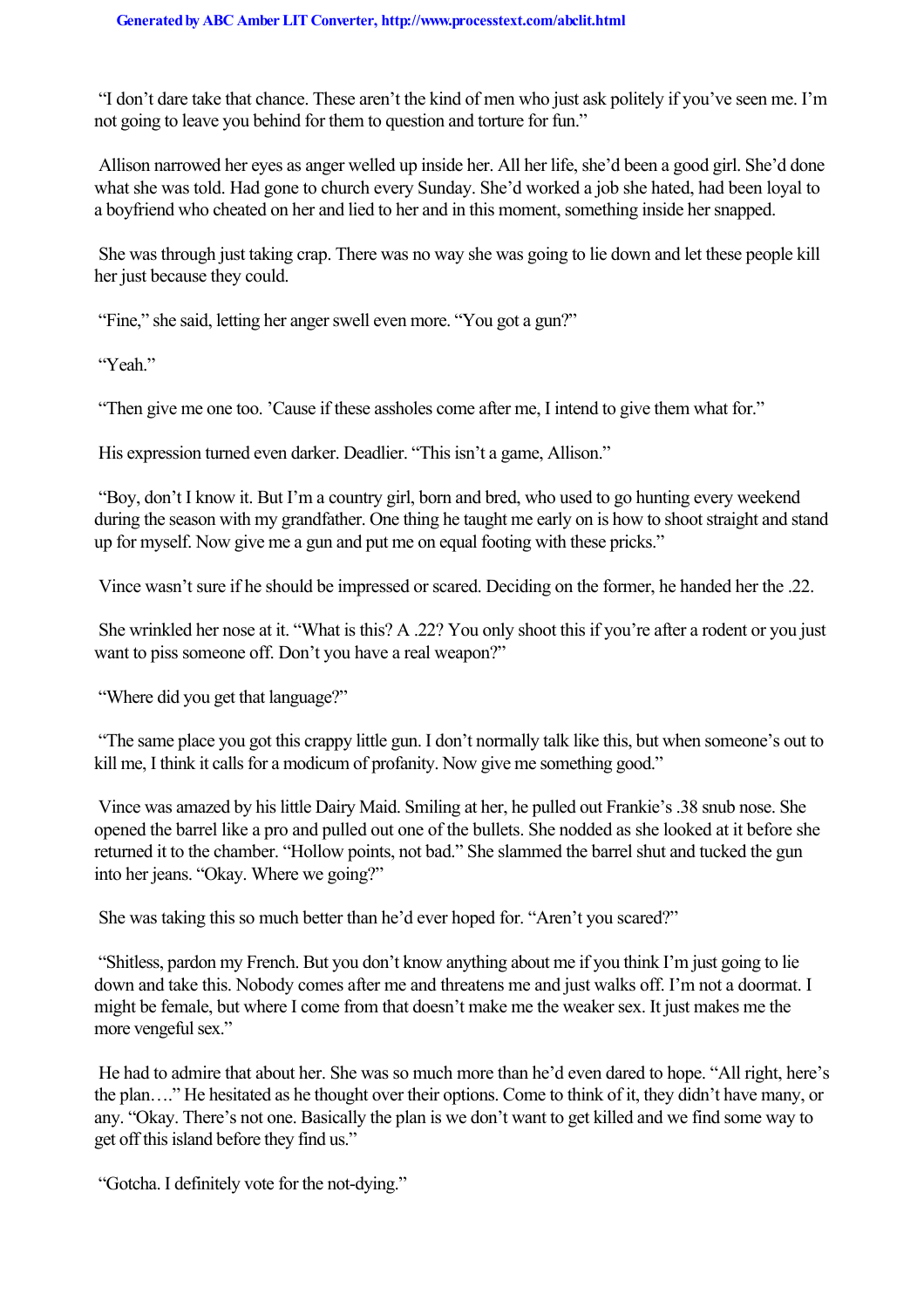Shaking his head, Vince edged his way back toward the door to the patio so that he could check their perimeter. The surf was still peacefully crashing ashore while the sea-gulls called out to each other as if everything were normal. Only he knew the truth. This day was far from peaceful or serene.

But at least he didn't see anyone.

 Then again, that didn't mean much. He knew from experience just how well someone like, oh say,him could blend into the background until he struck. Whoever was working with Paulie could be lurking around any corner, watching them. So they would have to move slowly to get out of here.

 He turned back to find Allison staring at him. He offered her a smile. "We're going to work our way around to the front of the hotel and get on my motorcycle."

"Okay."

 As they eased their way around to the side of the building, she proved herself. She must have been one hell of a hunter as a kid. The woman could move every bit as silently as he did. There were no missteps or mistakes. Allison handled herself like a pro.

 Vince kept his eyes peeled as they stayed close to the wall, behind the shrubs. Luckily, he saw nothing. Everything was quiet and normal.

 At least until they came around the last hedge. He froze instantly with Allison following suit. She ducked down, out of sight, while he continued to glare.

 There was a man in front of the door, talking to "Harry." And as Vince watched them, his gaze turned red. It was Tony, Gino's son and right hand. If Gino couldn't come himself, he'd sent old Tone out to get him.

It figured.

 And Tony knew the little prick who was playing Harry. Well, by the looks of things. They were too friendly, and he knew enough about Tony to know he was never friendly with strangers. Harry had to have been the one to let Gino know where he was. Most likely it was just a freak case of happenstance.... Or was it? If Z's people were hiring actors, they were probably hiring them out of New York where they were based. Yeah, it was a big city, but in some ways, it wasn't big enough.

 It would actually be frighteningly easy, given the size of their families, to hire someone who knew someone.

 Damn it. How could he be so stupid? He should have thought about this before now. Harry had only been on the island for the last four days, getting ready for Allison's arrival.

 Now that he thought about it, he remembered little telltale clues that should have warned him Harry knew about him. The little bastard had even made a comment about Mafia families.

 "I can't believe I didn't catch it," he muttered under his breath. But then it'd been easy. He'd wanted to be safe here and had convinced himself that no one would find him.

He was a first-rank ass.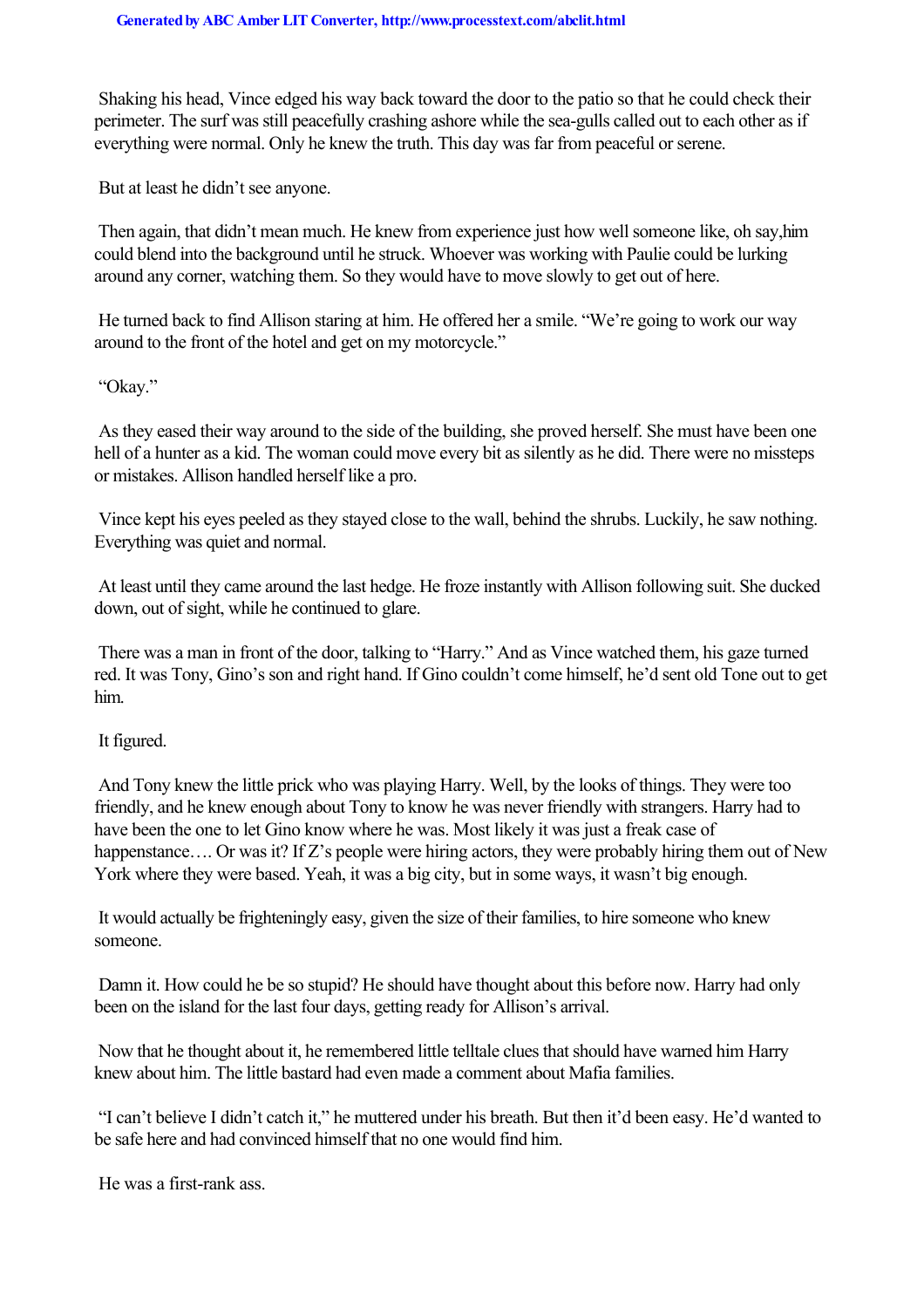Allison put her hand on his arm in a soothing gesture. Vince covered her hand with his and gave a light squeeze to reassure her. He kissed her lightly, before he looked back at Tony.

 It wouldn't take him long to figure out what had happened. Any time now he'd check that watch and go after Paulie and Frankie.

Allison started to rise.

Vince grabbed her and shook his head no. She held her hand up in a placating gesture.

"Trust me," she whispered.

 Trusting people wasn't something that came naturally to Vince. But at this point, he didn't have much choice. He pulled his gun out, preparing himself to fight his way out of this if he had to, and watched from the shadows as Allison walked over to the men.

 "Hi, Harry," she said cheerfully, acting as if nothing were out of the normal. He had to give her credit, she was better than most of the actors here. "I'm really sorry to disturb the two of you, but I was wondering if I could take a ride on your bike? I'd really like to sight-see a bit before we get started tomorrow"

Harry looked around suspiciously. "You didn't hear anything a little while ago, did you?"

 She shook her head innocently. "Just my radio. You ever listen to heavy metal? It's the best music in the world, but it's only good when it's really loud."

His face softened as he reached into his jean's pocket for his key and handed it over.

 Without betraying a bit of nervousness, she thanked him, took the key and headed for his bike. Vince frowned as he watched her looking at the other bikes that were parked around it. She ran a loving hand over them as if she were admiring them.

 Why on earth wasn't she hurrying a little bit more? It wasn't like someone was trying to kill them or anything….

He glanced back at Harry and Tony who were again talking and not paying attention to Allison.

 Suddenly, Jeremy came through the doors to grab Harry's arm. Jeremy wasn't quite as swift as Allison. Without hesitating, Jeremy asked the question that made Vince inwardly cringe. "Do either of you have the number for Mr. Zimmerman?"

Harry immediately clued in. "Is there a problem?"

"I would say so. Two guys just tried to kill Vince. He's got them hand—"

 Before he could say anything more, Tony ran into the hotel. Harry, on the other hand, started looking around the parking lot. His attention went straight to Allison, who was starting up his motorcycle.

His eyes narrowed on her with deadly intent before he headed toward her with long, malicious strides.

"Hey?" Jeremy called after him. "Do you have the number?"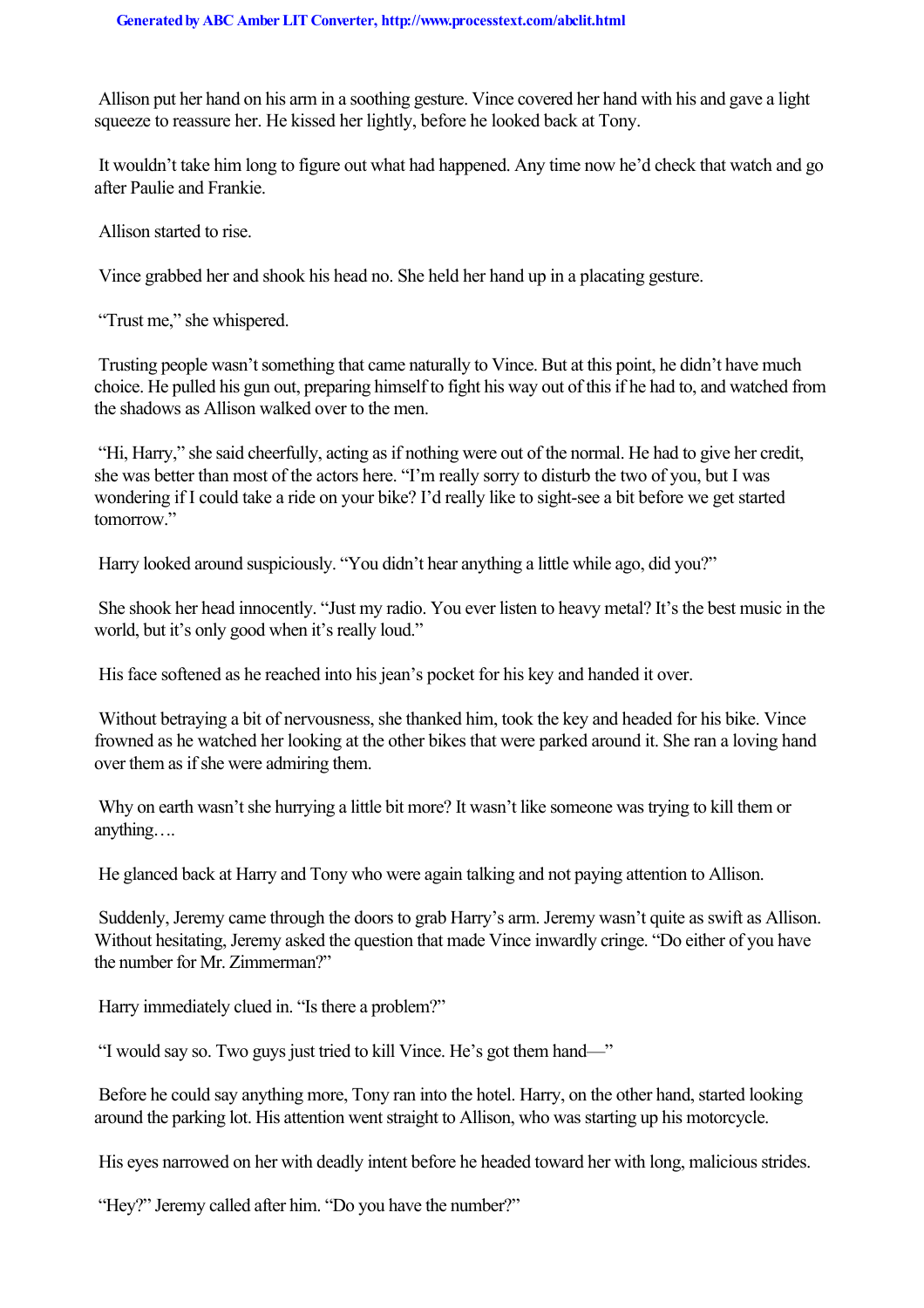When Harry didn't respond, Jeremy started after him. Harry continued to head for Allison and as he did so, he reached beneath his lightweight jacket.

His only thought to protect her, Vince shot out from behind the shrubs to tackle him.

 Jeremy jumped back and gaped as Vince quickly subdued Harry on the ground and knocked him unconscious. "He's one of them?"

"Apparently," Vince said, his tone full of sarcasm as he pulled Harry's gun out of its holster.

Jeremy cursed. "Fine, each man to himself. I'm out of here."

"In your bathrobe?"

Jeremy hesitated. "Okay, after I dress." He dodged back toward the hotel.

 Allison rode the motorcycle over to Vince at about the same time he saw Frankie, Tony and Paulie returning. Damn it!

They started running toward him as Jeremy ran into the hotel.

 Vince quickly jumped onto the bike while Allison slid back to make room for him. He took a heartbeat to savor the feeling of her arms around him, but a heartbeat was all they had.

 Suddenly, bullets shattered around them. He could feel Allison cringing as he gunned the engine and took off out of the parking lot with squealing tires. He glanced over his shoulder to see the others head for more bikes.

Vince cursed.

"Don't worry," Allison shouted in his ear, over the sound of the engine.

"Don't worry?"

 "When I was looking at the other bikes, I pulled the spark plug wires off. It should take them a few minutes to figure out what I did and why the bikes won't start."

Amazed by her, he laughed. "How did you know how to do that?"

 "I'm a Southern girl, Vince. Every male in my family used to love his cars and bikes. They'd work on them in my mom's backyard and I paid attention over the years. Not to mention, pulling the spark plugs out was a good way to make sure my ex didn't go anywhere when I was mad at him."

He laughed again at that image. "You've got some spunk there, Allison."

"Piss and vinegar all the way, just like my mama."

 Oddly enough, he liked that about her and right now he was truly grateful for it. Vince accelerated as they flew down the vacant road.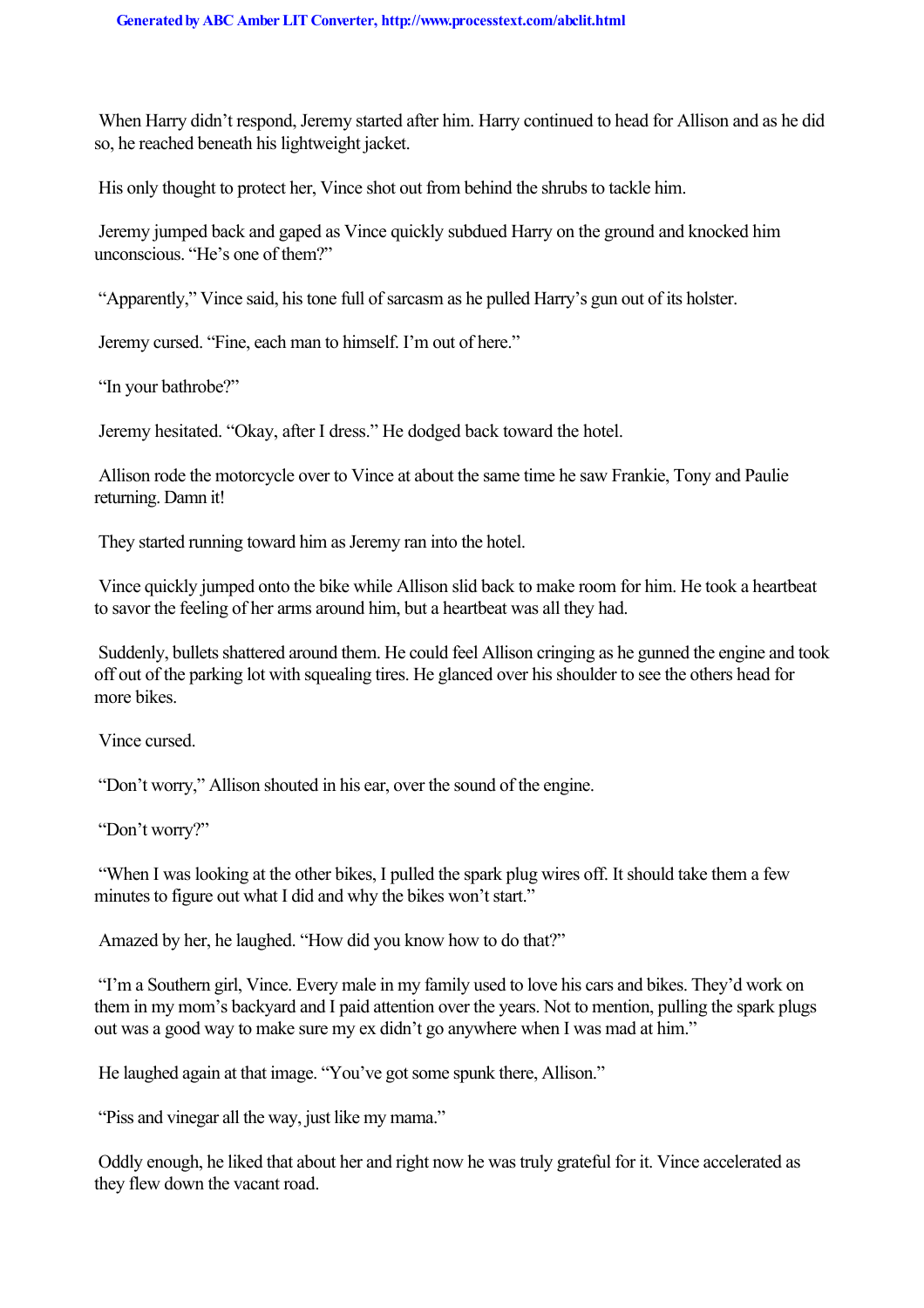It wouldn't take the others long to figure out what'd happened and be after them again. They couldn't head for the small airstrip since Tony no doubt had a pilot there who was in the family. If he and Allison showed up, Vince was sure they'd kill them. Not to mention the small fact that he didn't know how to fly a plane and Z's pilot wouldn't be back until the end of the week.

 Like it or not, they were stuck here. And right now, they needed to find some high ground so that they could face Tony and his thugs on equal footing. But where? There wasn't exactly an abundance of places to hide on this tiny island.

Except…

 Vince paused as a thought occurred to him. He glanced over his shoulder to make sure the others weren't gaining on them before he headed toward the restricted area. It was a part of the island that Z rented out to some government group for training. Z had warned him that if they ever learned who and what he was, they'd be honor-bound to turn him over to the authorities. But being the adventurous sort, Vince had gone over there a few times just to check them out. Not to mention, he wanted to know their layout in the event they did come after him.

 He'd even befriended one of the agency members, the surly hotel manager who was usually alone with no one for company but his dog, Roscoe. To date, Vince had never seen any of the government people over there for training. But if it was a training ground, they were bound to have some supplies he could make use of.

Yeah, that would be their best bet....

 It only took a few minutes to make their way over to the other side of the island. Vince kept checking behind them, but so far, there had been no sign of Tony or the others.

 He breathed in relief as they neared the parking lot. On the outside, the white stucco was reminiscent of a typical small hotel that had minimal landscaping. But inside it was really nice, if not overly spectacular.

 Still it would give them some cover, especially since Roscoe was bound to start barking if anyone unusual approached.

Vince drove around back and pulled to a stop. After Allison got off, he hid the bike in some shrubs.

"What you doing, Vince?"

 He jumped at the sound of Sam's gruff voice. He turned to see Sam standing off to the side, hidden mostly by the shrubs, while Roscoe was relieving himself a few feet away. Sam was the epitome of what a burly Scotsman should look like right down to the ruddy complexion and heavy jowls. He was also stout and powerful with bushy white eyebrows and white hair. As always, he wore a pair of black-rimmed glasses.

"I'm hiding my motorcycle."

Sam scratched his whiskered cheek that looked as if he hadn't shaved in a couple of days. "Why?"

"I have some people after me."

Sam seemed to take that in stride as he turned toward Allison. "She one of them sex maniacs from the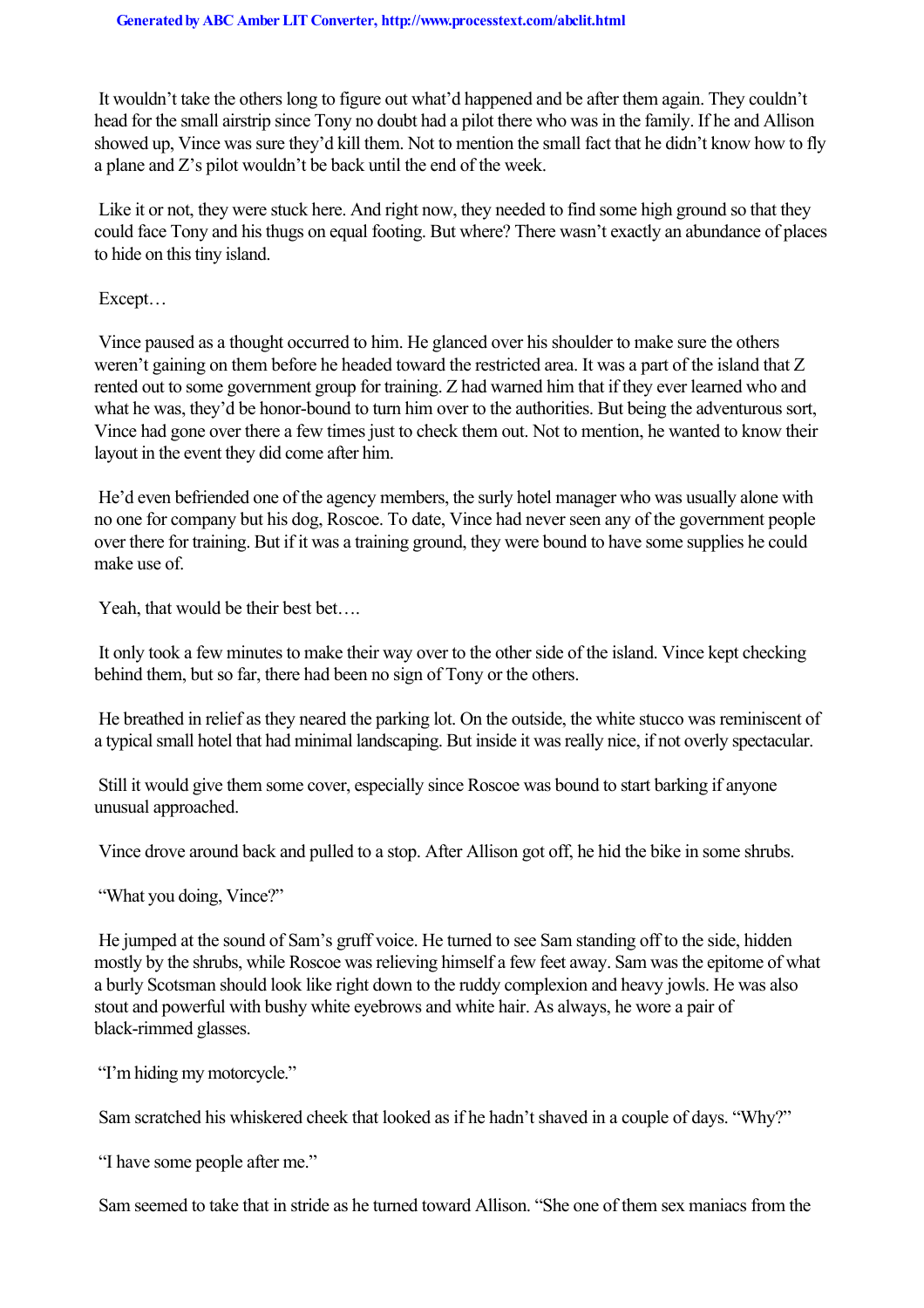contest?"

"Excuse me?" Allison said, her tone broken by disbelieving laughter.

 Sam offered her a kind smile. "I didn't mean no offense to you. It's just you women come here and go wild on us poor men. Well, not me personally, but all the young bucks. It's scary what they do."

Allison gave another nervous laugh. She looked at Vince. "I think I'm offended."

 "Ah now," Sam said good-naturedly, "don't be. I don't mean any harm. I usually dream of meeting a sex fiend on this island…but that's probably more than either of you wanted to know about me too."

Allison's dimples were shining brightly as she smiled at him. "Just a little."

Sam nodded before he turned his attention back to Vince. "So who you running from?"

"Hired killers. You got any guns?"

 Sam scratched his chin as he thought about that. "What are we talking about? Handgun? Automatic? Semi-auto? Single action, double action? Water-cooled? Bolt action?"

"I'm not picky."

 Sam gave him a patronizing look. "Well, you need to be 'cause we got all that and more. We even have claymores, rocket launchers, flamethrowers and high-tech explosives. You've got to tell me where to start<sup>"</sup>

Vince felt his jaw go slack. "Are you serious?"

Sam didn't flinch. "I never joke with or about artillery. That's how folks get hurt."

 Yeah…this was better than anything Vince could have hoped for. "What exactly do you guys do over here?"

 Sam was completely stone-faced. "Obviously, blow shit up. You need some plastique? We got that too<sup>"</sup>

 Vince shook his head. "I'll stick to the guns. It's what I'm best at. And I could use a phone. I need to call Z and let him know he should evacuate Allison before she gets hurt."

 Sam looked back at her. "There's not much Mr. Z can do from New York. But I'm thinking you don't need him anyway."

"Yeah, but Alli—"

 "I heard you, boy. But we got agents here training today. Let me get to the radio inside to call them and I can assure you, not even a cockroach will be able to get to your little miss."

Vince wasn't so sure about that. Tony could be pretty persistent. "You're sure about that?"

"Oh believe me, these guys know what they're doing. I pity anyone dumb enough to cross them."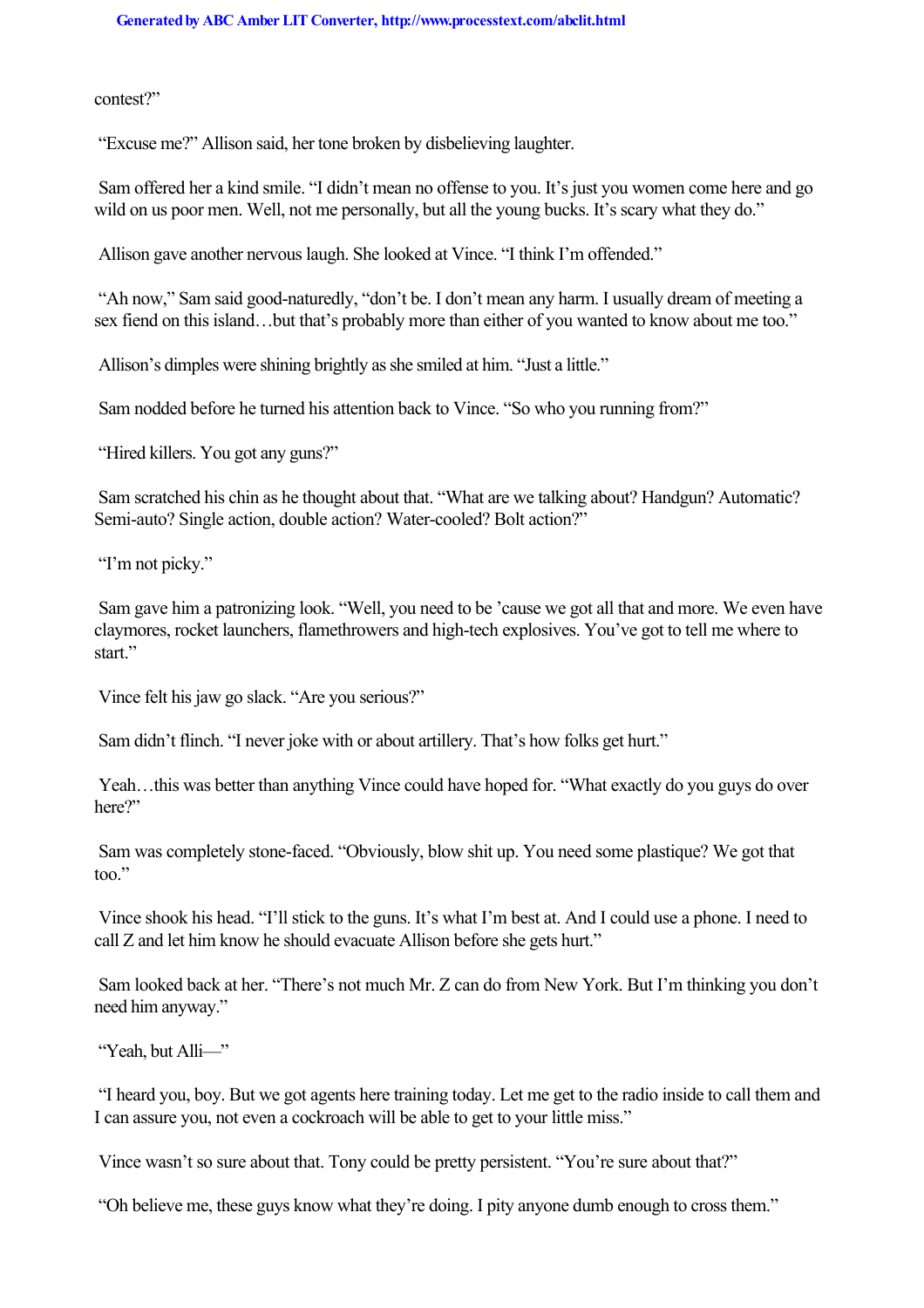Sam whistled for Roscoe, who loped his way over to him. He patted the dog on the head, then led them in through the side door to the counter where he had several phones and walkie-talkies.

 He picked up a yellow Motorola. "Yo, bossman, remember the guy I was telling you about last night? He's here and he's being tailed by some of those good-fers. He's got a woman with him who he doesn't want to get hurt. Can you guys lay aside training and lend a hand?"

Vince frowned at his words. "What's a good-fer?"

Allison offered him a wide smile. "Good-fer-nothings. You know, good-fers."

Vince laughed at that bit of Southern slang he'd never heard before.

 Static sounded over the walkie-talkie before a deep masculine voice broke through. "We'll be there. ETA about three minutes, Sam."

 Vince cocked his head at the sound of that voice. There was something vaguely familiar about it, but before Vince could ask, he heard the sound of motorcycles pulling up outside.

He glanced to Sam. "Is that your people?"

"I doubt it," he said as Roscoe started snarling and barking. Sam reached down to calm his dog.

Vince cringed at that implication. "Where can I stash Allison?"

 Sam took her gently by the arm and pulled her around to his side of the counter, but it was too late. The others were already heading in.

 Allison held her breath as Vince took aim, but before he could pull the trigger, the tallest man coming through the door opened fire on them. Gunfire rang in her ears as wood and glass exploded around them. Sam pulled her down behind the counter and she lost sight of Vince while Sam tied his dog to a hook so that Roscoe wouldn't get in the way or hurt.

Sam grabbed a gun that was hidden at the small of his back and stood up. He fired two rounds.

 Her heart hammering as more shots rang out, Allison realized that there was a shotgun dead even with her behind the counter. Roscoe increased his howling as shot after shot was fired.

Sam ducked down to reload.

"Get 'em."

Reacting on pure instinct, she grabbed the shotgun while Sam reloaded and stood up.

 There was one man headed straight for Vince while another was headed for her. She took aim at the one gunning for Vince and pulled the trigger.

The man flew back. She cocked the shotgun and turned it to the one nearing her.

"Drop it," she growled at him.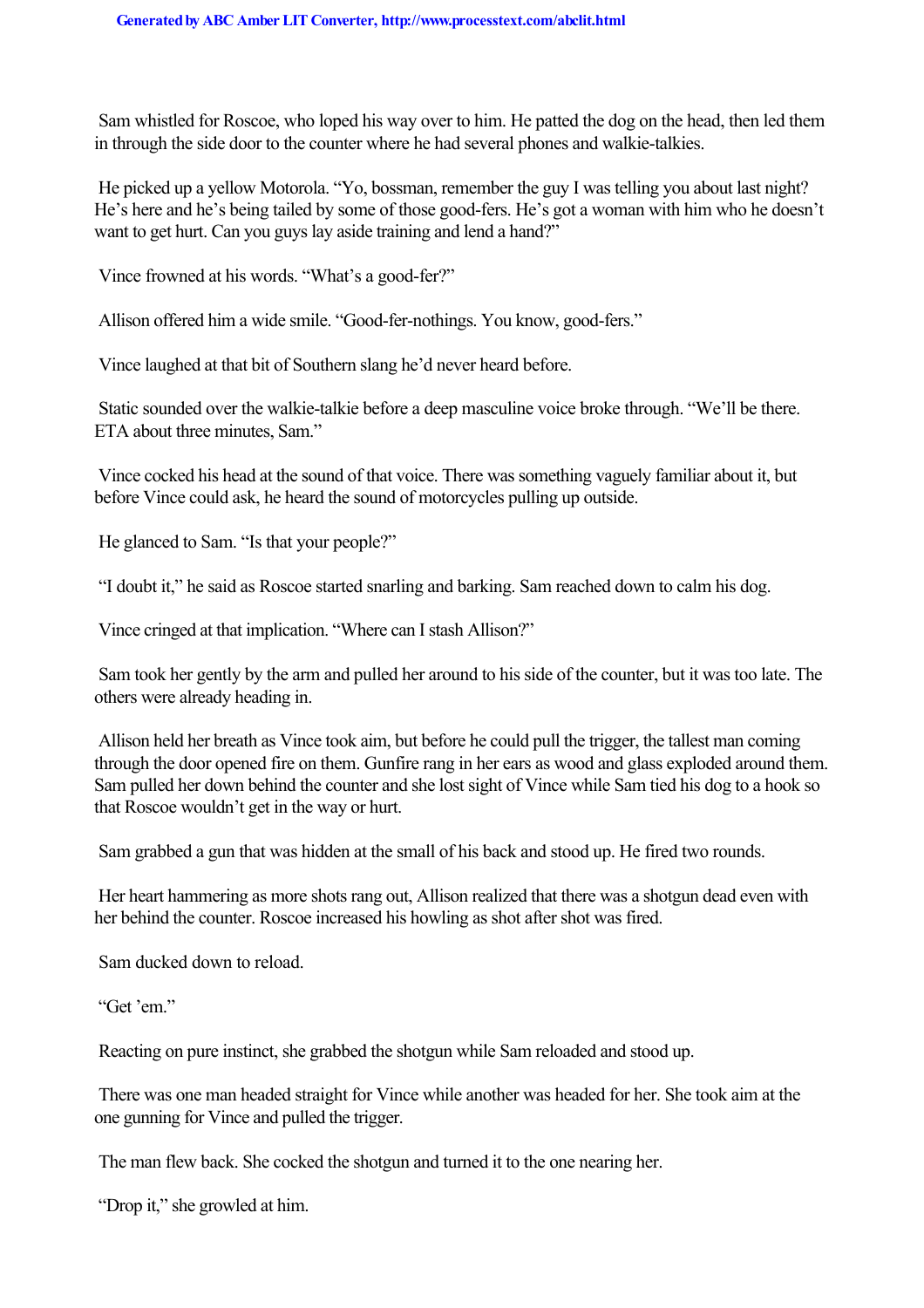He didn't. Instead, he glared at her. "This ain't no game, sweetheart, and your boyfriend is out of ammo"

 She glanced to see that Vince was on the floor wounded in his shoulder. He held his gun up and nodded to confirm that he was indeed out of ammunition. She tightened her grip on the trigger as she returned her attention to the other guy. "No, it isn't a game. Now drop it or I drop you."

Vince came to his feet. "You better do it, Paulie. She doesn't play."

Suddenly, applause broke out.

Behind her.

Still, Allison didn't look. She didn't dare.

 "Tell your woman to drop the gun, Vince. No need in spraying her pretty little brains all over the old man and his dog."

Sam put his hand on her leg. "Put it down, Allison."

 She saw the confirmation in Vince's eyes as he tossed his own gun to the floor. It was followed by Sam doing the same.

 Her heart sinking, she reluctantly complied and turned to see another man behind her who was holding a gun straight at her head. Her heart literally stopped beating in terror.

 It was the man who'd been talking to Harry outside the hotel. Which made her wonder what had happened to Harry, since there was no sign of him now.

 The man holding the gun at her head tsked at them. He cast a condescending look toward Vince. "Vinnie…Vinnie, Vinnie, Vinnie. What am I going to do with you? You leave town. You don't say goodbye. You don't write. You don't call. Your poor mama is worried sick about you."

 Vince's body went rigid as his face turned to steel. "You better leave my mother out of this, Tony. You touch her and so help me, I will kill you."

 The man Vince had called Paulie walked closer so that he could take the guns that she and Sam had laid aside.

 Tony ignored Vince's threat. "You know, I've got to give you credit, sending your mama off with that rich prick friend of yours was a good move. But sooner or later, she's going to want to go home. What's going to happen to her then?" He paused dramatically. "I guess you can die knowing that I plan to take real good care of your mother after you're gone. I'll also make sure she knows all about her son and how he's responsible for what happens to her."

"You bastard!" Vince took a step forward.

 Tony cocked the gun he held to Allison's head. She squeaked as her eyes filled with tears, but she didn't move or make any real sound. She was terrified of making Tony nervous. The last thing she wanted was for that gun to go off.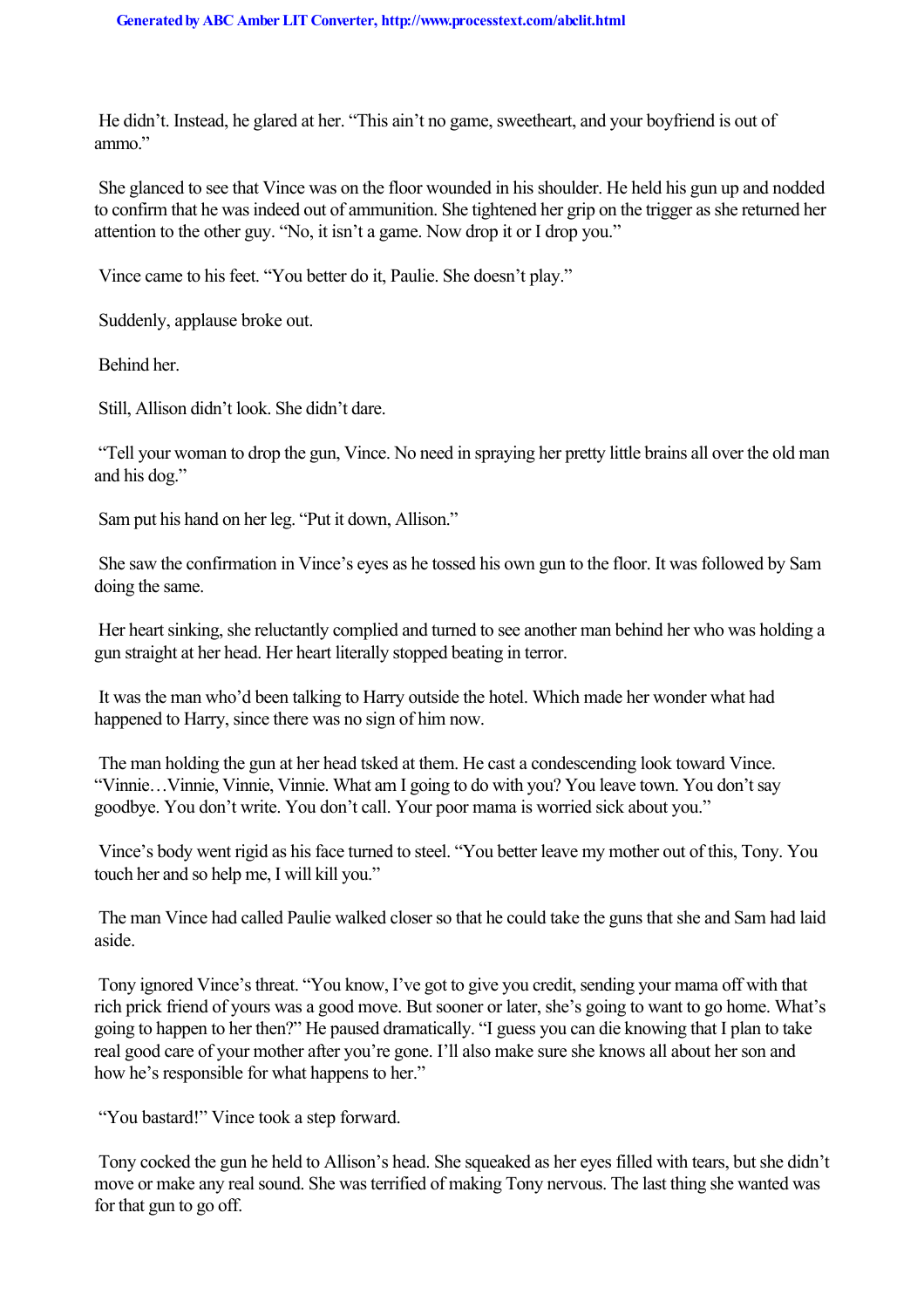#### **Generated by ABC Amber LIT Converter, <http://www.processtext.com/abclit.html>**

 Oh, God, please help me!In that moment, she wished she'd never won this trip. She wished she were still in Madison, Georgia, in her tiny, two-bedroom house where her biggest fear was the summer mosquitos.

But she wasn't…

Vince cast her an apologetic look.

"Now, now, Vinnie," Tony said in a mock parental tone. "You need to mind that temper of yours."

Vince froze, but if looks could kill Tony would be dead.

"Get on your knees, Vinnie."

He shook his head no. "If you're going to kill me, then you're going to shoot me standing."

Tony pressed the gun against her head. "On. Your. Knees. Asshole."

Allison held her breath as she expected Tony to kill her any second.

 She could see the anger and pain in Vince's eyes. But for her, he knelt on the floor. She trembled as fear and gratitude mixed inside her.

Tony laughed. "You always were an arrogant bastard. All right, Paulie. Put him—"

The door to the lobby opened.

 Allison swallowed as she watched an extremely attractive man in his early thirties walk nonchalantly into the lobby. He had long, dark hair that was pulled back into a ponytail and the palest blue eyes she'd ever seen. He was wearing a black pair of slacks and a black T-shirt that showed his ripped body off to perfection. Tattoos marked both of the arms he had crossed over his muscled chest.

He appeared to be unarmed and yet he walked into the firefight with an unfounded confidence.

 He paused near Vince. "Little Vinnie. Long time no see. How's your mama doing? She still making that gravy that used to be so good that even the angels in heaven wept in envy?"

 Vince gaped and stared in complete disbelief. Allison held her breath, waiting to see if the newcomer was a friend or a foe.

 He turned toward her and looked at the man holding the gun as if there was nothing strange about it. "Cousin Tony?" he asked. "Is that you?"

Tony tightened the hand he had in her hair. "Who the hell are you?"

 The man looked offended by that question. When he spoke it was in a thick New York accent. "Tone…tell me it ain't so. I know it's been awhile—fifteen, sixteen years or so—but damn. Surely you haven't forgotten me?Me?" He gestured at himself with both hands, and shook his head in disbelief. "I even took your little sister, Maria, to her first prom 'cause your father was afraid to let anyone else near her."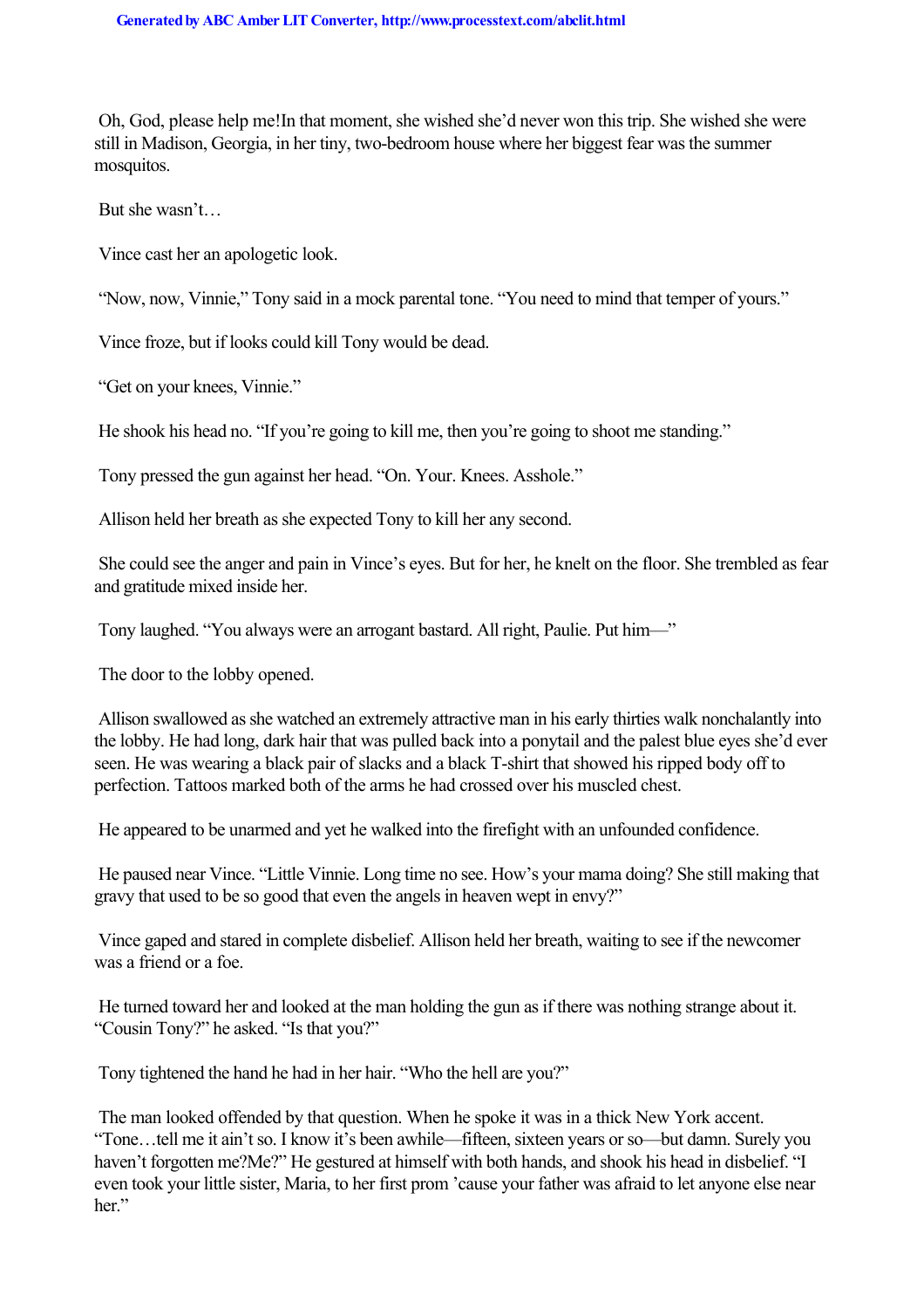"Joe?"

 "Yeah. Little Joseph. You oughta remember me. My grandfather, Big Joe, is the man your father replaced in the family."

 Vince's jaw dropped as he stared up at the man. Allison didn't know what to think. She still didn't know whose side Joe was on.

"I heard you was dead," Tony said in an angry tone.

Joe shrugged. "Not yet. But if you don't drop that gun,you will be."

 Tony laughed as he surveyed Joe's tough, unarmed stance. "Yeah, right. Whatcha gonna do, Joe? Talk me to death?"

 Joe duplicated his laughter. "Nah. You know me, Tone. I'm Big Joe's grandson. We don't talk, we act." His face sobered as he glared dead at Tony. "And you, if you have any brains, should be afraid. Remember, I took a bullet for you and you threw me to the dogs, you bastard. I owe you one. Now drop the freakin' gun and I might let you live."

"Fuck you, Joey." Tony moved the gun away from her head to shoot at Joe.

 Allison acted without thinking it through. She elbowed Tony hard in the ribs and shoved his arm away. A shot fired into the wall. Tony hit her hard with one hand before he started to bring the gun back toward her.

 Vince launched himself over the counter, knocking Tony to the ground where they wrestled. Joe was only two steps behind as Allison scrambled to get clear of the chaos.

 Sam grabbed the shotgun and angled it toward Paulie who froze instantly. Two seconds later, a gunshot sounded.

 Allison held her breath as terror sliced through her. Who was hit? She stared at the three men on the floor in horror, waiting to see who it was.

Joe got up first with the gun in his hand. "Vinnie?"

"It wasn't me," Vince said as he pushed himself up.

Tony lay on the floor, groaning as he held his hand to his bleeding stomach.

 Joe looked at him with no sympathy whatsoever. "Hurts like a mother, don't it? Now you know how I felt when you walked off and left me to die. But you're lucky, you bastard. I'm at least going to call you an ambulance."

Vince didn't respond as he grabbed Allison to him and held her in a crushing embrace. "Are you okay?"

 Before she could answer, a dozen people, male and female, came running in with guns in their hands. They were dressed like a SWAT team, in black clothes with flak jackets. They quickly surveyed what was going on as they swarmed into the lobby. Two of them checked on the man Allison had shot while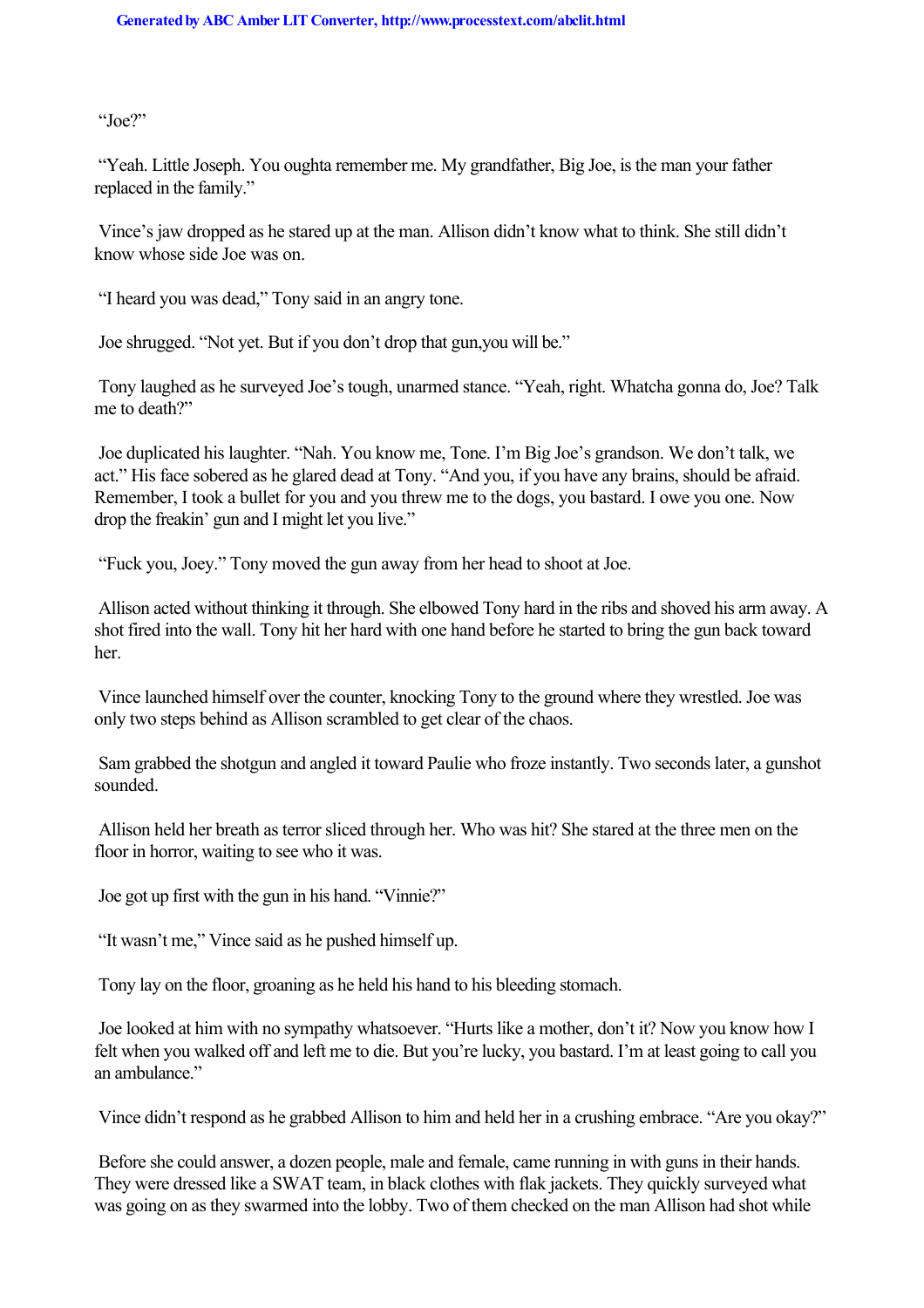two covered Paulie and two more went to stand over Tony.

A small Vietnamese-American woman glanced at Sam. "You okay, buddy?"

"Like a peach, Tee."

She smiled, then looked at Joe. "What about you? Did you get shot again, Joseph?"

"No," he said drily. "The only person who's ever shot me on the job, Tee, is you."

Tee arched a brow at him. "What about Moscow?"

"That was luck."

"Egypt?"

Joe made a noise of annoyance. "Just secure them and call to the other side for a medic."

She nodded before she complied and called for help.

Allison stepped back to look at Vince's shoulder. "How bad does it hurt?"

"You ever slammed your hand in a door?"

"Yes"

 "That doesn't even come close. But I'm alive, so I'm not complaining." He kissed her lightly on the lips. "Thanks."

Joe came over to them. "I ditto that. Good reflexes for a civilian."

 She gave a nervous laugh. "I don't know. I think it was pretty stupid myself. I could have gotten us all killed<sup>"</sup>

"But you didn't," Joe said. "I appreciate that."

 "Well," Allison said with a lightness she didn't really feel. "I appreciate the fact I didn't get us all killed too"

Vince smiled, until he looked back at Joe, then his face sobered.

"Same Vincenzo," Joe said with a sigh and a heavy accent. "You never could keep your nose clean."

Vince narrowed his eyes on Joe. "I'm not the one who went to jail."

Something passed between them. Something that was laced with pain and sadness.

 Joe cocked his head slightly and narrowed his eyes on Vince. "I thought you knew better than to let Gino get his hooks into you."

Vince gave Allison a sheepish look before he answered. "He dangled a carrot I couldn't refuse."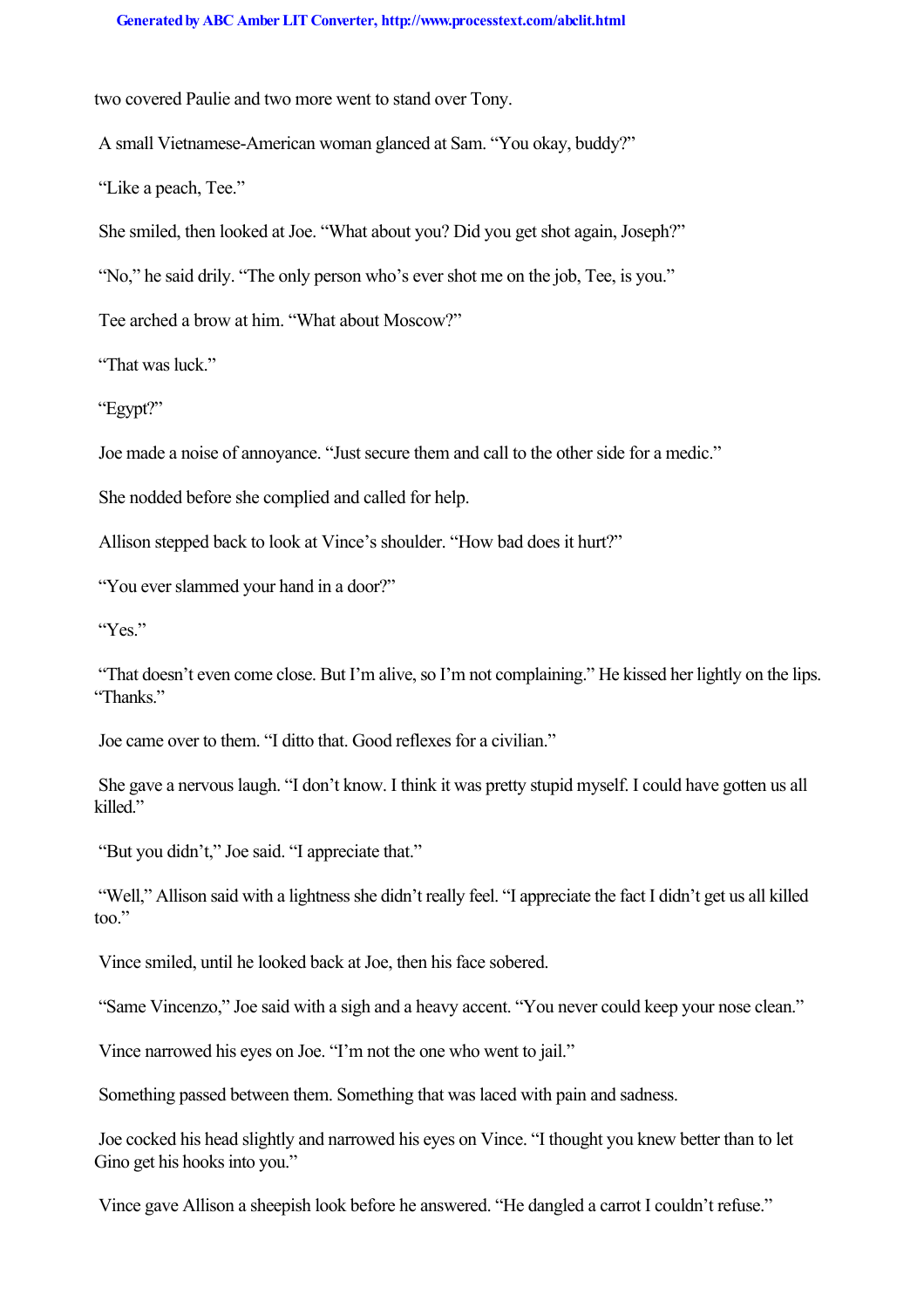"And that was?"

"He said he knew who killed my father."

 Joe scowled at him. "Gino's the one who killed your father, Vin, and most likely, mine too. Didn't you know that?"

 "Yeah, I learned it a few months back when I went to kill Jimmy Tatalia. Lucky for him, he came clean and I let him live."

"Jimmy is a lying sack of shit," Tony snarled from the floor.

 "Yeah, right," Vince yelled back. "He had proof that you and your father took out mine. It was a fucking initiation for you." Vince started for Tony, but before he could reach him, Joe pulled him back.

Vince glared at Joe. "Give me a gun, Joe, and let me blow his ass away."

"I can't do that, Vin."

An angry tic worked in Vince's jaw.

Allison saw the pain in Vince's eyes and it made her ache for him.

"I just wanted out and away from you people," Vince snarled at Tony.

"Yeah, sure. You were going to the Feds to rat us out. Little Sal heard the whole thing."

 Vince looked ill at that as he scowled at Tony. "I don't know why Sal lied, but he did. I had no intention of going to them. Ever. But I will now."

"And we'll kill you," Tony snarled.

 "Hey, hey," Joe snapped, holding up his hand. "If anyone here is going to make a threat against someone's life, it's going to be me. Besides that, both of you are talking to the Feds right now and that'd be me too." He curled his lip at Tony. "Now why don't you be a good boy and just lie there quietly and bleed." He glanced over to Tee. "He opens his mouth again, shoot him."

 Tee's dark eyes twinkled as she moved to stand over Tony. She pulled out her gun and checked the clip. "With pleasure."

The door opened to admit a small group of paramedics who quickly went to Frankie, Tony and Vince.

 Allison stepped back as they had Vince lie down on a gurney so that they could cut his shirt off and apply a pressure bandage to his wound.

 She didn't say anything while they worked on Vince, but she hoped he'd be okay. Given how well he was dealing with the wound, she took it as a good sign.

Joe came over to stand beside her. "How are you holding up?"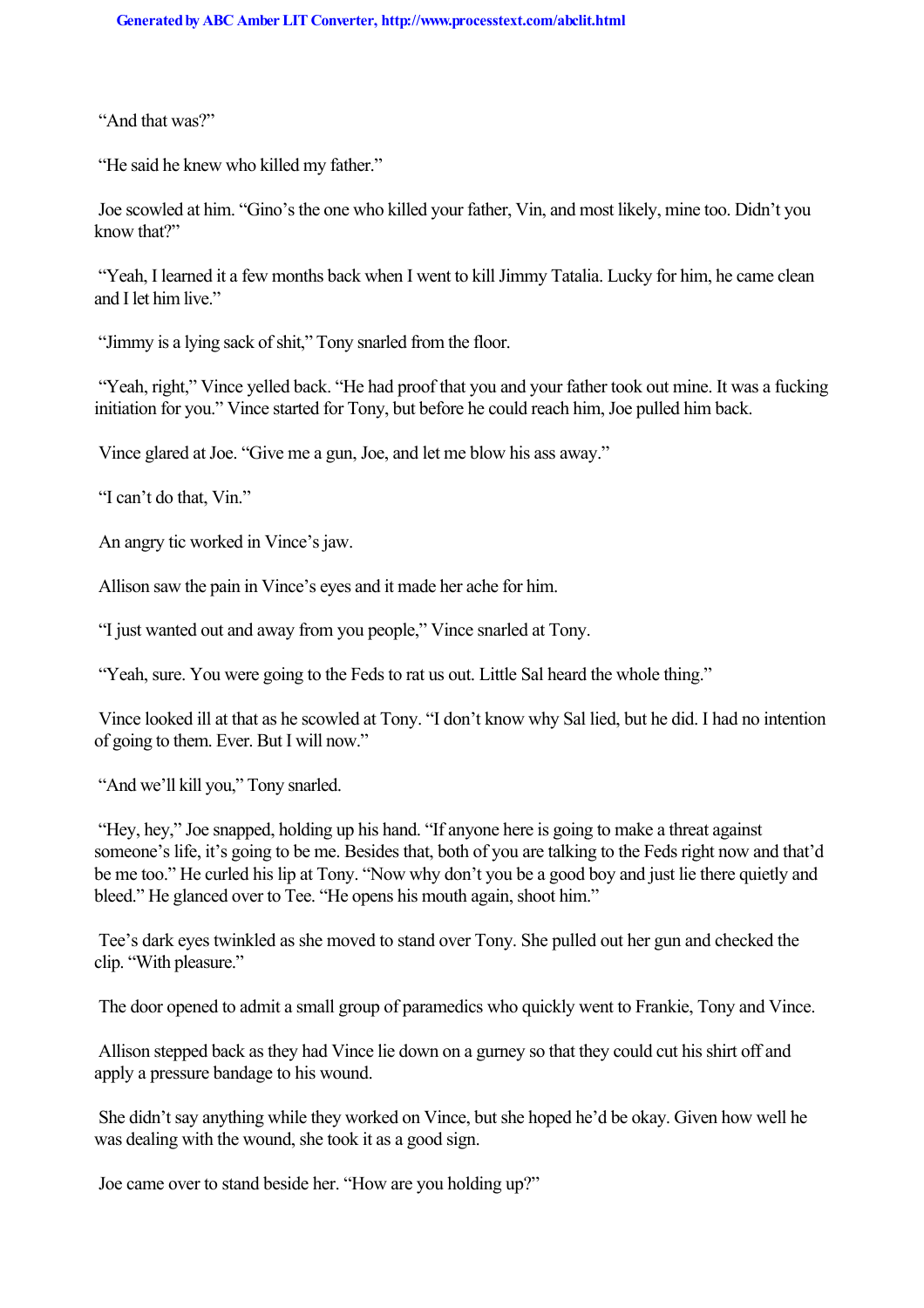"I'm okay, I think."

"Good"

She glanced over to Tee and the other agents. "Just who are you people anyway?"

 Joe laughed, but didn't answer. "You want to ride to the hospital with Vince? I'm sure they'll have to air-lift them out of here to the mainland for a hospital."

She glanced nervously at Vince, not sure what he'd want. "I would like to."

"Yo, Vin," Joe said as they lifted the gurney up. "You want some company for the ride to the hospital?"

"Not if it's your ugly ass. I'd rather be alone. But I'll take Allison in a heartbeat."

 Joe made a noise of disagreement. "My ass may be ugly but at least it ain't hairy like somebody else's I know...."

It was Allison's turn to duplicate Joe's snort. "Trust me, his butt's not hairy. I know that for a fact."

 Joe gaped while Vince gave him a shit-eating grin. Smiling, Allison followed the medics out to the helicopter that was just coming in for a landing.

 While they waited, she moved to Vince's side. He took her hand in his and offered her a tender smile. "I'm glad you didn't get hurt."

"I'm sorry you did."

"Ah, it's okay. Better since you're still speaking to me."

"Why wouldn't I speak to you?"

His eyes darkened with shame. "I've had a bad past, Allison."

"You ever beat small children?"

He frowned at her. "No."

"You ever knock around a girlfriend?"

"Hell no!"

"You ever shoot someone who was defenseless?"

"No. Never."

 She reached out and took his hand into hers. "We all make mistakes, Vince.All of us. The past shapes us, but it's what we do with our future that defines us."

He gaped as he looked at her. "You're an amazing woman, Allison."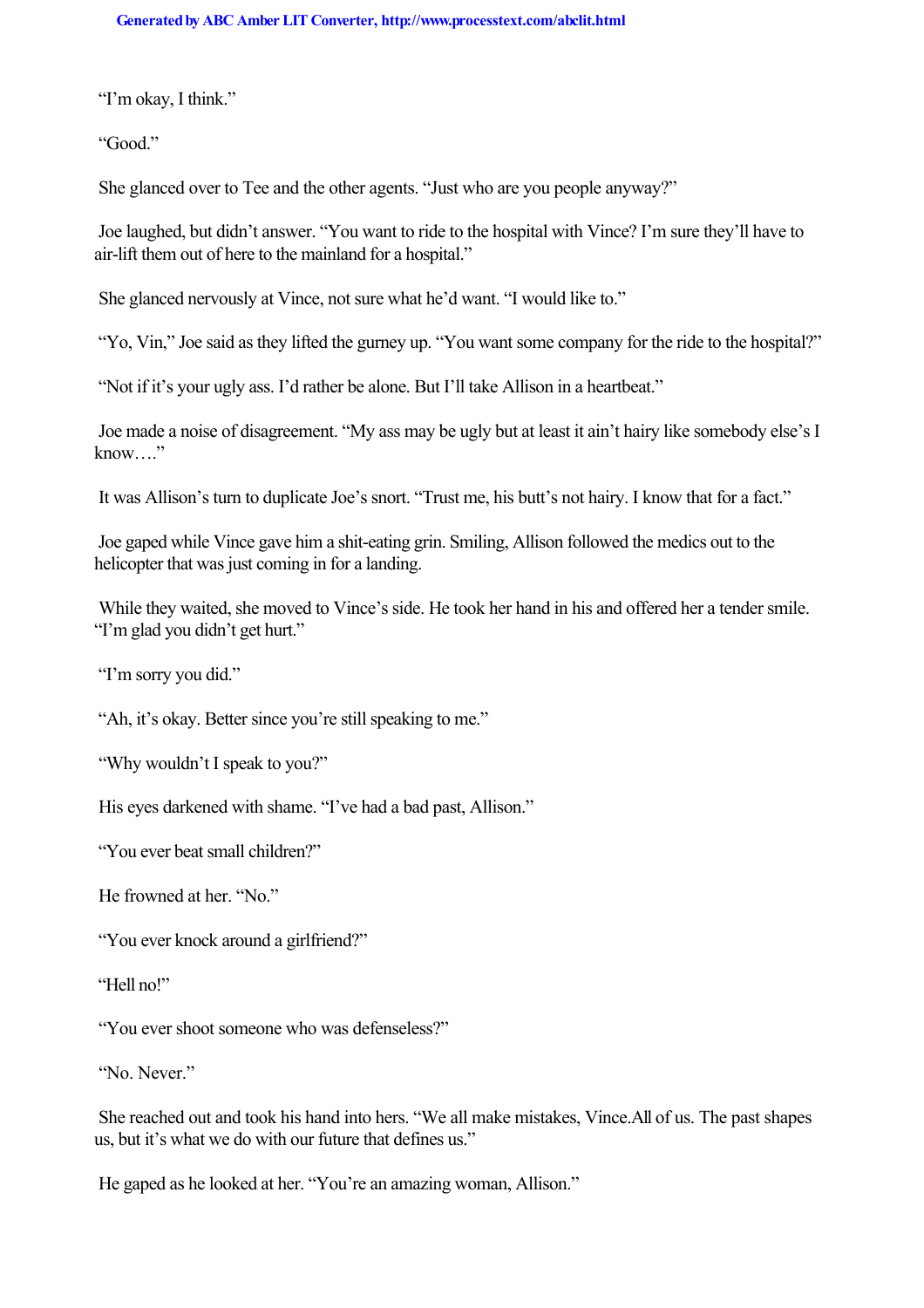"I have my moments," she said with a smile and a wink.

 The medics returned to lift him into the helicopter. Allison didn't get a chance to say much more to Vince as they flew to the hospital and as soon as they landed, he was whisked away for surgery to remove the bullet in his shoulder.

 She paced the waiting room and was on the verge of complete boredom when the doors opened to admit Joe, Mr. Zimmerman and Tee.

Mr. Zimmerman headed straight for her. "Are you all right?"

"I'm fine"

"I told you," Joe said.

Mr. Zimmerman glared at him. "Yeah, but you lie."

"Only to Tee."

Tee snorted. "No you don't. You know I'll shoot you if you do."

"Well, there is that."

 Mr. Zimmerman ignored them. "I want you to know that the actor playing Harry has been fired and if you'd like to go on with your fantasy—"

 "That's okay," she said, feeling a strange sense of peace. "I think I'd rather stay here with Vince, just in case he needs something."

Mr. Zimmerman looked pleased by that.

 Joe and Tee handed her a picnic basket that had a sweater and food inside. But more than that, it had a portable DVD player and a case full of movies.

 "I've spent way too much time in one of these things," Tee said. "I know how tedious the wait is and there's never anything good to eat or watch."

 "Thank you." Allison set it aside and as time passed while they waited for word, she found out that Mr. Zimmerman—Z—was Vince's brother-in-law and Joe was his cousin.

It wasn't until the next morning that they were able to see Vince again.

 Allison paused in the doorway of his room. He looked groggy and tired, but at least his color was good and the doctor had told them that he would be back to normal in no time.

 Vince froze as he saw Allison hesitating. Her clothes were wrinkled and her face flushed. It was obvious she'd spent the night here. He didn't know why, but that thought made something warm run through his veins.

"Hi, angel," he said softly.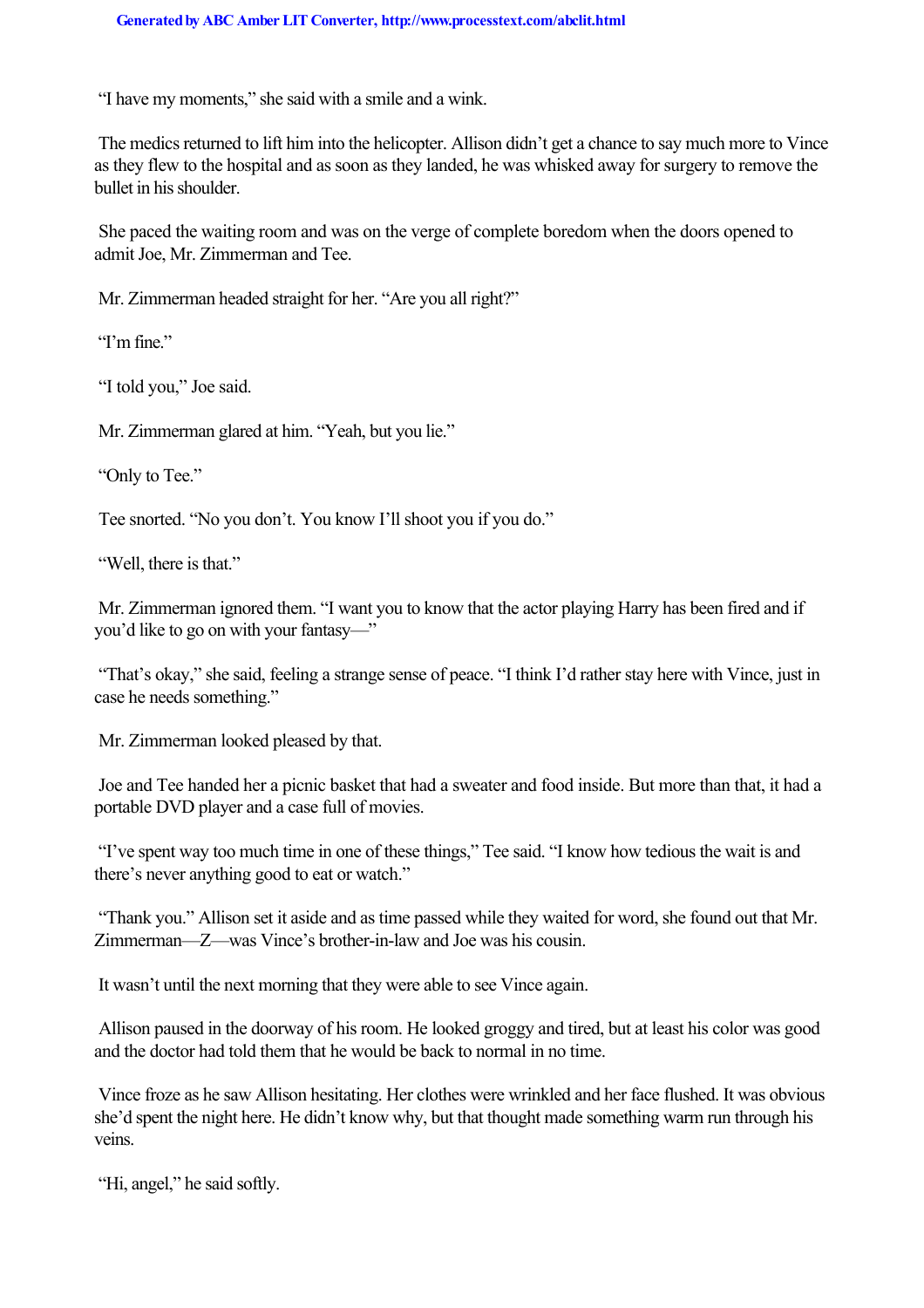#### **Generated by ABC Amber LIT Converter, <http://www.processtext.com/abclit.html>**

 Her smile made him forget about the pain of his wound. But it started a whole other pain that wanted a taste of her.

"Hi." She came into the room, followed by Joe and Z.

The men moved to the foot of his bed while Allison came to stand beside him. "You need anything?"

 He took her hand into his and kissed her knuckles before he rubbed it against his cheek. "Nope, what I need just came in."

Her blush deepened.

 "You know," Joe said, exchanging a look with Z, "there are some of us in here who don't want to go blind from the PDA. So could you two be a little less sweet before my teeth rot out?"

Vince shook his head at him. "By the way, where the hell have you been all these years, Joey?"

Joe shrugged. "I got out and I got legit."

"And you just forgot about all the rest of us?"

 "No," Joe said, his eyes dark in sincerity. "I didn't. I've kept in touch with Z, which is why I'm here now. He's the one who got my head on straight back when I was working for Gino. He tossed me a lifeline and I took it."

Vince looked at Z as his gratitude swelled. "Then we have a lot in common."

"Yeah, we do."

Vince took a deep breath. "So you're one of the federal agents who rents the island from  $Z$ ?"

Joe gave a solemn nod.

 And Vince could see where this was headed. His stomach knotted as he stroked Allison's palm with his thumb. "So what are you going to do with Tony and the rest?"

 "Don't worry. They won't be coming after you again. Ever. They're going to have much bigger problems to worry about. I called my friends in the FBI and Treasury Department. They're already here and watching them." Joe shifted uncomfortably. "It's why I made myself scarce and cut all ties to the family. Had I stayed in New York, I would have done my job and brought down all of you."

The knot tightened even more. "So you're sending me to jail too, I take it."

 "No." The word stunned Vince. "Z handed me his file on you last night. He told me the two men you took out were under indictment for various illicit crimes and that they tried to kill you first. That makes it self-defense in my book."

Vince couldn't believe it. "You're just going to let me go?"

"Not exactly."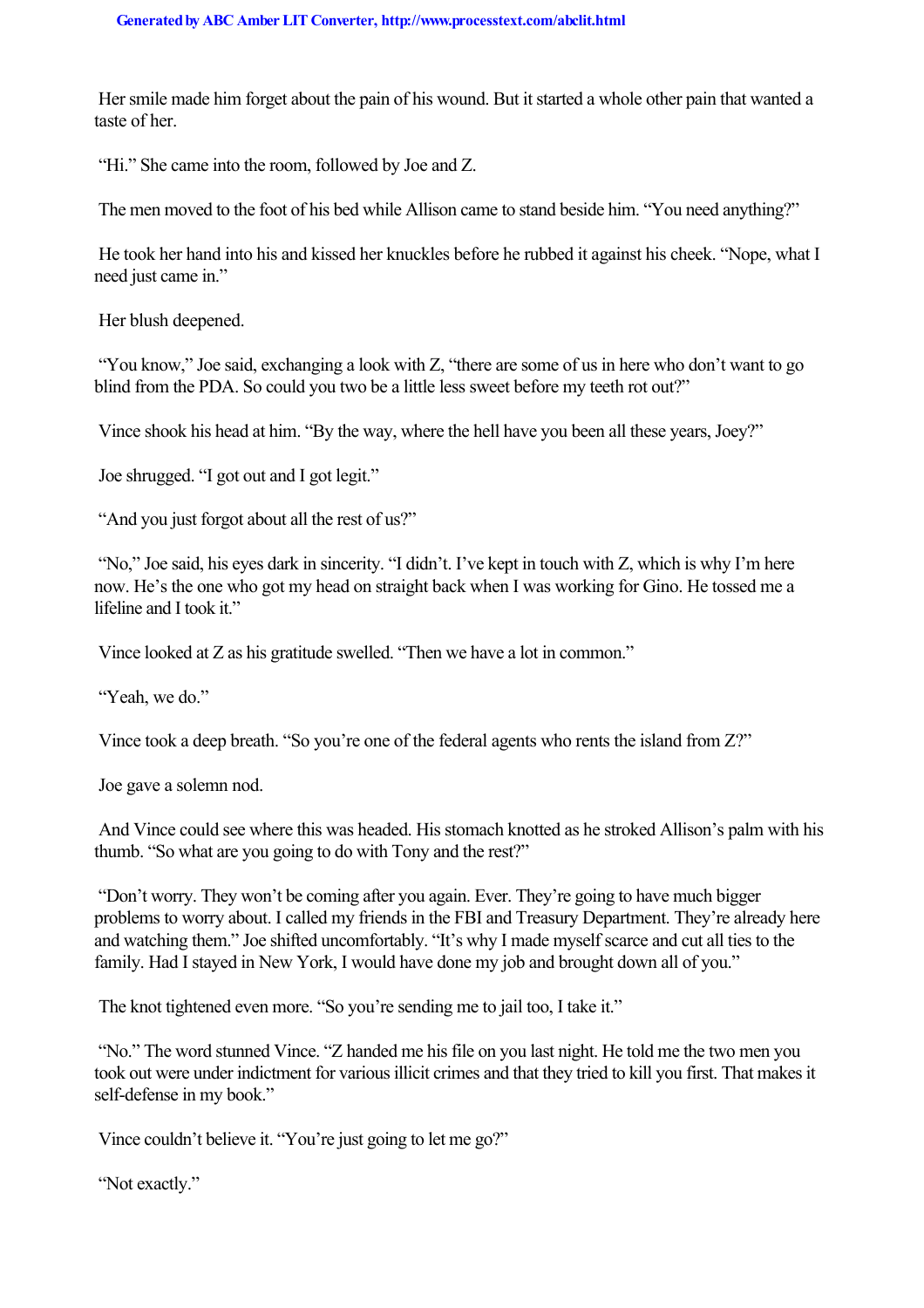#### **Generated by ABC Amber LIT Converter, <http://www.processtext.com/abclit.html>**

Vince narrowed his gaze. "What?"

 "I could use you in my division. I run an interesting government task force. When you're feeling better, we'll talk more about it."

Vince looked up at Allison. "What about Allison?"

"I'll be talking to her too."

"But I don't have any education," she said, hanging her head. "All I did was graduate high school."

 "Hey," Vince said, shaking her hand until she looked at him. "You're the smartest woman I know. Don't you ever be ashamed that you didn't go to college."

 Joe agreed. "We can educate you on the job. But for a woman with no academy training, you handled yourself incredibly well under pressure. You have a natural ability to cope and that makes you desirable for what we do."

Z stepped forward. "Well, now that we know you're going to live, we'll leave you two alone."

Joe nodded. "We'll be back to harass you later."

"I'm sure you will."

 Vince watched as the two men left, then he turned his full attention back to Allison, who absolutely took his breath away. "I can't believe you haven't gone back to your fantasy."

"Why would I want to do that?"

 Before he could respond, she leaned over and whispered softly in his ear. "Baby, you are my fantasy and there's no place else I'd rather be than right here with you."

### **Epilogue**

Six months later

 Allison had a strange sense of déjà vu as she entered the Wal-Mart where she used to work. She hadn't been home in almost five months…not since she and Vince had rented an apartment in Nashville so that they could begin training to be agents for the Bureau of American Defense.

 The last few months had all been a whirl in her mind. Between training during the day and spending her nights with Vince, she hadn't had any time to spare.

 But now it was time to put her past to rest. She'd come back home to sign the papers to sell her house and she'd wanted to say goodbye to a couple of friends who'd worked here with her.

 As she neared the book aisle, she paused. There was a new employee who was holding a Rachel Fire romance novel open and reading a passage out of it. The woman was probably a couple of years younger than her with long dark hair. Allison knew the wistful look in her eyes.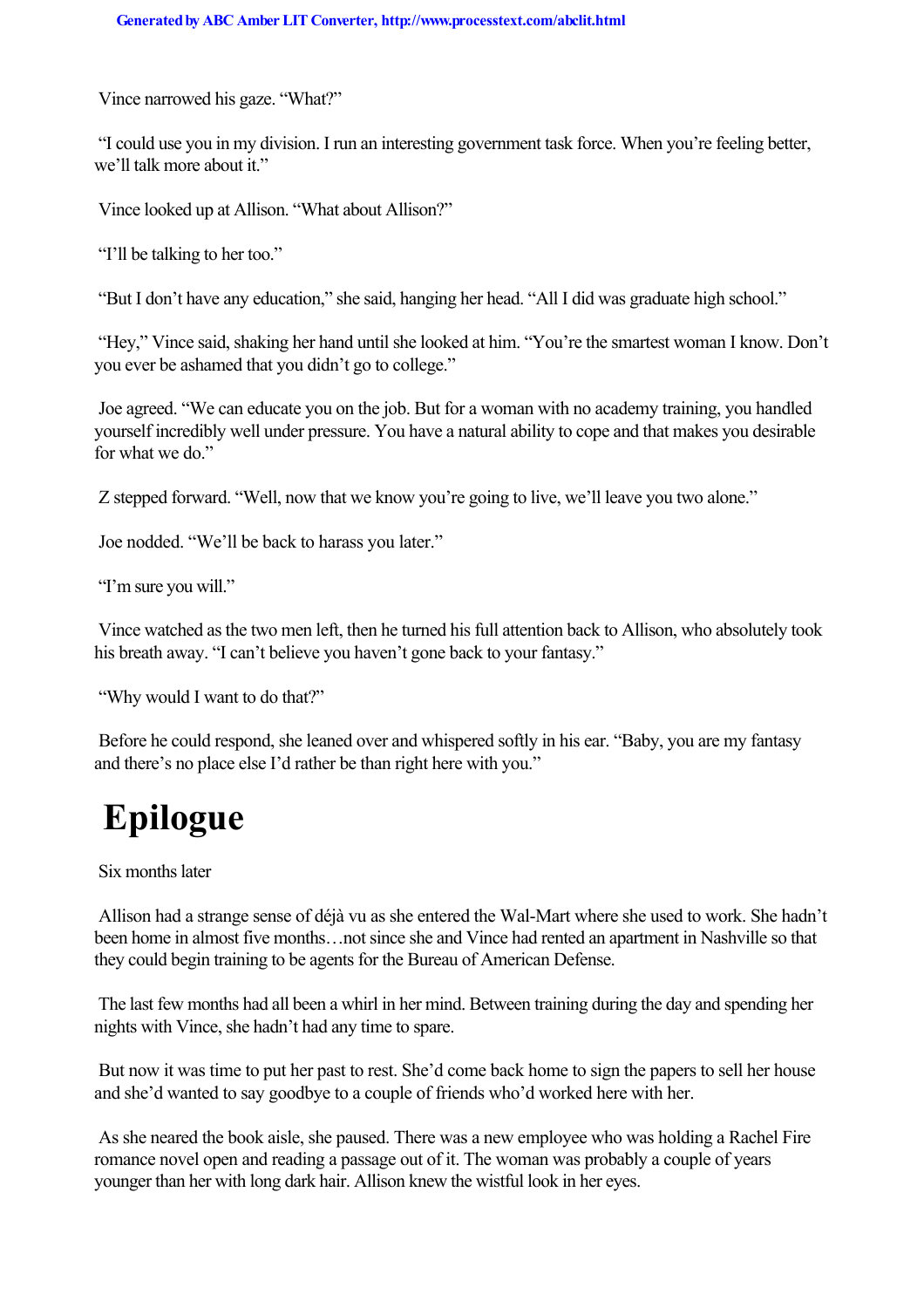Before she could stop herself, she walked over to her. "It's a great book, isn't it?"

"Yeah," the woman said, smiling.

Allison flipped to the last page where the entry form for the contest was. "You should definitely enter."

"Nobody ever wins those things except women who don't need them."

She smiled knowingly. "Oh hon, trust me, they do…. I did."

The woman gaped at her. "Did you really?"

"Oh yeah, and it was the best time I've ever had."

 She saw the woman's gaze go past her, toward someone else. Allison turned her head to find Vince drawing near. He didn't pause until he pulled her back in his arms and kissed the back of her head. "Are you ready?"

"I am"

 The woman's gaze dropped down to Allison's hand, where her engagement ring rested. "You're a lucky woman<sup>"</sup>

 "Believe me, I know, but never, ever stop thinking for one minute that you can't be too. Dreams really do come true. You just have to have the courage to see them through."

The woman scoffed. "That's easy for you to say."

 "Maybe, but you know, my whole life was changed because of one postage stamp." Allison reached into her purse and pulled out a stamp book. "I hope it brings you the same luck it brought me."

"Carla, cleanup on aisle eight."

 She saw the woman cringe as Dan's voice sounded over the PA system. She tucked her book into the pocket of her apron. "I better go."

Allison stopped her. "Oh no, honey, let me handle this."

 Vince frowned as she pulled away from him. With determined strides, Allison went to the cleaning station and pulled down the broom and dry solution. Then she made her way over to where Dan was at the front of the store.

 His eyes widened as he saw her. Before he could say anything, Allison handed it to him. "You know, Dan, for once in your life try and be a decent human being to someone. People work a lot better and harder when you treat them with dignity."

And with that said, she headed for the doors.

Vince took her hand as they entered the parking lot. "Are you all right?"

Allison nodded as she took her last look around. "Yeah, I am." She pulled him to a stop and faced him.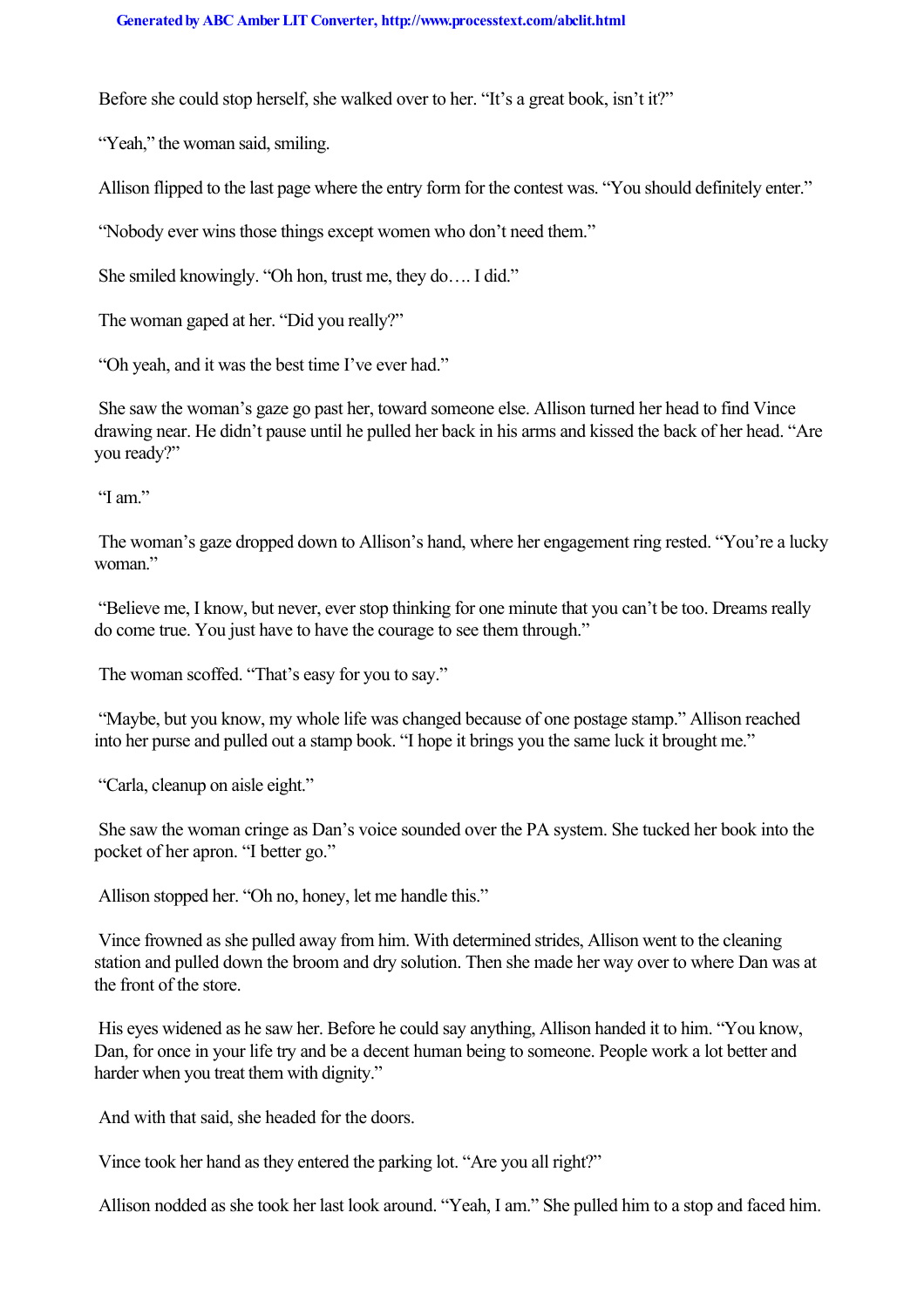"You do know how much I love you, right?"

 "I hope as much as I love you." Then, he pulled her into his arms for a quick kiss and as their lips met, Allison realized that what she'd said to Vince really was the truth. The past had definitely left its mark on her, but the future was entirely up to her and she planned on making it a great one.

And it was one that would definitely include him.

 Hunter's **Oath** 

#### **Jaid Black**

 To Patty Marks, a graceful fighter in every sense of the word. Thanks for everything, Mom.

 Prepare thyselves for the inevitable demise of the wicked. Hunt down and steal as many wenches from the Outsiders as needed for the continuity of our line. To prevail, we must breed women and bear much fruit.

'Tis not I, a humble servant of the gods, who decree this, but the gods themselves:

Go forth and hunt, men.

—VIKINGLEGEND

### **Chapter One**

Alaska

 Thirty-two-year-old Sofia Rowley sat in the back of the taxi, gazing out the window but seeing nothing. Leaving Alaska today wasn't possible, since Fairbanks was at least two hours from the army base. She'd have to stay in a motel near the airport and catch the first flight back home tomorrow.

 She welcomed the thought of the sun beating down on her face when the plane landed in Tampa. Alaska in February was bone-chillingly frigid.

 This is where Sam died,she thought, gazing at the treacherous, icy terrain all around her. Snowcapped mountains thrust up everywhere, creating a picturesque but deadly panorama. She didn't know how the cabbie was plowing through this stuff. Experience, she supposed—and strong chains on his tires.

 Exhausted from jet lag, grief and lack of sleep, Sofia raked her crimson fingernails through her long blond hair and sighed. She itched to tie the wild mane of curls back into a ponytail, but she hadn't remembered scrunchies when she'd hastily packed. Word of her brother's death had driven everything else from her mind.

I don't know what to do, Sam. I don't know how to go on without you.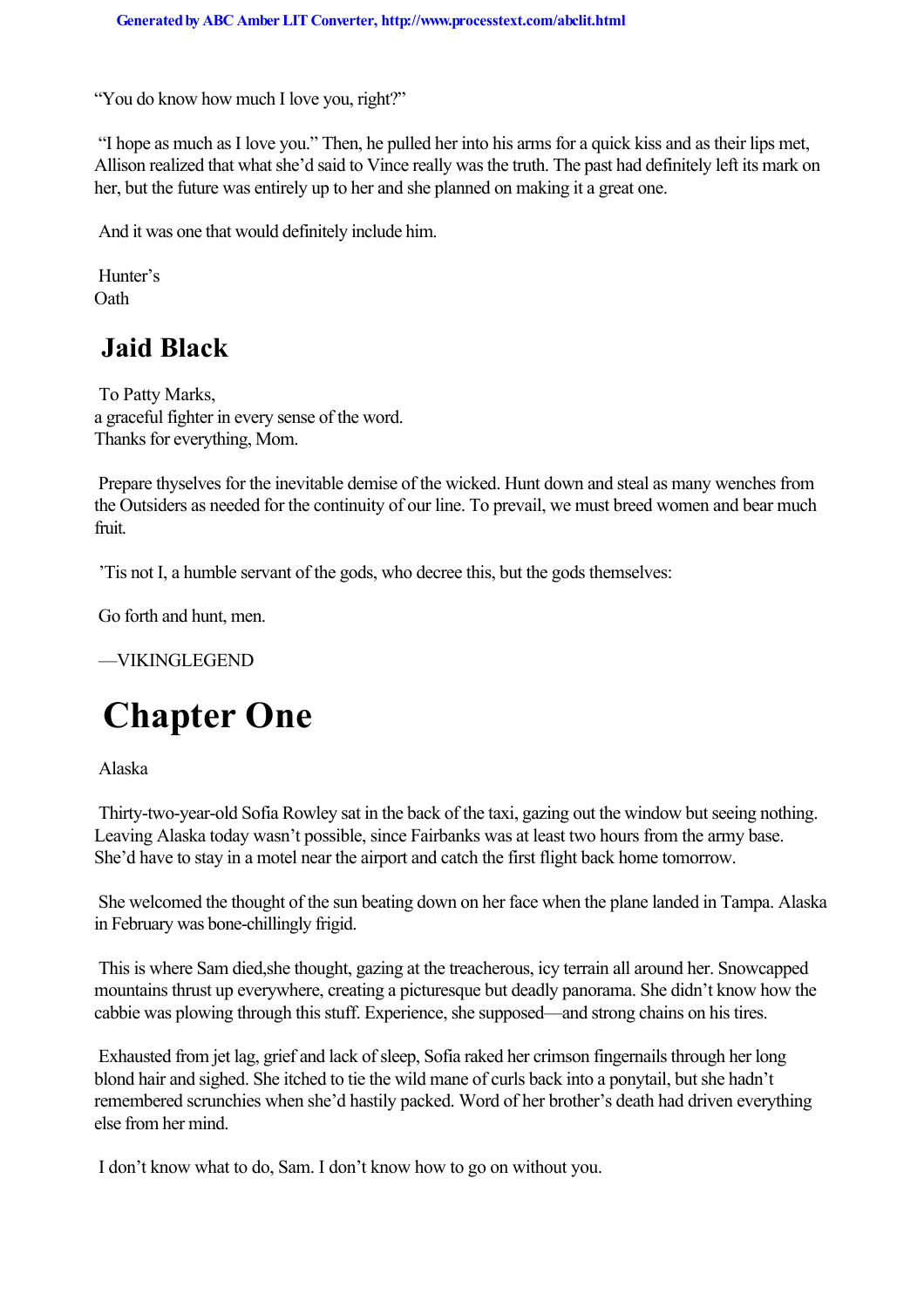Her life, so driven and purposeful, suddenly felt unfocused. Rowley Travel no longer held any allure. Her twenty-two-year-old brother's death had forced her to recognize that work and Sam had been her sole sustenance.

 It was time to start anew, tolive instead of merely existing. Sam would have demanded no less. Indeed, her brother had been harping on her for years to go out and enjoy herself more often. She recalled a conversation they'd had just a few months ago, while he was here on a classified assignment.

 "You should get out and date more, Sis," Sam told her. "I've always seen the way guys look at you. And while it kinda grosses me out—I mean, you are my sister, after all—I know why they do. You're the type of woman every man wants for his own: smart, kind, hardworking, gorgeous, and as much as I hate to say this out loud, you've got a killer body."

 Sofia chuckled into the phone. "I think you're being generous. The looks in the family all landed on you, kiddo"

"That's a bunch of bullshit and we both know it."

"Oh? Then how come men rarely ask me out?"

 "Because you always put out you-don't-standa-chance-with-me vibes. Men are basically pathetic and insecure. Trust me on that one, Sof."

She shook her head and grinned. "Am I really that bad? I don't mean to be."

 Sam's voice grew serious. "You raised me after Mom and Dad died, and I can never thank you enough for  $it$ — $"$ 

"Sam, you don't need to—"

 "—But I'm grown up now and you deserve to find your happy ending. Don't waste your life behind a desk, Sis."

 Sofia smiled sadly. Her brother had been her best friend, her only real friend. His death had left a gaping hole in her heart and her life that might never be mended.

Fatigue overwhelming her, Sofia's evelids slowly closed, thick dark lashes fanning down. The pain inside was raw and powerful; she welcomed the respite a short nap would bring.

No matter how old I live to be, Sam, I will carry you in my heart and memories forever.

 Sofia's eyelids slowly batted open. She stretched and yawned, feeling a bit more refreshed. Wondering how long she'd been asleep, she glanced at her wristwatch. She stilled.

Four hours?

They should have reached Fairbanks by now.

Her gaze darted outside the taxi. Sofia's pulse soared when she realized that nothing looked familiar. It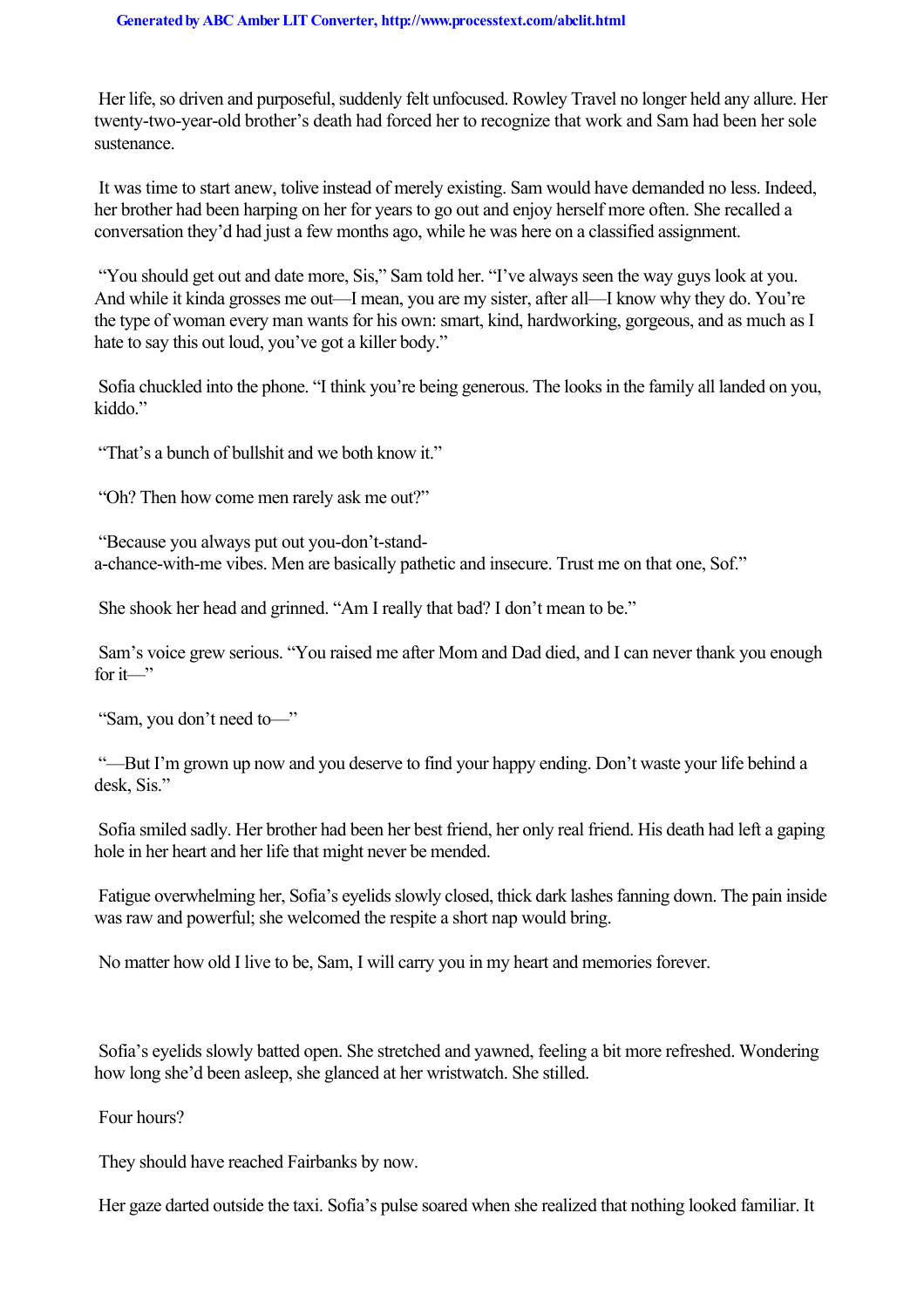#### **Generated by ABC Amber LIT Converter, <http://www.processtext.com/abclit.html>**

was dark outside, but she could see that the terrain had become impossibly harsher and more mountainous. The road—were they even on a road? Sofia's eyes widened. She didn't think they were.

 "Sir," she called out to the back of the taxi driver's bald head. "I don't think you're going the right way. I wanted to go to Fairbanks."

He said nothing. Her heartbeat picked up as an ominous feeling stole over her.

"Sir!" Sofia yelled, her voice sounding hysterical even to her own ears. "Where are you going?"

 Their gazes locked through the rearview mirror. Again, the cabbie said nothing. His driving increased in speed, and true panic set in.

He was kidnapping her! The thought was stunning, numbing. A sense of surreality set in. This just couldn't be happening. She had to be dreaming!

 A thick, opaque barrier of glass kept Sofia from lunging at him. Thinking quickly, she fumbled for the door handles, preparing to jump out of the taxi. If the fall killed her, it didn't matter. She'd rather jump to her own death than be raped and murdered by this evil, grotesque little bastard.

 But the door handles wouldn't budge. Making small, terrified sounds, Sofia rattled the handles harder to no avail. The driver must possess a mechanism that kept backseat passengers from opening the doors until they paid their fares.

Oh no.

God, help me!

Sofia kicked against the door with all her might. "Let me out!" she screamed, her heart hammering loudly in her ears. Her fists pounded against the glass divide that separated them."Open the fucking door!"

 The cabbie didn't even acknowledge that she'd spoken. His silence was more frightening than any words he could have spat back at her.

She was going to die. Perhaps slow and torturously.

Her heart slamming against her breasts, Sofia slumped helplessly back against the seat.

# **Chapter Two**

 Hannu, New Sweden Present Day

The bride-hunter lied to me!" a disgruntled Viking spat.

 "They always lie!" another angry male voice boomed in. "'Tis treachery that they are permitted to deceive us, milord!"

 "It costs us nigh unto our last coins to purchase a bride. The bride-hunters should make certain that the wenches are prime candidates to bear Viking fruit. Not just physically, but emotionally as well!"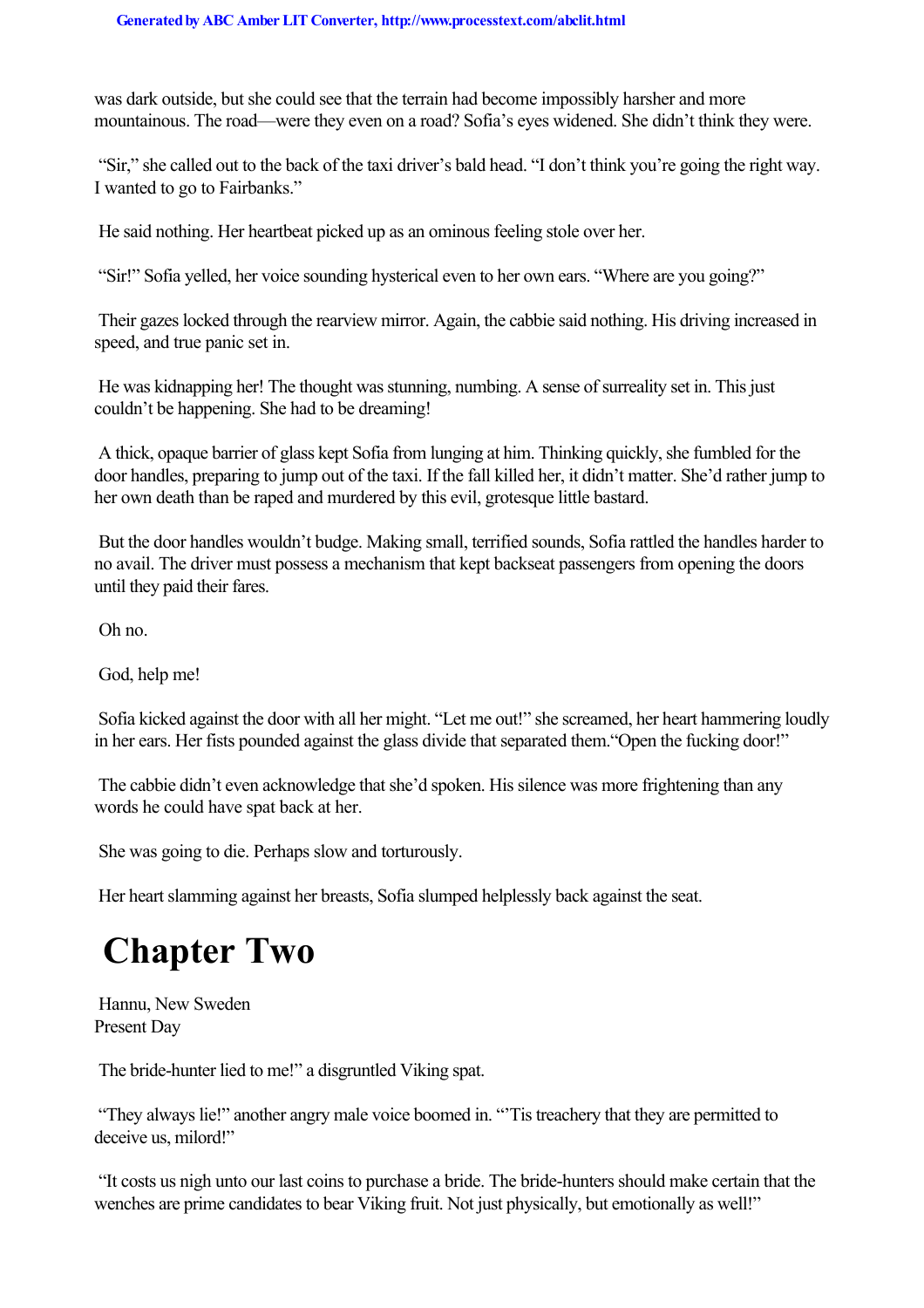Enraged demands that the bride-hunters be whipped and imprisoned erupted in the hall. Lord Johen Stefsson sat in his chair at the apex of it, soldiers surrounding him on all sides of the raised platform.

Not that Johen required their protection; a more skilled warlord did not exist.

 Johen stood seven feet tall, his battle-scarred body honed of three-hundred-twenty pounds of solid muscle. He wore black leather boots and braes, and a sleeveless green silk tunic that stood in stark contrast against his naturally bronze skin. The emblem of a dragon was emblazed on the gold bangles clasped around his powerful biceps, signifying his authority.

 Lord Stefsson could defend himself with deadly skill did the situation require it. In this instance crowd control would not be a problem, as Johen was firmly on the side of the people who looked to him for leadership and guidance.

 "Enough!" Johen bellowed, his eyes narrowed into gray slits. Two braids plaited back against his temples served to keep his dark brown hair out of his eyes; the shiny mane fell to mid-back. "I hear your cries, men, and I do not take them lightly. I will speak to our king about this issue on the morrow."

 The crowd of fifty quieted, appeased mumbles rippling through the gathering like a wave. Nods of approval and respect told him they would give him time to find a solution before taking matters into their own hands.

 Not that talking to the jarl would do them any good, Johen thought, disgruntled. Toki was of a mind to make coins, not friends.

 One day his corrupt rule would come to an end. Until that time arrived, all Johen could do was act as an intermediary between Toki and the people of his sector. Failing that, there would be no choice but to revolt again.

 The Revolution had been won less than two fortnights ago, the old, corrupt jarl dead and deposed. Under the former king's rule, bride-hunters had gotten away with far too much, sharing the profits of very little work with the crooked jarl.

 But now a new government was in power and lots of changes were to be made. It would take time, though. Years and years of neglect and abuse couldn't be turned around in less than one month.

 Lord Stefsson assessed the crowd, his battle-trained mind accustomed to sizing up war opponents rather than men he was meant to rule. 'Twas a vastly different role, one that would take some time to grow accustomed to, yet he was eager for the challenge. His people had been neglected for far too long and deserved to be governed by a noble who had their best interests at heart.

 The Revolution had been both necessity and inevitability. In the Viking world that existed below the earth's dirt and leaves, where none from the Outside knew of its existence, war was not taken lightly. 'Twas resorted to only when obligation dictated.

 For mayhap two thousand years, the Viking clans of New Sweden, New Norway and New Daneland had thrived below the ground deep in the earth's belly. 'Twas the decree of the gods that they go there and dwell, the ancient prophets predicting that one day soon, mayhap in Johen's lifetime, the number of wenches who lived above the ground would dwindle to near extinction.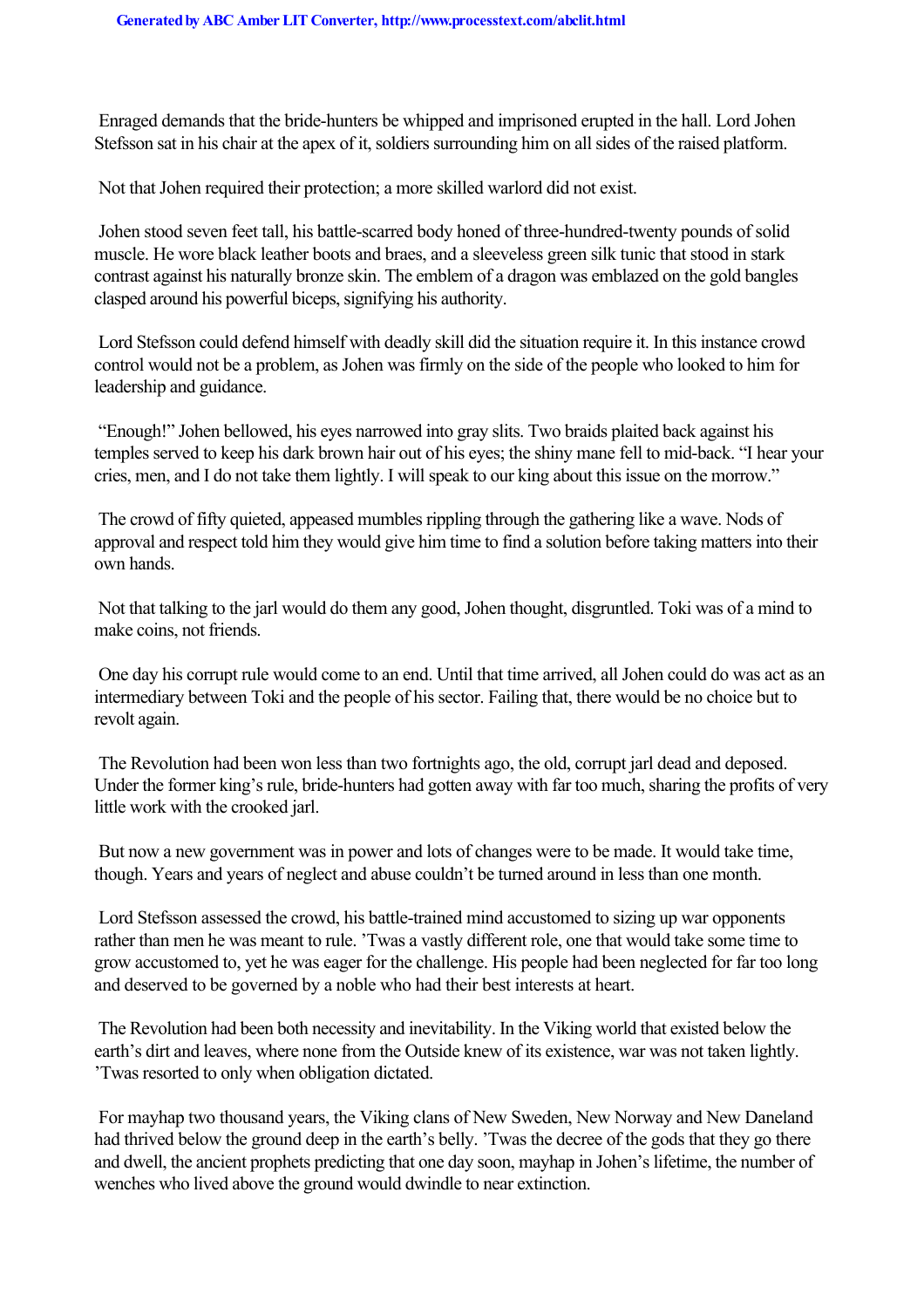The Vikings would live on, the Terrible Northmen destined to rule the world once again. Their people had been forewarned by the gods of the events to come. 'Twas their duty to preserve their way of life, which could only be done if those who dwelled above the ground knew naught of their existence.

 The king of New Sweden, Toki, had flirted with being discovered by Outsiders one too many times. For that, and for his brutal tyranny, Lord Stefsson, commander of the independent sector of Hannu, had thus far refused to let his people be swallowed into the belly of New Sweden. Toki hadn't dared gainsay him for fear that Johen would throw his weight toward the jarl's enemy—the king of New Daneland.

 The warriors of Hannu had revolted after Toki claimed the throne, declaring Johen their leader instead. Situated between mainland New Sweden and the barbaric kingdom of New Daneland, their small but well fortified zone thrived.

 His people were dependent on New Sweden for nothing—except for brides. Until a new jarl overthrew the corrupt one, 'twas unlikely any significant changes would be demanded of the bride-hunters.

 "'Tis a bride-hunter's job to ensure that the wenches they steal from above the ground are not wed to Outsider men." Johen frowned, his face grim. "If they are not doing what they earn their high wages to do, there will be hellfire to pay for it."

Cheers ensued.

Johen inclined his head. He meant every word of it.

 He grew as tired as his sector's people were of waiting for New Sweden's Revolution to erupt. Did the rebels not overthrow Toki soon, Johen would swear his allegiance to the New Danish jarl.

 "I would not trade in my Jennifer even if I could," one man grumbled. "Yet her heart is with another. 'Tis difficult to warm her up to her new life with me."

 The laws of the Underground did not recognize Outsider matrimony as binding, yet Johen understood the anger these Viking men felt upon learning that their wives were already married. It made wooing them into Viking culture and ensuring their eventual marital happiness a difficult task.

 Once a wench was captured, she could never return to the Outside; 'twould be foolhardy and mayhap cause the collapse of their civilization. 'Twas why bride-hunters were to go to such great lengths to do all they could reasonably do to guarantee a lack of marriage.

 None from the Outside could know of their existence—a point that couldn't be stressed enough. On the few occasions when the colonies had been stumbled upon by accident, the people in question were either killed or incorporated into their culture by matrimony.

 Johen was the product of one such marriage. His sire, Eemil Stefsson, was a Viking from Hannu. His mother, Amani, was an Outsider who originally heralded from the country of Saudi Arabia.

 His mother had been on vacation with her only living relative, a sister, in what the Outsiders called Alaska, when she and Aunt Affra had accidentally stumbled upon a door that led to the Underground. They had been caught and sold on the marriage auction block.

 Eventually, after much perseverance by their husbands, both women had happily settled into Viking life. It made the transition easier that neither wench had given her heart to another man prior to being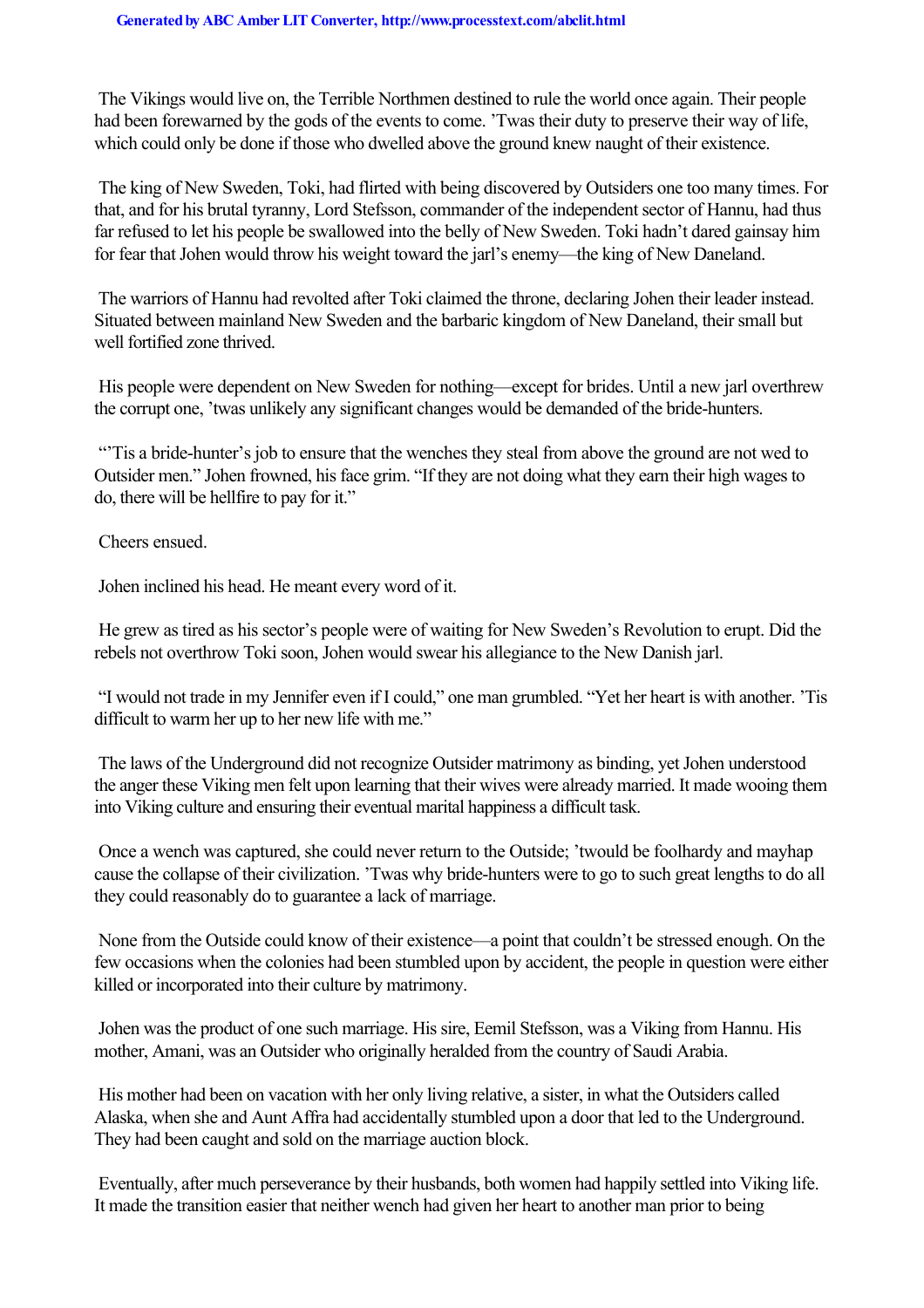captured.

 The bride-hunters had done grievous injustice to the men standing before Johen today. 'Twas not, however, Lord Stefsson's place to judge the fates of the bride-hunters; that would be the jarl's decision. If he refused to listen, Lord Stefsson would have no recourse but to rebel.

 "I will speak with the king on the morrow," Johen said, standing up to take his leave. His silver gaze swept the audience a final time. "You have my vow."

## **Chapter Three**

 Terror having deserted her long ago in favor of numbness, Sofia wasn't certain how much time had ticked by before the taxi pulled up in front of a remote log cabin.

 Icy mountains thrust up all around her. She was in the middle of nowhere, deep in the heart of rural Alaska. She hadn't seen another cabin since she'd awakened.

 Snow began to fall, soft tranquil puffs looking at odds with their deadly ability to freeze people. What she wouldn't give to be back home in Florida, the sun beating down on her face.

 As if in a dream, Sofia watched her hijacker alight from the taxi and close the door behind him. The thudding sound caused her to blink; the blink forced reality to come crashing back down on her.

He was going to murder her, probably rape her first. There was no other explanation for this.

 Sofia's teeth began to chatter. Watching the taxi driver walk into the log cabin and shut the door behind him, she forced herself to concentrate on how she might overpower him.

 He was short, fat and aging. She stood five-feet-eight-inches tall and had a more athletic physique. She had always been on the voluptuous side, but she was in excellent shape.

 But what could she use as a weapon…Of course—her keys! She fumbled through her faux leather purse, relieved when she found the keys to her car. They didn't make much of a weapon, but they were better than nothing.

When he opened the backseat door, she would attack him. She took one of the keys off the ring, palmed it, and prepared to strike.

 Driving a taxi didn't earn Willy the money he needed to support his cocaine and booze habit. Fuck, it barely covered the bills. Luckily, he knew what he had to do and who he had to go to in order to get paid nicely.

 The pair of tall, weird mountain men who lived out here in the middle of no-fucking-where regularly paid him a lot of cash for young, pretty, fuckable bitches. Black, white, Asian, Spanish…they liked it all. But over the years he'd learned what they paid the most for, and the lady in the back of his cab was it.

 The mountain men with the weirdo foreign accents didn't pay much for the skinny ones. They preferred rounded asses and hips, and big ole titties. An exceptionally beautiful face was always a requirement.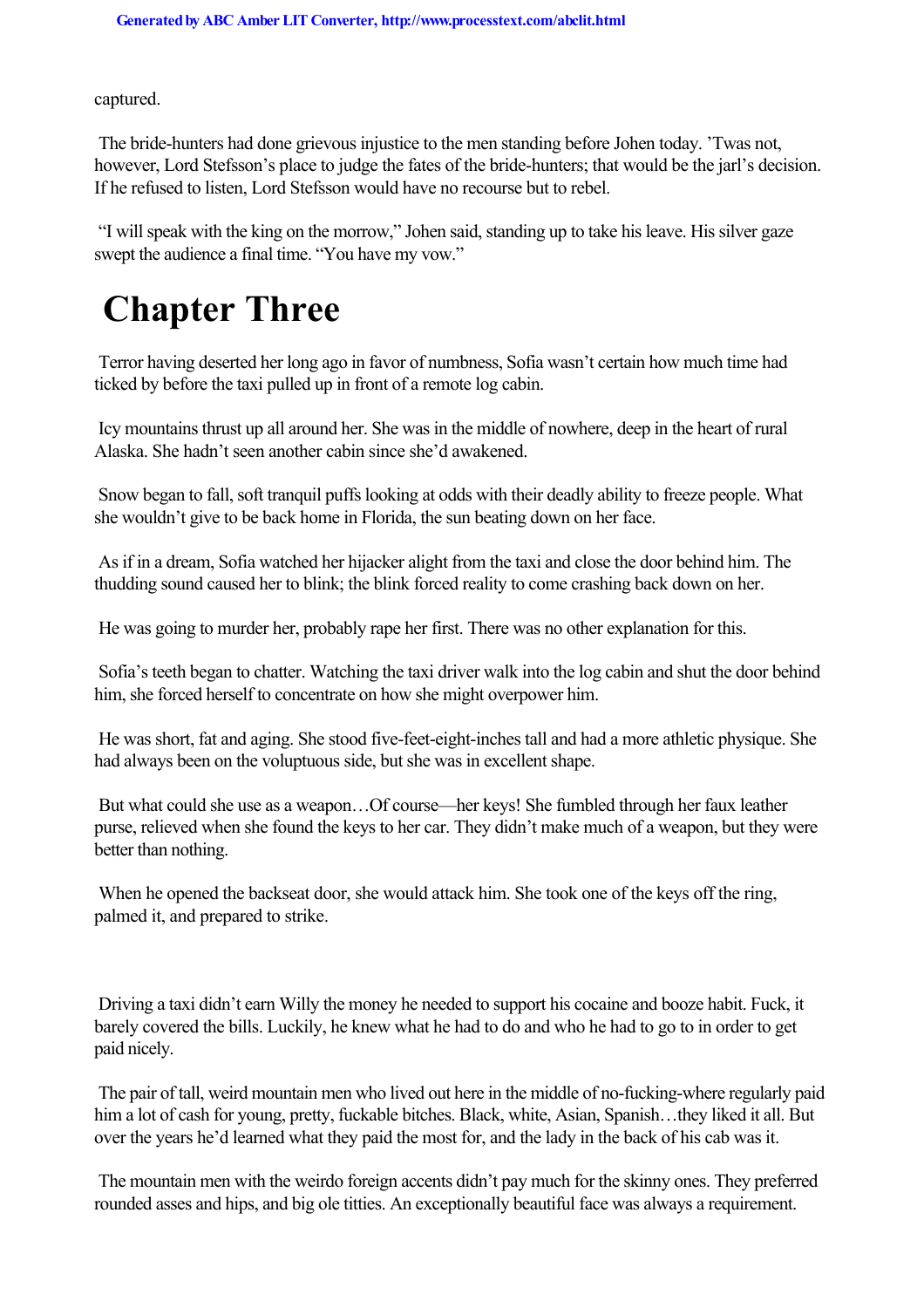Color didn't matter.

Willy didn't know what the mysterious men did with the women after they bought them, nor did he care. It was obvious the ladies were killed after they were fucked good and decent for a few days because the cabin was always devoid of females when he showed up…and he couldn't kidnap the bitches fast enough to suit the foreigners.

 Willy waited with more patience than he felt as the foreigners stalked outside and inspected the new chattel.

 Sofia clutched the key so tightly her knuckles turned white. Expecting to do battle with the short, out-of-shape taxi driver, she gasped when two huge men draped in polar bear furs emerged from the log cabin instead. They looked straight at her and her heart leapt into her chest.

 They wore their hair in an odd fashion—a braid plaited on either side of their temples to keep their hair out of their line of vision. Obviously, they'd watched Mel Gibson inBraveheart one too many times. The polar bear furs obscured what they wore beneath them and whether or not they were carrying weapons.

 The closer the giants got to the car, the sweatier Sofia's palms became. They had to be six-and-a-half-feet tall! She willed her heart to stop thumping so madly, but couldn't control it. The excess adrenaline was making her hands so clammy she could scarcely keep the key palmed.

 One of the men threw open the front door of the taxicab. He pressed a button and Sofia heard the locks click open. Her teeth sank down into her lower lip, drawing blood. Her heart was beating so fast, she felt close to passing out. She didn't know what to do.

"Leave me alone!" she demanded, her voice guttural with desperation. "Go away!"

 The front door slammed shut. The two brutes began to converse in a foreign tongue she couldn't place. One of them inclined his head to the other, then threw open the backseat door.

 Sofia's breasts heaved up and down with her labored breathing. Did she strike now, or after he pulled her from the cab?

 A second later, a big, meaty hand grabbed her by the arm and roughly pulled her from the backseat and onto her feet. Two seconds later, she was stabbing his hand with the key, breaking free of his hold while he bellowed.

"Fan, hon skar mig!"

"Var inte så mesig!"

 Sofia took off running, blindly fleeing into the night, as far away from her new captors as her four-inch black high heels would carry her.

"Jag kommer att fixa henne!"

"Det är ingen större problem!"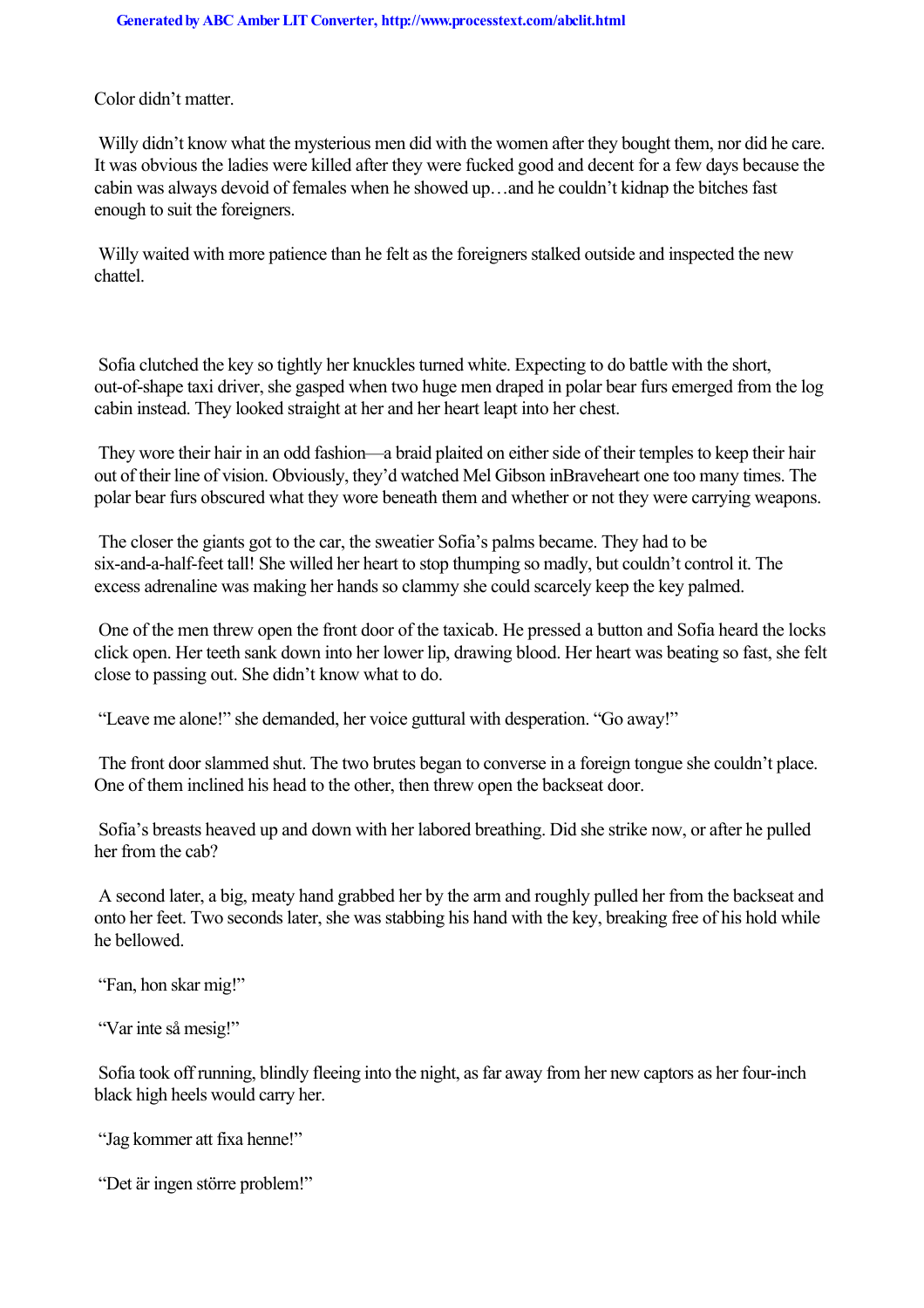She could hear their raised voices shouting at each other. Her arms pumped madly as she ran, breasts jiggling, her feet already close to frostbite. Her black pantyhose and high heels offered no protection against the subzero conditions. She was dressed for a funeral—not for highspeed running.

Where do I go?Sofia hysterically wondered.

 There was nowhere to run to. The log cabin was in such a remote area, it was impossible for most people to find.

 Her eyes widened in terror when she heard the telltale crunch of boots on snow gaining on her. Oh God, this wasn't happening. It couldn't be!

 She ran with everything she had in her, heart drumming like mad, breath coming out in pants. Sofia screamed when two strong hands seized her from behind, effectively bringing a halt to her escape.

 She struck out at him blindly with the key, but this time the giant merely snatched it out of her grasp and pocketed it with his free hand.

 "Enough," he said gruffly, frowning. His accent was thick, its origin indiscernible. "Calm yourself, wench"

 Wench? Oh God, he reallyhad watchedBraveheart too many times. The psycho believed he was living in medieval times!

 Sofia kicked and flailed when he lifted her from the ground and threw her over his shoulder. It was like a mouse hammering against an unyielding brick wall.

"Help me!" she wailed, hysterical. "Somebody please help me!"

 The big man was unperturbed by her cries as he carried her back toward the cabin. It forced her to wonder how often he did this to women, for it seemed like all in a day's work to him.

 The giant she'd injured was waiting at the threshold. The colossal man carrying her said something to his comrade in their odd language, then followed him into an adjoining room.

 The door shut firmly, terrifyingly, behind the three of them. A light flicked on. Sofia was hoisted off her captor's shoulder and made to stand before them. Her teeth started chattering again.

 Her heart pounded like mad in her chest as the duo took their time studying her. They walked around her in circles as if inspecting a new horse they were considering purchasing. They forced open her mouth and eyed her teeth, then palmed her breasts and squeezed them a little. A hand on her butt, another one feeling up and down her legs…

"Please," she gasped, her voice catching in the back of her throat. "Don't hurt me."

 One of the men blinked, then had the nerve to look affronted. "No harm shall come to you, wench." He frowned. "'Twould lower the price you can fetch us below the ground."

 Lower the price they could sell her for? Like some modern day sex slave? But…but why would they take her below the ground? Would they talk so freely if they weren't absolutely certain she'd never escape them alive?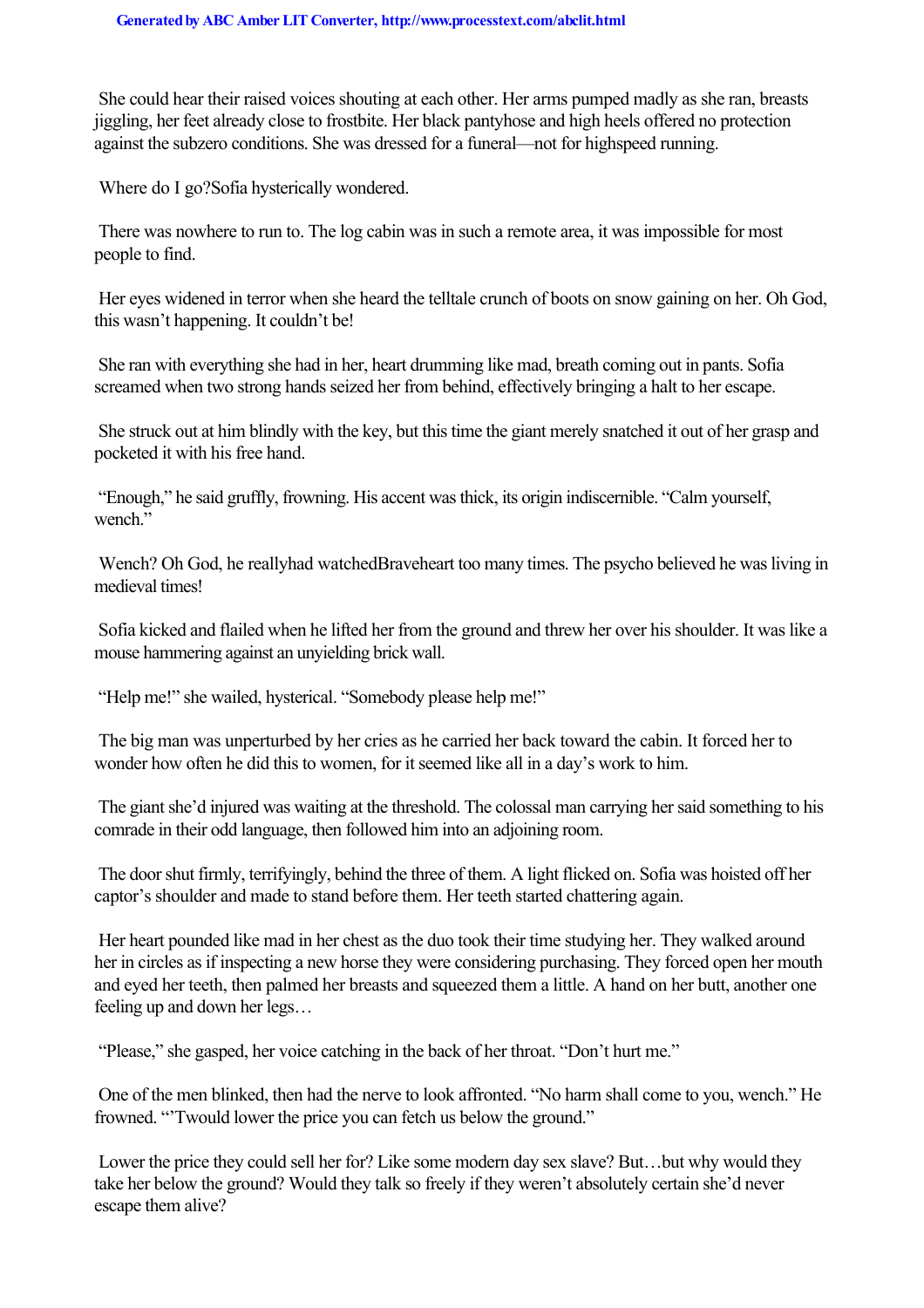Oh God. Oh God. Oh God.

 Perspiration drenched her forehead and cleavage. Unable to endure another moment, Sofia kneed one of the kidnappers in the groin and ran for the door as he bellowed in pain.

 A pair of hands confidently seized her from behind. One moment she was kicking, screaming and punching anything within striking distance, and the next she had a handkerchief over her nose, breathing in what could only be chloroform.

 Sofia could feel blackness stealing over her. As her legs and hands slowly went limp, her last conscious thought was that she hoped she never woke up again.

¥.

 Willy's beady little eyes lit up as the two foreigners handed him a wad of hundreds. He whistled as he counted the cash. Yep, he'd known that girl would fetch him a pretty penny the moment she plopped down in the back of his cab.

What Willy didn't yet know was that this time, he wouldn't get a chance to snort that money away. The tall, mysterious men had decided that the cabbie knew too much, had seen too much.

And that was something they wouldn't tolerate.

#### **Chapter Four**

 Lord Stefsson emerged from the jarl's dwelling place, furious he and the king were not of the same mind where the bride-hunters were concerned. The penalty for perjury under Hunter's Oath should result in whipping, imprisonment and confiscation of property for the guilty—not a slap on the wrist.

 Bride-hunters who went out of their way to excel at their craft should earn higher wages. 'Twould offset the cost of the time-consuming work they must do and should have been doing all the while.

 Unfortunately, a bride auction was slated for this eve. As always, the bride-hunters could legally sell off wenches to the auctioneer tonight, regardless of how little research they'd done before stealing the females. Johen would be there with his soldiers to ensure crowd control. 'Twas the best he could offer the men from his sector who were of a mind to bid on an Outsider bride this eve.

Right now he had another duty to attend to, of the familial sort.

 Johen had promised his parents that he would arrive at their dwelling in time for the noon repast; they hadn't been able to see their son but twice in two fortnights. The price of power, he supposed.

 He loved his sire and mama fiercely, but truth be told, Johen was not looking forward to this meal. Both of his parents had been pressing him to marry for ages. He had insisted on not buying a bride until after the rebels' Revolution had been won. That hadn't come to pass, but his parents expected him to continue their lineage regardless.

 And, indeed, when he left Lokitown and arrived in the colony of Hannu forty-five minutes later, the marriage conversation began. Johen stifled a sigh as his sire droned on about the importance of settling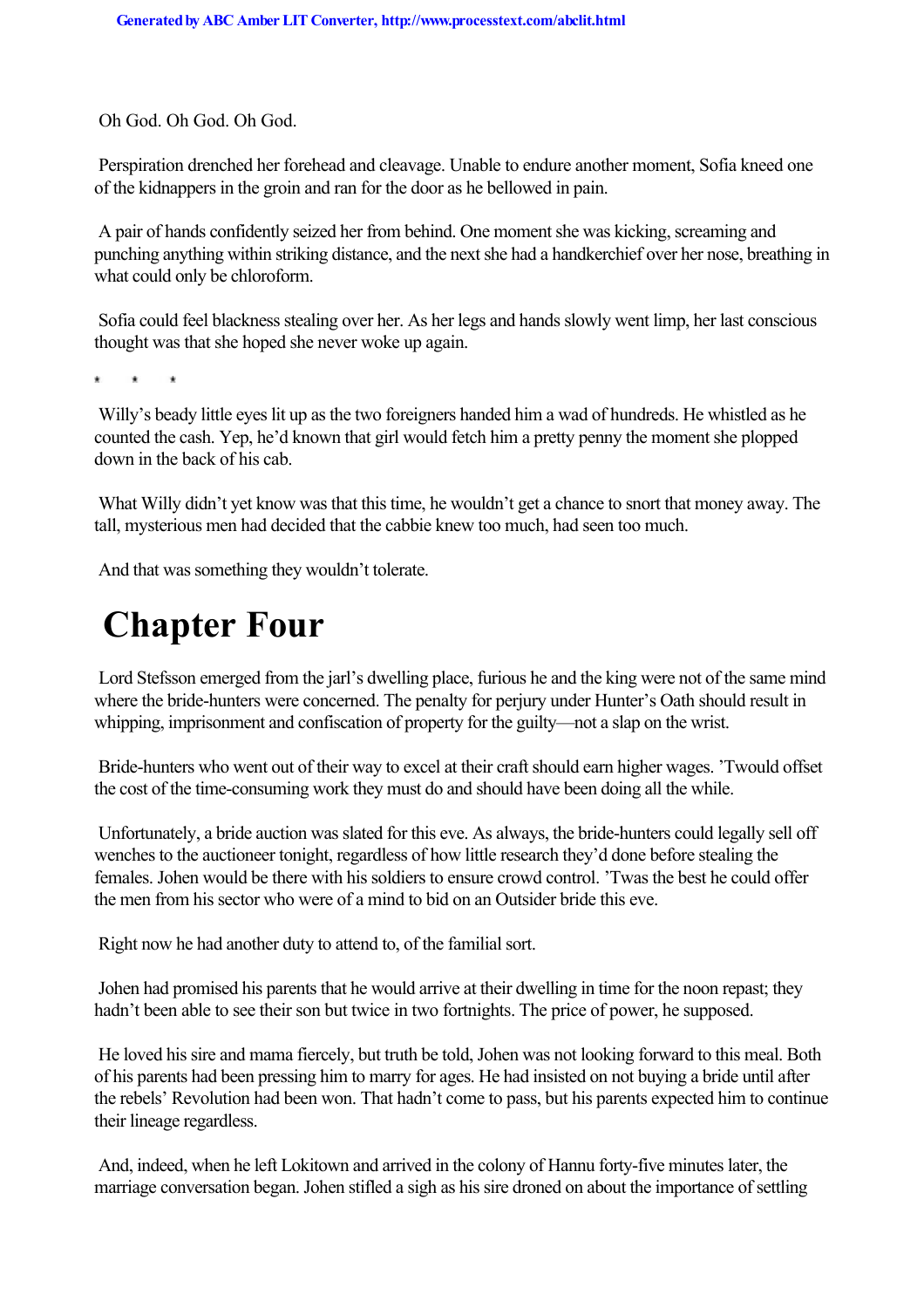down. Johen understood his duty and had given more thought to marriage as of late, but he preferred to give the rebels another couple of years. 'Twas much to be done in New Sweden and he would be responsible for much of it did they win.

Johen respectfully listened as he wolfed down his mother's impeccable cooking.

 "You are a noble, son. The status of our entire line depends upon a marriage that bears fruit." Eemil Stefsson looked at his son pointedly. "'Twould be a shame for the glory of the Stefsson name to die out with you."

 "Really, Eemil," his mother, Amani, said with exasperation. "Can we not discuss this after Johen finishes eating?"

His sire frowned, but grumbled agreement. Johen winked at his mother.

 Gods, but he'd missed his mother's cooking. Leastways, 'twas decent fare to be had all over Lokitown, but none of it measured up to his mother's Viking-Arabian style of cuisine.

 His sire resumed needling him about marriage the very moment Johen's platter was empty. His mother smiled, knowing her husband very well. There would be no help forthcoming from her camp, he mused.

"Tis a matter of honor," his sire barked. "Not to mention pride. The Stefsson name cannot carry on without a bride to give you heirs. And furthermore…"

 Johen listened with a patience he did not feel as his sire droned on. He sat back in his chair, resigned to the tongue thrashing no man save Eemil Stefsson would dare give him.

Leastways, his mother's cooking had been worth it.

 Johen gathered up his warriors and soldiers, motioning for them to follow him toward the bride auction. If the gossip his men had overhead was to be believed, crowd control might very well be an issue this eve.

 'Twas apparent that the men of Hannu were not the only ones upset about the bride-hunters' inept work as of late; the Vikings from mainland New Sweden were growing increasingly furious as well. The bride auction could very well turn ugly.

 He didn't like traveling to Lokitown. He had come here once today already to speak to the wretched king. Twice was taxing to the nerves. Johen didn't think Toki would be so daft as to attempt his assassination, but 'twas best to always proceed with caution. Killing Johen would result in Hannu throwing its allegiance toward New Daneland, but the jarl of New Sweden was known for his idiocy.

 Johen's gray eyes narrowed as he walked. "Do not wield blunt force unless absolutely necessary," he instructed his men.

 Making their way to the coliseum, Johen reflected on the nooning meal he'd shared a few hours ago with his parents. As much as he hated admitting it, his sire did have a valid point.

Johen was possessed of three married sisters. Unless he took a bride, their line would die out—a fate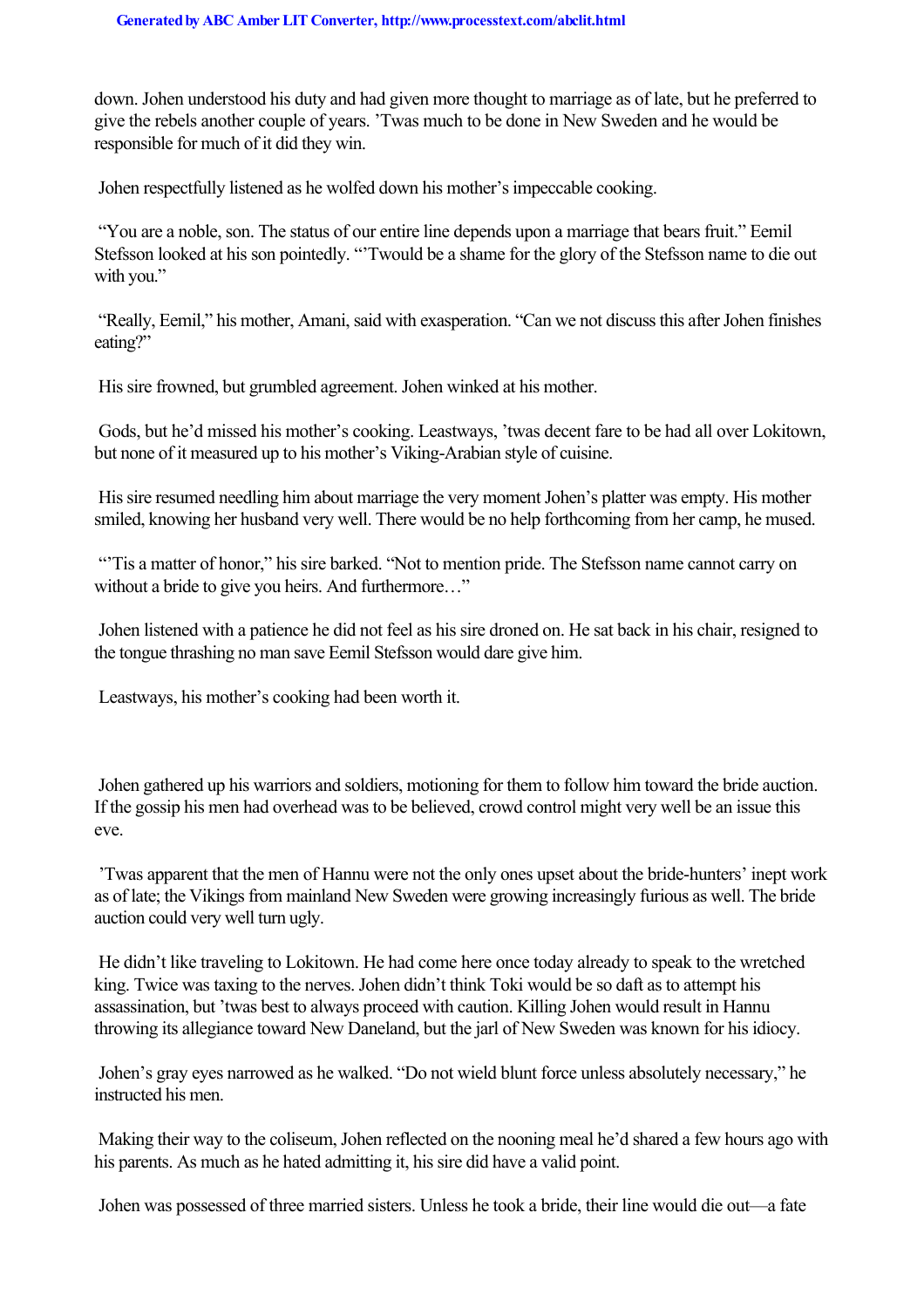worse than death to proud Vikings.

 He supposed it wouldn't kill him to assess the wenches up for bid this eve as potential brides for himself. Ten of the fifteen to be auctioned off were natives of New Sweden, accustomed to the ways of the Underground Viking world. They wouldn't spend days, months or mayhap even years, grieving for life above the ground.

 Unfortunately, Outsider wenches had always held an allure to Johen. Even as a boy barely in the throes of puberty, he'd sneak into bride auctions, hide in the shadows and lust after them. Their exotic beauty and unfamiliar backgrounds were too much an enticement to pass up.

 Johen's tastes hadn't changed over the years. Outsider wenches continued to fascinate him. Mayhap he could at least consider the possibility of…

He frowned. Nay, 'twas impractical. At least in this phase of his life.

 Helping Niko depose of Toki was not only his mission, but his duty. He needed to be at the ready when the rebels were ready to strike. A troublesome wife at such a crucial juncture was a recipe for disaster.

 Andall Outsider brides were difficult until they settled into the Viking way of things. No matter how intriguing any of the Outsider brides up for auction might be, he would only consider native wenches as potential wives. 'Twould appease his parents while permitting him to concentrate on his duties to Hannu.

"We are here," Johen told his men. "Keep your swords at the ready."

 His course firmly decided, Johen entered the arena, his fighters close on his heels. Should he purchase a bride this eve, 'twould be a native wench and no other.

### **Chapter Five**

Are you sure?" she gasped. "M-maybe it's a mistake? Maybe Sam wasn't on that chopper?"

 "Ma'am, I'm sorry. I can't tell you how sorry I am. But there is no way your brother survived that helicopter crash. None of the four victims could have."

 She closed her eyes, indescribable grief ripping through her gut. Sofia had tried so hard to talk Sam out of joining the army, but he couldn't be swayed. Naïve and patriotic, her brother had wanted to make a difference for his country. He hadn't gotten that chance.

 And wasn't the military supposed to deliver news like this in person?Sofia thought, angry at everyone and everything. That's the way it always happened in the movies.

 "Ma'am?" Jacobs's voice gentled. "I know this is difficult for you, but as Specialist Rowley's only living family member, we really need you to come to Alaska and attempt to identify your brother's remains."

 "Attempt?" she breathed out. An ice-cold chill worked up and down her spine. "Can't you tell from his dog tags?"

 Every person in the military wore those small pieces of metal dangling from their necks. They were used for identification purposes, namely for awful situations like this.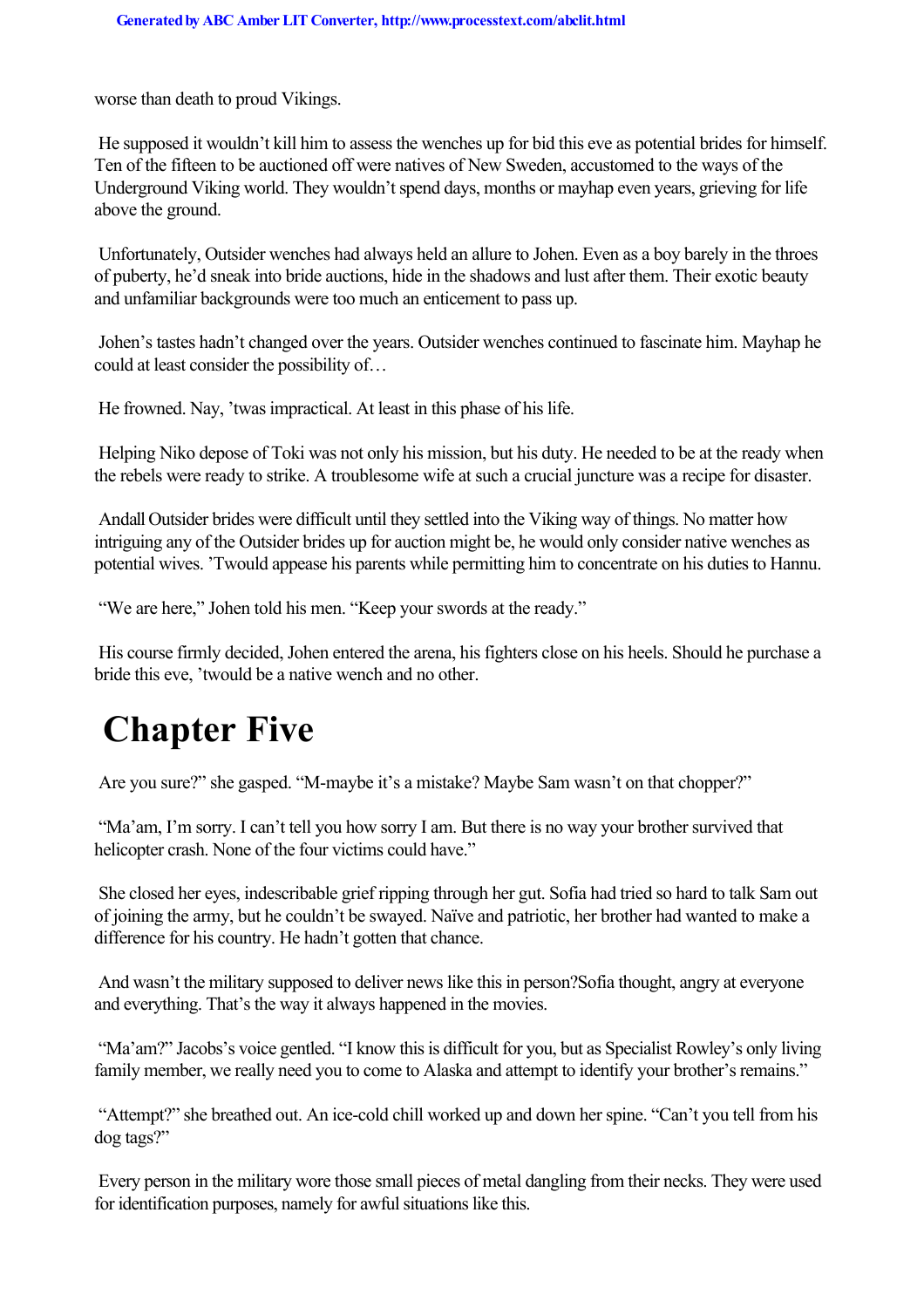Jacobs stilled on the other end of the telephone connection. "We didn't find his head," he said softly, "so there wasn't a dog tag to retrieve."

Sofia's eyes widened. She slapped a palm over her mouth, and screamed behind it.

Her eyes flew open. Breathing heavily, Sofia jolted upright on the bed.Sam...

 Her heart sank as she realized anew that her brother was dead. It had been this way every night since she'd received that horrible telephone call. Despite her current predicament, the nightmares still came.

 She took a deep breath and slowly exhaled as her gaze darted around and another reality slowly took hold—she was still being held captive.

 Sofia had been a prisoner in the bizarre Underground world for five very long days and nights. She hadn't seen much of the civilization, but the trip from the log cabin to this undiscovered enclave in the earth's belly was enough to send icy fear lancing through her.

 Each day in captivity felt as long as a year. The first day was still a numb blur, as she'd been too shell-shocked to comprehend what was going on.

 The numbness waned on the second day and was replaced with a mixture of anger and terror. She physically and verbally attacked anyone who dared to enter the tiny room she'd been sequestered in, not caring whether they were male or female, young or old.

They claimed to be Vikings. These people were insane, and she wanted no part of their lunacy.

 An old healer named Myria had mixed a brew to calm Sofia's raging nerves, and explained where she was and why she was here as Sofia sipped from it. The woman had told her that the people of the Underground had dwelled below the earth's surface for centuries as a result of ancient prophecies. They believed that one day the women who lived above the ground would become all but extinct.

 Sofia could have cared less about how their people chose to exist. She cared mightily, however, that they meant to envelop her into their peculiar world.

"You are to become the bride of whatever Viking bids the most coins on you," Myria told her.

 "You can't be serious," Sofia retorted. She managed to keep her voice from shaking, but it took a lot of effort. "I'm going to be sold off…like a slave?"

"Nay, like a wife." The old healer frowned, her wrinkles all but enveloping her lips. "'Tis an honor."

 Sofia didn't think it was an honor. She had spent days three and four plotting methods of escape. Determined to be back in sunny Florida before she was auctioned off to some throwback barbarian on night five, she had attempted to break out and run away at least a dozen times.

 She had failed every time. Deep down inside, she had known she would. After all, these people continued to exist and thrive because nobody knew about them—it was as simple and ugly as that. Sofia wasn't naïve enough to believe that these Underground dwellers hadn't thought and rethought out every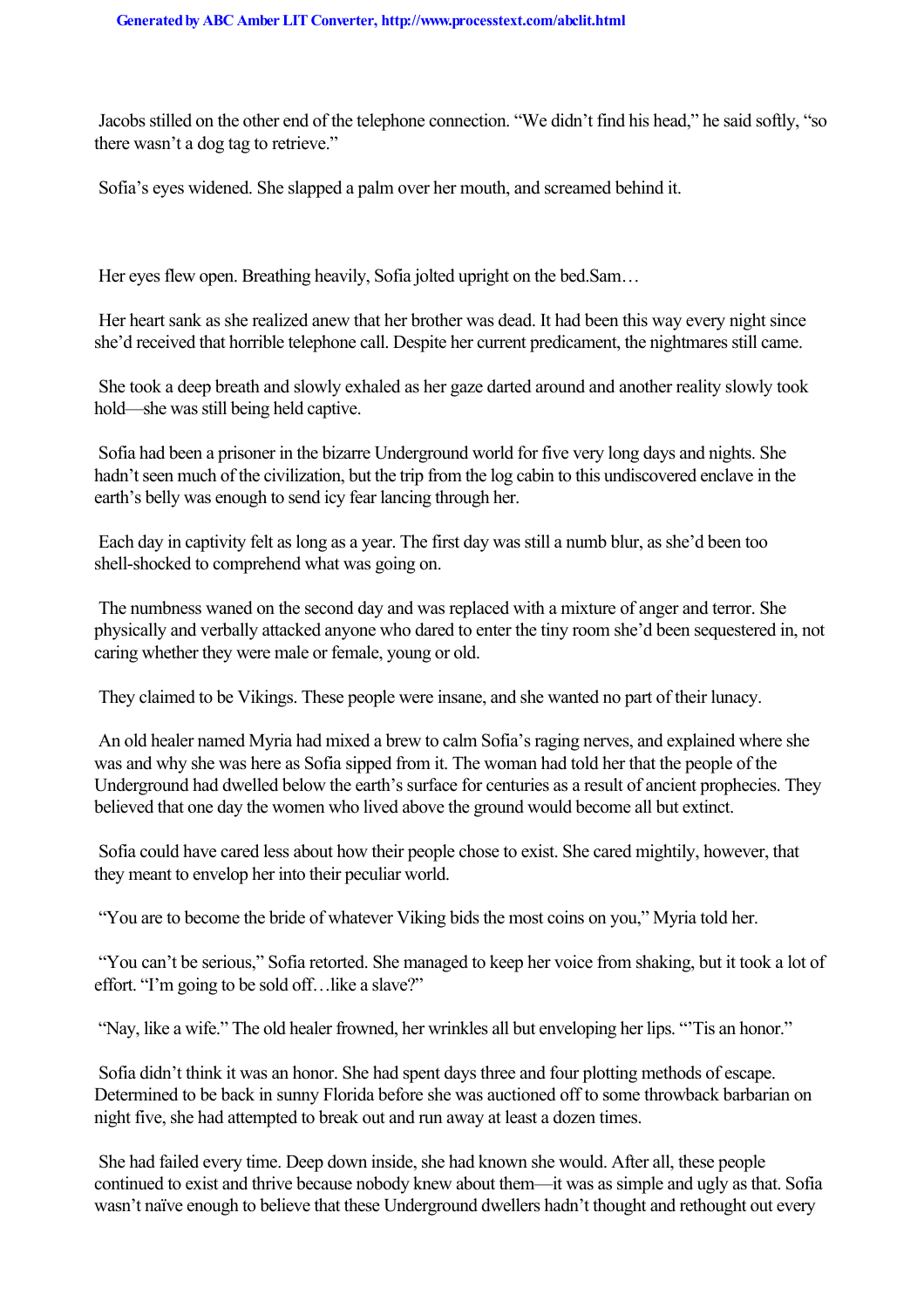possible escape…and made them foolproof.

 Still, she owed it to herself to try, so try she did. She didn't give up the ship until this morning, when a group of female groomers entered the room she was confined in and made her strip off her clothes. Then they bathed her, shaved her mons of all hair and worked rich oils into her skin that smelled of vanilla and honey.

 They were preparing her for the marriage auction block. That knowledge was as sobering as it was frightening.

 Later, toward evening, the group of females returned for a final inspection of Sophia. She asked them for clothes; they told her all brides went to the block naked. Sophia paled, praying for death.

 Physically exhausted and mentally resigned, Sofia didn't know what to do as she examined her reflection in the jagged, cracked mirror on the wall.

 She closed her eyes and sighed. She wished her prayer for death had been answered. Even going back to the surreal, numb phase would have been welcomed. It would be easier to get through this auction if she wasn't so painfully aware of everything transpiring around her.

"Twill be all right," an old voice crooned.

 Sofia's eyes flew open. She hadn't heard Myria come in. "I doubt that, but thanks for trying to make me feel better." Her turquoise gaze rounded. "I've never been this scared."

 She wasn't the type to admit to fear, but confiding in the old woman was easy. She had been with Sofia so much over the past five days that her presence almost felt normal.

 "I vow that no harm will come to you." The healer shut the door behind her and waddled into the room. She was the only female Sofia'd seen around here that wasn't dressed in skimpy attire. She always wore a black-hooded cowl that covered everything, its solemn color a stark contrast against the white crinkles of her skin. "Viking husbands are patient and kind. Leastways, they try to be."

 Sofia snorted at that. "How encouraging," she muttered, running both hands through her unruly mane of blond curls.

 "Drink this," Myria instructed, handing her a mug of something she could tell was alcoholic. Apparently Sofia wasn't good at hiding her emotions under moments of extreme distress. "Drink," Myria again prodded. "'Twill calm your nerves considerably."

 Sofia had no problem following that dictate. She was grateful that the old woman had intervened with her impending fate in whatever small way she could. And, she thought as she swallowed down the contents of the tankard, the healer was right. Itwas calming her nerves. A few minutes later Sofia realized it was doing something else too, though. She frowned quizzically.

"What's in this?" Sofia asked before downing the remainder of the sweet, potent liquid.

 "Mead laced with honey," Myria informed her. "And a few herbs from my private garden. I must take my leave. Good luck, girl. May the gods smile upon you and deliver you unto a fair, kind master."

Master—an interchangeable word for husband in this queer world. Sofia didn't know what to say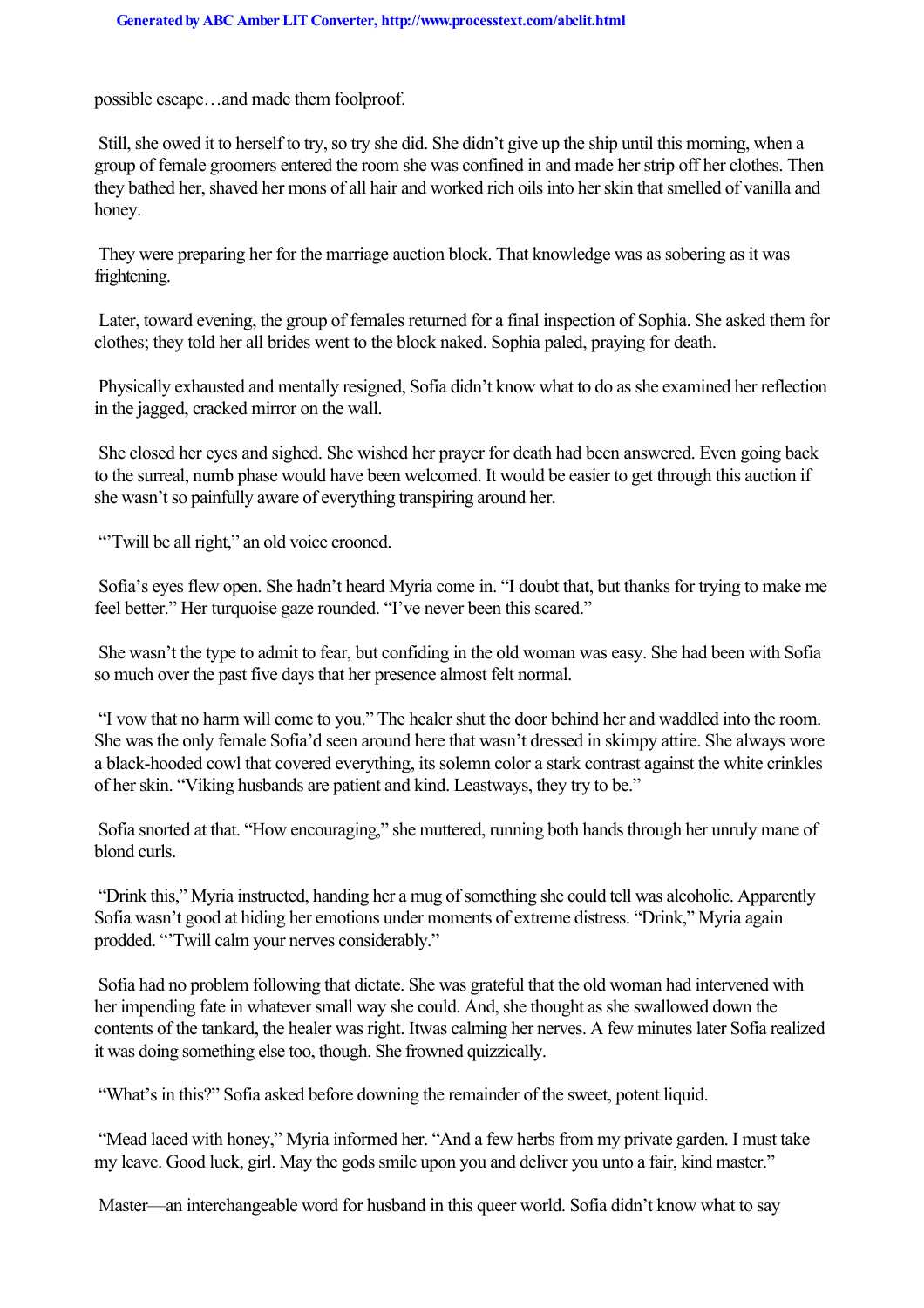beyond "Thank you."

 A weird sensation hit her belly, and she squeezed her thighs together. "Uh, Myria…what kind of herbs from your garden are in this?"

 The old healer cackled as she opened the door, then winked. "I like you and I want you to thrive in Lokitown. I gave you a little aid to see you through the wedding night. Your future husband will expect to bed you this eve."

Sofia stilled. Her eyes narrowed. "What. Kind. Of. Aid?"

 Myria shrugged as she prepared to exit the room. "'Tis known to Vikings aserotisk." Her shaggy gray eyebrows shot up. "Our ancestors said 'twas like something called Spanish Fly—"

Sofia gasped. And stifled a moan.

"—yet far more powerful a sexual aphrodisiac."

 Sophia believed her. Her hands balled at her sides, jaw clenching, as she determinedly attempted to thwart the increasing arousal.

 All ten of the natives had been auctioned off and Lord Stefsson found himself intrigued by a grand total of zero. They were all quite striking in their beauty, but they lacked a certain feistiness that he found attractive in wenches.

 Johen stilled as the Outsiders were led up onto the stage. All five were exotically striking. All five were feisty. But only one of them snagged his attention from the moment he saw her.

 He frowned grimly. He would not bid on her. No matter how bedeviling her beauty and proud her stance, no matter how defiantly stiff his cock became in his braes from just looking at her...

 "Cease this," he muttered to himself. He had made a vow and he meant to keep it. Johen's jaw tightened as he willed himself to look away, but 'twas useless.

 She wasn't a classic beauty, but that didn't make her allure any less potent. Possessed of bewitching blue-green eyes the color of which he'd never before seen, her gaze was heavy-lidded like a sexual wanton's. 'Twas an irresistible combination.

 Her hair was long and blond with springy, wild curls—further bringing to mind an untamable, exotic beauty made for his hard, lusty lovemaking. Her skin was a gorgeous honey-gold that glistened of the rich oils the groomers had no doubt slicked her down with. Her lips were full and naturally red. Johen blew out a breath as he glanced down and took in the rest of her.

 Her breasts were firm for their large size, two luscious globes that he wanted to spend hours kneading, kissing and sucking. Her nipples were pink and very stiff, so swollen that just looking at them made his cock throb.

 The naked, blond captive was voluptuously built, her body like that of a fabled beauty from Viking folklore. Big breasts, flat belly, curvy hips…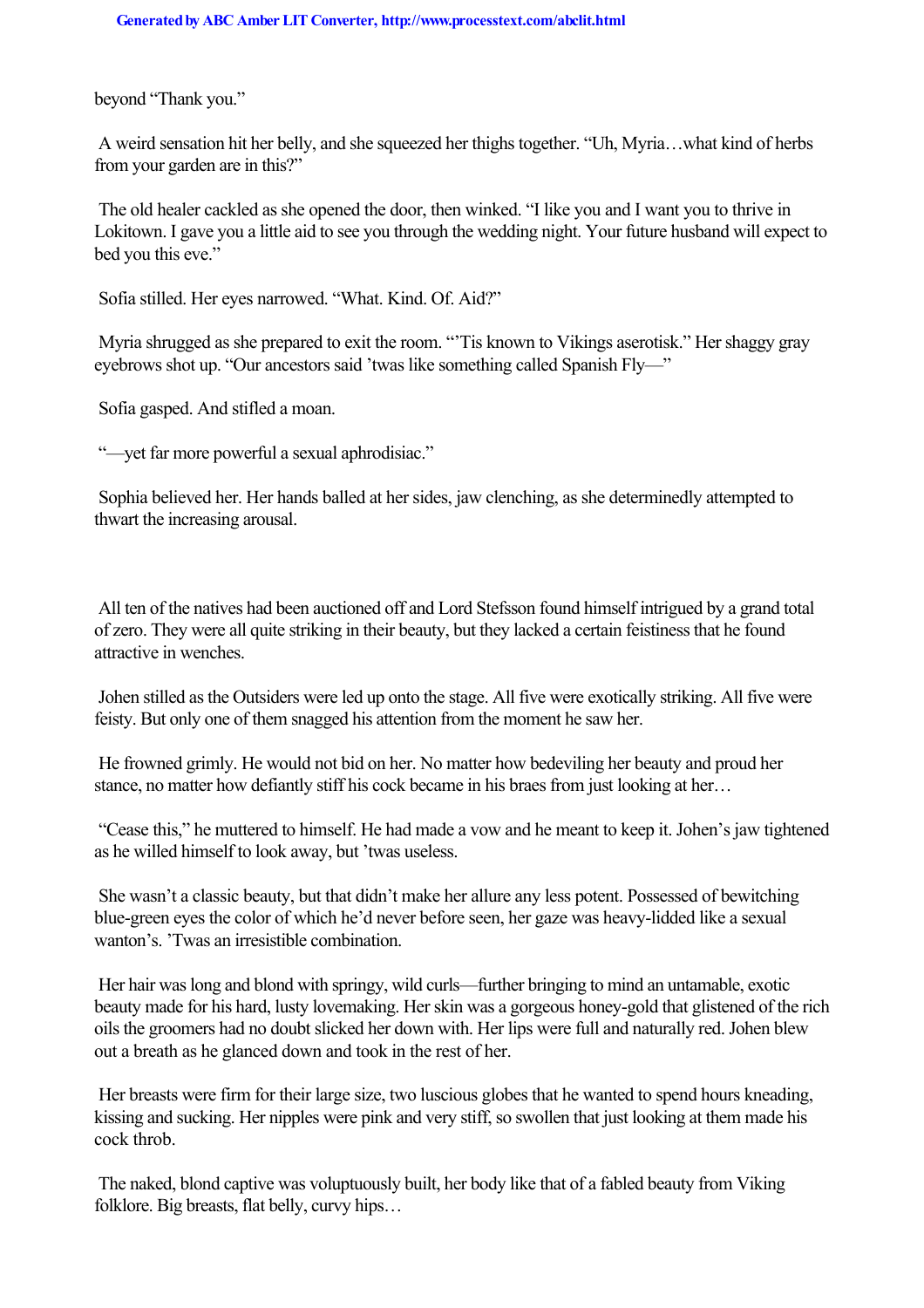And a gorgeous, bald pussy.

 He unapologetically stared at her glistening, oiled-down cunt. He needed to fuck her so badly he ached with it.

 The auctioneer instructed the wenches to turn around, and Johen got a painfully arousing view of her plump, perfectly rounded arse. Once they were bade to face front again, the bride auction for the captives began.

 She was the first Outsider to go up for bid. The wench stood there proud, her back straight and chin held high, despite the frenzied shouts, cheers and whistles erupting from within the arena.

His narrowed, silver gaze clashed with the captive's. Her eyes widened and she quickly looked away.

 "This gorgeous wench is named Sofia!" the auctioneer cried out in their people's tongue. "With big tits and a plump arse, she's worth your last coins, men!"

 Laughter echoed throughout the arena. The auctioneer winked. "Milords, as always, you have first inspection and bidding rights. You may now approach the marriage chattel!"

 Lord Stefsson's nostrils flared when he saw every bedamned noble in the coliseum approach Sofia. This captive wench would not be bid on by those of the lower classes—the auction would never make it that far. The rouge-lipped blonde with the rounded turquoise eyes would become the wife of a noble this very eve.

You are a noble. You can bid on her, too….

Johen's muscles tensed, fighting the way his cock throbbed from just gazing at her.

### **Chapter Six**

 Sofia didn't know whether to scream or masturbate. She wanted to wring Myria's neck for putting that damnerotisk in her drink.

 Every moment worked her higher into frenzied sexual arousal. Surely the herb would wear off soon—it just had to! Even the bald, obese men in the crowd gawking up at her were starting to look like acceptable lovers.

Oh, God, this was just awful! Anger fought arousal inside Sofia, but it looked to be losing.

 There was one man in particular that Sofia found her gaze inadvertently straying to. If she had thought the men that stole her were giants, well, that was before she sawhim.

 Dressed in a sleeveless, silver, chain-mail tunic with two dragon-crested bangles clasped unforgivingly around his bulging biceps, he had to stand seven feet tall. His black leather pants and boots covered the lower portion of his body, but didn't hide the honed, powerful musculature beneath them.

His hair was a sleek dark brown and fell to mid-back, with a braid at either temple. And those eyes…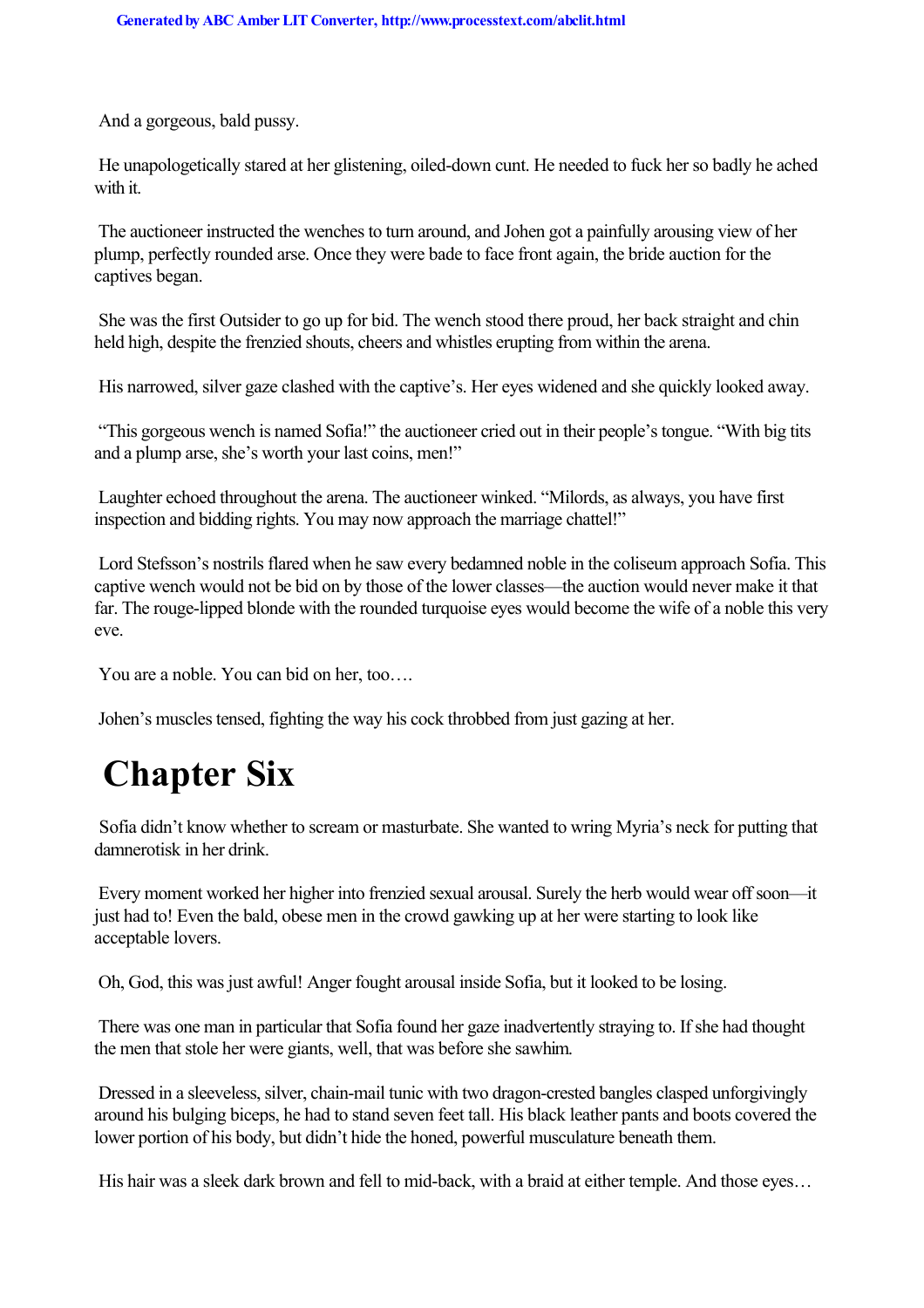Merciless gray slits devoid of all emotion.

 Their gazes clashed and Sofia felt decidedly nervous. He was assessing her and she didn't like it. Her sex-hungry libido recognized that he was undeniably handsome, but the part of her brain not glutted with the herb realized how powerfully built he was.

 If one of the fat, bald men bid on her, at least she could still carry the hope of escaping this madhouse one day. If that giant bid on her, she'd never see Florida again. He didn't look like the type that gave up easily, if at all.

 She quickly glanced away and blew out an edgy breath. Arousal knotted fiercely in her belly, forcing her to squeeze her thighs together again.

 The auctioneer called out something in their Viking tongue, and the spectators cheered and whistled. Sofia swallowed roughly as men began to ascend the stage, their attentions trained directly on her. Clearly, she was the first of the unwilling brides to go up for bid.

I can't believe this is happening. I lost my brother and my freedom in two day's time....

And now, five days later, she was being sold at an auction like a common animal.

 So much grieving and soul-searching had occurred after Sam's death. So many "what ifs" and "if onlys." She'd realized that she needed to get a new life—but ifthis was her new life, she'd take the old one back in a heartbeat.

 $\bullet$ 

 The proud, beautiful Outsider wench was starting to get frightened. Her eyes were round, her breasts heaving up and down in time with her labored breathing. Johen had seen that look of apprehension on the faces of countless other females before they were sold to their masters, so he couldn't say why this woman in particular struck a chord of sympathy with him. And yet she did.

Johen sighed. He wouldnot bid on her.

 Lord Mikael Aleksson approached the platform. A longtime friend, he would take excellent care of any bride he purchased. But why was he here? Mikael had always been too much of a ladies' man to settle down with one female.

But Sofia was…intoxicating. There was no other word to describe her, and even that was sadly lacking.

 As Mikael approached the Outsider wench, she warily eyed him up and down. It took her a suspended moment, but she eventually granted his friend a small, if nervous, smile.

 Wenches loved Mikael—it was ever the way of it. Young maidens swooned at his feet, all of them praying she would be the one he bid on when at last 'twas her turn to stand on the marriage auction block.

The native girls would be heartbroken. Mikael had his sights fixed on Sofia.

 Johen's nostrils flared. He didn't even know the Outsider wench, yet he found himself detesting the thought of another Viking touching her. 'Twould have been bad enough watching her sold off to a man he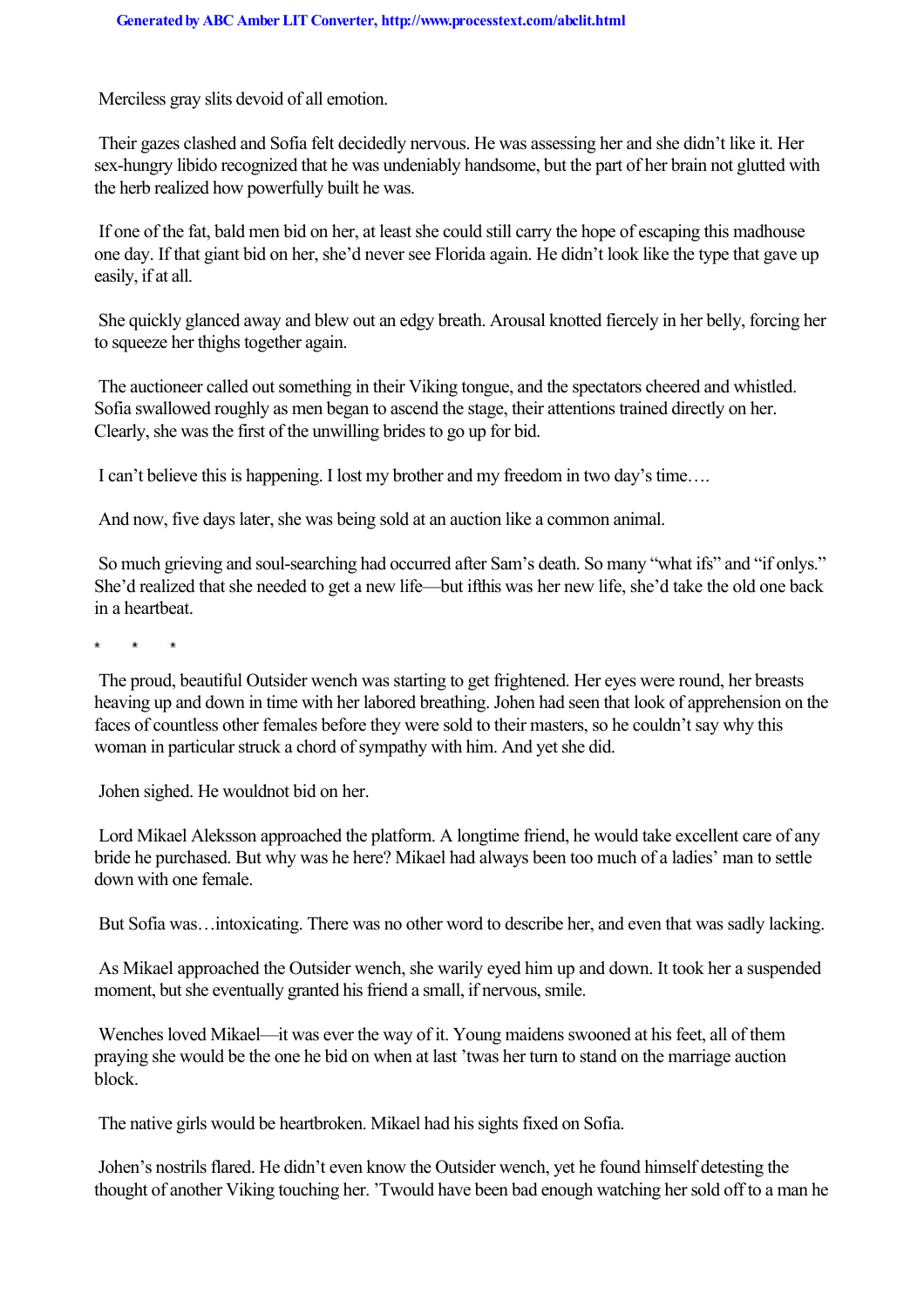scarcely knew, but to a noble he counted among his closest friends?

 Johen envisioned being greeted at Mikael's dwelling by Sofia, all soft curves and swelled breasts. He would be forced to watch as his comrade made lusty eyes at her over the evening repast. Mikael would be thinking ahead, to the time after Johen departed, anticipating thrusting into the body he now owned by the law….

 His stomach muscles clenched. Johen couldn't explain his powerful reaction to Sofia, but it was all-consuming. No man should touch her. No man but him.

Despite his vow, Johen's feet carried him to the raised platform where she stood.

 The potency of theerotisk all but made Sofia moan. She felt like a trapped animal in heat. There was but one cure to the desperation gnawing in her belly and battling that need only served to work her up that much more intensely.

 A man approached her. A big man, and quite handsome, though not so formidable as the unsmiling one possessed of gray eyes and an emotionless face. She knew this man wouldn't do. Like the Viking her damned libido kept forcing her gaze to stray back to, the new male threat was too powerful a foe to ever escape from.

 Sofia swallowed as he eyed her up and down. He looked his fill at her naked body and face, and she couldn't help but notice his erection through the leather pants he wore. Tall, raven-haired, and forbiddingly muscular, he was as frightening-looking as he was handsome.

 The last thing on earth she wanted was for this man to bid on her. Nevertheless, she granted him a small, barely there smile as a safeguard.

If he married her, she didn't want him on his guard any more than he would already be.

She would pretend compliance. Or at least attempt to.

He winked down at her, and she swallowed again.

 Just when she thought the situation couldn't possibly get grimmer,he ascended the stage—the man with the silver eyes and stoic face.

 Tall and broad, his lethal musculature was a heady sight. Their gazes clashed and she felt close to hyperventilating. An aura of power surrounded him. She'd never met a harder, more determined and dangerous male in all of her life.

 His gaze raked over her, his eyelids heavy with desire. It was the only emotion Sofia'd seen him betray thus far, and the very last one she wanted.

 Her body reacted to his stare against her volition, her nipples stabbing out farther until they were swollen and aching. Her hands balled into fists at her sides, fingernails digging into her palms.

 There was no denying his impressive good looks, but she didn't want a husband like him! Short, overweight and out-of-shape was the ideal ticket—getting through the wedding night with such a man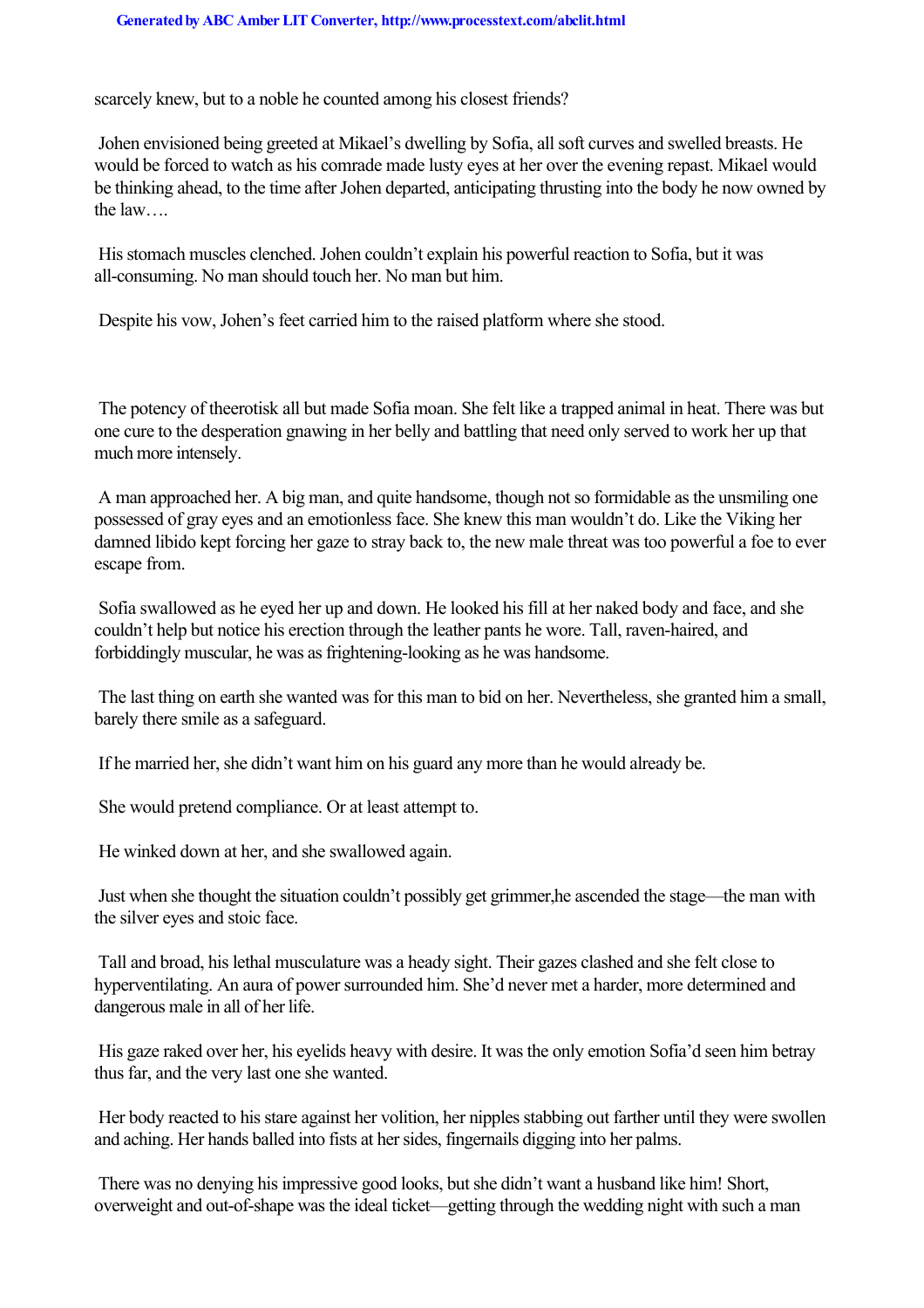wouldn't even be necessary because she could knock him out and run. She hoped.

But this man?

 Her worried gaze flicked between the two potential buyers. They would both bid on her. Without a doubt these Viking men wanted her.

 Theerotisk continued to work its dark magic and she closed her eyes briefly, praying the worst of the herb would wear off soon.

She needed her wits about her. The hours to come would be crucial ones.

# **Chapter Seven**

Sofia…

 Her name was as exotic and beautiful as she was. Johen imagined himself calling it out as he slammed in and out of her, his cock jerking and throbbing as he came into her body.

 "Milords," the auctioneer said with a respectful bow, "we've a lot of brides up for sale this eve and so the auction must proceed anon. Do I hear a first bid?"

"Ten thousand," Mikael announced without a pause.

"Fifteen," another said.

Every muscle in Johen's body tensed. The vow he'd made to himself was forgotten. "Twenty."

Mikael's surprised gaze darted over to Johen; his attention had been trained on Sofia.

 Mikael's eyebrows slowly rose. His half-smile was amused, and bedamn it, quite smug. Mikael wasn't the only warlord in New Sweden with a rogue's reputation. Leastways, the other noble was as astonished to espy Johen bidding on a bride as Johen had been to see him doing so.

"Twenty-five," Mikael said, his eyes dancing.

Johen grunted. "Thirty."

 He could hear the murmurings of the crowd. 'Twas a heady sum to pay for a bride, and every man present knew it.

 Johen's gaze strayed to Sofia. She looked scared, and he couldn't fault her for it. All conversation was transpiring in a language she knew naught of. In time she would come to know the Viking tongue; for now, all that mattered was ensuring he would be the one teaching it to her.

"Does any noble amongst you bid thirty-five?"

 Johen's gaze swept over the other men, his possessive expression speaking volumes. Wisely, no man thought to gainsay him.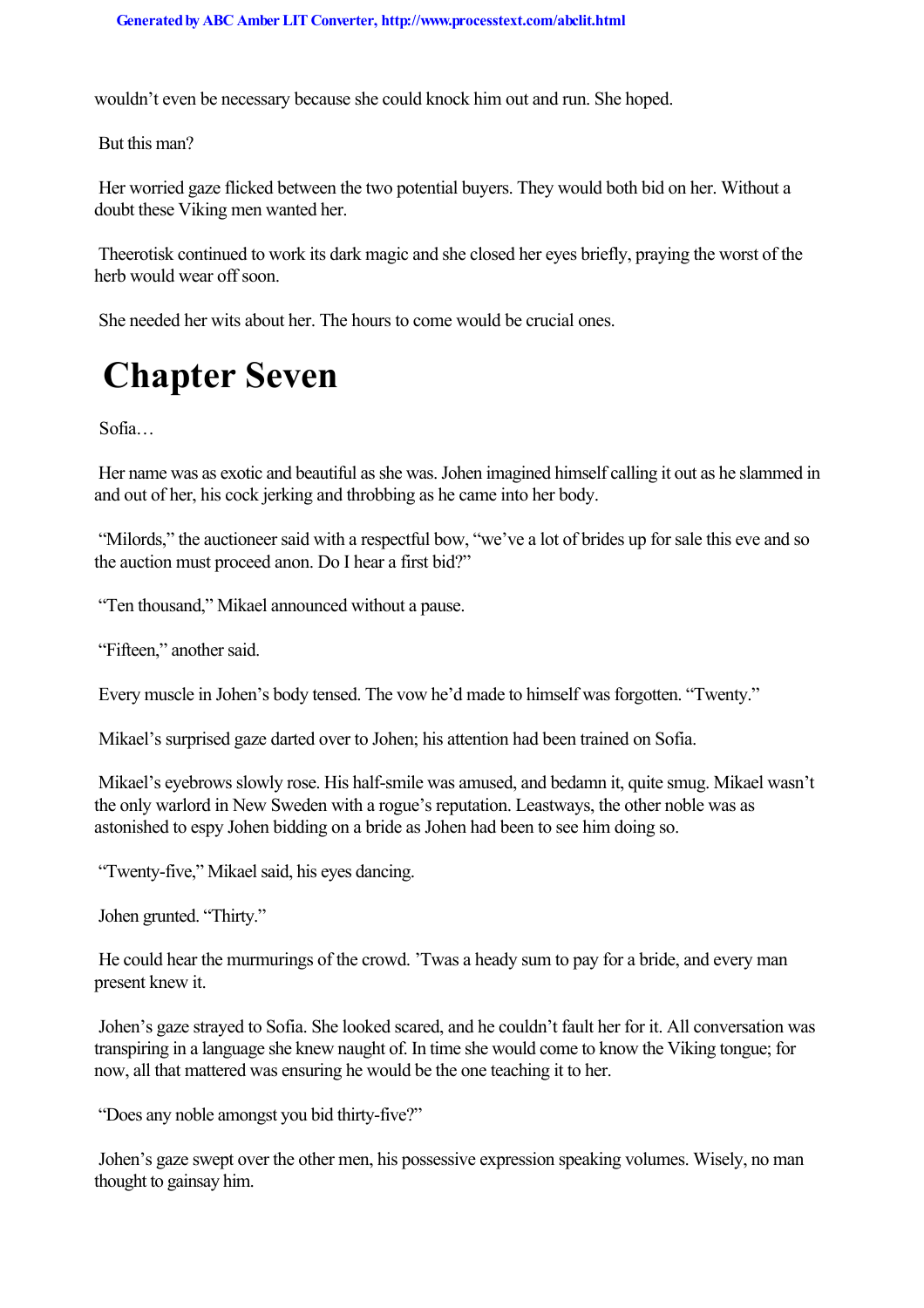### **Generated by ABC Amber LIT Converter, <http://www.processtext.com/abclit.html>**

Not even Mikael. Surprising, considering how much they enjoyed baiting each other.

"Going once. Going twice…"

Gods, she is beautiful.His cock was so hard it ached.

"The bride Sofia Rowley is sold to Lord Stefsson for thirty thousand coins!"

And now she was his! All his.

 Johen barely noticed when Mikael affectionately thumped him on the back; he was too occupied with staring at the wench standing before him. His wife.

 She was scared. Sofia mayhap spoke nary a word of their tongue, yet her expression told him that she understood her fate.

 Sofia didn't need to speak their language to know what was happening. If the congratulatory pats on the back given to Silver Eyes weren't obvious enough, the auctioneer placing her hand in his spoke volumes.

 She was married to him. By the laws of this bizarre world, the barbarian with the unsmiling face was now her husband.

 She shivered, though she didn't know if it was from fear engulfing her brain, theerotisk smothering every nerve in her body or both. Her turquoise eyes widened as he gently tugged on her hands.

"I am Johen," the giant said softly, his gaze finding hers. "Your master."

 He spoke English. She didn't know if that was a good thing or not. She also didn't know what to say in reply. Her master? Good lord.

 Sofia swallowed heavily, her breasts heaving up and down with her heavy breathing. Perspiration broke out on her forehead as her pulse picked up in tempo. Again, she didn't know if the changes were a result of terror or arousal.

 Her heart told her this couldn't be happening, but her mind knew that it was. This was no dream. Her brother was dead, and she had been kidnapped mere minutes after his funeral. Stripped of clothes and her dignity, she now stood before a man telling her that she was his possession.

 The herb hit her in the belly hard, forcing her to stifle a gasp. "My name is Sofia Rowley," she said quickly, trying to cover up her intense arousal. She squeezed her thighs together as if trying to juice a lemon. If she ever got her hands on Myria…

"Stefsson," the man countered, snagging her attention. "Lady Sofia Stefsson is your name."

 She would deal with the implications of his declaration later. For now, she was too busy trying to thwart theerotisk.

 "I'm not feeling well," she gasped, stifling a moan. God, how she needed to come! "Please…I need to lie down."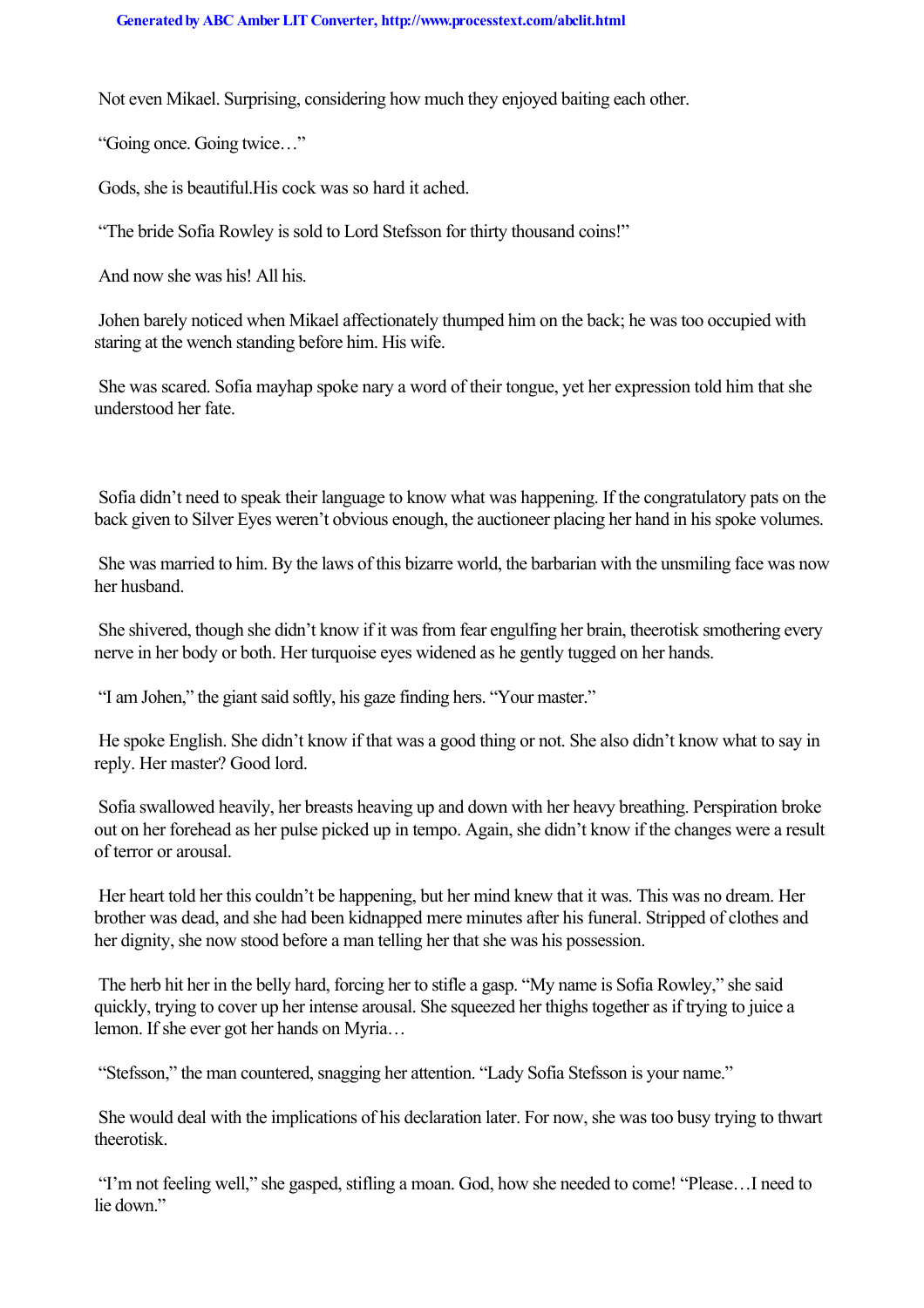Preferably someplace private, where she could masturbate like there was no tomorrow. Once replete, she could concentrate on what her intuition screamed was impossible: escaping the man who called himself her husband.

Johen's cock had never been so hard.

 Though he had purchased an Outsider bride who would try to escape from him if he ever lowered his guard, he didn't care. She was his fantasy, with lush, full hips, a rounded arse, plump tits, and a face he would never tire of drinking in.

 At this moment, she feared and mayhap loathed him. Given time and patience, she would grow to love him just as his mother had come to love his sire.

"I'm not feeling well," she said, her voice sounding choked. "Please…I need to lie down."

 Her fear was to be expected. 'Twould nearly kill him to delay the consummation of their marriage, but it was the honorable thing to do. If he wanted her to grow to love and trust him, he had to earn it.

 "Come," he said quietly, trying not to scare her with his usual gruff tone of voice. His passion-drunk gaze swept over her face, her body, unable to resist staring at those ripe, stiff nipples. "I will take you to our dwelling."

# **Chapter Eight**

 The trip to Johen's sector was quite lengthy, surprising her as to the vastness of this unknown world. Methods of Underground travel were proving to be efficient and complex.

 Johen had explained to a distracted Sofia that when trekking from one village to another within New Sweden, a mine car could take you wherever it was you needed to go. The Viking version of a subway, she supposed. But when traveling outside the colony, as they were now to Hannu, a boat that braved the icy Viking rivers belowground was necessary.

 The air was frigid, mercilessly lashing against her face. Thankfully, Johen had removed his chain-mail tunic and covered her with it before leaving the bride auction. It was heavy, bulky and scratchy, but it was keeping her pretty warm. Theerotisk was doing a good job of that too.

 Sofia closed her eyes and held onto the boat rail, telling herself she wasn't aroused. The icy air beating her face should have acted as a deterrent, but it didn't. Every second of every minute passed like a year. She repeatedly squeezed her thighs together, praying the boat would soon dock and Johen would leave her alone in a bedroom where she could take matters into her own hands—literally.

 "We've five minutes more and we'll be home," Johen announced, threading her fingers through his. "Our dwelling lies close to the docks."

 Good. If she didn't get to a private room soon, she was liable to start masturbating like a lunatic right here and now.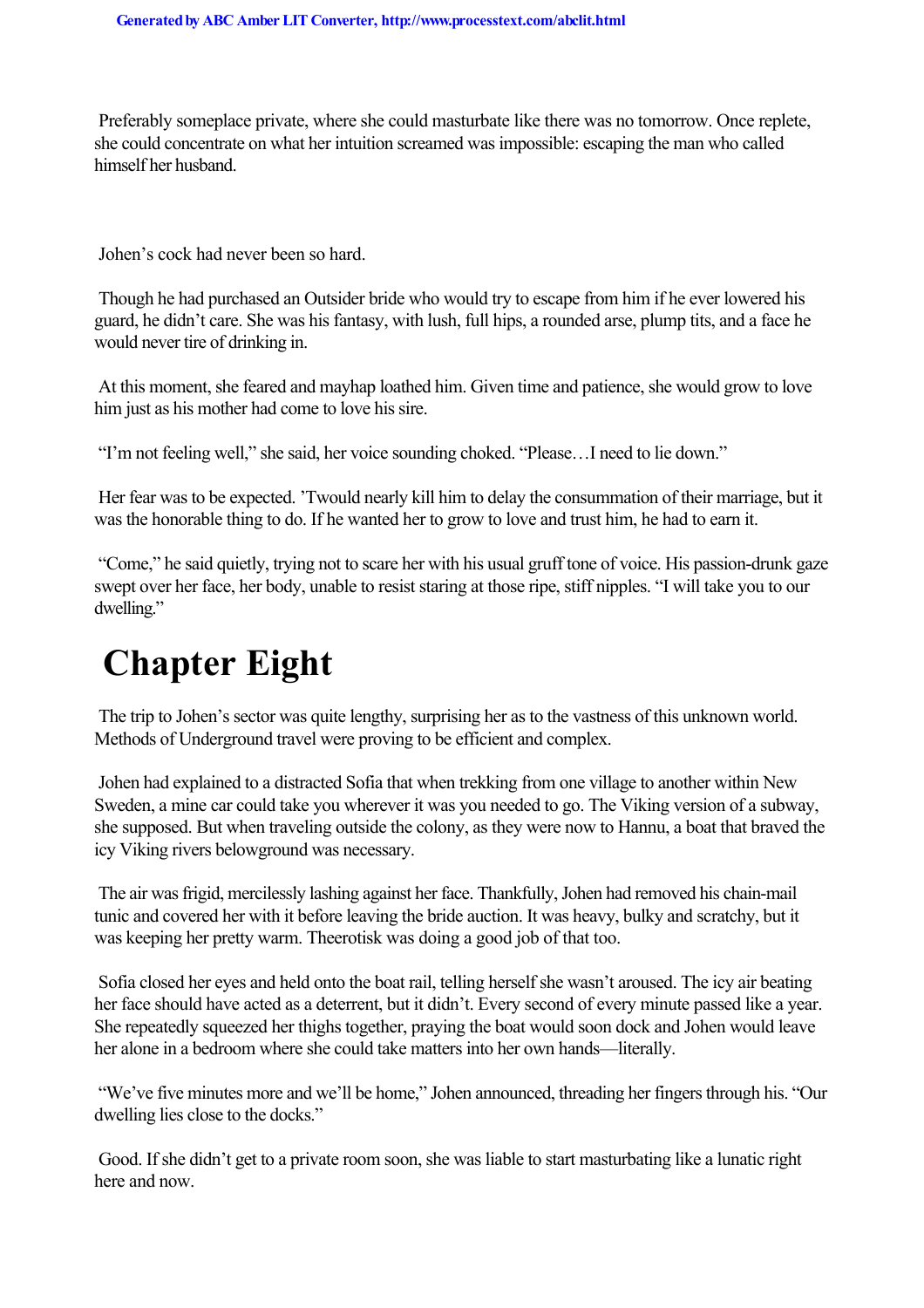"Okay," Sofia breathed out.

 Her clit was pulsing, throbbing. She needed to touch herself so badly. Just when she thought she couldn't take it anymore, the boat docked.

 Sofia expected Johen's home to be as simple and rustic as the room she'd been locked in for five days and nights. It was surprising to be led into a lavish Underground house bursting at the seams with luxury.

 Silk pillows and draperies of every color imaginable filled each room, bringing to mind the extravagant home of an Arabian sultan. Servants lingered everywhere, seeing to various chores, humming tunes to themselves as if pleased in their work.

 Sofia blew out a none-too-subtle breath as Johen steered her into his bedroom. The bed was huge—at least double the size of her king bed back in Florida—and ornately carved from a black material she couldn't name. Proud dragon heads had been sculpted into the foot of it. Sheer blue and green silks draped down from the eight posters that thrust up from the gargantuan-size bed.

 "I do not expect that we will consummate our union this eve," Johen said softly as he turned her around to stand before him. "Yet we will always sleep under the same bed furs, never to be separated."

 Those silver eyes betrayed his desire. He was controlled enough to keep his hands off of her, but Sofia realized it was the last thing he wanted to do.

 The self-preserving part of her brain was thankful that he didn't want to have sex tonight, since she planned to run. She knew that being intimate with him might make him all the more territorial where she was concerned.

 Two strong hands landed on her shoulders and her gaze flew up to meet his. Johen tugged at the chain mail she wore, his eyes filled with unapologetic lust as he removed it.

 "What are you doing?" Sofia breathed out. Her pulse soared, heart thumping in her chest. "I-I thought…"

 "I will not breach you," he said, his voice hoarse. His gaze drank her in as she stood before him naked. "I just want to touch you."

 His callused palms rested at the juncture of her neck. Slowly his hands trailed down, feeling every curve of her breasts. His palms scraped her sensitive nipples and Sofia couldn't suppress the small moan that escaped.

"So beautiful," Johen murmured, gently massaging her stiff nipples. "And so mine."

 He played with her breasts and nipples for torturously long minutes. Every second felt like an hour, destroying Sofia's concentration. She was this close to coming and knew it wasn't wise. She had to fight the arousal—refuse to give into it.

His fingers found her vaginal lips. He played slowly with them while she sucked in a deep tug of air.

 "Please," Sofia begged, her voice shaky. His forefinger found her clit and began rubbing her tantalizingly. "Please stop."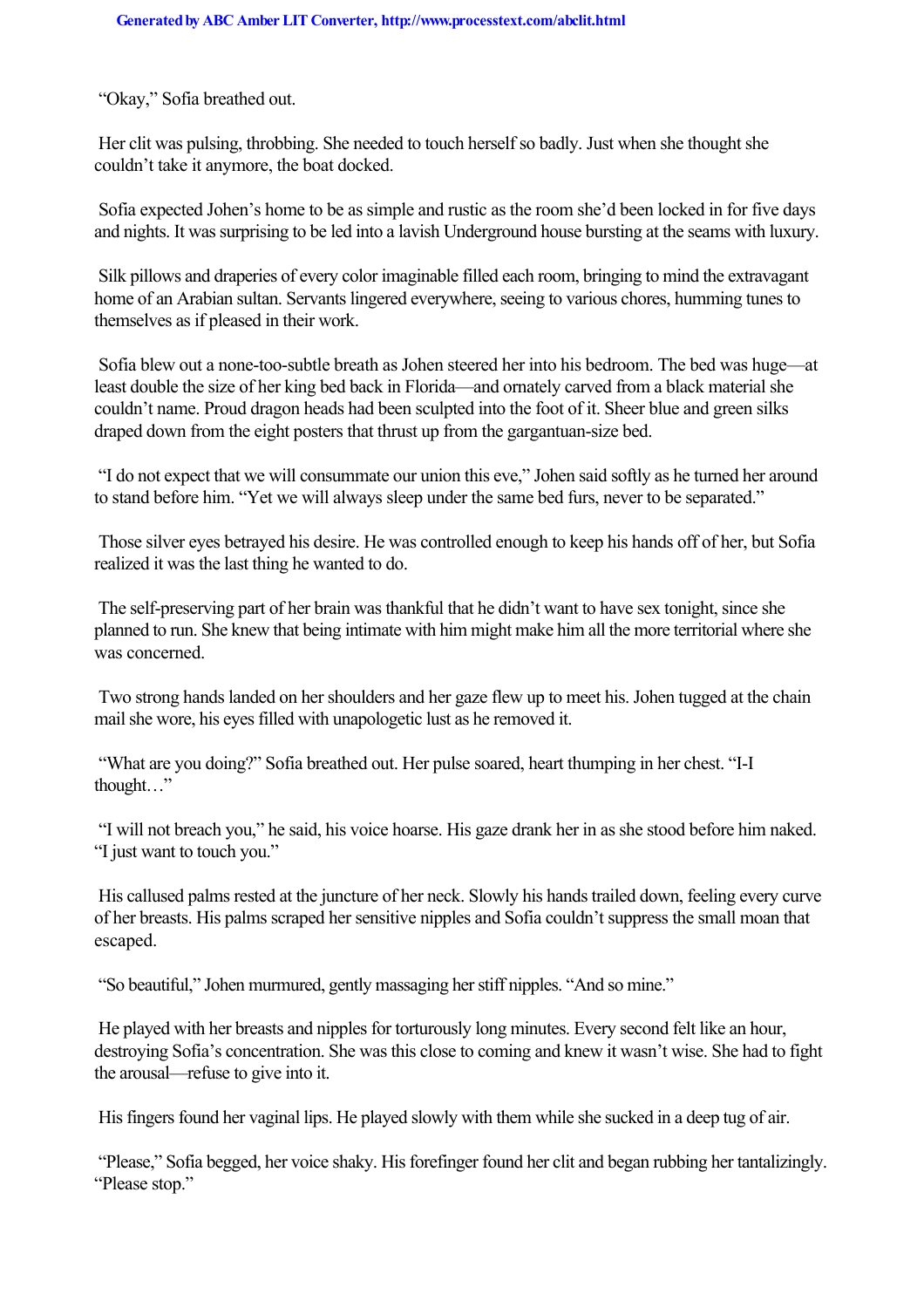Her plea didn't sound credible even to her own ears. She could see his large erection swollen against his leather pants and wondered if he'd be able to pull himself back.

"You are wet with need," Johen said hoarsely, "yet I will respect your wishes."

He rubbed her clit a few more times, then withdrew. Sofia whimpered—in relief or misery?

 Lord help her, a saint couldn't withstand torture like this! Desire clawed at her belly; she would never survive this night with her sanity intact!

Her eyes frenzied, her entire body on fire, she ached so badly that she was in actual pain.

 Unable to endure it another moment, her brain too frazzled to consider the consequences, Sofia scrambled up onto the bed, spread her thighs wide, and began vigorously masturbating.

 Beads of sweat broke out on Johen's forehead at the carnal sight. How could she expect him not to consummate with her this eve when she was stroking her pussy right there in front of him? His jaw steeled.

Sweet Odin.

"Oh, God,"Sofia moaned, rubbing her clit in urgent circles."Oh, yes."

 She was lying on her back, golden ringlets of hair fanned out around her head. Her legs were wide open, showing him the tight flesh he wanted to impale more than he wanted to breathe. Her nipples stabbed straight up, beckoning to his mouth.

Johen's teeth gritted. Why was she doing this to him?

 Sofia came on a loud groan, her nipples growing impossibly harder. Her neck arched and her eyes closed, yet she still wanted more.

"It's not enough," she gasped, her voice sounding almost terrified. "When will it wear off?"

She continued her relentless quest for satiation, nearly killing him. What man could resist this?

Then Johen stilled as her words sank in. When will it wear off? When willwhat wear off?

 The answer slowly dawned on him. Old Myria was chiefly responsible for the captive brides' well-being until they were put up for auction. Old Myria…the herbalist.

Sofia had been pumped full oferotisk.

Sweet, sweet Odin.

 Johen peeled off his clothes until he wore nothing but his gold, jewel-encrusted bicep bands. His cock was stone-hard, and more than eager to help his wife out of her carnal predicament.

He got onto the bed beside her, resting his weight on an elbow. "'Twill be all right," he said reassuringly,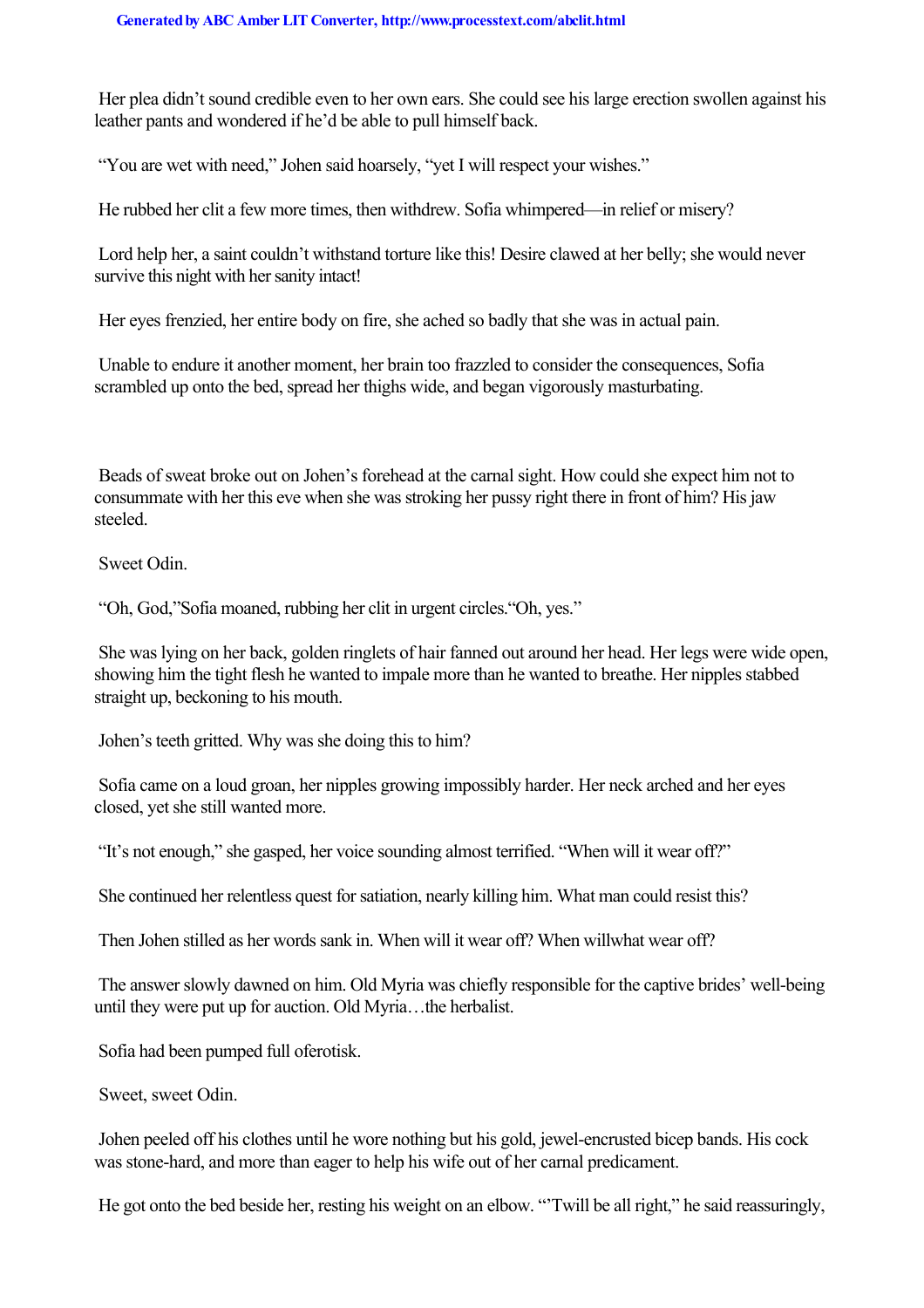his free hand massaging her nipples. He couldn't help but lower his mouth to one. He closed his eyes briefly as he suckled it, firmly drawing on the swollen nub.

 She moaned, coming loudly. He nigh unto spilled himself at the sound, at her scent. Suppressing a moan of his own, he released her nipple with a popping sound and laved attention on the neglected one.

"Ohgggggoooooood!"

She came. And came and came and came.

Gods, but he'd never seen a sexier wench.

 "I had thought to give you time to adjust to the thought of consummating our marriage," Johen rasped, "yet your need will not pass for a few days."

 She whimpered. His cock throbbed, knowing he was up for the challenge. Pre-cum dripped from the tiny hole, desperation to be inside of her scraping at his gut.

 "Come, little one," Johen said thickly as she resumed playing with herself. His hand recommenced playing with her breasts, massaging her stiff nipples.

 Sofia burst on yet another loud groan, her head falling back and mouth ajar. Her breathing was heavy, her need still great.

"Please," she said in a little voice that got to him in a way no wench before her ever had. "Help me."

 She looked so scared, so defenseless. It moved him in a way he couldn't name. Wide, innocent eyes and a wanton's body—'twas a heady combination.

 Johen blew out a breath. He didn't want to take her like this, but he didn't want her in unnecessary pain, either.

 Hard and ready, he moved between his wife's thighs. Preparing to enter her, he threaded his rough fingers through the soft silk of her golden hair, his eyes finding her amazing green-blue gaze.

 "Do you want me to help?" He positioned the tip of his cock at the opening of her pussy. If she said nay, he might not be able to stop. "Do you desire this consummation?"

 "Yes!" she wailed. Her hands grabbed his buttocks, pulling him closer. Her eyes were wide, desperate. "Please get inside of me!"

 Teeth gritting, muscles tensing, Johen slowly pushed his long, thick cock into her pussy. He groaned as he impaled her, seating himself to the hilt in hot, wet paradise.

Sofia came immediately. Violently. She screamed, fingernails digging into the rigid flesh of his arse.

 Already close to coming, Johen utilized every drop of self-will to hold back his orgasm. He began to move slowly within her tight flesh, his entire body clenched in a pleasure that was almost an agony. He had to concentrate on his wife's needs rather than his own.

"Faster," Sofia panted. She threw her hips up at him, pounding against him."Faster, harder," she ground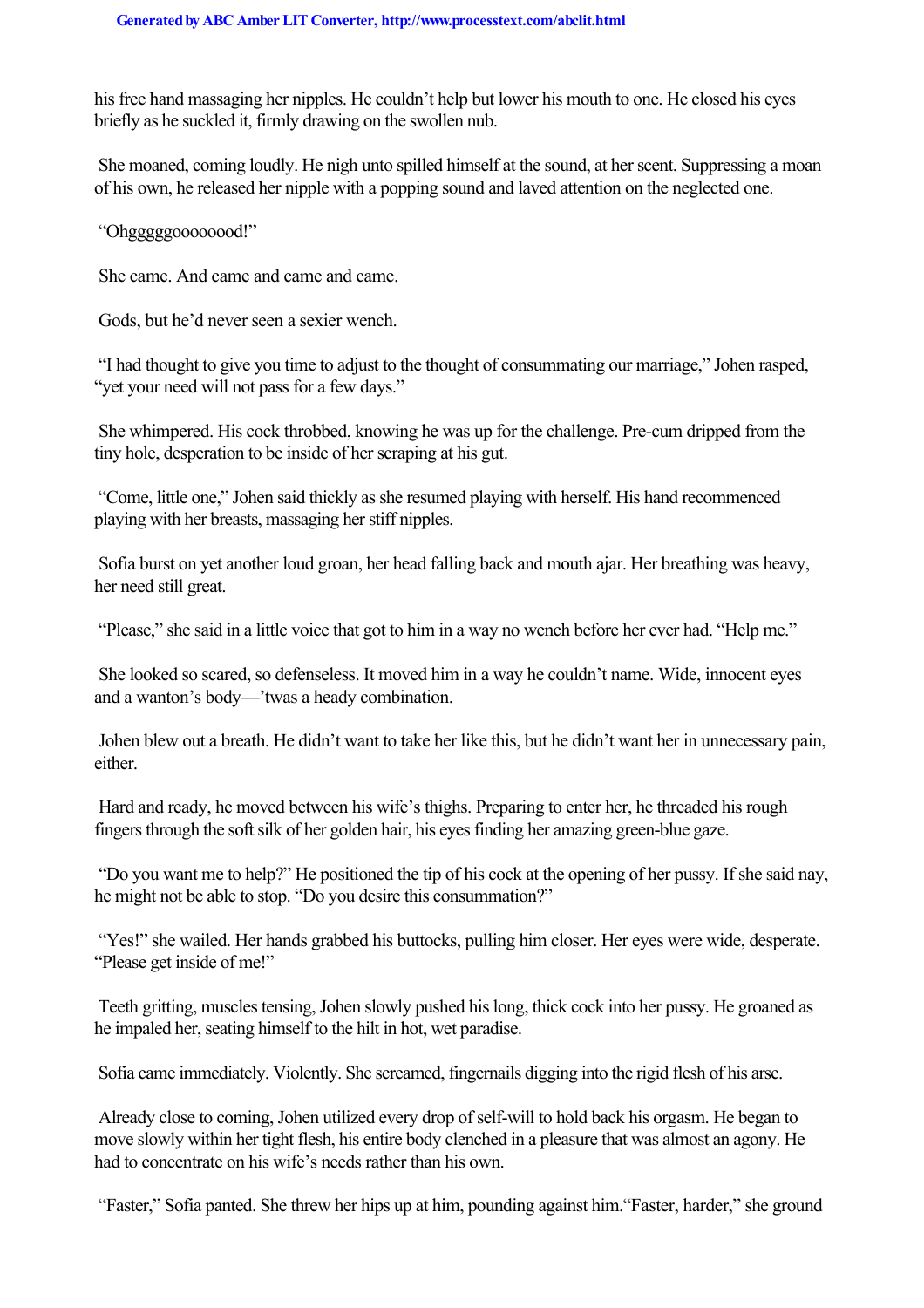out.

 Johen growled, giving her what she needed. He drove deep, impaling her in long, fast strokes. She keened in response, coming more times than he could count.

 "You belong to me," Johen said possessively, riding her hard. "Your pussy, your everything—never forget that you are mine."

 Later he would work on claiming her heart, her soul. For now all he could do was bask in her tight depths, gluttonously devouring every inch of her.

Sofia's hips rose to his, meeting him thrust for thrust. "I won't forget—just don't stop!"

 Johen took her impossibly harder. He moaned as he rode her, the sound of flesh slapping against flesh as arousing as the scent of her orgasms. Over and over, deeper and faster, possessively branding her as his.

 He could no longer hold himself back. The orgasm was ripping through him and he couldn't stop it."I'm coming, here I come, little one."

 He came on a loud roar as she milked every last drop of him. His entire body convulsed atop hers, tense muscles loosening in the all-consuming explosion.

 Johen held her closely, his breathing heavy, his body slick with sweat. He murmured to her of her sexiness, of her beauty…and of his promise that one day soon she would love him.

He could only hope his words proved true.

They were husband and wife. Master and cherished one. He would have it no other way.

# **Chapter Nine**

Three days later

 Ivow to you that they will not bite," Johen said with a wink as, hand-in-hand, he steered Sofia toward his parents' house. "Twill be all right."

 Sofia doubted it. For one, theerotisk still hadn't totally worn off. Her urges weren't as all-consuming as they'd been over the past three days, but they still simmered. Her cheeks suffused with heat, thinking about the possible embarassments.

 Second, she was still feeling shell-shocked. In a little over a week Sofia had borne the death of her only relative, survived a kidnapping, been stripped of her clothing and possessions, then sold to the highest bidder on an auction block.

 The clothes Johen had given her in replacement were shockingly indecent. The gold tunic was undeniably beautiful, but much too sheer for Sofia's peace of mind. The barely–there dress was supported at the top by an elastic band that began just above her cleavage line and draped down to her ankles. Red rope crisscrossed at her hips and kept the hemline from falling all the way to her toes. Her nipples pressed against the sheer top, stiff and aroused. To say she was mortified by her attire was the millenium's greatest understatement.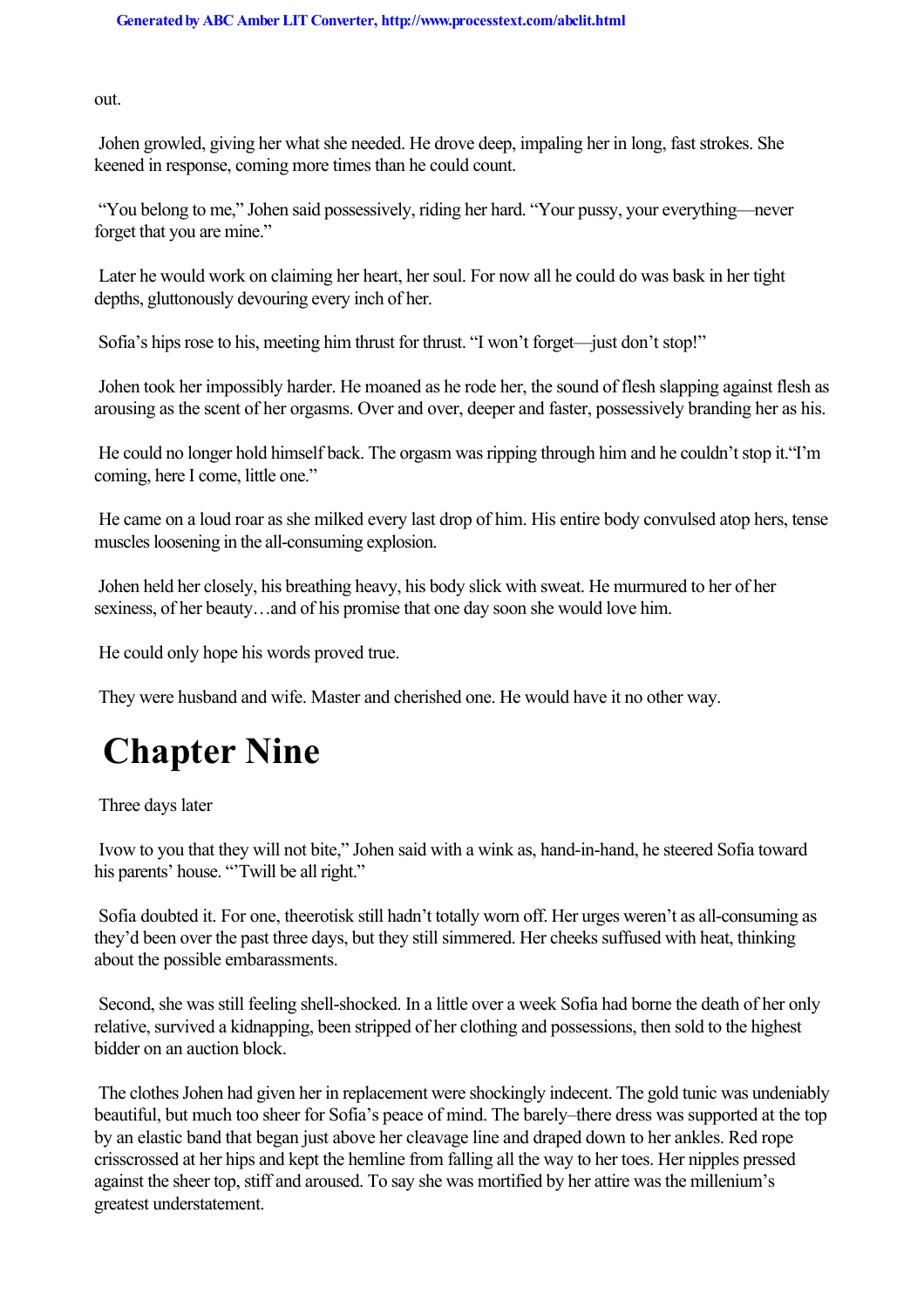All in all, there were plenty of times when she felt like she was in the midst of a long, weird dream.

 And Sofia felt uncomfortable pretending to be compliant while plotting her escape all the while. It would have been so much easier if she could hate Lord Johen Stefsson.

 If he'd mistreated or abused her. If he'd forced her into having sex. Or withheld it, knowing the potent herb was driving her crazy. Hell, even being ugly would have helped!

 You're simply going through Stockholm syndrome. You aren't the first woman alive to start identifying with her captor, and you won't be the last. Fight against it….

She had nothing to feel guilty about. She had been kidnapped, and it was normal to want her freedom.

 And yet the guilt was there whenever the giant gazed down at her with stars in his eyes and she smiled back at him.

Whydid he do that?Why? He'd known her all of three days. He couldn't possibly be in love with her!

 Johen was a battle-honed soldier, a wise and respected leader of his people. He was not a young boy who couldn't separate lust from love. At thirty-six, Johen was not only four years her senior, but judging by his skill in bed, he'd been around the block more times than the ice-cream man.

And yet…

 Despite his brains, regardless of his brawn, there was something inexplicably naïve about him. Johen looked at her with such hope, such longing—as if she wielded the power to make him or break him. Sofia couldn't understand why, but it was getting to her.

 She didn't want to hurt him. Despite everything, she truly didn't. Call it Stockholm syndrome, call it something else altogether, but she had no desire at all to wound this man who called himself her husband.

 "I'll survive this meal somehow," Sofia said quietly. A pang of arousal lanced through her, forcing her to clench her vaginal muscles. "Preferably without making a fool of myself."

 Johen chuckled. It was the first time she'd ever heard him do that, and she found herself giving him a genuine smile.

Stop it! Don't you understand that I need to hate you?

 "The only fool here is I," Johen replied, coming to a stop before the door to his parents' house. He drew her hand up to his lips and softly kissed it. "I'm fool-crazy over you."

Sofia mentally sighed. Apparently hedidn't understand.

 The door abruptly opened. Startled, Sofia's gaze landed on the handsome couple standing there—his parents.

 They eyed her up and down, as if assessing her worthiness for their son. Stupid as it was, she found their scrutiny even more nerve-racking than the bride auction three days past. Sofia had no reason to be bothered by what these people thought of her, and part of her wished they disliked what they saw, so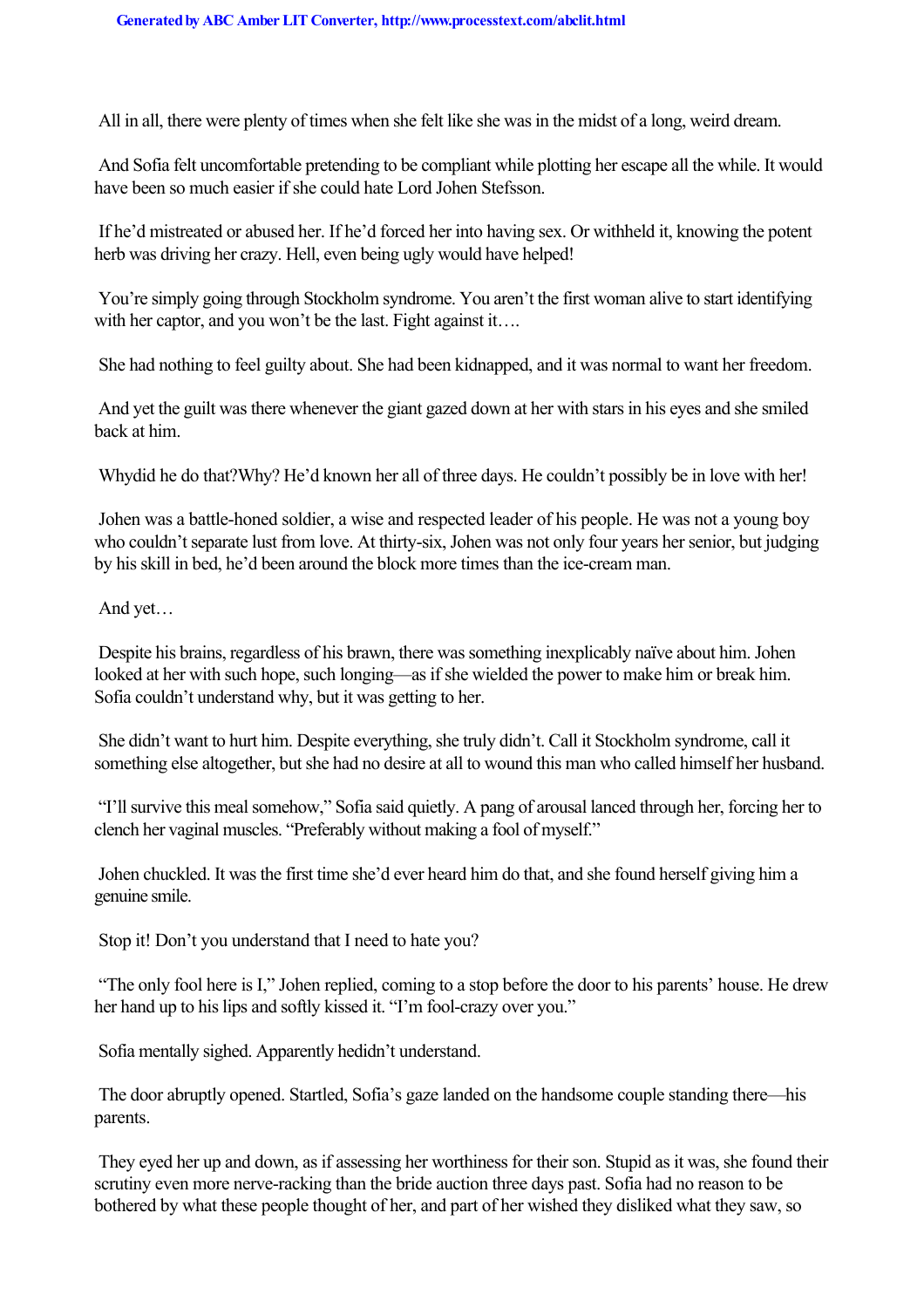### **Generated by ABC Amber LIT Converter, <http://www.processtext.com/abclit.html>**

she'd feel better when she ran from Johen.

It didn't look like that would be happening.

 The father's smile was wide, the mother's all but beaming. "Greetings, daughter," the older man said, his eyes dancing. "I am Eemil and this is my wife, Amani." He respectfully inclined his head. "Welcome to our dwelling."

Sofia forced a smile to her lips, every nerve in her body frayed. "Thank you."

 As Johen's parents led her into their home, Sofia decided this had the makings of a long night. An aura of exuberance haloed the gathering, while she felt as though she'd ridden a twister into the land of Oz.

 Dinner was unlike anything Sofia had ever tasted. As she listened to the conversation taking place, namely, the story of Amani's capture and marriage to the big Viking beside her, she understood why the flavor of the meal was so unique.

 A mix of two cultures, the food was just like the house's decor—Conan the Barbarian meets Princess Jasmine of Arabia.

 "My sister and I thought we might faint," Amani mused in a lyrical Arabic accent. "Arranged marriages were nothing new to us, but the Viking culture was much to take in, for two women who'd lived such sheltered lives."

 Eemil chuckled at the memory. "I believe you did faint, my love. Leastways, I seem to remember reviving you, only to have you see me and faint dead away yet again."

 The family shared a laugh and Sofia found her lips twitching, too, despite herself. She could empathize with Amani's plight only too well.

"I do not recall fainting," Johen's mother teasingly sniffed.

"Aye, you did," Eemil quickly countered. "Right at my bedamned feet."

"Oh shush!"

 Sofia's gaze strayed to Johen's grinning face. It was obvious he and his parents were very close. The love and bond they shared was a tangible thing.

 Johen looked like a younger, but strikingly similar version of his father. Same height and musculature, same teasing eyes and smile. From Amani he had inherited his dark hair and olive complexion.

 Yet as much as Sofia found the conversation amusing and intriguing, it was also horribly alarming. In the first year of her marriage, Amani had run from Eemil several times, only to be recaptured by him in mere hours. She had raged against him, declaring her hatred toward him, his people and all that they stood for.

All to no avail.

Amani had possessed the advantage of hatred and fury, not to mention an ally in her sister, and yet still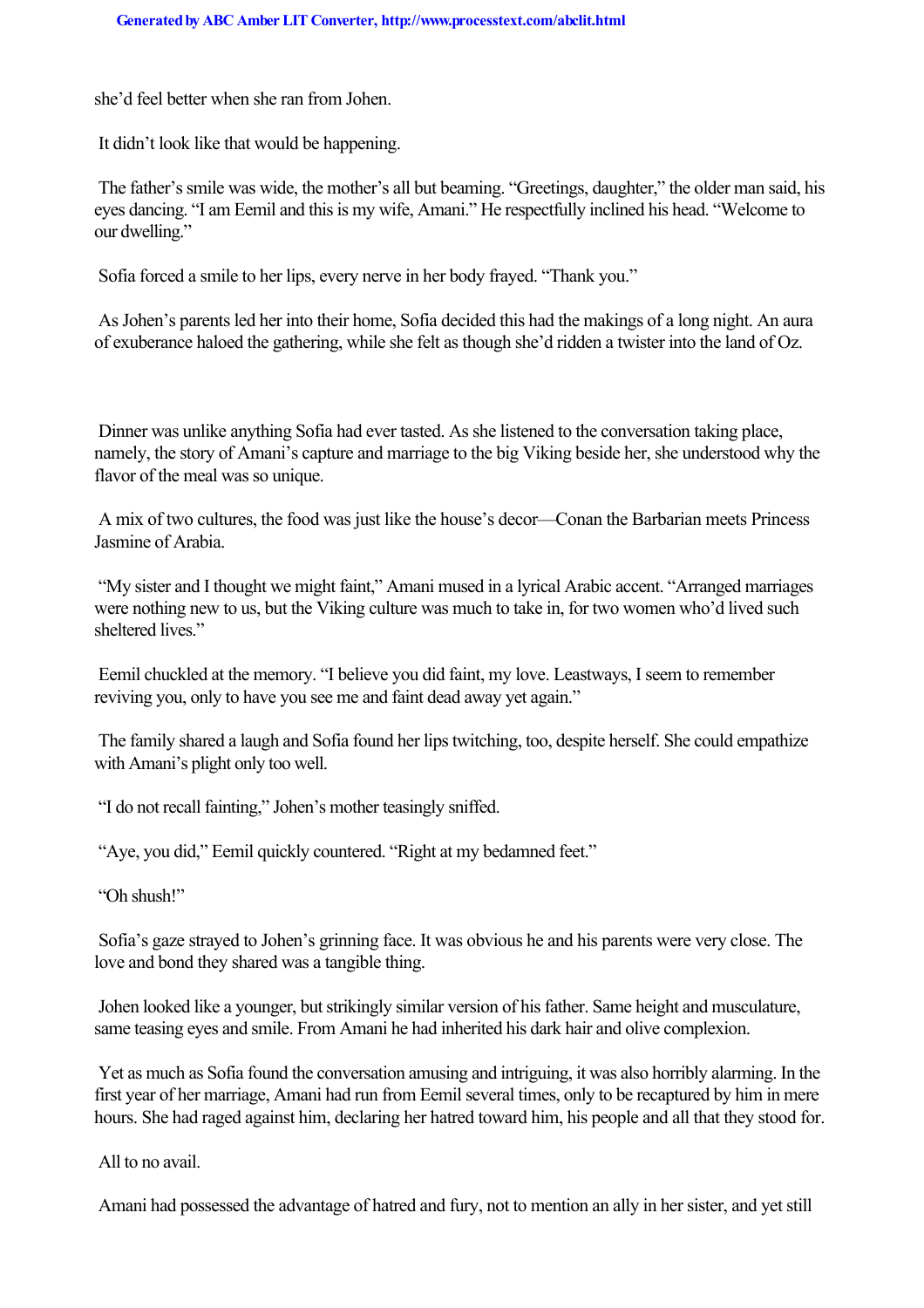she had not escaped. Sofia briefly closed her eyes. She had no ally in this world, or any hatred toward Johen to conjure up and call upon. Even her fury seemed to come and go.

Don't let them break you, Sofia. Remember what it was to be free.

 The more she watched them interact, the more she saw her own childhood family reflected in their smiles. She had forgotten what it felt like for mother and father, daughter and son, to gather around a dinner table and just enjoy being alive and together. It was appealing to her, and she didn't like it.

 Oh, Sam, do you remember how good things were before Mom and Dad died? It's been so many years since I've allowed myself to remember.

 Pancake breakfasts on Saturdays. Washing the family car on Sundays. Love, affection and a sense of belonging every day of the week.

 All of that had been taken by a cruel twist of fate. For years she'd had no one but her brother. Now she didn't even have him. Above the ground, she was utterly and completely alone.

 Johen's gaze strayed toward Sofia's. He looked at her questioningly, but thankfully didn't call attention to her. He could see the distress on her face, the unshed tears, and doubtless knew something was wrong—he just didn't know what it was.

 Unable to endure his stare, Sofia blinked several times in rapid succession while she regained her composure. Looking away, she trained her eyes on her meal, feigning interest in the chunks of spicy meat, vegetables and bread set before her.

As Johen and Eemil engaged in a political conversation, Amani said, "I know it's overwhelming to you."

 Sofia's gaze darted over to meet Johen's mother. A second ago she had been seated halfway across the table. A blink later and she was right beside her. "Yes, it is." She sighed. "Very overwhelming."

Amani nodded. Her hand found Sofia's atop the table and rested there. "You think to flee from my son."

 She thought about denying it, but there was no point to that. "Yes, I do," Sofia admitted, pulling her hand back. "Surely you can understand."

 "Oh yes," Amani agreed, her brown eyes gentle. The kindness she exuded made Sofia feel guilty. "I was you once, after all. I feel your every emotion and sympathize with it."

"I sense a 'but' coming on."

 Amani's tone was tender, but firm. "But you cannot escape." When Sofia opened her mouth to rebut, Johen's mother placed a solitary finger to her lips. "You believe you can run successfully, and will believe so for some time to come. It's normal—we've all felt that way."

 "I'm different," Sofia quietly insisted. A part of her wondered how many Outsider brides had all said the same thing to no avail, and she ruthlessly squelched the thought. "I can't just accept this without a fight!"

"Nor could I." Amani sighed. "I had thought to try and save you from all the marriage pains I endured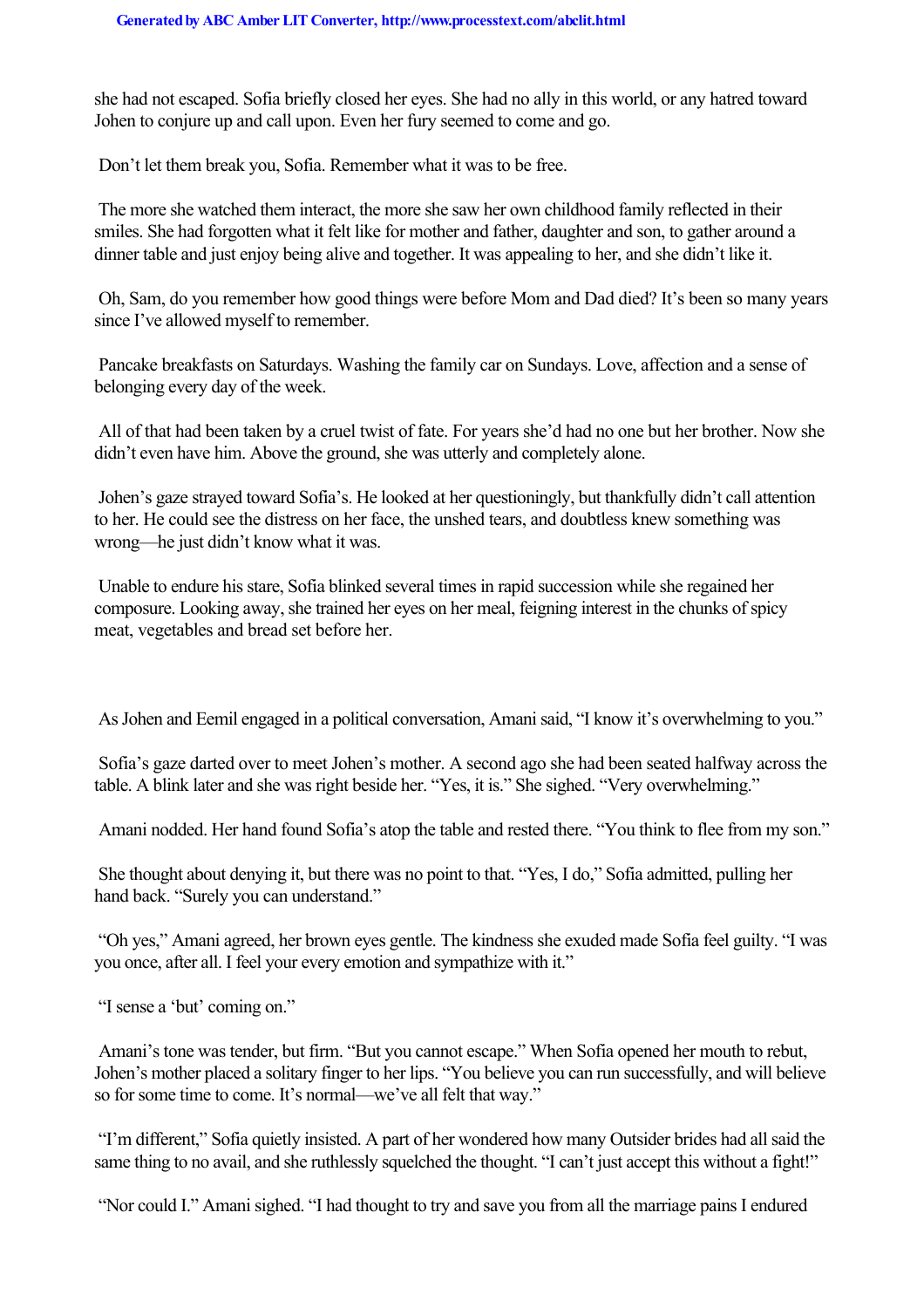### **Generated by ABC Amber LIT Converter, <http://www.processtext.com/abclit.html>**

when first wed, but I see now that it is not possible. You must learn these things for yourself."

Oh, God, don't say that I'm just like you! Please stop!

 "Just know that I'm here if you need to talk. I've been in your shoes and I understand what it feels like to wear them."

 Deep inside, Sofia knew Amani was being genuine with her, not trying to deceive her into believing that escape wasn't possible when it was. The truth was even more defeating than lies.

 "Why?" Sofia asked, her voice shaking just a little. "Make me understandwhy." She kept her voice low so as not to be overheard by the men. Johen and Eemil were too embroiled in conversation to notice her rising anger, though. "Do they have a shortage of women down here or something?"

"At times. Nothing noteworthy these days, though."

Her nostrils flared. "Thenwhy?"

 Sofia was nine-tenths rational logic and one tenth emotion. She loved and hated as strongly as the next person, but her brain wasn't wired in a stereotypical female fashion. She needed to understand, even in a world where reason might not exist.

 "Why do the men of my home country marry several wives?" Amani softly asked. "Why do your Christian countrymen take but one wife?" She waved a hand. "Why do the Jews fight the Muslims for the rights to the Holy Land, and Muslims fight them back just as fiercely for those same rights?"

Sofia stilled.Because of their deeply held belief that it's the will of their particular God.

Her shoulders slumped, the fight going out of her. She was tired, mentally and emotionally.

 "The Vikings believe in the will of the gods of Valhalla." Amani found Sofia's hand once again. "This culture is an ancient one, a civilization steeped in its own rules and doctrines. It is foreign to you, as it once was to me, but you will eventually see the Vikings for what they are—a good, family-oriented people."

 "But the world above the ground…" Sofia shook her head, not comprehending. "How can you just give up all hope of ever seeing it again?"

Amani's smile was nostalgic. "Love can do many things to a woman."

 Sofia mentally rolled her eyes. She didn't mean any disrespect to Johen's mother, but she wasn't the type of person to be ruled by sentiment.

"I'm happy for you that you fell in love with your husband," Sofia whispered, "but—"

"Yes, I did," Amani interrupted. "But it was not my love for Eemil that I spoke of."

Sofia raised a golden eyebrow.

 "It was Eemil's love forme that I found impossible to keep waging war against." Amani's gaze seemed to gentle each time she spoke of her husband. "Vikings, as you have witnessed, are raised differently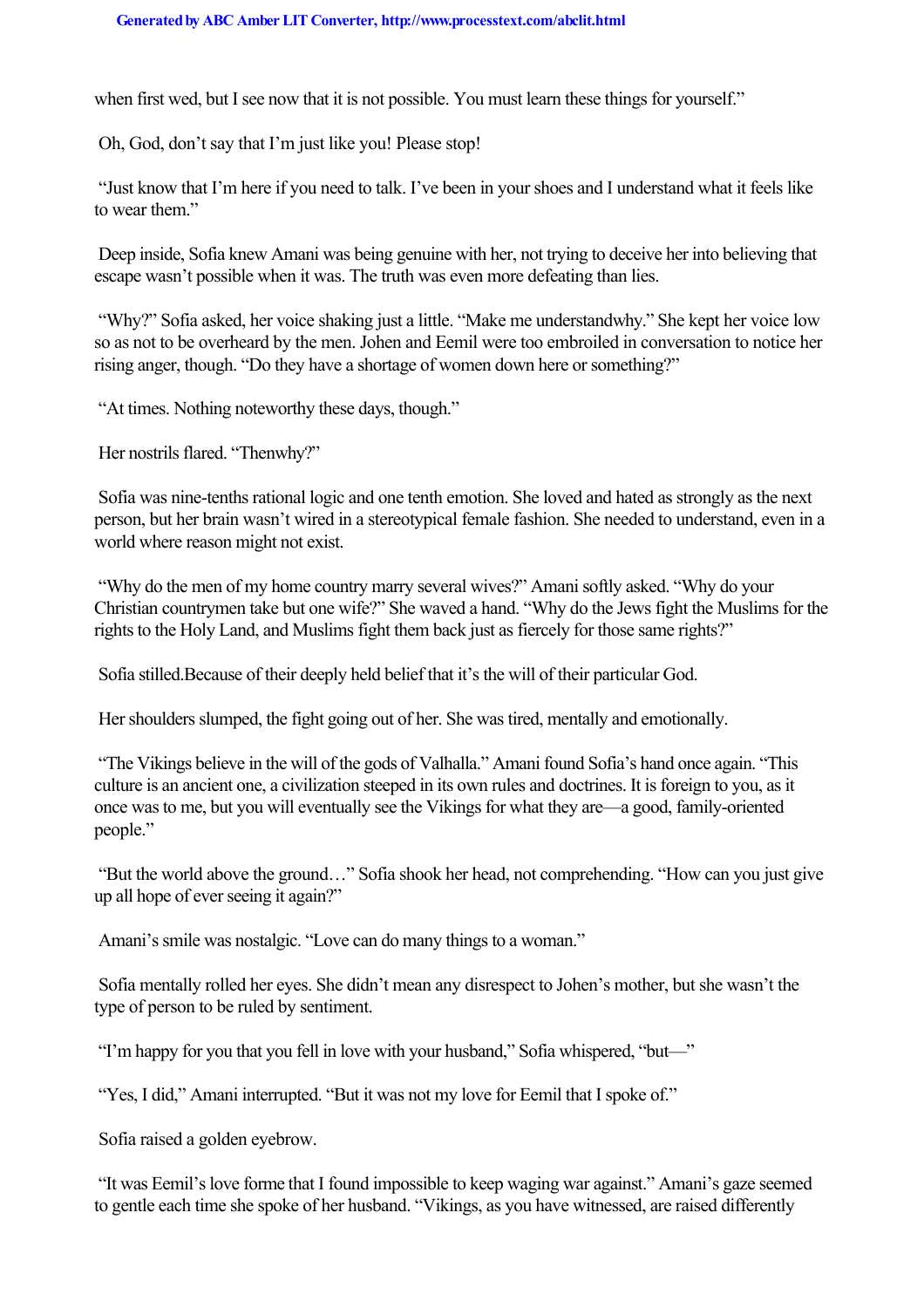### **Generated by ABC Amber LIT Converter, <http://www.processtext.com/abclit.html>**

from any culture above the ground."

"That's an understatement," Sofia muttered.

 Amani grinned. "Yes, it is." Her expression grew serious. "But that difference is also shown in the love they harbor for their wives."

"What do you mean?"

"I'm not certain I can explain it," Amani said thoughtfully. "It's the way men raise their sons, I suppose."

Sofia listened intently, a rapt audience.

 "They are taught that their bride is the center of all life and meaning. Down here, a man isn't complete without one. Through the woman, their house is blessed and the continuity of their line promised.

 "Emotionally," Amani continued, "a little boy is raised to dream of his future bride, romanticizing her perhaps a bit too much." She quietly chuckled. "Such tender emotions being taught to such a roughened group of males seems odd to us, but this is the way of it down here."

 That certainly explained a lot, namely how Johen could look at her with such naïve love in his eyes. "Do they care if their love isn't returned?"

 "I've yet to see that happen. They expect it will take time to earn their bride's love, but they know that if they are good and patient and thoughtful husbands, eventually they will be rewarded and have her love in return<sup>"</sup>

So they never gave up? Good grief.

 Sofia's emotions were in chaos. How could Johen possibly love someone he didn't know outside of the biblical sense? It made no sense.

 Then again, Sofia sighed, how could Johen—or any other Viking—marry and love a woman they'd never met before, based on a few moments at an auction? It was bizarre. This entire world was bizarre.

 She needed to find an exit before she lost her mind altogether. Or, worse yet, before everything started to make sense.

What do I do? I feel so lost....

 Sofia ran her fingers through her hair, her mind racing. She needed to escape before Johen's feelings deepened. After listening to Amani's speech, she understood that he truly did care about her. Hurting him wasn't what she wanted to do.

 Her gaze strayed to where her husband sat. He was laughing and happy, his former stoic impassiveness gone.

Because of me?

 Johen had married Sofia against her will, perhaps, but if he hadn't bought her, another man would have. He had shown her nothing but kindness and understanding. For that reason alone, she owed him respect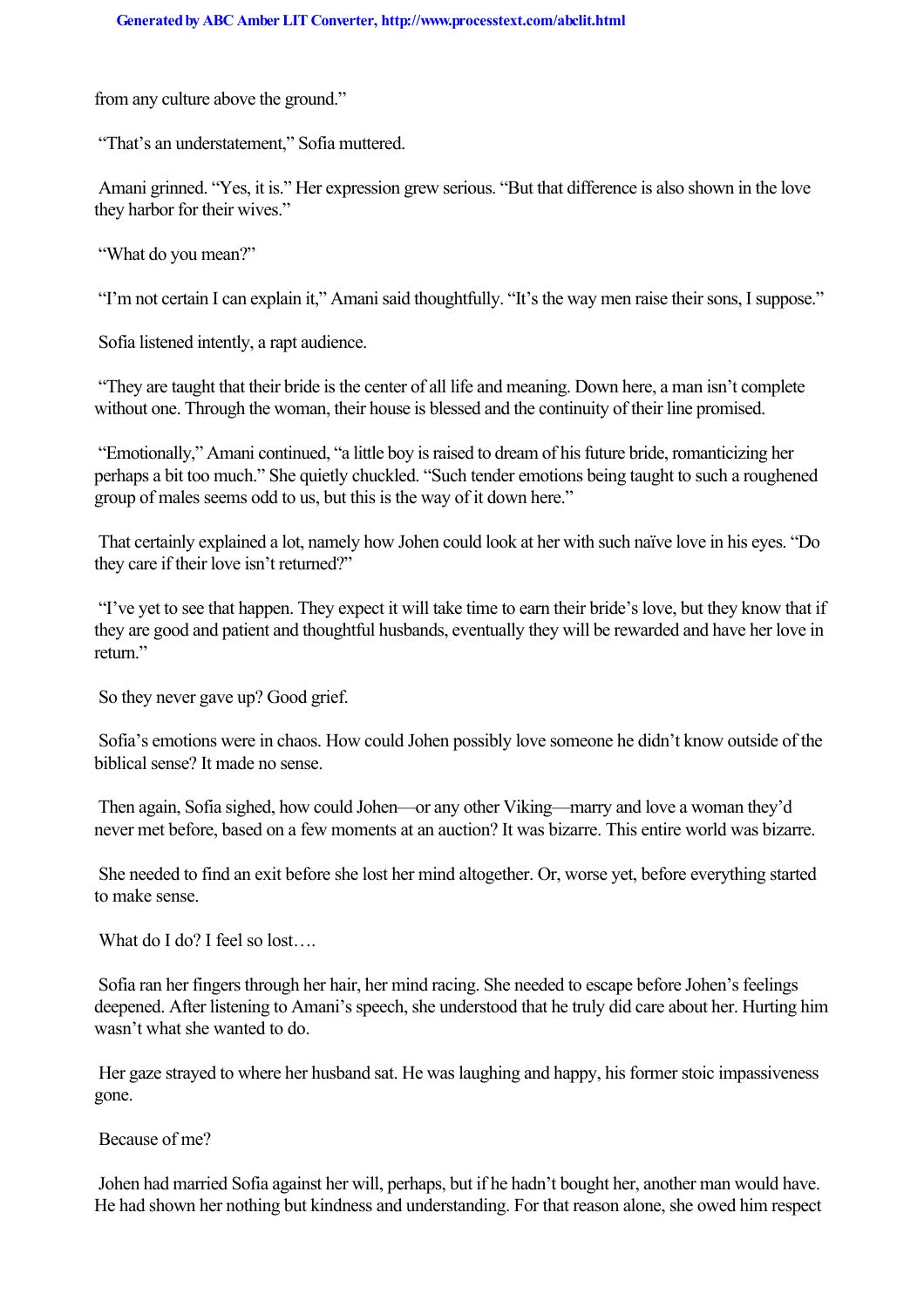and consideration.

 She would leave Johen's life with as few memories as possible. The quicker she clicked her ruby slippers and got back to Kansas, the less pain she would cause him.

 "One day, you will love my son," Amani promised, affectionately patting her hand a final time before standing. "I promise you that he will make you happy beyond your wildest dreams."

# **Chapter Ten**

 Sofia couldn't get away from Johen's parents' house fast enough. Not only did she need to escape from Amani's words, but theerotisk was hitting her hard. Her pulse had picked up and perspiration beaded on her forehead and between her breasts.

"'Twill be all right," Johen murmured, leading her back toward his home. "We are almost there."

 "I don't think I can wait," Sofia shakily admitted. She looked up at his profile. "It hit me so hard that my belly hurts."

His eyes seemed to gentle, though he didn't look down at her. He just kept walking, steering them away from the twenty-passenger mine car as quickly as possible.

"It really aches," she gasped.

 They came to a halt before the metal elevator cages that would take them to the sector Johen called home. Sofia's teeth sank into her bottom lip, drawing blood as she watched two passengers disembark. Johen steered her into the metal contraption and closed the doors.

"It hurts sobad," Sofia wailed. The journey felt like it would last forever.

 His jaw steeled as he guided the mechanism up half a floor, then brought it to a jarring stop. Johen made quick work of her dress, hoisting it over her head and trapping it just behind her neck.

 Her body, now naked, was bared to him. He palmed her breasts with a low growl, popping one stiff nipple into his mouth and sucking it hard. Just like he knew she liked it.

It was a little alarming that he already knew her body so well, and was a master at manipulating it.

 Sofia's hands found his pants and pulled them down, just below his hard buttocks. His long, thick erection sprang free, growing impossibly more rigid between her palms.

 "You're so beautiful, Sofia," Johen said thickly, kissing her eyes, her nose, then her lips. "I'm so happy you belong to me."

 He lifted her up and she wrapped her legs around his waist. Holding her buttocks, Johen pulled her down onto him, his huge penis quickly filling her aroused flesh.

 "Oh, God," Sofia moaned, her head falling back as he drove himself up into her. "Oh, yes—Johen—oh, God."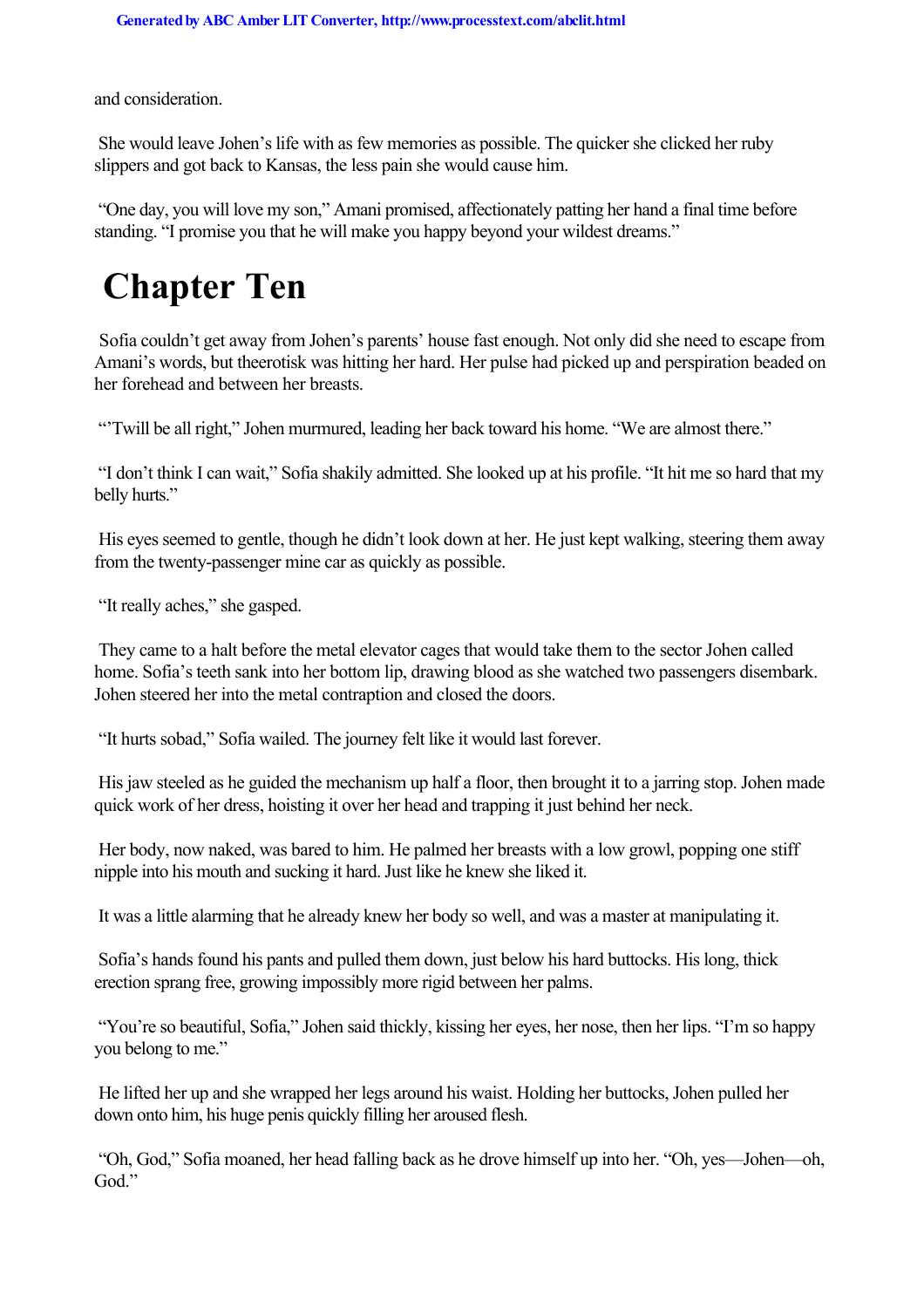"You feel so good," he said hoarsely, his eyes coming to life again while inside her. There was a darkness in him, a pain that only seemed to recede when he was near her. "I need you, Sofia."

Her heart clenched "Johen "

 As if sensing and understanding the emotional upheaval his words caused, Johen picked up the pace of his thrusting, concentrating on making her come. He succeeded admirably, just like always. Sofia cried out his name as she came, pushing herself down on his cock as fast and furiously as she could.

"I will always need you," Johen murmured as she rode out wave after wave of ecstasy. "Always."

 He spoke to her of her beauty, of her eyes and smile. He thrust into her depths as if trying to reach her soul.

It was getting to her.He was getting to her.

 Johen came in a roar, his cock jerking inside her. Sofia watched his eyes all the while, witnessing as life deserted them once again.

 It was as if he understood that she would go back to plotting against him once the passion faded…and needed to fortify himself against any injury that knowledge might cause.

# **Chapter Eleven**

 By the early hours of the sixth day of her marriage, theerotisk had completely run its course. Gone was the gnawing pain, the ache, the unquenchable lust. In its place was a soreness that made her feel like a young virgin again instead of like the mature woman that she was.

 Sofia had never had so much sex in her life. Johen had made love to her nearly nonstop this past week, pausing only long enough to sleep and eat. He looked as exhausted as she felt, yet he still managed to rise to the occasion every time she moaned and called out for him.

 He had taken her more times than she'd thought possible, in more places than she'd ever dreamt of letting a man invade her.

 And she had begged for it. Like an animal in heat, she had needed Johen's hard cock as though her life itself depended on it.

 The weirdest thing of all, though, was the trust she had begun feeling for her husband. He was big and powerful, deadly and gruff, yet tender and gentle at the same time. At least with her. If she was to never learn another new fact about him, she fully comprehended one thing:

He would never hurt her.

Too bad she couldn't say the same about herself, where he was concerned.

 Sofia sighed softly as she gazed at Johen's sleeping face. She disliked the thought of causing this man any pain, but she owed it to herself to try and escape. Six days of great sex hardly made up for a lifetime in captivity.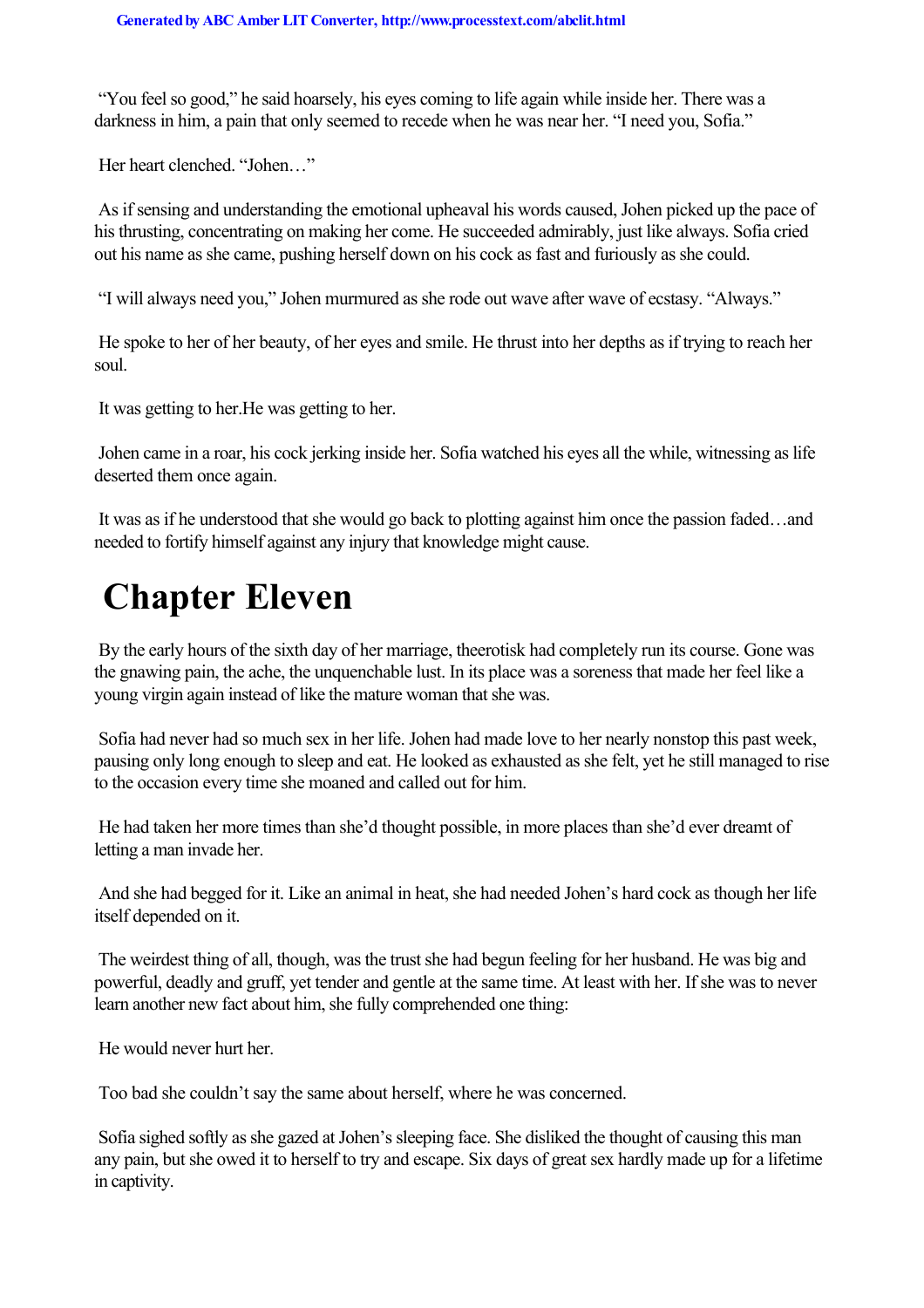Down here, she would never have choices. Johen would decide her every move. Any woman in her right mind would try to flee.

 It's not like he can't replace you. Today he calls you his wife, but he'll forget you the moment you leave….

If only she truly believed that.

 For five days and nights, Lord Stefsson neglected his duties to New Sweden that he might remain by his wife's side. When he awakened on day six and found Sofia sleeping soundly beside him, Johen realized that the effects of theerotisk had passed.

 The selfish part of him wished it otherwise, for he knew that so long as lust consumed her she would lie with him willingly, even initiate their lovemaking. Now that Sofia could shake the carnal cobwebs from her mind, the uphill battle would begin.

 He had heard enough stories over the years about captive brides to know what a difficult time 'twould be in their dwelling until Sofia accepted New Sweden as her home and him as her husband. That was why he'd vowed to himself not to purchase an Outsider bride.

 But as Johen watched Sofia sleep, golden ringlets framing her beautiful face, he knew it didn't matter. However long it took, whatever manner of willfulness she displayed, 'twould be worth it.

 Something about Sofia had called to him from the moment he saw her. There was a look in her eyes he understood only too well: a void, an ache that resulted from feeling lifeless inside.

It took the dead to recognize the dead.

 Johen had no knowledge of what Sofia had gone through prior to her capture by the bride-hunters, but whatever 'twas, it had caused a great sorrow within her. He faced eves like those every time he glanced in a looking glass.

 He had seen so much during his rise to power, mercilessly fighting Toki for Hannu's autonomy. Dead bodies strewn like fallen paper along the icy rivers. Children blown apart—innocent little victims who had done naught wrong to anyone. Mothers weeping. Mangled corpses everywhere so far as the eye could see…

 Witnessing these sights in theory was altogether different than seeing them in reality. A part of Johen had died in the uprising, a piece of his soul he'd thought never to recover. Being with Sofia made him feel hopeful again, as though it hadn't been in vain after all.

 "Let us take away each other's pain," he murmured, one hand gently sifting through her hair. As Johen watched his wife sleep, he knew he had made the right decision in choosing her for his bride. They bore more in common than either of them knew. "I cherish you more with each passing moment."

 'Twas true. The way she smiled despite herself whenever she found him to be good company, every time he slid his cock inside of her and those blank, sad eyes sparkled their brilliant blue-green for those stolen minutes…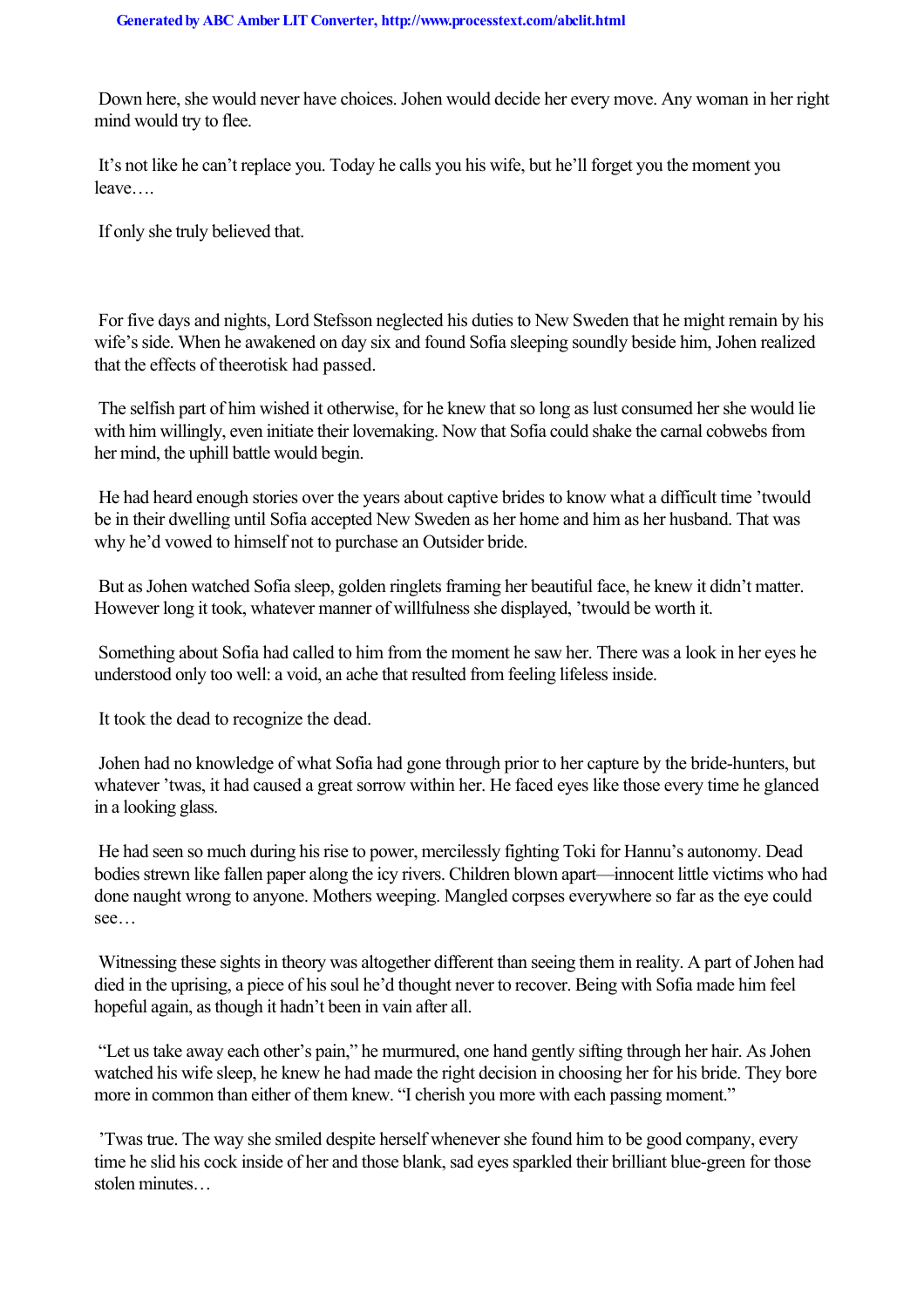He loved her. With his whole heart he already loved her, though he couldn't tell her until she was ready to hear it.

 Sofia had not been raised in his culture and therefore didn't understand his people's ways. His mother had told him about the conversation she'd engaged in with his wife three eves hence, and of Sofia's bewilderment that a man could love so fiercely, devoutly and quickly.

His mother had not lied to her. He cherished Sofia as though he'd known her all his life.

 Johen blinked, recalling that he had duties he could no longer neglect. There were disputes to be settled, grievances to be heard and a sector to rule. With a sigh, he stood up and headed to his chest to fetch clean clothing.

'Twould be a long road with Lady Stefsson, but one his lordship felt certain was worth it.

As the doors to the vast bedroom quietly closed, Sofia's eyes slowly opened.

 Long before Johen had touched her hair or uttered a word, she had known that his attention was fixed on her. Not sure of what to do or say, she had feigned sleep. His softly spoken words echoed in her heart:

Let us take away each other's pain...I cherish you more with each passing moment.

 Did he know about her brother's death? About losing her parents so many years ago? Had she said something to him she couldn't recall? What pain washe carrying? Should she even care?

 They hadn't engaged in much conversation, for most of their waking hours had been spent in bed. Yet somehow there didn't need to be any words between them. Somehow, some way, what they had together was, in its place and time,right.

Sofia sighed. Shehad to leave. Johen was affecting not only her mind, but her heart as well.

# **Chapter Twelve**

 Sofia ran as fast as she could, running blindly into the unknown Viking world outside Johen's home. She didn't know where she was going. She didn't even know if she was trying to escape or if she was merely blowing off built-up steam. Tears welled in her eyes from the confusion she felt.

 Staying below the ground with Johen was so alien as to be frightening. Returning to the icy world above was equally distressing. She was alone up there.

 Down here she had Johen, Eemil and Amani—three people who very much wanted her in their family. Even knowing her anger and frustration, they had enveloped her into their fold, treating her as one of their own.

To them, she belonged.

She came to a sudden stop, panting for air. It was all she'd ever wanted—a real family. But at what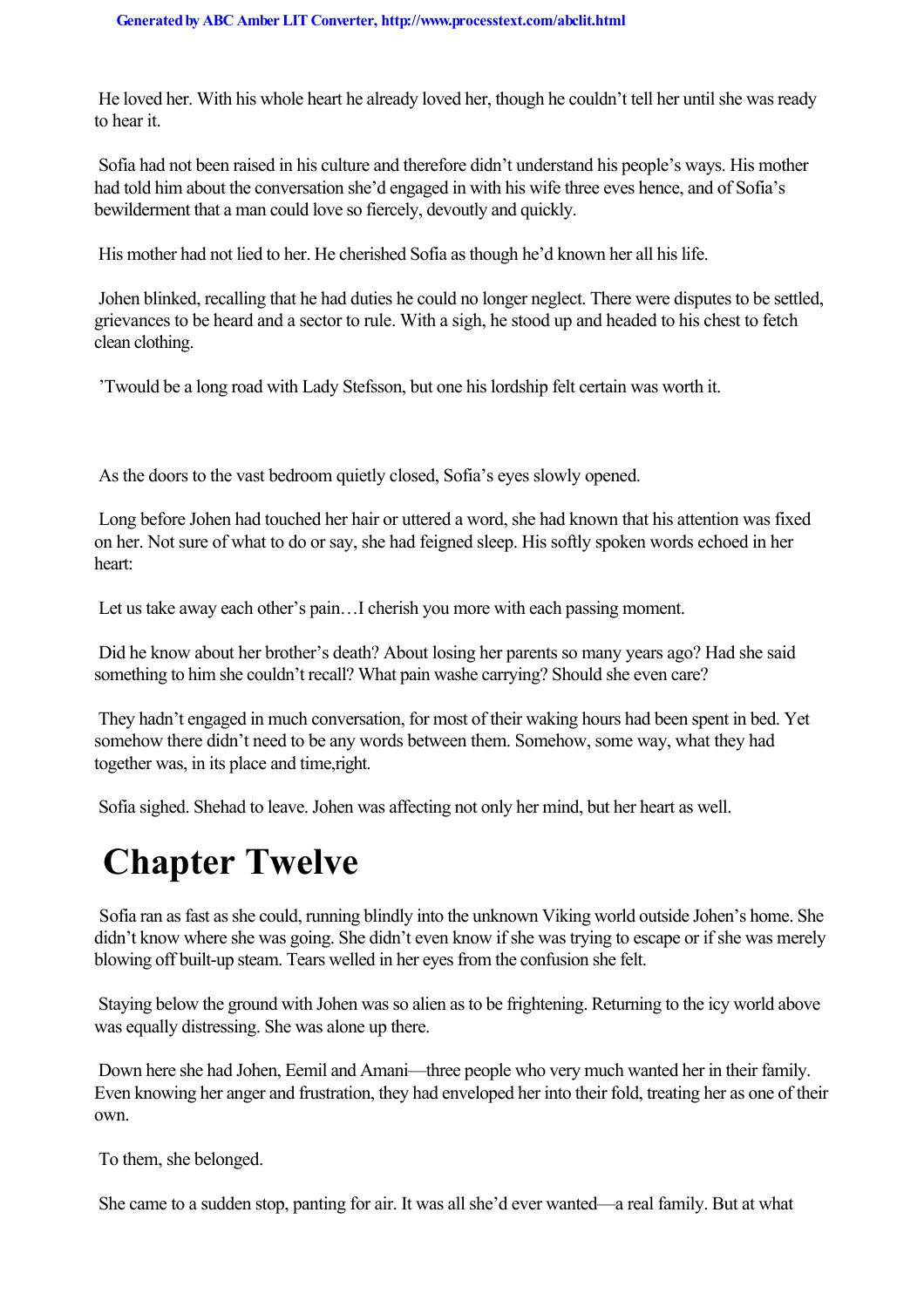price?

 Grief overwhelmed her until she just had to cry. She hadn't lost control of her emotions since her parents had died, but now she couldn't seem to stop herself.

"Sofia."

 The voice, so gentle, so concerned and familiar, soothed in a way that frightened her. Succumbing without a fight wasn't in her vocabulary, but she was so tempted....

 "Sofia," Johen murmured, coming to stand beside her. Thankfully he didn't touch her; she was overwrought enough as it was. "Are you all right?"

 "No," she sobbed, trying to stop crying. She swiped at her tears, but they continued to fall. "I don't know what to do. I don't know what to think. I don't even know who I am anymore—and that is the scariest thing of all.

Johen didn't interrupt her, which she was oddly grateful for.

 "Up there in my world, I had nothing. I lost everyone that ever mattered to me. My parents, my brother—all of them are dead."

"I am sorry," he said quietly. "Were they alive, I would go steal them for you."

Sofia stilled. She smiled through teary eyes. "Would you really?"

 "Of course," Johen said as though he couldn't understand why she thought otherwise. "I want to make you happy, Sofia—the happiest you've ever been."

She looked away. "That wouldn't take much," she whispered.

Johen led her a few paces to a bench, and he gently pulled Sofia down beside him.

 "I will not pretend to understand what you must be feeling. I have seen it on the faces of countless captive brides, but have never lived it for myself."

 He sighed. "What you must understand is that my people will never let you go. They couldn't even if they wanted to. Once the bride-hunters captured you, your fate was sealed. I know you are angry at me—"

 "No," Sofia said honestly, "I'm not. I realize that if you hadn't bought me, someone else would have. Still, I can't seem to get beyond the fact that it happened."

He nodded his head. "You are angry with me."

 "Not at you specifically—I'm mad at this entire civilization." She splayed her hands. "Your ways are not normal to me, Johen. If you stole a woman above the ground, you'd go to prison."

He whistled through his teeth. "Prison? A cell of incarceration? For doing what the gods decreed?"

"No one believes in your gods up there," she said gently. "They haven't for thousands of years."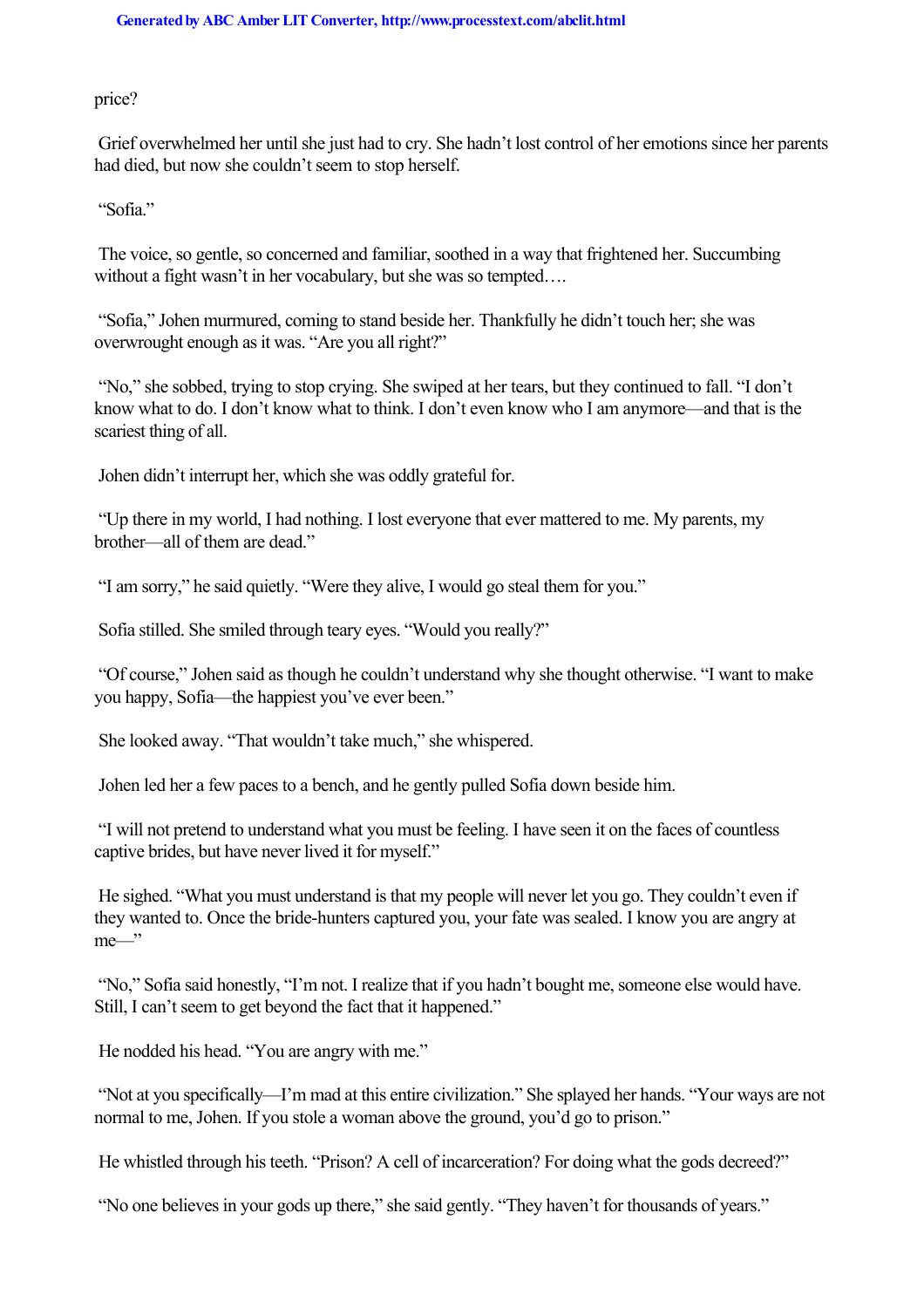"More's the pity."

 Johen threaded his fingers through Sofia's. "I know this is difficult for you," he murmured. "I vow to give you as much space and time as you need in order to find your happiness."

"What if I never find it?" she asked sadly.

He squeezed her hand. "You will. I would allow it to be no other way."

Sofia couldn't help but grin at his arrogance, and he winked down at her.

 They sat in silence for a long time, neither of them saying a word. They held each other's hand, their souls finding a peace neither of them had experienced in years. After what felt like a lifetime to Johen, Sofia at last rested her head on his shoulder, allowing him to embrace her.

 Old Myria, the herbalist, watched in the shadows, a smile parting the wrinkly folds of her face. She had known these two were right for each other the moment she met Sofia. Some called her gift a blessing, others a curse. Whatever it was, she had known.

 Fate was ironic with its twists and turns, but in the end it always worked out right. That was difficult for the newly wedded couple to fathom now, but in another month, Sofia would love Johen with as much passion as he loved her. Another month later and she would be pregnant with his child.

 Fate was indeed ironic, yet equally wise. There was no other person alive who could have recognized and understood the shadows that the other carried.

 Clutching her hooded cowl tightly about her, old Myria crept away. Something portentous was about to grip New Sweden in the form of a wench. She could only pray to the gods in Valhalla that her people were ready for it.

# **Epilogue**

Three months later

 You are definitely with child," Johen proclaimed. He shouldn't feel so pleased with his fertile self whilst watching his poor wee wife try to ward off the morning sickness that had consumed her over the past couple of weeks, but he couldn't seem to help it. She was pregnant. No wench could ever hope to be sexier.

"Either that," he teased, "or you've succumbed to a new illness no Viking has ever heard tell of."

Sofia moaned as she clutched her rebellious stomach. "What kind of illness would that be?"

"Mayhap we would name itwife-of-the-green-face."

"You arenot funny."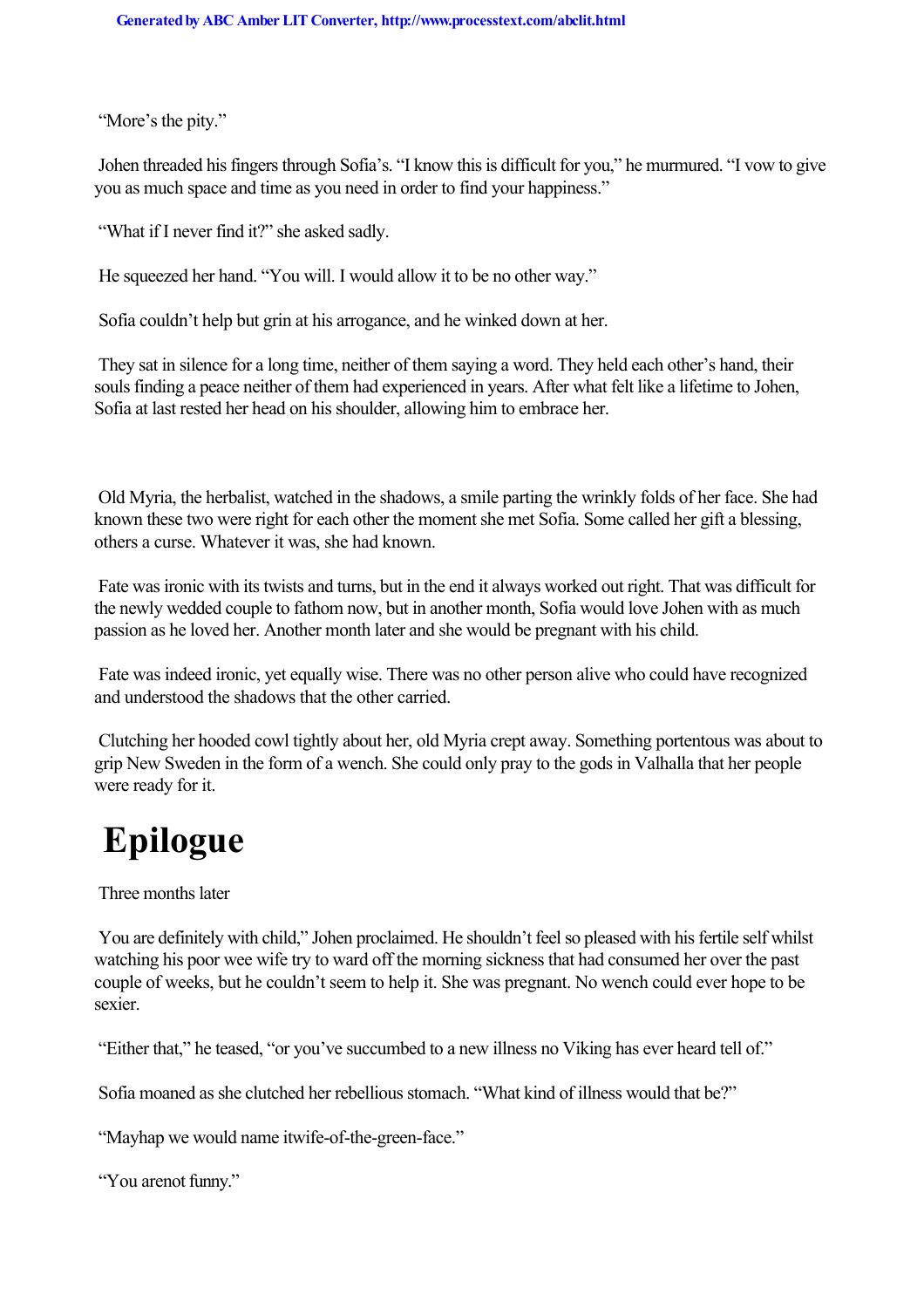"And here I thought myself a court jester in the making."

"You could use a few more lessons."

 Johen rubbed Sofia's back, doing his best to comfort her. It was long moments before she felt relieved enough to sit up, and then took a seat in her favored place—his lap.

Smiling softly, she wrapped her arms around his neck. "I am very happy, you know."

 He kissed her forehead. "Aye, I know," Johen murmured. "I can see it in your eyes." He gave his wife a gentle squeeze, not wishing to tempt nature and make her sick. Especially not whilst she was sitting upon his lap. "I have never felt more blessed, Sofia. Thank you for all the goodness you have brought to my life"

"That's so sweet—you're going to make me cry."

 "You do that often, too, these days. Mayhap we should change the name of the ague to wife-of-the-green-face-and-red-eyes."

Sofia gave him a good-natured thump on the chest. "You really do need more lessons."

 A court jester he was not, but fool-crazy in love, he was. The past three months had been the most wondrous of his life. He and Sofia had become so close that Johen was hard-pressed to recall a life before her. 'Twas almost as though he hadn't lived before that fateful eve at the bride auction.

Truth be told, he hadn't. He had existed, but he had not truly lived.

"Thank you for having my child," Johen murmured, his gaze memorizing her face. "I love you, Sofia."

 "You're welcome," she whispered back. She reached up and ran a hand over the contour of his jaw. "I love you, too." Her smile held the promise of a long, happy life together. "More than you'll ever know."

 $\ddot{\phantom{a}}$ 

 Later that afternoon, once the morning sickness had securely passed, Sofia and Johen took a mine car to a docking station on the far side of Hannu, where Johen's parents lived. Her in-laws took the news of Sofia's pregnancy just as she'd known they would: with hugs, kisses and tears of joy.

"I cannot begin to tell you how happy we are!" Amani laughed. "Eemil and I are to be grandparents!"

 Eemil was equally thrilled, running a few homes down to pound on his brother's door and share the news of her pregnancy. Pretty soon Johen's entire extended family was there, with food and drinks brought in for an impromptu celebration.

 Sofia grinned up at her husband as his father and uncle began singing and dancing, a bawdy Viking performance reserved for only the most special occasions. Johen threw his head back and laughed, then gave Sofia a contented squeeze.

She was happy. God help her, but she'd never been happier.

Life in the Underground had turned out to be more wonderful than Sofia had thought possible. It didn't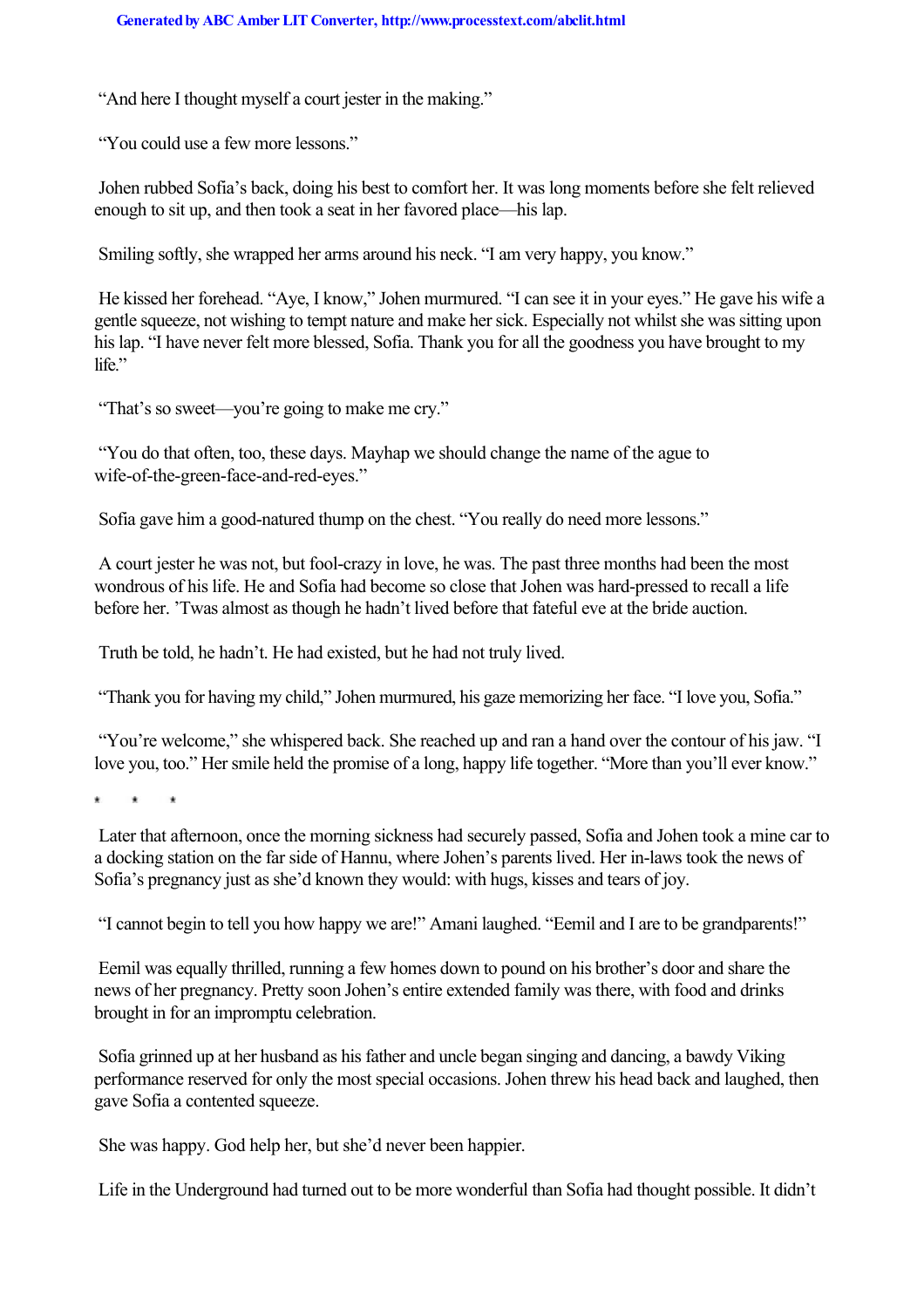hurt that she was married to the world's greatest man, but Johen aside, the kingdom still had a lot to recommend it.

 Johen had given Sofia the most amazing present—the gift of being loved no matter what. They had only been married for three months, yet her heart felt as though they'd been together for three lifetimes. Everything between them had clicked that fast and that well.

 She still thought about the world above the ground from time to time, and now was one of those times. Her mom and dad would have been as overjoyed as Johen's parents at the news of her pregnancy. And Sam would have been the world's greatest uncle.

 Sofia smiled. She hoped that her family was looking down from the heavens and seeing this moment through their angels' eyes.

 She blinked, then turned her attention back to the Viking performance. Laughing with her husband, she laid her head on Johen's shoulder, grateful to be a part of this wonderful family.

 The Warlord **Wants** Forever

### **Kresley Cole**

# **The Origin of the Valkyrie**

 Into the blood-splattered snow, the lone warrior fell to one knee and shuddered with weakness. Still, an arm shot out to raise a sword against the oncoming legion.

Her dented breastplate swallowed her small form.

 The winds howled, whipping her hair, but she heard the twang of the bowstring unleashed. She screamed in fury; the arrow punctured the center of her armor, the blow sending her flying back.

 The arrow had pierced through metal, then barely through her breastbone, just enough that her heart met the point with each beat. The beating of her own brave heart was killing her.

 But her scream had woken two nearby gods sleeping together through a brutal, wintry decade. They stirred and looked down upon the maiden, seeing in her eyes courage burning bright. Bravery and will had marked her entire life, but the light ebbed with death and they mourned it.

 Freya, the female god, whispered that they should take her courage and preserve it for eternity because it was so precious.

 Wóden agreed, and together they gave up lightning to cleave through the ether and strike the dying maiden.

The light was violent and slow to fade and made the army tremble.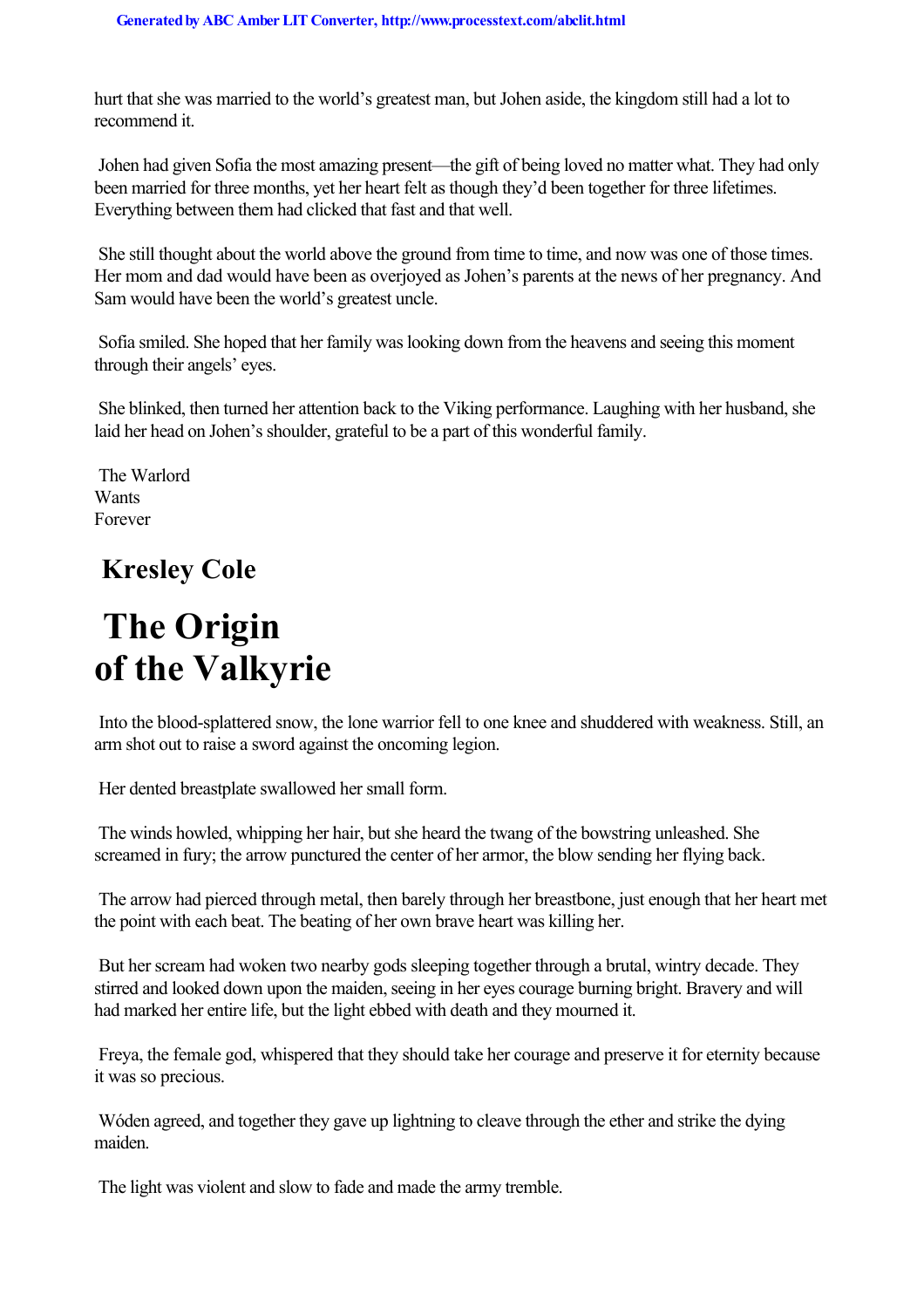When blackness cloyed once more, the healed maiden woke in a strange place. She was untouched, her human mortality unchanged. But soon an immortal daughter would be born from her—a daughter who possessed her courage, Wóden's wily brilliance, and Freya's mirth and fey beauty. Though this daughter enjoyed the power of lightning for sustenance, she also inherited Wóden's arrogance and Freya's acquisitiveness, which merely endeared her to them more.

 The gods were content and the maiden adoring of her new baby. Yet after an age had flickered past, the gods heard another female call out for courage as she died from a battle against a dark enemy. She wasn't a human, but a Furie, one among the Lore—that strata of clever beings who have convinced humans that they exist only in imagination. Scarce moments had the creature—in the freezing night her breaths were no longer visible.

 "Our halls are great, yet our family is small," Freya said, her eyes sparkling so brightly a mariner in the north was briefly blinded by the stars and almost lost his way.

 Grim Wóden took her hand, unable to deny her. Those surrounding the dying Furie saw lightning rent the sky once more.

 And it would strike again and again in the coming years, continuing on well after female warriors—be they human, demoness, siren, changeling or any brave creature from the Lore—knew to pray for it as they died.

Thus the Valkyrie were born.

## **Chapter One**

 Five years ago Mt. Oblak Castle, Russia

 If the overgrown vampire didn't stop staring at her face, even his wicked talent with his sword wouldn't keep his head upon his shoulders.

 The thought made Myst, an immortal known as the Coveted One, grin as she curled up in the windowsill of her cell. Leaning against the reinforced bars, she watched the two vampire armies battle below as she might a rumble from the back of bleachers.

 The poor warlord with his broad shoulders and jet-black hair was about to join a legion of other males whose last sight on earth was her smiling face—

 She frowned when he ducked and ran through his enemy. He was a big male, at least six and a half feet tall, but he was surprisingly fast. Tilting her head, she studied him. He was good. She knew fighting and liked his style.Dirty. He'd cut with his sword then strike out with his fist, or duck a parry then throw an elbow. It amused her to watch, but what she wouldn't give to be down there fighting. In the middle. Against both sides. Againsthim.

She fought dirtier.

 His gaze continued to stray to her, and once he'd even killed while his eyes werestill on her. She'd blown him a kiss, sincerely, choosing to see it as a tribute.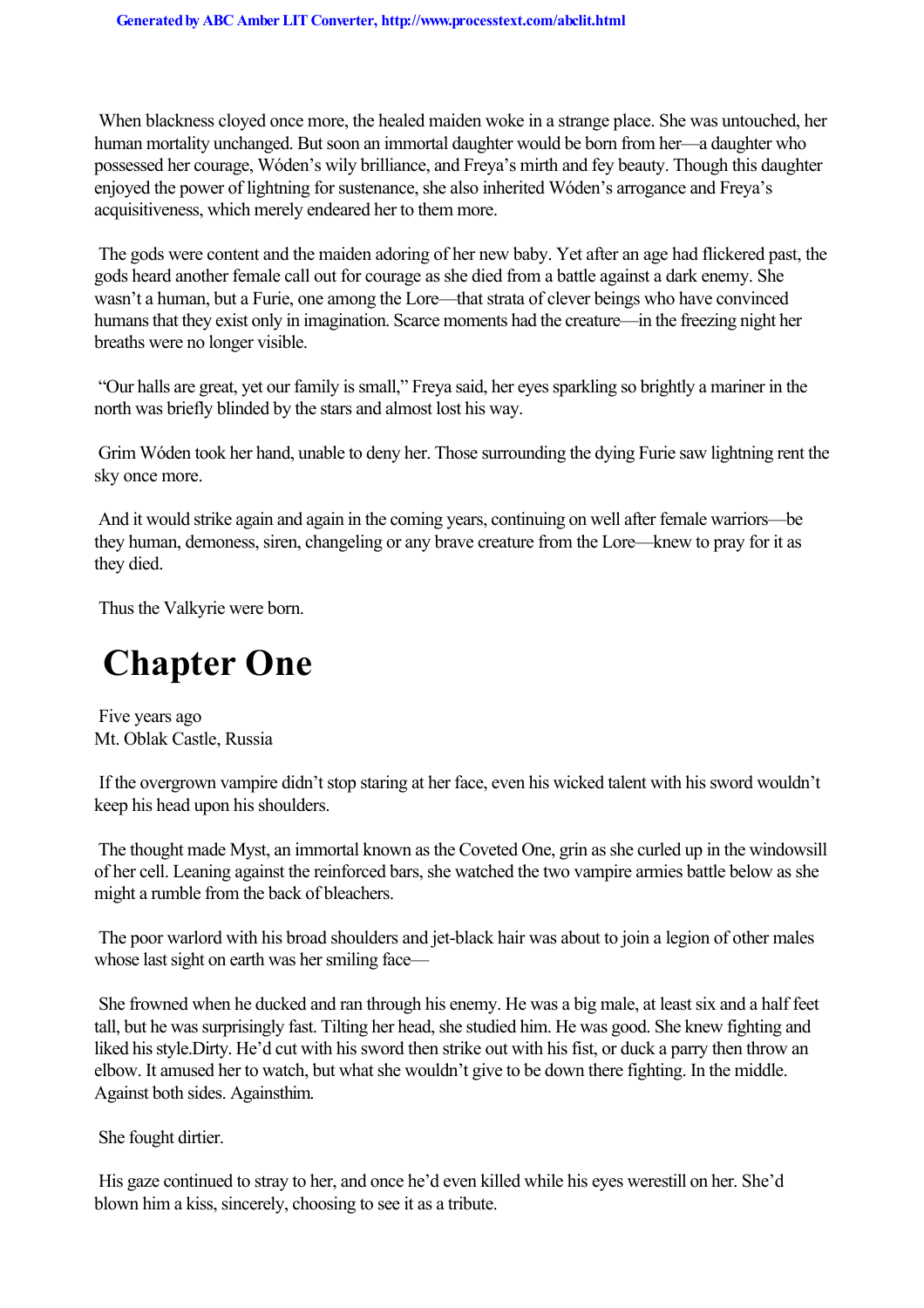He found time to glance back even as he thundered orders and gave commands to the army of vampires around him, showing brilliance in strategy. She examined it all as though watchingDecisive Battles on A&E and grudgingly noted the effectiveness of his army's acid grenades and guns.

 The creatures of the Lore scorned human weapons like these. The only ones such weapons could kill were humans, which was beyond nonsporting. Yet that was the thing about bullets—aside from ruining perfectly good couture, theyhurt and could immobilize an immortal for precious seconds. Long enough for a dirty fighter to take your head. Done enough times, they could help take an "untakable" castle like Ivo the Cruel's.

 Myst hardly cared that Ivo, her jailer and tormentor, was about to have his ass handed to him by this warlord with his forbidden modern weapons. Her situation would not change, for these rebels, turned humans known as the Forbearers, were still vampires. A blood foe is a blood foe is a blood foe....

 An explosion rocked the castle, and sparks and bits of debris wafted down from the roof of Myst's cell. The low creatures in the dank holds down the corridor howled with impotent fury, increasing in urgency with each successive blast, until it was...over. Silence. An aftershock here and there, a muted whimper…

 The defense of this castle was no more, its inhabitants having disappeared—bytracing, as the Lore called teleporting—leaving no more than an airy draft and the burned records of their Horde.

 She could hear the rebels searching the bowels of this place but could've told them they wouldn't find any of their enemies. The denizens here had not been a fight-to-the-death sort, more of ahe who fights and runs away, lives to run away another day type.

 Shortly after, she heard heavy boots clicking on the stone floor of the dungeon and knew it was the warlord. He crossed directly to her cell and stood before it.

 From her perch, curled in the window, she examined the vampire up close. He had thick, straight black hair that hung over his face in uneven sections, no doubt from where he'd sheared it off with his blade months ago, and never thought to cut it since. Some hanks were kept from his field of vision with those small ravel plaits like the berserkers used to wear. He had scars on his hands, and his big body was powerful and cut with muscle. She wanted to purr—because apparently central casting had just sent down the consummate virile warlord.

"Come down from there and show yourself." Deep voice. Russian accent, moneyed, aristocratic.

"Or what? You'll lock me away in a dungeon?"

"I might free you."

 She was at the bars before he'd had time to lower his gaze from the window. Had his squared jaw slackened just the smallest bit? She listened for a quickening of his heart, but found none because there was no heartbeat whatsoever. So the vampire was single? His eyes were clear of the red haze that marked bloodlust, which meant he had never drunk a being to death. But then a Forbearer eschewed taking living blood through the flesh altogether.

When he saw her face up close, the key wasn't immediately in the lock as it usually would have been, but his lips parted, exposing his fangs for her to see. Of course his would be sexy—not too prominent or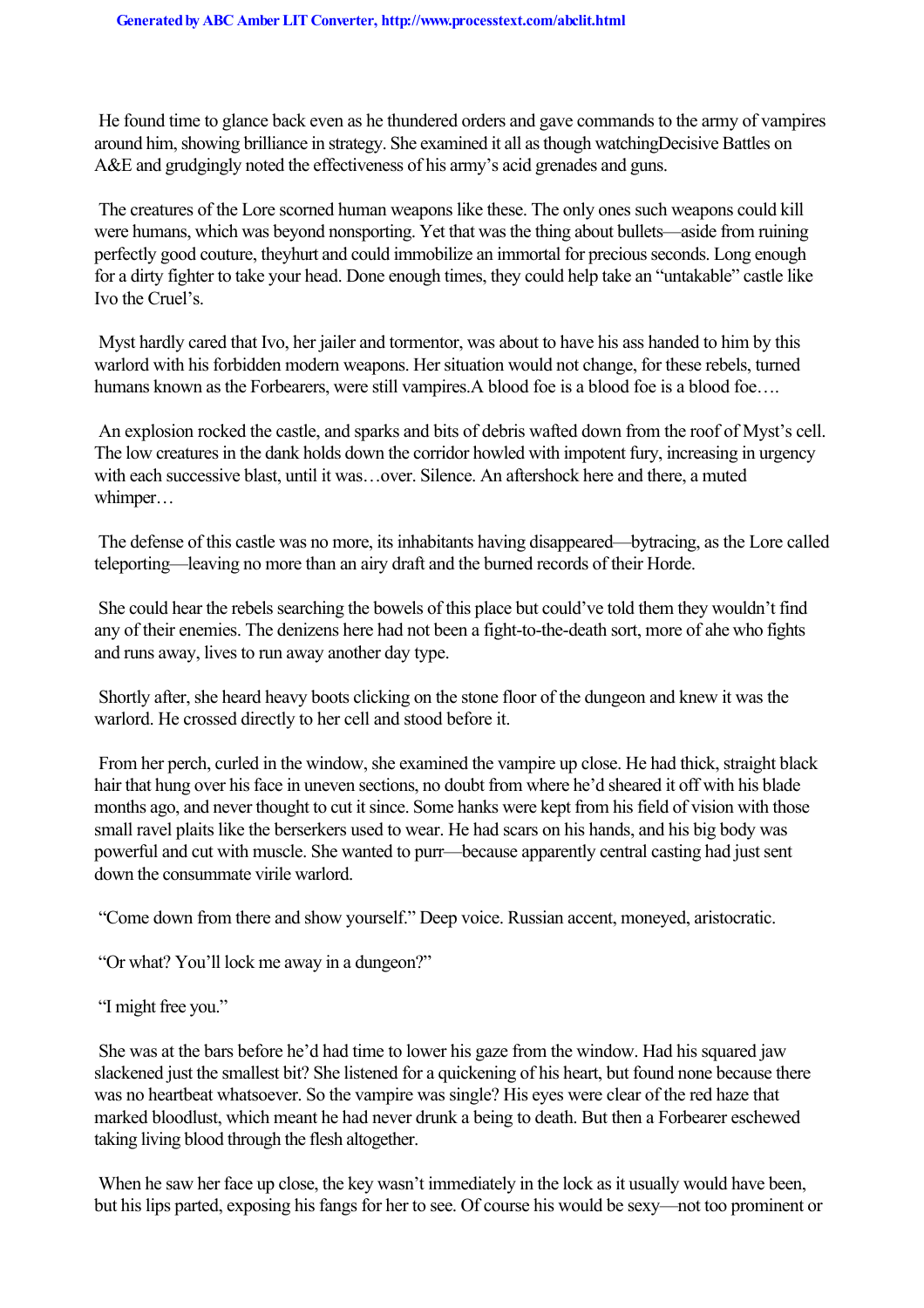even much longer than a human's canines.

 When she saw the short splendid scar that passed downboth of his lips, lightning struck just outside, but he didn't flinch at the bolt or even glance up—he was too busy staring back at her.

 Scars, any external evidence of pain, attracted Myst. Pain forged strength. Strength begat electricity. This one could give it to her.

It was possible he was even missing an eye under a thick hank of hair.

 She stifled a throaty growl as her hand shot out to brush his hair back. But he was quick, catching her wrist. She curled one finger in a beckoning gesture, and after a moment he released her, allowing her to reach forward. She brushed his hair back, revealing a hard-planed, masculine face covered with grit and ash from the battle.

He was still in possession of both of his eyes and they wereintense. Gun-metal gray.

 When her hand dropped, his brows drew together, perhaps at her blatant interest, or perhaps at her fingers already stroking the bars in invitation as she stared at his mouth. She was surprised by how carnal she found it, especially since the vampire could use it to hurt her.

The smooth gold chain that she'd worn at her waist for millennia now felt heavy on her.

 "What are you?"he asked in his pleasingly low voice. She realized then that his accent wasn't Russian, but from that of neighboring Eesti. The general was Estonian, which made him a kind of Nordic Russian, though she was sure he wouldn't appreciate that description.

 She frowned at his question and pulled back her hair to show him her pointed ear. "Nothing?" She parted her lips and tapped her tongue against her smaller dormant fangs. No recognition.

 Apparently, the rumors were true. Here was a leader in this army, a general most likely, and he hadn't a clue that she was his mortal enemy. He would think she was fey or a nymph. She'd prefer fey because she'd cringe to be confused with one of those little hookers—

She shook her head. As long as he didn't know she was Valkyrie it worked for her.

 Killing the unwitting Forbearers would be easy for her and her sisters.Too easy. Almost like being your own secret Santa.

 Myst had just confirmed rumors in the Lore that whispered of asses and elbows and this Horde's inability to differentiate between the two.

"What are you?" Nikolai Wroth demanded again, surprised his voice was steady.

 When he'd seen her in the light, he'd felt like exhaling a stunned breath—if his kind respired—for she was strikingly lovely, with a beauty only hinted at from the distance of the battlefield. He'd been attracted to that face to his reckless peril.

Though she had expected him to recognize her kind, all he could determine was that she wasn't human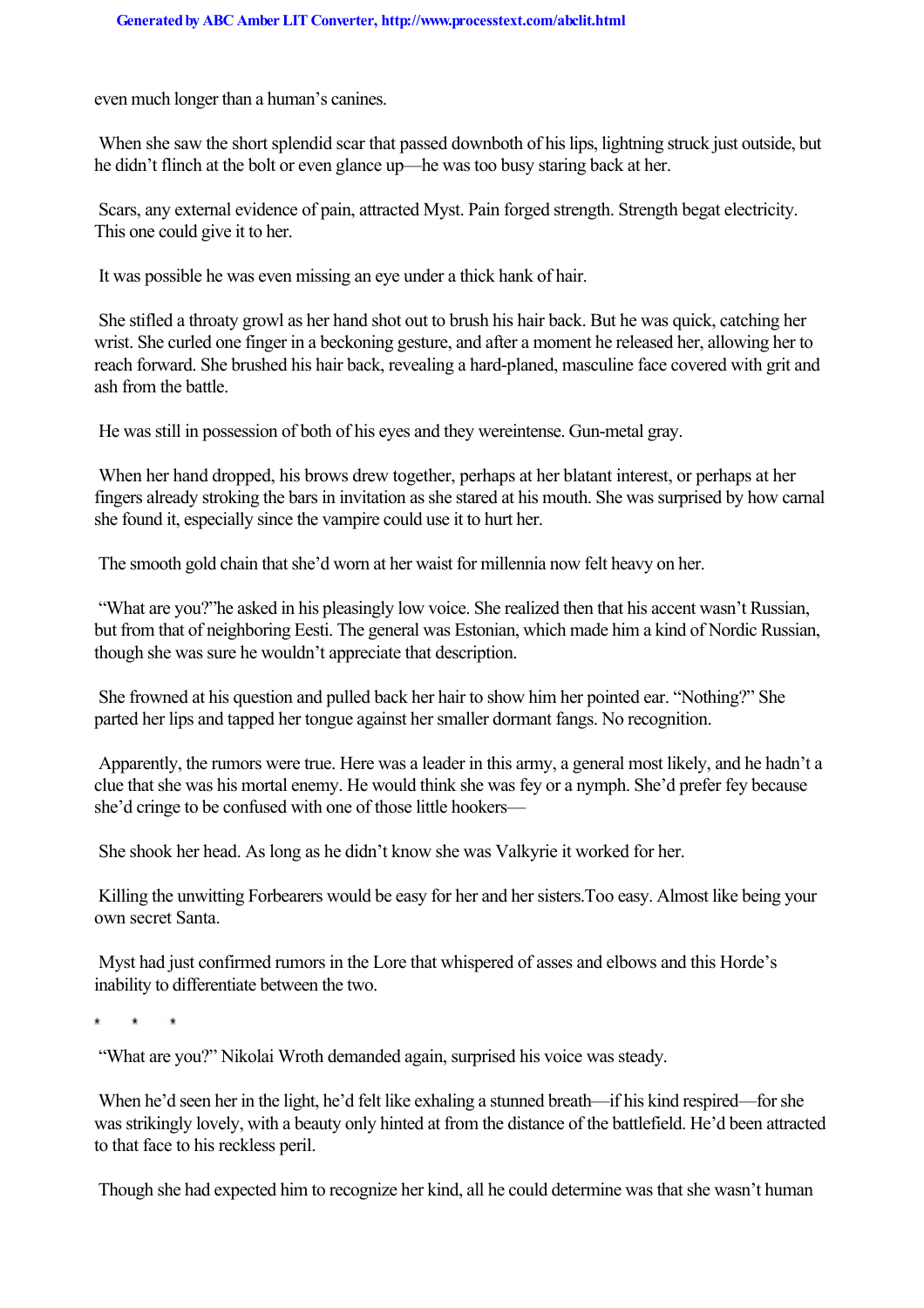### **Generated by ABC Amber LIT Converter, <http://www.processtext.com/abclit.html>**

and that he hadn't a clue what she might be. Her ears said fey, but she also had the smallestfangs.

 "Free me," the creature said. Flawless skin, coral pink lips, flame red hair. The eyes that flickered over him appraisingly were an impossible green.

The way she held the bars was suggestive—everything about her was…suggestive.

"Swear fealty to my king, and I will free you."

"I can't do that, but you've no right to keep me here."

 His brother Murdoch passed by then, raised his eyebrows at Wroth's discovery, and muttered in Estonian, "Sweet Christ." Then he walked on. Why was Wroth unable to do the same?

"What's your name?" He wasn't used to his questions going unanswered.

Another stroke of the bars. "What do you want it to be?"

He scowled. "Are you a vampire?"

 "Not the last time I checked." Her voice was sensual. He couldn't place her accent, but it was drawling, honeyed.

"Are you innocent of malice against us?"

She waved a dismissing hand. "Oh, good God, no! I love, love,love to kill leeches."

 "Then rot in here." As if she could kill a vampire. She was scarcely over five feet tall and delicately built—aside from her generous breasts showcased in her tight shirt.

 Just before he turned, he saw her eyes narrow. "I smell smoke," she called after him. "Ivo the Cruel burned his records before he fled, didn't he?"

Wroth stilled, clenching his fists because he'd have to return.

"He did," he grated at the cell once more.

 "And this new king's army is full of Forbearers—turned humans? It matters little. I'm sure the king is very knowledgeable about the vampire Horde'sextensive list of enemies within the Lore. He wouldn't need this castle's millennia's worth of records. In fact, I'mpositive that that isnot the reason you chose this stronghold over the four others, including the royal seat."

How did she know their agenda so well?

Wroth could plan battles and sieges—he'd earned his rank by this victory alone—but he knew nothing of this new world to advance the army. Unfortunately, he wasn't the only one.

 The blind leading the blind.When they'd found the records reduced to a smoldering heap of ash, that's what Kristoff had muttered.

"You think to bargain for your freedom? If you do happen to have information, I can get it from you."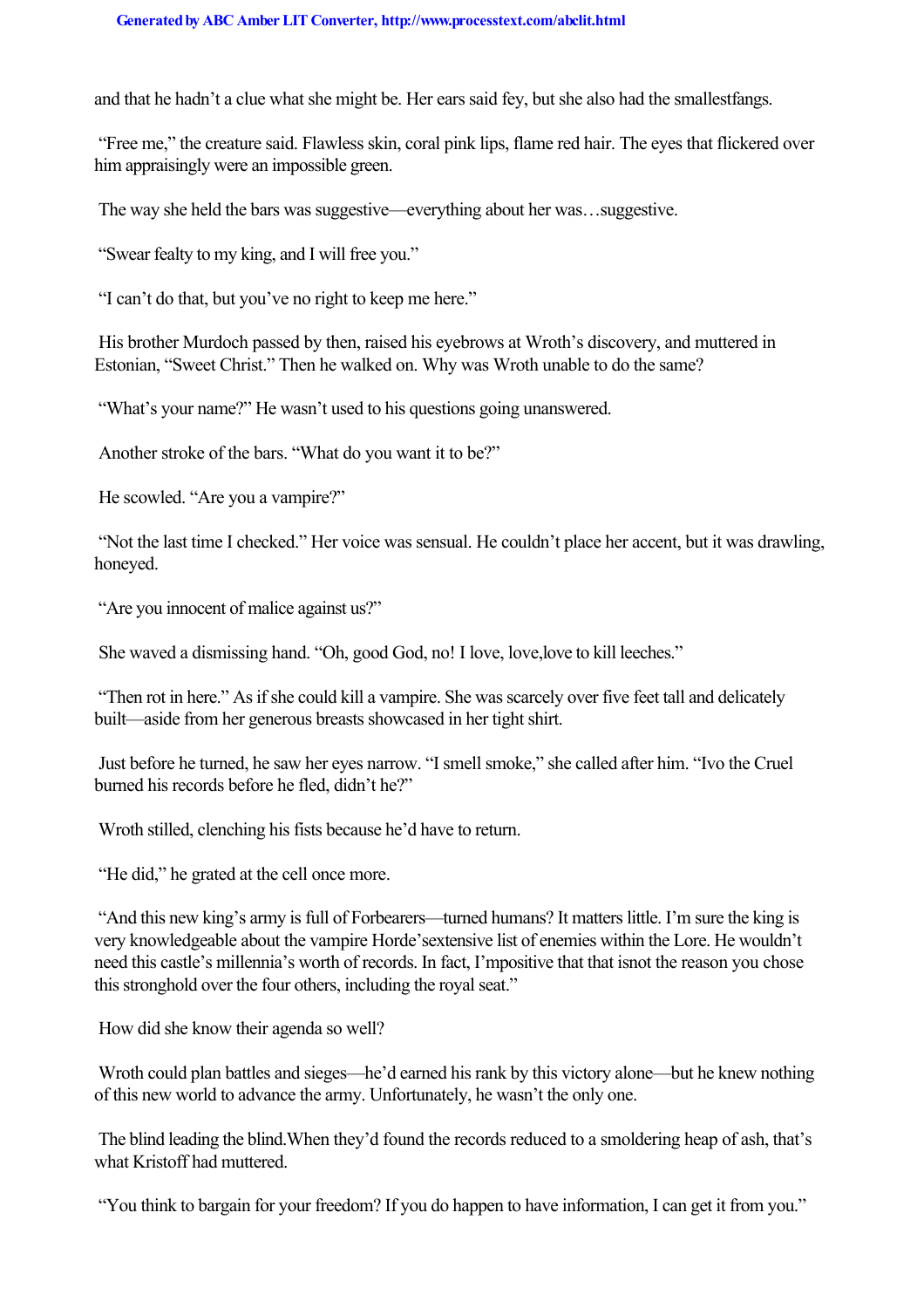"Torture?" she asked with a laugh. "My first piece of information I'll divulge to you? I wouldn't recommend trying to torture me. I dislike it and grow sulky under pincers. It's afault."

 Thethings in the cells, many of which he'd never even heard of, never could have envisioned, howled and grunted at that.

 "Now let's not quarrel, vampire. Free me, and we'll go to your room and talk." She offered her fragile-looking hand out to him. A smudge of ash was stark against her alabaster skin.

"I don't think so."

 "You'll call for me. You'll be lonely in your new quarters and will feel out of sorts. I could let you pet my hair until you fell asleep."

He drew in closer and lowered his voice to ask in all seriousness, "You're mad, aren't vou?"

"As—a—hatter," she whispered back conspiratorially.

He felt a hint of sympathy for the creature. "How long have you been in here?"

"For four long…interminable…days."

He glowered at her.

"Which is why I want you to take me with you. I don't eat much."

The dungeon erupted with laughter again.

"Don't hold your breath."

"Certainly not like you, Forbearer."

"How do you know what I am?"

"I knoweverything."

Then, if true, she had a wealth they didn't.

 "Leave her," Murdoch called at the gateway of the dungeon. His brows were drawn, no doubt puzzled by his brother's interest. Wroth had never pursued women. As a human, they'd either come to him or he'd gone without. He'd had no time in wartime. As a vampire he had no such need. Not until he could find his Bride.

 He shook his head at the insane, feycreature, then forced himself to walk on, though he thought he heard her whisper, "Call for me, General," making the hair on the back of his neck stand up.

 He followed his brother to Kristoff's new antechamber and found their king gazing out into the clear night from a generous window—that would be shuttered in the few hours till dawn. When he turned to them, his gaunt face looked weary.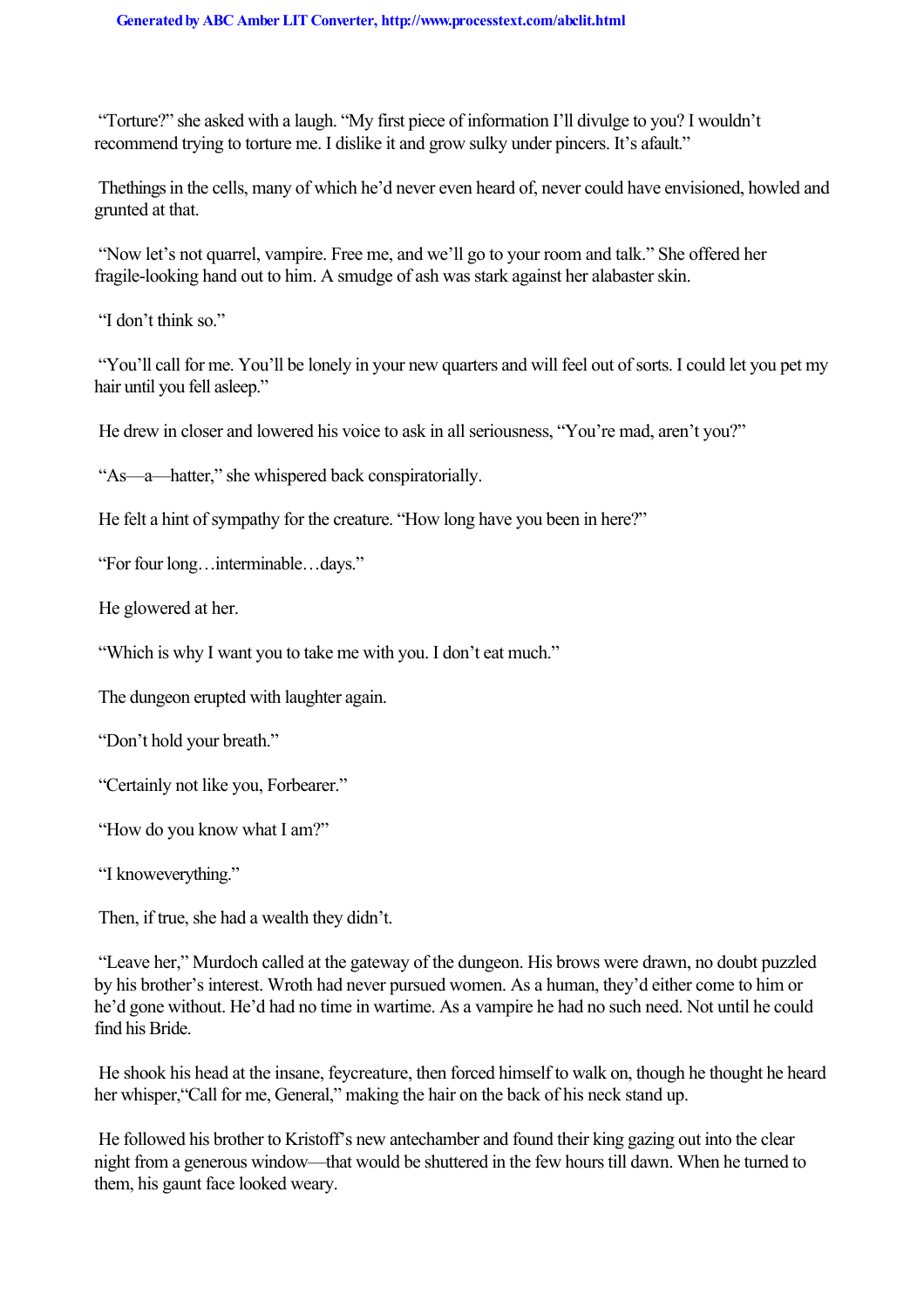Wroth suspected it had been difficult killing other natural born vampires, his own kindred, no matter how crazed they'd become, and no matter that they followed his uncle Demestriu, who'd stolen his crown centuries ago. Wroth had no such compunctions. He was weary but only from injury and his sword arm being overworked as he hacked through them.

 "Were any of the records salvageable?" Wroth asked with little hope. If the vampires of this castle had spent as much energy fighting as burning, they might have kept Oblak. To his disgust, they'd fled. He didn't understand it. When defending your home, you defend to the death.

He had.

Kristoff answered, "None."

Without the records, their own ignorance would kill them. Kristoff, the rightful king, had been raised by humans far from Demestriu's reach. For centuries, he had lived among them, hiding his true nature yet learning little of the Lore. His army consisted of human warriors he'd turned as they died on the battlefield, so they knew nothing. Before Wroth had seen Kristoff standing over him like an angel of death, offering eternal life for eternal fealty, Wroth had thought vampires were mere myths.

 The rules of this new world were complex and often counterintuitive, and their order knew little more than conjecture and what had been learned by painful trial over centuries. They were trapped in a kind of twilight—not human and yet universally shunned by all the factions of the Lore. Those beings hid in the shadows, fleeing from whatever land Kristoff's army occupied, working together to always be one step ahead. Wroth's human experience said they should have been able to get information by now, but the reality was that this was a different plane altogether. The same effort that went into hiding the Lore from humans for ages went into keeping Kristoff's soldiers in the dark as well.

"Any sign of Conrad or Sebastian?" Kristoff asked.

 Wroth shook his head. He hadn't seen his brothers since shortly after they'd been turned, but he'd heard they'd been in a skirmish with natural born vampires. Though he and Murdoch hadn't expected to find their brothers here, they had hoped the two might be in the dungeons of the castle they'd strategically needed to take.

"Perhaps the next Horde stronghold."

 Wroth nodded, though he doubted it. He sensed his youngest brother Bastian was dead and suspected the mind of the next oldest, Conrad, was unreachable even if he could be found. The two had not appreciated the eternal life their older brothers had forced on them.

 Murdoch examined a gouge in his arm, seeming unconcerned with this blow, but then he generally seemed unconcerned about everything. Though they shared similar looks, he and Wroth couldn't be more different in personality. Wroth believed in Kristoff's cause, seeing many parallels to his own past, and wanted to continue to fight. Murdoch didn't particularly care. Wroth suspected his brother fought only as a favor to him—or because they had nothing else now.

 "Wroth found a being in the dungeon," Murdoch said. "She seems to have extensive knowledge of the Lore"

"What kind of being?"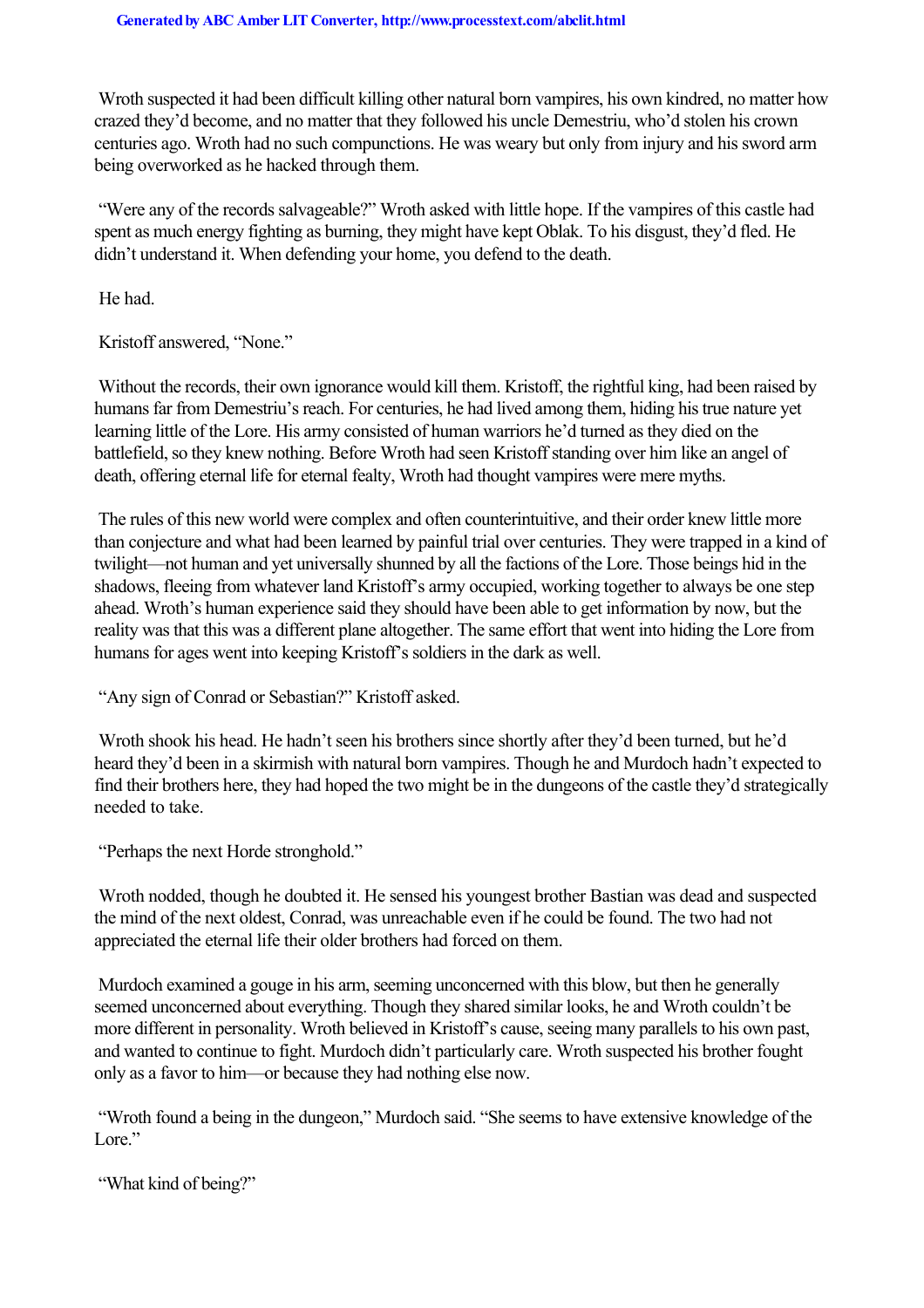Wroth answered, "I have no idea. She appears fey, delicate, with sharply pointed ears. But she has these smallfangs and her fingernails were more like…claws. She's not vampire."

Kristoff frowned at that. "Perhaps she's born of more than one species?"

 "Perhaps."More speculation. Wroth was sick of it. He wanted to know the rules of the game so he could dominate it.

"Find out everything you can from her."

 "She won't talk. I've interrogated enough to know she'll hint but never truly divulge. And she hates vampires."

 Kristoff pinched his forehead. "Then tomorrow night if we haven't gotten information from the rest of the prisoners, we treat her as the Horde she hates would. Torture her for the information if you can't get it any other way."

 Wroth nodded, but the idea sat ill with him. As a human he'd been merciless to his enemies, but he'd never tortured a woman. She wasn't truly a woman, he reminded himself. She was a female among the Lore, and their army's survival could depend on the knowledge she held.

Perhaps he'd never tortured a woman because he'd never needed to.

 The creature had been right, Wroth thought as a guard showed him to his new chambers. Hewas going to call her up to him.

To do what with her, he didn't know.

# **Chapter Two**

 Did you miss me? BecauseI missedyou," she said when the guard escorted her inside his bedroom. Out of habit, he stood when a lady entered, and she flashed him a brilliant smile. "A gentleman warrior. Who cleans upvery well." She fanned herself with her hand. "I think I'm in love."

 He didn't answer, and she didn't seem to mind as she casually scanned the room. "Retro Dracula. Not necessarily what I would have done, but then I'm not married to sun-proof shutters like you might be…." She shrugged, then headed for the bathroom. "Taking a shower if you don't mind," she said airily over her shoulder, making him raise his brows.

 At the doorway, she unbuttoned her tight blouse and shrugged from it, leaving only a transparent black bra. She turned to him, revealing her scarcely covered breasts, he knew, just so he could see the creamy flesh spilling from the lace when she bent over to remove her boots. What he didn't know was why.

Was she truly mad? Most people who were mad didn't think they were, but she seemed to be proud of it. He was usually quick to determine people's motives. Yes, she wanted her freedom, but for some reason he knew she wouldn't sleep with him to receive it.

 If he had to guess, he would say that she simply didn't see stripping in front of him and making herself completely at home in a stranger's bedroom as odd. In fact, he suspected she didn't see them as strangers at all.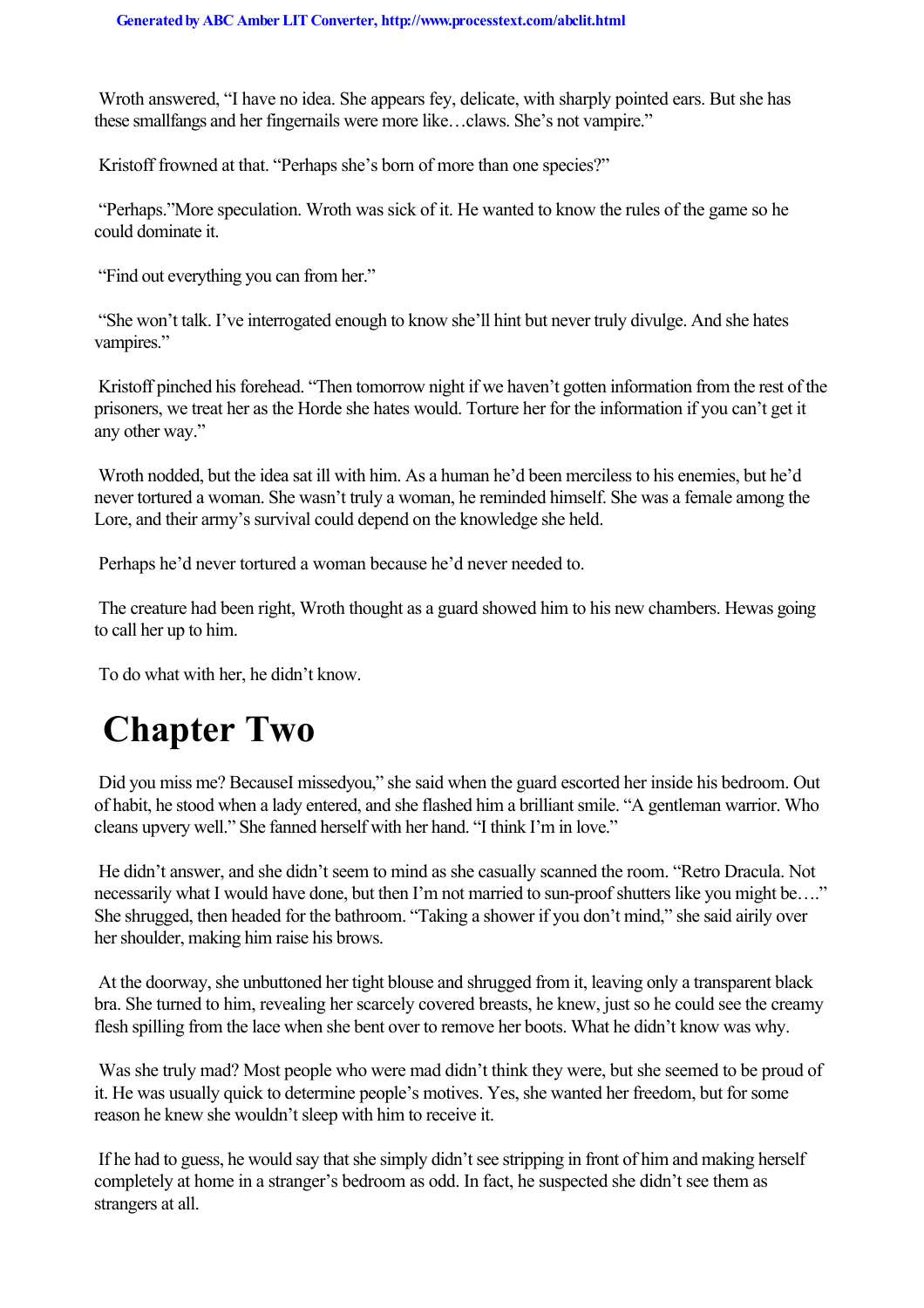As he stood, concealing his surprise, she untied the fastening of her silky skirt at her hip, and it too fell to the ground.

 A fine gold chain around her tiny waist caught his attention. It was unusual, the design appearing very old, but it glinted like new when she moved. Once he could take his eyes from it, he found her in only that wispy bra and scanty, black underwear so intricate he was shocked anew. They were like a work of art—or a like a ribbon decorating one.

 She gave him a teasing smile."Vampire like?" she purred, unclasping the front of her bra to toss it with her other clothes. He scowled because he did like. Very much. He ran a hand over his mouth, wondering if her high, plump breasts could be any more beautiful. She had coral pink nipples that he could spend hours tonguing and alabaster flesh he wanted to cup and palm. He began to speak, then had to cough in his fist to continue. "You'll strip in front of a vampire when you don't even know his name?"

 She gasped with mock horror and covered her breasts with her hands. "You're right! So what's your name?"

"My answer will be as forthcoming as yours. What do you want it to be?"

 She smiled at that but then replied to the question, "Some kind of name that fits a battle-scarred, overgrown vampire warlord."

 Battle-scarred? Overgrown? He wondered why in the hell he cared how she saw him. She was divinely wrought, but mad. He'd take his scars with his sanity. "Nikolai Wroth," he grated.

 For the briefest second he thought he saw recognition flicker. But then she eyed him archly and breathed, "Oh, you aregood. Wroth, the old word for rage? That's a bingo idea for a name." Her hands dropped. "I'll just call you by that," she said, then gave him a second look, shaking her head with a rueful smile as if she couldn't believe he was so clever.

…as a hatter.

 She leaned back against the doorway, raising her bent arms above her head to grasp her elbows. Displaying her mouthwatering breasts and flashing a flirtatious smile that would've dropped most men to their knees, she asked in her whiskey voice, "Care to join me,Wroth ?" She winked when she said his name and rolled her hips up off the doorframe.

 "No," he bit out the word with difficulty. He didn't want her to know how his body didn't respond to her. His mind did, his vague memories of being human did. But not his body. He was the walking dead. No respiration, no heartbeat, no sexual need—orability. Not until he found his predestined Bride and she "blooded" him fully. With his blooding, something inside him, some essence—maybe even his soul—would recognize her ashis. He would see her as the one he was meant to spend eternity with, the woman he could love without measure, if one believed in that, and his body would wake for her.

 In the past he'd yearned for his Bride because of the power she would bring him—he would finally be as strong as blooded vampires, his senses as acute as theirs—but he'd never missed the sex before this. And Wroth knew after this display that she was not his. For this should've blooded any vampire.

 She shrugged, the simple movement a sight to behold, then turned the corner to the bathroom. When she emerged fifteen minutes later clad in a towel, she crossed to his closet. He was almost certain she'd used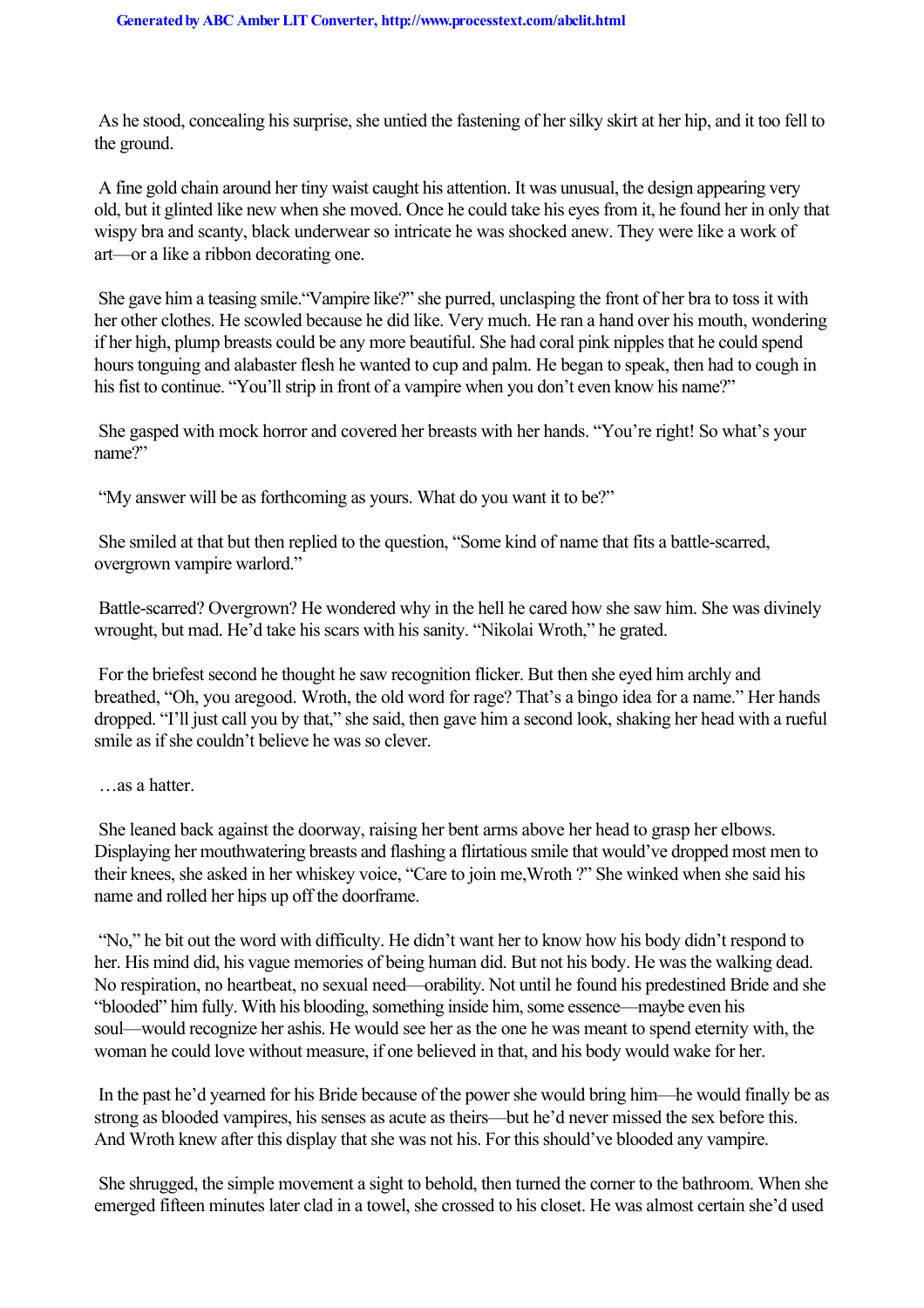#### **Generated by ABC Amber LIT Converter, <http://www.processtext.com/abclit.html>**

his toothbrush.

Which…charmed him for some reason—

The towel dropped, leaving her with only her chain and him with a view of her perfect ass.

 He swallowed. "Have you no modesty?" Never in his life had he encountered a female so quick to be naked. Of course, he'd never in his life encountered a female who should so utterly be naked at any chance.

 "Not at my age," she said as she began exploring his recently unpacked clothing. How strange to hear her say that when she looked so young. He found his head tilting to keep his gaze on her as she moved and bent. The chain swayed at her waist, and her long, damp hair cascaded down over her breasts. He stifled a groan at a particularly fruitful glance.A true redhead. He closed his eyes. And he couldn't have her.

"How old are you?" he grated, opening his eyes.

"Physiologically, I'm twenty-five. Chronologically, I'm…not."

"So you are an immortal?"

 An amused smile played about her lips. "I am." She pulled on one of his shirts though it fell far off one shoulder and well down her legs.

"Why did you stop aging at twenty-five?"

 "When I was strongest. Not for the same reason you were frozen at…"—she trailed off, eyeing him—"thirty-four?"

"Thirty-five. And why do you think I stopped aging then?"

 She ignored him to continue digging. After a few moments, she plucked out an old bejeweled cross from his bag. She pinched the relic, holding it away from her, keeping her gaze from it. "You're Catholic?"

 "Yes. It was a gift from my father." To help keep him alive in wartime. Wroth shook his head at the irony of just how well it had worked. "I thought I was the one who should be repelled by it."

 "Only a turned human would say that. Besides I'm in no wayrepelled. With jewels like that? If I look at it, I'll want it."

"So you wouldn't want it because you're Catholic, I take it?"

 "My family was very orthodox pagan. Can I have?" She held it forward, still not looking at it. "Can I, can I, Wroth?"

 "Put it back," he said, fighting the unfamiliar urge to grin. With a pouty expression, she returned it, mumbling something about tightfisted vampires, then dipped her feet into his boots. When she turned to him with her hands on her hips, his lips almost curled at the sight of her, a mad pagan immortal swallowed by his boots.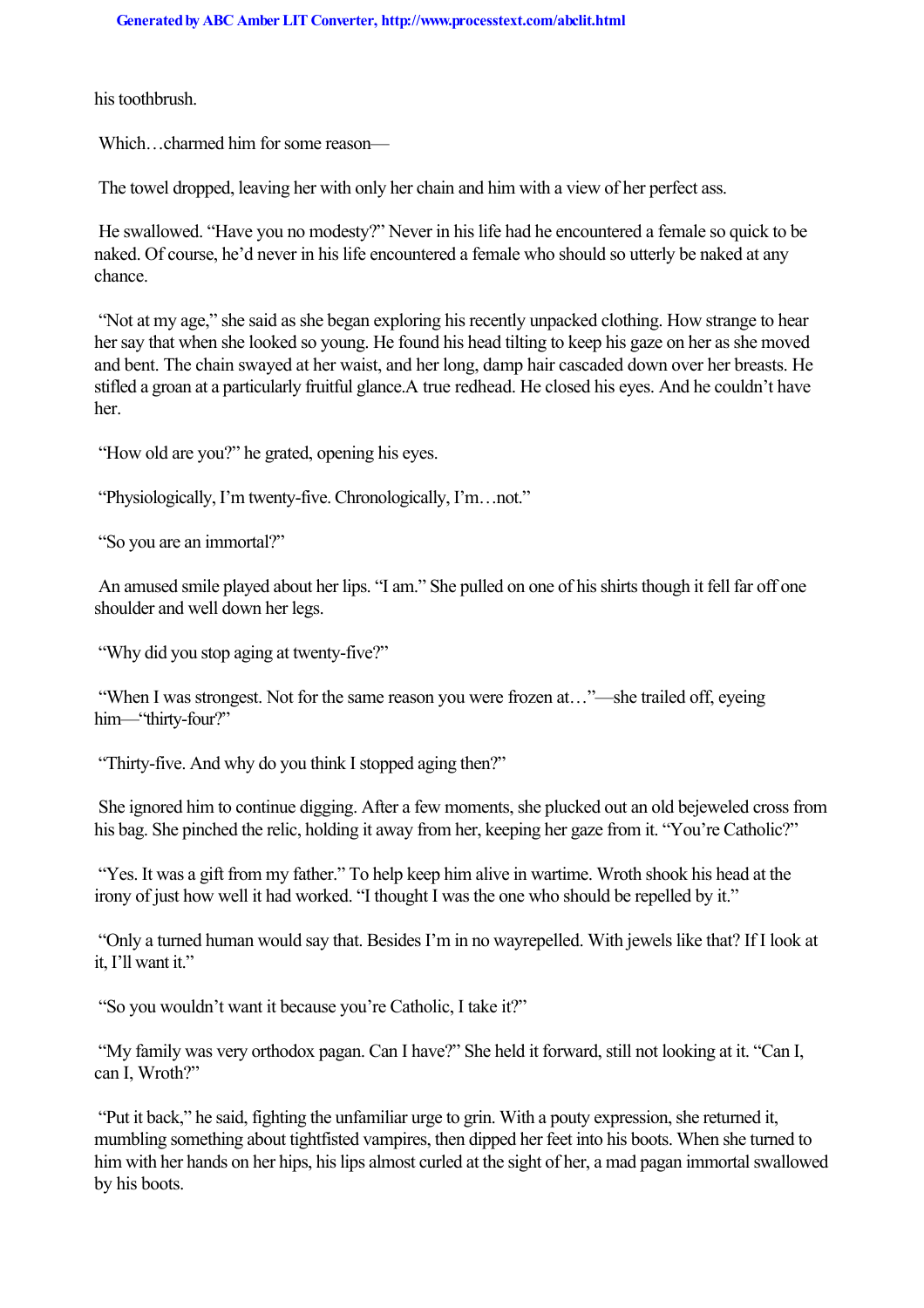"What did your mother feed you?" she teased. "Renaissance anabolics?"

His urge to smile faded. "My mother died young."

"So did mine." He thought he heard her murmur,"The first time."

"And I was born after the Renaissance."

She drew her feet from his boots and sauntered past him. "But not by much."

"That's true. And why do you think I stopped aging at thirty-five?" he asked again.

 She frowned as if she didn't know where his question had come from, then said, "Because naughty Kristoff found you dying on a battlefield, decided you'd make a fine recruit, then made you drink his blood. Bit a wrist open, perhaps? Then with his vampiric hoo-doo blood in your veins, he let you die. Unless he was in a hurry, then he would've killed you. One to three nights later and voilà, you rise from the dead—most likely with a frown on your face as you think 'Holy shite, it worked!'"

 He ignored the last and asked, "How do you know the blood ritual?" He'd thought that only vampires knew the true way to turn a human. In movies and books, the change always came as a consequence of a vampire's bite, when in fact a human had more chance of turning if he bit a vampire.

"Like I said, I know everything."

 Yes, but hewas learning, if sporadically. She was an immortal, who'd been frozen physiologically at twenty-five. If she was pagan she was at least a few hundred years old. She knew of the blood ritual and that Kristoff "recruited" his soldiers straight from the battlefield.

 When she scooped up her clothes, opened his door, then snapped her fingers for a guard down the hall, Wroth merely watched like a bystander.

 "Pssst. Minion. I need these laundered. Very little starch. Don't just stand there gawking or you'll anger my good frenemy General Wroth. We're likethis."

He couldn't see her but knew she was twining two fingers together.

 Once she'd foisted her laundry, she closed the door by dramatically leaning back against it—as if to say he couldn't get away from her now—then glided over to him. As a rule, he observed, he calculated and he waited, but he'd never quite enjoyed sitting back and watching events unfurl as much as with her. Unpredictable didn't begin to describe—

She clutched his shoulders and straddled him.

 Nothing between them but his pants and a few inches. He could even feel her heat as she knelt over him. She was definitely not his Bride or he would've ripped through his zipper to get inside her. His heart would beat, he would take his first breath in three hundred years, and in the space of one of those breaths he would be buried so deep in her tightness, wrenching her down on him…. But nothing approaching that happened.

"Now, Wroth, we need to work some logistics out. When I'm kept as a pet, my care is very involved."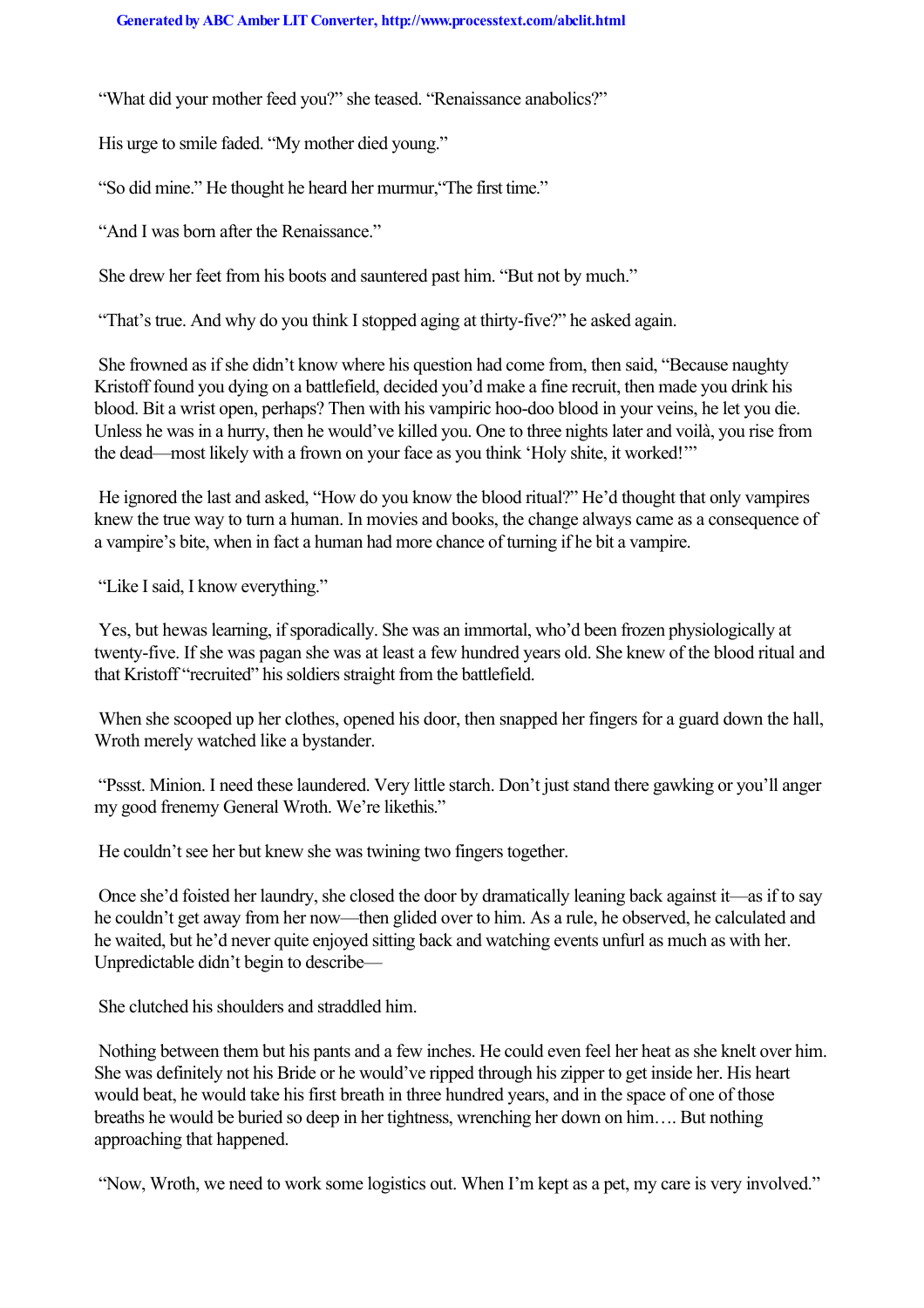His brows drew together. "I have no wish to keep you as a pet."

"You hold me prisoner. You think to order me. How does this differ?"

 "You're not a pet," he insisted. He couldn't think—her eyes were mesmerizing, her sex was inches away from his, and her pleasing accent was lulling.

 She leaned in by his ear and murmured, "What if I want to be your pet? Would you like that, vampire?" Her fingers brushed their way over his chest, unbuttoning his shirt. She picked up his hands one at a time and set them on the armrests, giving each a squeeze as if to let him know she wanted them to stay that way.

 With raised eyebrows, he let her. He wasn't about to move, and couldn't imagine what she would do next.

 "If I was your pet, you could keep me for your pleasure, and I would serve you inevery way you desire." She pulled his shirt open, clearly admiring his chest. "Hard." Her voice was breathy. "Scars." She moistened her lips. "I'dendeavor to blood you so you could wake at sunset with my mouth greedy on you while you clutched my thighs to drink from. You would go to sleep at sunrise still deep inside my body." Her hand was trailing down, her eyes raptly following the jagged scar that had been his deathblow. "I am here for the taking and ache for your touch."

 She reached down and cupped him beneath her before he could grip her wrist. In an instant her seductive look vanished, though she showed no surprise that he wasn't hard. She felt around his cock, then arched an eyebrow to say, "Well, my word, Wroth. If you were hard, I wouldn't know whether to be tantalized or terrified."

 Then with blurring speed she was off him, and in the bed, lying on her stomach, chin propped on her hands. She was utterly unaffected by what had just occurred, while he was angered and…shamed that she'd felt him like this. He wanted to show her hard

 "How do you plan to keep me here during the day? An unblooded Forbearer shouldn't be so hard to vanquish."

 Vanquished by her? Amusing. "I'll send you back to the cell. You want to be my pet? I'll take you out and put you back in your cage at my pleasure."

 She blinked at him. "You don't want to send me back. Who will entertain you? I can deal pokerand make shadow animals."

 He shook himself. This was just another instance of the Lore playing with them. She was notnormal. He knew that anything he'd learned about females was inapplicable with her.

 If she could be unaffected, he could pretend it. "I need you to answer some questions. I need to know what you are and what your name is."

"I'll answer your questions if you answer mine."

"Done," he said quickly. "Ask."

"Were you afraid when Kristoff stood over you?"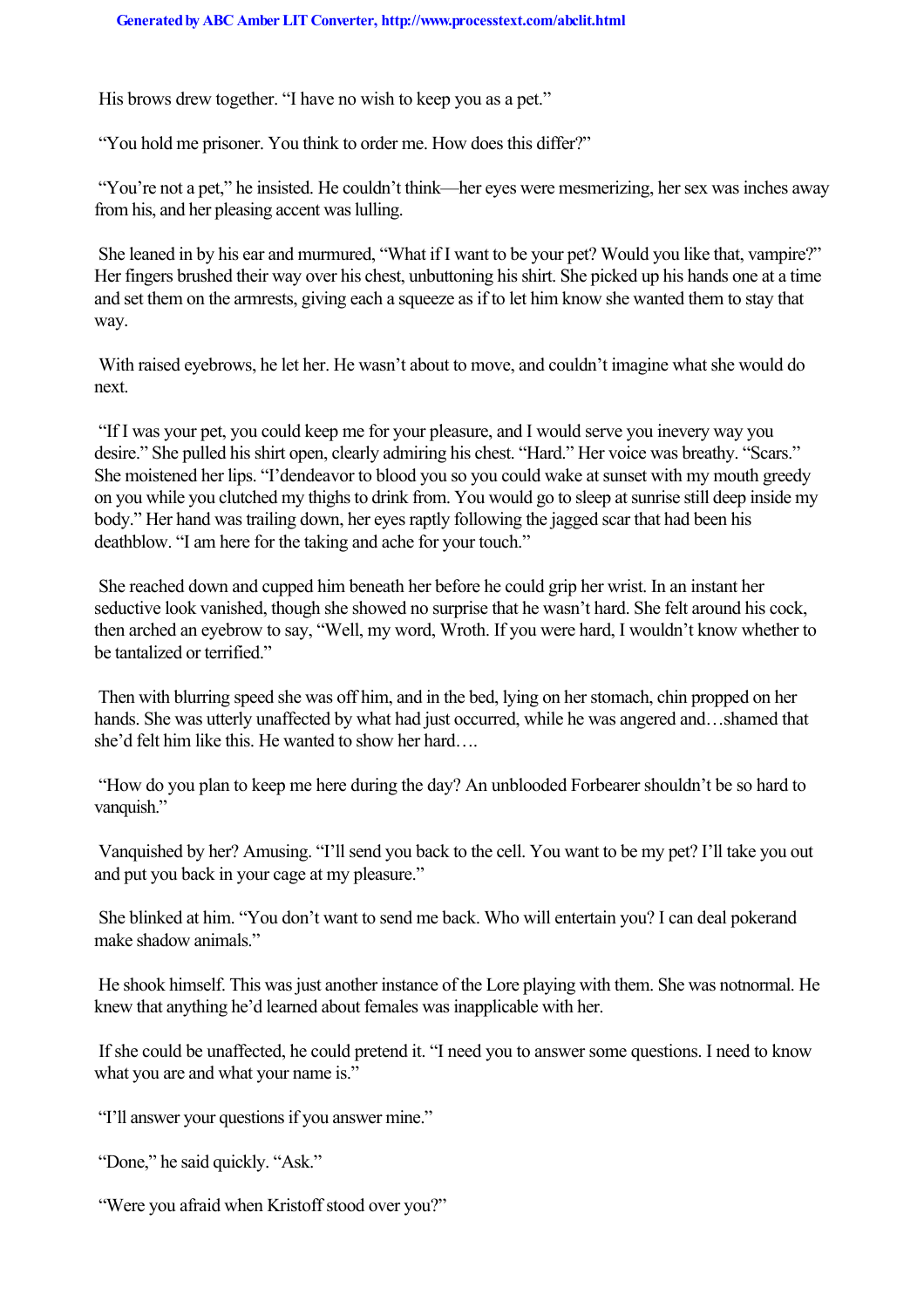"I was…tired." Strange question.

"Most mortals would have been terrified to see the Gravewalker."

 "Is that what he's called?" Kristoff would find that amusing. At her nod, he said, "Well, I'd seen a lot by that time"

"What's his agenda? Does he want to replace Demestriu?"

 Wroth hesitated, then answered honestly, hoping that she would do the same. "He wants his crown back, but he doesn't want to rule over any faction but our own."

 "Uh-huh." She raised an eyebrow as if she didn't believe him, then asked, "That was your brother in the dungeon?"

"Murdoch, yes."

"Turned vampires don't usually havefamily within the Horde."

"Murdoch died in the same battle. I've two other brothers turned later as well."

"You're young. Yet you're a general. How'd you swing that?"

 He was over three hundred years old. Young compared to her? "I refused the dark gift if certain conditions weren't met."

 Her eyes grew bright with new interest, and she patted the bed for him to come sit with her. He felt he was on the verge of learning something, so he complied, resting against the headboard to face her, stretching his legs out. He almost laughed. The first time he'd been in bed with a woman in centuries, and she was easily the most beautiful of any before—and he could do nothing with her. He couldn't even drink her, though his fangs ached to pierce the pale column of her neck. Thank God he'd fed before she'd been brought up.

"Wroth, youcountered with Kristoff as you lay dying?"

When she put it like that it sounded more reckless than it had been. As Wroth had lain in his own cooling blood, nearly freed of the constant struggle, the ongoing war and famine and plague, he'd told Kristoff, "You need me more than I need to live."

 Kristoff had seen him in many battles and agreed. "I did counter. I was used to giving orders and would take them from no one but a powerful king. I wanted my brother turned if he was dying, and trusted compatriots as well. Kristoff complied." That wasn't all. Wroth had asked for sixty years so he and Murdoch could watch over the rest of their living family—their father, four sisters and two other brothers.

They'd needed only three months.

"You know, I'd heard of you when you were a human. Weren't you called the Overlord?"

 This surprised him. "On kinder tongues. How could you have heard of me? Your accent isn't from the northlands."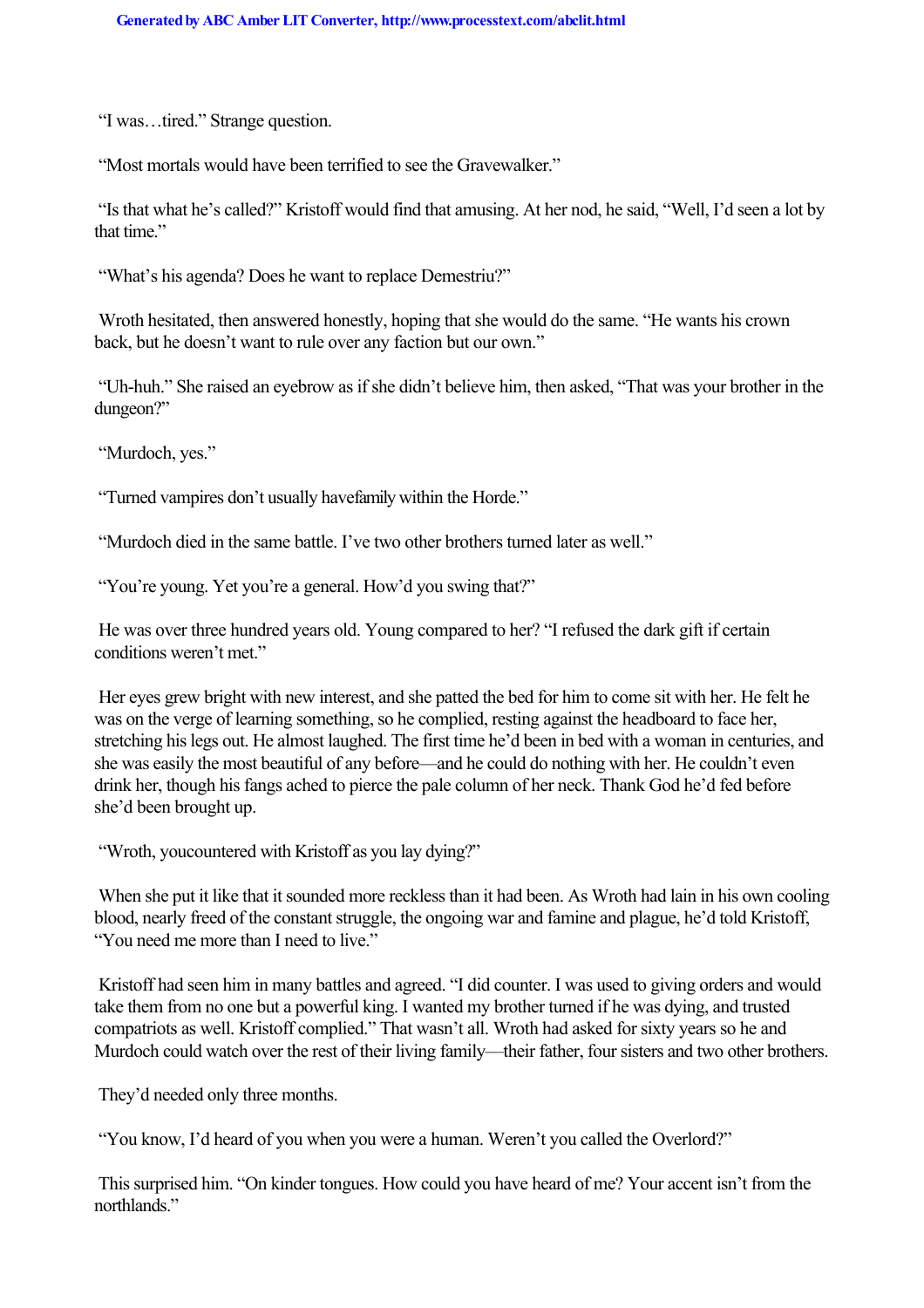She sighed. "Not anymore. I'd heard of you because I'm interested in all things martial. You were quite the vicious leader."

He felt his expression grow cold. "We were defending. I was anything I needed to be to see it done." He could tell by her reaction that she liked his answer. Her lips parted as she tilted her head at him. Then she sidled closer to him on the bed as if she couldn't help herself.

Her voice more gentle, she said, "But in the end you lost."

 He stared past her. "Everything." The battle had only been like the final blow on a dying man. Prior to that, the enemy had scorched and salted their lands. Famine followed and there'd been no defending when plague erupted.

 "Wroth," she said softly. He turned his gaze to her. Her eyes were so captivating in her elven-like face, so clear and lucid at this moment. "Let's make a pact, you and I." She eased open his legs to kneel between them. "Let's vow that we won't harm the other in this room." She pressed him back until he lay fully on the rolled pillow.What would she do next?

When he gave her one quick nod, she flashed him a warm smile that made him feel praised in some way. Her damp hair was spilling down over his legs, and with the back of her hand, she swung it to one side, baring her tantalizing neck. A rush of the innate scent of her hair swept him up, like a drug. Sweet and subtle, just like her skin. If she smelled like this, he couldn't imagine what she would taste like. He wished she'd bared her flesh in offer to him.

 "Wroth, this is embarrassing," she murmured in a sensual voice, "but I think I've caught you staring at my neck."

"You did," he admitted, oddly feeling no shame to be contemplating his order's most reviled crime.

She brushed her fingertips over her skin. "Are you tempted to take a drink from me?"

In the worst way.

 He wondered how many times Ivo had taken her and felt a spike of some unfamiliar feeling claw in his gut. "We don't drink from living beings. It's how we got our name." It was this order's pledge, their pact. Wroth had never tasted flesh as he drank. But then he'd never felt the smallest stir of temptation to before her.

### "Why?"

 "So we are never tempted to kill," he said, giving her the official line, which was true, but the whole truth was more complicated, and they kept the details they'd managed to learn secret. Living blood, blood not separated from its source, brought side effects with it. A vampire would suffer torments from it, such as his victim's memories. Kristoff believed these memories were what drove natural born vampires insane and made their eyes turn permanently red. As far as they could determine, the only way not to harvest them was to drink blood that had died, avoiding the evils—and the benefits.

 "What if you drank from an immortal that couldn't be killed from that?" she asked, her words lulling again. He couldn't seem to take his eyes from hers.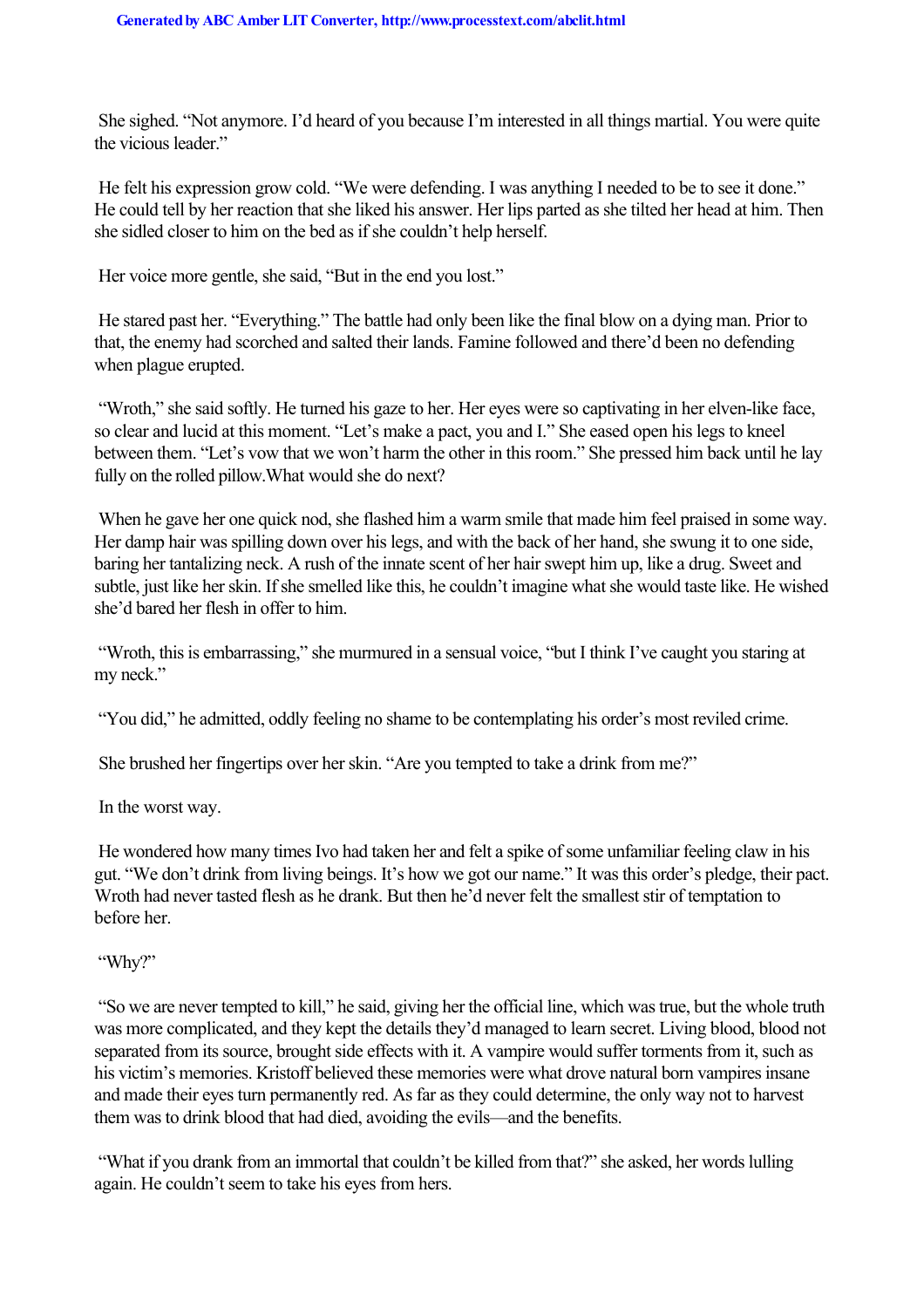A tricky question to answer without saying that the immortal would have far too many plaguing memories, multiple in number to a mortal. He answered her question with one of his own. "Do you want me to take your flesh, creature?" The mere idea of it made his words rough, his fangs ache.

At her titillated look, he feared she'd say yes, calling his bluff. What would he do then?

 "Rain check," she answered brightly. Then, to his shock, she curled up between his legs, face nuzzling against his uncovered torso, and wrapped her pale, delicate arms and hands around his thigh.

 "I never asked my questions," he said, staring at the ceiling, trying to sound casual about what was occurring. He'd seen a great many things in his life, but this female was throwing him.

"We have all the time in the world for that, do we not?"

 He thought she kissed the scar on his lower stomach with her lips—and a slow little lick. He lay tensed, rasping, "At least tell me your name, creature."

"Myst," she whispered, then she fell asleep.

Myst.How fitting that she was named after something intangible and capricious.

 Long after, he was still roiling. In sleep, his little pagan clutched his leg with her pink claws. And they were claws, sharp and curling, though somehow elegant. He ignored the pain, for it was little compared to the odd satisfaction of thinking that she clutched him for comfort.

 He savored simply resting with her, doing nothing but watching as her hair dried into big, glossy red curls that spread out over his chest. For centuries their army had been constantly on the move, hiding in the shadows of the northlands in often grueling conditions, keeping their growing numbers secret. Everything had been about the war, all adding up to this attack, to furthering their cause.

 He brought a curl up to his face to brush it over his lips. So soft, like her flawless skin. Tomorrow night, if she hadn't given him information—and he somehow knew she wouldn't voluntarily—could he lash her skin to get at her secrets? After Myst had cleaved to him so trustingly? Could he break any of her delicate bones and have her gaze at him with pain in those green eyes? If she'd been his Bride he wouldn't have to hurt her, would be forbidden from ever harming her—his life given over to protecting her.

 He ran the backs of his fingers down her silken cheek, feeling her light, quick breaths warm on his stomach. He'd never truly felt the sting of envy in his life, had never envied other men except those who enjoyed peace in their land. He'd been born affluent, his family aristocratic, and fortune had followed him until the latter years of his mortality. To envy was to lack.

So why did he want to destroy any vampire who might be blooded by her?

# **Chapter Three**

Where the hell is my freaking warlord?

 Myst jerked upright, waking from the first real sleep she'd enjoyed since she'd been taken by the Horde four nights ago. She was alone in his bed, her clothes washed and folded at the foot. She smiled to realize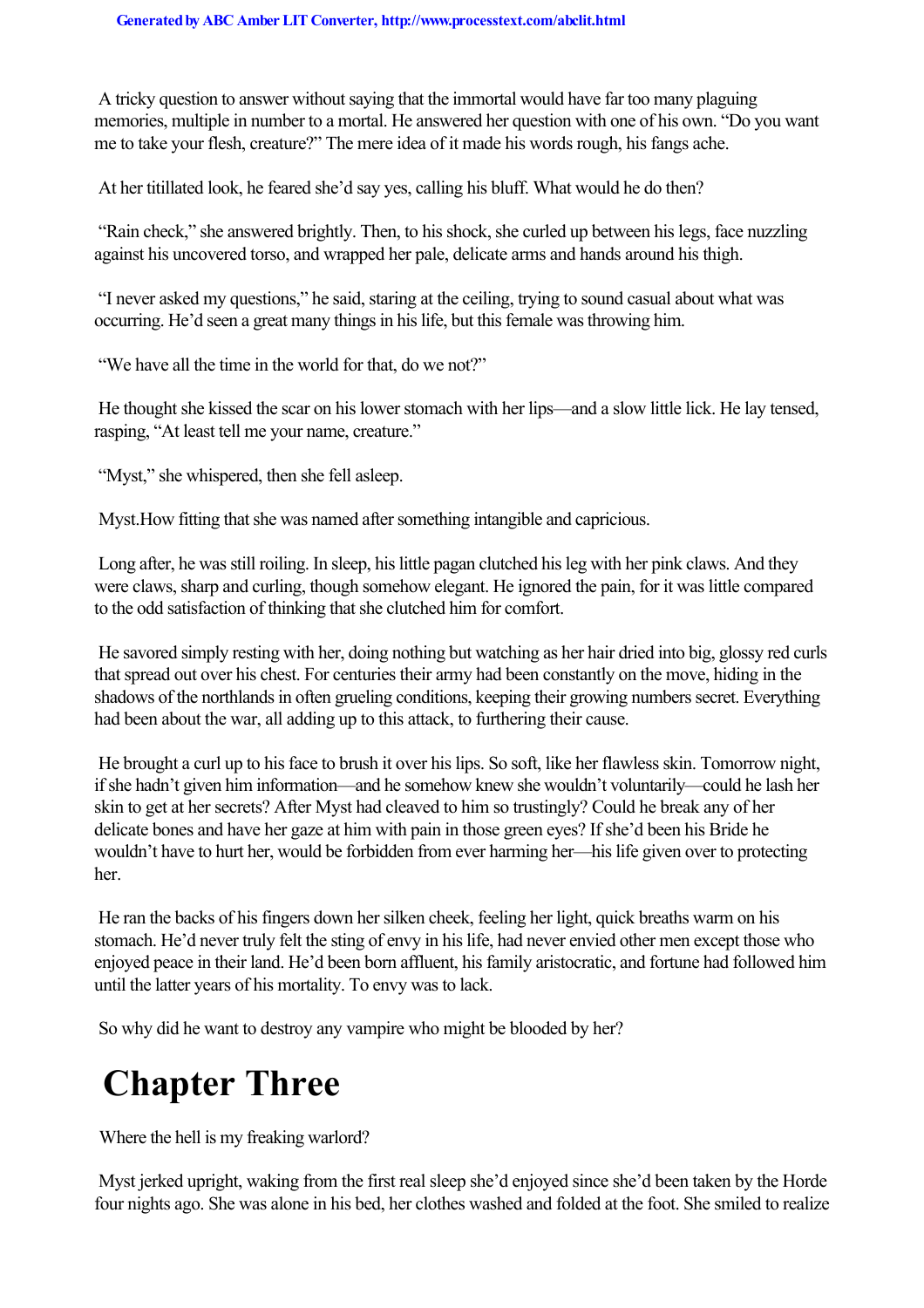he'd drawn a blanket over her.

 She needed to keep up with Wroth until her sisters broke her out of this pokey. She swore again that this was the last time she would be bait—and this time she meant it. Rumor was rife in the Lore, but tales of Ivo the Cruel making dark alliances proved worrisome enough for them to "reconnoiter," or undertake Operation: Myst Gets Nabbed. Yet she'd learned little about Ivo for her troubles—the acting, the getting too close and then letting herself get caught, etc.—only that he was definitely planning something major.

She chuckled—that is, until General Wroth punked his ass out of a castle.

 No, she hadn't learned much about Ivo, but this Kristoff and the general would make good dish. What if this king really wanted to kill Demestriu and stop vampires from terrorizing everyone else? Was it possible that not all vampires had a predisposition toward sociopathic evil? What if the Valkyrie didn't have to war with these Forbearers? However, it was doubtful. Her sisters wouldn't discriminate between the two vampire factions. Kill first and then say, "Gosh, were you actually good? My duh!" Vampires as a species were simply too powerful to go unchecked.

 Demestriu and his vampire Horde had been brutal to all the Lore, but especially the Valkyrie. Fifty years ago, Furie, their queen, the strongest and fiercest of them all, had tried to assassinate him. She had never returned. Tales abounded that he'd chained Furie to the bottom of the sea to drown again and again only to have her dogged immortality surge her to life for more torment. When the covens finally found her and freed her, Furie would be as none other on earth, awash in rage. She wouldn't check for vampire affiliation before she slaughtered and would expect her covens to follow her example.

 So, until Myst's covens decided on their plan of action with this new power, she'd go about business as usual, which meant she needed to find Wroth. Before he'd come, Myst had been powerless here. She could handle weapons as well as most in the coven, though a sword and bow were not her strengths.

 Her preferred weapon was men. And now she had one—a big, scarred one with gorgeous eyes, and with skin that she wanted to lick until her tongue got tired—in her clutches.

Or she'd had him.

 Manipulating them, playing them, making them believe she lived for them alone in order to have them do her bidding were her m.o. Furie had once asked her, "Why would you ever send a man to do a woman's job?"

Confused, Myst had answered, "Because I can."

 The problem with Oblak's vampires was that they had no appreciation for her whatsoever. At least Wroth liked to look at her.

 For them, the blood superseded all, and she could neither withhold it nor capitalize on it. Though the eyes of every creature in the Lore turned a certain species-related color with intense emotion, theirs were permanently, wholly red from sucking the life from their victims to the very marrow—not from merely drinking as these Forbearers feared. One kill put them in a downward spiral, because with the kill came the bloodlust riding them to do it again and again. Then the subsequent accumulation of their victim's memories over the years drove many of them mad.

 Yet for the last four nights, Ivo and his men had never drunk from her, vacillating, examining her as she had yawned with boredom. She'd snapped to Ivo, "Get dental with me or don't, but make a damned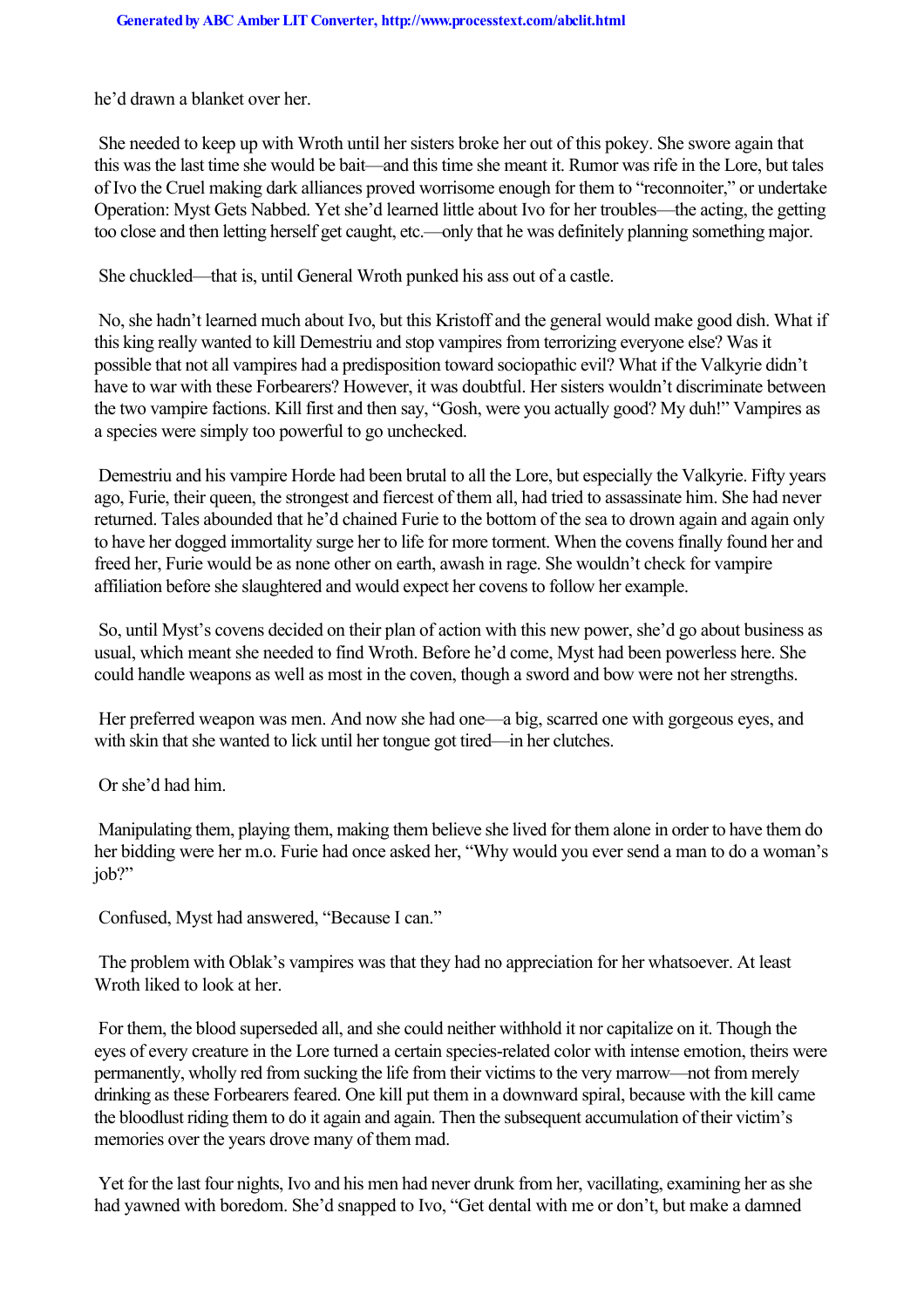decision." His eyes had slitted with menace, his red gaze a contrast to his pale face and shaven head, but in the end he'd avoided her blood, thinkingher madness might be catching. Worked for her. In fact, she'd never in her life been bitten.

 She wondered what it would have been like to have Wroth take her neck last night when his pupils had flickered black with want. She was an awful person, she knew it, weak with perversion to even entertain these thoughts. Probably the only Valkyrie on earth who'd ever fantasized about a vampire. She frowned. No. There'd been one other

Myst tapped her chin, wondering if she should tell the Forbearers that they forwent for really no reason.

Neh.

 Maybe if the scrumptious general continued to be nice to her she'd hint a little. Shehad heard of him back in the day. Of course they'd had a correspondent in the field following that war and she'd reported back that Wroth had been big and brave and deliciously ruthless to his enemies. Though the Overlord had lost in the end against a much larger force, he'd bought his people at least a decade of protection.

 Myst and her sisters had sat by the hearth, sighing over tales of his deeds as though ogling an issue of Tiger Beat. Myst remembered that she had felt loss at the news of his defeat because she'd known it meant the death of a great man. But he'd made a comeback, and, in person, he hadn't disappointed. Except for the fact that he was now a mortal enemy—or rather, an immortal mortal enemy. Oh, and a leech.

 She tried the door to his room, just in case he'd decided to trust her, but it was locked—though not mystically reinforced like her cell was. She could easily have broken it down, but she didn't have to be back in the dungeon until dawn. So she took her time dressing and piling her hair up in a way she thought he'd like, and still had time to root through all his things. Though she kept her eyes from the shiny jeweled cross, lest she get sticky-fingered with it.

 Digging through his clothes, she realized she liked how he dressed, his style modern but still aristocratic somehow. And she loved his scent and his careless but sexy hair. She'd rolled in the bed with one of his big cable-knit sweaters, her face buried in it, uncaring if he returned and found her like that. But he never showed, and instead two guards had arrived to escort her back down as perhis orders.

They wouldn't meet her eyes.

 Well, shite, they knew something she didn't. Wroth hadn't kept her as she'd hoped. She was in trouble, and she suspected she knew why.If you do happen to have information, I can get it from you, he'd said.

 When they closed the cell door behind her, and she realized she was the only one in the dungeon, her fears were confirmed. The low beings here—those who made up the Saturday night creature-feature underbelly of the Lore—had been taken away, no doubt to be tortured and killed.

 She was the only girl left on the dance floor, but not for long, she knew, because none of the others would've talked. Of course, she'd threatened to peel them, and their families, for revealing any information, and there was a reason that"And may you never feel a Valkyrie's breath at your back" was a drinking toast among the Lore. The vampires might come and take one's village, but the Valkyrie would creep in, hiding under a bed to take one's head from one's pillow. Their word was law.

Which left her…She looked up when she heard boots clicking over the stone.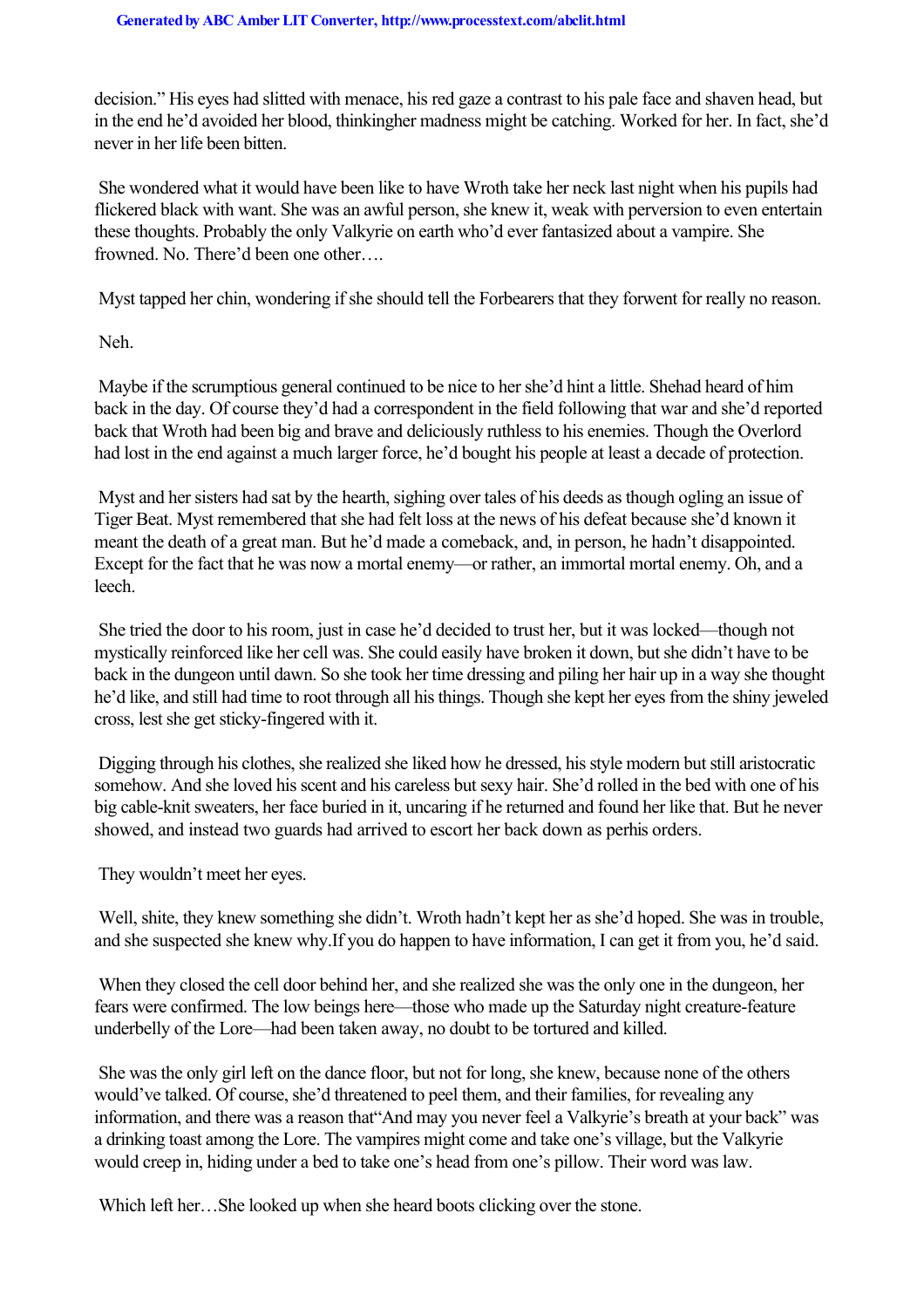"Listen carefully, Myst," Wroth said as a guard opened her cell before leaving them. "I'm going to ask you questions about your kind and about the different factions in the Lore. You must answer them or I've been ordered to get the information from you by force."

"Torture? Ordered? Can't disobey Kristoff for me?"

 "Myst, you know I'd be dead if not for him. My brothers and friends as well. My life has not been my own since that night."

 He was actually serious about this. But then Myst hadn't been kidding either when she'd said that torture really pissed her off. She'd been giving Wroth preferential treatment because he was, like, acelebrity in martial circles, but now he'd taken a plunge into vampirism—and she needed to remember that. She'd push and cajole to the end but after that…Bring it, leech.Still bubbly friendly, she said, "Wroth, you could help me escape—"

 "I swore my fealty and I'll see my order through. Answer or you'll face the consequences," he said. "I'll begin with the most basic.What are you?"

 "Pussy Cat Doll?" she asked, immediately doing a slow headshake at his look. "Judge, jury and executioner." He scowled. Her eyes lit up. "Transient! What? Really. No? Babe in Toyland?"

 "Damn it, Myst, just answer the questions. Then you can come back up to my room." He lowered his voice and curled his finger under her chin. "We can sleep together again as we did today—"

 "But you don't understand that torture would be easier for me than to go back to the Lore as an informant." She'd no longer be an A-lister, an "avoid at all costs" enemy. She'd lose her status as a creature with which one did not fuck.

"My brother has tried to get information from the others—"

"But they didn't talk either, huh?" Did she sound smug?

He seemed to shake himself, hardening his resolve. "You're leaving me little choice."

 Well. She was about to experience first-hand the Overlord's ruthlessness she'd admired, because apparently he'd decided she was an enemy just when she'd thought they were getting kinda cozy.

Way to hurt my feelings, Wroth.She sniffled.Now I'll really have to kill you.

With his thoughts constantly on her throughout the night, he'd stalled for hours, as much as he could, waiting till nearly dawn, ensuring it would at least be brief.

"You're really going to do this?" she asked as she turned from him, moving into the back corner.

 Her shoulders were shaking, and he suspected she was laughing. When he crossed to her, taking her arm and turning her, he was shocked to find genuine tears streaming down her heartbreakingly beautiful face. "Wroth, I thought we had anarrangement. " She cast him a brows-drawn look of betrayal.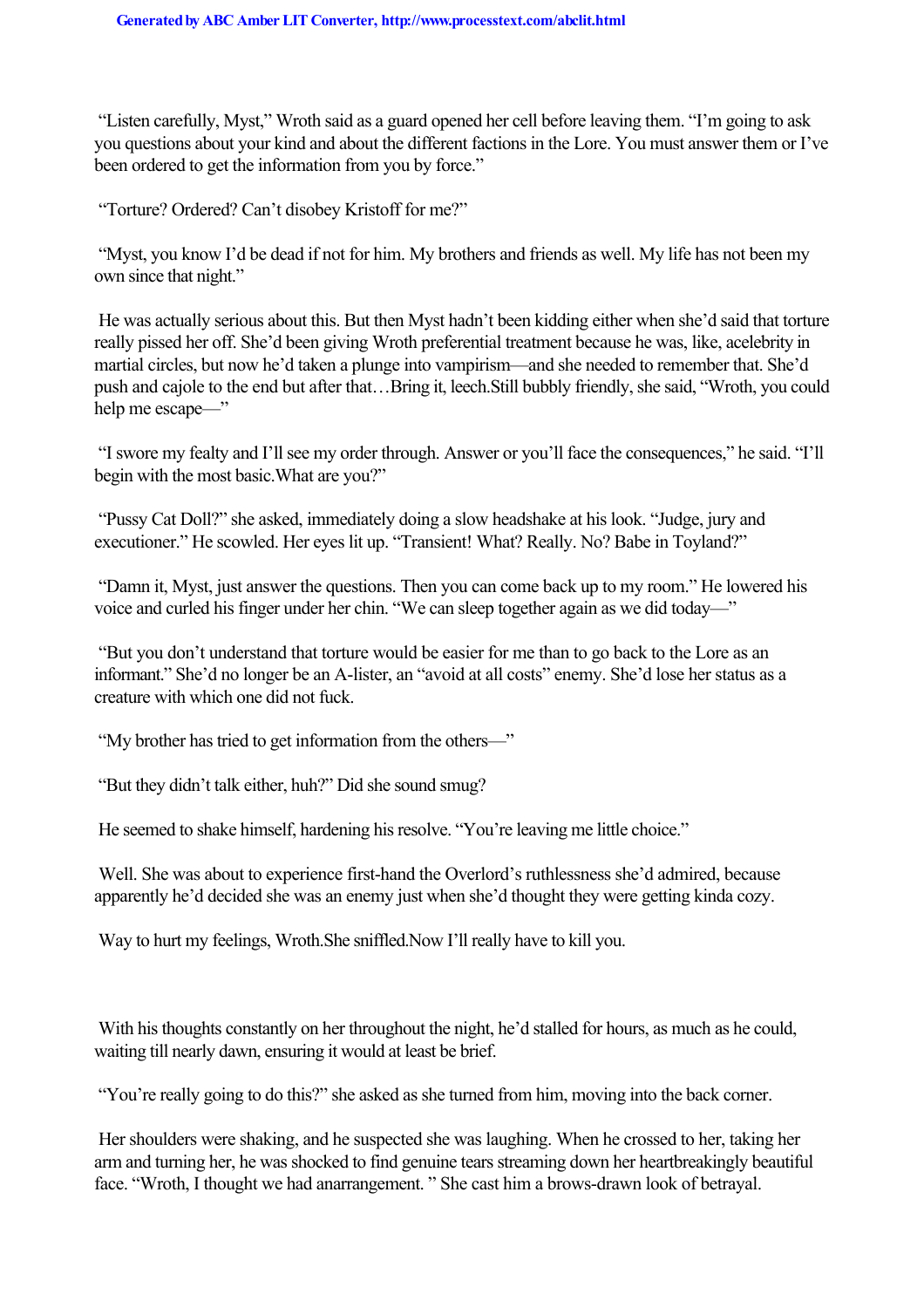She wasn't feigning this. In her wild, mixed-up mind, she had thought they were…friends?

 The cell wobbled and he braced himself, frowning that she seemed not to notice.Just aftershocks from last night.

 He didn't want her to hurt. But her eyes blazed with it, raw and true and bare. He was actually seeingher —Myst with her false swagger and play peeled back. This was a facet of her, but itwas finally Myst, and suddenly he found it unbearable as each tear fell. He flinched when one dropped to her cheek, flinched as if he'd been hit. Another shake all around him.

 She turned from him and appeared to wipe her face. When she turned back, she was blatantly sexual, as though she'd donned a mask once more.

"Myst, I don't want to hurt you, but you must answer my questions. This isn't a game."

 She gave him a look of utter disbelief. "That'sexactly what this is. You want to know about the Lore? Learn this lesson well—we are all pawns."

 The castle shook around him, and while he glanced around wildly, she remained undaunted. No, it was not the outside shaking.

 The sound booming in his ears like an earthquake was coming from…within him. "What are you?"he demanded again.

 Her face never lost its expression of vague distaste even when her hand pressed gently against his chest—to feel his heart stutter then thunder to life. Because he'd finallyseen her and recognized her for what she was….

"Apparently, I'm your Bride."

 "I was wondering if I could get you to turn for me," Myst purred to him, as he struggled to hide his shock.

 She'd found him to be a cool, disciplined man, but she'd heard a new heartbeat was deafening for these unblooded vampires, the sudden rush of sexual desire overwhelming, their breaths unpracticed and rough at first. With soft touches, she eased him against the wall. His eyes were half-lidded as she rubbed up and down his chest. "How does the air in your lungs feel?"

 He inhaled deeply. "Cold. Pressure, but it feels good." He looked at her with such gratitude for blooding him.

They always did.

"How does your blood feel, heating and moving?"

```
 "Stronger. It's…searing."
```
 She palmed his erection through his pants, and his entire body jerked as he threw back his head to yell out. She was almost as shocked. She'd known Wroth was very well endowed, but hard, he wasoverly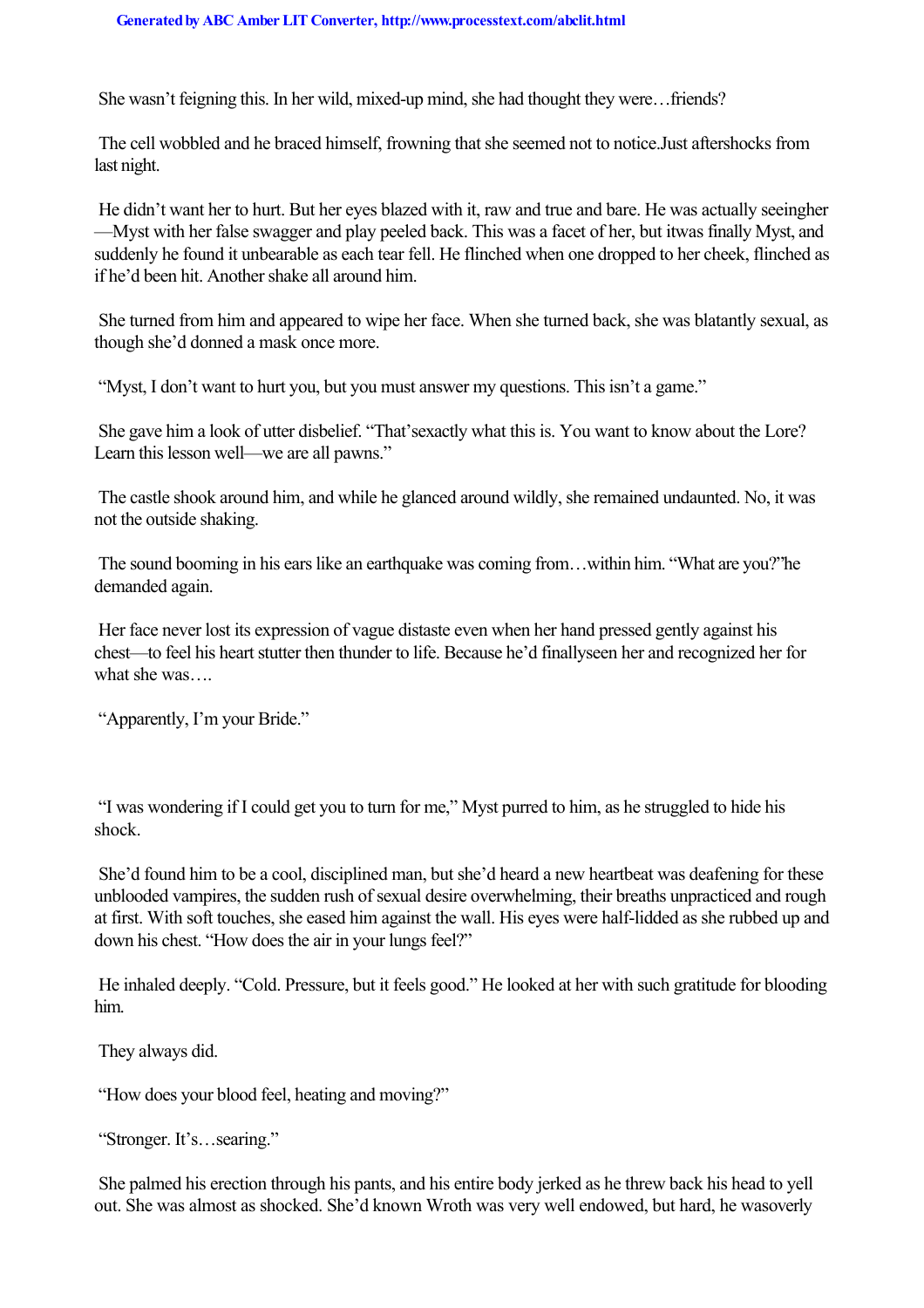so.

Like Demon or Lykae endowed.

 He held her hand in place over his shaft, making her fingers curve around it as he slowly thrust against her palm. Her body softened when she imagined the onslaught of need clawing at him. In a sensual whisper, she asked, "And how does this feel when it hardens and distends?"

"Good,"he grated with a shudder. "So damn good."

 "It's been three centuries? Well, you are due I suppose." She unzipped his pants just enough to wiggle her thumb inside and rub the broad tip of his penis, making it grow slick. His eyes rolled back in his head. "I can only imagine how heavy and tight this feels, throbbing with pressure, close to exploding."

"Why are you doing this to me?"

Because I can.

 Soon he would have no more thought than an animal. His eyes were growing black. She stroked his length through his pants, relieved she would never have to take his uncomfortable size within her body. Five, four, three, two…

 Wroth attacked, groaning, and he was surprisingly strong as he pinned her arms over her head. He kissed her, deeply,possessively, seeming to brand her with his kiss. He left her panting when he bent down to lick her nipples, sucking at them through her blouse. His other hand cupped her sex.

With a growl, he vanked himself from her, and took her elbow. "Come with me."

Damn it, dawn neared. Where were they? She had to keep him here. "No, Wroth," she said.

"Won't claim my Bride in a dungeon."

"But I can't wait," she cried. "Tell the guard to leave."

 $"No"$ 

 "Wroth,"she gripped his shaft hard while whispering in his ear,"my body weeps for this thrusting inside me"

 He bellowed out that order, then tore open her blouse and bra, suckling and tonguing her nipples roughly. Involuntarily her back arched, pressing her breasts into his gorgeous lips. When had she begun undulating her hips for him?

"I've waited for you," he bit out. "So long I've waited."

 One hand pinned her wrists above her, the other shot up her skirt and ripped her panties completely from her. His fingers roved, hot and slow over her, teasing. He knew exactly how to set her on fire, using the moisture from her own body to slide his thumb around her clitoris in slow, slick, mind-numbing circles.

"So wet,"he rasped against her breast. "As soon as I saw you, I wanted it to be you." His lips took her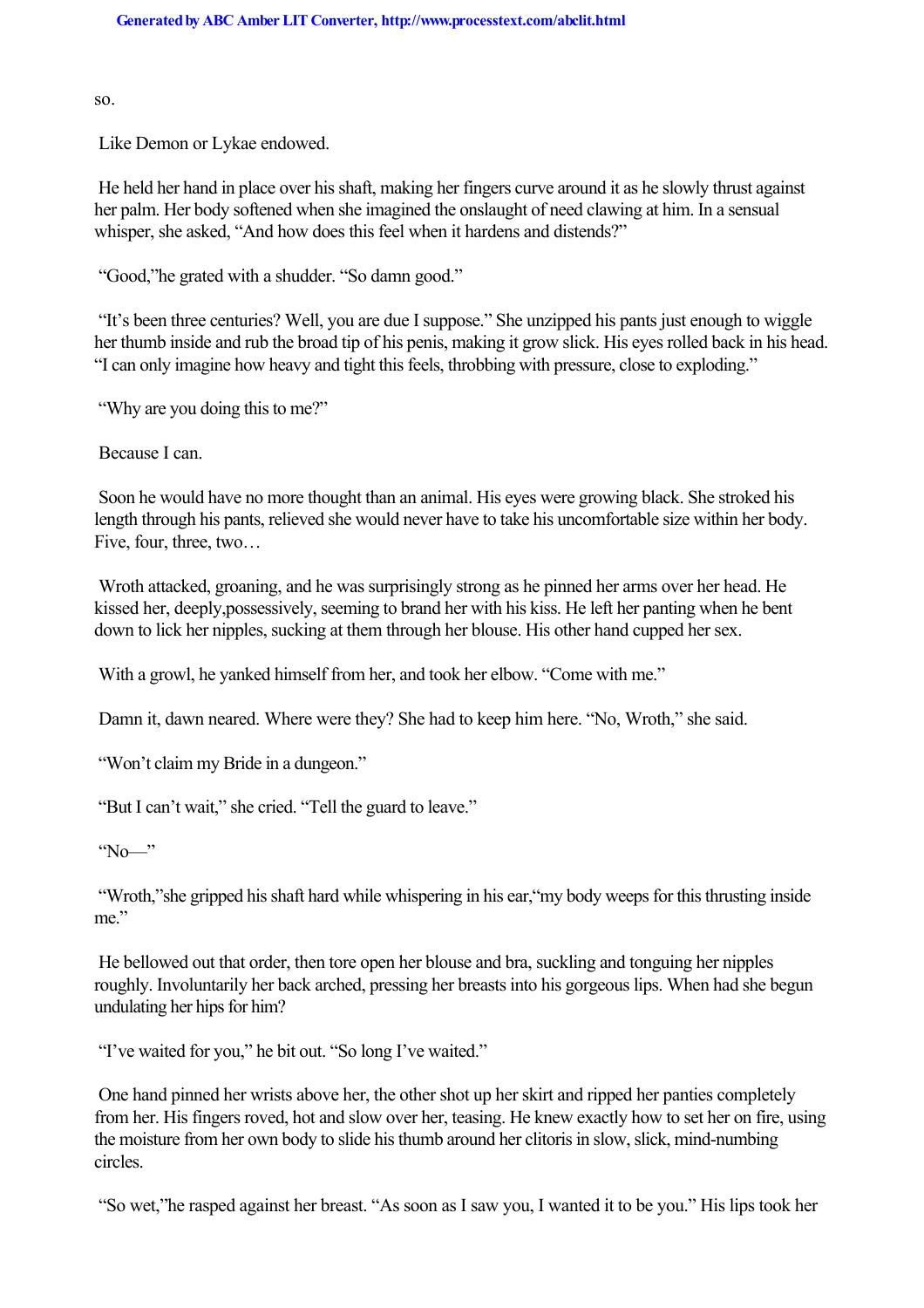hardened nipple, sucking on it till it throbbed. He turned to the other one for the same attention.

Myst made a decision then. There was simply no way she was going to miss this.

 She moaned in truth, unable to control herself as lightning fired outside in conjunction with the emotion inside her. When he plunged one finger into her, withdrew, then thrust two deep within her, she wanted to come around them. He slid them into her unhurriedly but with enough force that she was rocked to her toes each time.

 She arched her back more, wanting to offer up her breasts. She spread her legs, taking his fierce touch. "Don't stop," she panted, so close, aching to reach for his shaft. But he'd captured her hands above her.

 "Never." He thrust harder, until she didn't know if her toes even touched the ground, then he spread his fingers inside her as if preparing her for his size. Her head fell back and she moaned at the overwhelming feeling of fullness.

 She raised her leg to lay it over the knee he'd placed against the wall as if just for that purpose. Spread to him, she ground her hips wildly.

At her ear, he rumbled the words, "Come for me,milaya."

 "Ah, yes…Wroth,"she moaned again, about to succumb to his stroking. She gave a strangled cry and climaxed with a fiery, wet pulsing that staggered her and made him groan as if he had as well.

 "I can feel you come,"he grated while she clutched him, rolling her hips against his masterful touch until she was too sensitive to continue. But he didn't stop until she was mindlessly moaning his name in his capturing arms.

 When she was spent, she sagged against him, still weakly undulating for him. Her nipples were wet and achy from his tongue.

 He cupped the back of her neck and yanked her up to face him, gazing down at her with lust, but his words were more. "I will be good to you, Myst. I will protect you.You are mine."

 He was saying these things because he was about to shove into her with that huge shaft, toclaim her. A true vampire's Bride. He took her leg and clutched it to his hip, about to free himself.

 Her half-lidded eyes had just widened with true alarm when she heard the merest whisper at the gateway to the dungeon.

 Before he could react, Myst flung herself away. Why would she do that? His hand shot out to pull her back, but she shrank from him. Why wasn't he inside her right now? He'd made sure she was wet, ready to receive him—

He heard movement and jerked his head around, fangs sharpening in fury.

 "Look at the lovebirds." A creature similar to Myst was standing at the entry to the cell, a bow at the ready.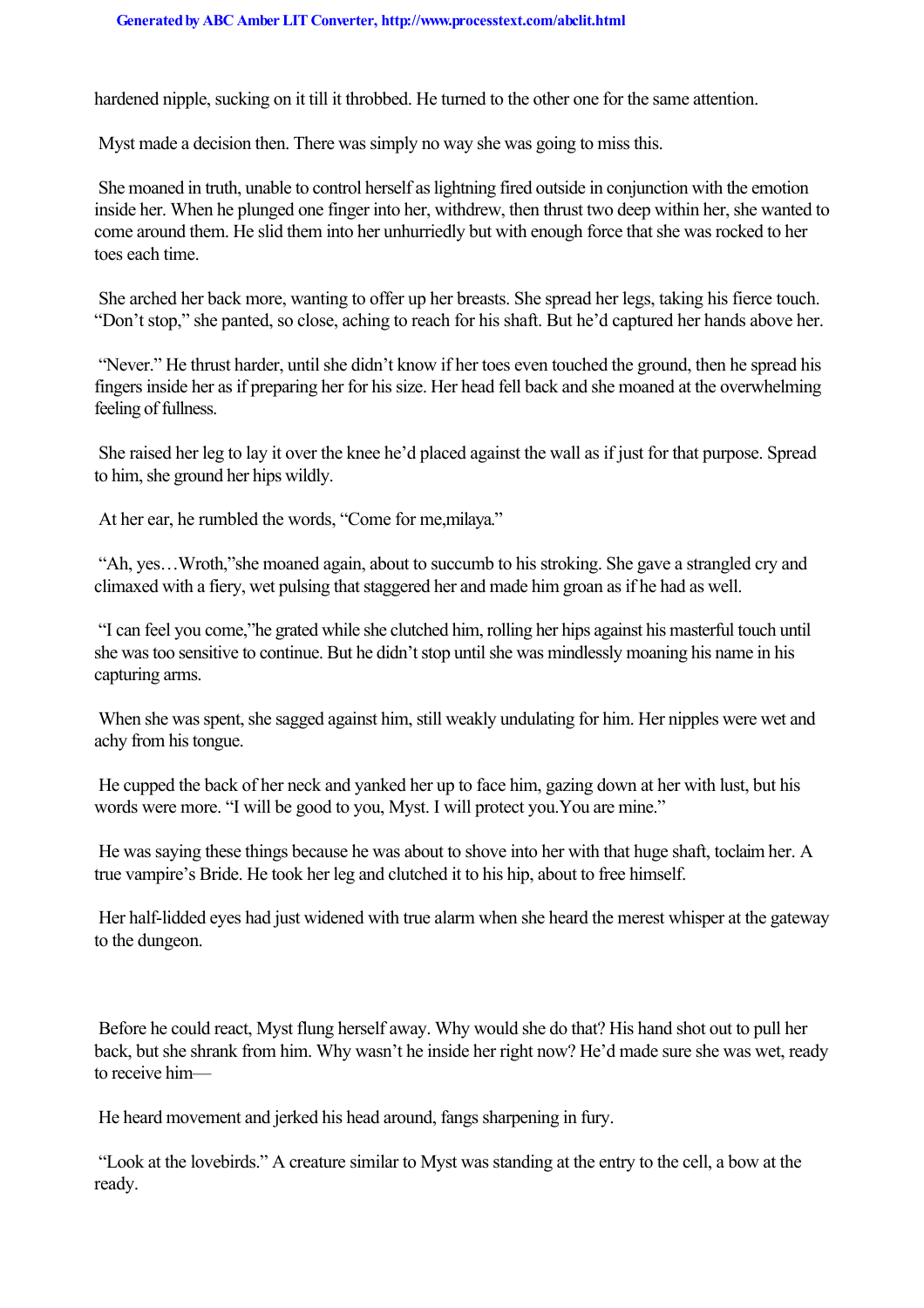#### **Generated by ABC Amber LIT Converter, <http://www.processtext.com/abclit.html>**

 A second one with bright, glowing skin joined the first, happily chewing gum and flipping a dagger in the air. "Don't make me look—I think I'll be sick. Myst, cavorting with a vampire is a new low even for you."

"What is this?" Wroth demanded, stalking toward them.

 The archer nocked an arrow with supernatural speed and let it sing without hesitation. He lunged to dodge it, but she'd anticipated his move and the arrow pinned him to the wall. A second took his other shoulder, drilling its tip half a foot into the stone. He cast her a killing look, then lurched forward to simply let the arrows tear through him, but the shafts were ringed like shank nails.

When he realized he wouldn't be moving, he bellowed with rage.

He saw Myst pulling her clothing together, turning for the door."Don't you walk away from me."

 "So sorry to interrupt your plans for tonight." She cast him that hurt look. "You almost made me forget that you'd come down here totorture me. You want to learn? Know that wehate torture. It starts to add up over the years—"

"That was before I knew you were my Bride."

 Her face went cold in an instant. "Before you knew you could finally screw me? Now that your body's in working order, I don't feel the skin flayed from mine?"

"You're my Bride.Mine. You belongto me."

 She flew back at him, enraged. The bright one tossed her a dagger and Myst caught it behind her without looking. Again his mind demanded to know what she was.

 She pressed the blade to his jugular. Her pupils were silver and lightning bombarded the castle. "If I belonged to every man who wanted it so or to every vampire I've blooded there'd benothing left of me. But no one cares about that."

"You've not blooded others. They would be here protecting you, fighting for you."

"Not"—she leaned in closer, tilting her head like an animal—"if I killed them all."

 Then she grabbed the back of his head and pulled him to her, pressing her lips against his. She kissed him hard. Yet he soon tasted...her blood?Just as he groaned, she drew back with an inscrutable expression on her face.

 Unimaginably warm and rich, her blood was as exquisite as everything else about her, and he shuddered in ecstasy at the luscious taste. "You know I'll want nothing else now," he rasped.

 In response, she snapped her teeth at him. To the others she commanded, "Leave him," then exited the cell.

 The archer and the bright one exchanged a confused glance. "And by 'leave him' you clearly mean leave him beheaded, disemboweled, and chock full of quills like a pincushion."

"You heard him—I'm his Bride."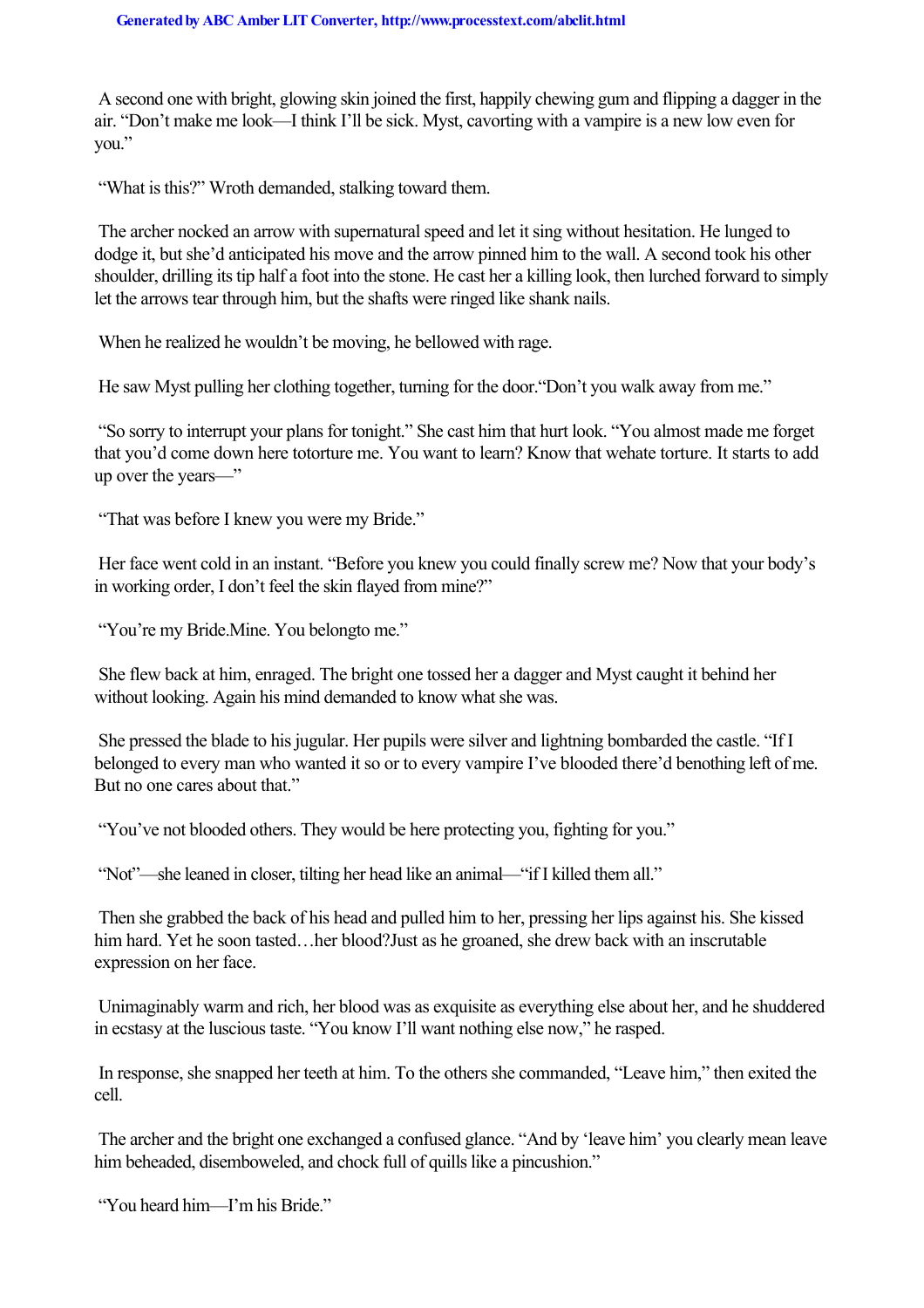"Ohhh," the bright one said, blowing a bubble. "You mean he hasn't, uh, you know,released, the first time since his blooding?" Then with a quick glance at his crotch, she said, "And he stays likethat without you, right?" She chuckled. "I'm cool with the plan."

 The archer wasn't convinced. "Don't get me wrong, I enjoy condemning vampires to unending sexual torture as much as the next fabulously talented huntress…" When Wroth heard a guard charging in, she leisurely shot an arrow in that direction, tilted her head at the result, then sighed to Myst, "ButVampire Bride just sounds so B-movie. He just dragged you down to B-moviedom."

 The bright one made her voice overly dramatic, saying, "For that alone…he must die.Seriously, Myst. Your 'husband' has irrevocably damaged your street cred unless you kill him like the others."

They wereall mad.

 And still he was hard, aching for her body, for the blood she'd given him just to torture him. "You evil, teasing bitch. Kill me then."

 For just the merest second he imagined he saw compassion in her eyes, but when she shrugged, his hazy mind finally grasped that she was going to leave him here with nothing but a body knotted with lust for her and a taste of blood that he would go to his knees for. "You're the most malicious bitch I've ever known"

"Flatterer," she chirped.

 Across the corridor, she easily leapt to the window forty feet above, opening the shutters to draw the unfortified bars from the space as though she might pluck back a curtain. She held a hand down for the others.

"I will find you," he bit out. "I will find you and make you pay for this a thousand times."

 The bright one leapt up and caught Myst's forefinger with her own. "Sounds like he's setting up a date," she said as she dangled.

"Oooom," Myst purred, her gaze flickering over him. "Dress casual."

## **Chapter Four**

Present Day

Never-ending sexual desire that could never be slaked.

 She'd knowingly—delightedly—surrendered him to this torment. His Bride had blooded him, giving him his first need as a vampire, then stoked it to a fever pitch—and only his Bride could work his body free to release the first time. If she had only stayed long enough for him to take her just once, or to merely touch her skin as he'd taken his own ease, she could've spared him this. But then she'd clearly said that that was the plan.

 And for the last five years, Wroth had been cursed with more than that. He was cursed with her memories as well.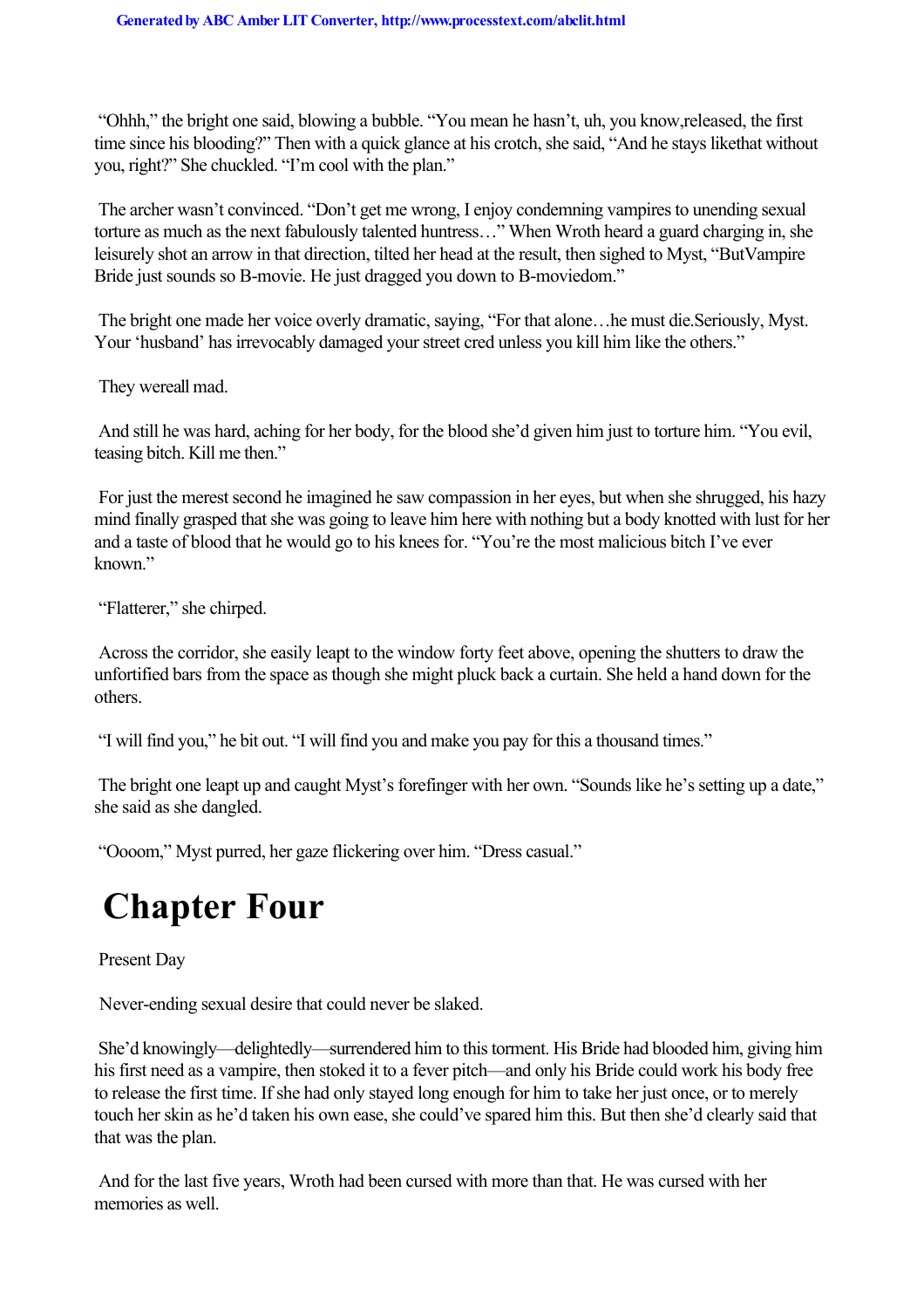The minuscule drop of blood taken directly from her body did more than make any other blood taste like tar to him—it did just what the Forbearers feared. With her living blood came dreams where her memories unfolded, so realistic they were as if he was there to experience scents she'd smelled and textures she'd felt. Sometimes he could even feel her hands clench in anger. But he'd told no one, keeping his secrets because he didn't want to lose his power within their army—or be killed.

Each sunset he rose and checked his eyes for the telltale red, and every day if he could manage to sleep. he was subjected to the same series of memories that subtly grew in detail each time.

 The first found her atop a hill, sun bright, with snow still on the ground. "I've cursed you to your hell," Myst hissed at the site of a rough gravestone. She was roiling with so much hostility that Wroth knew she must have killed whatever being lay there. She spoke an ancient language that Wroth shouldn't understand, but he did. He felt the sensations she'd felt, the constant sway of her chain around her waist, the smell of the ocean just below her, brine on a cold day.

 Another familiar dream. A drunken Roman senator kneeling at her feet. "At long last, I'm about to have Myst the Coveted. And you'll no longer be coveted, you'll be possessed." He laughed. "You'll make me twist on your little hook no longer."

Wroth had discovered the full name of his tormenter. Myst the Coveted.

 With disgust, Wroth saw the Roman take Myst's dainty foot in his mouth, sucking greedily, stroking himself, as she slowly lifted her skirt up her silken thighs for him. As ever, Wroth fought not to see this, fought to wake. His violent revulsion never diminished over time.

 The first time he'd had that dream, he'd been relieved when another scene unfolded before that one came to some kind of sick conclusion. But never again…

 Myst was running past a Viking raiding party on the coast of some northern land. Purposely. She wanted them to hunt her. To catch her and throw her to the ground in the hard snow. What kind of twisted need did she have? She was excited, her blood pumping. Her skin felt like it was sizzling with electricity, and lightning was generated from her excitement. She stifled a smile, when with bellows and cheers, the men gave chase….

 As ever, Wroth fought to force his mind away before he saw a dozen Vikings rutting on his Bride. To her delight.

 Tonight a new dream. Finally. Snow outside, packed so high it covered half the window. Women, or other creatures like her, met around a great hearth. They were sisters and Wroth saw their faces as though familiar and knew their names and who they were as well as Myst did. He recognized the archer as Lucia, and the bright one he now knew was Regin the Radiant. A vacant-eyed one was called Nïx, the oldest of her sisters and believed to be a soothsayer. Their clothing indicated early twentieth century.

 They were meeting over the fate of a baby that their leader, a somber creature named Annika, wished to keep. Myst frowned at the little girl in Annika's arms, confused to feel some stirring of feeling for it.

"How are we to care for her, Annika?" Lucia murmured.

Regin snapped, "How can you bring a vampire among us when they slaughtered my people?"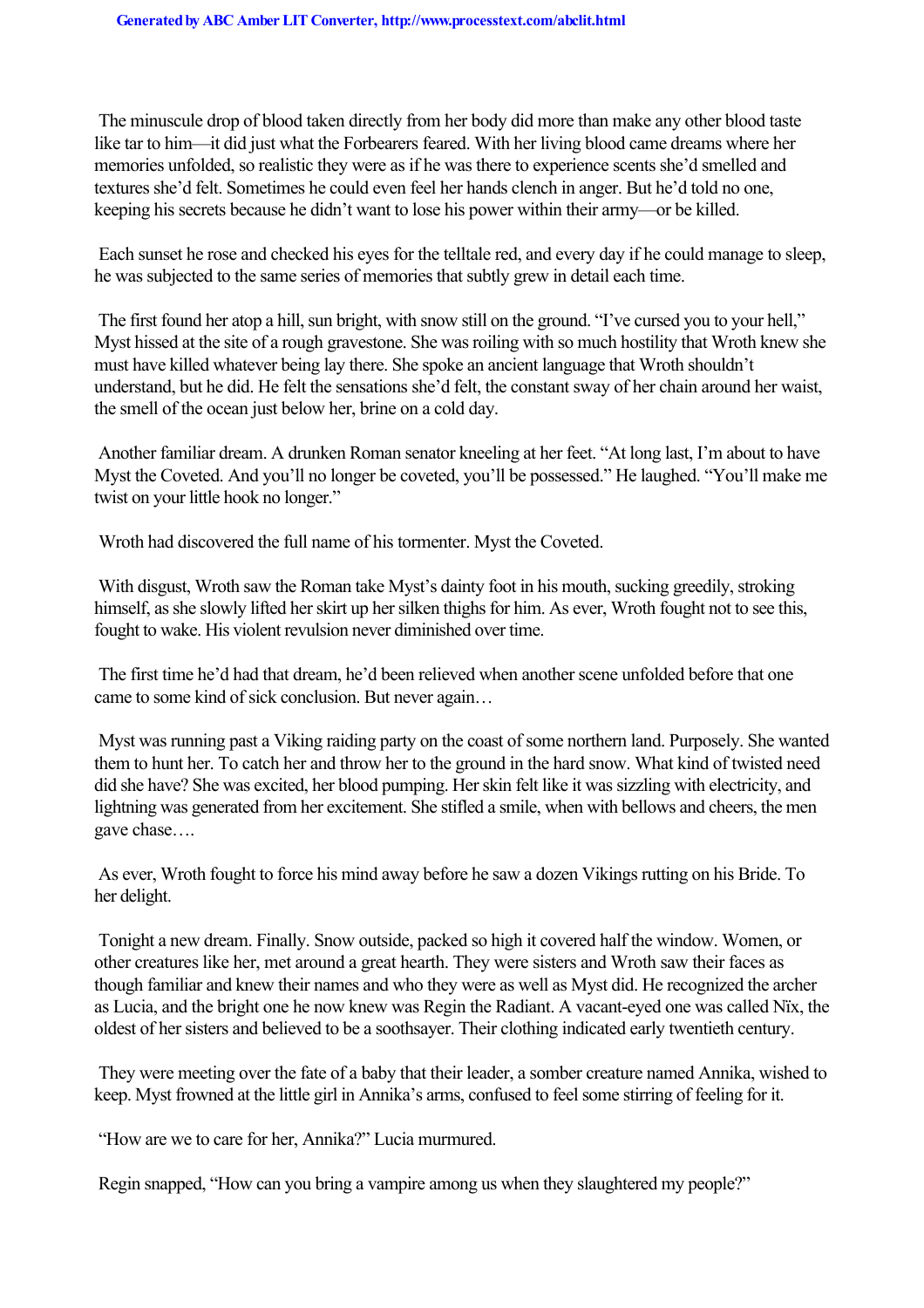One named Daniela the Ice Maiden knelt beside Annika, gazing up at her, briefly touching her with a pale hand. Myst shivered to think of the pain Danii had just felt to offer that cold touch.Daniela's mother's people had been the ice fey and she couldn't be touched by anyone but one of them without extreme pain."She needs to be with her own kind. I know this well."

Annika shook her head determinedly. "Her ears. Her eyes. She's Valkyrie as much as vampire."

Valkyrie…? Impossible.

 "She'll grow to be evil," Regin insisted. "She's already snapped at me with her baby fangs. By Freya, she drinks blood!"

"Trifling," Myst interjected in a casual tone. "We eat electricity."

The vacant-eyed Nïx laughed.

A vampire child? Eating electricity? His heart was racing….

 Annika said, "I will keep Emmaline from the Horde and guide her to be all that was good and honorable about the Valkyrie before time eroded us." Her words were laced with sadness and triggered a memory that Myst hated.

Wroth wanted to see it but couldn't.

 Annika rubbed noses with the baby and asked her, "Now where's the best place to hide the most beautiful little vampire in the world?"

Nïx laughed delightedly. "Laissez les bon temps roulez…"

New Orleans.

Wroth shot up in bed, body drenched with sweat.

My Bride's a Valkyrie?he thought with a choking cough. His mind couldn't wrap around the idea of it.

 He hadn't known they even existed. A character from legends told around campfires was linked to him for eternity. From the dreams, he knew she was a millennias-old mystical being born of a fierce Pictish princess—who'd plunged a dagger into her heart rather than be taken alive by an enemy—and ofgods.

 She didn't eat because she took electrical energy from the earth and gave it back with her emotions in the form of lightning. She was a killer and had been a Roman senator's whore. She despised men and enjoyed tormenting them, just as she'd done with him.

 He glanced down at his throbbing erection. Even his hatred couldn't battle his relentless need for her. The impulse to take his cock in his fist was there, but he fought it, knowing he could never bring himself to come, knowing it would only increase his pain.

 For five years she'd sentenced him to suffering from this constant, grueling ache. Before he'd learned there was no relief without her, he would've futilely stroked himself or thrust against the bed, imagining it was Myst clutched beneath him, but he never took release.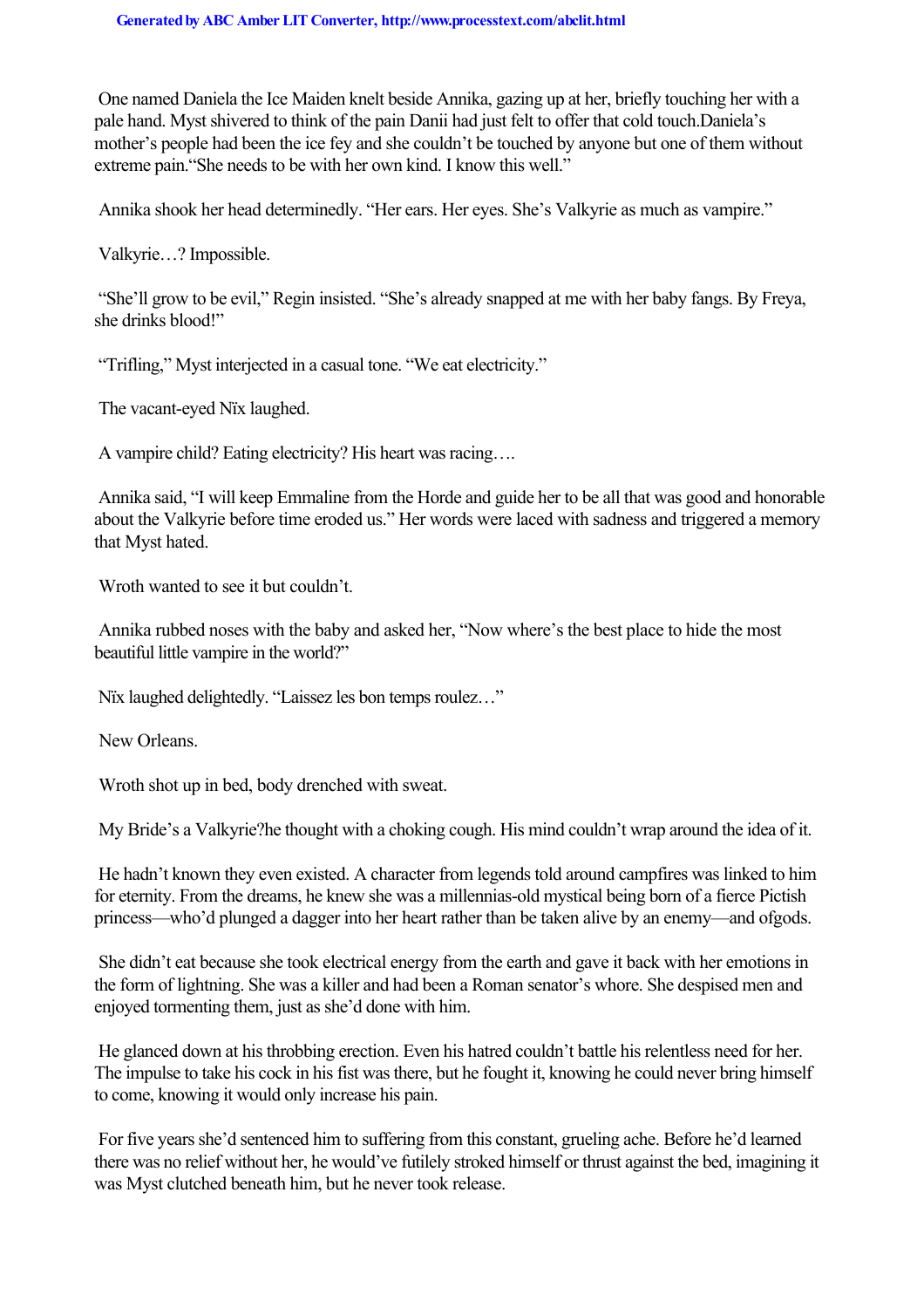Other females repelled him—because they weren'ther. Even if he believed he could find ease with another woman, he would never demean himself with another. He'd felt his Myst's incredible softness, felt her wet with desire for him, her body squeezing around his fingers as she'd climaxed fromhis touch.

 He shuddered and his cock pulsed hungrily. Linked for eternity. ToMyst the Coveted, a mythological being who despised him. The only way he'd keep her for eternity would be to punish her for that long.

He knew he coveted her as none other had. And now he knew where to find her.

# **Chapter Five**

 The fumes of swamp, steamed hot dogs and soured beer wafted up to Myst and her sisters as they perched on a roof above the chaos that was Bourbon Street.

There were rumors of vampires running about in New Orleans.

Vampires in Louisiana? Unheard of.

 If there'd been only one account of leeches, then she and Regin and Nïx would still be back at Val Hall, their bayou manor, playing video games. But a demon friend had sworn he'd seen one—and a phantom had whispered that there was not just one faction of vampires, buttwo.

 Myst's eyes darted over the scene, trying to remain focused and not notice the couples frantically grinding against each other in dark alleys. If Daniela was here she would blow them a kiss and cool them off, freezing hands to asses in mid-grope and making her sisters chortle and roll along the roof. Myst supposed that the Valkyrie were easily amused.

 But focus was proving futile ever since her heart had sped up at the idea of vampires here. If for some reason they had come to the New World—which the Horde historically found vulgar and beneath them—that still didn't meanhim.

Wroth. One of her true regrets in her life.

Every day, she mused that she shouldn't have left that vampire to suffer—she should have killed him.

 Regin tossed her blade up, caught the point into her claw, then flicked it up once more. "You know, not that I believe there are actual vampires here—cause that's just whacky speak—but if there were, they should know that this is our turf"

 "Should we ask them to rumble? Or maybemash ?" Nïx asked as she swiftly braided her waist-length black hair. "I've heard those can be a graveyard smash." Even sporting the old-fashioned hairstyle and an occasionally confused glance—she saw the future more clearly than the present—Nïx still looked like a supermodel.

 "I'm serious," Regin said. "New Orleans may have once been the mystical melting pot of the world, but we control this place now."

 "We can always send Mysty the Vampire Layer to battle them," Nïx said thoughtfully. "Ohwait, she'd run off with them."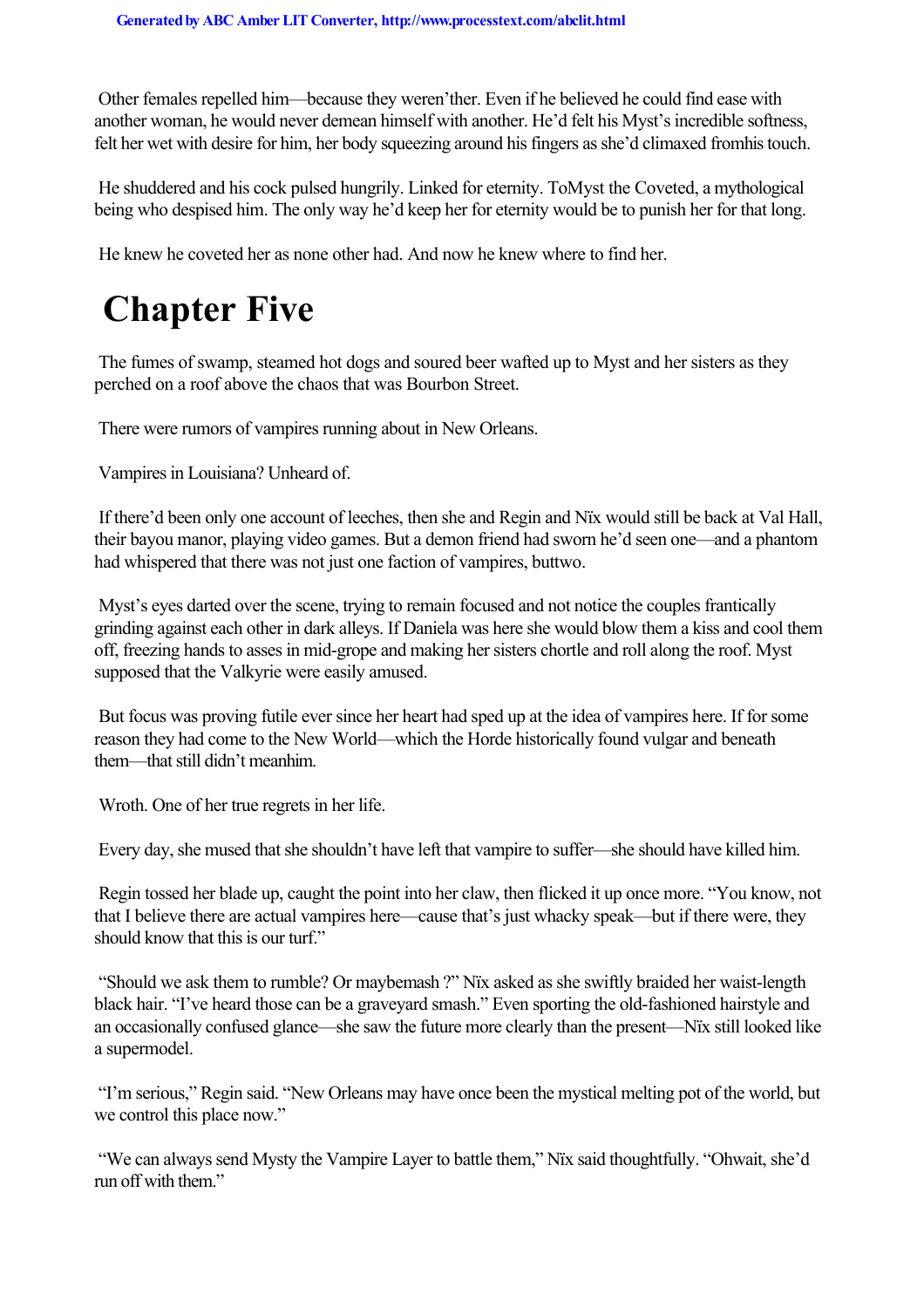Regin added, "Or use her famed tongue assault to flail the skin from their bodies as they inexplicably line up to sacrifice themselves."

 "Har-de-har-har," Myst mumbled, half-listening. She'd been razzed about this continually. And she deserved it. She might as well have been caught free-basing with the ghost of Bundy. Of course others had overheard the jokes in the coven and the word spread. Even other factions of the Lore—like the nymphs, those little hookers—whispered about her unsavory predilection toward vampires. But it wasn't vampires plural, it was only one.

Wroth. She shivered. With his slow, hot fingers…

 In her bed late at night, when she touched herself, she always fantasized about him, remembering his hard chest and harder shaft, imagining his ferocity, his intensity, if he ever found her again.

 Truthfully, she thought he might have found her by now. She'd—accidentally?—given him her blood, possibly giving him her memories, which could lead him straight here. She often pondered that reckless kiss. She'd had no discernible intention of giving him blood, but hadn't she known in the back of her mind that his fangs would be razor sharp with her sisters' arrival? Had shewanted him to find her?

She shook her head, needing to stay sharp. Annika, Daniela and Lucia were down there somewhere.

"Lookit," Regin said, pointing down. "Men that big shouldn't get schnockered."

 Myst turned her attention to a tall man who reminded her of Wroth from the back—why couldn't she get that vampire off the brain?—though this one was much rangier in build. The man leaned against another massive male, hanging on to him for balance as they walked. She noticed her claws were curling.

"Myst, can't you control that?" Regin asked with a fleeting glance at her claws. "It's embarrassing."

 "Listen, I can't help it, I like big males with broad shoulders. And I bet under that trench coat he has an ass that begs to be clutched."

Nïx offered, "And it's not like she can put Band-Aids over them—"

"Holy shite," Regin exclaimed. "I see a glow. Ghouls, down by Ursilines Avenue."

 "Damn it," Myst muttered. "In public again? They are hard-up recruiting then." Ghouls were maniacal fighters out to increase their numbers by turning humans with their contagious bites and scratches. They had green, gelatinous blood, and the parish of Orleans went gooey every time the coven fought them.

 "Again." Nïx sighed. "And there's only so many times we can convince drunken tourists they're extras in a sci-fi flick."

 Regin slid her blade into her forearm sheath."Stargate part twelve is officially on location." She rose. "We'll go canoodle the ghouls. You keep a watch out forvampires." She made a ghostly wooo-wooo sound. "And try not to lift tail for any of them, 'kay?"

 As Myst rolled her eyes, her sisters linked arms and leapt down, moving so quickly they were like a blur. As usual, no one could see them, and if they did in this Lore-rich city no one registered it.

Myst surveyed the glow from afar. It wasn't that extensive, so she knew they could handle it. As eldest,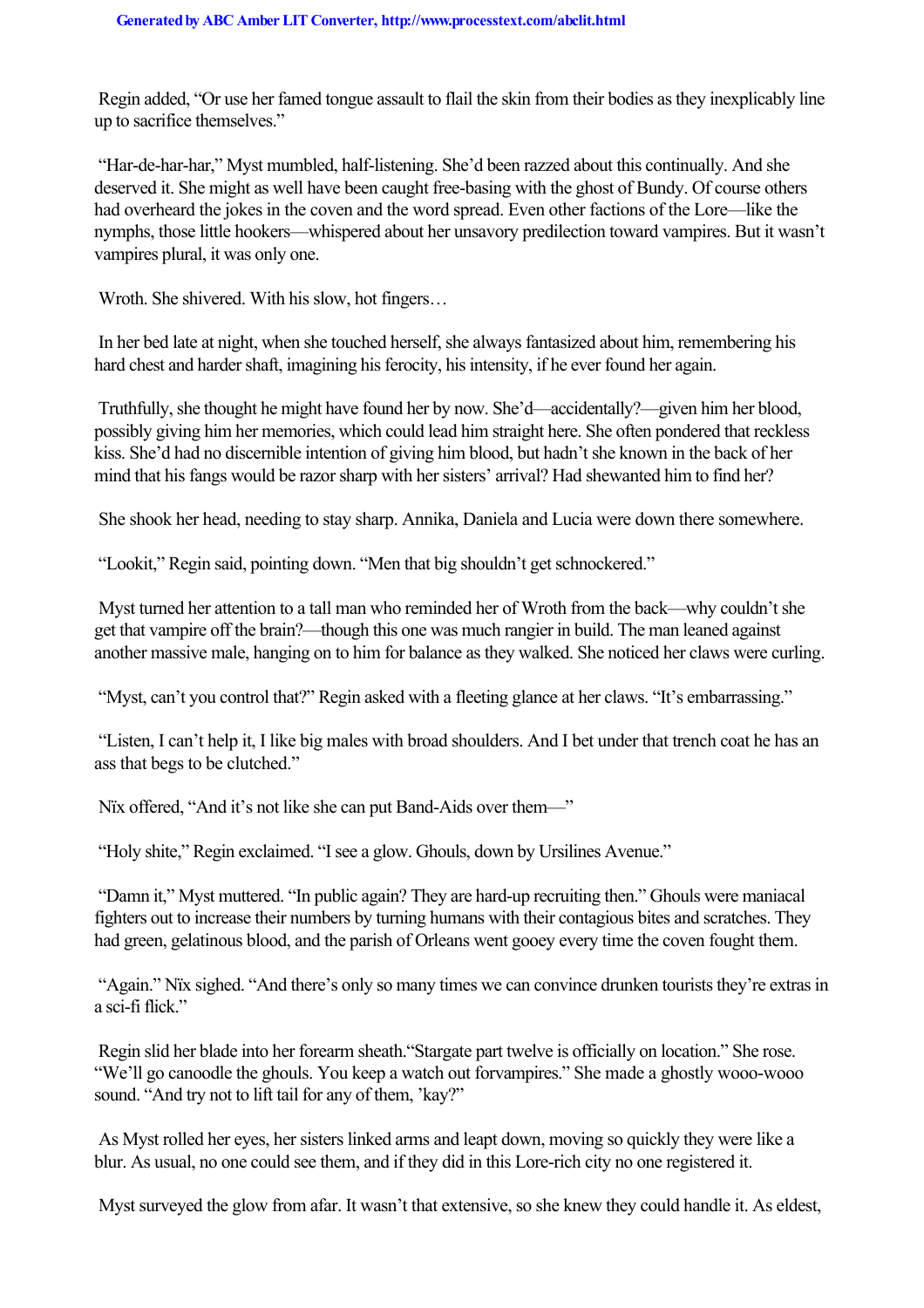Nïx was strong and Regin was wily. Besides, Myst had new boots on and she'd be damned if she'd lose another pair to the epic battle between buttery soft Italian leather and goo. Too many casualties already. It was terribly saddening. Really.

 Her attention easily fell once more to the man on the street, and she raised an eyebrow. If his front matched his back, she'd be tempted. It had been ages, literally, since she'd had a little some-some, and she deserved—

 She sucked in a breath, springing back against the dormer. The drunk was no drunk at all she saw when he peered down an alley, giving her his profile. The body she'd been ogling was that of her "estranged husband," as the coven liked to tease her.

 He stumbled not from drink but from weakness, his build different because he'd lost weight. And that was his brother Murdoch helping him—helping Wrothfind her.

 Shaking, she crept along the roof, pressing herself around the dormers, hoping to get away before he saw her. He stopped, lifting his head above the milling crowd, then swung around to her direction.

 His gaze fell directly on her, his eyes black, feral and riveted to her with a look of utter possession. When Murdoch's gaze followed Wroth's, he gave her an almost pitying expression, then he slapped Wroth on the back before tracing away.

The blood left her face. She leapt to the roof of the adjoining building, gaining speed for the next—

 She screamed as Wroth's gaunt visage appeared directly in front of her. Traced. She sprinted in the other direction, but he snatched her around her chest, pinning her to him, making her feel his erection thick against her. She elbowed his throat, dropped from his arms, and dove over the edge of the roof. She tumbled into a high-walled courtyard, landing on hands and feet, then scrambled up to leap out of the darkened space. But her speed was no match for his tracing.

 He snagged her again, and though she fought, he was somehow stronger even in his condition—maybe because of his condition. One of his hands yanked up her short skirt.

"Wroth! Don't do this!"

"Five years of hell,"he sneered, palming her ass roughly. "You deserve to be fucked till you can't walk."

 She gasped, trembling. "So the warlord claims his prize? It figures that you'd take your Bride whether she wants it or not. You'd make me remember being forced?"

 After a pause he bit out, "No. God, no." She heard him freeing himself. "Myst," he groaned, "just feel me." He took her hand and made her cup his heavy sack, then grip his shaft. Never had she felt such hardness. "Rub the head," he rasped in her ear, making her shiver as she felt the moisture. "That's as close as I can get without you. I need to fuck you so bad I'm sick with it."

"Wroth, don't…"

With a bitter curse, he lowered his head, forehead against her neck, but he only thrust against her ass. "Can't stop," he grated, and she knew then that he wasn't going to take her body, just touch it, use it. Why would he refrain for her…?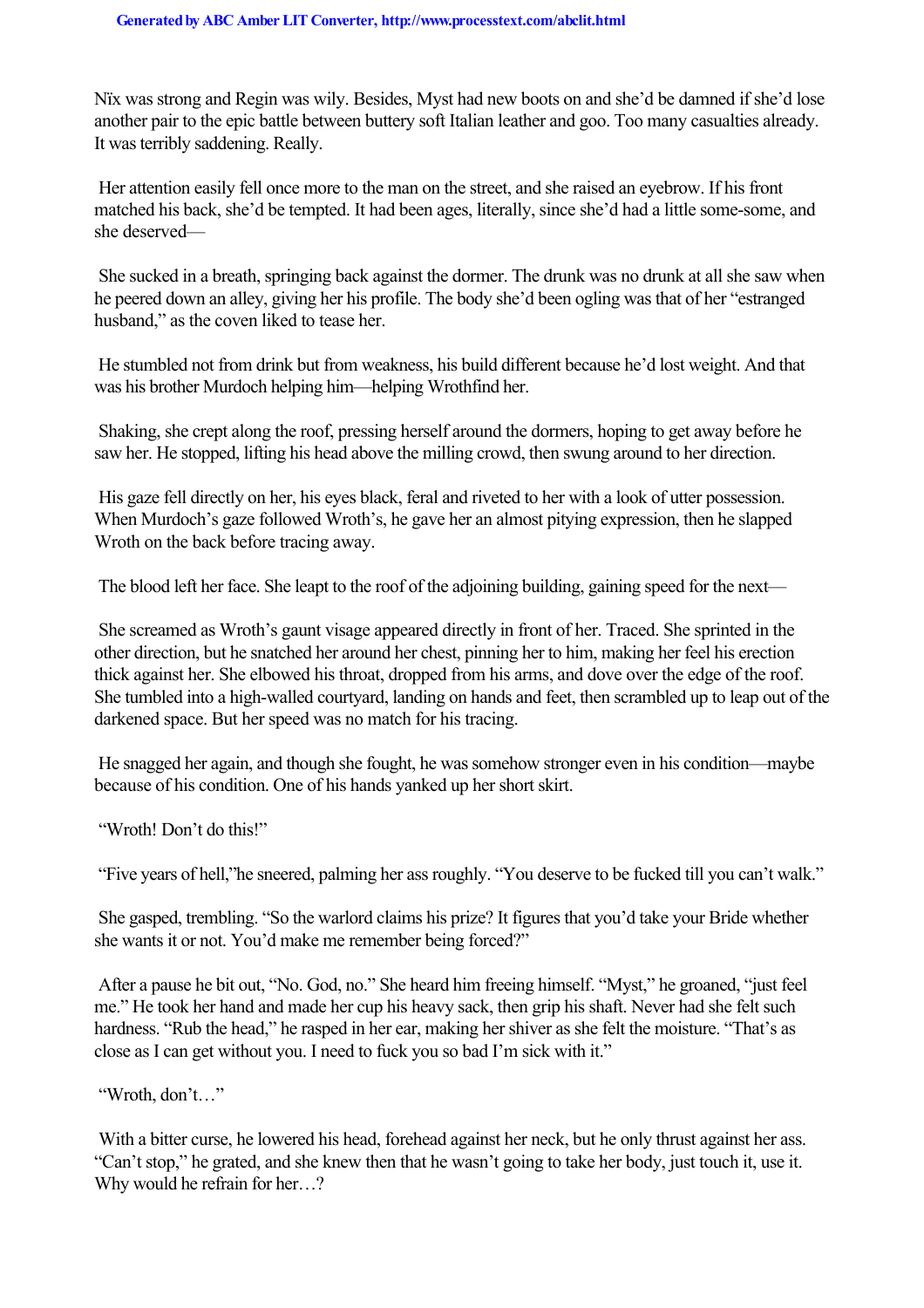His fingers strummed her nipple. Lightning. No, she couldn'twant this.

 His breath was hot on her and made her body go liquid. Shecould want it, just as she did every night in her lonely bed. The air was sultry, redolent with the scent of jasmine and even more moist than usual from the pounding fountain in the corner. No one was home. He wouldn't take her, so why not enjoy this for mere moments?

 When she went soft in his grasp, lacing her arms back to lock behind his head, he growled and kicked his feet against hers, making her spread her legs. Shuddering, he ruthlessly shoved against her flesh, then threw back his head and yelled out just before he came. At the last minute he turned from her and began to spill his seed onto the ground.

 She was frozen, unable to see, and for some reason it affected her more to only hear his reactions, the guttural groans erupting from deep in his chest. She felt the violent shaking, the strength in his wracked body as he clenched her through waves of pleasure.

 It went on and on, each second that passed reminding her of how badly he'dneeded this. Then he put his lips to her neck, clutched her ass and she knew he was stroking himself directly to ejaculate again. When she thought about how many nights he would have envisioned this, her head fell back against his shoulder.

 The second time was impossibly even more powerful as he desperately kissed and licked her skin, squeezing one breast then the other, reminding her keenly of when he'd brought her to come that night in the dungeon. She wanted to join him—she wanted him to work those fingers on her next.

 When he was done, he lifted her hair and brushed his lips to her neck, shuddering and breathing heavily. Her eyes closed and she was just about to say, "My turn," when he did the most bizarre thing.

 He arranged his clothing again and pulled down her skirt, then he turned her to him to stare down into her eyes. He cupped the back of her neck hard to yank her to face him, but instead of drinking her, or hitting her, he squeezed her into his broad chest, his hand moving to the back of her head, tucking her into him with those powerful arms. Which was disconcertingly pleasant.

 Curious, she let him embrace her, relaxing a fraction, and in return, he lowered his head to kiss her hair. Finally he set her back to face him. His expression was not as wild, but grim. "I've searched for you, Bride<sup>"</sup>

"Been right here."

"You've treated me ill, leaving me in that state."

"My sisters were going to kill you, but I saved your life. And you were about to treat me far worse."

"And licking my fang?"

 That had been an accident! Still she raised her chin and said, "The least I could do since you were about totorture me. Consider it a memento."

His face hardened at that, but then he seemed to get his temper under control. "For five years I've envisioned the retribution I would mete out, constantly imagining making you pay for what you did to me." He exhaled a long breath. "But I'm weary of it, Myst, weary of carrying this. I want to look forward and get on with our life."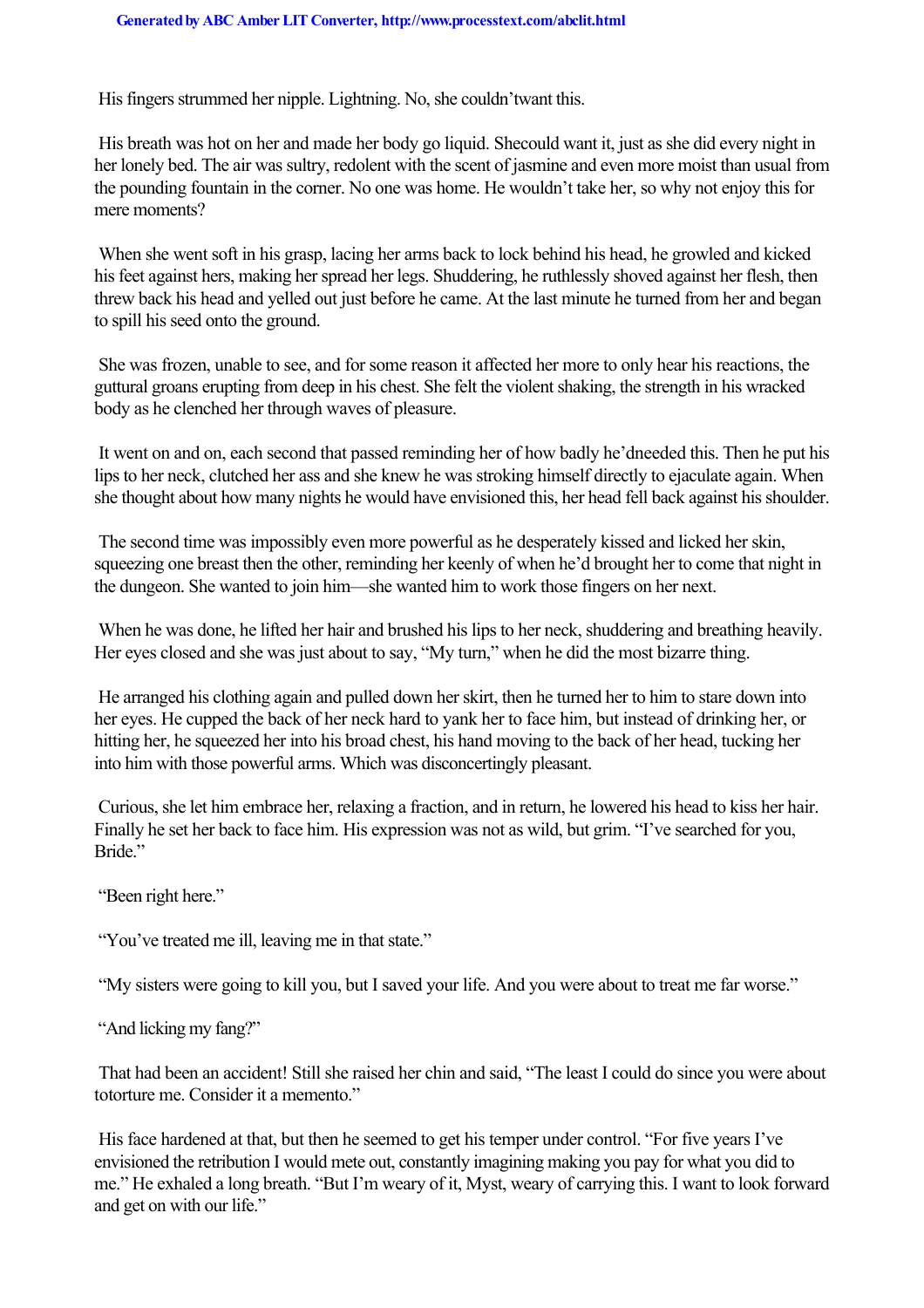Our life?

 "From here I'm willing to start with a clean slate. We are even for our misdeeds against the other and we will forget about any past...indiscretionsthat might have gone on before we met."

"Indiscretions?" How magnanimous of the vampire to give her an empty score card. To fill back up.

"Your blood gave me more than a mere taste. How do you think I found you?"

 "So you collected my memories?" Lovely. Did he now know she'd been utterly infatuated with him? Had he harvested all her knowledge about the Lore? "Did you enjoy telling your brother and your friends all about my life—my private thoughts and private…deeds?"

 "I have never told anyone anything I've seen. Believe me," he added in an odd tone. "And I vow I never will. That is between us."

"Can you vow you'll never use information about my family to harm them?"

He scowled.

 "Forget it, then. Doesn't matter anyway," she said, trying to wrench away from him. "There's no starting our life—even if you hadn't been about to do what that night? Break my fingers, my legs?"

 He didn't deny these things. "That is in the past and you've paid me for that in kind. If it is consolation you want, know that I've suffered far worse than I could ever have dreamed to inflict on you. For these years, I couldn't sleep, I couldn't drink. The only thing I could do was fantasize about fucking you, with no relief"

 Warmth bloomed in her belly, but then she frowned. "It doesn't console me. I just want you to let go of my arms and allow me to walk away. My kindabhors yours. And even if I liked you and you were decent to me, my sisters would kill you, and I'd be ostracized by every being in the Lore. There's no way I'd choose pariah-hood with you over my current life—which I happen to enjoy the hell out of—so back off. I don't want to have to hurt you again."

 He raised a patronizing eyebrow at that, which made her bristle, then said, "I can't let you go. I'll never do that. Not until I die."

"I've given you a warning and I'll say only once more—release me."

 "It will never happen. So what will make you accept this? A vow? Done. I vow to you that I will never use what I've learned to harm your family. As your husband I could never hurt them anyway because the end would be hurting you."

When she saw he was deadly serious about this, she realized playing with him was over. He was going to try to force her to live with him. Because he felt that was his right over hers.

No different from all the others. Her name should be Myst the Possession.

She wondered if she'd keel over dead if someone finallyasked her to be with them.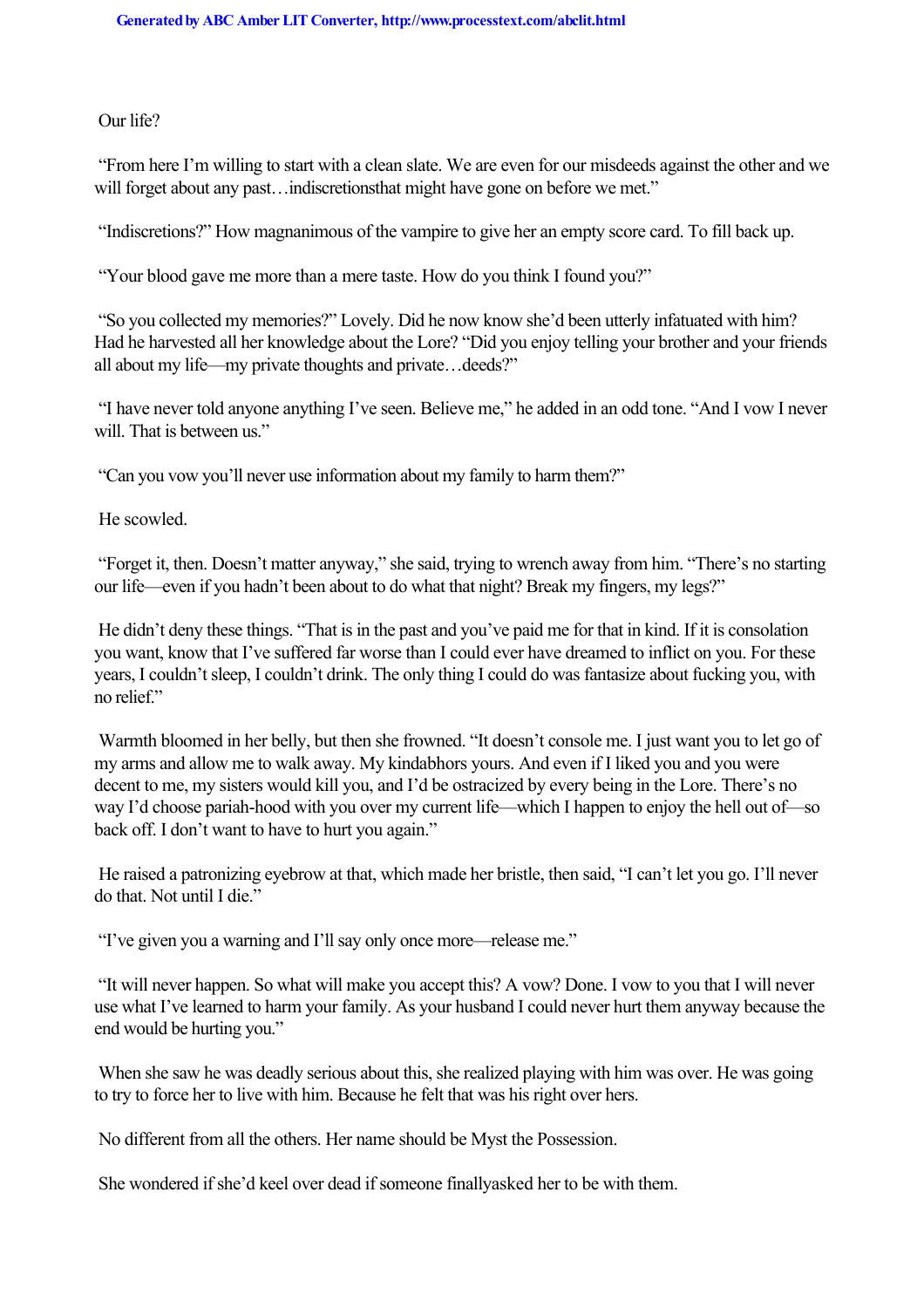### **Generated by ABC Amber LIT Converter, <http://www.processtext.com/abclit.html>**

 "Wroth," she whispered, snaking her arms up his chest to twine her fingers behind his neck. He leaned down to hear her. "Do you know what it would take to make me your Bride in truth?"

"Tell me," he said quickly.

 "The life leaving my cold, dead body." She kneed him, deciding at the last minute not to break his tailbone with her blow. When he fell to his knees, she backhanded him, sending him flying twenty feet into the courtyard wall.

 He bellowed in fury, slow to rise as she sprinted down a breezeway nearing the wrought iron gates at the street. But he traced forward, snatching at her, brushing down her back with his fingertips, then snagging the chain. She screamed in pain when it broke from her.

 Great Freya, not the chain. If he figured out its power over her, it wouldn't matter how strong she was as a Valkyrie or how well she fought. She ran for her life, busting through the locked gates, blowing them off their hinges to clatter and spark across the street. For two thousand years it had been unbreakable.

Don't hear, don't hear, run, escape from his voice…

"Myst, stop!" he roared, frustration choking him when he found only the fine, gold strand from her waist.

Yet she froze, nearly falling forward her feet planted so quickly.

 She turned to him, sauntering back down the corridor to rejoin him in the courtyard. Licking her lips and smoothing her hair, she said, "That's mine and I want it back."

 She reached for it, but he held it high from her. He was not magically inclined—he hadn't believed in the Lore until he was turned—but even he felt the power in the strand of gold. The power of what?

"How badly?"

Lightning streaked the sky behind her.She must want it very badly indeed.

"Would you steal from me?"

"You've stolen from me.Years —you've taken years from me."

"I thought we were even."

"That was until you tried to unman me."

"I will be kinder to you if you give it back."

Her eyes were mesmerizing, and he had to shake himself. "We're past that point. All I wanted was to make my life with yours. And you left me in pain." Earlier, when he'd finally been released from endless nights of torture, he'd felt overwhelming gratitude to her—irrational, since she'd consigned him to it—but he'd known a measure of contentment for the first time in years. Then she'd lashed out again. "After tonight, I understand that you'll never be brought to heel." He clutched the chain, recalling earlier how she'd stopped so suddenly. "Unless…" He trailed off, staring down into her eyes, riveted to his. "Kneel."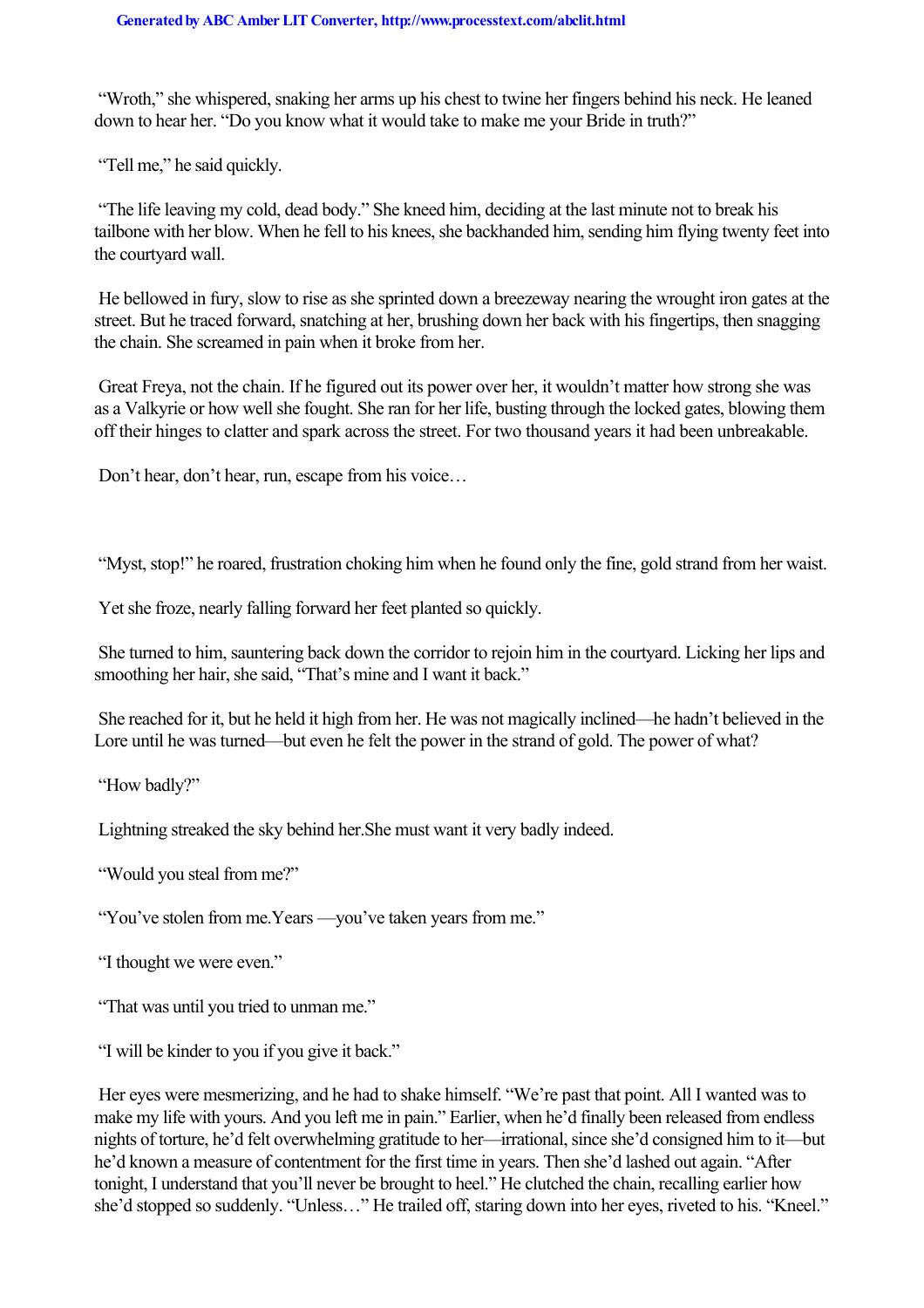Her knees met the stone as if she'd been shoved down.

 His eyebrows drew together in shock, his breaths coming fast. "Shiver," he commanded, not quite believing…

 She did, and her skin pricked as if with cold. Her nipples hardened and she hugged her arms around herself.

He knew his grin was wicked. Five years of imagining had never prepared him for this. "Grasp my belt."

She looked up with dread, was staring into his eyes pleadingly when he said, "Come."

## **Chapter Six**

 As soon as her mind registered the command, her body rushed to obey with a swift, fiery clenching that left her sagging against him, her grasp on his belt the only thing that kept her from falling—as he'd anticipated.

 When the bliss finally ended and she could catch her breath, she raised her face, parting her lips to ask—

"Again"

 She moaned, unable to release his belt as she twitched and swayed on her knees, brushing her breasts frantically against his legs."Stop, please…" She pressed her face against his huge shaft, needing it, her body squeezing only emptiness. She ran her mouth over it even as she begged him to stop. Though she'd hurt him, he was recovering right beneath her lips.

"Come harder."

 To her shame, she did, arching her back and crying out, opening her knees and undulating her hips for him to come fill her.

 As the waves of pleasure relented, she dimly perceived him scooping her up into his arms. She was limp, disbelieving, yet every nerve was on fire. There was blackness, dizziness, and then she was in a new place, in a dark paneled study.

He set her to her feet, but she'd gone boneless from his orders and from…tracing?

In a tremulous voice, she asked, "Where am I?"

 He held her until she was steady, then crossed to open a small wall safe. He tossed the chain in and shut the door. "You're at Blachmount, my manor in Eesti. This, Myst, is your new home."

Her lips parted in shock. "You can't just keep me here—"

 "Apparently I can do anything I want where you're concerned. This is where you'll stay and where I'm going to show you all the mercy you showed me."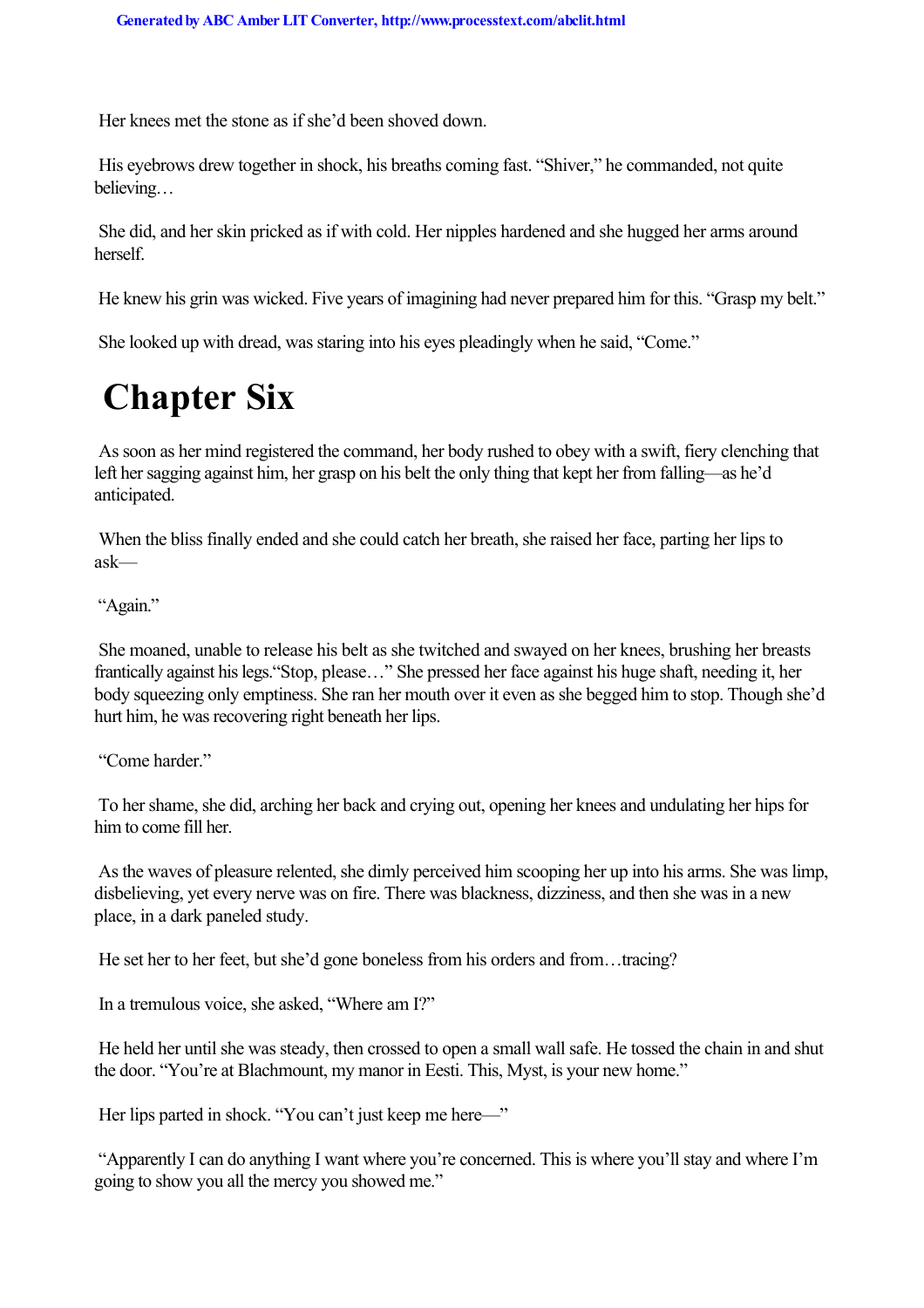Her eyes went wide.

 "Listen carefully. This safe is unbreakable and you will never, never touch the lock. You'll never try to deduce the combination or garner it from me. Do you understand? Answer me."

"Y-yes."

 He strode to her, clutched her arm and traced them into what looked like a bedroom. A vampire's lair. With the bed in the corner on the floor as they preferred. She shivered, knowing she was well and truly screwed in every possible sense.

"Undress," Nikolai ordered from the shower.

Her shock had been quickly replaced by rancor, and she glared before obeying. He didn't care. Watching her yanking her clothes off in the steamy bathroom was like witnessing a gift unwrapped.

 He stood under the pounding water, his body healing at a rate he'd never imagined. He'd taken a blow from her that would've crippled him for days in the past, and yet he was already hard for her again. In fact, his pain had been the only thing that had kept him from covering her in the courtyard and plunging into her as she writhed from her orgasm, her eyes firing silver with pleasure. Now nothing would spare her.

When she was completely naked, he stared at those plump breasts that had haunted him, his mouth watering at the thatch of auburn curls between her legs. What to make her do? The possibilities were endless. He could tell her to take him into her mouth and see how many times she could make his cock rise under her tongue. He could force her tobeg to do it, to beg for him shoved inside her. After these last long years of agony, and now to have such a gift as this chain…

If Wroth had a sense of humor, he might have laughed.

 He didn't understand the chain's power, only knew that it was absolute over her. He wasn't one to mull over its origin. If he spent time questioning every new development in his life for the last centuries, he'd have gone mad. It was a tool he needed. Simple enough.

 He'd decided to bury the past, but tonight he'd realized she was too wild and too vicious to accept him. She'd proven she was just as his dreams told him. With this mysterious chain, could he make her a biddable wife, in his life—and in his bed?

 Earlier, he'd been very conscious of her reaction as she came. She'd rubbed her face against his cock, wanting it. In an alley, with his clothes on, having just had his manhood battered, he hadn't been able to fully capitalize on her need. But in the shower…?

"Join me, Bride."

 She was compelled to, though she had an expression of disgust on her face. "You keep calling me that, but you don't have that right. I've given no consent, so I think the term you're looking for isslave."

 His eyes narrowed as he took her tiny waist and pulled her into the water with him. "Semantics. The end's the same. You forget that I'm from a time when men needed no consent to take what they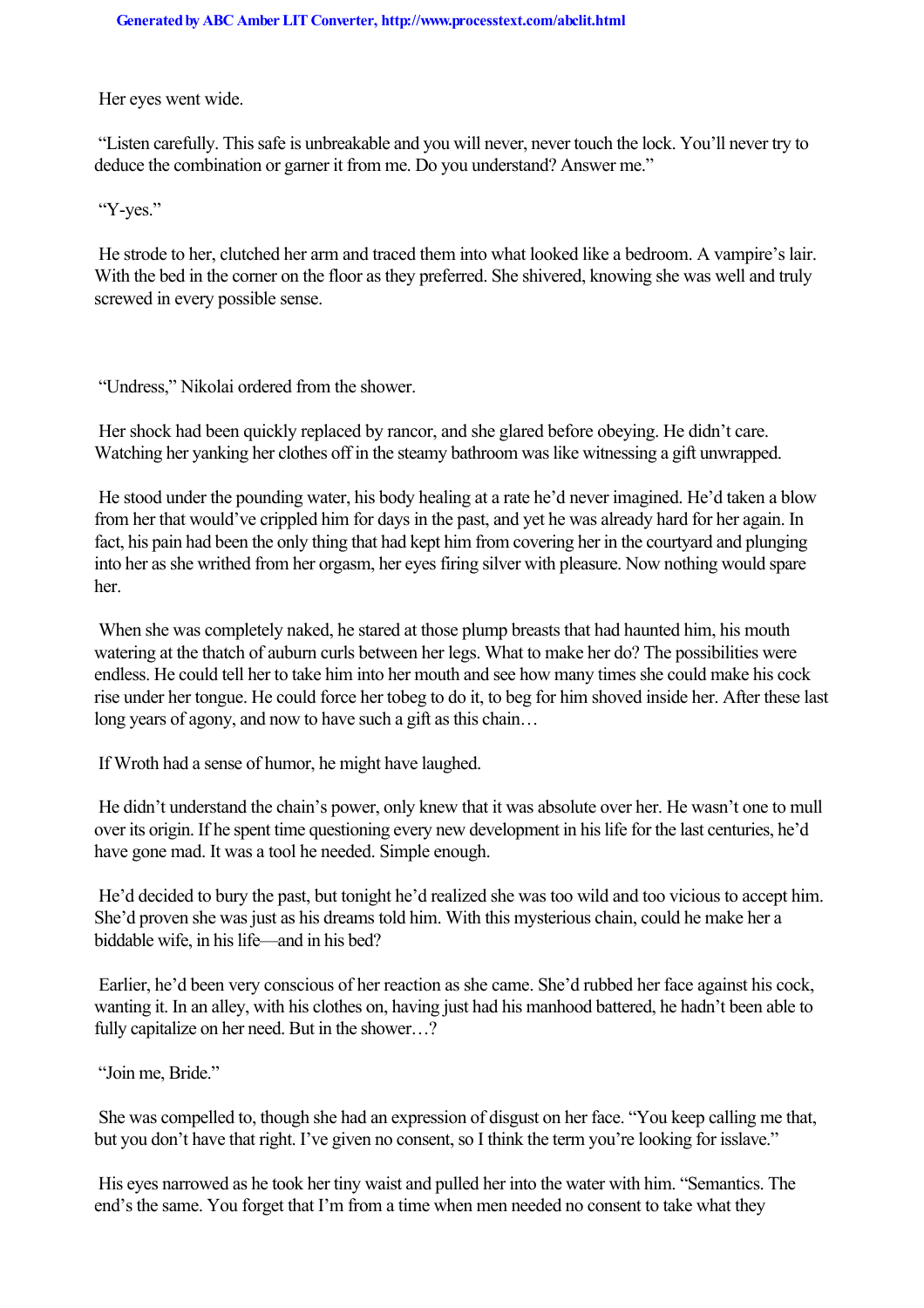wanted<sup>"</sup>

 "And you forget that I lived in those times as well and was glad to get past them. I'd almost forgotten what it was like having to kill all the leeches like you when your pesky little hearts would beat for me." She cast him a look of pure venom. "But it's coming back to me."

 When she bent down to wash off her knees, he crossed to sit on the marble bench at the end of the shower, watching her move. "If I weren't a vampire and we had no history, would your body be aroused by mine?"

She'd just stood fully to lift her face to the water. At his words, she clenched her jaw.

"Answer me."

"Yes," she grated.

"Good. Come here. Closer." When she'd finally sidled over, he commanded, "Kneel once more."

"You can't make me do this," she hissed even as she obeyed.

 "I'm not going tomake you do anything. I will never force you to touch me or force myself upon you," he explained while her expression turned disbelieving. "No matter how badly you've treated me. In fact, just to make this harder on you, I will never touch you or kiss you unless youask me for it. This will be that much sweeter when you reach to put your hands on my cock or beg me to fuck you."

"Never"

 He ignored her protest. "If at anytime in anything we do, you want to deepen the experience, for instance by climbing up here to straddle me, I give you leave."

"Are you off your meds?" she snapped, but he could tell she was nervous.

He gently cupped her face with both hands, thumbing her glistening bottom lip. "Touch yourself."

 She gasped, her hand flying to her skin as though magnetized. She stroked up and down between her breasts.

 "Lower," he commanded. Her fingers snaked down her flat stomach though she clearly resisted the order "Lower"

She twitched from the fight, but she obeyed, her fingers descending to her sex.

"Open your knees wide and pleasure yourself as if I wasn't here."

 "Don't," she whispered, even as she spread her knees to run her delicate finger against her flesh. His cock pulsed and the head grew slick. After long moments of simply staring in awe as she began trembling and her eyes grew silver, he rasped, "Are you wet?"

"Yes," she moaned.

He felt electricity rolling from her, pricking at his skin, revealing how much pleasure she was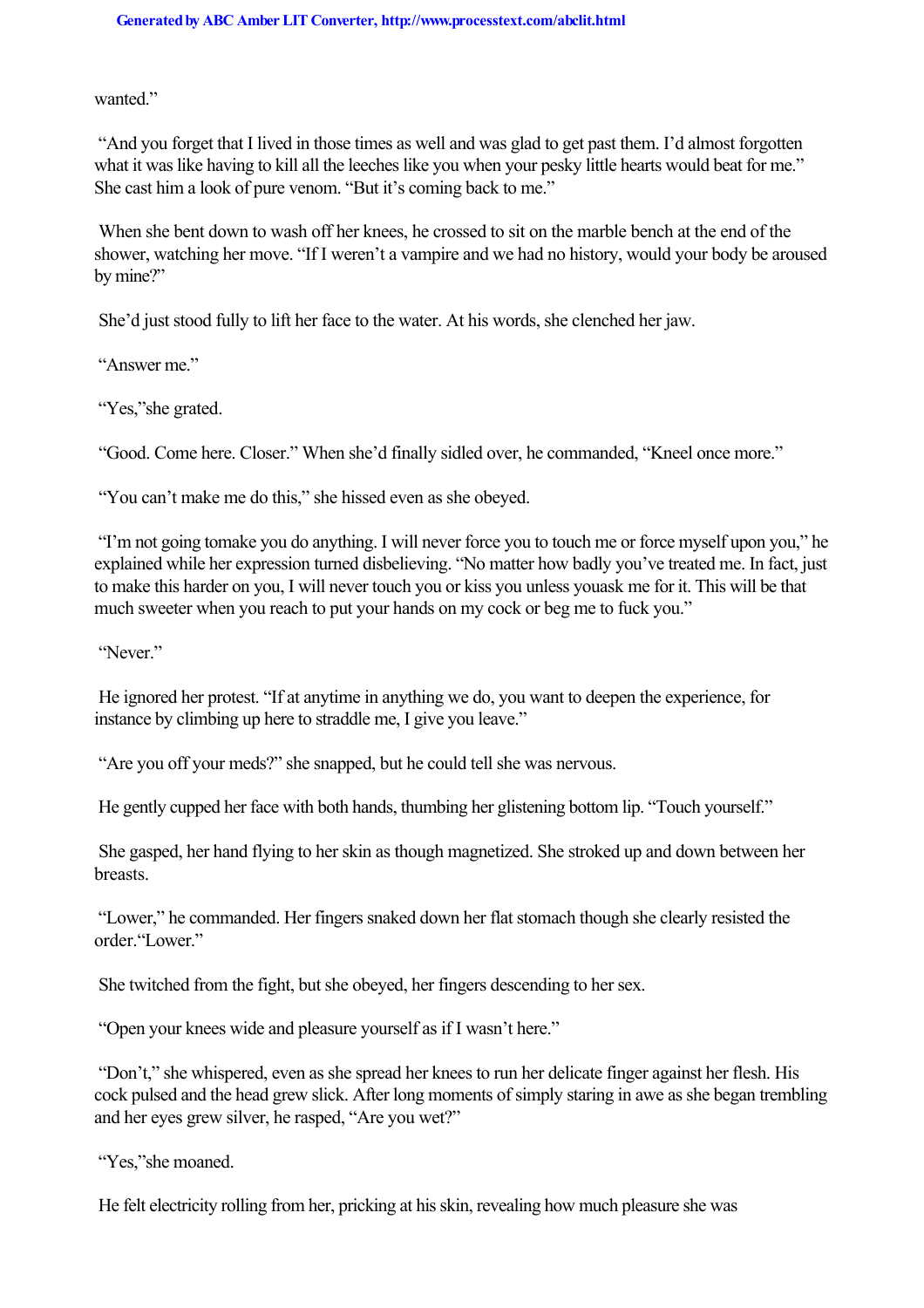### **Generated by ABC Amber LIT Converter, <http://www.processtext.com/abclit.html>**

experiencing, and it quickened his own need. He bit out, "Inside. Put your finger inside."

When her finger slipped inside her sex, she threw her head back, crying out.

 "Two fingers. Deeper." He clenched the edge of the bench, and the marble cracked under his grip. "Harder"

 She obeyed, this time throwing her head forward, hair cascading over his torso as she moaned against his cock. Her tongue flicked out while she panted against him.

"Ah, deeper. Faster…"

 She moaned around him this time, because she'd taken the head into her mouth. She continued to work her body with one of her hands, her fingers sliding in and out of her heat. Her other hand was all over him, wickedly seeking, her lips so moist and plump and hungry, behaving just as he'd suspected she would….

 His Bride was on her knees, her fingers deep inside her body at his command, sucking greedily at his cock. He bit out, "Do you want me to touch your breasts?"

When she nodded eagerly, he grated, "You have to ask me for it."

 Her fingers slowed, and she released him from her lips, though her head was still bowed. He didn't want her to stop, knew he'd pushed too far.

 "I want to, Myst. I want to have my hands on your beautiful breasts. I've dreamed of this for so long," he admitted.

 She hesitated, her body quivering. "Will you touch them?" she breathed, then set right back to her ministrations. He choked out a groan when she kissed all around the head wetly with her tongue, as she might his mouth. She took him with such abandon that he knew she was on the verge again. He reached down and covered her breasts with his hands, closing his eyes at the feel, squeezing, stopping only to pluck and thumb her nipples.

 The pressure was building inside him. His body tightened, knees opening and heels planting on the ground as he tensed to spend. He didn't know how he'd lived so long without this blinding pleasure.

"Watch me come,"he growled.

 She raised her face, and somehow she knew he wanted her to meet his eyes, not watch the actual spilling of his seed. Silvery eyes riveted to his, she worked her fist on his cock, pumping it in time with her finger dipping inside her—as if she yearned for him to fill her.

 That thought sent him over the edge. The unbearable pressure exploded as he ejaculated, mindlessly thrusting against her hand, arms shooting straight out to cup her face with both hands. When she saw him spend, her eyes grew wide before fluttering shut and she cried out, jerking against her fingers as she came all on her own.

 She collapsed against his knees, still shuddering, clutching his leg as she had that night in Oblak.Before she'd left him, bleeding and in pain. The need dampened, the familiar resentment flared.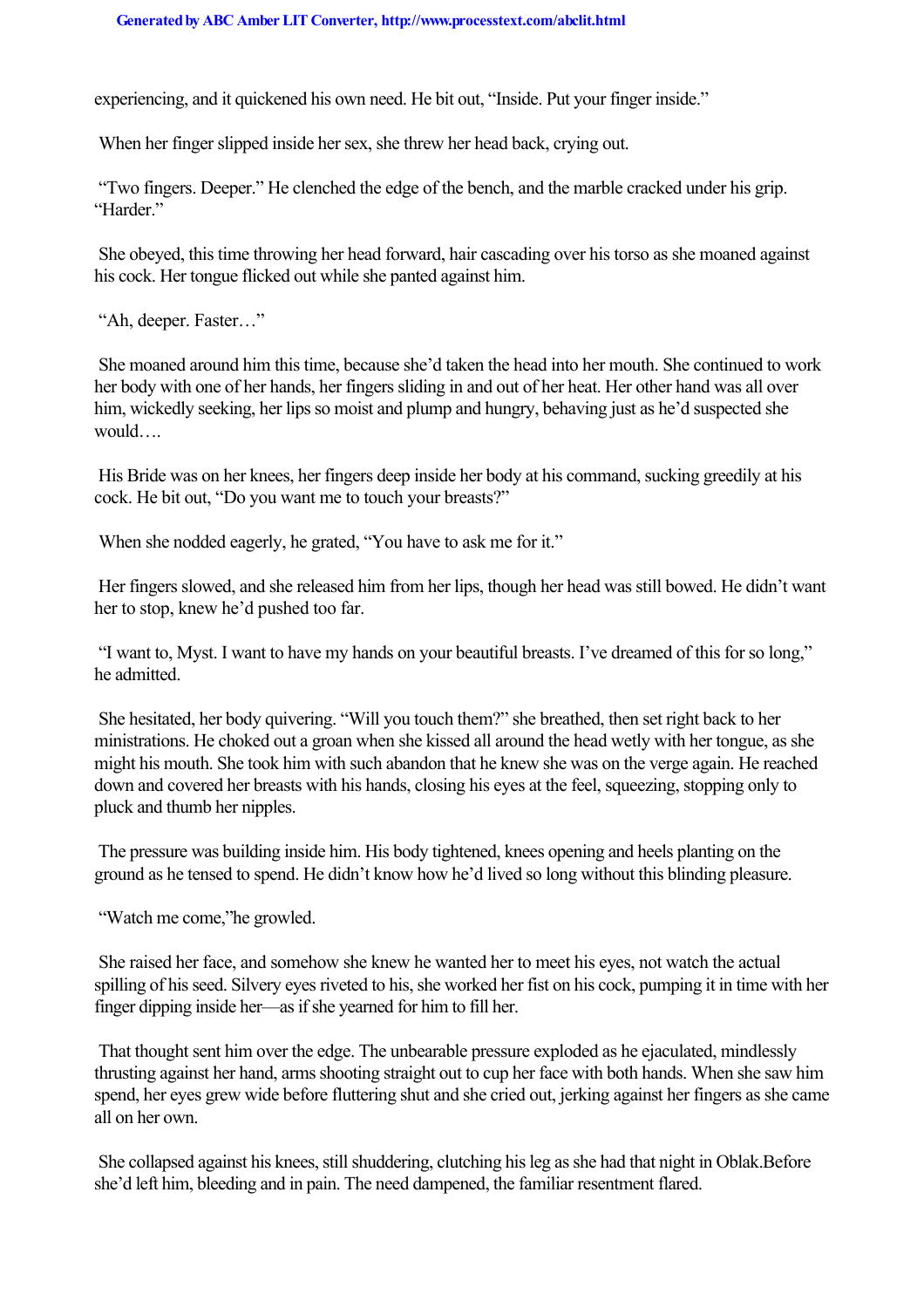He brushed her aside and stood, rinsing his seed away, staring at the stunning, evil creature still on her spread knees, hands on her thighs as she panted. The sight of her perfect, generous ass and her wet hair whipped all along her slim back had him stirring yet again.

 But she was breathing hard and he knew he'd worked her pitilessly for their first night together. "Rise and come to me."

 When she faced him, her eyes were stark, flickering in color, showing how shocked and uncomprehending she was as she stumbled to obey. He felt a stab of guilt, but made himself remember all the aching days he'd spent rolling in pain. The nights he'd sweated from fucking desperately at the very sheets to take relief. She'd reduced him to that.

 She was wary, nearing him slowly, and when she was at arm's length, he said, "Sleep," then caught her as she fell limp. He rinsed and dried her body and his own, then carried her to his bed.

 This should have been a time of satisfaction—by Christ, he had a living, breathing Valkyrie in his bed, and she washis Bride—yet there was little. She was utterly under his control, but he wished she didn't have to be.

 Like a natural born vampire, he hunched over her, dragging the beauty into the shadows with him as he bedded them down in a corner.

## Rise.

 Myst hazily heard the command, knew she must still be dreaming because her skin was touching another's, though she hadn't slept with a lover in memory. She frowned, disconcerted because her body was so pliant, every muscle released of the tension she normally carried. But why was her face pressed against the naked, broad chest of a man? She was surrounded by his delicious scent that made her go warm and liquid. Snuggling closer, she dragged a leg up over his.

 She heard a male rumbling sound of pleasure, and her eyes went wide. She shot up, drawing the sheet to her neck. Dread settled over her as the events of the night came back to her mind. She was in a vampire's bed, here as a slave to his every whim. Or as she figured it, she was in hell.

"Were you dreaming about last night?"

"No," she answered honestly. She'd been thinking about licking every inch of the hard male beneath her.

"How do feel about what we did?"

"We? Whatyou did."

 "I only commanded you to take your pleasure. Of your own volition you took me into your mouth." He raised an eyebrow. "Greedily."

She turned away sharply. "Then I feel shame."

 "And?" When she frowned at him, he said in his deep voice, "There's rarely an instance where emotions do not conflict. What else do you feel when you think of last night?"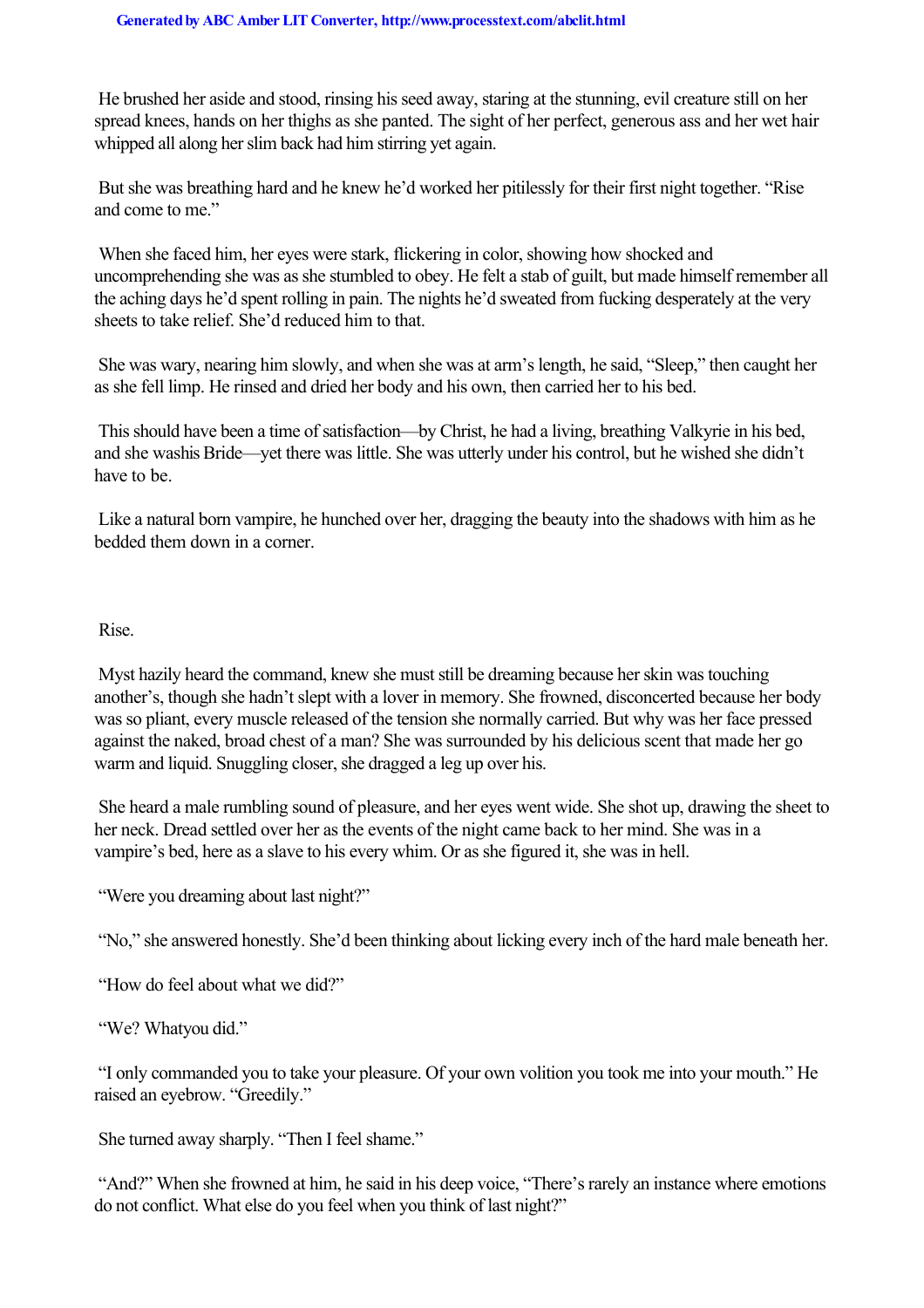She recalled beingmindless with lust as she had never been before, hungry for his huge shaft. She had wanted to straddle him and slowly work him within her. Shivering at the delicious image, she struggled to keep from admitting her desire. "A-aroused," she bit out.

"Are you aroused now?"

She felt herself blushing deeply. Mystnever blushed. "Yes."

"Do you need to come?"

 Oh, God, no, how could he ask her this just when she was reliving last night? "Y-yes." She turned from him, curling her knees to her chest. "But I won't ask you."

"Even when I can give you what you need?"

"The only thing I'll ask you for is to give me my chain back."

 "You'll get it back when I am convinced you will stay with me," he said. "Explain to me what it is." When she didn't reply, he grated, "Answer me."

"It's called the Brisingamen."

"Why do you wear it?"

"Punishment and to protect it."

"Punishment for what?"

 She placed a hand out to her side and turned back to him, her green eyes taunting. "When I was only seventeen, I was caught in a compromising position with a demigod of no importance or standing other than his mind-shattering talent at kissing. My family was unamused."

 A muscle ticked in his jaw.Demigod? Wroth was a battle-scarred vampire who would never walk in the sun with her.

She studied his expression. "Jealous, vampire? Or do you realize I'm out of your league?"

 He ignored her words. "So your family punished you with a vulnerability that gave men control of your body? How many have had it, commanding you to fuck them for your very life?" When she glared at him, he calmly said, "Answer. Fully."

 "There was no vulnerability. It has never been broken. I've been tossed by it, caught by it, even held above a pit of boiling tar by it. I'd tried to have it smelted from me in the olden days and then lasered recently. Nothing could touch the integrity of the chain before…"

 "Before I pulled it free like a thread? So I'm the first." This pleased him and he exhaled in relief, only to immediately frown. "You don't think it's more than coincidental that you were given to me over all other females in any time and place to be my Bride, just as I've freed you from something that no man has been able to before?"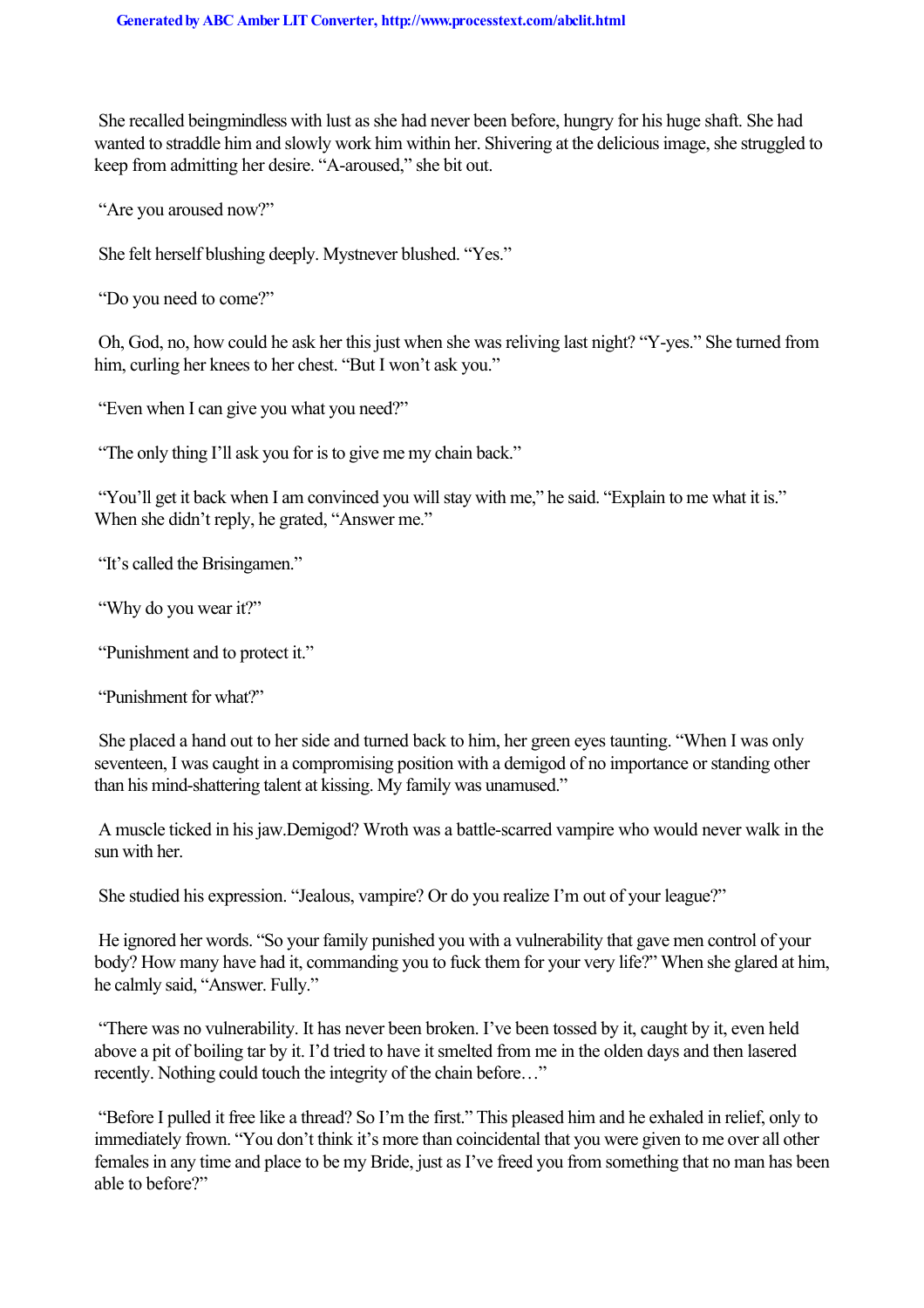She clenched her jaw.

"How do you find those facts? Answer honestly. Now."

"I find them…. They might be…. It might be fated," she bit out.

 "Wemight be fated." He'd already known this without doubt. He couldn't believe his heart would beat for a woman that could never love him back. Of course, she'd said there'd been others she'd blooded—then killed.

"Yes, but just because we've been set up by a fate with a sick sense of humor doesn't mean my feelings about you will change. Are you going to keep me prisoner for eternity?"

"Before I let you go philander with yourdemigods? Yes."

Her slim shoulders stiffened and she stood.

 He lay back, proudly ogling his Bride's ass as she sauntered around the room, studying her new surroundings. Myst couldn't merelywalk, he'd discovered—her every movement was the stuff of fantasy, her every touch as well. He hadn't even gotten the chance to claim her last night because he'd been so enthralled with her wet kiss, but he was hard yet again and would remedy that soon.

"So what miraculous feat of engineering brought modern plumbing to this schwag place?"

 Schwag? He frowned at her question, watching as she ran her hand along an old papered wall. She opened a rusted shutter and gazed out the window into the night, seeing, he knew, tangled gardens blighted with neglect. He had a sudden urge to make an excuse as to why his home was in this condition.

"You're actually going to keep mehere? Your torture is fiendish and boundless, Wroth."

 He clenched his jaw, then said, "As I told you,here is called Blachmount and it used to be awing and will be so again, but the estate's been abandoned for many years. While I searched for you, I lived in New Orleans, and in Oblak before that. I only come here on occasion." When he missed his family.

 She sighed, meandering to her pile of clothes, ripped and dirty on the floor. She stared at them then blinked up at him, clearly wondering what his next move would be. It hit him full force that no matter how he felt about her, it was his responsibility to take care of her. His stunning wife, with her wild red hair and her soft, pale skin, who was so utterly out of place here, would be living with him under his roof—he'd best get this ancient shell of a keep back to its former glory and give her a home as befitted her.

 He knew there would be things she would require that he couldn't anticipate, because he was beyond unknowing when it came to female needs. Did he dare take her to get her things?

 As soon as he'd realized where she lived, he'd left Oblak behind and had had Murdoch purchase a property far from the crowds of New Orleans where they could live during the search. Wroth could've traced back and forth, but the time change meant each night he'd face dawn back in Oblak. Plus he'd been weak, and tracing the shorter distance to the renovated mill on the outskirts of town had been less demanding.

 Now he needed to return to the mill for the large supply of blood he'd left there. He was thirstier than usual, and claiming her in this condition would not be wise. He assured himself it was only because his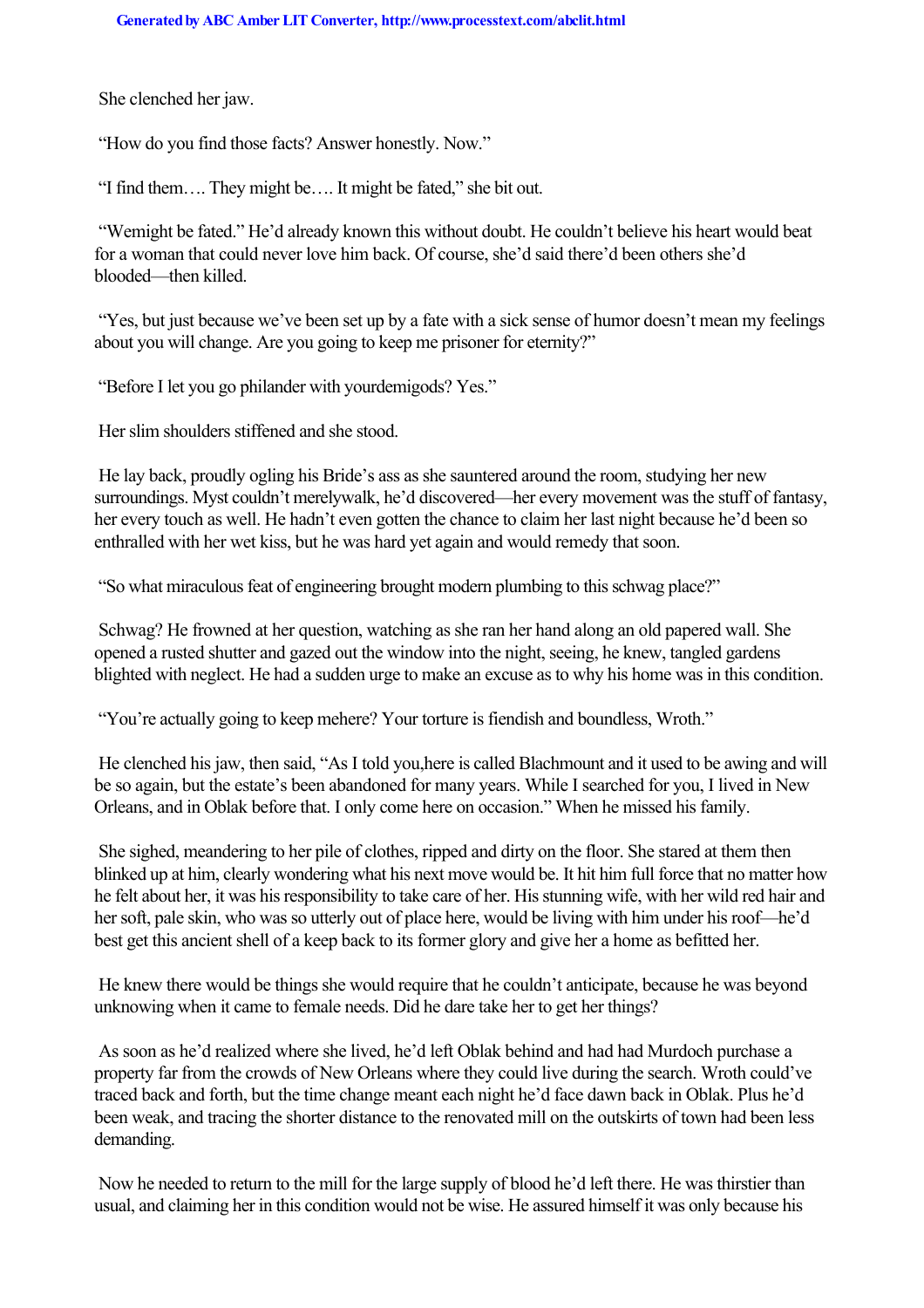appetite had been reawakened and not because throughout the day, he'd dreamed of drinking from her white thighs.

 He could check in with Murdoch, send word to Kristoff that he'd found his Bride, and drink in preparation of finally claiming her. While in New Orleans, he might as well visit a Valkyrie den.

"We go for your belongings tonight."

# **Chapter Seven**

How are we going to do that?" she asked. "You can only trace to places you've been to at least once."

"But I can drive anywhere," Wroth replied casually, every inch a modern warlord.

 So she was to return to her home in ripped clothing, with her skin still flushed from last night, her body still singing for a vampire's touch.

Lovely.

She would never live this down. And for an immortal,never was a particularly woeful proposition.

 Yes, going back to Val Hall would mean a possibility for escape, but he could kill one of her sisters if they tried to free her. When he rose and strode to his closet, she studied his body, noting yet again how incredibly strong he was.

 He turned and tossed her a button-down, catching her gaze just as it drifted south to his hard shaft. She almost missed the shirt and he smirked, making her jerk her face away. "Come here," he ordered and she dragged her feet over. His hands reached out to pile her hair up, just so he could lean down and breathe along her neck, then murmur in her ear,"Bride, this is embarrassing. I think I've caught you staring at my cock," making her quiver. She'd teased him the same way when his eyes had been riveted to her neck so many years ago. He added in a sensual rumble, "You like it, don't you?"

When the question sunk in, her eyes went wide with disbelief, the spell broken. How could he ask her that? When she would be forced to answer? His lips hovering over her shoulder, he said, "Answer me honestly."

 I want to curl up between your legs, rest my head at your hip, and draw you over into my mouth to taste you for hours,she almost said, then negotiated her mind into another honest answer: "It's too big."

 He dropped her hair, smirking again. "So it terrifies you more than tantalizes?" he asked using the words she remembered well.

 Knowing he was getting his revenge little by little, she gritted her teeth against her answer but lost. "Both."

He clucked her under the chin. "I'll be sure to break you in slowly, ride you easy the first few times."

 Myst of the witty banter and dripping sexual innuendo was speechless. Break her in? Arrogant! When he turned for the shower, she tried not to stare at his back and how it tapered to his narrow hips and his muscled ass with the hard hollows on the sides. She'd been right, it did beg to be clutched.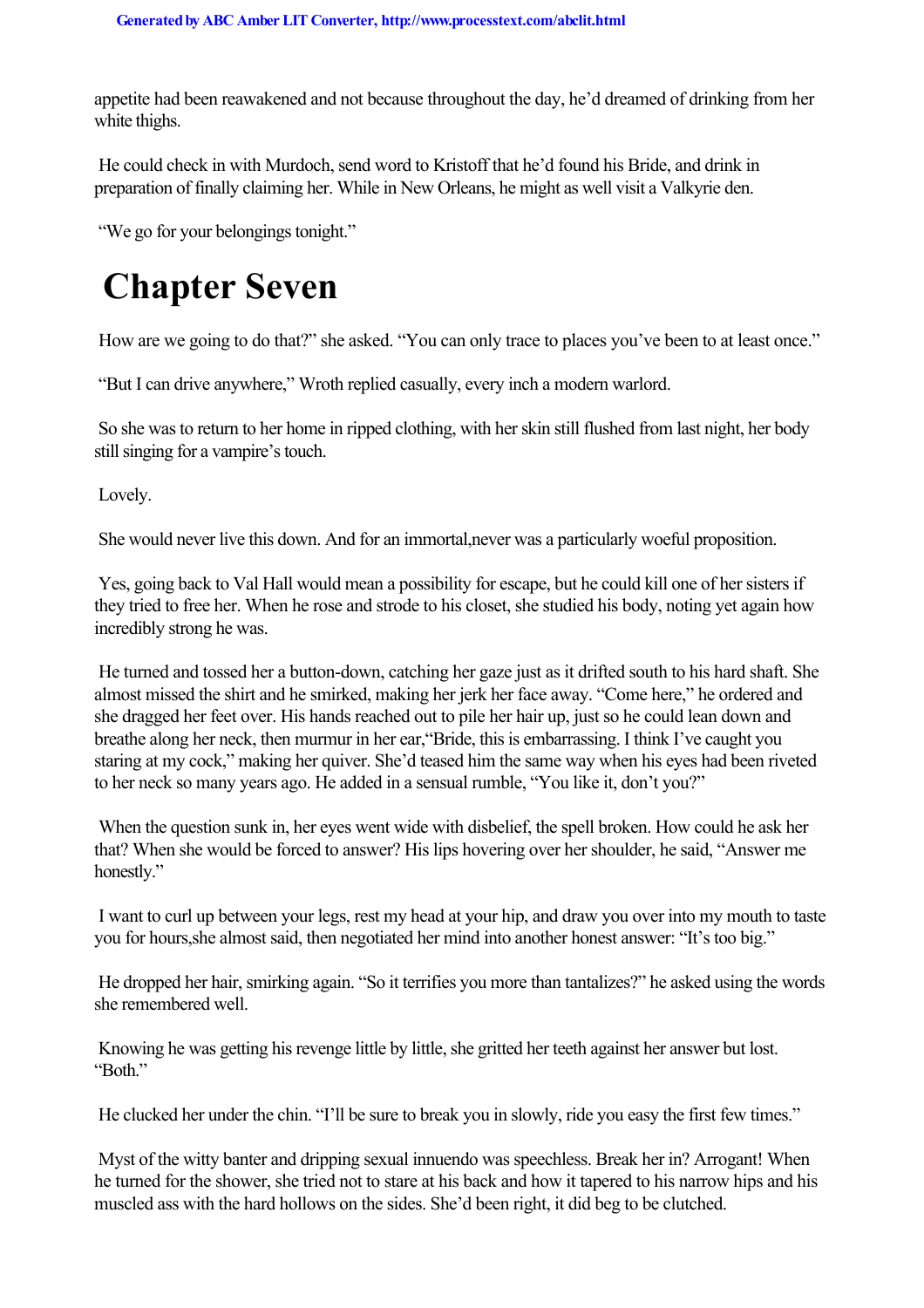Damn her claws for curling—

"I believe you like everything about me," he rumbled from inside the bathroom.

 She gazed at the ceiling, embarrassed as she couldn't remember ever being before. Of course he'd known she was staring, probably by the holes she was burning into his skin. As she dressed, she thought that he was right—she wastantalized, and she did likeeverything about him physically. The way he'd made her feel last night left no doubt in her mind that he could not only get her to ask for him inside her, butbeg.

 She needed to escape before then, before he "claimed" her. He hadn't drunk from her and they hadn't had sex. As long as those two things stayed sacred she could get past this patch in her life.

 When he returned to the room, dressed like a male dream, she felt like shuffling her feet for her ridiculous getup, draped in his shirt that fell to her knees. She hadnever felt insecure before. But she didn't have long to ponder it, because he put his hands on her waist. "Are you ready?" he asked, staring down at her. Ready? To kiss him, hug him, go to her knees? What?

 He pulled her to his body, wrapping his arms around her. "Close your eyes," he commanded. She did. "Open them."

 Suddenly, they were in a garage. This was the first time she'd traced and been able to think about the process. She'd dropped an intoxispell or two in her day and found tracing on par with that. She was unsteady at first, but the air smelled like bayou at high tide, which she liked, and was heavy with humidity. New Orleans, but where? "What is this place?" she asked, breaking away from him to look around.

 "An old restored mill north of the city," Wroth answered. "Where I stayed while scouring the streets for you for as long as I could manage every night. Before collapsing in agony and weakness."

 She looked away quickly, fighting a flare of guilt—and spotted his cars. She tried to be cool, but of course, Wroth caught her eyeing them—especially the Maserati Spyder—and she knew he'd seen her flicker of appreciation. The Valkyrie prized fine things. They were acquisitive to a fault—it simply couldn't be helped. Her own mother had told her that Myst's first word was, roughly translated, gimme.

 He opened her door to the Spyder, and once she was inside, she curled up on the soft leather, loving it. Joining her, he cast her an inscrutable expression. "We are fortunate, Myst. You'll want for nothing as my wife"

 She'd already been fortunate. She already wanted for nothing. The coven divvied their collective earnings from investments, and the take was always incredibly generous. She had enough money to buy any clothing that struck her fancy, to purchase two thousand dollar hand-painted lingerie sets to placate her obsession. In a deadened tone, she mumbled, "Oh joy. I'm rich."

 He commanded her to direct him to her home, not in itself an unforgivable crime. They didn't hide their address like the Bat Cave, yet they didn't often have trespassers at Val Hall. When his breath hissed in at the sight of the manor, she was reminded why.

"This is where you live?" he bit out, forearms resting on the steering wheel, his tone incredulous.

She tried to see it from his eyes. Fog shrouded the property, and bolts of light illuminated it in a staccato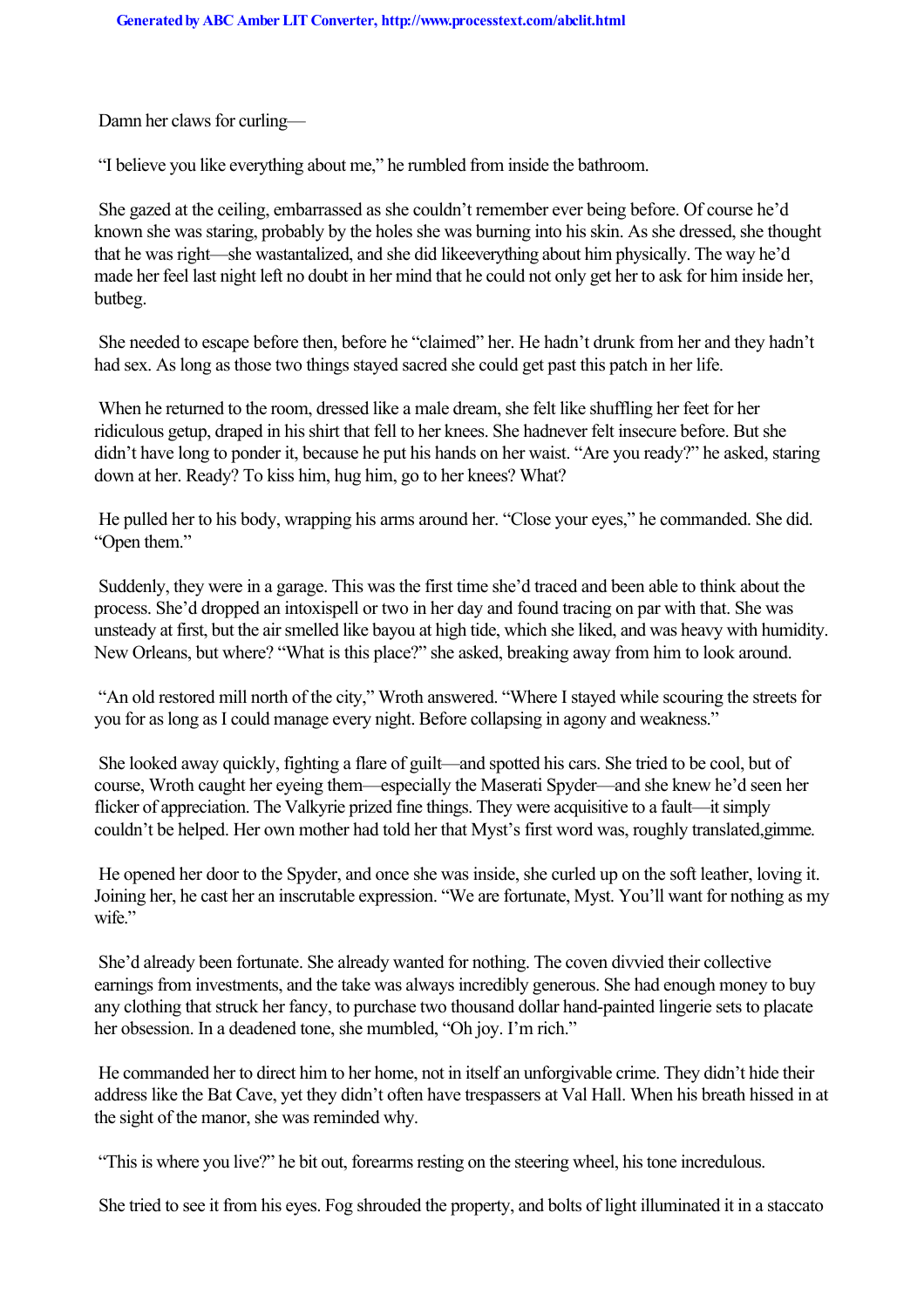rhythm. There were lightning rods everywhere, but sometimes they didn't catch all the lightning, as evidenced by the massive oaks in the yard still lazily giving up smoke. And the wood nymphs—those little hookers—were way behind on repairing the trees. If Myst heard them whine, "But Mysty baby, there was this orgy," as an excuse one more time—

"Hellish," Wroth said.

 She tilted her head. In the olden days they used to stick a sword into the ground to mark a grave, and she'd always fancied that the rods made this place look like one of those mass burial sites. Even at this distance, shrieks could be heard coming from within. The Valkyrie often screamed. If Annika got angry enough, car alarms in three parishes would blare.

Okay, it might be abit hellish.

"It's time you had someone take you from here," he bit out as he continued closer.

She frowned at him. "You forget. This is where I belong. I'm as much monster as what lies within."

"You're a lot of things, Bride. But you're not a monster."

"You're right. I'm what monsters like you fear beneath their beds."

"But now you'rein my bed where you belong."

"So in this life of ours that your crazed mind envisions, I'm not going to fight?"

 He shook his head as he parked down the gravel drive. "No. I'm well aware that you're deceptively strong. I know that other beings would rather die than risk your wrath. But I won't ever allow you to put yourself in danger again."

She batted her eyelashes at him and in a syrupy voice said, "Because I'm just so darn precious to you?"

 "Yes," he answered simply, making her roll her eyes. He got out of the car, and she followed, but he quickly traced to open it for her, looking at her as if she was crazy not to wait for him to assist her.

Perfect. A gentleman warrior. Which she was discovering she might have a weakness for.

As they walked the drive, he said, "Hold my hand."

"Big vampire scared the wittle Valkyrie will get away?"

He turned to her with his brows drawn. "I just want to hold your hand."

What was that flutter in her stomach? And why didn't she mind that her hand was slipping into his big, rough one to be completely enveloped and secured? They walked like this to the side of the cavernous thirty-room mansion.

 He was tense here, ready to trace them away in a split second, and she almost felt sorry for him when she realized he'd never seen anything like her home before. He was of the Lore, and yet in so many ways he was as human as he'd once been.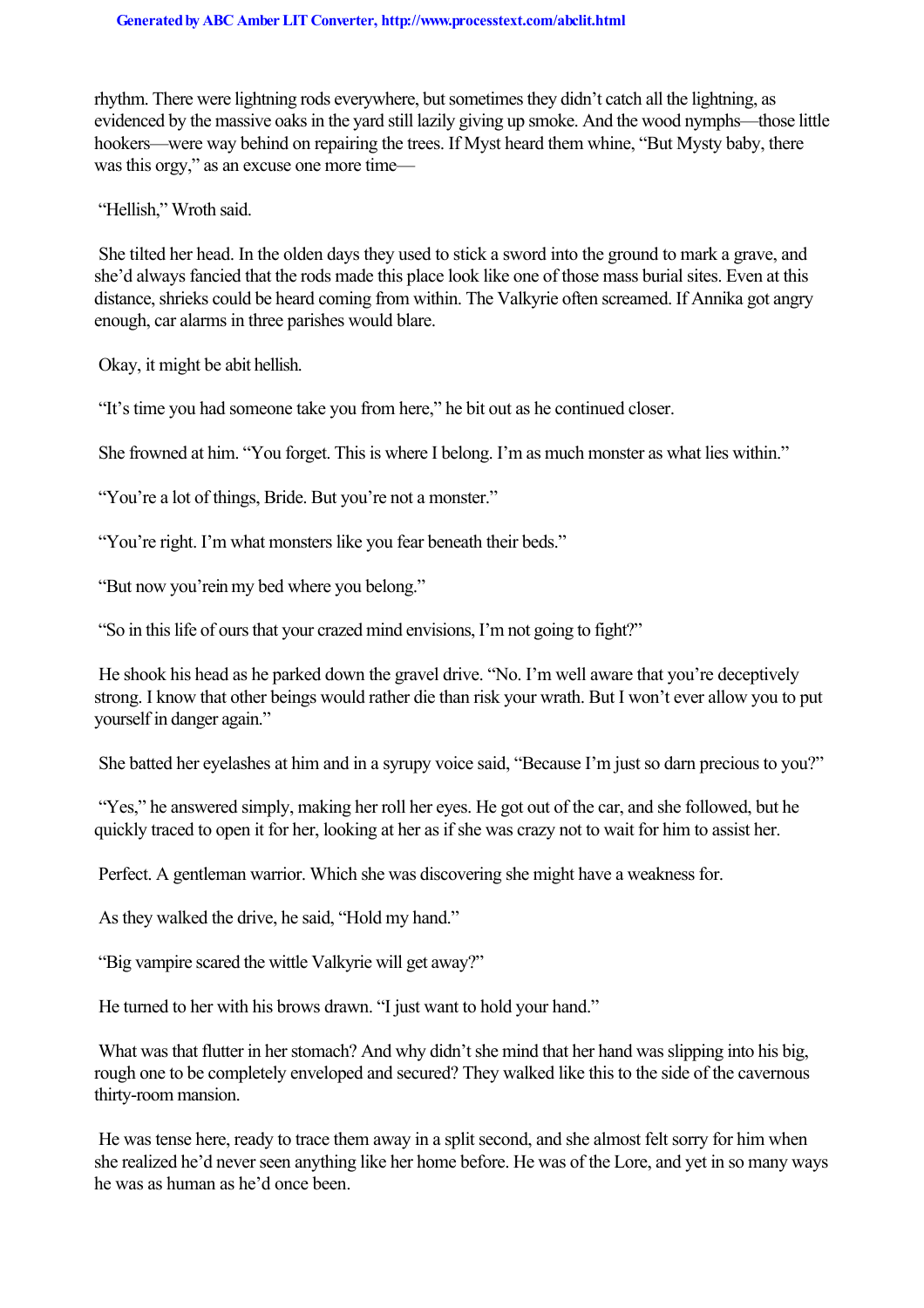When he made her point out the window to her room, showing him a destination, he was able to trace them again. Inside, he scanned the lace and silk filled space with those discerning eyes, studying everything within. She was the girlie-girl of the coven with her candles and silk sheets, her room and lifestyle the most human-like of any of them.

 Her room was next to Cara's, which housed only a spartan sleeping mat, her ancient winged helmets, and a string of vampire fangs she'd taken as trophies. Across the gallery was the room of petite, timid Emmaline. Though she was part Valkyrie, she was a vampire through and through and made her little nest on the floorunder her unused bed.

 It could be argued that Emma proved that not all vampires were evil and that the coven could coexist with one. Yet Emma had been the daughter of a beloved Valkyrie, and that half was believed to "temper" the other. An exception had been made for her, but Myst often wondered if she was the only one who noticed Emma flinch and tremble, her big blue eyes glinting with apprehension whenever the coven shrieked and railed about killing leeches. "Present company excepted" really was a weak statement when one thought about it.

"So what do you want me to pack?" Myst asked.

 He raised an eyebrow. "You should be used to this. Choose clothes as if you were going away with your lover."

 Her hands clenched as she crossed to her drawers that housed her Agent Provocateur, Strumpet & Pink, and Jillian Sherry collections, and those were mass purchases from just last week. "Depends on which lover." She plucked out a red leather quarter-cup bra and a baby-doll teddy that was completely translucent, then held them up for him.

 "Both," he rasped, his expression pained. She saw he was getting hard again. He noticed her noticing and his eyes darkened.

 Assuming a brisk manner, she crossed to the closet to gather a weekender bag, but he picked her up bodily by the waist and set her out of the way to gather a four-foot-long moving case. He dropped it at her feet. "Fill it, because you're never coming back to this place."

 At his words, she nodded, making it somehow sarcastic, and he knew she was thinking to herself how wrong he was. He exhaled wearily. If he had to battle against her for the rest of their lives, he would.

 He moved to assist her, but every drawer in her room was full of thongs, hose, lace and little silk nightgowns that made his blood pound. She had a drawer for nothing but garters. It would take him months to bite all of these off her body.

 He frowned. Women wore clothes like this for a lover. How many did she currently have? When he imagined them relishing her beauty, the gold chain slapping against her body as she writhed on them, he crumpled the iron post end of her bed.

 Now she smirked at him, reading him so clearly. "Nikolai, if you can't control your jealousy, we're heading straight for divorce." She tapped her finger on her chin and added, "Make a note now that I'll expect the house, the kids and the hellhound. Actually, you can keep the schwag house."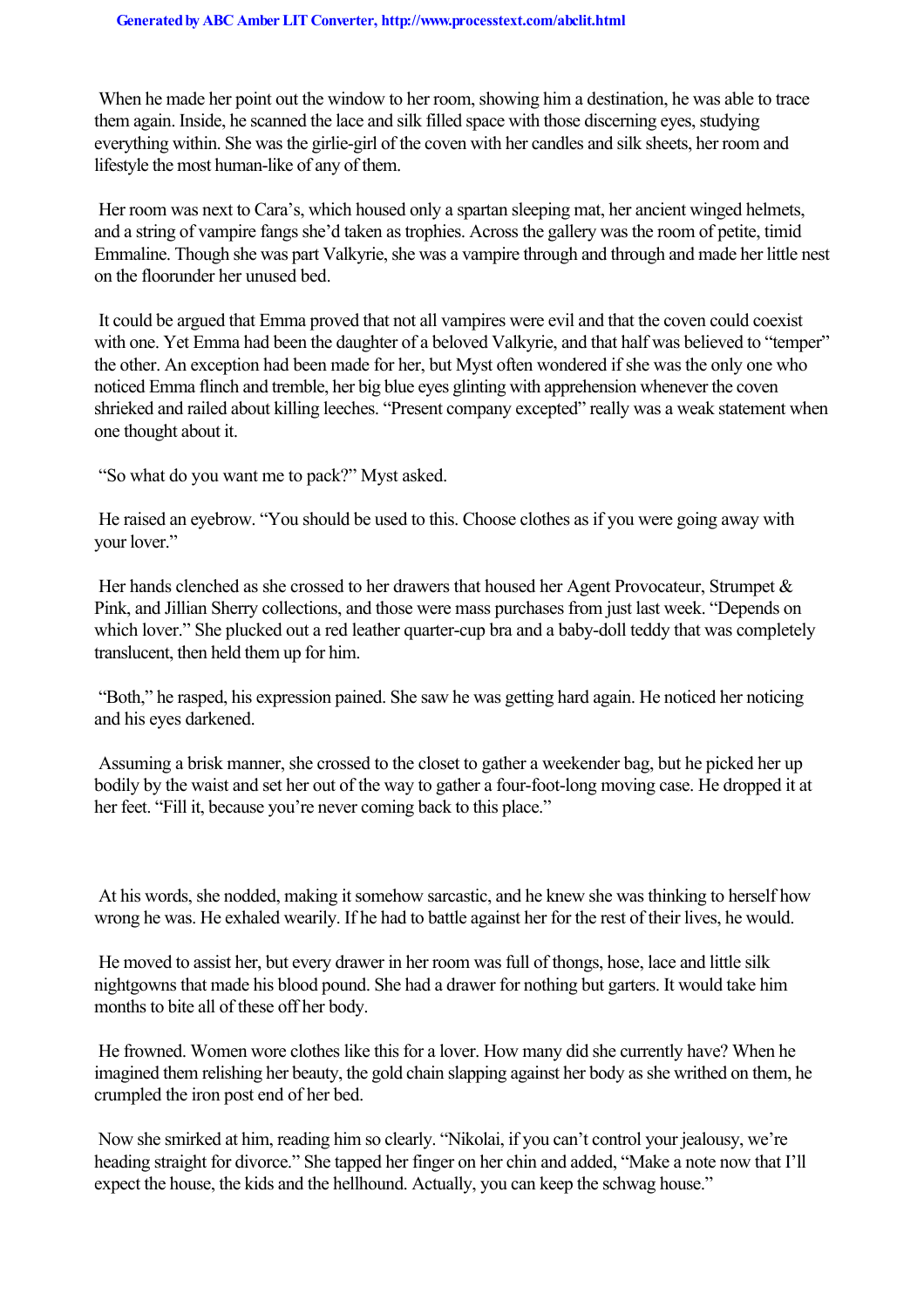### **Generated by ABC Amber LIT Converter, <http://www.processtext.com/abclit.html>**

 He scowled before turning away, examining her belongings for more insight. Her film collection was copious. He was unfamiliar with them, as he was with most things that had to do with leisure time. "Which of these do you prefer?"

 She clearly hated having to answer his questions and struggled against it each time. "I like romance and horror<sup>"</sup>

"A bit disparate."

She eyed him. "Funny, I used to think so."

He ignored that and tossed a few DVDs in the bag.

 She put the inside of her forearm behind dozens of bottles of fingernail polish, pushing them over her dresser into the bag. The look she gave him dared him to say something. Nail polish was out of his realm of understanding, and he merely shrugged at her.

 He crossed to her bathroom, searching the cabinets and drawers. "There are no medicines. No things…females need."

"I don't get ill and I don't have those types of functions. Just like you, vampire."

 "None at all?" He wondered if she could get pregnant. Perhaps he didn't have to be as careful with that as he'd planned.

"None. Why, you can force me to have sex with you nonstop all month!"

"Why would I force you when I can barely keep your hands—and mouth—off me now?"

 "Wroth, darling," she purred, smiling so sweetly. "I can't wait for the next time I get to put my mouth on you." In an instant the smile faded and she snapped her teeth and yanked her head back as if she was chewing something free.

 He didn't even have time to cringe because she wriggled from his shirt then. At the sight of her naked body, his cock shot hard as steel. She sensually dragged her underwear up her legs and then bent over in only the thong to step into a skirt. Just as he was fighting the overwhelming urge to take her hips and feed himself into her, shrieks erupted from downstairs.

 On edge in this place, he moved to peer over the landing outside her room and found ten or more Valkyrie downstairs. Some were lounging in front of a TV, bowls of popcorn in front of them—that they didn't eat. One was up and sparring with what looked like a ghost or a phantom. When the pair crossed in front of the television, the others screeched and threw popcorn at them.

A small Valkyrie stalked in the door. She was covered in blood.

"Cara!" they shouted in greeting, completely unsurprised by her appearance.

"What'd you get into tonight?" one asked from her perch on the mantle.

 Cara pulled her sword sheath from her back. "My human unknowingly went into a demon bar. A demoness thought to make her lover jealous usingmy charge." She shook her head. "It was everything I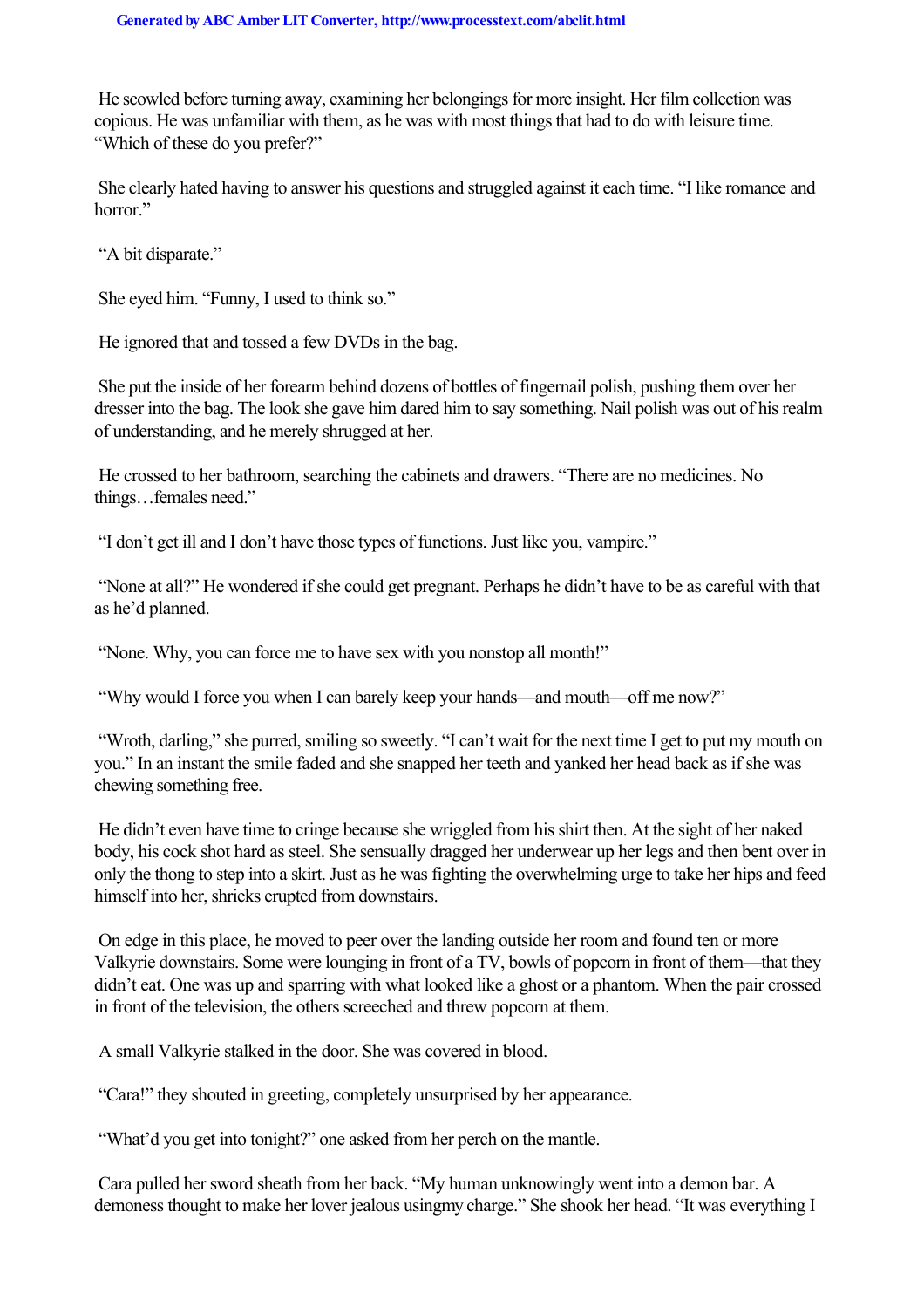## **Generated by ABC Amber LIT Converter, <http://www.processtext.com/abclit.html>**

could do to keep the demon from ripping Michael's throat out with his teeth."

"How'd you do it?"

Without blinking an eye, she said, "I ripped the demon's throat out with my teeth."

When they all laughed. Wroth raised an eyebrow, yowing that Myst would never see these malicious creatures again.Never. Without their influence, she would be kinder, gentler.

She sure as hell couldn't get worse.

"Have Myst or Daniela returned?" Cara asked.

"No. I'd expect this from Myst—"

Because she often ran off with men?

"—but certainly not from Daniela. She never returned from the Quarter."

"Well, the hits keep coming—I just saw Ivo the Cruel in the Quarter."

When they laughed again, she said, "You should know by now that Ido not jest about vampires unless they're dead."

They sobered and one asked, "Has he returned for Myst? Somebody needs to warn her."

Wroth quickly turned back to her room—but Myst was gone.

 He traced to the opened window, then to the end of the field below when he caught sight of her sprinting away. He yelled for her to stop and somehow she kept running.

 She was fast and might have outrun him with her unnatural speed as she covered miles, but he traced, lunging from that momentum to snag her ankle, tripping her forward. She wore plugs in her ears from a music player. Enraged, he yanked them from her, heard the music blaring and threw the contraption into the woods beyond.

 She'd almost escaped him.Before he'd claimed her. Thoughts grew distant. A shadow fell over his vision. He pinned her down, tossed up her skirt, then ripped the silk from between her legs, glorying in that feeling. He was finally going to take his Bride.

 Hazily, he realized she was still struggling from him. Her words echoed inside him. "Wroth, you want it? I'll fight you for it."

He would always fight for her,always. Would he fighther for the right to her body?

"Then you'remine."

# **Chapter Eight**

Anightmare was about to take her.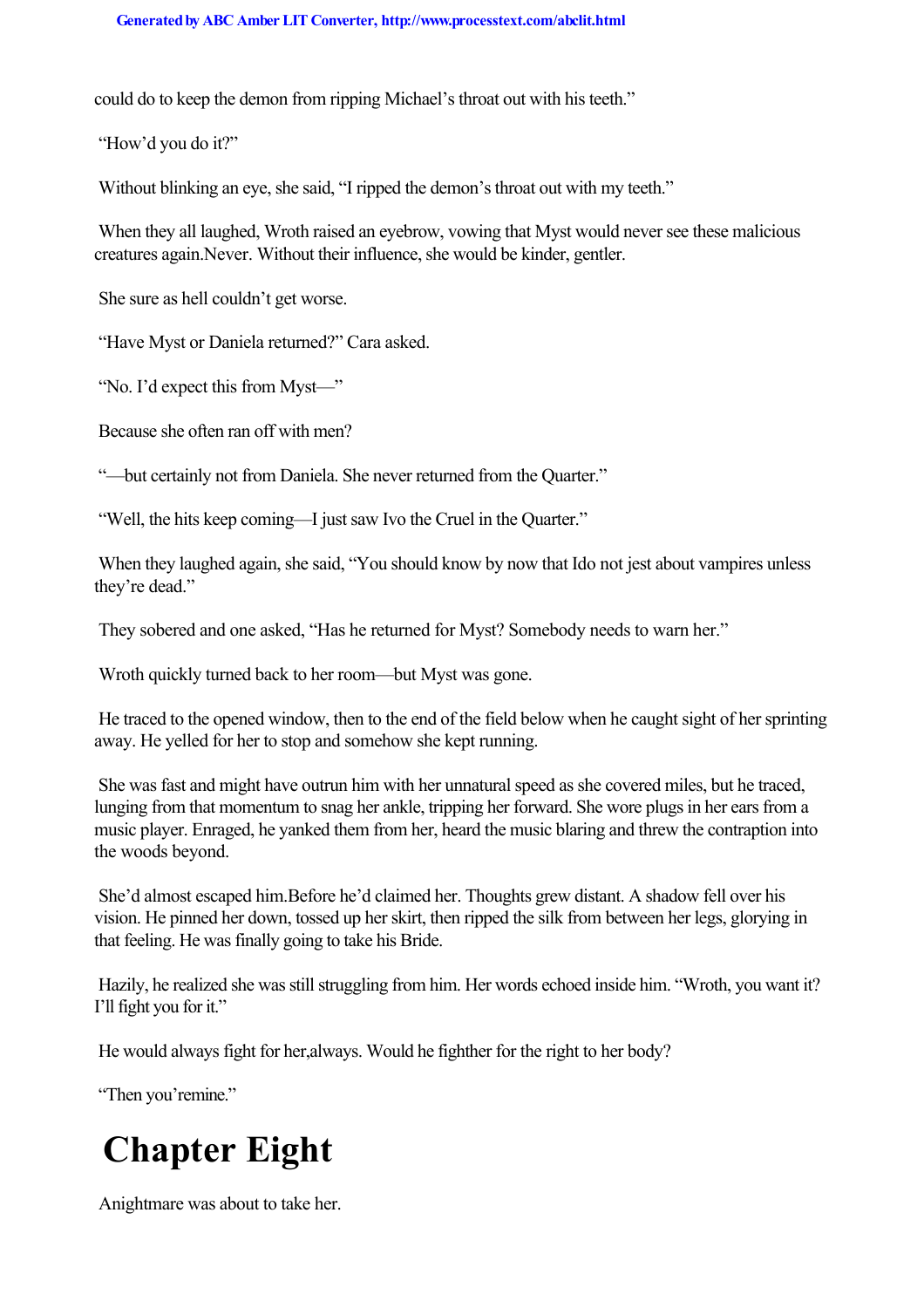When his fingers dug into her skin, dragging her beneath him, she knocked her forehead against his. He bellowed with rage, until she squirmed around and drove her elbow back into his throat. As he fought for breath, she took advantage by scrambling from him enough to mule-kick his chest, sending him reeling.

Why hadn't she broken his neck with her elbow through his throat? She had before with other vampires. Why did she hesitate whenever it came to hurting him? She wouldn't again, she thought as she leapt on top of him, drilling her fist into his face so quickly it was like a blur. His lip split. Another two hits in rapid succession. She thought she broke his cheekbone.

 "You'll get no mercy now," he bit out, his eyes black, his deep voice rumbling almost unrecognizably. He caught her fist when she struck again and squeezed. With her other hand she swiped her claws down his shirt, across his neck, hissing in fury. Lightning came down like a hail of bullets. Somehow he caught her free wrist and turned over on her, pinning her hands above her head.

 Just as she tensed to kick her leg straight between his and send him flying forward, he groaned as if in desperation, sinking his teeth deep into her neck. She shuddered and cried out, body going limp beneath him. Her eyes widened in shock as she stared at the lightning above. This wasn't pain he was giving her.

His bite was ecstasy.

 He did it again and again lower on her neck. Each bite, each time his fangs entered her skin was like the thrust of a man inside her. Each time he released her skin was like a slow, measured withdrawal. The pleasure was dizzying. Exquisite agony.

 She'd never been defeated before in a contest of two—no man had ever been strong enough. And Myst had an animal need deep inside her for a powerful male—like this one who'd pleasured her, fascinated her—to win. Her mind rebelled, reminding her of what he was. She'd killed the last three she'd blooded. Why not him? He'd planned totorture her in that horrid dungeon, planned to control her with the chain.

 But his bite…It made her body demand, growing wetter, feeling empty without him shoved tightly inside her.

Please be strong enough…Please…For once in her life would a man take control?

So she could finally lose it.

 When he pinned her wrists with one hand—hard—she arched her back in delight. He used his other to rip open her shirt and bra and bare her breasts. He palmed her flesh, then opened his jeans and freed himself. His huge erection jutted between them, the sack heavy beneath.

 Her eyes widened and she fought anew, digging her heels into the ground to scuttle back. Too large for her.Break her in slowly —that's what he'd said.

 His palms landed with a slap on her upper thighs, lifting her pelvis. Her hands loose, she rose up and fought him viciously—scratched, bit, hit—but it was futile. Still clasping her thighs, he used his thumbs to spread her sex, then wrenched her down on his shaft. Yelling brutally as she cried out in pain, he buried himself into her flesh until he was thick and throbbing deep within her.

 He'd done it.Myst will want the first man who can defeat her. That's what they'd always whispered about her.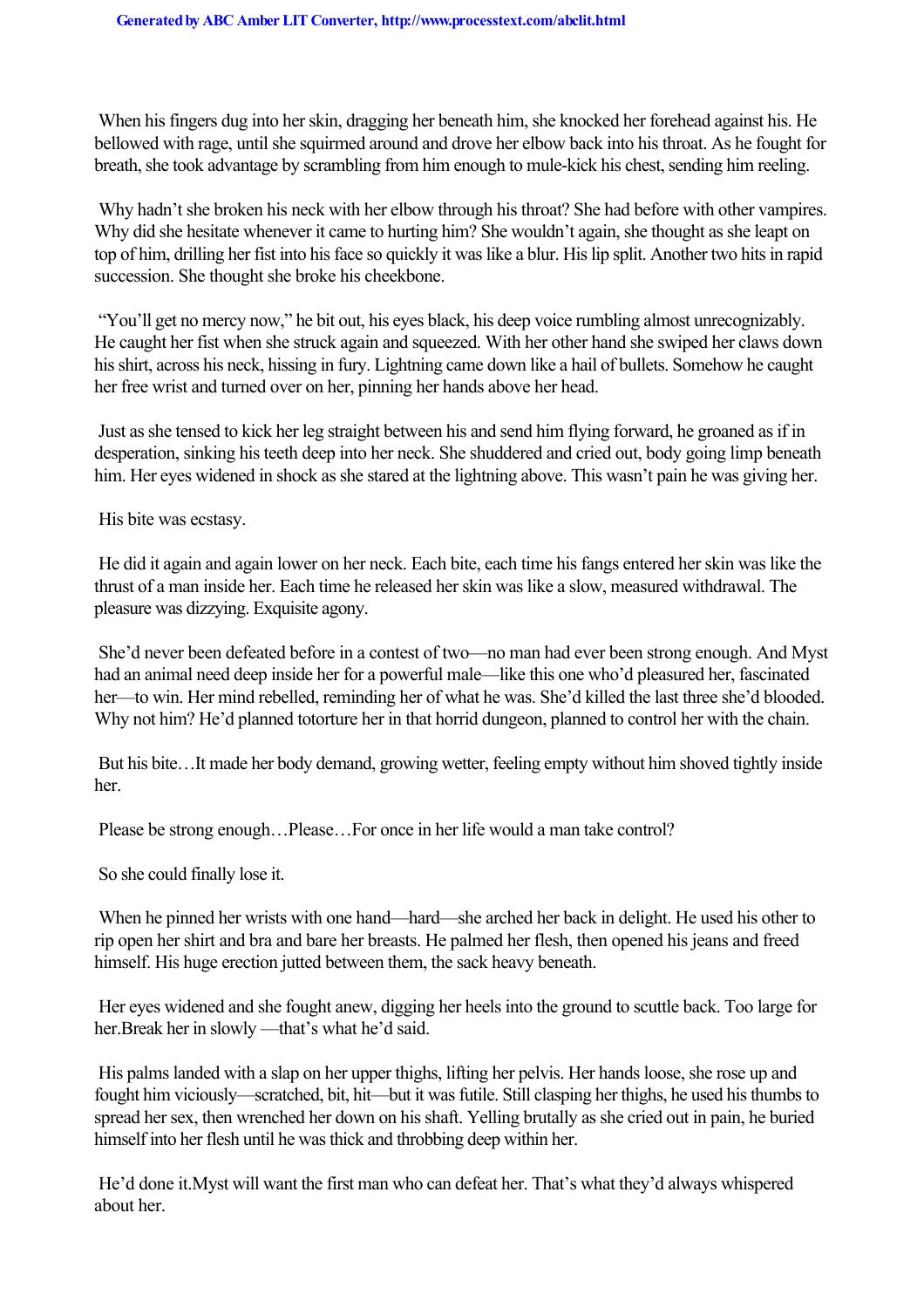They'd been right. She'd challenged him and he'd bested her. In her mind, he deserved to claim his prize no matter the consequences.

 He stilled, then bent his head to her and dragged his tongue over her nipple as if to soothe her. As if somewhere in his crazed mind, he wanted her to have pleasure.

 He set to her other nipple for long moments, then sucked from her neck again. Somehow the bite turned pain to pleasure, helping her body grow slick to accept the invasion. She yanked the remains of his shirt open to sweep her fingers over his splendid chest and that helped as well.

 As he slowly withdrew, he groaned,"So wet," but when he thrust again, she hissed in a breath, eyes watering.

"Wroth, it really hurts," she whispered.

 "Can't stop," he bit out. His neck and chest sheened with sweat, the muscles rigid from his effort already.

"T-tell me not to feel pain."

 "Ah, Myst,don't hurt." His words were ragged. "I don't want you to feel pain from this." Immediately, the pain muted to only a feeling of fullness.

 When he drank from her, pulled back his hips and then tentatively thrust, she cried out again. He stiffened. "No, Wroth…it's good!…Keepgoing."

 He did. He timed each draw from her neck with the bucking of his hips, and she knew it was over, gave herself up to it, arched her back, arms limp overhead. The lightning whipped up the wind, and it rushed over her heated body, over her tight nipples.

 He raised his chest up, positioning himself on his knees. She whimpered when she thought he would withdraw, but he dragged her up with him until she was straddling him. He spread his knees so he could thrust up inside her. He was getting too large to move within her, already hitting the end of her sex so she couldn't take him to the hilt.

 His body was so big around hers, making her feel truly vulnerable. As if he read her mind he wrapped his arms tight around her, pinning hers to her sides. He completely captured her to hold her in place while he drove into her from below.

 She relaxed every muscle in her body—why not? This was a position she had never allowed before, from which there was no fighting even if she'd wished to. She knew he wouldn't let her go or fall. She relaxed in the crushing tightness of his arms, her naked breasts pressed against his scarred chest.

 He kept her immobile while he continued to fuck like a piston below them. Her head fell back and she watched the sky in a daze of pleasure, seeing her own lightning thrashing the earth.

Bliss welling up, strengthening, so close.

"Myst," he growled, releasing her neck.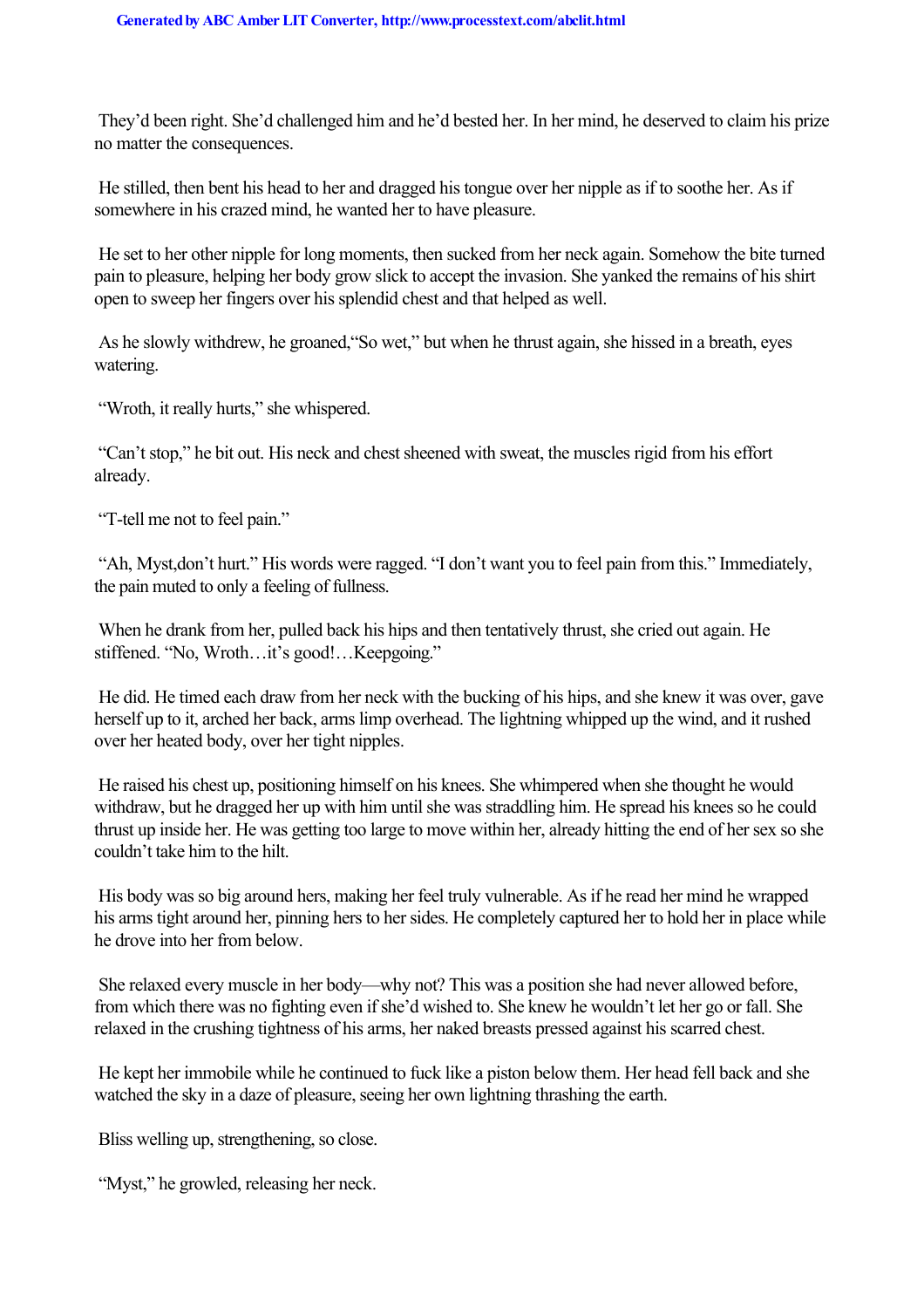She thought he would order her to come, thought he was tightening his arms even more as if to threaten her should she disobey, but he didn't."Milaya, I want you so much."

 Milaya,the endearment from years ago said in his accent, sent her over the edge. She cried out from the shattering pleasure. But it only built when he desperately wrenched her up and down on his shaft as he tensed to come.

 Groaning, snarling, another bite that made her shudder in her second orgasm. Then he threw his head back, neck and chest tensed with corded muscle, to bellow from the force of his spending. She felt it inside her, searing, palpable, seeming endless as he pumped and pumped within her. She came the entire time, her body squeezing around his thickness.

Then after-shudders. Arms loosening though she didn't want them to. She didn't want this to end.

When his breaths had calmed somewhat, he drew her back to search her face. His eyes had cleared. "I didn't want to hurt you," he rasped. "I didn't—Yourneck," he said in a shocked tone, staring.

 She brushed her fingertips over her marks. "It didn't hurt. Even before you…we…uh, worked it out." They were nothing and would be healed by tomorrow. "You've really never seen this before?"

"Never"

 "I was your first bitee?" Why that would please her she couldn't know. Why she wasn't leaping away from him in disgust confused her. She was just so overwhelmed with everything. And she felt… tendernesstoward him. Yes, Myst had always been the girlie-girl of the coven, but she'd never in her long, long life felt truly feminine until this male had squeezed her in his arms andtaken charge. She had never—in all the lifetimes she'd endured—experienced that much pleasure.

 "I've never taken flesh to drink because I knew what it would do to me." He rested his forehead against hers. "Myst, my eyes will go red from this. I will turn."

 He looked so horrified, the words slipped out, "Your eyes will go red only when you kill as you drink living blood. The ones whose eyes turn drink to the marrow of their victims, sucking from the pit of the soul. They take all the bad, all the madness, all the sin."

His jaw slackened. "Is that why pure-blooded vampires go mad?"

 She shook her head. "It's more than that. They get addicted to killing, which means they can never drink from the same source. After years and years of different victims, the memories add up."

 He cupped his hand behind her head. "Every sunset I checked my eyes, not sure if I would turn from your blood. Not knowing if my brothers would have to kill me."

 His tone wasn't reproaching, but hell, could she feelmore guilty? This male was stillinside her, inside her body that was humming as she'd never even known it could…and she'd tortured him. "Wroth, you're a vampire. Others might not agree, but I for one believe that you're meant to drink. To connect, to live. But never to kill like that. And it takes decades of killing every day for the memories to accumulate."

 In a stunned voice, he said, "I won't turn. I'm meant to drink." His lips curled, and he stroked her hair, still supporting her with one arm. He would never let her go.He's bested me —she shivered.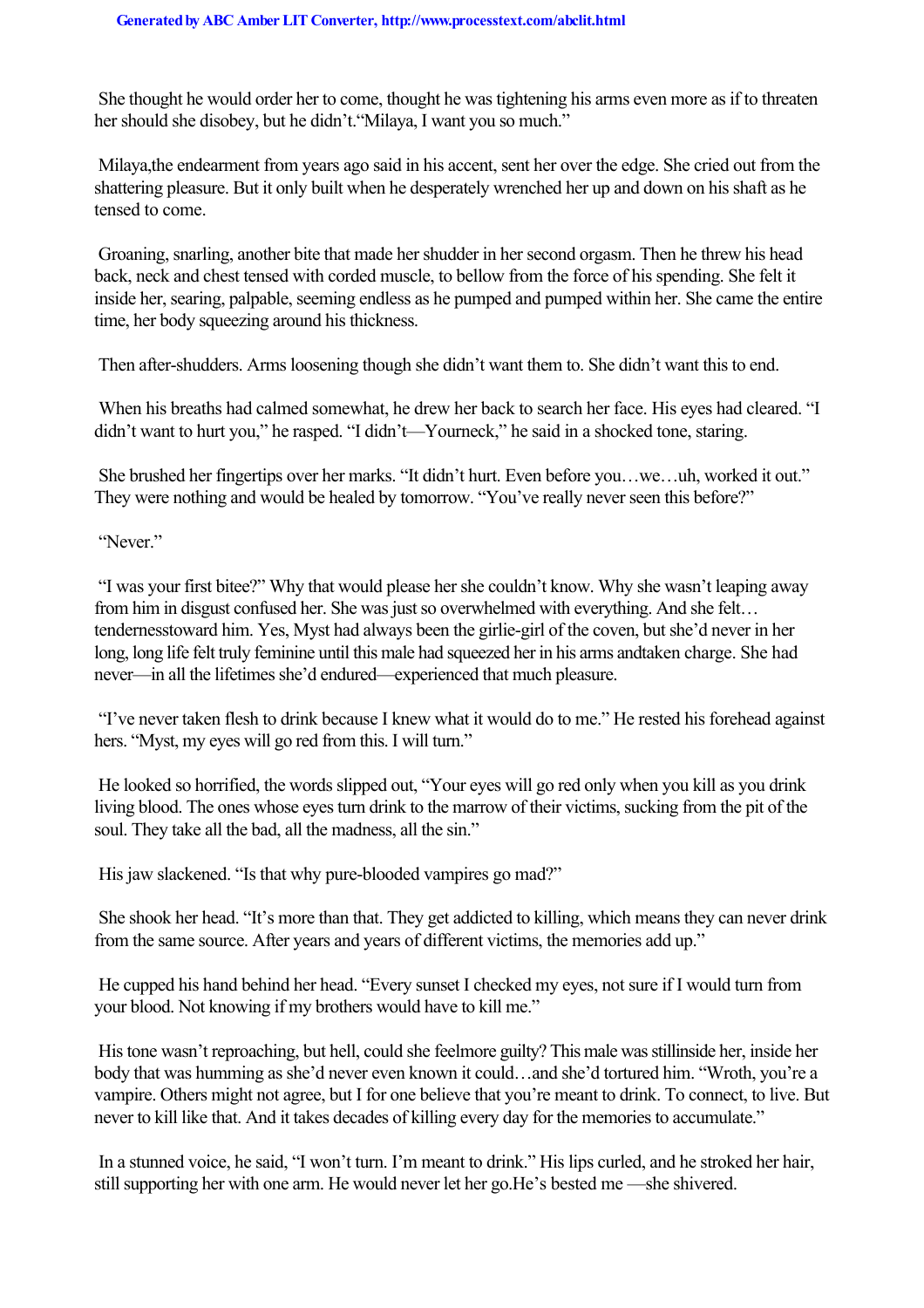"And you found pleasure in it."

 It wasn't a question, but she answered, "Your bite was the only thing that saved you from a stiff legged kick at your groin." When he grinned, she added softly, "It was intense pleasure."

 He groaned in approval and thrust into her once more, still semi-hard. To her surprise, she moaned, desire stoking again. "Did I take too much?" he asked. Still on his knees, he laid her back until she was horizontal, secure in his arms, one hand cupping her head, the other clutching under her shoulder as he pulled her along his length in a long, strong stroke.

Her eyes fluttered closed, and she answered without thought. "Immortal here, Remember?"

 He stopped suddenly, brought her back into his chest, arms around her, protective once more. "I heard something."

 "It's nothing." Frustrated, she kicked him in the ass with her heels, rocking on him. He stifled a groan but didn't thrust. When she opened her eyes, she found his gaze furious and focused on... the sword point tucked under his chin.

 Regin was pressing hard enough to bring blood trickling down. Lucia stood at her side with an arrow nocked.

"No," Myst said, her voice sounding hoarse from screaming. "Don't."

 Regin stared at her in disbelief. Regin, whose entire race had been destroyed by vampires…and who'd secretly learned to count by her mother's bite scars. "This thing just violated you—"

"We followed the lightning here, Regin," Lucia interrupted. "Whatever he did to her she let him do."

 She couldn't imagine what they looked like there in the field. They'd fought ruthlessly. They must be bruised, bloody, their clothing in shreds.

 Why hadn't he traced her away? Why hadn't he thrown her out of the way and attacked Regin? She suspected the answer to the first—he wanted them to see her like this. Their relationship couldn't be made more brutally clear. She pulled away from him, though his arms tightened around her to prevent it. "Please, Wroth," she whispered in his ear, "let me face them." He finally released her.

 But jealous Myst didn't want her sisters to see Wroth hard, huge and magnificent, and she pulled her skirt over them as she drew him free from her, then yanked his shirttail down.That's mine, she thought irrationally. She'd been acquisitive all her life but never with men. Nowshe wanted possession.

¥  $\ddot{\phantom{1}}$ 

 When Myst stumbled away, Wroth reached for her, but Regin raised her sword against him, piercing several inches into his chest muscle. He didn't fight back—he could hardly feel it—and he had vowed not to harm her family.

 He was euphoric. There stood his Bride, putting her chin up as she pulled her shirt closed. Claimed. He stifled an evil grin. With witnesses. She could never go back now. She was his.

His heart pumped madly for her, his blood rushing inside him—and her luscious blood as well.She'd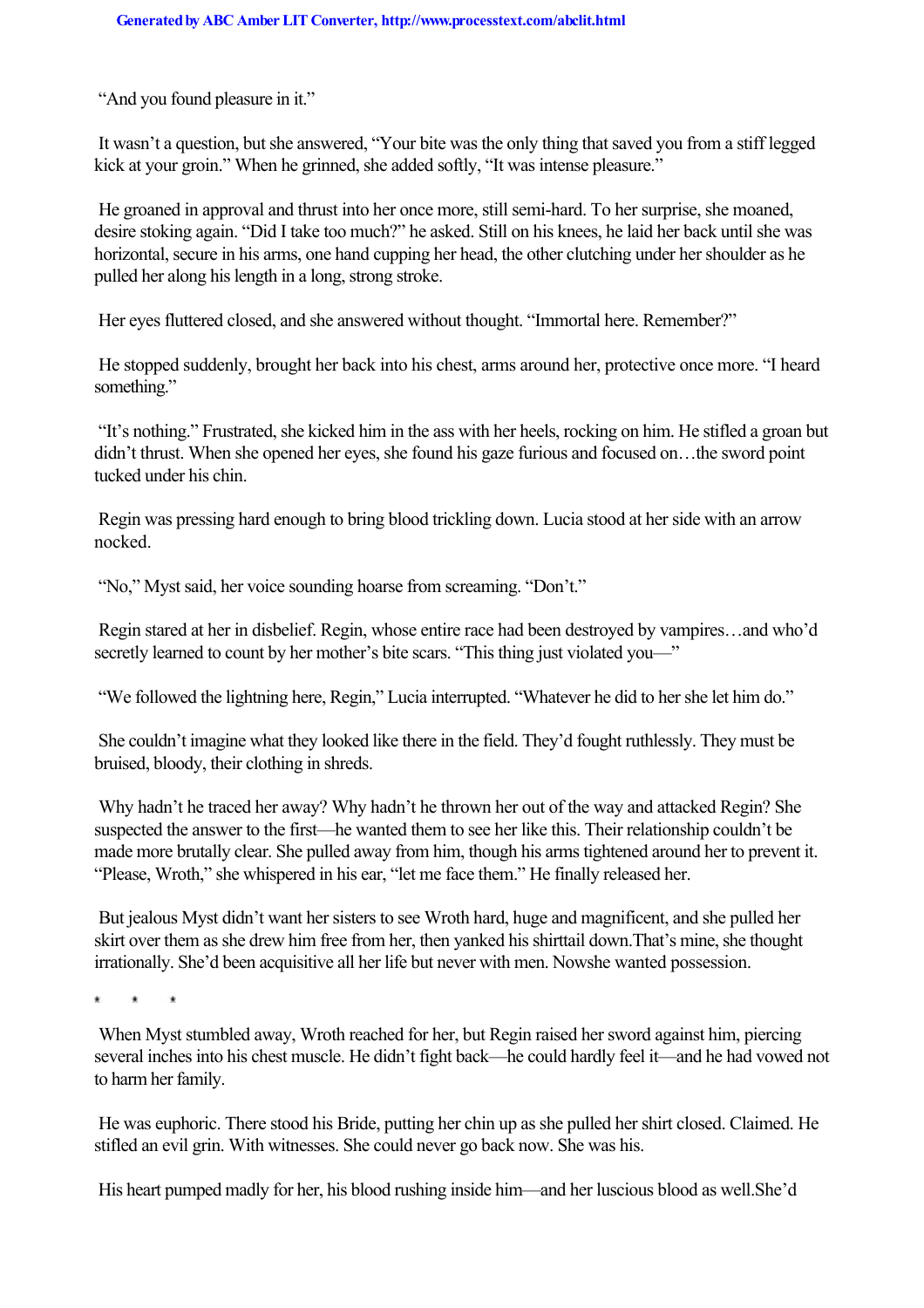enjoyed his bite, lightning had streaked the sky each time that she came—he'dseen her pleasure. He could give her lightning each time he drank, without fear of turning, without fear of hurting her. No more checking his eyes each sunset.

They could sustain each other. He'd never known greater satisfaction.

Now if he could just get her witch of a sister to cease stabbing him.

 "You just had sex with a vampire," Lucia said. "Myst, where is your mind? You know the repercussions. You'll be shunned by the Lore, mistrusted."

Regin added in a deadened tone, "When Furie rises…"

 Whatever that statement meant, it made Myst's brows suddenly draw together. She appeared shocked by everything, as if her sisters' arrival had splashed ice water over her, waking her from a dream. He needed to get her home, away from them.

 Suddenly Regin gasped and stared at Myst in horror. "Oh sweetheart," she whispered, "where's your chain?"

 "Quickly," Wroth snapped to Myst as he reached for her, "take my hand." Myst obeyed, diving forward to take it. He traced them just as Regin leapt for Myst's legs and an arrow sang for him, hitting him in the shoulder but not staying within him as he disappeared.

 Back at Blachmount, he set Myst on the edge of the bed. "Stay here," he ordered, then returned for the goddamned bag he'd gone to get in the first place. Just as he arrived in her room, Regin and Lucia bolted up the stairs. "Give her the chain back, leech!"

 "I've claimed her. She's my wife now," he said simply, then traced with an ease he'd never had, covering the distance as if an afterthought.

 Back home, he tossed her things to the side, then took her shoulders. "Rest,milaya. Take a hot bath and relax here until I return." She didn't respond, and he didn't want to leave her unsteady from tracing and reeling from the events of the night, but he needed to let Kristoff know that Ivo was in the New World. They needed to hunt him down and destroy him.

As Wroth gazed down at his Bride he wondered how Ivo couldnot be searching for her.

 He brushed her hair from her face, trying to get her eyes to meet his. "Make yourself comfortable here. Your clothes are here. This is your home now."

 When she nodded absently, her pupils were huge, her eyes stark, and he knew he couldn't leave her like this. He would warm her with a bath then put her in bed.

 He ran water, undressed her and set her in it. She sat silently as he scrubbed the dirt and grass from her alabaster skin and held a cloth to her neck, to the bites that marred her.

 Suddenly, she turned to him and placed her hands on his face. "Wroth, you said you would vow never to hurt my family?"

"Yes. I make it again."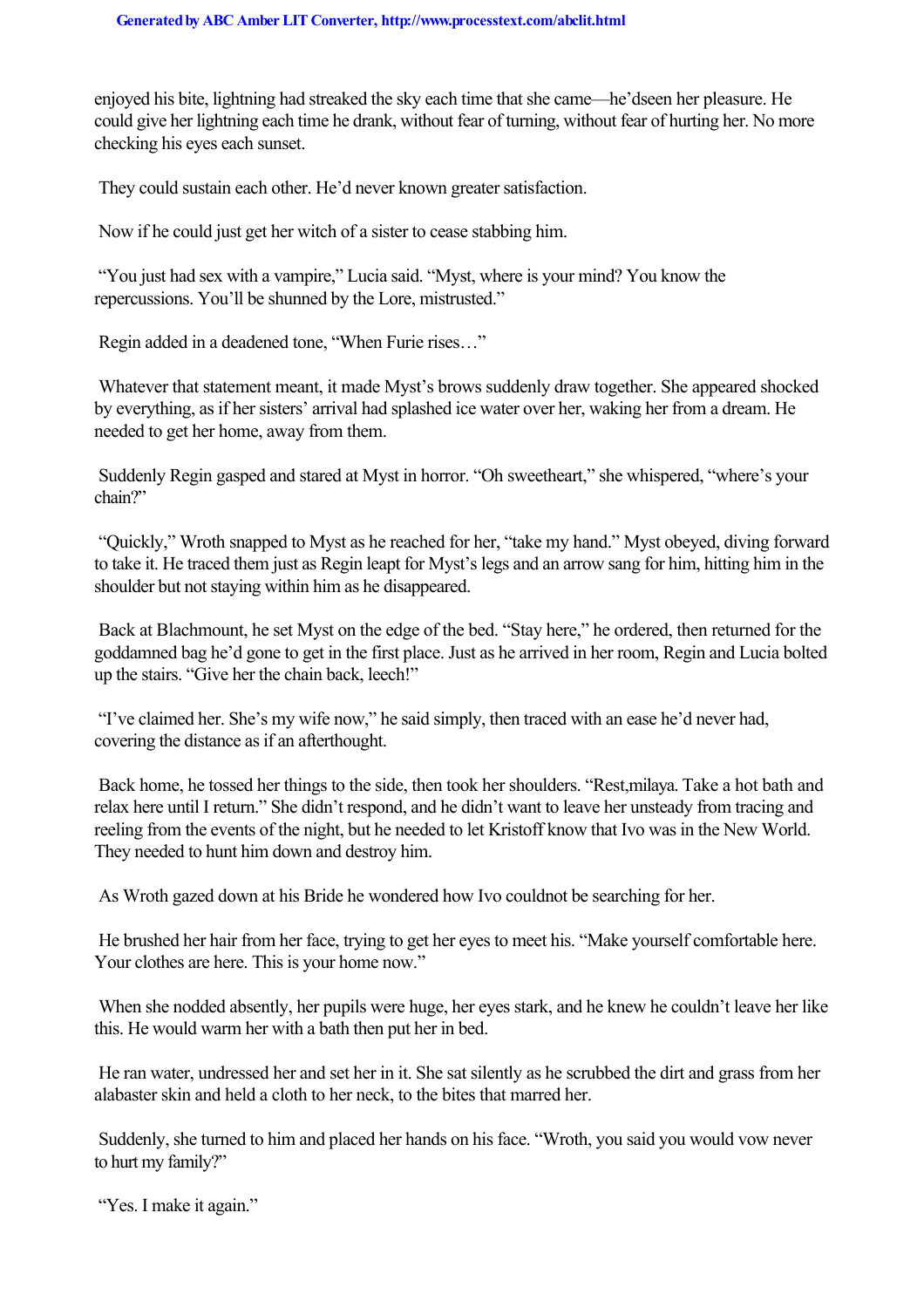"I believe you. You could've traced and attacked Regin and Lucia tonight and you didn't. But please, if you take more memories from this night, don't give others our weaknesses. Don't allow others to hurt them either."

 Was his first loyalty to his king or to her? She was his Bride, and as he stared into her eyes, he realized that that meant she was his family. Wroth's family had always come first, and nothing had changed except that he'd now added to it.

"If I learn of other factions I will relate that information. But never about your kind."

 She pulled him to her and kissed him softly with trembling lips. "Thank you," she whispered against him, then she gave him a shaky smile that made his turned heart do things he never remembered from being a human before.

Her shoulders tensed just as he heard voices sounding from downstairs.

 Trespassers in his home. His fangs sharpened. That someone would dare enter his home when he had his Bride within it… "Myst, finish up, then go to the bedroom and wait for me. If anyone comes in that door but me, run faster than you've ever run and escape them."

 He traced downstairs, feeling his muscles tensing, his hands itching to kill. He was strong from her immortal blood, taken directly from her flesh, as powerful as he'd ever imagined, and he would use it to protect her. His fangs were sharp as razors—

 "Wroth, I pity the being who wishes to harm your Bride," Kristoff intoned from his seat at a long table in the great room. Murdoch and a couple of elders sat with him and all their eyebrows rose at his appearance.

 As he struggled for control, he imagined how they saw him. His clothing was filthy, his shirt stabbed and shot through, and God help him, Myst's delicious blood marked his skin and clothing. He was fairly certain that she'd gotten in a few sucker punches at his face as well.

"I would not wish to attend you in such a condition. I'll go wash and change—"

 "No, we know you are eager to get back to her for the remains of the night." Kristoff appeared proud. "Congratulations, Wroth. You've now been bloodedand claimed your Bride." He studied him. "Recently. Though it appears as if she didn't acquiesce to you."

 Wroth stood, uncomfortable, reminding himself that she'd kicked him like she would spur a horse when he'd stopped.

"I'd like to meet her."

"She is resting."

 "I suppose she would be. In fact, we'd wonder if she wasn't." A couple of snickers. Wroth shot them a look and they quieted. "And you drank her blood this night?"

His eyes narrowed. How had he thought this would escape Kristoff's notice?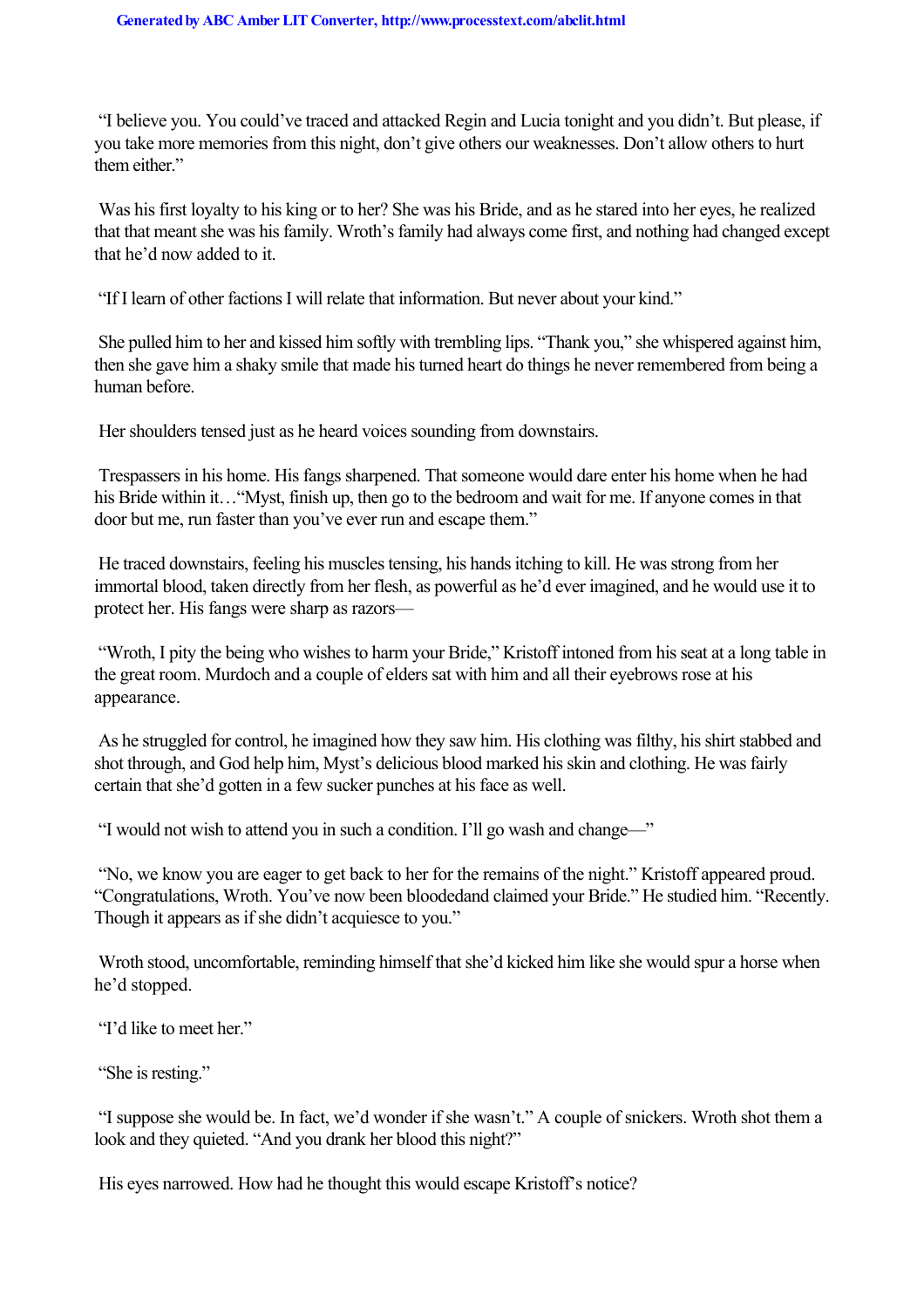## **Generated by ABC Amber LIT Converter, <http://www.processtext.com/abclit.html>**

"Did you take her flesh as you did so?"

 He could do nothing but admit to the most heinous crime among their order. Shoulders back, he said, "I did"

"Take off your shirt."

 Murdoch caught his glance, tensing to fight, but Kristoff waved him down, saying, "Stand down, Murdoch, no one's dying tonight."

 Perhaps Kristoff would only flail his skin from his back. Wroth removed the shirt, hoping. For the first time in his life, he had his wife waiting for him and for the first time he truly cared if he lived or died.

"Toss it on the table."

 Frowning, he did. The elders' eyes widened, their hands going white on the table. Kristoff had scented Myst's blood, and now the others did as well.

"And what was it like, Wroth?" Murdoch asked, his voice hoarse.

Wroth didn't answer. Then Kristoff raised his evebrow in a silent order.

After a moment, Wroth grated, "There is no description strong enough."

"And how did she feel about your bite?" Kristoff asked.

 He didn't want them to know how she reacted to that, how it had made her come with an intensity that had staggered him.

 Kristoff's stare was unflinching. "You resist answering your king on the heels of confessing to our most reviled crime?"

 This was his Bride they spoke of. He wanted to lie, to say he wasn't sure, didn't know, and he couldn't. Answering this wouldn't be breaking his vow to her, and if Kristoff ordered him killed, he couldn't protect Myst from Ivo. Though it disgusted him, he bit out, "She found extreme pleasure from it."

 Kristoff appeared pleased. Or even relieved. "Do you think I should forgive Wroth his transgression? For which one of us could have resisted the temptation when she was our Bride and her exquisite blood called?"

 Wroth hid his shocked expression. Kristoff would've normally called for him to be chained in an open field until the sun burned him to ash.

 "Continue as you were, but if your eyes turn, know that we will destroy you." He was still staring at the shredded garment marked by a Valkyrie's blood.

 Wroth recovered enough to say, "I was coming to Oblak tonight to tell you that Ivo was spotted in New Orleans. He's looking for someone—and I suspect it could be Myst. I need to—"

 "We'll take care of it," Murdoch interrupted sharply. "For God's sake, you stay here and…enjoy…everything."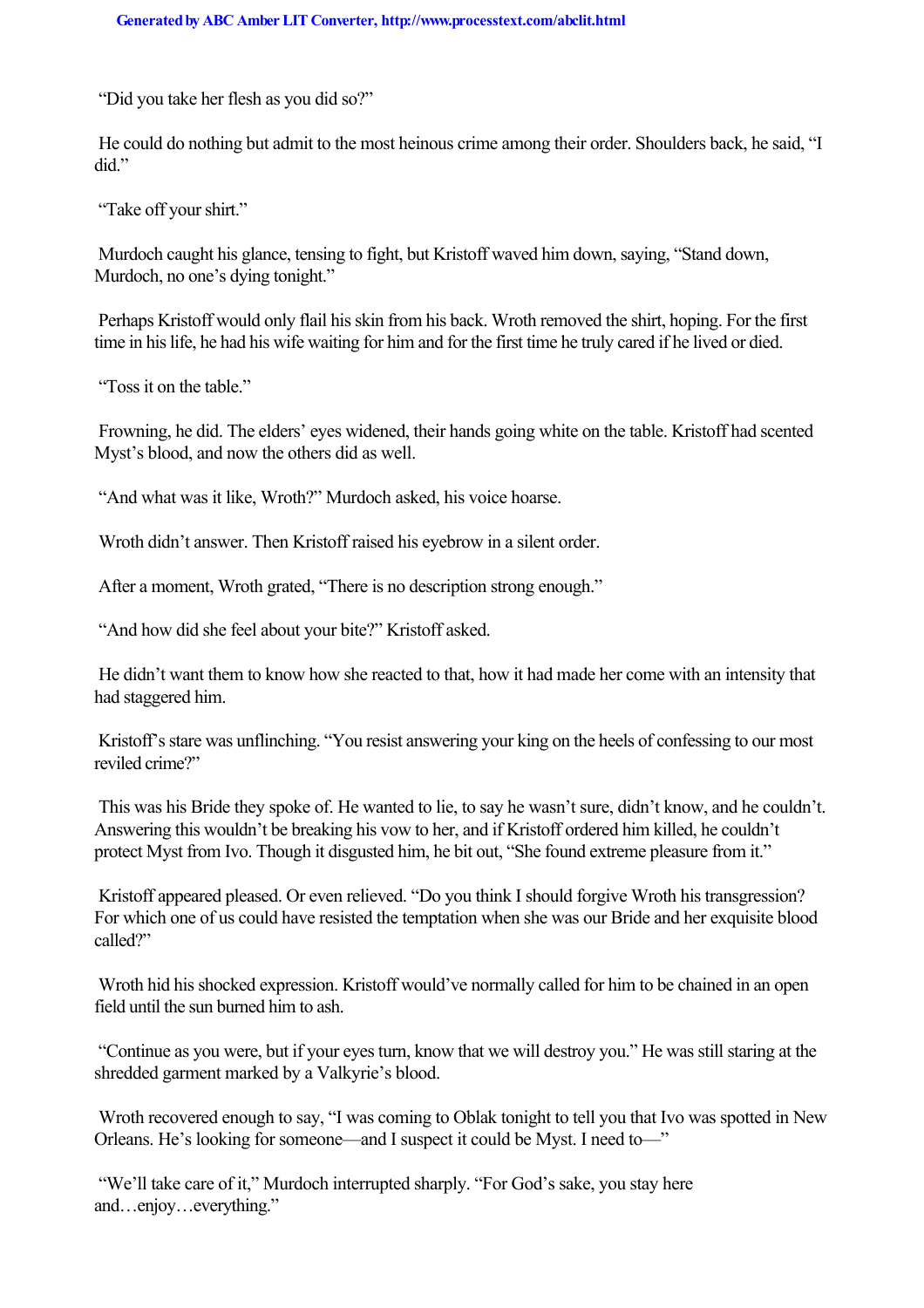"Find out as much as you can from her." Kristoff eyed him shrewdly as he stood to leave. "And you will tell us if the memories follow the blood."

 A short, quick nod. As Wroth left the room, stunned from the events, he heard Kristoff say, "Now which one of you will volunteer to accompany Murdoch to New Orleans where this coven full of Valkyrie is located?" Wroth heard every chair scrape the floor as they shot to their feet.

Like a cat licking her wounds, Myst sat in the large bath, replaying the fight.

 Since she'd pulled her punches, she wondered if she could've won, wondered if she'd truly been bested. But then she flexed the fingers of the fist he'd caught. They were sore. They werenot broken. He'd held back as well.

 She sighed, unable to work up the outrage that should be exploding within her or even concern over the possible threat downstairs. Wroth would take care of it. He was strong. She shrugged, her mind easily returning to tonight's stunning developments. Now her sisters knew her chain was goneand that she'd been claimed by a vampire.

 What they couldn't know was how much she'dloved it. His bite had turned her inside out, made her toes curl. Even now she shivered to think of it, knowing something was woefully wrong with her for craving it. It might be twisted, but she yearned for him to do it to her again. And again.

 In addition to that, Wroth had taken her as no other had before. Though she acted as if she'd had tons of lovers, she'd actually had only a couple of steady partners. She'd dated a wonderful warlock for centuries, but it was long-distance—in those days, it took a half a year to reach each other—and they'd parted ways amicably. She'd only slept with two others, both long-term, and they'd been fun and enjoyable. But she'd seen a lot, and knew a lot, and she knew Wroth moved and used his body on hers—in hers—in a way that was nothing short of divine. And she believed it would only get better. She shivered again, unable to imagine how she could feel more pleasure without dying. Then there was a very compelling fact….

He'd unchained her where none other could.

 Did that mean he wassupposed to have it? To have her? Was he supposed to possess her, to command her like a genie with a bottle? She'd always pitied the plight of genies until once when she'd freed one from a young berserker. Instead of thanks, the chit had laid into her, screaming,"To each her own, lightning whore!"

 After Myst dried off, she dressed in an emerald-green, understated nightgown that said neither "do me" nor "don't do me." She lay back in his bed, realizing she was just sorelaxed about everything. Strange, but she felt so at home here in this cold, bare mansion.

 Less than half an hour later he returned and showered. There'd been no threat? Probably his brother visiting just in time to see Wroth looking like she'd fought him for her life. He should see when shedidn't pull her punches.

When Wroth joined her, she wondered if he was going to make love to her again. Their time in the field had only set a fire for her—lit a pilot light, so to speak, as it had never been lit before. She was sore, but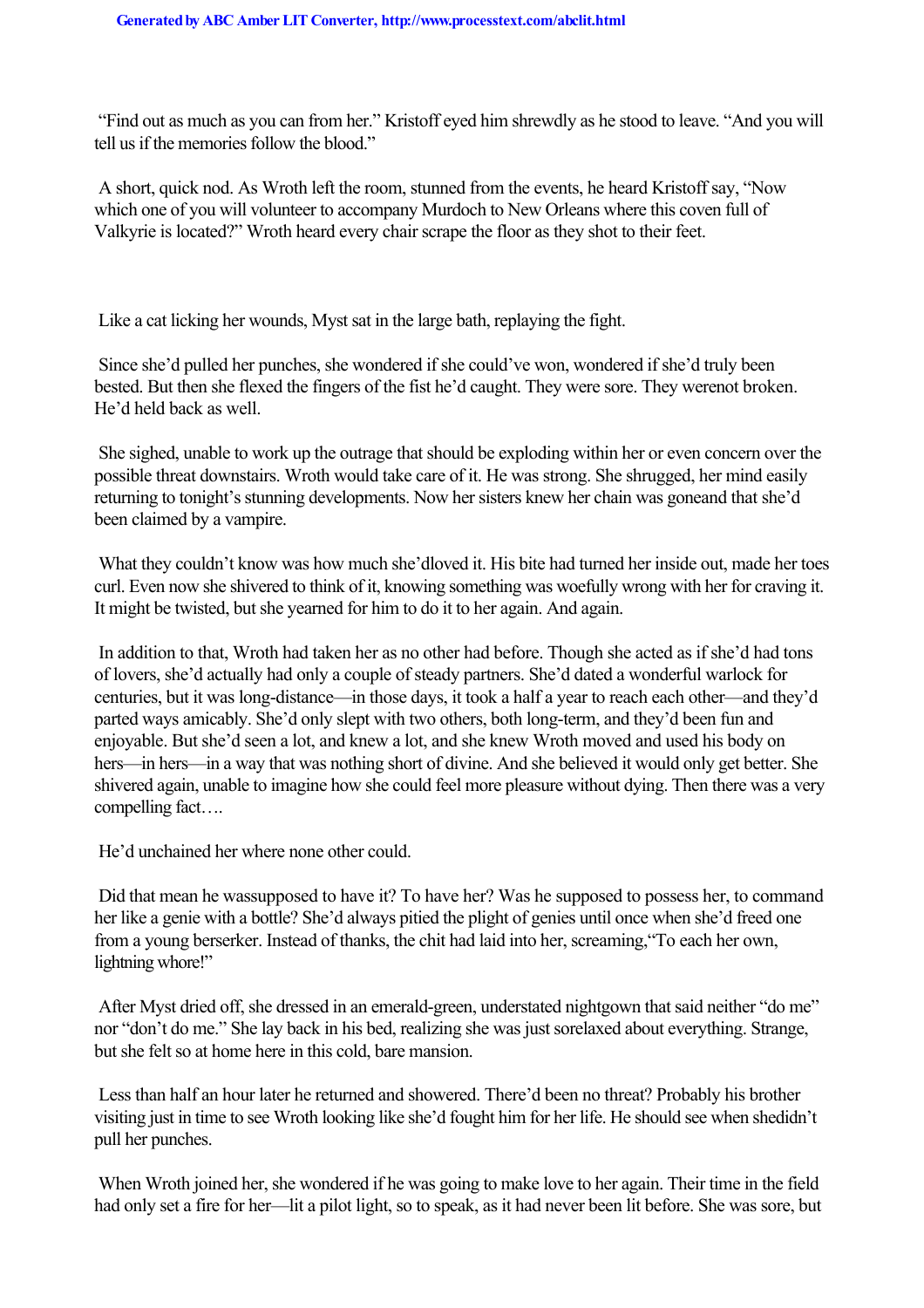if he commanded her not to hurt again…yet he only clasped her into his arms to rest on his chest. She saw he was hard, but he made no advance.

 Finally, he curled a finger under her chin and raised her face to his. He drew her hair back to reveal his bites. He let her hair fall, then stared at the ceiling, rumbling the words, "I regret hurting you. The number of bites, the lack of care before…"

 She knew what he meant by the latter—he regretted not taking time to prepare her body and ease into her. When she thought about how he'd learned to do this, or thought about the first time he'd ever realized that he would even need to, she felt a scorching flare of…jealousy—so strong it rocked her. Jealous? When he could never want another but her for the rest of his life?

 "I can't believe I lost control like that. I am unused to being blooded. I am unused to being a husband. But I vow to you that things will be different—I will be gentler."

 That statement was the first thing to threaten her lackadaisical mood since she'd returned here. She didn't want their sex to be different.Their sex. Great Freya, was she thinking about keeping him? She would get used to his size, and then she would demand that he be anything butgentle. She couldn't have ordered up a better match for her in bed and she'd be damned if she let him hold back all that magnificent strength.

 He was everything she could ever dream of physically. His scars alone…she stifled a moan but her claws were curling. He was a warrior, with a warrior's mentality, which she appreciated. None of her lovers before had been warriors. No, they'd been the warlock, an immortal sultan and an architect. Perhaps that was why she was so attracted to Wroth.

She and Wroth were kindred.

"Speak to me," he commanded, then immediately amended, "Will you not speak to me?"

 "I want my chain back. I want to choose." If he gave it to her, she would stay awhile. Her sisters had already seen her screwing a vampire—she might as well enjoy the pleasure for a time.

 He moved to his side, pressing her to hers as well. There they lay, gazes locked. Dawn was nearing and she didn't want this to end for some reason. He put his hand on her shoulder and stroked her. His palm was rough from hardships and the grip of his sword, and she relished the feel of it. "I can't lose you. The very thought makes me crazed. I can't even allow myself to imagine you leaving me." His hand squeezed her now.

"Are you so certain I would?"

 "Yes. I am," he rasped. His tone wasn't blaming, but more like he was explaining something regrettable but inevitable.

 She didn't deny it, because he was probably right. He called himself her husband, but she didn't recognize him as such. She didn't recognize him as the one whose arms she would forever run to get within. She might stay for a time, but in the end she would always go.

## **Chapter Nine**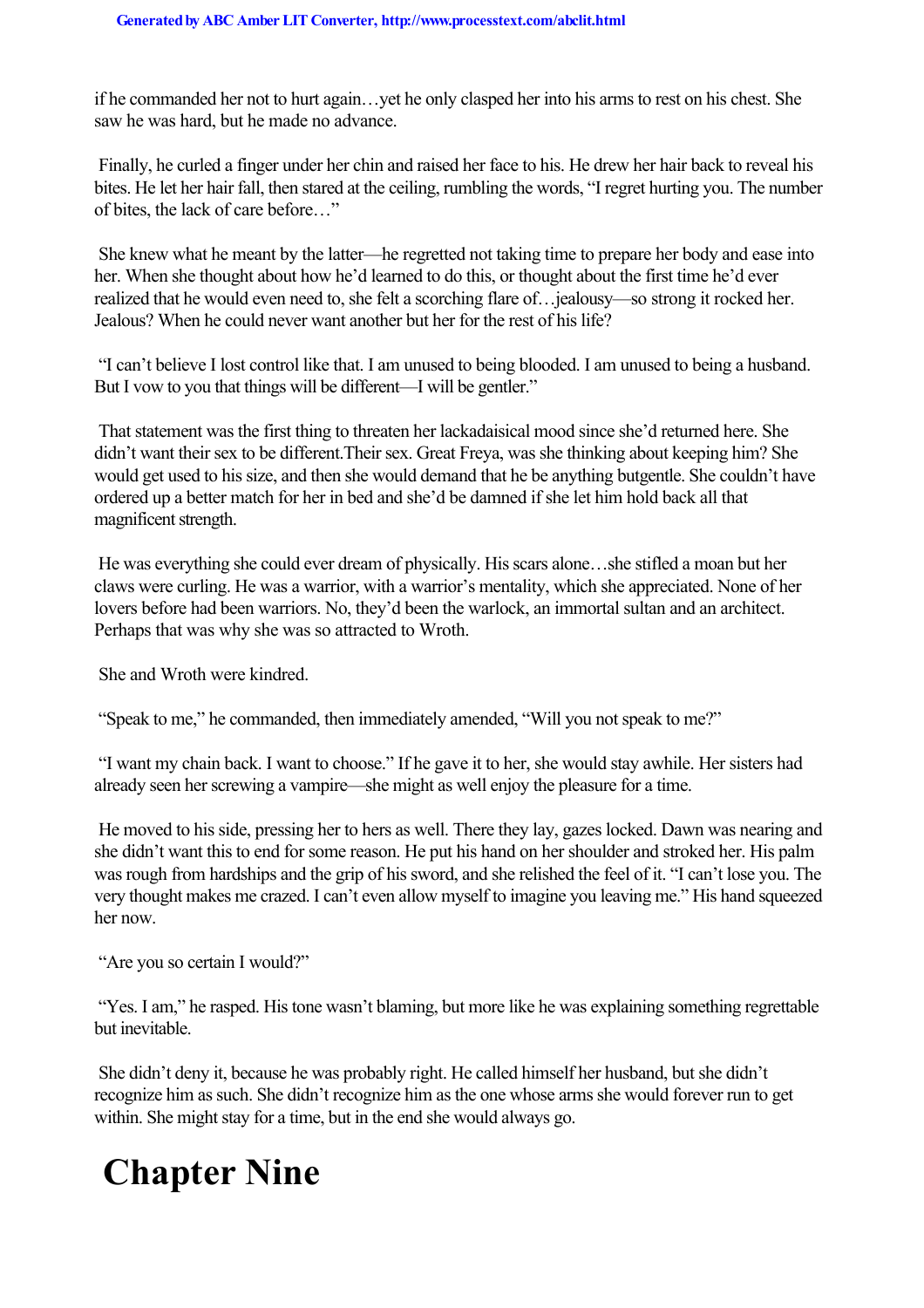The harsh light of day. Or night, Myst mused. The harsh light of waking was upon her.

 Instead of the shame and disgust she should be feeling, she was treated to big, warm hands massaging her back until she was a boneless heap of bliss. She moaned, her mind dimly registering that vampire lovers might be vastly misunderstood. Perhapsshe was in the know and enjoying early-adapter status.

"I have to go meet with my brother for a couple of hours. Can you content yourself here?"

"Uh-huh," she mumbled.

"Don't leave."

Huh? She wasn't going anywhere. She was too at home and relaxed here.

 He bent down to murmur in her ear. "I've left clothes laid out. Will you dress for me,milaya?" And then he disappeared.

 Strangely lazy, it took her another hour before she finally got up. She raised an eyebrow at what he'd set out for her—a stiff satin bustier fringed with transparent lace that just covered her nipples, intricate garters, fishnet hose and thong—all in jet black. She shivered. General Wroth had a wicked streak.

 He wanted her to dress for him, and she didn't have a problem with that—she was pleased that someone would finally enjoy her fabulous silks and lace. And it made a huge difference that he'd asked when he could have commanded. But as she soaked in a bath, she mused that she was still in a position where she had todepend that he would continue to show the same consideration. Which was intolerable for a creature like her.

 She'd half-expected her sisters to have arrived already—Nïx often could find her—but knew if they hadn't come by now, she would have to win her freedom with her own tools and talents. He'd said he would return the chain when he was confident she would never leave. How hard would it be to act as though she wanted to stay forever?

 She dried off, tilting her head at the lingerie laid out. Why not use seduction to let him think she desired him above all others for all time? Play at love and act at surrender. As she smoothed the hose up her legs, she wondered if deception had ever sounded so delicious.

 She began trembling as she donned the bustier, and the material at the top skimmed over her hard nipples so sweetly. She was already wet with anticipation.

 After dressing, she lay on the bed, fantasizing about him inside her as his big hands worked her body. Would he drink her? She pictured him driving into her from behind, the length of his body stretched over hers to take her neck as well.

 Her fingers found their way down her belly and into her panties. He was supposed to be back soon, but did she really care if he caught her? She'd already done it for his pleasure, and what would he do if he found her like this and didn't like it—break up with her?

 A stroke on her clitoris had her back arching. Had she ever been so wet? No, not until she'd impatiently waited in a vampire's lair in tight black satin to seduce a warlord.

Her eyes closed and her legs fell wide as she ran her finger lower. When she opened her eyes,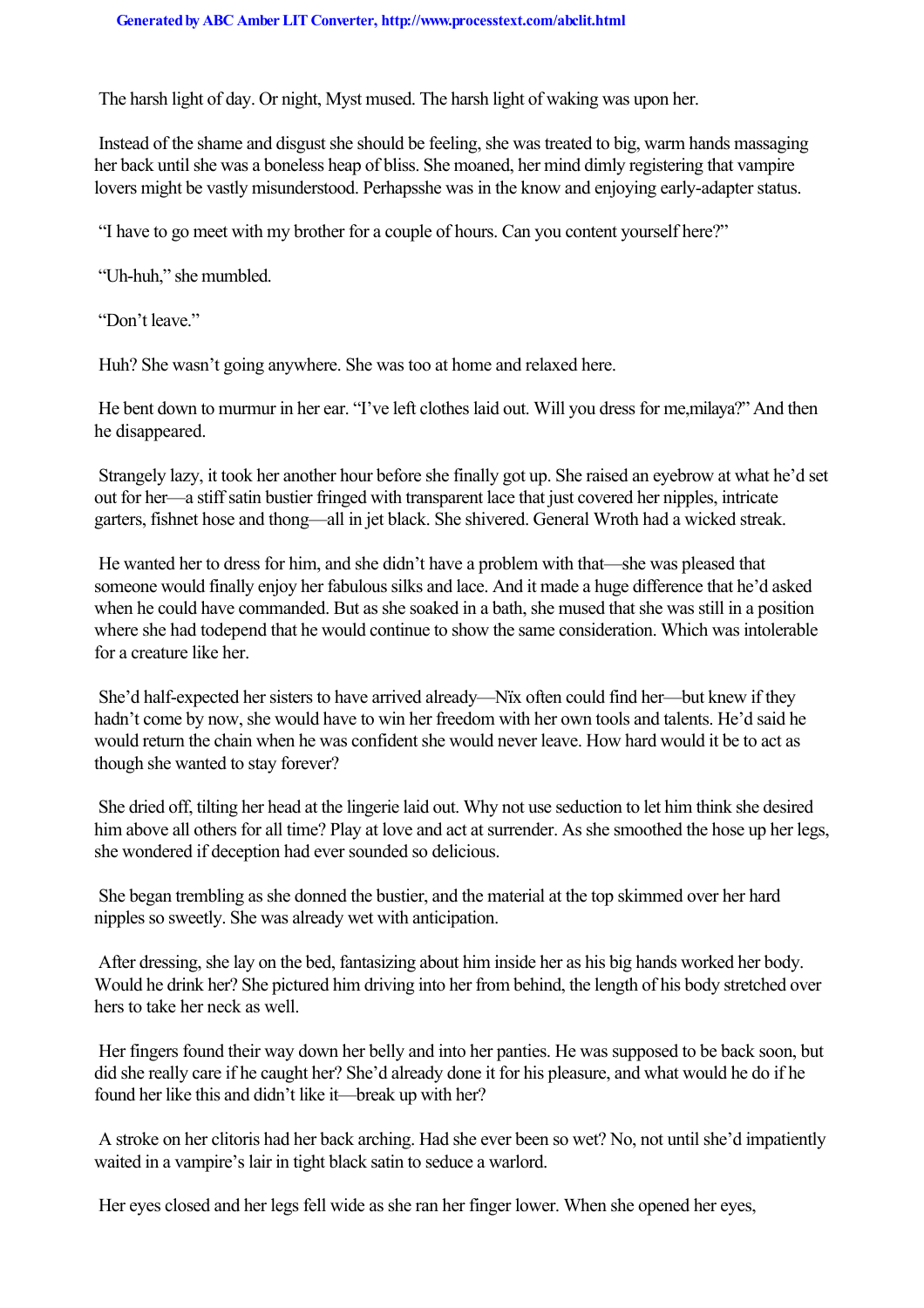#### **Generated by ABC Amber LIT Converter, <http://www.processtext.com/abclit.html>**

half-lidded, she found Wroth staring at her from the foot of the bed.

 "Couldn't wait?" His voice was husky, his eyes dark. He was already ripping off his clothes, his shaft bulging against the material of his pants.

She shook her head.

 Wroth had known his Myst was a pagan, but she'd never truly looked it until he found her pleasuring herself in his bed in black hose, garters and satin, legs spread with abandon. Her glorious red hair haloed out along the pillow and her hand was in her panties delicately stroking her sex.

She hadn't stopped at his arrival.

"I couldn't have dreamed you'd be like this. I believe I'm dreaming now."

She arched her back.

"Were you thinking of me?"Say yes…. He didn't think he'd ever wanted to hear anything so badly.

Her whiskey voice was as sexy as her body."Yes, Wroth."

He groaned. "What were you thinking of?"

"Of you drinking me while you were inside me," she said, moaning the last words.

Craving his bite too? "A dream."

She licked her lips. "In your dream do you make me wait for you much longer?"

 "You want this freely?" He reached to unbuckle his belt, surprised to find how difficult it had become. Finally, he just tore it apart. Her hips rolled in reaction.

"Yes."

"No games?"

"No," she panted, "just need you inside me."

"Your body wants to be fucked?"

She gasped, her fingers teasing quicker. "Yes."

"By me?"

"Yes," she moaned.

 He'd anticipated it would take months of planning to wear her down, until she truly wanted him, and they wouldn't have to play at commands and power.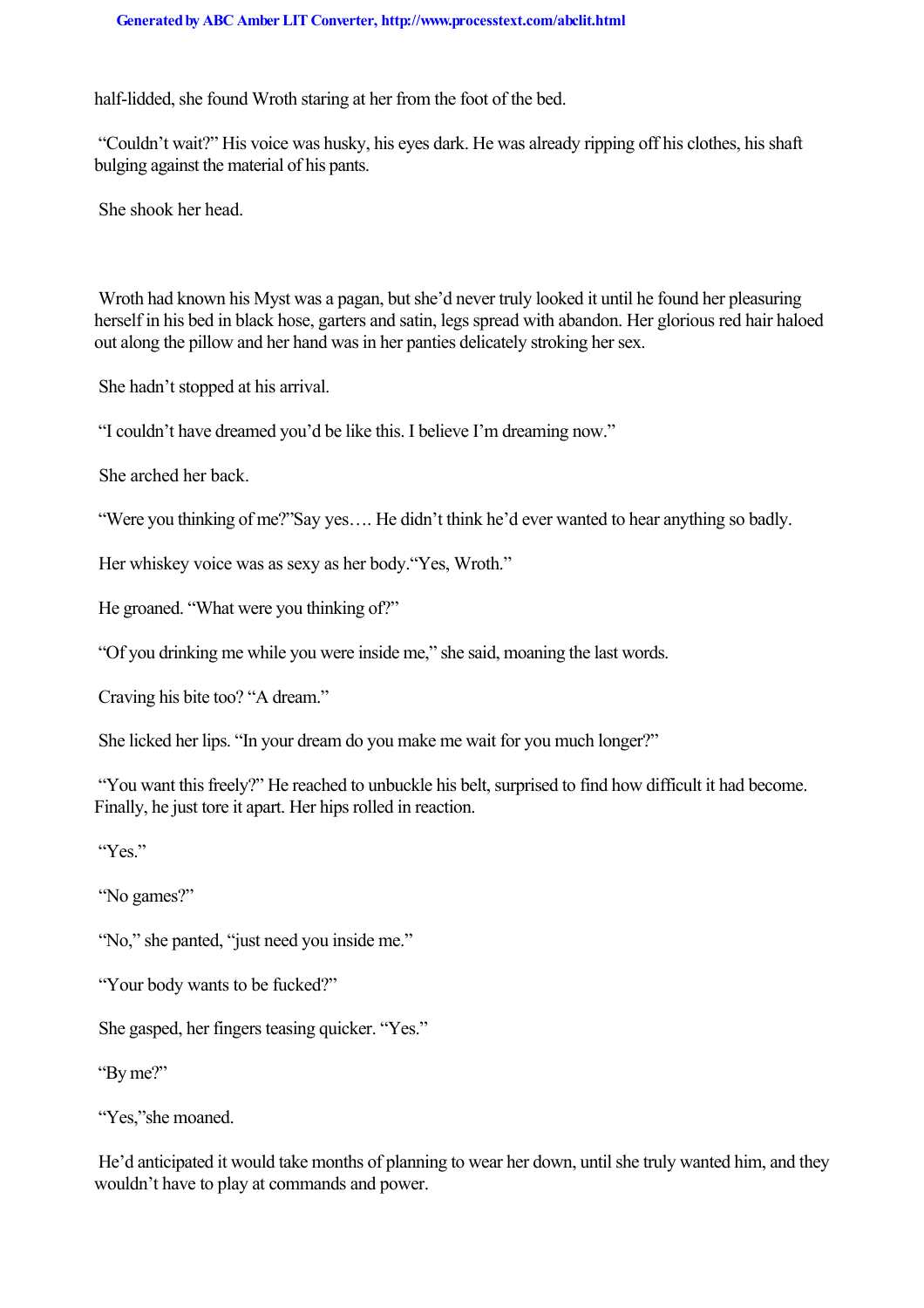Yet here she was stroking herself in his bed as she awaited his return.In his bed, waiting. It was too impossible, and he grew suspicious. "Convince me."

 Her gaze flickered over his face, her eyelids heavy as she slowly, sensuously drew her fingers away from herself. She rose, sauntered to the wall, then tugged aside the flimsy string of her wisp of underwear.

 Without a word, she simply spread her legs and leaned forward until her forearms rested against the wall. When the position raised her ass and bared her lush sex, he rasped, "You make a compelling argument." He was overwhelmed by the sight of her flesh waiting to be filled and by the fact thatshe began this, had masturbated to thoughts of him fucking her….

 He kicked his boots off, ripping his clothing away, then stood behind her. He slipped his thumb into her tightness, briefly closing his eyes to find her so luscious and slick. Her entire body was trembling, which affected him so much. With a groan he replaced his thumb with one, then two fingers. "In my dream I do fuck you. But I start slowly, feeding my cock into you inch by inch. When you're dripping wet and ready, I fuck you with all the strength in my body."

With a little cry, she bent down more, raising her ass up higher. "What do I do?" she breathed.

"You come again and again from no command, just from pleasure."

 He spread her, grasped himself, then fought not to plunge into her when the head touched her dewy heat. He shuddered violently from the battle, but wouldn't reward this gift from her by hurting her tight little sheath.

 Yet the head was barely inside her when lightning exploded outside—because she was already coming, clawing furrows into the wall, gasping,"Wroth, now…please!"

 "I am…"he groaned, clutching her hips, straining his every muscle to enter her slowly, to make this good for her—

His eyes widened when he felt her claws sink into his ass to yank him into her.

"Hard,"she growled in a throaty voice.

 "Don't hurt,"he choked out, then with an answering growl, he thrust into her, forcing his cock through the squeezing spasms of her orgasm as though through a tightened fist. Even when he was seated deeply, she continued to climax around him. He could have stilled and let her body milk him.

 But he wanted tofuck her. To take her so fiercely she would forget other men. To brand her as his own. He clenched her hips, withdrew, then rocked into her, hitting the end of her sex.

"Yes!"she cried.

 "Can you know what that does to me?" he rasped, grinding his hips, stirring her. She moaned, hanging on to the wall. "To see you finger yourself to thoughts of me?" He withdrew completely then fell into her with another brutal thrust.

 "Ah Wroth…yes,oh, God…" She came again suddenly, the manor shaking from the lightning."Drink," she sobbed to his disbelief. "Oh, God, pleasedrink from me."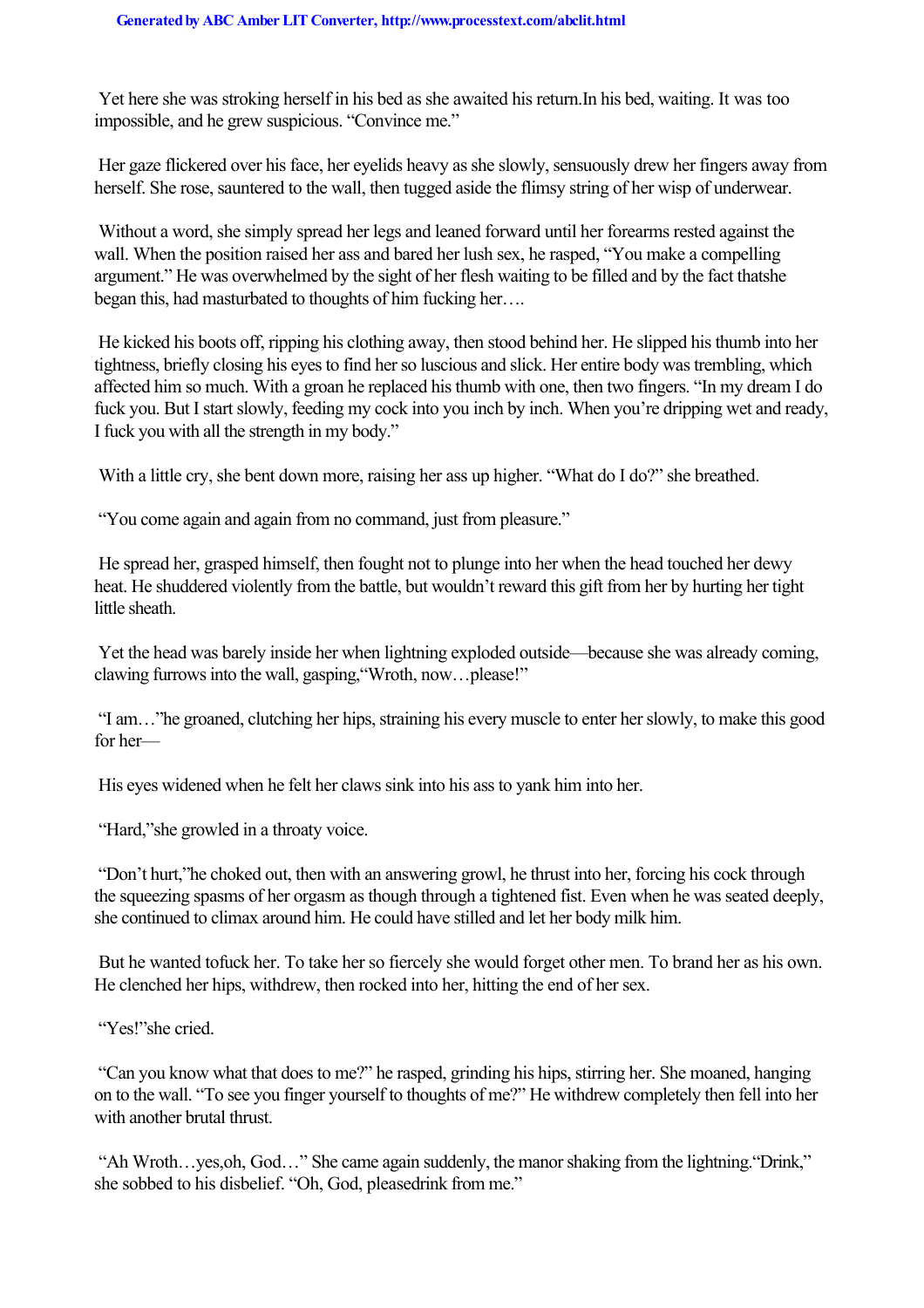He ripped the lace to bare her breasts, then covered them with his hands, fingers pinching and tugging her nipples as he pulled her to his chest.

"You want my bite?"

"Yes," she moaned.

"As much as you want my cock?"

 "Yes! Wroth, puteverything in me, yes, yes, yes," she repeated, panting between her words, shoving and circling her hips back into him. His fangs pierced her skin just as he thrust.

 She cupped his head to her neck hard so he wouldn't stop—then came again, moaning his name so that he felt her words as he bit her. He didn't stop, just snarled into her skin as he ejaculated, mindlessly grinding against her, hands squeezing her heavy breasts. Her blood scorched him inside as he pumped his come into her in wave after wave.

 Afterward, when thought returned, he caught her up to his chest because she was unsteady, but then so was he. He withdrew slowly, then scooped her into his arms, crossing to the bed.

When he gazed down at her, he saw her eyes were silver and her lips were curling into a smile.

He stared, still disbelieving. "Like that, did you?"

She nodded.

"Want more?" he asked as he tossed her on the bed.

In answer, she went to her knees, pulled aside her hair and offered him the unbitten side of her neck.

His voice was ragged with lust. "That wasn't quite what I meant, but we can work something out...."

 The more hours toward dawn that they spent licking, fucking and both of them biting, the more overwhelming the mind-boggling pleasure—the less he could believe that this was his Bride, happily—no, aggressively—partaking.

 And at the end of the night, he stared down at her in puzzlement. He didn't know which facet of her he liked better. The siren in black satin that made his cock and fangs ache or this angel with her bright red hair spread across his pillow—who made his chest ache.

 She brushed the backs of her fingers along his face. "Wroth, I want this to grow naturally between us without the chain," she whispered up to him. "Vow you'll give it back in two weeks time. Just give us a chance, give me a chance to want this freely."

 He wanted to believe in her—and in himself, that he could convince her to stay. He'd already wanted to command her to close her eyes and open her palms, and then see her face once he'd poured the chain into them.

Two weeks to win her. "Yes,milaya, I vow it."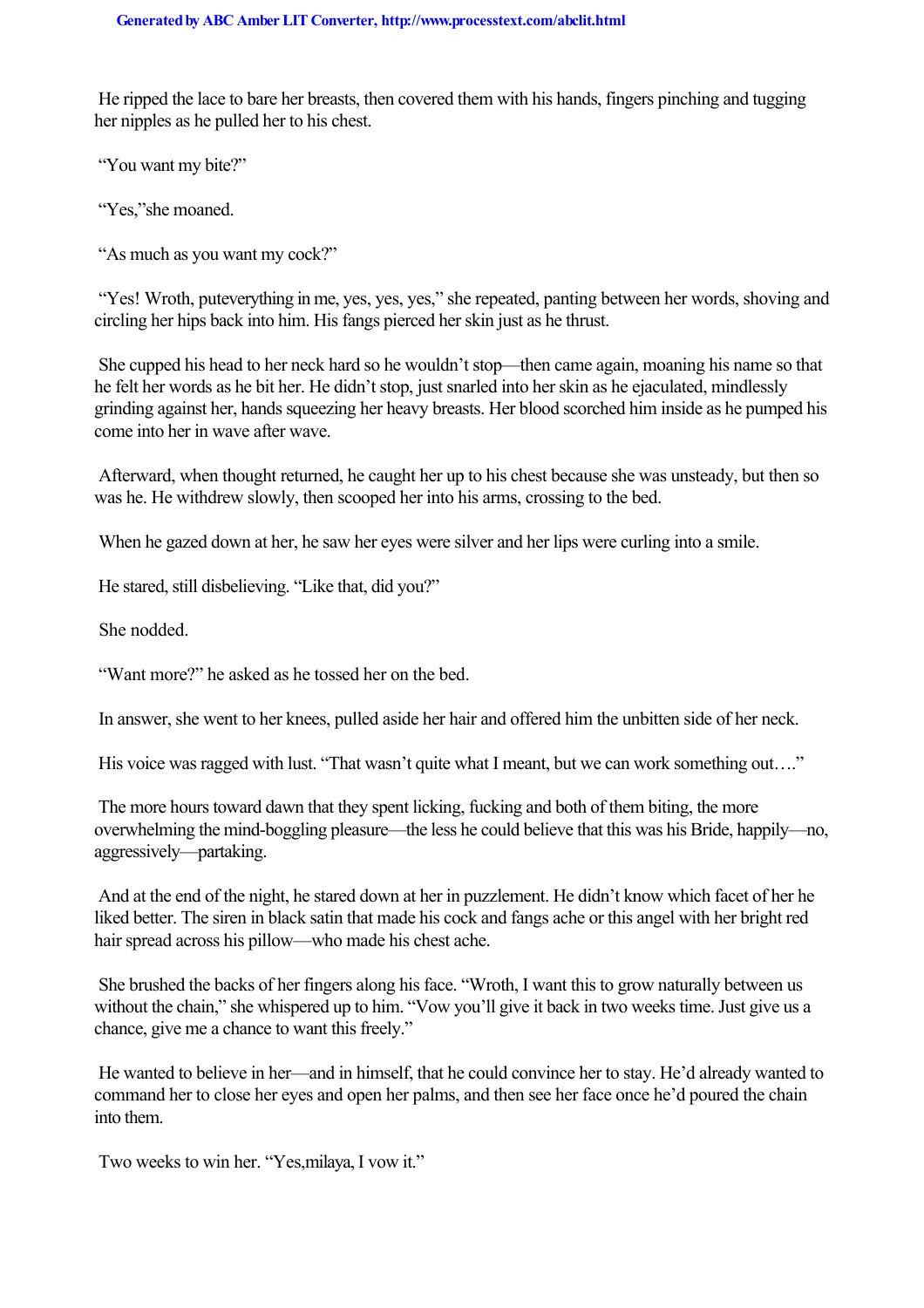Nothing in his human life or his vampire existence had prepared him for living with a Valkyrie.

 Myst had boundless energy, she was powerful, and she exuded an almost otherworldly sensuality that set his blood on fire. Each night he traced her to different locations to make love to her. He'd had her against the foot of a pyramid, gazed in awe as she rode him on a moonlit beach in Greece, licked her sex beneath a redwood until she begged for mercy….

 Throughout those nights, once he and Myst had worked the edge off their need, they talked for hours and he learned more about her and her kind. He'd given her the cross she'd admired at Oblak, but when the jewels glinted in their room's gaslight, she'd seemed to go into a trance. Finally, he'd covered it, and once she'd shaken herself, she'd admitted, "We all inherited Freya's acquisitiveness. Shining things, jewels and gems…We can't tear our gaze away without training for years and sudden glittering is sometimes irresistible."

 Wroth had inwardly cursed that she had this vulnerability. He'd thought the Valkyrie were an almost perfect creature—no need to eat, immortal, strengthening with age—but he'd since learned that they were one of the few species of the Lore that could die of sorrow. And if one was weakened the others suffered since they were all connected with a "collective" power.

 He couldn't always be there to protect her. Though he'd tried to use the chain as little as possible, he'd whispered to her as she slept that she would no longer have these weaknesses.

 Wroth would have been content to hear only about her, but she'd been surprisingly curious about his past. He found himself revealing things he never had to anyone, yet feeling unburdened from it.

 He'd told her of the pain he and Murdoch had felt to return home and see their other six siblings and their father dying of plague. Myst's eyes had watered as he'd spoken of the gut-wrenching decision to make them drink. Then came the agonizing vigil as they wondered if their family would be reborn, any of them. In the end, they'd lost their father and sisters, but regained their two brothers.

 The night he himself had "died" seemed to fascinate her, and she repeatedly asked him to tell her the story of how he'd made demands of Kristoff. She never failed to tell him how proud she was of him. That comment had made him feel particularly uneasy. These days there wasn't much he was proud about. He avoided Kristoff, telling him little when they did meet. He was coercing his Bride to stay with him, and he suspected that if, at the end of the two weeks, she wanted to leave him, he'd break his vow to her in a heartbeat's time.

 He sought any hint that might tell him how she felt and what she might decide. At times he was optimistic. When they fought mock battles with a game based on military strategy, she seemed to enjoy herself—and to like the fact that he always beat her. She wasn't a strategist, she'd explained to him. She was "front-line badassness" but she appreciated his talent. One time she had stood and sidled over to straddle him, placing his hands on her breasts. As she slid down his shaft, she whispered in his ear, "My wise warlord. You make my toes curl you're so good." He'd shuddered violently and had to fight not to come in an instant.

 In fact she seemed to delight in every reminder that he'd fought and warred. She'd admired his sword, eyes widening at the considerable weight of it, only to narrow on him and grow silver with want. Her eyes had only to flicker silver and he went hard as iron.

And last night, as they lay spent in bed, he'd finally asked her, "What do you find attractive about me?"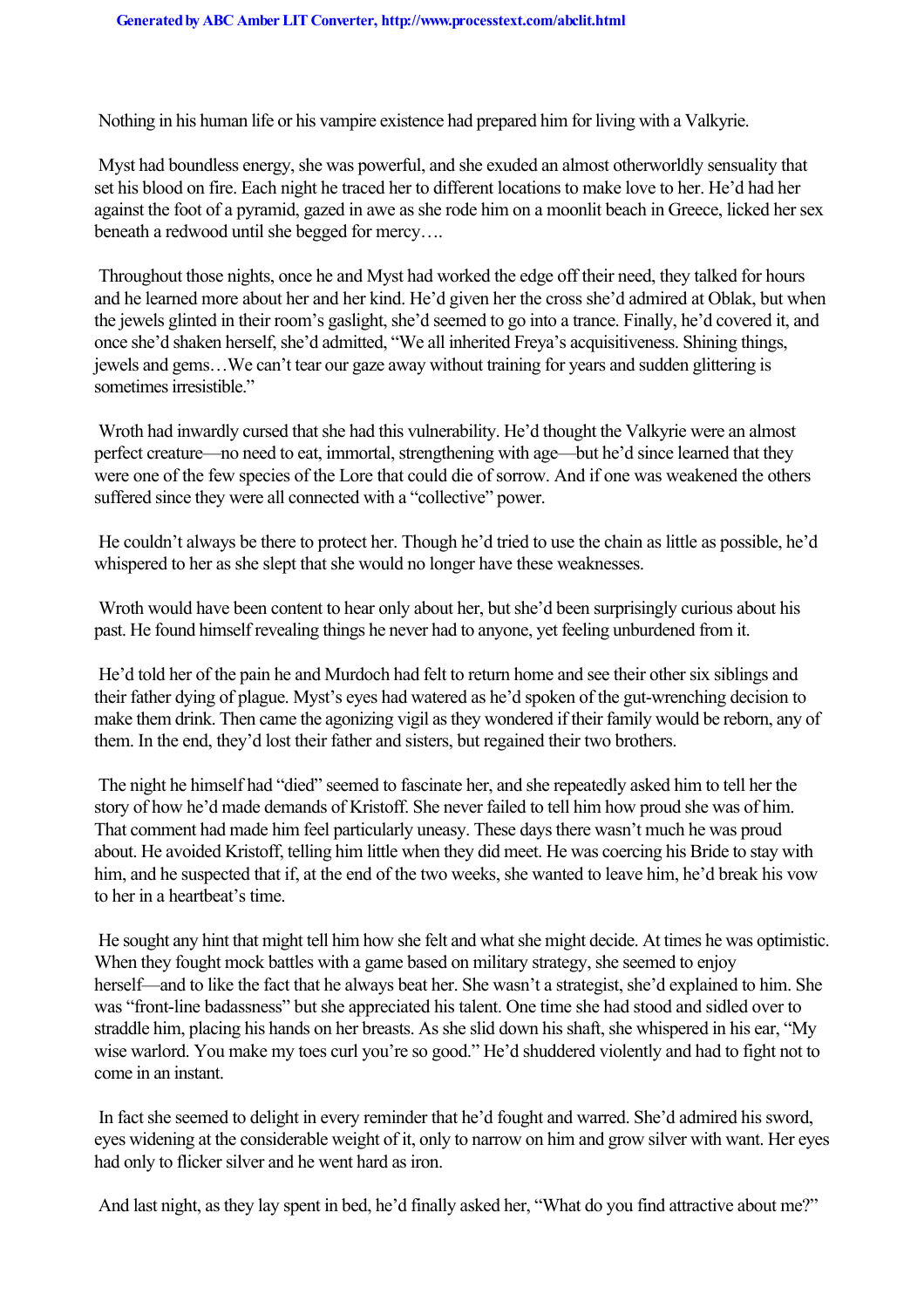#### **Generated by ABC Amber LIT Converter, <http://www.processtext.com/abclit.html>**

That could possibly compete against a demigod with a "mind-shattering kiss."

Without hesitation, she answered, "Your scars."

His brows drew together in surprise. "What? Why?"

 "They're evidence of the pain you've survived. Pain survived builds strength." She traced down his stomach. "This is the one that killed you?"

"Yes."

"Then this one I admire the most." She brushed her lips so tenderly over it. "It brought you to me."

 But his contentment was never whole. He'd never been in love, didn't believe he'd even slept with the same woman twice, yet now he wantedeverything from this pagan immortal, was sick with wanting her. He wanted to strip her soul bare and make her give all of herself, all of what she'd been in the beginning before time twisted her.

 His dreams reminded him of her past, preventing him from falling for her completely. Though he'd thankfully never seen her making love to another—and for some reason, he believed he never would—he drove himself mad with the mere idea of the lovers she'd taken into her body. He made himself crazed wondering how he compared to them. Each wicked thing she did to him that had him staring at the ceiling in an agony of pleasure and shock had him wondering later where she'd learned it.

 How many had she had? She was two thousand years old. One bedmate a year? Two a year? One lover a month ?

 And how could he compete withgods for her? She was a creature so passionate and beautiful, it was clear she'd been made to be loved by them alone.

 The dreams kept him from believing and falling into the life they could share—the life he wanted so badly he could taste it.

 He dreaded sleep and took no succor from it, growing weary with each day though her blood built his muscle, making him physically stronger than he'd ever imagined. Each sunset, he treated her coldly, so she asked about his dreams. But he lied.

 She would accept his reassurance, smiling over at him from her window seat. Her smile could bring down an army.Probably had.

How had he thought he was a match for it?

 My apologies,Myst thought as she gazed down at Wroth, rolling her hips on him, but she was enjoying the hell out of her vampire.

 His eyes were so fierce, his gorgeous, sculpted muscles rigid beneath her claws as she leaned forward to cup her breast to his mouth. He suckled and groaned around her nipple as he tensed to come, and when she exploded, he shot hotly inside her. She fell limp on top of him, loving it when he put his arms around her and clenched her into his chest as he shuddered for long moments afterward.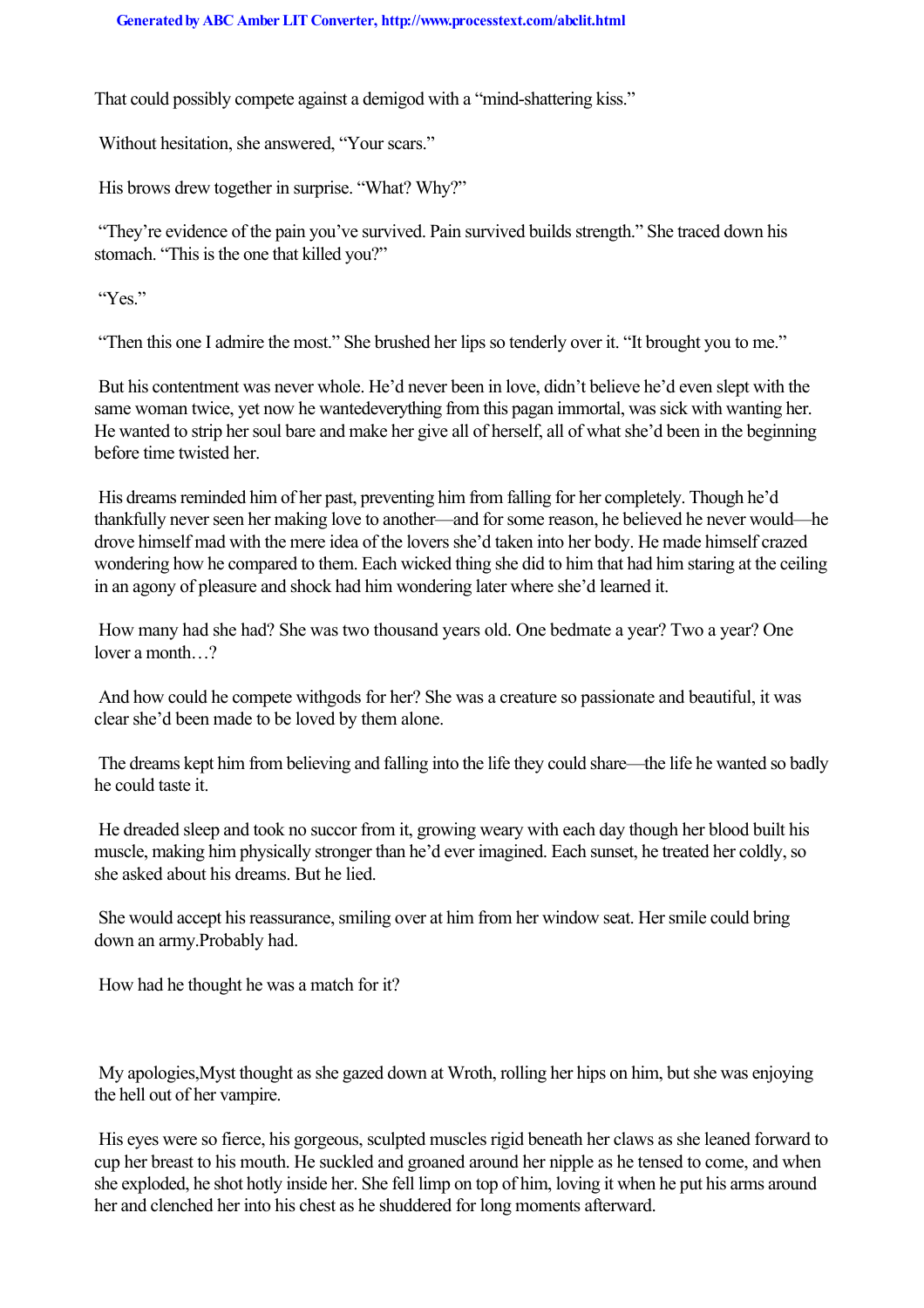When he finally let her go with a kiss so he could dress and leave for Oblak, she said, "Okay. I'm down with being your dirty little secret out here—for now. But I can't just sit in this room for hours when you leave."

 "What do you need, love?" he asked, piling her curls atop her head. He seemed fascinated by her hair, always touching it.

 Wait, he'd called herlove ? Cool. "Do you know what an Xbox is? No? Well, your Bride has a teeny little addiction to it…."

 She wrote down the model of the console and the games she wanted as he showered and dressed. Just before he traced, she took his hands and gazed up at him solemnly. "Bring this back and you might as well have slayed a dragon for me."

 As she waited, she painted her toenails—Valkyrie loved painting their nails since it was the only way they could semi-permanently alter their appearance—and reflected on how easily she'd settled in here.

 In fact, there were only three things that prevented her from being truly comfortable in this situation. The first? Though they traveled most nights, he wouldn't take her to meet his friends and family and wouldn't let her see hers either. He'd explained that he wanted her undivided attention for these two weeks.

 She suspected he was waiting until their relationship was cemented, which he believed would be in three days—the end of what she called the two-week vampire demo. Had it resulted in a sale? She knew it would mean pariah-hood in the Lore and having to give up her family. She could just imagine bringing Wroth to the coven. Her sisters would thank her for the surprise then pounce on him, swords and claws flying with glee.

 As twin sister to Furie, Cara alone would fight him to the death simply for what he was. And though Wroth was incredibly powerful, Cara was quick, with thousands of years more experience and the boiling hatred of a separated twin. The two of them together would be like Godzilla versus Mothra, or some serious epic shite.

 Her second concern was her worry for him. He often traced to Oblak, and each time she wondered if he would face some faction of the Lore intent on killing him just for being a vampire. She believed him when he told her of Kristoff's agenda and saw no conflict of interest with her covens, so call her an awful person, but she'd turned informant, teaching him how to protect himself.

 Her third beef was that each sunset when they woke he was unbearably surly and curt with her. She feared he'd seen memories of her flirting or even making love—though Nïx had once told her that recipients of visions never saw things they couldn't recover from and usually only witnessed major, life-changing events. He'd assured her again and again that it was nothing, but Myst had suspicions. Yet she could tolerate his moods because he spent the rest of the night treating her like a queen.

 Just when her toenails had dried, he returned with the slayed dragon and its attendant games and set them at her feet. He looked at her with his brows drawn like he'd missed her, and her heart did funky twisty things in her chest. The impulse came to jump him, so she did.

Only after he'd squeezed her up in his arms did she realize she'd run to get within them.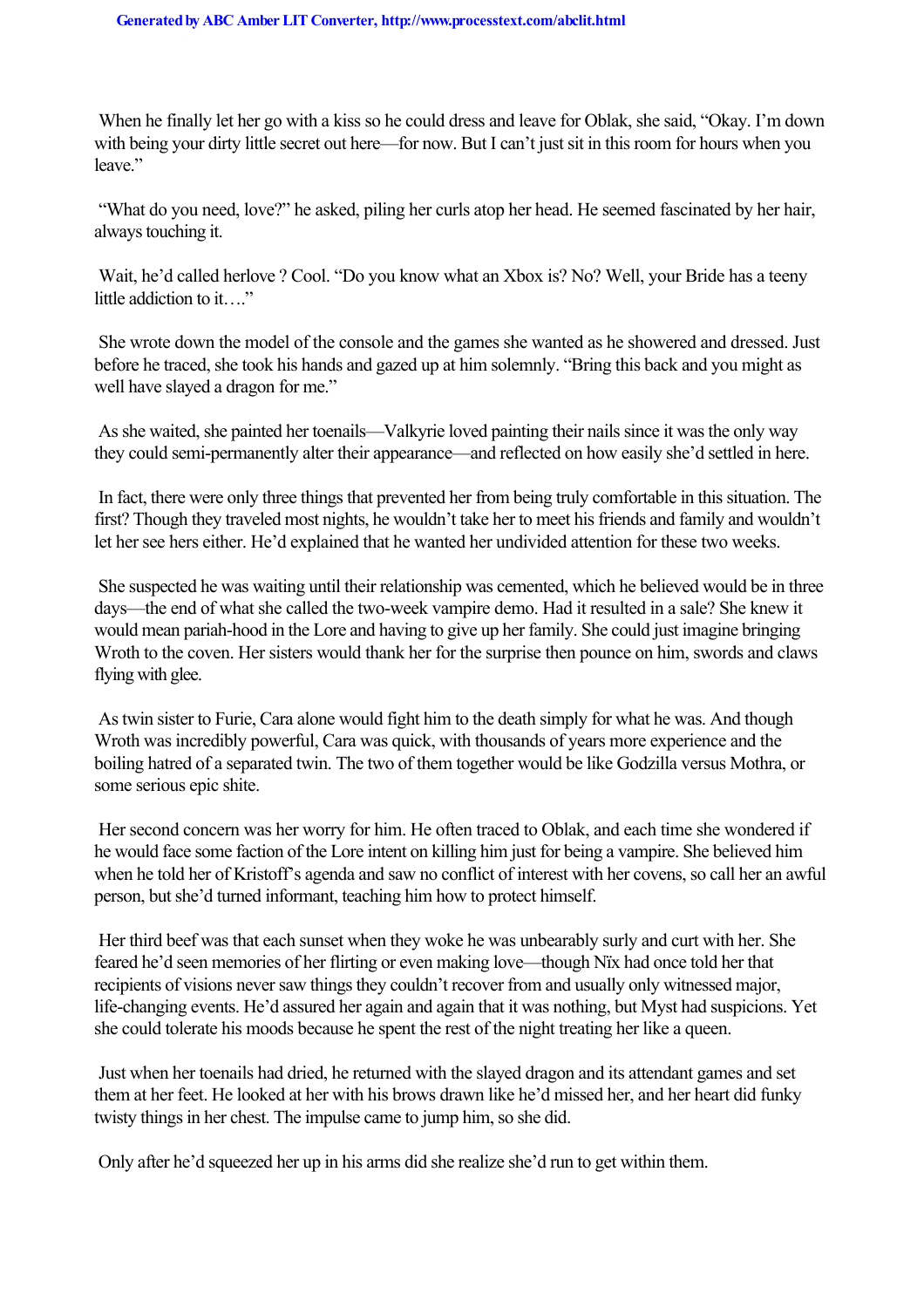# **Chapter Ten**

Wroth shot up in bed, feeling nauseated, physically ill from his nightmares.

 He'd been lashed by the usual dreams of her gloating at a gravesite, then the Roman stroking himself as she slowly dragged her skirt up her thighs. "I'll possess Myst the Coveted…."

 But details of the memories became more evident each time. This time he'd heard Myst's amused thoughts at his words—No one possesses me, but in their fantasies. I'll kill you as easily as kiss you…. "And I'll be yours, only yours," she purred, though she detested him.

 Now he'd seen something new. A different, more recent memory. Myst was smoothing on hose, her foot daintily placed on his bed, as she made a decision to…trick him?To act as though she'd capitulated easily in order to get her chain back.

Play at love and act at surrender.

 He gripped his forehead in his hand. Irrationally, he waited for the soft touch of her hand on his back. She was his Bride, hiswife, and she offered him no comfort.

 Even had she truly had that urge, she couldn't, since he was still secretly commanding her to sleep throughout the day. So she wouldn't run away from him and leave him in torment again.

Kill you as easily as kiss you...

 He'd thought they'd had a place to start from, to move forward from, but he'd been fooled by her beauty and abandon. She'd seduced him, made sure he "caught" her working her body that same night, knowing he would lose his mind at the sight.

 He was as much a fool as the Roman, besotted with a fantasy that didn't exist. At least that long-dead Roman had suffered no delusions that she could care for him. He'd known that she was incapable of feeling and had wanted possession only.

Wroth had been falling for a fantasy, one that easily manipulated him.

 She desired her freedom and she would use whatever means she had available to get it, leaving him as soon as she'd succeeded.

Fool.

When Myst woke, she burrowed down into the covers, feeling relaxed and content to her toes.

 Today was D-day—delivery day for the chain—the end of the demo that she realizedhad resulted in a sale.

 She snuggled into his pillow, loving his scent, and considered her new feelings. She'd feared her life as she'd known it had ended the minute he'd vowed to give her the chain back. It was a leap of faith on his part and she'dresponded to it. Responded in kind. It was a bit ironic that she'd smugly planned to punk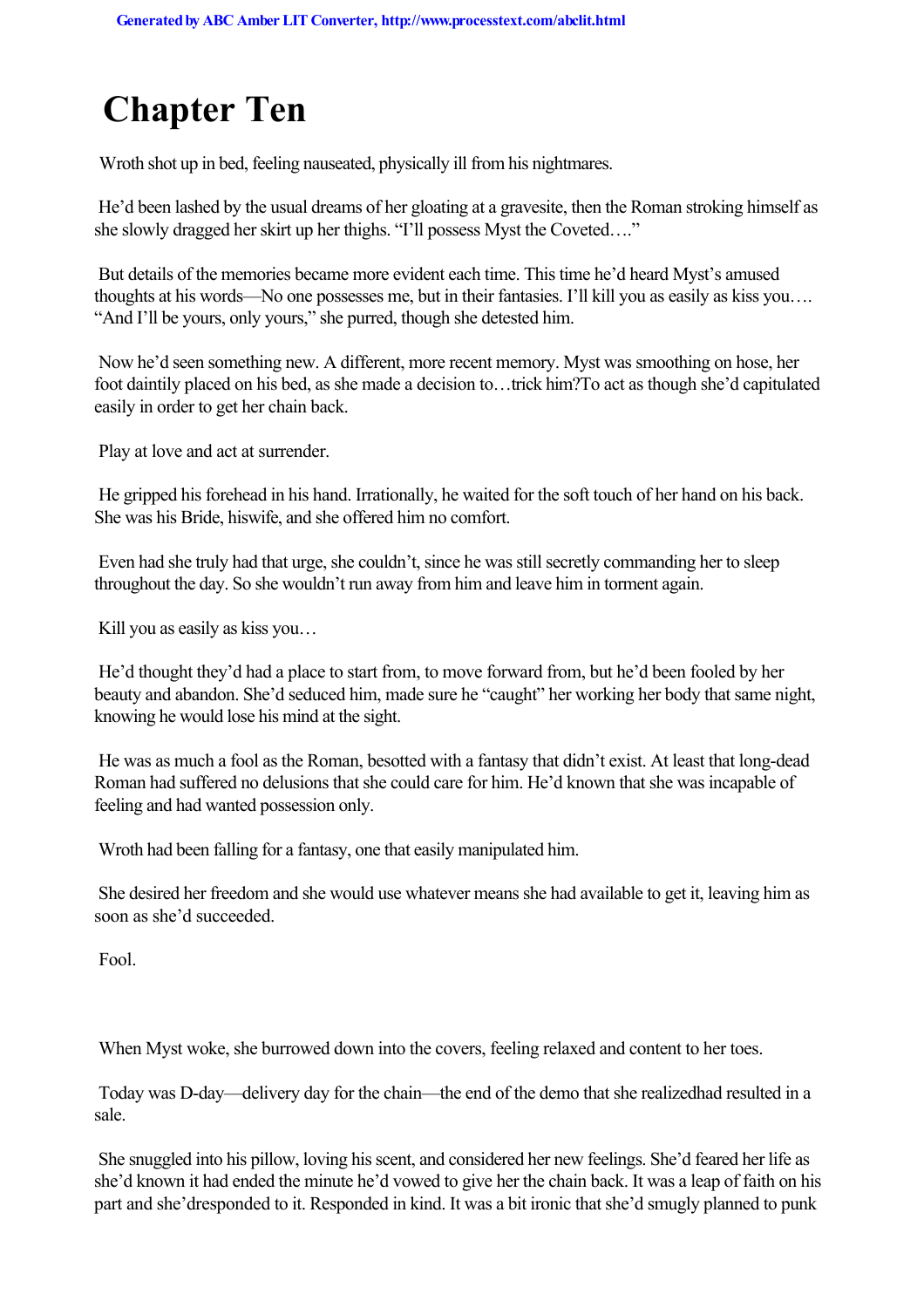#### **Generated by ABC Amber LIT Converter, <http://www.processtext.com/abclit.html>**

him only to get snared in her own machinations. She'd lasted only a few days playing easy till shewent easy, her femme fatale plans culminating in the oh-sonefarious leap into his arms.

 She grinned into the pillow. She'd take back her chain, but only because it looked so damned sassy on her.

 When she rose and stretched, she found him watching her. Her grin widened, but he didn't return her smile, just glanced at her bare breasts and snapped, "Put on some clothes."

 She drew her head back, frowning. "Are you angry with me?" He was usually brusque when they woke, but she could tell this was much worse. She was baffled by what could have happened since she'd gone to sleep, tucked against his chest, secure under his heavy arm. His eyes were somehow crazed and bleak at the same time, his face exhausted. Alarm began to build inside her.

"We have a lot to discuss tonight." He tossed her a robe. "Put it on and sit here."

 She had no choice but to comply. He traced away and was back seconds later, holding the chain fisted in his whitened grip. "Tonight we're going to make some adjustments between us—or more accurately, in you."

Her eyes widened. "Wroth, what are you doing?" she asked slowly. "You vowed to give it back today."

"A woman like you should understand broken vows."

"What are you talking about? How can you do this to me now?" The evening she'd decided to stay.

 His face was crueler than she'd ever seen it. "You mean after the last two weeks? Just because you wanted to be fucked and I complied doesn't mean I won't treat you as you deserve."

 She put the back of her hand to her face as if she'd been struck. He didn't say "treat you as a whore," didn't call her that, but somehow he made her feel it. "As I deserve," she repeated dumbly.

 He grasped her arm, squeezing it hard. "I can't live like this, Myst.With this." At her confused expression, he said, "I've seen your past. I know what you were, what you are."

 "What I was?" Her frown deepened. She hadn't lived her life perfectly—there'd been missteps and misjudgments—but she'd done little to beashamed of. Was the killing too much for him to handle? He'd been a freaking warlord! "If you find me lacking, know that I regret very few of my actions over my long life"

That seemed to enrage him. "No? What about playing at love and acting at surrender?"

"Wroth, that was—"

 "Silence."He kissed her roughly, harshly, though she struggled against him before he pulled back. "I've realized you are heartless." His eyes appeared tortured, his entire body tight with tension. "But what if I just ordered you to be kinder, then made you forget all the men that came before me? Made you forget all that, forget your vicious sisters who kill without remorse?"

 She gasped, eyes watering, but she couldn't speak after his command. Her hands clenched. She'd never wanted to scream more in her life, and yet her lips parted silently in shock when he said, "I believe I'll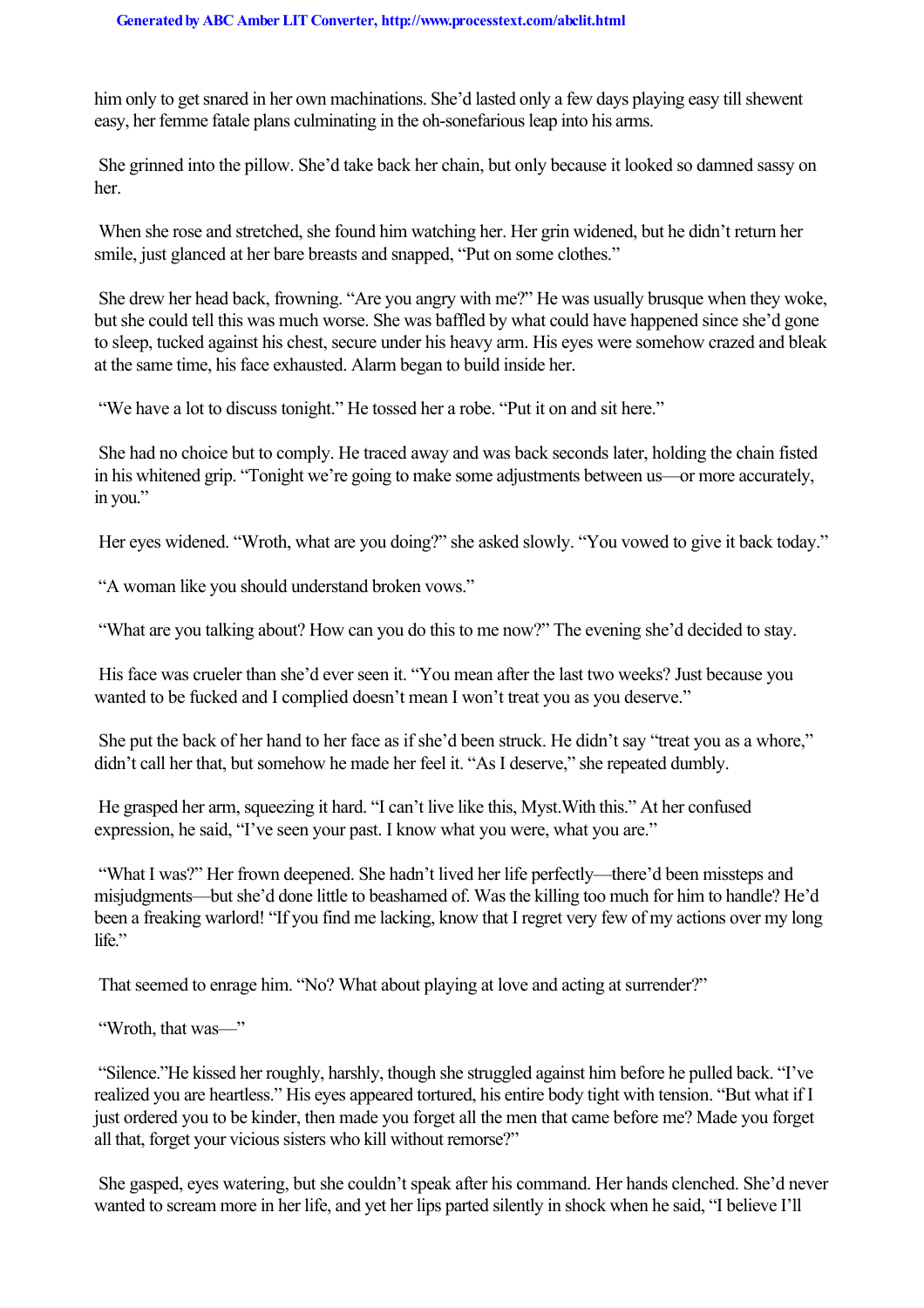#### **Generated by ABC Amber LIT Converter, <http://www.processtext.com/abclit.html>**

just order you to want me so fiercely that you can't think of anything or anyone else—"

A voice interrupted from downstairs. "General Wroth, you're needed at Oblak immediately."

 "What?"he bellowed. She felt his eyes on her as she staggered to the window seat, tears beginning to fall. She curled up, leaning her forehead against the glass.

"Your brother's been badly injured."

 He pointed at her. "Stay here," he bit out, then disappeared. She heard him downstairs, locking away her freedom again, then he was gone once more.Stay here? In the room or the manor? He'd been so thrown by the news that he hadn't elaborated.

 So stumbling, clutching at the wall as energy funneled out of her, she finally made her way to his study. She pulled aside the cabinet, finding the safe behind it. When she reached for the lock, her hand veered off course as though pushed by an unseen force. She bit her lip and tried again, fighting to simply brush the metal.

 Commanded not to touch it. Just like he would command her to forget who she was, that she even had a family. Lightning cracked outside in time with a sob. He'd been about to do it.

 It was true then. Vampires couldn't be trusted—he'd seemed out of his mind with rage. Why had she gone against all she'd ever learned to be with him?

 The years had been weighing on her and she'd been overwhelmed by the yearning to simply lean on someone, just for a while, to have a partner to watch her back and hold her when she needed it. Surely she'd convinced herself to accept him because he was strong and she had grown so weak. No longer.

 There were ways she could get around his orders—nimble thinking, creative reasoning. As tears poured from her eyes and the lightning grew to constant furious bolts, she tore at the wall, at the very stone that housed it.

So he would use her? Like a toy. A mindless slave.Adjustments?

Toy, bait, whore…Just because you wanted to be fucked,he'd sneered.

Two millennia of people thinking they could use her. Always using her.

She'd take this safe with her teeth if she had to.

"You should see the other guy," Murdoch grated from his bed when Wroth traced into his room.

 Wroth shuddered to see his brother's face torn and limbs broken like this even while knowing he couldn't die from anything short of a beheading or sunlight. He shook himself. "What has happened to you?" he asked, his voice a rasp.

"About to ask you the same. My God, Nikolai, you look worse than I do."

He thought about how he'd left Myst at the window, crying, staring out at the lightning storm that came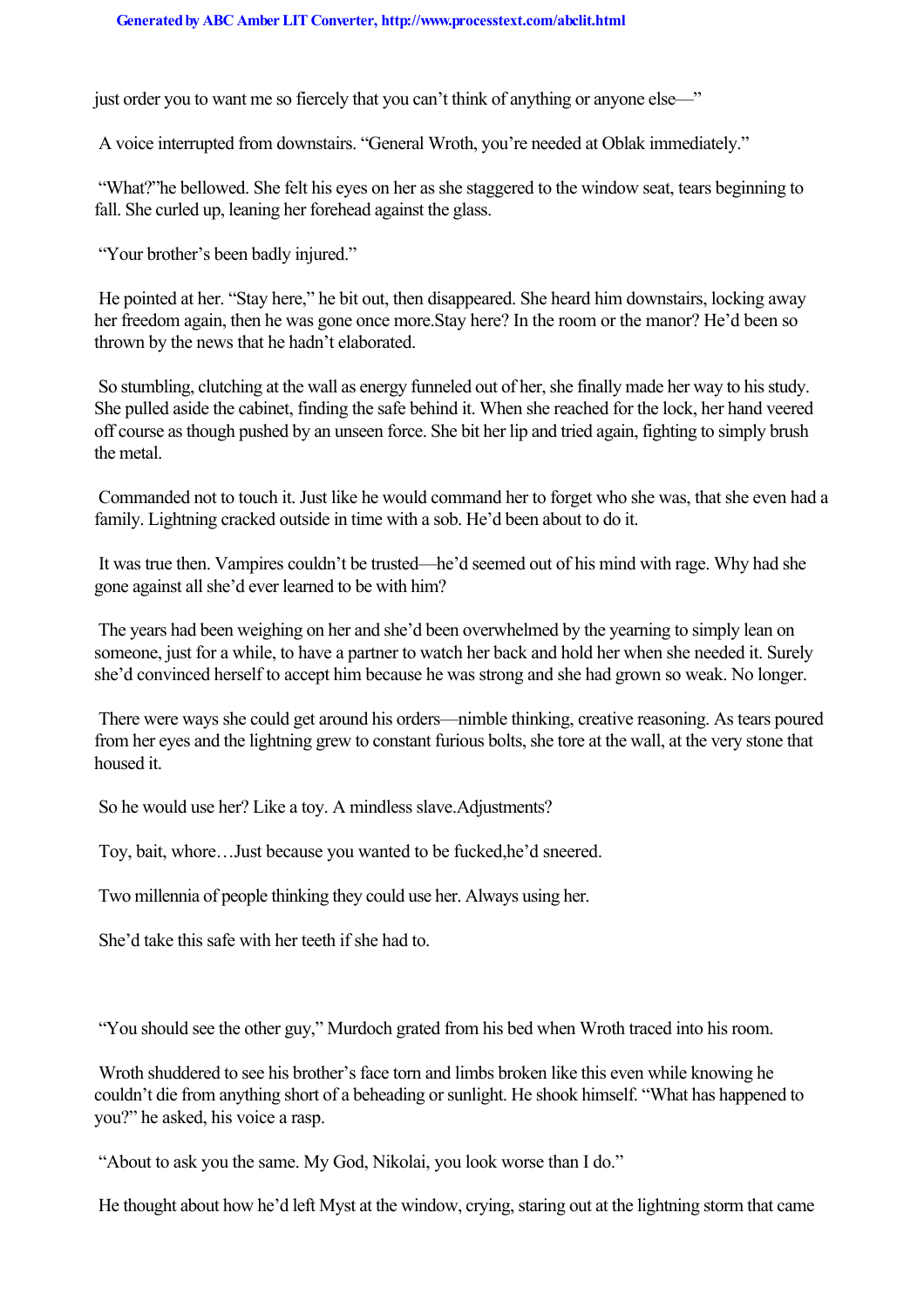from within her. It pained him so much to think of her hurting alone…. "We'll talk of my problems later. Who has done this to you?"

 "Ivo has demons. Demons turned vampires. They are strong—you can't imagine it. He is looking for someone, but I don't think it's your Bride—they mentioned something about a 'halfling'."

"How many?"

 "There were three in his party—other vampires as well. We took down two of the demons but one remains." He glanced behind him. "Where's your Bride?"

 After a hesitation, he explained everything, seeking the same unburdening he felt when he spoke with Myst. His brother's expression grew stark.

 Long moments of silence passed before he said incredulously, "Wroth, you took away the free will of a creature that has had it for two thousand years. A good wager says she's going to want it back."

 "No, you don't understand. She's callous. Incapable of love. It eats at me, her deception, because it's the only thing that makes sense." More to himself, he muttered, "Why else would she want me?"

 Murdoch weakly grabbed Wroth's wrist. "For all these years I've seen you continually choose the best, most rational course, even if it's the most difficult. I've been proud to follow your leadership because you've acted with courage and always—always—with rationality. I never thought I would have to inform you that your reason and judgment have failed you, Nikolai. If she's as bad as you say then you have to…I don't know, just help her change, but you can'torder this. Get back to her. Explain your fears to her"

"I don't think I can. You saw her, Murdoch. Why would she so quickly acquiesce?"

"Why don't you just ask her?"

Because I don't want to show her again how craven I've become with wanting her.

 "And about the other men—this isn't the sixteen hundreds anymore," Murdoch said. "This isn't even the same plane. She's immortal, not an eighteen-year-old blushing bride straight from a convent. She can't change these things, so if you want her, you have to adjust."

Wroth ran a hand over his face and snapped, "When did you get so bloody understanding?"

 Murdoch shrugged. "I had someone explain a few rules of the Lore to me and learned we can't apply our human expectations to the beings within it."

 "Who told you this?" When he didn't answer, Wroth didn't press, not with all the secrets he'd been keeping. "Will you be all right?" he asked.

"That's the thing about being immortal. It'll always look worse than it is."

Wroth attempted a grin and failed.

"Good luck, Nikolai."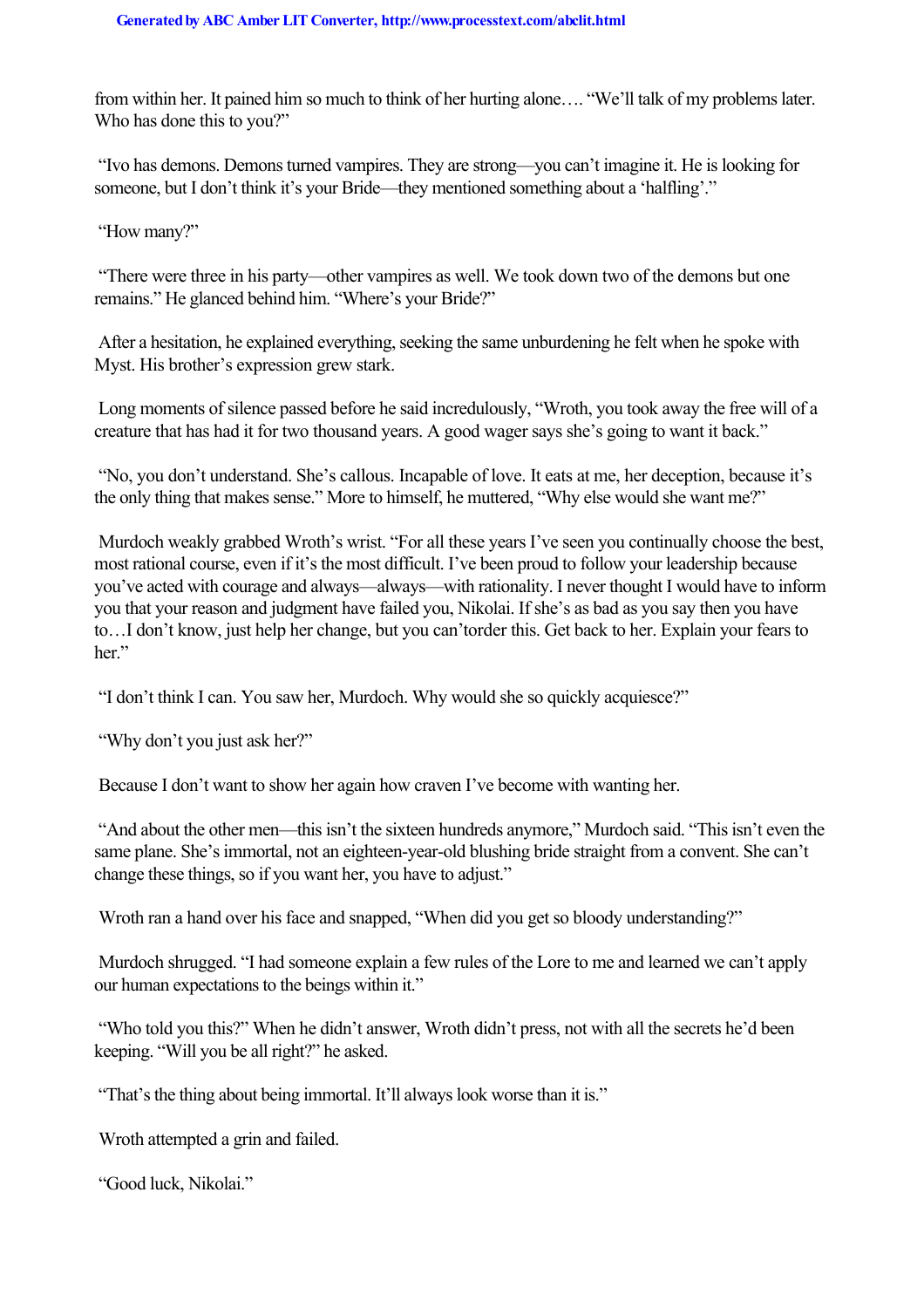Outside of the room, he spoke with those watching over Murdoch and emphasized what would happen to them should his brother worsen, then contemplated tracing back. He was almost glad when Kristoff called a meeting about this newest threat, grateful for the time to cool off before he faced Myst again.

Kristoff didn't hesitate to ask, "Why didn't your wife tell you about the turned demons?"

 "I don't know. I will ask her when I return." He wondered as well. Had she known? No, she'd been teaching him everything she knew—teaching him constantly.

Why would she do that if she only planned to leave him?

When he cringed, he realized Kristoff was still studying him.

"Something to add?"

 He owed Kristoff his life and the life of his brothers. Three brothers and for Myst herself, he owed his king. He would withhold information on Myst's kind but relate the rest. "I've learned a good deal about the Lore from her and want to discuss it with you, but I left my wife feeling poorly. I'd like to get back to her"

"By all means," Kristoff said, his face unreadable. "But tomorrow we'll talk of this."

 Wroth nodded, then traced back to Myst, frowning as a hazy idea surfaced in the turmoil of his mind. Had his brother's heart been beating earlier? But before he could contemplate this further, Wroth's attention was distracted by Myst's sleeping form. He gazed down at her, chest aching as usual. Sometimes he damned his beating heart because of the pain that seemed to follow it.

 Murdoch was right. She couldn't change what she was, and he'd wronged her today. If only he could think more clearly where she was concerned instead of reacting viscerally.Primitively. Before, he'd never understood when men talked of madness and love in the same breath. Now he understood.

He only hoped that when he asked her to forgive himhis weakness, she could.

 After undressing, he climbed into bed with her. He pulled her close to him, running his hand down her arm, burying his face in her hair and smelling her soft, sweet scent. Finally at dawn, he passed out with exhaustion. When he dreamed, he opened his mind to her memories, to what had become his nightmares. They superseded all his other visions of battle and famine because these hurt him the most.See her in a sordid light. Punish yourself.

See them all.

### **Chapter Eleven**

 The dream of the Roman appeared first. Wroth impatiently waited through the usual scene, seeking to see more. Did he truly want to? Could he ever turn back from this?

 Too late, it was done. He knew that he'd unlocked the floodgates and that these dreams were going to play out, each spinning to their gruesome, perverted endings.

Myst slowly lifted her skirt up. Yet then Wroth felt something new—chills crawling up her spine as she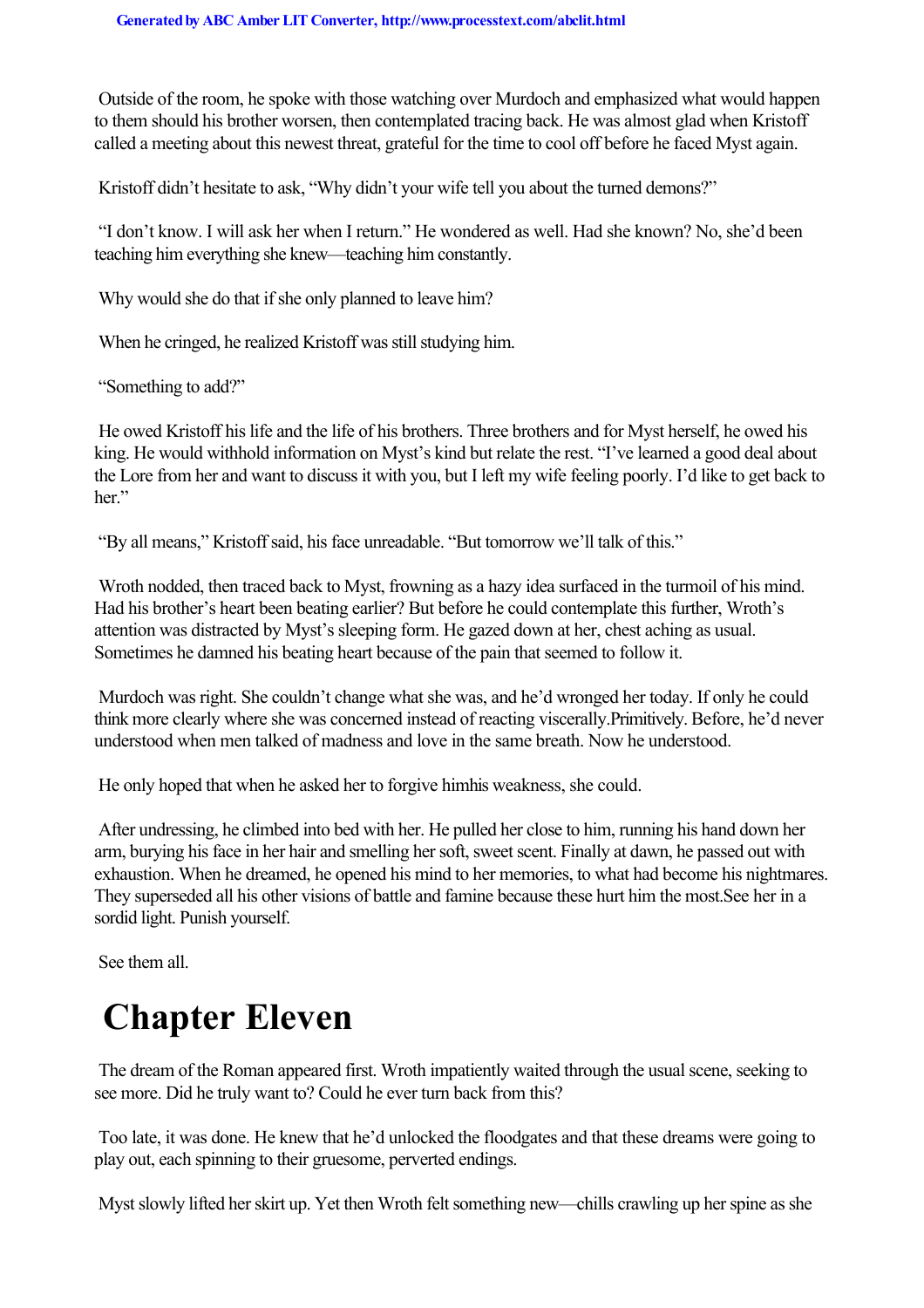peered down at the Roman with his wet lips and furious stroking.

 She was ashamed at her disgust and closed her mind off it. She was the bait. She'd be whatever it took tofree her sister.

"I'll possess Myst the Coveted…"

 No one possesses me but in their fantasies. I'll kill you as easily as kiss you….The Roman sought to make her his plaything just as he had Daniela for these past six months.

 Suddenly Myst glanced up and Wroth saw through her eyes. Lucia had Daniela in her covered arms, the girl's body limp and burned over most of her icy skin. Daniela had been tortured, Myst realized, by this animal at her feet, by his very touch. The familiar rage erupted within her. Control it…. Just a moment longer…. "And I'll be yours, only yours," she somehow purred.

 When Lucia signaled, Myst nodded, extracting her foot, his lips producing a loud sucking sound that made her cringe. She tapped the man's bulbous nose with her big toe. In a tone dripping with sexuality, she said, "You probably won't live through what I'm about to do"—her voice had gone to a breathy whisper belying the words and confusing the man—"but if you survive, learn and tell others that you should never"—a tap with the toe—"ever"—tap—"harm a Valkyrie."

Then she punted him across the room—

 Another scene began—the one with the raiding party, the one he'd always dreaded seeing the most. The men were nearing; he could hear her feigning heavy breathing, a stumble. All a part of the game.

 One tackled her hard into the snow. The others pinned her arms. She was pretending fear, weakly struggling. While others cheered, a burly Viking knelt between her legs and told her, "I hope you live longer than the last ones did."

 Lightning streaked behind the man's head and the wind seemed to follow it—a few looked around uneasily with nervous laughter.

 "The last ones' names were Angritte and her daughter Carin," Myst informed him. Carin, so young, simple in the mind, had for some reason immediately recognized Myst for what she was."Swan maiden," the girl had whispered, uttering one of the Valkyries' more beautiful names.

 Both the careless mother and her innocent daughter had been killed, smothered under the weight of these men as they brutalized them. "I will live longer than them—and you." A change came over her, like a bloodlust, thoughts turned feral, the rage…

 The frown on the attacker's face was the last expression he'd ever make. She rose up, easily shaking off the powerful men. She had loved Carin for her very innocence and joy, and these beasts had stolen these things from Myst, from the world, which was poorer from the loss….

 As lightning painted the sky, she mindlessly slashed her way through them. When all but one were felled, she told the one she allowed to live, "Any time you think to hunt down a woman or to force her, wonder if she's not like me. I've spared you, but my sisters would unman you with a flick of their claws, their wrath unimaginable." She wiped her arm over her face, found it was wet.

She crouched over the man and could see her reflection in his eyes. "There are thousands of us out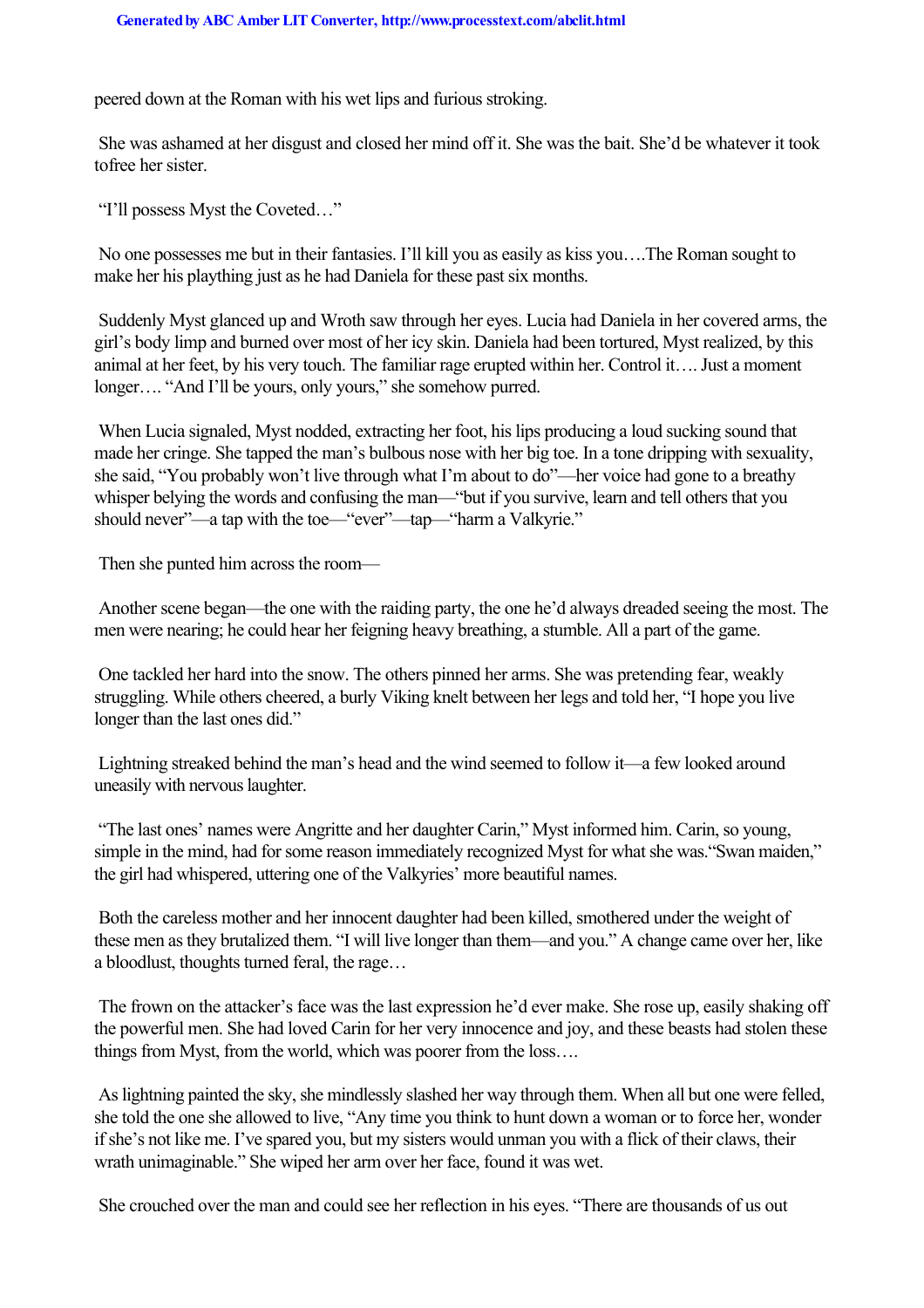there. Lining these coasts, waiting." Her eyes were silver, and blood marked the side of her face. He was frozen in terror. "And I'm the gentle one."

 She turned from him, dusting off her hands and said to herself, "This is how rumors get started." But her swagger disappeared at the site of the rough gravestones atop the hill by the sea—Carin's beside her mother's. "You stupid human," she hissed at the mother's. "I've cursed you to your hell."

 "Why did you disobey me? I told you to take Carin inland in the spring when they come down.Stay far from the coasts," she said, her voice breaking on a sob as she flew to the girl's tombstone. She curled up against it, her face resting against the crude inscription. Then she hit it, her blood trickling along the new jagged fracture.

 She stayed like that, unmoving for days, as villagers held a vigil at the base of the hill, offering up tributes fit for a goddess for her protection and benevolence. Wroth shuddered at the physical pain Myst didn't seem to feel—her hand frozen in blood to the stone, her muscles knotted, and skin raw from cold. On the third day, her sister Nïx found her and lifted her from the snow as easily as a pillow. Tears were ice on her face.

 "Shhh, Myst," Nïx murmured. "We've already heard the tales of your revenge. They'll never harm another maid. In fact, I doubt that league of men will ever trouble this coast again."

 "But…the girl," Myst whispered, awash in confusion, tears streaming anew, "is simplygone." The last word was a sob.

"Yes, dearling," Nïx said. "Never to return."

Myst was weeping. "But…but ithurts when they die."

Nïx pressed her lips to Myst's forehead, murmuring,"And they always do."

 Wroth's chest ached with Myst's sorrow as no physical wound had ever hurt him. She'd run from the men because the ones who would chase a "helpless" maiden were the ones who would die. Wroth wanted to stay with that memory, to make sure she recovered from this hellish pain, but another familiar dream began. Snow outside, packed so high it covered half of the window. The meeting around the hearth."...teach her to be all that was good and honorable about the Valkyrie..."

Myst closed her eyes against a memory—the one he'd struggled to see—that she could never erase, never alleviate. She remembered and she vowed again that she would be worthy.

 She was in the middle of her first field of battle, there as a chooser of the slain. She'd been sent young, barely fifteen, because she'd been born of a brave Pict who'd plunged a dagger into her own heart. Myst was supposed to be like that.

But she wasn't. Not yet. She was sick with terror.

 One hundred thousand men, cut to pieces, blood like a river up to her ankles. "They were all brave," she said, peering around her, dizzily turning in circles as electricity rolled from her in waves. Sounding lost, she whispered, "How am I to choose? A beggar handing out coins…" She began trembling uncontrollably with fear.

He wanted to be there to protect her, comfort her.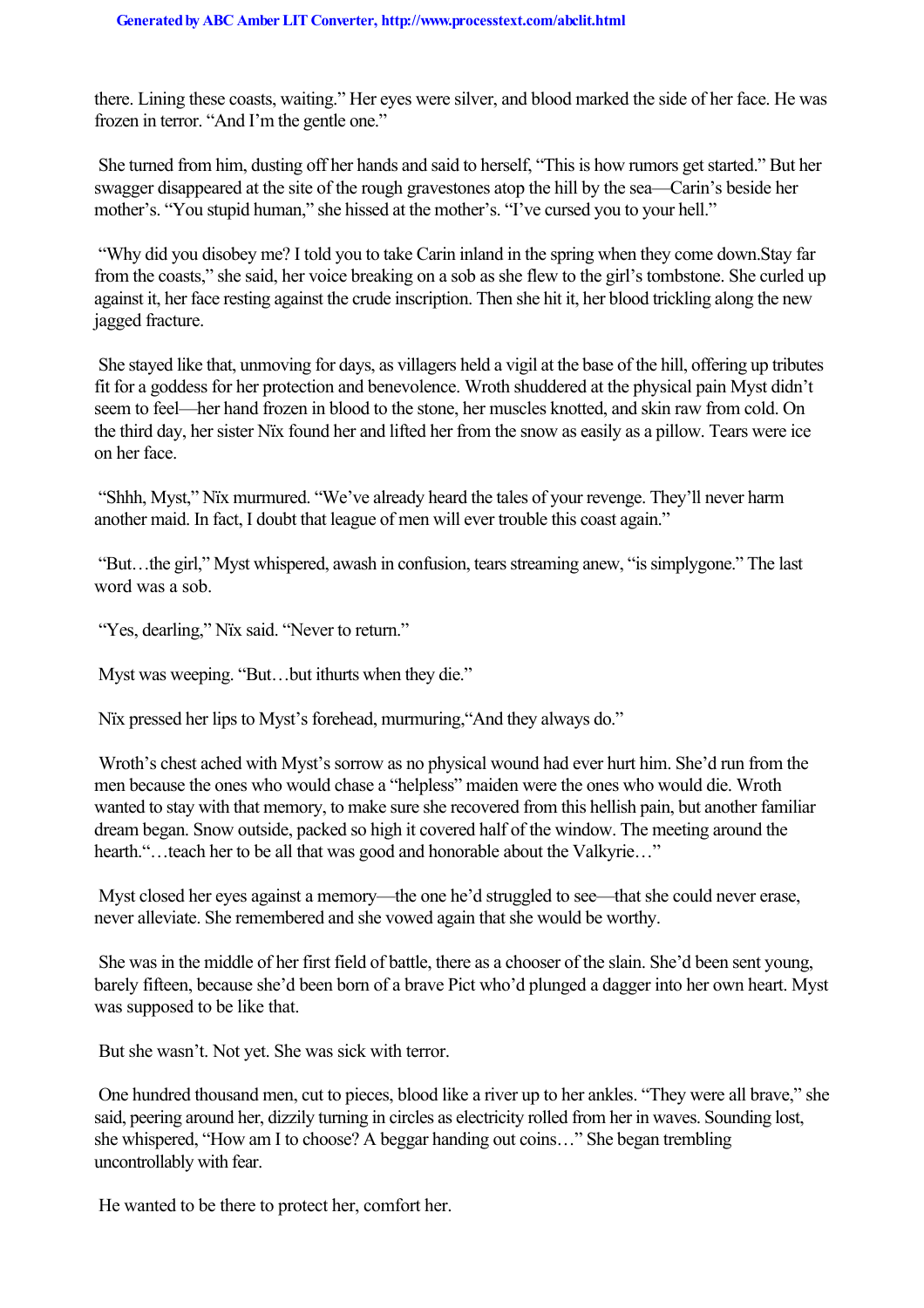Another memory. New to him. Could he withstand another?

Myst ran to him when he returned to Blachmount from some errand, and as he'd squeezed her up into his arms and kissed her, she'd thought, 'I just ran to get in his arms. I just...Whoa. Whoa. Uhn-uh."

 Wroth remembered she'd clambered down from him, looking flushed and panicky, joking about the Xbox, saying she felt "a little like Bobby Brown" for introducing him to the addictive game.

 Now he knew why she'd panicked. Myst, along with all her sisters, had been taught that she would know her true partner when he opened his arms and she realized she'd forever run to get within them.

 Wroth woke to his own yelling, thrashing over, clutching for her. Everything he'd thought about her was wrong. His chest hurt with the loss and anguish she'd experienced. "You're free. Myst..."

The bed was empty.

 He shot to his feet, scanning the room, finding a bloody note on the table by the bed, under the cross.A heart for a heart…

 Dread settled over him, numbing his mind, even as panic was sharp, stabbing at his body like a blade. He half-staggered, half-traced into the study, eyes falling on the safe wall. To his horror, he saw no safe, but as he neared, growing more sickened, he found blood on the stone that had housed it, clawed away in a frenzy. She'd dug through it to get to her chain, to her freedom.

 Wroth fell to his knees, head bowed as a guttural sound of pain erupted from his chest. At the first opportunity, he'd offered her torture, only to follow it by stealing her freedom from her.

And then…

A heart for a heart.She'd made his beat. Had he broken hers?

He'd lost her. And he'd deserved to.

### **Chapter Twelve**

 The coven met around the safe, all of them waiting for Regin to swing the Sword of Wóden to cut through the vampire's mojo-protected metal. Wóden's sword cut through anything. Well, anything but the chain, as Myst and Regin could attest to after one scary experiment that nearly made Myst a good deal shorter.

 The sisters were still debating who would accept the responsibility of the chain because Myst was no longer allowed, not as long as Wroth lived. But no one wanted the thing, and killing Wroth seemed a bingo solution to them.

 Regin raised the sword above her, and even the wraiths flying outside that they'd hired to guard Val Hall against intruders—like Wroth—seemed to slow their circling to catch a window. With a dramatic breath, Regin sliced through the safe as easily as powder, though sparks flew. When all was clear, Myst wearily reached forward to collect her torment.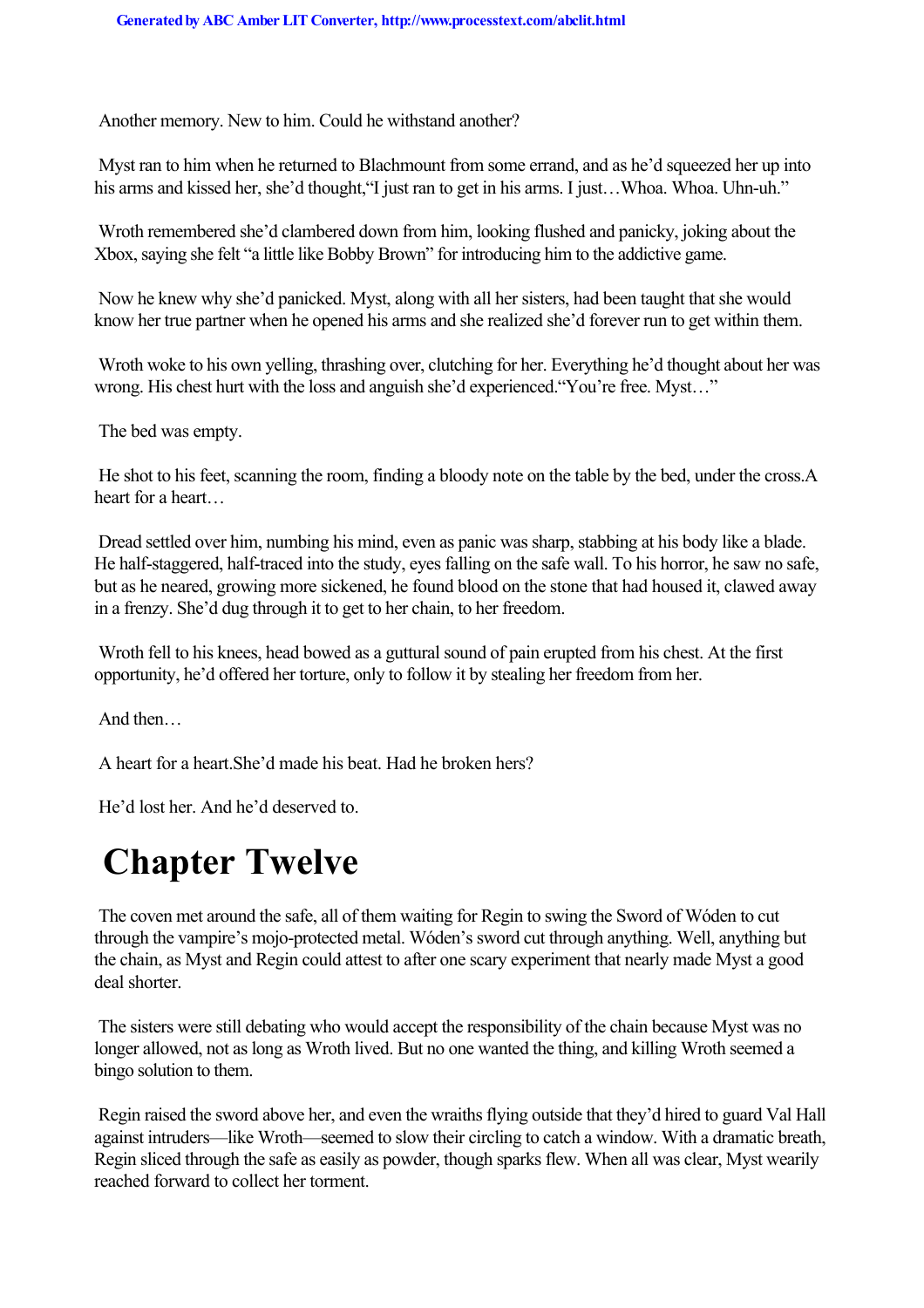She frowned to find a small, ornate box of wood inside as well. All of her sisters seemed to realize at the same time that it was about the size of those velvet jewelry boxes—because the room went quiet, then they dove for it like a wedding bouquet. "Shiny, in the box, shiny," one of the younger sisters whimpered. Myst was closest and snagged it and even if she hadn't been able to she would've bitch-slapped anyone who made a run with it.

"Open it, then," Regin cried, out of breath.

Myst did.

And light seemed to blaze from it.

"Great Freya," someone breathed. "Diamond. Big. Glittery."

 Another said, "That's not a rock, that's real estate. When did vampires start coming off with the bling? No. Really."

 Myst closed her fingers over what had to be a perfect four-karat diamond, so she could look at the actual ring. It was inscribed with her name.

 Suddenly feeling exhausted, she rose, dragging her feet to her room away from the excitement, though they booed her for taking away "My Precious." The chain was heavy and cold in her other hand. Nïx followed her up. She was a good listener and even though her lucidity came in erratic spurts, she'd been a boon to talk to.

 Myst eyed her sister as she raised the ring. "You didn't look surprised about this." Nïx's pupils enlarged at it before Myst tucked it and the chain in her jewelry case. "You knew what was in the safe?"

 "I'm not predeterminationally-abled for nothing," she said as she dug two bottles of fingernail polish and some cotton from her pocket. She hopped on the bed and set them up to paint each other's toenails, patting the bed for Myst to come sit. Myst had missed this little ritual, but she had no interest just now. Instead she crossed to the window and said, "Nïx, why didn't you come for me? You knew how to find me"

"You were fated to spend that time with Wroth."

Wroth. Who had found her so lacking that he'd needed to change her.

 What had he seen that disgusted him so much? She'd wracked her brain for the last three days, but found nothing she'd be truly ashamed of, certainly nothing that would make a vampirelose his freaking mind. "He's out there right now." Myst stared out into the fog-shrouded yard. "Watching this house, waiting for a chance to take me again. But if I stay behind the wraiths, then I'm just as contained here as I was there."

 "Without the weakness of the chain, you could fight him, yes?" Nïx asked. "I even imagine kicking some vampire tail might be good for you."

A few moments later, Regin popped her head in. "Cara and I are going out to canoodle ghouls. You in?"

Myst frowned, then turned to Nïx. "Any reason I shouldn't?"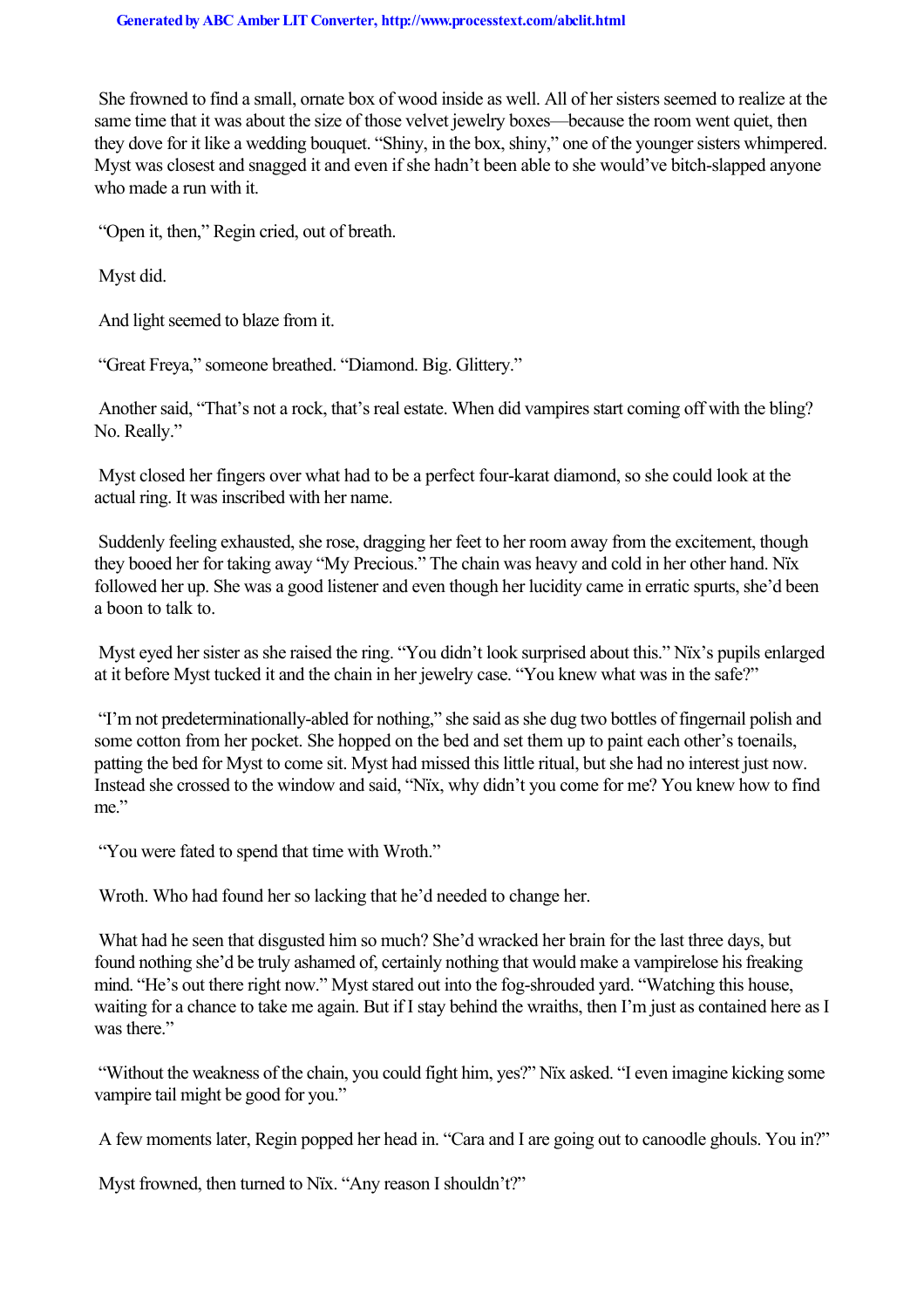She bit her lip, staring at the ceiling as if trying to recall a memory when it was just the opposite. "No, I think it would be just the thing."

Myst nodded slowly. "Yeah, I think I could use a little goo."

Regin beamed, then bounded across the landing to scream downstairs, "Myst is back online!"

 Ready to fight, needing it, she quickly dressed as Nïx did a buff-job on her neglected sword. Myst had no doubt Wroth would be out there watching her and that she would sense him every hour.How long would he follow his "tarnished" Bride? she wondered, but she knew the answer, had felt the wild emotion roiling within him. He'd follow forever.

 Wroth crept among the shadows as Myst split up from Regin and Cara at a sprawling cemetery. Myst easily vaulted to the top of a mausoleum to observe the field below her, where ghouls snapped and clashed against each other or lazed in the dampness of the night.

 He was spellbound, watching as she rested on the edge of the roof, perched down as a gargoyle might. Her eyes swirled silver and her claws curled into the clay tile. She was clearly eager for the kill but waited, studying them. This was the first time he'd seen her in days.

 After Wroth had found her gone from Blachmount, he'd traced to her eerie home, but found it had just gotten eerier. Ghostly, howling creatures in ragged red cloth circled the manor like a tornado. He'd shrugged and traced to her room, but the things caught him. They had a grip he couldn't have imagined, and when he'd finally landed, his lesson had been learned. He rotated his arm, pleased he'd finally been able to force it back into its socket.

 Those beings circled the house to protect it, and did so without cease and without fail, as he could well attest to. But the sentinel that protected Myst from threats like Ivo kept Wroth from her as well. Myst stayed behind them for night upon night, yet now he'd finally found her outside of their protection, no doubt waiting for her sisters to return so they could attack.

But dawn was coming soon and he needed to—

 She leapt from the roof, drawing her sword from her back sheath as she dropped into the middle of the group of ghouls. There were at least fifty of them.

"What the fuck are you doing?" he bellowed, tracing to her side, unsheathing his own sword.

 "This isn't happening," she said to herself. "You're not going to ruin my personal lifeand my fast-track career, Wroth."

"But in the middle?"

 "I'm enraged enough to do this. You have no idea"—she struck out, slicing a ghoul from crotch to neck—"how much I need this."

 "I do have an idea." A perfect one. He'd felt her rage and her need to fight from inside him. And yet he'd told her that as his wife she would never again fight.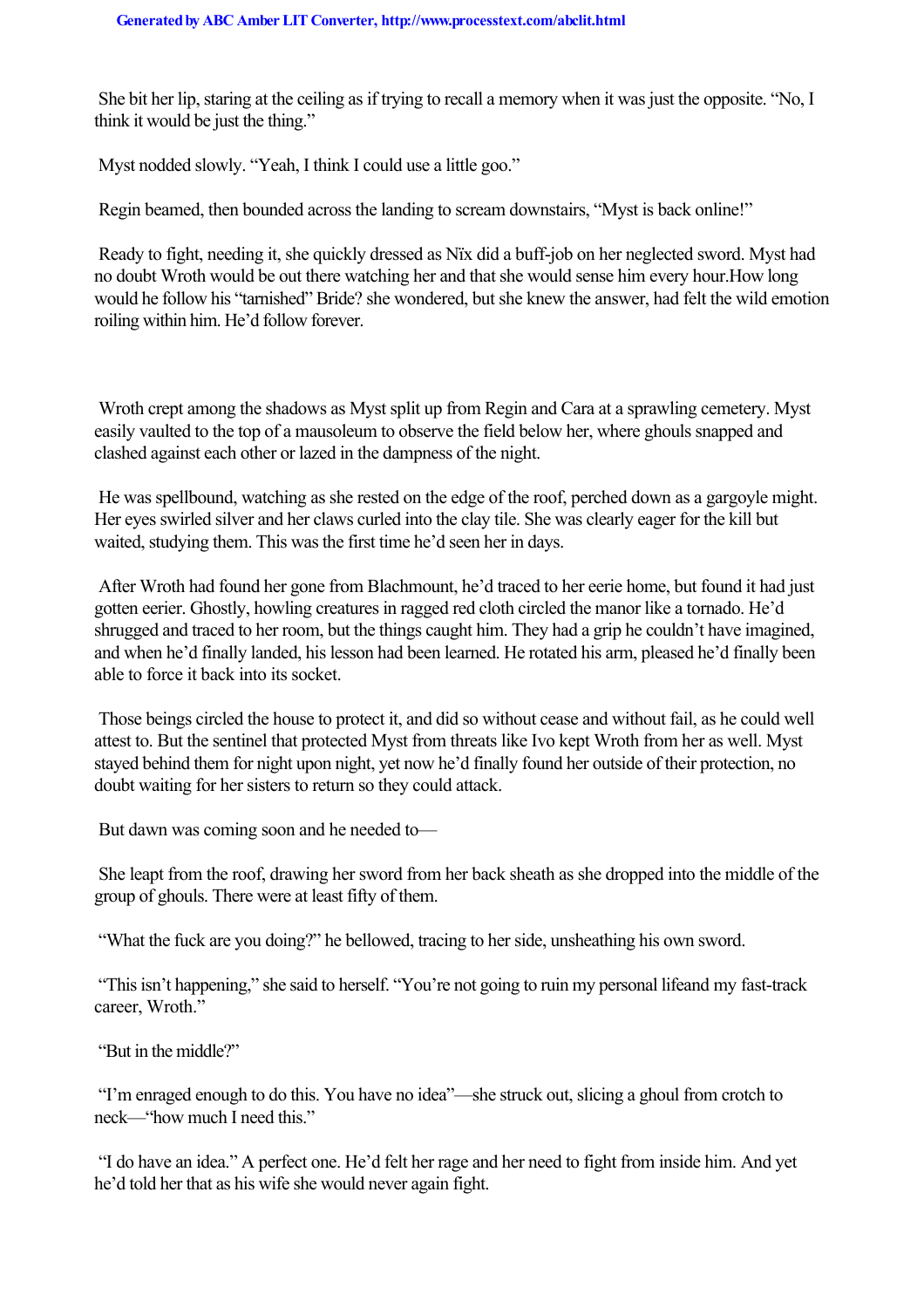#### **Generated by ABC Amber LIT Converter, <http://www.processtext.com/abclit.html>**

"You had better leave, because once I finish with them, I won't stop there."

 "I deserve your anger. I've wronged you and seek to make amends." He wasn't optimistic about his chances for that. She couldn't be all things to him already and then forgiving on top of that.

 "You think?" When one ghoul's claw came close to his neck, he leapt back and she snapped, "Don't let them scratch you!"

"Concerned for me, Myst?" He didn't dare hope.

"Of course I don't want you to get scratched." She eyed him. "Vampires are easier to kill."

"If I help you will you speak with me?"

 "Don't need your help." And she didn't. She was merrily felling them one after another with a skill that awed him, her sword flying so fast it was barely visible.

 "Then you'll have to listen here," he grated, digging into the fight with her. "I'd had five years of torment. I'd had a hell of wanting you and feared you would leave me at the first opportunity. Then I had dreams of your memories." These ghouls were irritating him, especially when they got between him and Myst while he was trying to convince her about something so critical. He began killing them more quickly. "In each one you were evil…a seductress."

"Still am, Wroth." She kicked a ghoul in the belly, freeing her sword from his chest.

"No, you're not—"

 "Duck!" Her sword whistled over his head to decapitate a ghoul behind him. "Yeah, well, as I recall, every sunset I asked you about your dreams and you brushed away my concerns."

 He slew two with one sword thrust. "I know. I should have asked you, because all those excruciating scenes of you…doing things were all out of context." When the largest ghoul out there howled and attacked him, Wroth stabbed the thing in the face, dropping it. She raised her eyebrows as if impressed, then scowled, remembering herself.

"Myst, even then I was still falling for you."

 That at least got her to pause. She blew a curl out of her eyes and just when he tensed to trace behind her, she took two hands and plunged her sword back along her side to kill the ghoul at her back.

 Now he raised his eyebrows, but continued, "I was angry when I saw your plan to trick me, but I finally understand that you rightly wanted your freedom back. I know what and who you are now. I saw all the memories, clearly at last. Not out of context." Goddamn it, more ghouls? "Myst, can we not just speak about this? Away from here? Dawn nears and all I ask is for a chance to—"

"I gave you a chance. Freely. And you threw it away. You were about to brainwash me."

With one hand, he carved at a ghoul. "I couldn't have lived with myself for that. I was wrong in many ways. I took your freedom when you needed it, and I hurt you just when you'd given yourself to me." Never had he regretted his actions so much.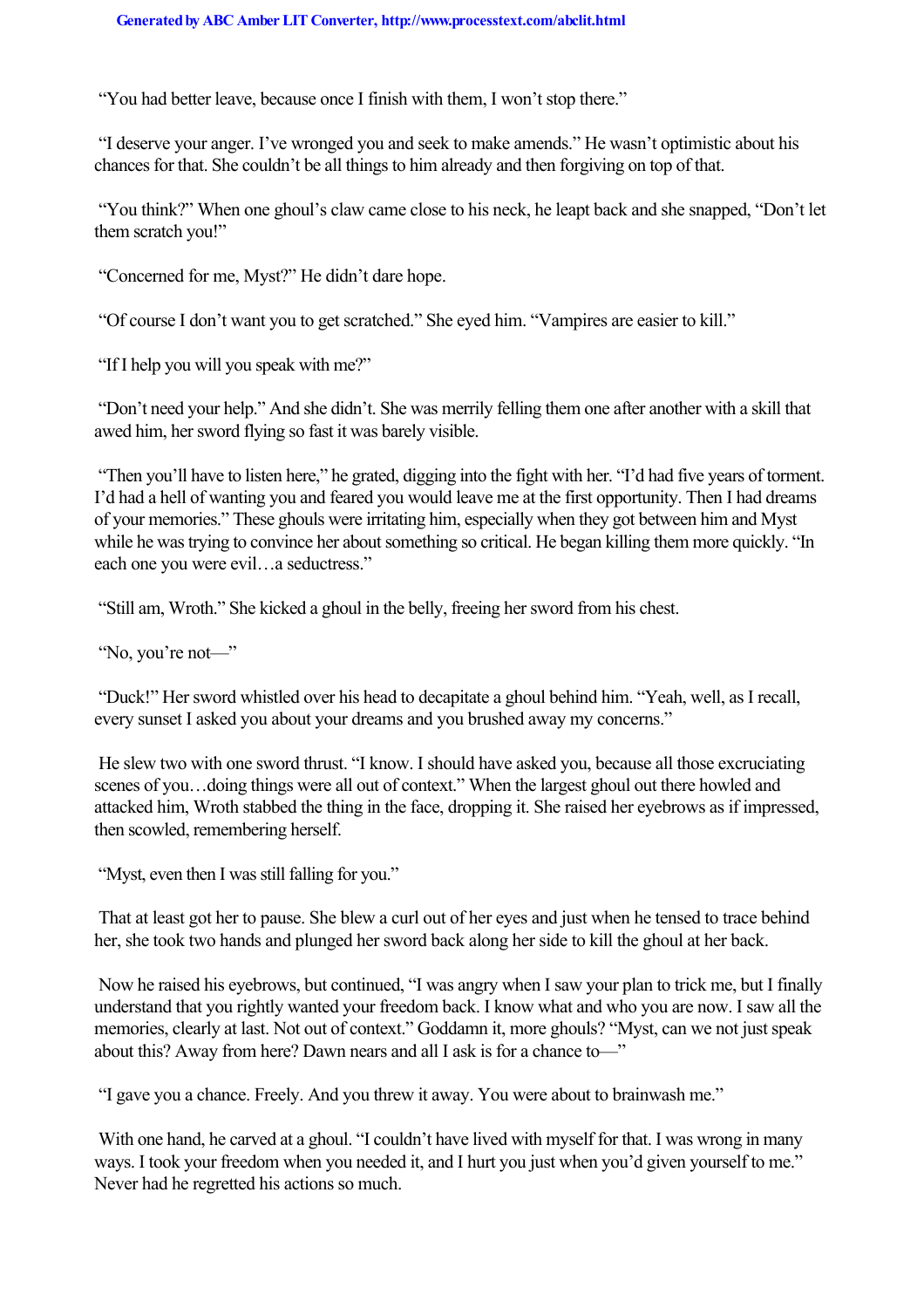He could havewon her. A heart for a heart.

 "I wanted you so badly I resorted to anything I could and treated you ill when you didn't deserve it." He looked around. He'd been so intent on her, he'd scarcely noticed they'd cut such a swath that the others had run. "If you give me a chance, I will make it up to you."

"Oh, you got it, Wroth. Just let me go gift wrap my chain for you."

Wroth's eyes flickered black and his voice went low. "I'd destroy the thing if I saw it."

His reaction surprised her. "You'll certainly never get within arm's reach of it."

 "Myst, I felt your feelings for me, felt you struggling against them. I know you care for me." Long moments passed as they stared into each other's eyes.

 She was weak, undeserving of her family, she knew, especially when her heart had leapt at the sight of him. But she shook her head. "I can't. It's just too late. I have a lot to lose from this. I won't hurt my family by accepting you."

 "Kristoff seeks peace. He would fight the Horde with you. There would be no conflict with them. And I would…make an effort with your sisters, Myst. I know how important they are to you now. Believe me, I know"

 She tapped her chin. "So you can see why the idea of being forced to forget them made me cranky? Huh? And what if you saw more out of context? This would just happen again and again."

"I would not drink from you."

She rolled her eyes. "Yeah, just like I'm going to finally beat my Xbox addiction."

 "I'm pleased you feel the same about that option. I've already vowed never to use the information to harm the Valkyrie in any way. And I would have to tell you everything I was thinking as if you could read my mind as well. We are wed. Weshould know each other's secrets. Myst, we are kindred."

That made her hesitate. She'd felt that way too. Kindred.

What the hell was she thinking? He'd been about to brainwash her.

 Making her voice firm, she said, "Wroth, I'm sorry, but I could never trust you—" Her words were cut off by a massive arm squeezing the breath from her throat. Not a ghoul.A demon? she thought wildly.A turned demon?

Wroth raised his sword, a savage, killing look in his eyes, but the arm tightened and he froze.

 "I wouldn't do that if I were you," Ivo said as he sauntered to the front of his gang of vampires. "He'll snap her head right from her neck." Ivo's red gaze flickered over her. "Now Myst, I thought I told you to wait in my dungeon." To the demon, he said, "She's not the one."

He narrowed his eyes at Wroth. "So you're the turned human who took my castle from me. Grenades?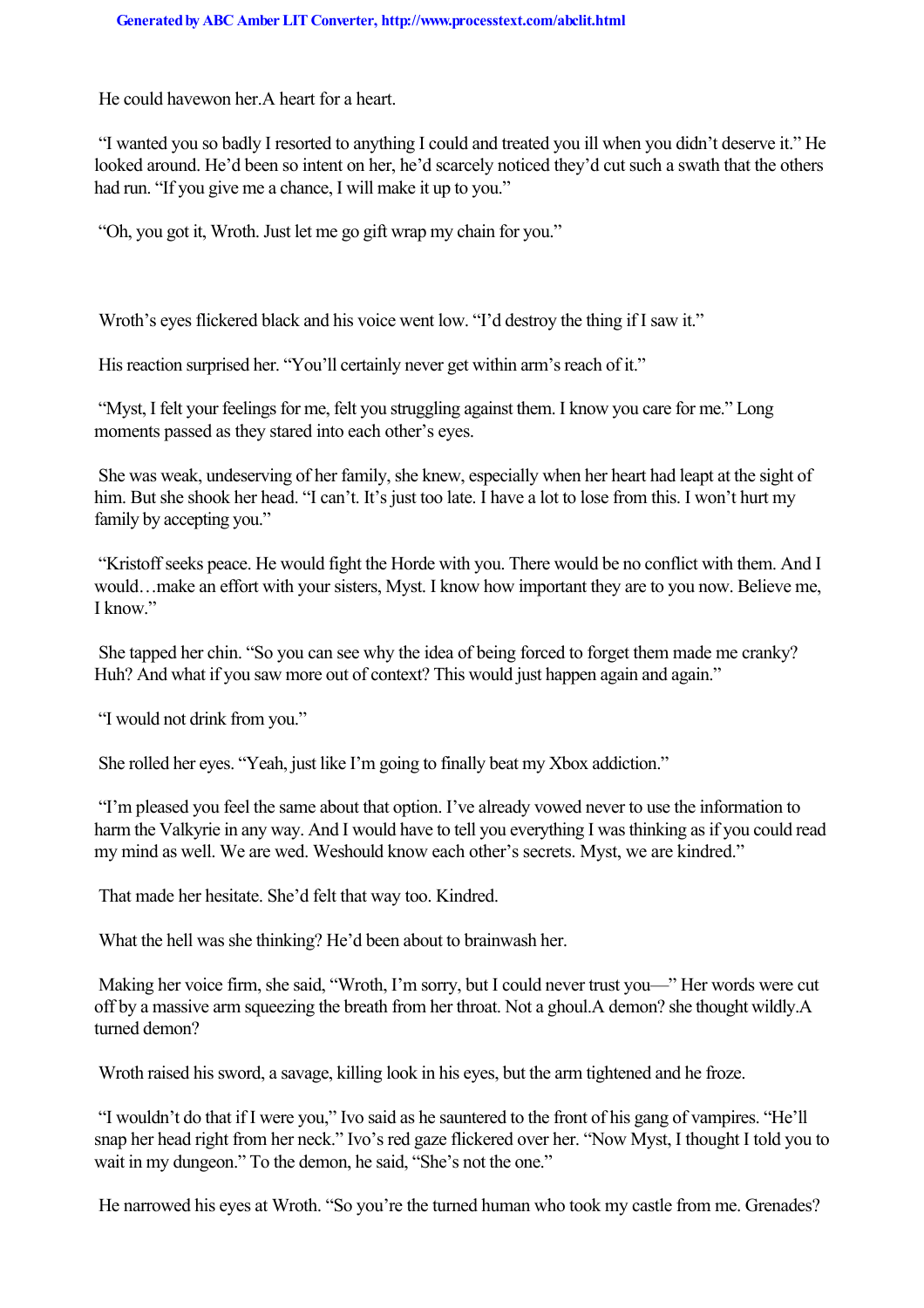Guns? I'll kill you just for bastardizing our war." He glanced from Wroth to Myst, then back again, smiling to see Wroth's body seeming to vibrate with tension. "I believe I have something he wants very badly indeed. I'll take his life in exchange."

 The demon held her neck tight in his grip. She struggled against him until she could breathe, but he was unbelievably powerful. He was a turned demon, supposed to be a true myth. Apparently, the Horde had just upped their game. She'd known he'd been up to something….

Wroth could trace away in a heartbeat. They couldn't get him, unless they had her. Wroth's eyes were assessing, and she could see him studying the situation.

 "You walk into the sun, and I'll vow to the Lore that I'll free her. I'll hunt her again, but for this dawn I vow that she'll live. If you trace instead, I'll take her back to Helvita and dine on her perfect flesh every night for eternity."

"Fight me, coward," Wroth bit out, his eyes black with rage, his muscles tense and knotted with it.

"Why would I do that?" Ivo sounded confused. "Fight you for the cards I already hold?"

 Wroth was so big and powerful and yet that strength was useless to him now because they wouldn't fight. She could feel his frustration roiling from his body in waves.

"You know we've got the power here. And you know my vow will compel me to release her."

 She'd seen Wroth examining the situation, and she saw the exact moment that he determined his options. A calm seemed to wash over him.

"Her life or yours."

One tight nod. "Done." No hesitation. "It is done."

 "Catch and release?" Myst sneered to Ivo as he and his gang traced with her back into the shade to ready for the dawn. Birdsong had begun. "Are you kidding me?" To Wroth, she said, "Are you eager to be ash?"

 The sunlight hit the tops of the trees, descending inch by torturing inch. He stood sure and so brave, as if he was proud to give his life for hers.

The morning breeze blew his hair from his face. His eyes were riveted to hers.

 The sunlight was inches away from him, almost reaching the moss of the great oaks that buckled the feet of the mausoleums. Nowshe felt frustration as she'd never known. "Wroth, don't be stupid."

In a low, steady tone, he said, "I love you, Myst."

 Feeling erupted in her chest to answer his words. Yes, he'd wronged her, and yes, he was a vampire, but…

The light hit him. He did not close his eyes to the extreme brightness that would have hurt even her eyes.

And she knew it was because he wanted to see her longer.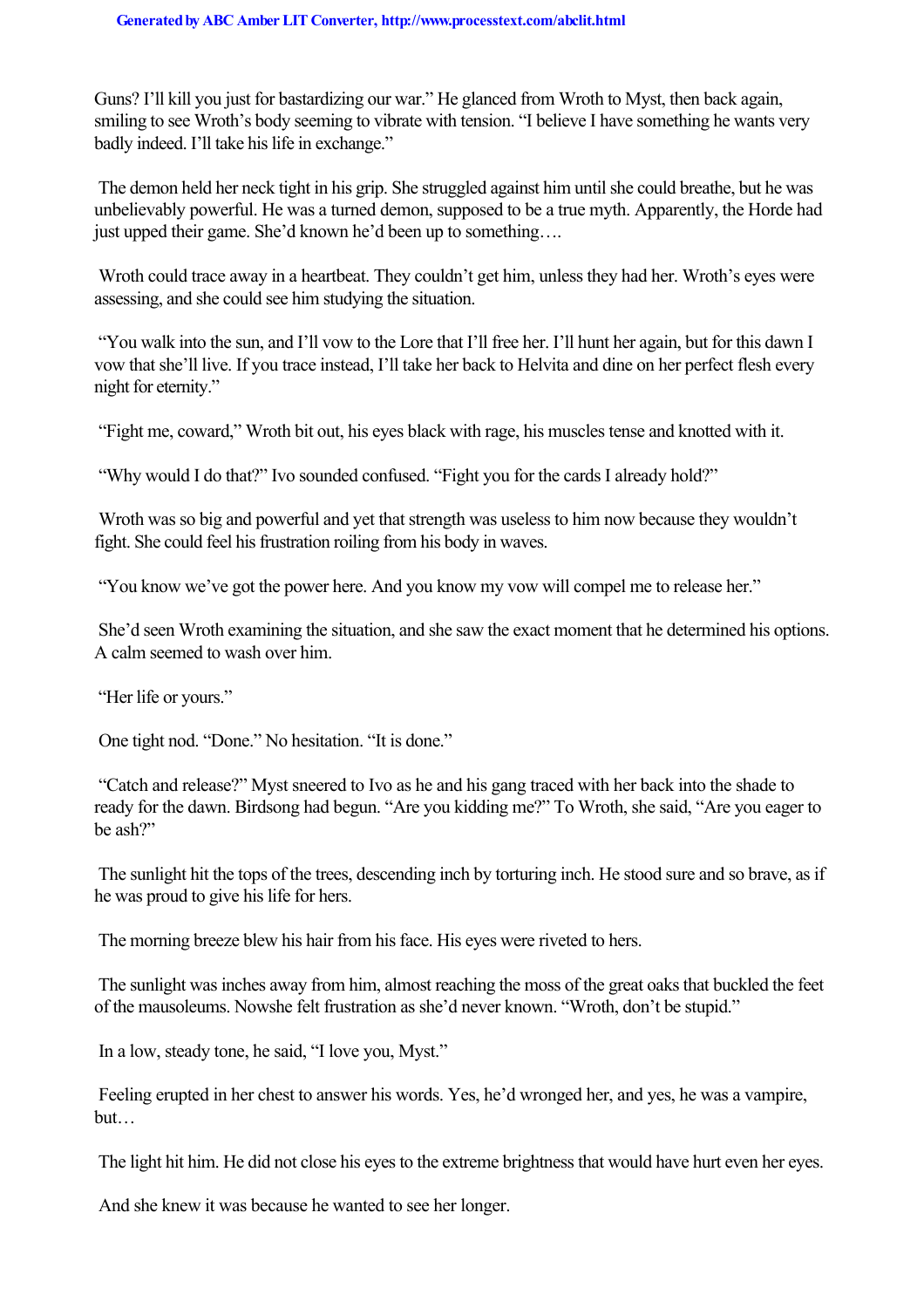Soon the intensity of the sun was too great; he fell to his knees, his hands curling in agonizing pain. He opened his eyes once more. Glowing, bare. A last look.

He's going to die.

They always do.

Just…gone.

 "No." Saying the word out loud was like blasting a mountain to free an avalanche. An immortal like him didn't have to die. He could stay with her. "No, no,no."

"Milaya,don't fight," he bit out. "It is done."

 The demon holding her smelled of rotting flesh. The cowardly gang of vampires smirked at Wroth's death when Wroth was so much greater than they. How dare they?

 She'd waited millennia to love—she'd waited forhim —and they dared take him from her. From Myst the Coveted. She screamed long and loud with the shriek her kind was known for. The one that preceded death. The demon cursed and fought to snap her neck, but her muscles had lain in perfect concert and alignment to prevent it.

 Wroth struggled toward her, trying to get to her even as he burned as though from the inside. Battling to save her as hedied.

He was hers.

 She freed her arms and raised them up. Lightning leapt to enter her grasp and filled her body. That they woulddare…

 The two holding her were blown from her, percussive thunder exploding them from within. Her hand shot down to collect one's sword just as he was cast into the light.

 She struck out, slashing and clawing at the others with the rare gift of direct lightning from the sleeping ones pouring strength into her. She cut through the number, barely flinching when her arm was broken and the butt of a sword cracked her cheekbone.Don't look through that eye, switch hands. She cut a swath to Ivo, who alone remained.

"And here I thought you were merely the pretty one." With a mock bow, the coward traced.

 Arm shattered, face beaten to a pulp, she flew to Wroth. She vainly attempted to cover his body, dragging him into the cool shade even as she bit her wrist open for him to drink. He was unconscious, his body twisting in pain, his skin looking like lava burned within him.

 "Seems like we missed the party," Regin said as she and Cara strolled over to Myst. "Why does Myst get to kill all the vampires? No. Really. This was just supposed to be ghouls."

 "Myst, what are you doing? We heard your scream and thought it was somethingimportant, " Cara said. She waved a dismissive hand at Wroth's writhing form, clearly unable to comprehend why Myst was frantically dragging him with one arm while shoving her gashed wrist at his lips. "The being dies. Leave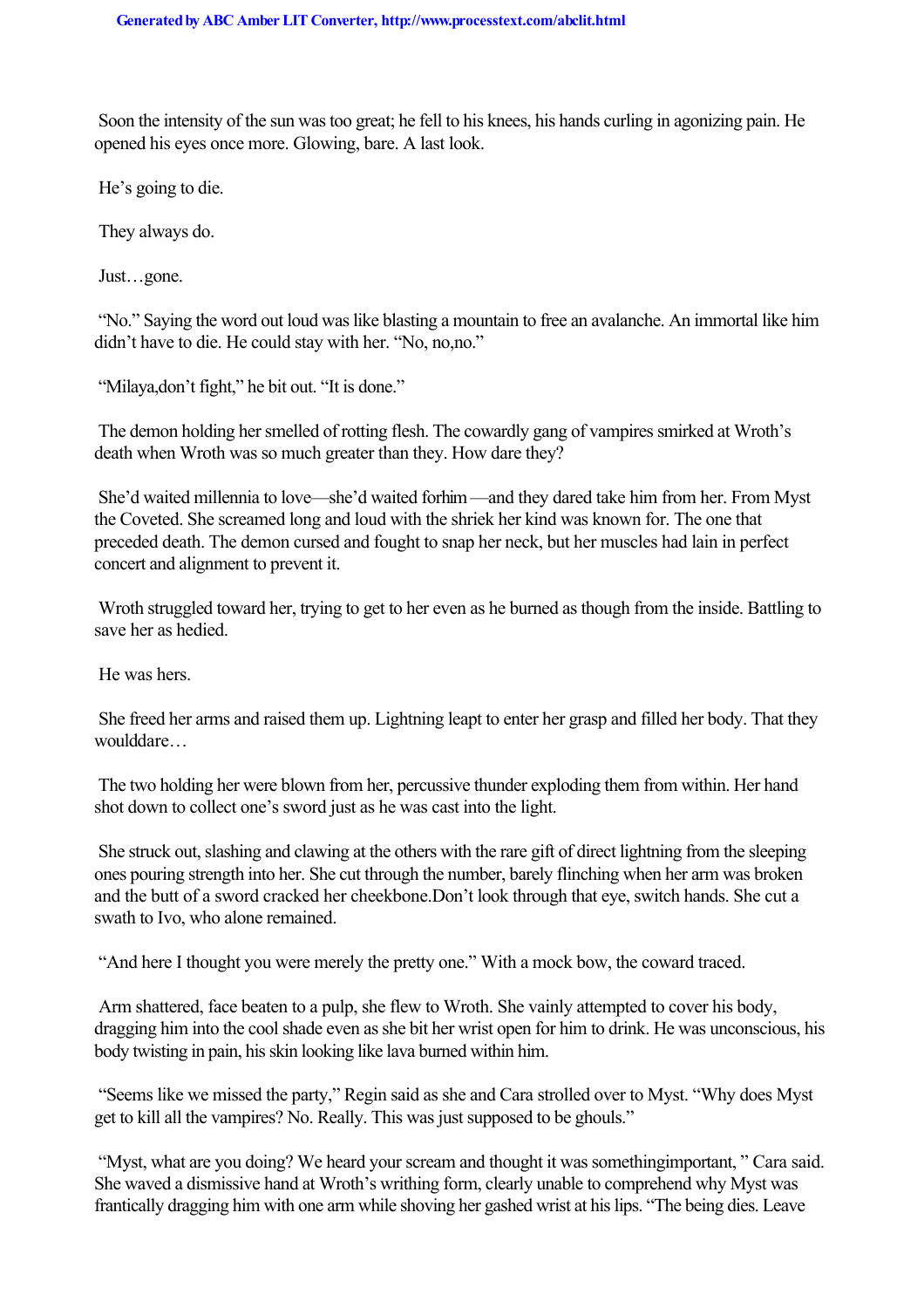him"

Regin added, "Oh, for Freya's sake, Myst. He's a vampire. Let him fricassee."

 Myst shrieked and snapped her teeth at her sisters. Then she screamed two words she'd never uttered in her entire life—

"Help me."

### **Chapter Thirteen**

Wroth woke to wetness on his chest.

 Her silky hair tumbled over his arm. When he opened his eyes he realized she was crying over him. Impossible. "Myst?" he rasped.

 Her head shot up and she gave him a watery smile that quickly faded. She slapped him, a hard, cracking blow. Then she leapt on him, nuzzling, squeezing, as if she couldn't get close enough to him, as if she wantedin him.

 "Don't you ever do anything so stupid again." She slapped at his chest, which he was surprised to find was healed.

 He flexed and tensed his muscles throughout. He was bandaged in places, but he had all his limbs. This was good. Now if he could just get his wife to cease slapping him. "If you do not stop,milaya, we will have words"

 So she turned to kissing him again with whispers in his ear and tears dropping to his face, each one like a gift. "You've been out for five nights. And you wouldn'twake the hell up. "

"Where are we?"

"In Val Hall<sup>"</sup>

He stiffened.

 "No, you're safe." She leaned back and raised an eyebrow. "Do you think I would just let my sisters fall on you like a carcass?"

He winced at the image. "Can't wait to meet them all. How did you get away?"

"Ivo traced, but Cara and Regin are on his trail."

 "I'm just glad I was there to save you," Wroth said solemnly, making her grin. "Did you kill the turned demon?"

"The lightning and I did."

 He remembered then. She'd been hit directly, hair whipping, eyes silver, the most awing sight he'd ever witnessed. "Isaw you get struck." His voice went low. "You smiled."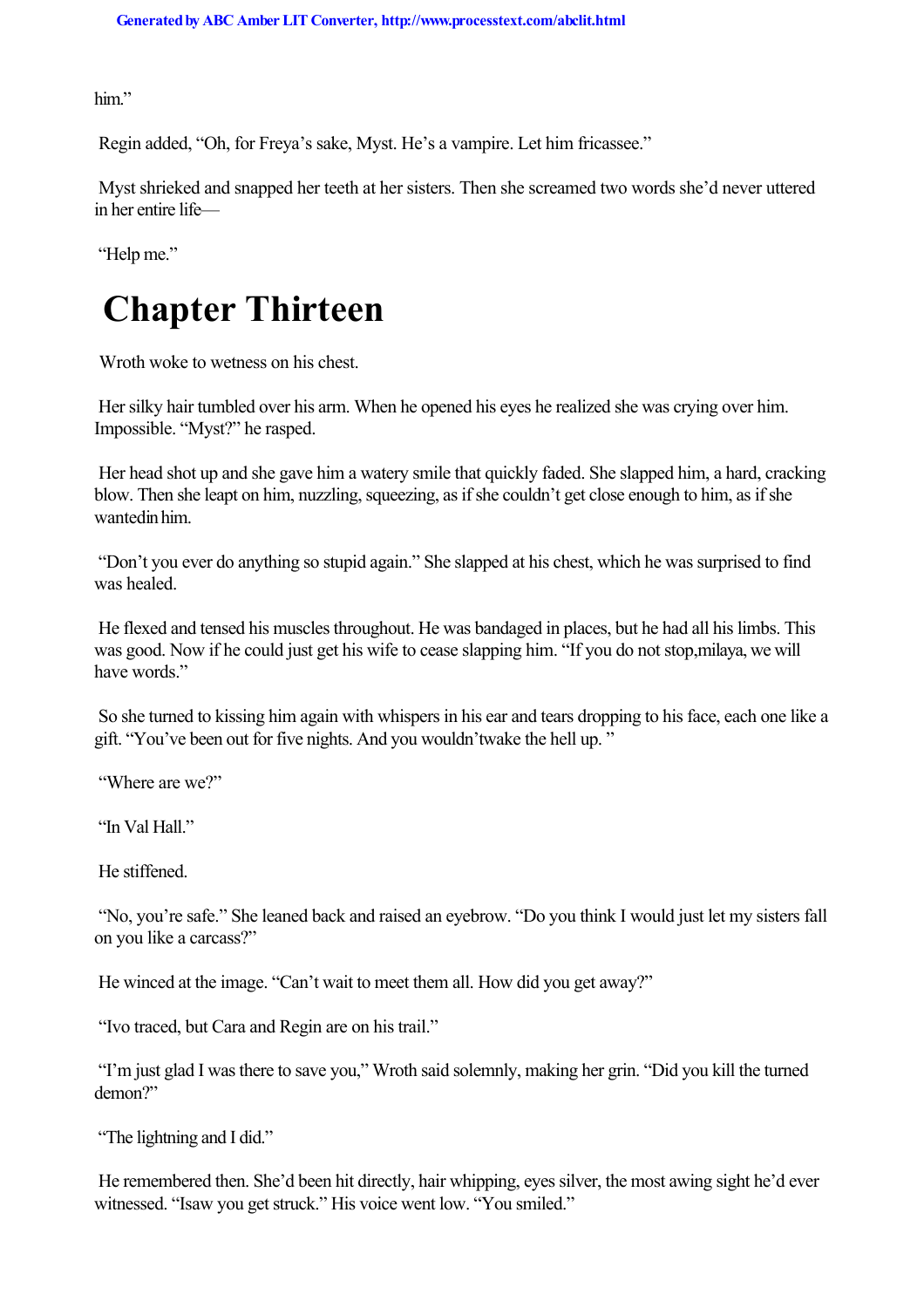"It feels good. It's very rare to get a direct hit—"

Outside, something, some male, howled with fury. Wroth tensed to trace her away.

 "Oh, don't worry. Just another crazy day at the manor." She waved away his tension. "A Lykae nabbed little Emmaline and took her back to Scotland—thinks she's his werewolf queen or something."

"Werewolf queen?"

 "Uh-huh. So Lucia trapped the Lykae's brother for leverage, but apparently he's proving most uncooperative. Anyway, if you knew Em you'd see how ridiculous the idea is. She's terrified of her own shadow, much less a roaring Lykae's unique...appetites."

 He'd have to ask her about that later. "She's the halfling—the one that's part vampire." When her brows drew together he rushed to assure her, "I will never tell Kristoff about her, but I suspect that Ivo's searching for her."

 "They know. They'd already sent a retrieval party after her, and once they bring her back, she'll be safe here. The wraiths will shut out any threat." One flew by the window at that moment cackling to punctuate her statement.

He raised his eyebrows and when she grinned, he cupped her face with a bandaged hand. "I love you."

"I know"

 "Could you…could you feel the same way? Before you answer, I want you to know that I meant what I said. I am sorry for forcing you to stay and for losing my head. I will always be shamed by my actions."

 "Wroth, I wanted to stay with you after, oh—about a day!I'd planned to play you, but realized early that I was falling in love with you."

 He hadn't heard her correctly. Yes, she'd been upset over his injuries, but that didn't mean sheloved him. "You're saving you love me too?"

She nibbled her lip and nodded. "I'd always had a crush on you, you know."

 When he frowned, she said, "I used to adore hearing tales about you. And was saddened when we'd heard you'd died. Then to meet you in person?" She blushed a little. "I found that you lived up to my fantasy of you."

 He was bewildered to hear this from his fierce, stunningly beautiful wife. In a gravelly voice, he spoke an utter understatement, "That gives my ego a bit of a boost coming from you."

 Her lips curled. "Among other things, the uncommon gift of a direct strike of lightning,and the fact that you were the only man able to free me from my chain,and the fact that you were so sodding eager to give up your life for mine—though mind you, if you try that again, I'm going to kill you—have all convinced me that we should be together."

 "Always, Myst. I'd do it easily." When she was about to protest, he asked, "What about your family? I will try if they will."